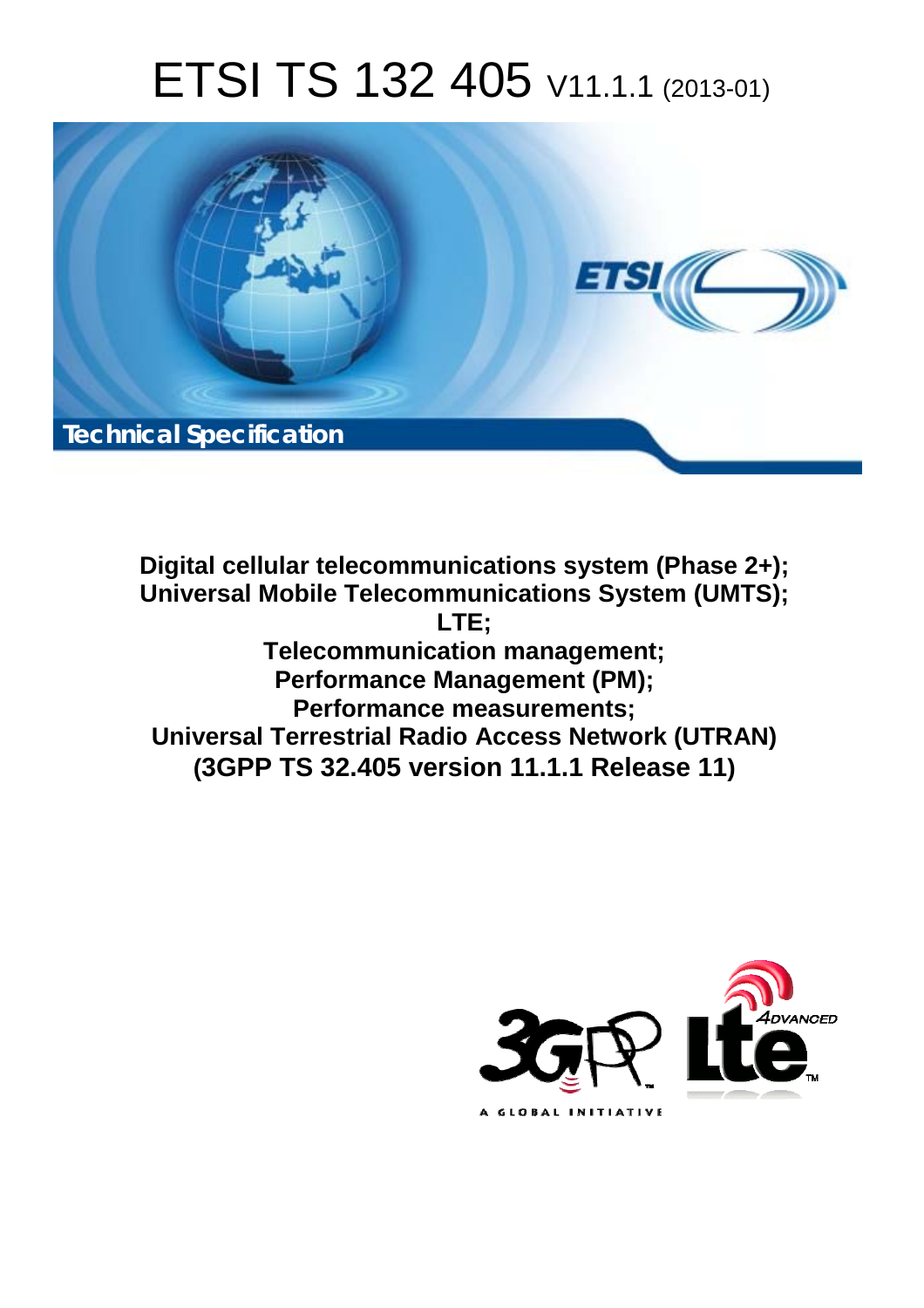Reference RTS/TSGS-0532405vb11

> Keywords GSM,LTE,UMTS

#### *ETSI*

#### 650 Route des Lucioles F-06921 Sophia Antipolis Cedex - FRANCE

Tel.: +33 4 92 94 42 00 Fax: +33 4 93 65 47 16

Siret N° 348 623 562 00017 - NAF 742 C Association à but non lucratif enregistrée à la Sous-Préfecture de Grasse (06) N° 7803/88

#### *Important notice*

Individual copies of the present document can be downloaded from: [http://www.etsi.org](http://www.etsi.org/)

The present document may be made available in more than one electronic version or in print. In any case of existing or perceived difference in contents between such versions, the reference version is the Portable Document Format (PDF). In case of dispute, the reference shall be the printing on ETSI printers of the PDF version kept on a specific network drive within ETSI Secretariat.

Users of the present document should be aware that the document may be subject to revision or change of status. Information on the current status of this and other ETSI documents is available at <http://portal.etsi.org/tb/status/status.asp>

If you find errors in the present document, please send your comment to one of the following services: [http://portal.etsi.org/chaircor/ETSI\\_support.asp](http://portal.etsi.org/chaircor/ETSI_support.asp)

#### *Copyright Notification*

No part may be reproduced except as authorized by written permission. The copyright and the foregoing restriction extend to reproduction in all media.

> © European Telecommunications Standards Institute 2013. All rights reserved.

**DECT**TM, **PLUGTESTS**TM, **UMTS**TM and the ETSI logo are Trade Marks of ETSI registered for the benefit of its Members. **3GPP**TM and **LTE**™ are Trade Marks of ETSI registered for the benefit of its Members and of the 3GPP Organizational Partners.

**GSM**® and the GSM logo are Trade Marks registered and owned by the GSM Association.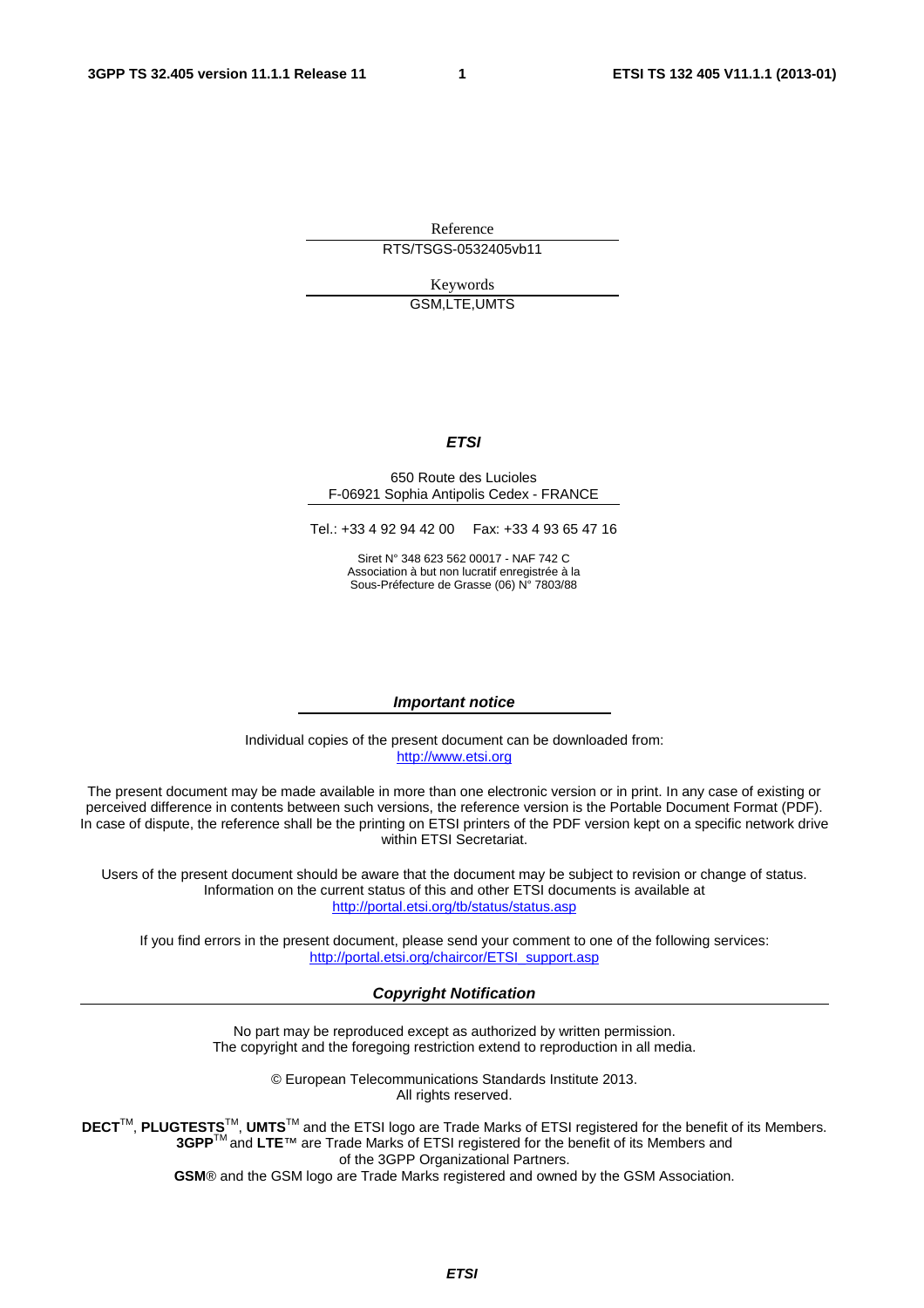### Intellectual Property Rights

IPRs essential or potentially essential to the present document may have been declared to ETSI. The information pertaining to these essential IPRs, if any, is publicly available for **ETSI members and non-members**, and can be found in ETSI SR 000 314: *"Intellectual Property Rights (IPRs); Essential, or potentially Essential, IPRs notified to ETSI in respect of ETSI standards"*, which is available from the ETSI Secretariat. Latest updates are available on the ETSI Web server ([http://ipr.etsi.org\)](http://webapp.etsi.org/IPR/home.asp).

Pursuant to the ETSI IPR Policy, no investigation, including IPR searches, has been carried out by ETSI. No guarantee can be given as to the existence of other IPRs not referenced in ETSI SR 000 314 (or the updates on the ETSI Web server) which are, or may be, or may become, essential to the present document.

### Foreword

This Technical Specification (TS) has been produced by ETSI 3rd Generation Partnership Project (3GPP).

The present document may refer to technical specifications or reports using their 3GPP identities, UMTS identities or GSM identities. These should be interpreted as being references to the corresponding ETSI deliverables.

The cross reference between GSM, UMTS, 3GPP and ETSI identities can be found under [http://webapp.etsi.org/key/queryform.asp.](http://webapp.etsi.org/key/queryform.asp)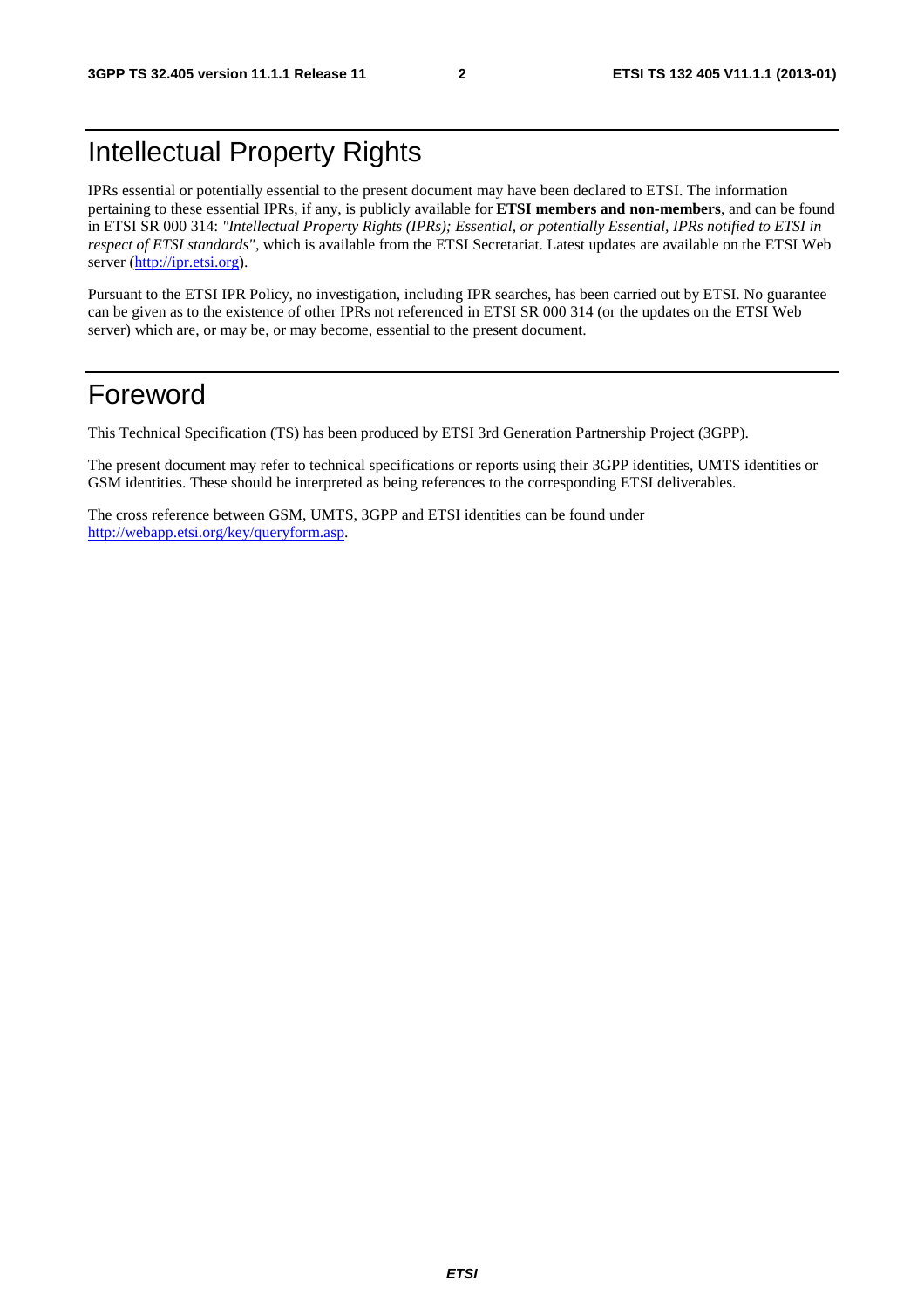$\mathbf{3}$ 

## Contents

| 1                  |  |  |
|--------------------|--|--|
| $\overline{2}$     |  |  |
| 3                  |  |  |
| 3.1                |  |  |
| 3.2                |  |  |
| 4                  |  |  |
| 4.1                |  |  |
| 4.1.1              |  |  |
| 4.1.1.1            |  |  |
| 4.1.1.2            |  |  |
| 4.1.1.3            |  |  |
| 4.1.1.4            |  |  |
| 4.1.2              |  |  |
| 4.1.2.1            |  |  |
| 4.1.2.2            |  |  |
| 4.1.2.3            |  |  |
| 4.1.2.4            |  |  |
| 4.1.2.5            |  |  |
| 4.1.3              |  |  |
| 4.1.3.1            |  |  |
| 4.1.3.2            |  |  |
| 4.1.3.3            |  |  |
| 4.1.3.4            |  |  |
| 4.1.3.5            |  |  |
| 4.1.4              |  |  |
| 4.1.4.1            |  |  |
| 4.1.4.2            |  |  |
| 4.1.4.3            |  |  |
| 4.1.4.4            |  |  |
| 4.1.4.5            |  |  |
| 4.1.5              |  |  |
| 4.1.5.1            |  |  |
| 4.1.5.2<br>4.1.5.3 |  |  |
| 4.1.5.4            |  |  |
| 4.1.5.5            |  |  |
| 4.1.6              |  |  |
| 4.1.6.1            |  |  |
| 4.1.6.2            |  |  |
| 4.1.6.3            |  |  |
| 4.1.7              |  |  |
| 4.1.7.1            |  |  |
| 4.1.7.2            |  |  |
| 4.1.7.3            |  |  |
| 4.1.7.4            |  |  |
| 4.1.7.5            |  |  |
| 4.1.8              |  |  |
| 4.1.8.1            |  |  |
| 4.1.8.2            |  |  |
| 4.1.8.3            |  |  |
| 4.1.8.4            |  |  |
| 4.1.9              |  |  |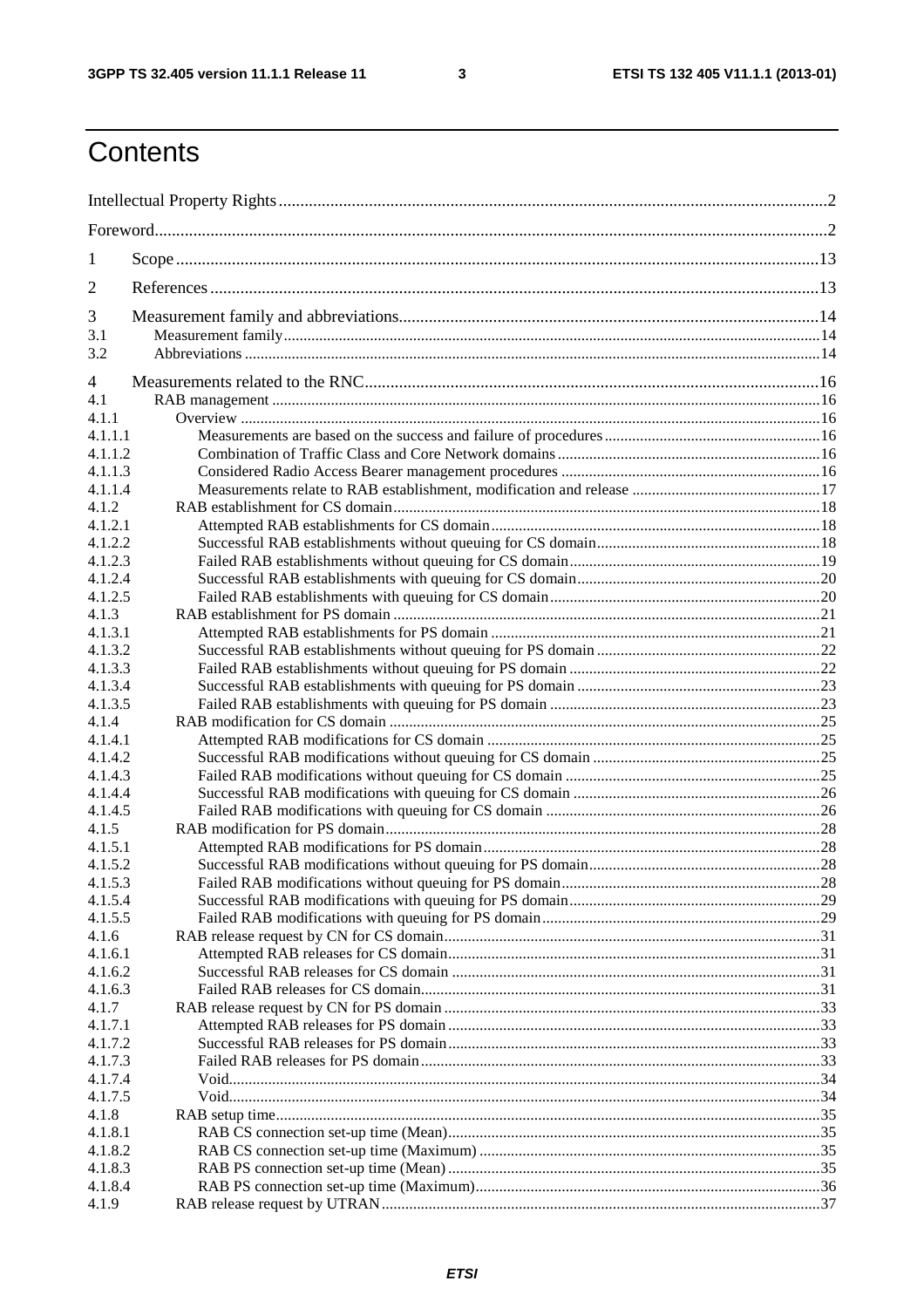| 4.1.9.1 |  |
|---------|--|
| 4.1.9.2 |  |
| 4.1.9.3 |  |
| 4.1.9.4 |  |
| 4.2     |  |
| 4.3     |  |
| 4.3.1   |  |
| 4.3.2   |  |
| 4.4     |  |
| 4.4.1   |  |
| 4.4.1.1 |  |
| 4.4.1.2 |  |
| 4.4.1.3 |  |
| 4.4.2   |  |
| 4.4.2.1 |  |
| 4.4.2.2 |  |
| 4.4.3   |  |
| 4.4.3.1 |  |
| 4.4.3.2 |  |
| 4.4.3.3 |  |
| 4.5     |  |
| 4.5.1   |  |
| 4.5.2   |  |
| 4.5.3   |  |
| 4.6     |  |
| 4.6.1   |  |
| 4.6.2   |  |
| 4.7     |  |
|         |  |
| 4.7.1   |  |
| 4.7.2   |  |
| 4.7.3   |  |
| 4.7.4   |  |
| 4.8     |  |
| 4.8.1   |  |
| 4.8.1.1 |  |
| 4.8.1.2 |  |
| 4.8.1.3 |  |
| 4.8.2   |  |
| 4.8.2.1 |  |
| 4.8.2.2 |  |
| 4.8.3   |  |
| 4.8.3.1 |  |
| 4.8.3.2 |  |
| 4.9     |  |
| 4.9.1   |  |
| 4.9.1.1 |  |
| 4.9.1.2 |  |
| 4.9.2   |  |
| 4.9.2.1 |  |
| 4.9.2.2 |  |
| 4.9.2.3 |  |
| 4.9.3   |  |
| 4.9.3.1 |  |
| 4.9.3.2 |  |
| 4.9.3.3 |  |
| 4.9.4   |  |
| 4.9.4.1 |  |
| 4.9.4.2 |  |
| 4.9.4.3 |  |
| 4.9.5   |  |
| 4.9.5.1 |  |
| 4.9.5.2 |  |
|         |  |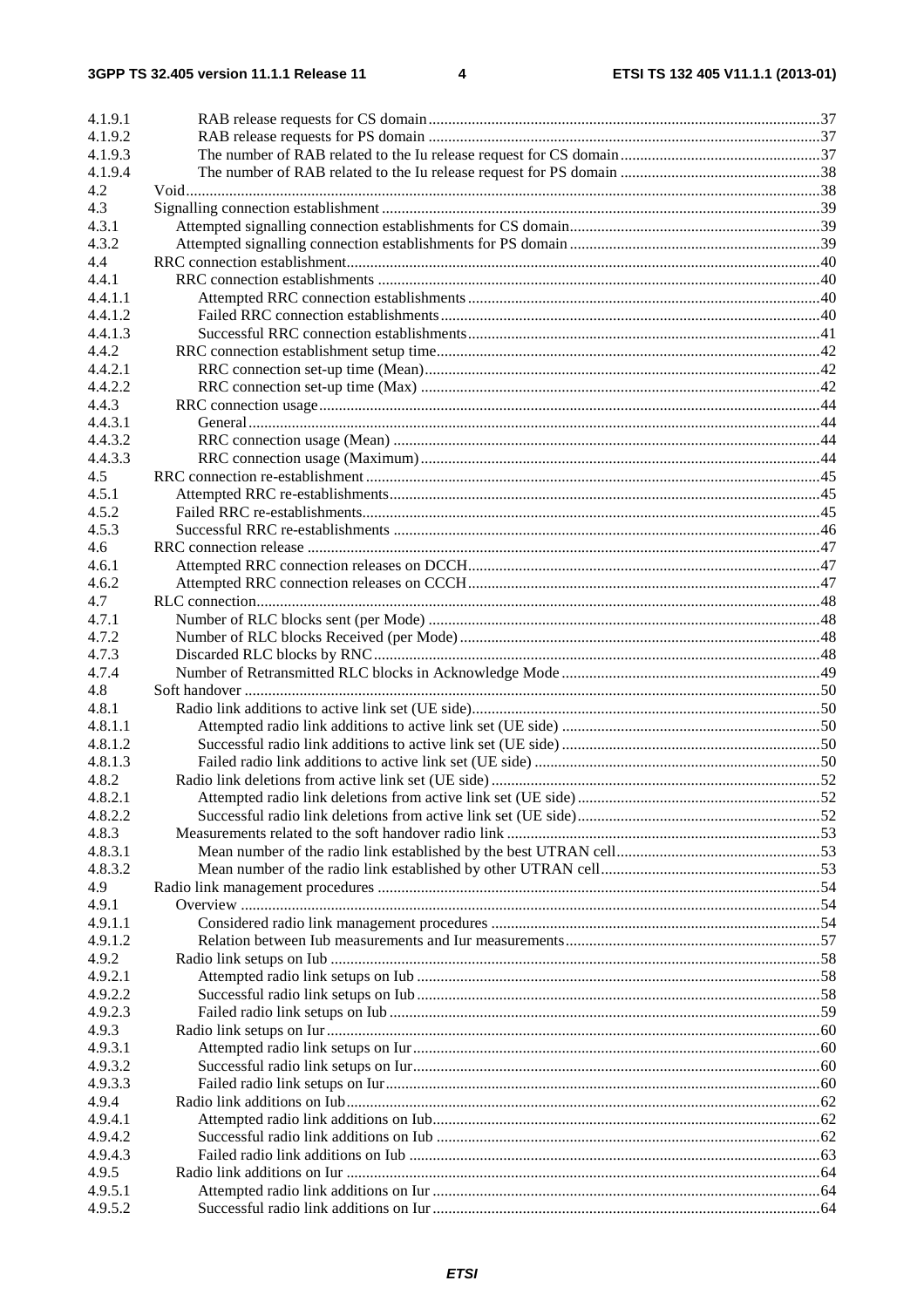| 4.9.5.3    |                                                                                               |  |
|------------|-----------------------------------------------------------------------------------------------|--|
| 4.9.6      |                                                                                               |  |
| 4.9.6.1    |                                                                                               |  |
|            |                                                                                               |  |
| 4.9.6.2    |                                                                                               |  |
| 4.9.7      |                                                                                               |  |
| 4.9.7.1    |                                                                                               |  |
| 4.9.7.2    |                                                                                               |  |
| 4.10       |                                                                                               |  |
| 4.10.1     |                                                                                               |  |
| 4.10.2     |                                                                                               |  |
| 4.10.2.1   |                                                                                               |  |
| 4.10.2.2   |                                                                                               |  |
| 4.10.2.3   |                                                                                               |  |
| 4.10.3     |                                                                                               |  |
| 4.10.3.1   |                                                                                               |  |
| 4.10.3.2   |                                                                                               |  |
| 4.10.3.3   |                                                                                               |  |
| 4.10.4     |                                                                                               |  |
| 4.10.4.1   |                                                                                               |  |
| 4.10.4.2   |                                                                                               |  |
| 4.10.4.3   |                                                                                               |  |
| 4.10.5     |                                                                                               |  |
| 4.10.5.1   | Attempted relocation preparation for outgoing inter-RNC hard handovers switching in the CN 74 |  |
|            |                                                                                               |  |
| 4.10.5.2   | Successful relocation preparation for outgoing inter-RNC hard handovers switching in the CN74 |  |
| 4.10.5.3   | Failed relocation preparation for outgoing inter-RNC hard handovers switching in the CN74     |  |
| 4.10.6     |                                                                                               |  |
| 4.10.6.1   |                                                                                               |  |
| 4.10.6.2   |                                                                                               |  |
| 4.10.6.3   |                                                                                               |  |
| 4.10.7     |                                                                                               |  |
| 4.10.7.1   |                                                                                               |  |
| 4.10.7.2   |                                                                                               |  |
| 4.10.7.3   |                                                                                               |  |
| 4.11       |                                                                                               |  |
| 4.11.1     |                                                                                               |  |
| 4.11.1.1   |                                                                                               |  |
| 4.11.1.1.1 |                                                                                               |  |
| 4.11.1.1.2 |                                                                                               |  |
| 4.11.1.1.3 | Failed relocation preparations with UE involved for CS domain.                                |  |
| 4.11.1.2   |                                                                                               |  |
| 4.11.1.2.1 |                                                                                               |  |
| 4.11.1.2.2 |                                                                                               |  |
| 4.11.1.2.3 |                                                                                               |  |
| 4.11.1.3   |                                                                                               |  |
| 4.11.1.3.1 |                                                                                               |  |
| 4.11.1.3.2 |                                                                                               |  |
| 4.11.1.3.3 |                                                                                               |  |
| 4.11.1.4   |                                                                                               |  |
| 4.11.1.4.1 | Attempted relocations resource allocations with UE not involved for CS domain 83              |  |
|            |                                                                                               |  |
| 4.11.1.4.2 |                                                                                               |  |
| 4.11.1.4.3 |                                                                                               |  |
| 4.11.1.5   |                                                                                               |  |
| 4.11.1.5.1 |                                                                                               |  |
| 4.11.2     |                                                                                               |  |
| 4.11.2.1   |                                                                                               |  |
| 4.11.2.1.1 |                                                                                               |  |
| 4.11.2.1.2 |                                                                                               |  |
| 4.11.2.1.3 |                                                                                               |  |
| 4.11.2.2   |                                                                                               |  |
| 4.11.2.2.1 |                                                                                               |  |
| 4.11.2.2.2 |                                                                                               |  |
| 4.11.2.2.3 |                                                                                               |  |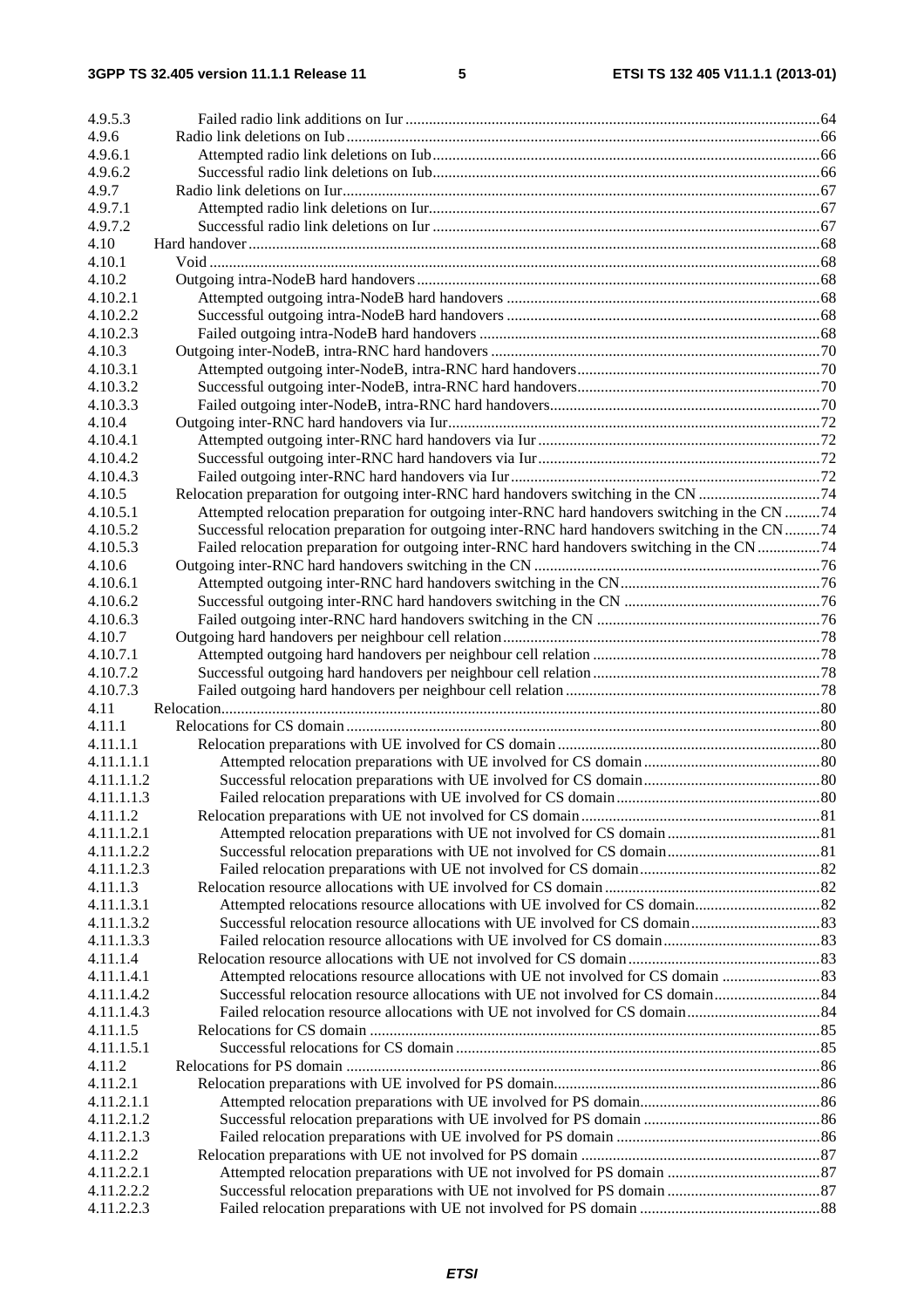#### **3GPP TS 32.405 version 11.1.1 Release 11 6 ETSI TS 132 405 V11.1.1 (2013-01)**

| 4.11.2.3             |                                                                                       |    |
|----------------------|---------------------------------------------------------------------------------------|----|
| 4.11.2.3.1           |                                                                                       |    |
| 4.11.2.3.2           |                                                                                       |    |
| 4.11.2.3.3           |                                                                                       |    |
| 4.11.2.4             |                                                                                       |    |
| 4.11.2.4.1           |                                                                                       |    |
| 4.11.2.4.2           |                                                                                       |    |
| 4.11.2.4.3           |                                                                                       |    |
| 4.11.2.5             |                                                                                       |    |
| 4.11.2.5.1           |                                                                                       |    |
| 4.12                 |                                                                                       |    |
| 4.12.1               |                                                                                       |    |
| 4.12.1.1             | Attempted relocation preparation for outgoing circuit switched inter-RAT handovers91  |    |
| 4.12.1.2             | Successful relocation preparation for outgoing circuit switched inter-RAT handovers91 |    |
| 4.12.1.3             | Failed relocation preparation for outgoing circuit switched inter-RAT handovers91     |    |
| 4.12.2               |                                                                                       |    |
| 4.12.2.1             |                                                                                       |    |
| 4.12.2.2             |                                                                                       |    |
| 4.12.2.3             |                                                                                       |    |
| 4.12.3               |                                                                                       |    |
| 4.12.3.1             |                                                                                       |    |
| 4.12.3.2             |                                                                                       |    |
| 4.12.3.3             |                                                                                       |    |
| 4.13                 |                                                                                       |    |
| 4.13.1               |                                                                                       |    |
| 4.13.1.1<br>4.13.1.2 |                                                                                       |    |
| 4.13.1.3             |                                                                                       |    |
| 4.13.2               |                                                                                       |    |
| 4.13.2.1             |                                                                                       |    |
| 4.14                 |                                                                                       |    |
| 4.14.1               |                                                                                       |    |
| 4.14.1.1             |                                                                                       |    |
| 4.14.2               |                                                                                       |    |
| 4.14.2.1             |                                                                                       |    |
| 4.14.2.2             |                                                                                       |    |
| 4.14.3               |                                                                                       |    |
| 4.14.3.1             |                                                                                       |    |
| 4.14.3.2             |                                                                                       | 99 |
| 4.14.3.3             |                                                                                       |    |
| 4.14.3.4             |                                                                                       |    |
| 4.15                 |                                                                                       |    |
| 4.15.1               |                                                                                       |    |
| 4.15.2               |                                                                                       |    |
| 4.15.3               |                                                                                       |    |
| 4.16                 |                                                                                       |    |
| 4.16.1               |                                                                                       |    |
| 4.16.2               |                                                                                       |    |
| 4.16.3               |                                                                                       |    |
| 4.16.4               |                                                                                       |    |
| 4.17                 |                                                                                       |    |
| 4.17.1               |                                                                                       |    |
| 4.17.2               |                                                                                       |    |
| 4.17.3               |                                                                                       |    |
| 4.17.4               |                                                                                       |    |
| 4.17.5               |                                                                                       |    |
| 4.17.6               |                                                                                       |    |
| 4.17.7               |                                                                                       |    |
| 4.17.8               |                                                                                       |    |
| 4.17.9<br>4.17.10    |                                                                                       |    |
|                      |                                                                                       |    |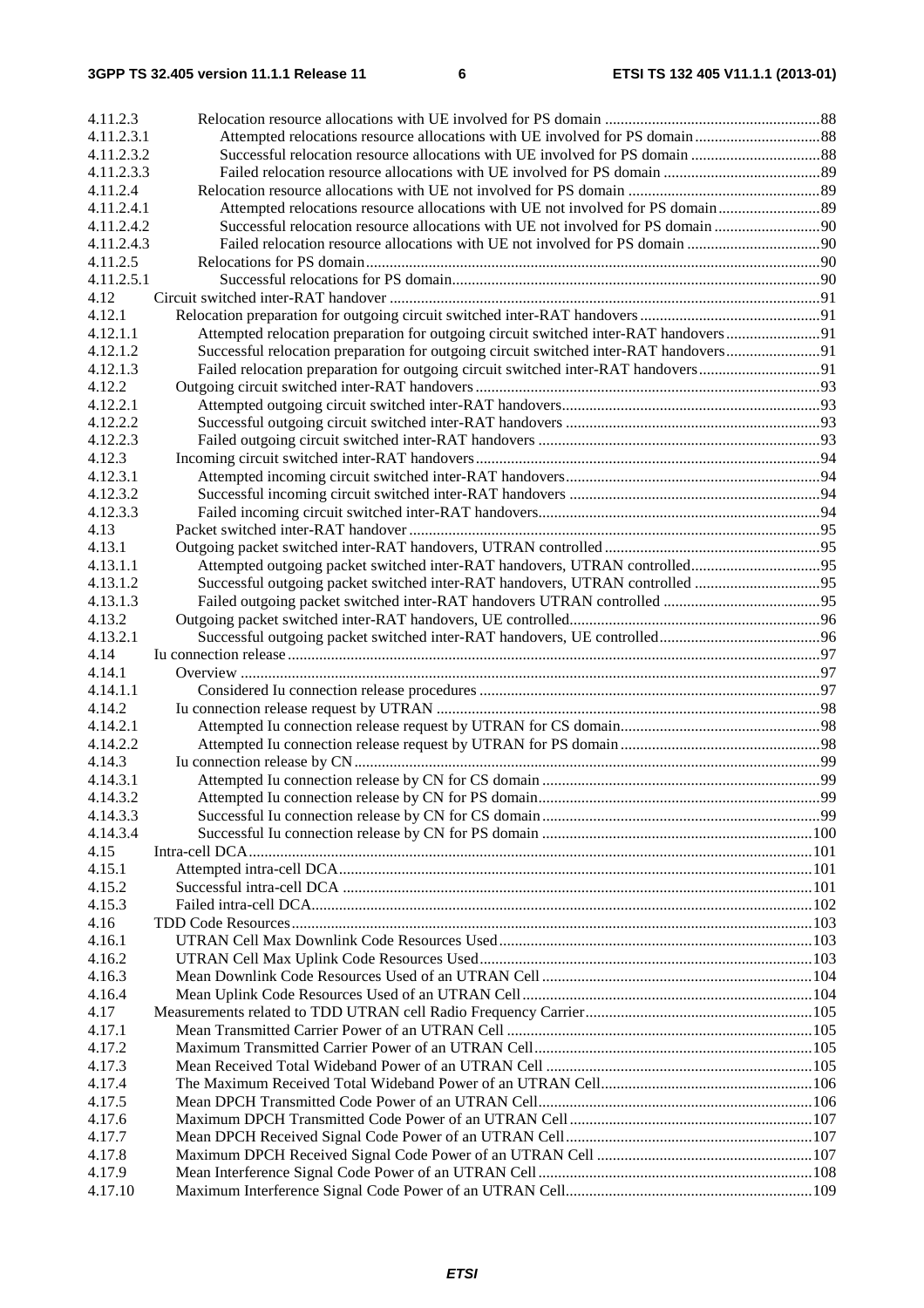| 4.17.11              | Mean transmitted carrier power of all codes not used for HS-PDSCH, HS-SCCH, E-AGCH or E- |  |
|----------------------|------------------------------------------------------------------------------------------|--|
|                      |                                                                                          |  |
| 4.17.12              | Maximum transmitted carrier power of all codes not used for HS-PDSCH, HS-SCCH, E-AGCH or |  |
|                      |                                                                                          |  |
| 4.18                 | Measurements related to the UTRAN cell FDD carrier (RF Performance metrics)111           |  |
| 4.18.1               |                                                                                          |  |
| 4.18.2               |                                                                                          |  |
| 4.18.3               |                                                                                          |  |
| 4.18.4               |                                                                                          |  |
| 4.18.5               |                                                                                          |  |
| 4.18.6               |                                                                                          |  |
| 4.18.7               | Mean transmitted carrier power of all codes not used for HS-PDSCH, HS-SCCH, E-AGCH, E-   |  |
|                      |                                                                                          |  |
| 4.18.8               | Maximum transmitted carrier power of all codes not used for HS-PDSCH, HS-SCCH, E-AGCH,   |  |
|                      |                                                                                          |  |
| 4.19                 |                                                                                          |  |
| 4.19.1               |                                                                                          |  |
| 4.20                 |                                                                                          |  |
| 4.20.1               |                                                                                          |  |
| 4.20.1.1             |                                                                                          |  |
| 4.20.2               |                                                                                          |  |
| 4.20.3               |                                                                                          |  |
| 4.20.3.1             |                                                                                          |  |
| 4.20.4               |                                                                                          |  |
| 4.20.4.1             |                                                                                          |  |
| 4.21                 |                                                                                          |  |
| 4.21.1               |                                                                                          |  |
| 4.21.1.1             |                                                                                          |  |
| 4.21.1.2             |                                                                                          |  |
| 4.22                 |                                                                                          |  |
| 4.22.1               |                                                                                          |  |
| 4.22.1.1             |                                                                                          |  |
| 4.22.1.2             |                                                                                          |  |
| 4.22.1.3             |                                                                                          |  |
| 4.22.2               |                                                                                          |  |
| 4.22.2.1             |                                                                                          |  |
| 4.22.2.2             |                                                                                          |  |
| 4.22.2.3             |                                                                                          |  |
| 4.23                 |                                                                                          |  |
| 4.23.1               |                                                                                          |  |
| 4.24                 |                                                                                          |  |
| 4.24.1               | Measurements related to channel switches from FACH/DCH to HS-DSCH intra UTRAN cell125    |  |
| 4.24.1.1             |                                                                                          |  |
| 4.24.1.2             |                                                                                          |  |
| 4.24.1.3             |                                                                                          |  |
| 4.24.1.4             | Measurements related to channel switches from HS-DSCH to FACH/DCH intra UTRAN cell127    |  |
| 4.24.2               |                                                                                          |  |
| 4.24.2.1             |                                                                                          |  |
| 4.24.2.2             |                                                                                          |  |
| 4.24.2.3<br>4.24.2.4 |                                                                                          |  |
|                      |                                                                                          |  |
| 4.25                 |                                                                                          |  |
| 4.25.1               |                                                                                          |  |
| 4.25.1.1<br>4.25.1.2 |                                                                                          |  |
|                      |                                                                                          |  |
| 4.26<br>4.26.1       |                                                                                          |  |
| 4.26.1.1             |                                                                                          |  |
| 4.26.1.2             |                                                                                          |  |
| 4.27                 |                                                                                          |  |
| 4.28                 |                                                                                          |  |
| 4.29                 |                                                                                          |  |
|                      |                                                                                          |  |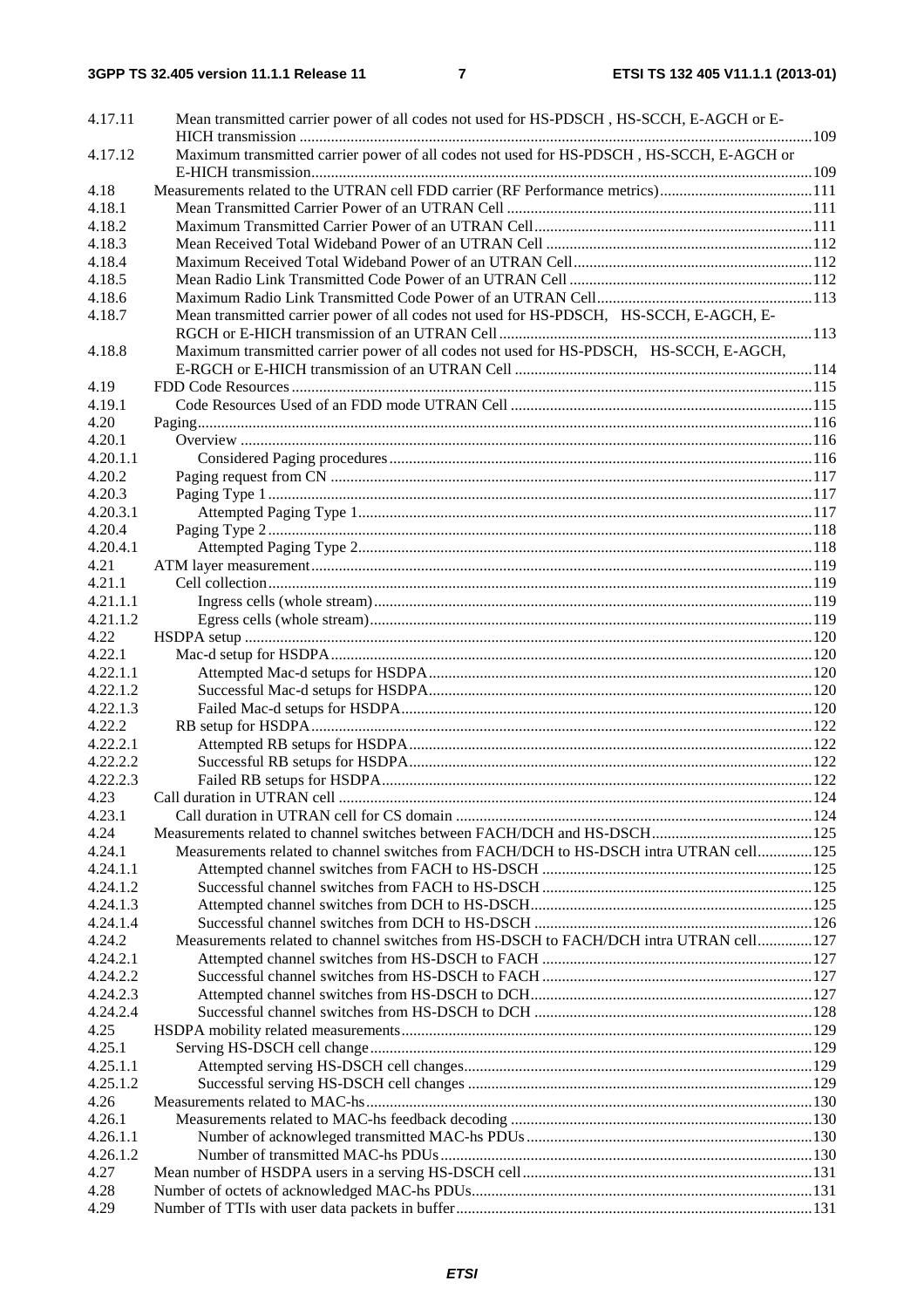| 4.30       |                                                                               |  |
|------------|-------------------------------------------------------------------------------|--|
| 4.30.1     |                                                                               |  |
| 4.30.1.1   |                                                                               |  |
| 4.30.1.2   |                                                                               |  |
| 4.30.1.3   |                                                                               |  |
| 4.30.2     |                                                                               |  |
| 4.30.2.1   |                                                                               |  |
| 4.30.2.2   |                                                                               |  |
| 4.30.2.3   |                                                                               |  |
| 4.30.2.4   |                                                                               |  |
| 4.30.3     |                                                                               |  |
| 4.31       |                                                                               |  |
| 4.31.1     |                                                                               |  |
| 4.31.1.1   |                                                                               |  |
| 4.32       |                                                                               |  |
| 4.32.1     |                                                                               |  |
| 4.32.1.1   |                                                                               |  |
| 4.32.1.2   |                                                                               |  |
| 4.32.2     |                                                                               |  |
| 4.32.2.1   |                                                                               |  |
| 4.32.2.2   |                                                                               |  |
| 4.33       |                                                                               |  |
| 4.33.1     |                                                                               |  |
| 4.33.1.1   |                                                                               |  |
| 4.33.1.2   |                                                                               |  |
| 4.34       |                                                                               |  |
| 4.34.1     |                                                                               |  |
| 4.34.1.1   |                                                                               |  |
| 4.34.1.1.1 |                                                                               |  |
| 4.34.1.1.2 |                                                                               |  |
| 4.34.1.1.3 |                                                                               |  |
| 4.34.1.2   |                                                                               |  |
| 4.34.1.2.1 |                                                                               |  |
| 4.34.1.2.2 |                                                                               |  |
| 4.34.1.2.3 |                                                                               |  |
| 4.34.2     |                                                                               |  |
| 4.34.2.1   |                                                                               |  |
| 4.34.2.1.1 |                                                                               |  |
| 4.34.2.1.2 |                                                                               |  |
| 4.34.2.1.3 |                                                                               |  |
| 4.34.2.2   |                                                                               |  |
| 4.34.2.2.1 |                                                                               |  |
| 4.34.2.2.2 |                                                                               |  |
| 4.34.3     |                                                                               |  |
| 4.34.3.1   |                                                                               |  |
| 4.34.3.1.1 |                                                                               |  |
| 4.34.3.1.2 |                                                                               |  |
| 4.34.3.2   |                                                                               |  |
| 4.34.3.2.1 | Attempted outgoing serving E-DCH cell change per neighbour cell relation 155  |  |
| 4.34.3.2.2 | Successful outgoing serving E-DCH cell change per neighbour cell relation 156 |  |
| 4.34.4     |                                                                               |  |
| 4.34.5     |                                                                               |  |
| 4.34.5.1   |                                                                               |  |
| 4.34.5.1.1 |                                                                               |  |
| 4.34.5.1.2 |                                                                               |  |
| 4.34.5.1.3 |                                                                               |  |
| 4.34.5.1.4 |                                                                               |  |
| 4.34.5.2   |                                                                               |  |
| 4.34.5.2.1 |                                                                               |  |
| 4.34.5.2.2 |                                                                               |  |
| 4.34.5.2.3 |                                                                               |  |
| 4.34.5.2.4 |                                                                               |  |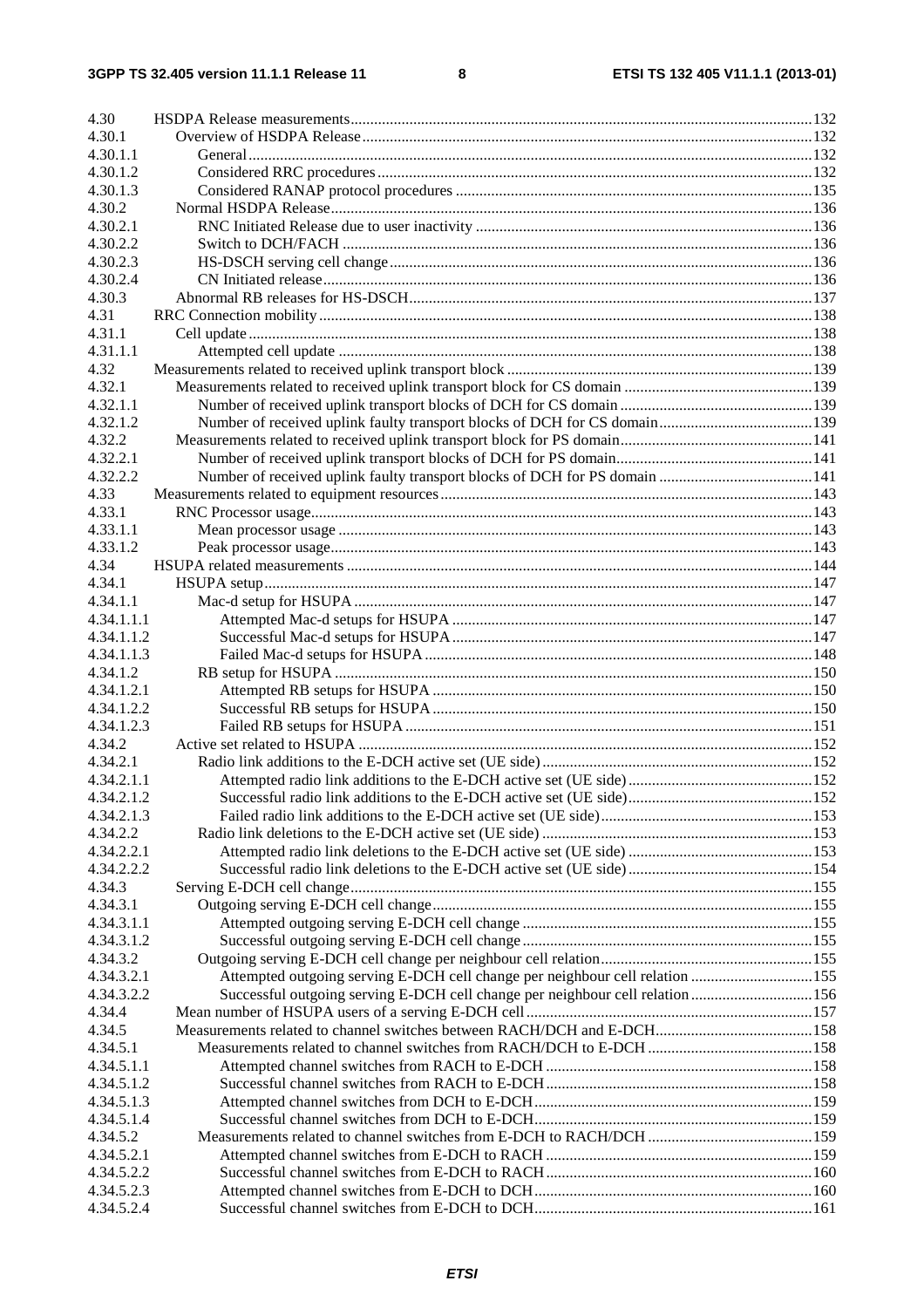| 4.34.6         |                                                                                             |  |
|----------------|---------------------------------------------------------------------------------------------|--|
| 4.34.6.1       |                                                                                             |  |
| 4.34.6.2       |                                                                                             |  |
| 4.34.7         |                                                                                             |  |
| 4.34.8         |                                                                                             |  |
| 4.34.8.1       |                                                                                             |  |
| 4.34.8.1.1     |                                                                                             |  |
| 4.34.8.1.2     |                                                                                             |  |
| 4.34.8.1.3     |                                                                                             |  |
| 4.34.8.1.4     |                                                                                             |  |
| 4.34.8.2       |                                                                                             |  |
| 4.35           |                                                                                             |  |
|                |                                                                                             |  |
| 4.36           |                                                                                             |  |
| 4.36.1         |                                                                                             |  |
| 4.36.2         |                                                                                             |  |
| 4.36.2.1       |                                                                                             |  |
| 4.36.2.2       |                                                                                             |  |
| 4.36.2.3       |                                                                                             |  |
| 4.36.2.4       |                                                                                             |  |
| 4.37<br>4.37.1 |                                                                                             |  |
| 4.37.2         |                                                                                             |  |
| 4.37.3         |                                                                                             |  |
| 4.37.4         |                                                                                             |  |
| 4.37.5         |                                                                                             |  |
| 4.38           |                                                                                             |  |
| 4.38.1         |                                                                                             |  |
| 4.38.2         |                                                                                             |  |
| 4.38.3         |                                                                                             |  |
| 4.38.4         |                                                                                             |  |
| 4.38.5         |                                                                                             |  |
| 4.38.6         |                                                                                             |  |
| 4.38.7         |                                                                                             |  |
| 4.38.8         |                                                                                             |  |
| 4.38.9         |                                                                                             |  |
| 4.38.10        |                                                                                             |  |
| 4.38.11        |                                                                                             |  |
| 4.38.12        |                                                                                             |  |
| 4.38.13        |                                                                                             |  |
| 4.38.14        |                                                                                             |  |
| 4.38.15        |                                                                                             |  |
| 4.38.16        |                                                                                             |  |
| 4.38.17        |                                                                                             |  |
| 4.39           |                                                                                             |  |
| 4.39.1         |                                                                                             |  |
| 4.39.2         |                                                                                             |  |
| 4.39.3         |                                                                                             |  |
| 4.40           |                                                                                             |  |
| 4.40.1         | Attempted relocation resource reservation for inter-RAT handovers with Iur-g interface 182  |  |
| 4.40.2         | Successful relocation resource reservation for inter-RAT handovers with Iur-g interface 183 |  |
| 4.40.3         | Attempted outgoing preparation inter-RAT handovers with Iur-g interface (UMTS->GSM) 183     |  |
| 4.40.4         | Successful outgoing preparation inter-RAT handovers with Iur-g interface (UMTS->GSM)  183   |  |
| 4.40.5         | Attempted outgoing inter-RAT handovers with Iur-g interface (UMTS->GSM)184                  |  |
| 4.40.6         |                                                                                             |  |
|                | Use cases for measurement report related measurements185<br>Annex A (informative):          |  |
| A.1            |                                                                                             |  |
| A.2            |                                                                                             |  |
| A.3            |                                                                                             |  |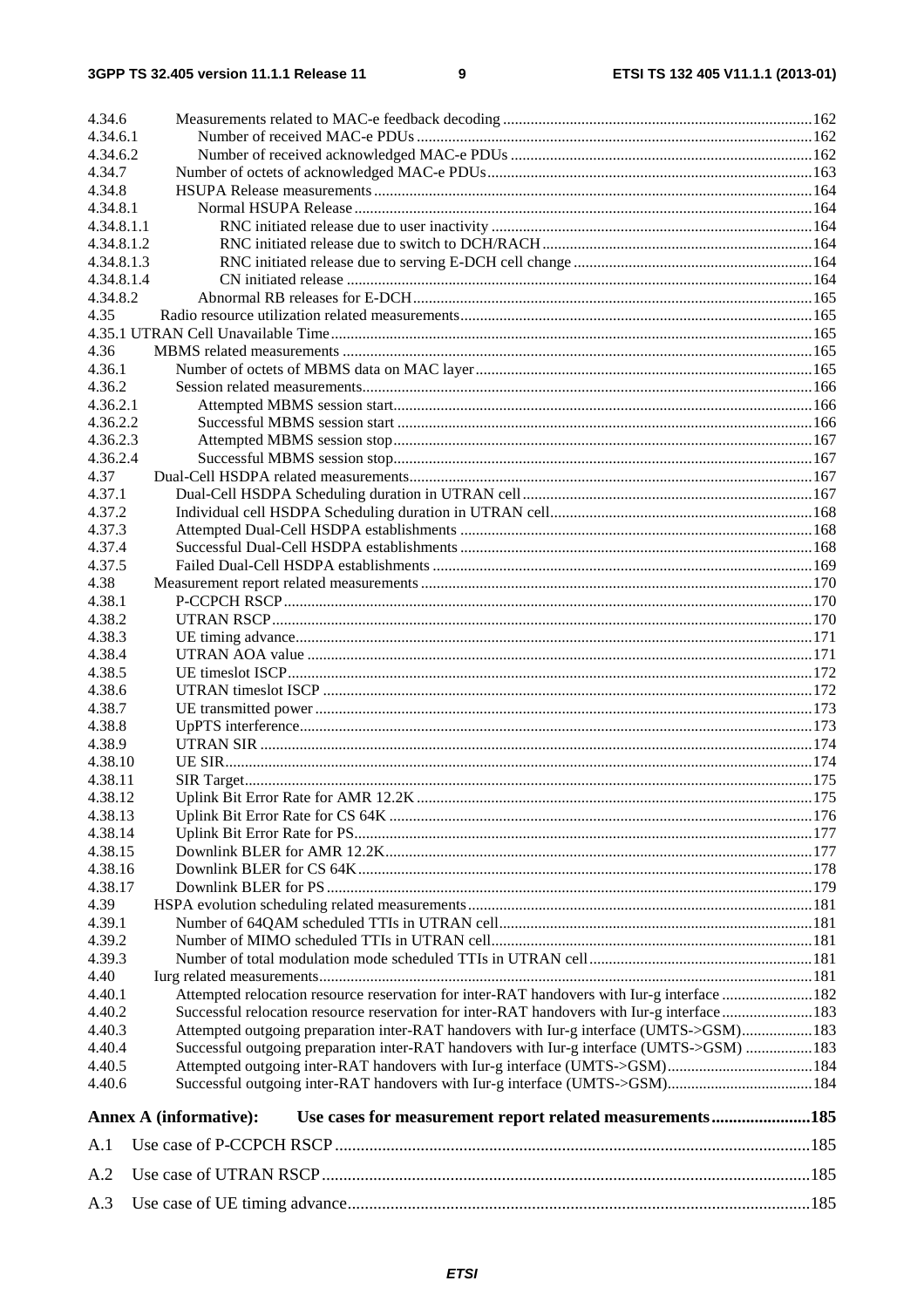| A.6 |  |  |
|-----|--|--|
|     |  |  |
|     |  |  |
|     |  |  |
|     |  |  |
|     |  |  |
|     |  |  |
|     |  |  |
| B.2 |  |  |
| B.3 |  |  |
|     |  |  |
|     |  |  |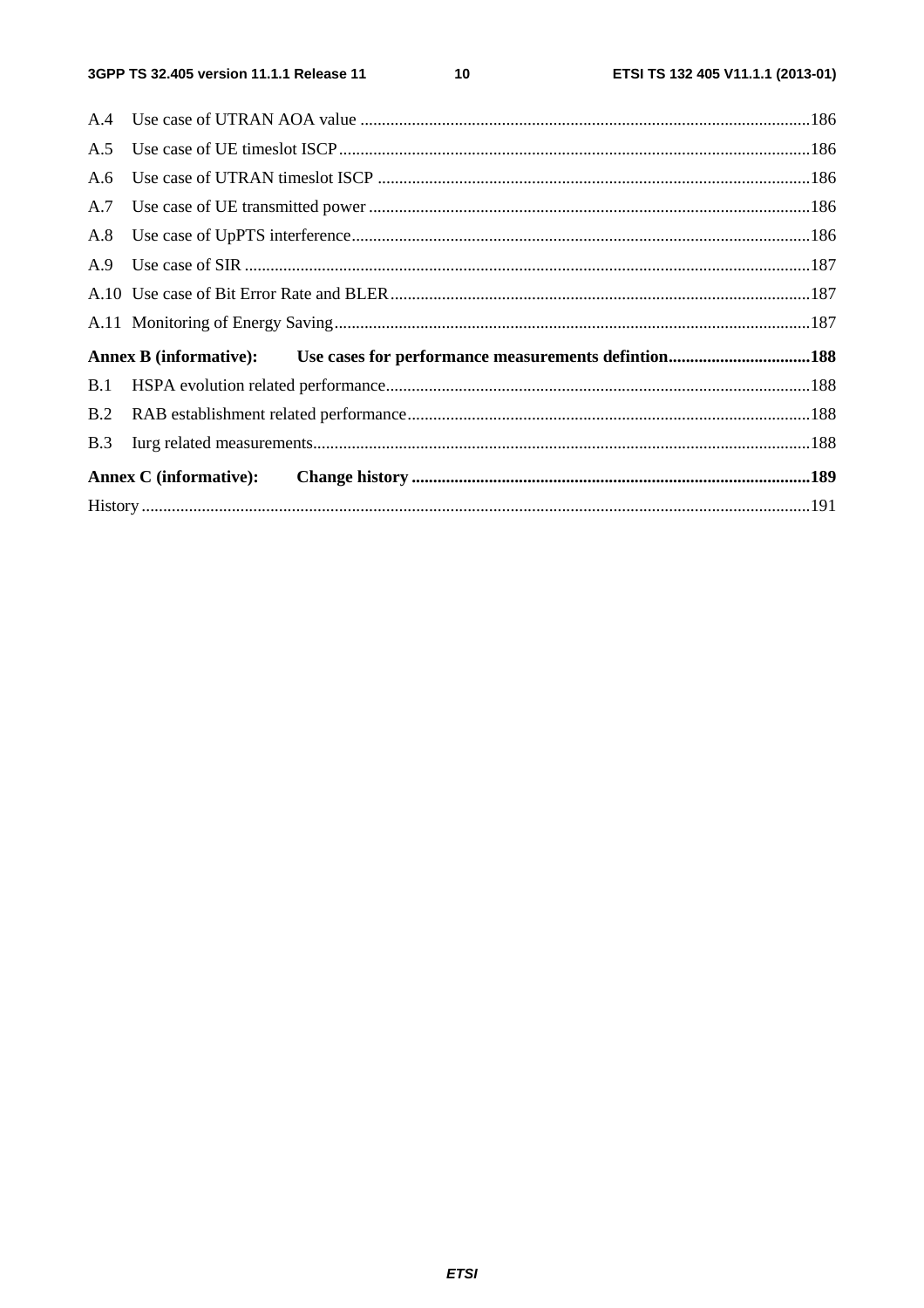### Foreword

This Technical Specification has been produced by the 3<sup>rd</sup> Generation Partnership Project (3GPP).

The contents of the present document are subject to continuing work within the TSG and may change following formal TSG approval. Should the TSG modify the contents of the present document, it will be re-released by the TSG with an identifying change of release date and an increase in version number as follows:

Version x.y.z

where:

- x the first digit:
	- 1 presented to TSG for information;
	- 2 presented to TSG for approval;
	- 3 or greater indicates TSG approved document under change control.
- y the second digit is incremented for all changes of substance, i.e. technical enhancements, corrections, updates, etc.
- z the third digit is incremented when editorial only changes have been incorporated in the document.

### Introduction

The present document is part of a TS-family covering the 3rd Generation Partnership Project; Technical Specification Group Services and System Aspects; Telecommunication management; as identified below:

| 32.401 | Performance Management (PM); Concept and requirements                                                              |
|--------|--------------------------------------------------------------------------------------------------------------------|
| 52.402 | Performance Management (PM); Performance measurements – GSM                                                        |
| 32.404 | Performance Management (PM); Performance measurements - Definitions and template                                   |
| 32.405 | Performance Management (PM); Performance measurements Universal Terrestrial Radio<br><b>Access Network (UTRAN)</b> |
| 32.406 | Performance Management (PM); Performance measurements Core Network (CN) Packet Switched<br>(PS) domain             |
| 32.407 | Performance Management (PM); Performance measurements Core Network (CN) Circuit<br>Switched (CS) domain            |
| 32.408 | Performance Management (PM); Performance measurements Teleservice                                                  |
| 32.409 | Performance Management (PM); Performance measurements IP Multimedia Subsystem (IMS)                                |

The present document is part of a set of specifications, which describe the requirements and information model necessary for the standardised Operation, Administration and Maintenance (OA&M) of a multi-vendor 3G-system.

During the lifetime of a 3G network, its logical and physical configuration will undergo changes of varying degrees and frequencies in order to optimise the utilisation of the network resources. These changes will be executed through network configuration management activities and/or network engineering, see TS 32.600 [3].

Many of the activities involved in the daily operation and future network planning of a 3G network require data on which to base decisions. This data refers to the load carried by the network and the grade of service offered. In order to produce this data performance measurements are executed in the NEs, which comprise the network. The data can then be transferred to an external system, e.g. an Operations System (OS) in TMN terminology, for further evaluation. The purpose of the present document is to describe the mechanisms involved in the collection of the data and the definition of the data itself.

Annex B of TS 32.404 helps in the definition of new performance measurements that can be submitted to 3GPP for potential adoption and inclusion in the present document. Annex B of TS 32.404 discusses a top-down performance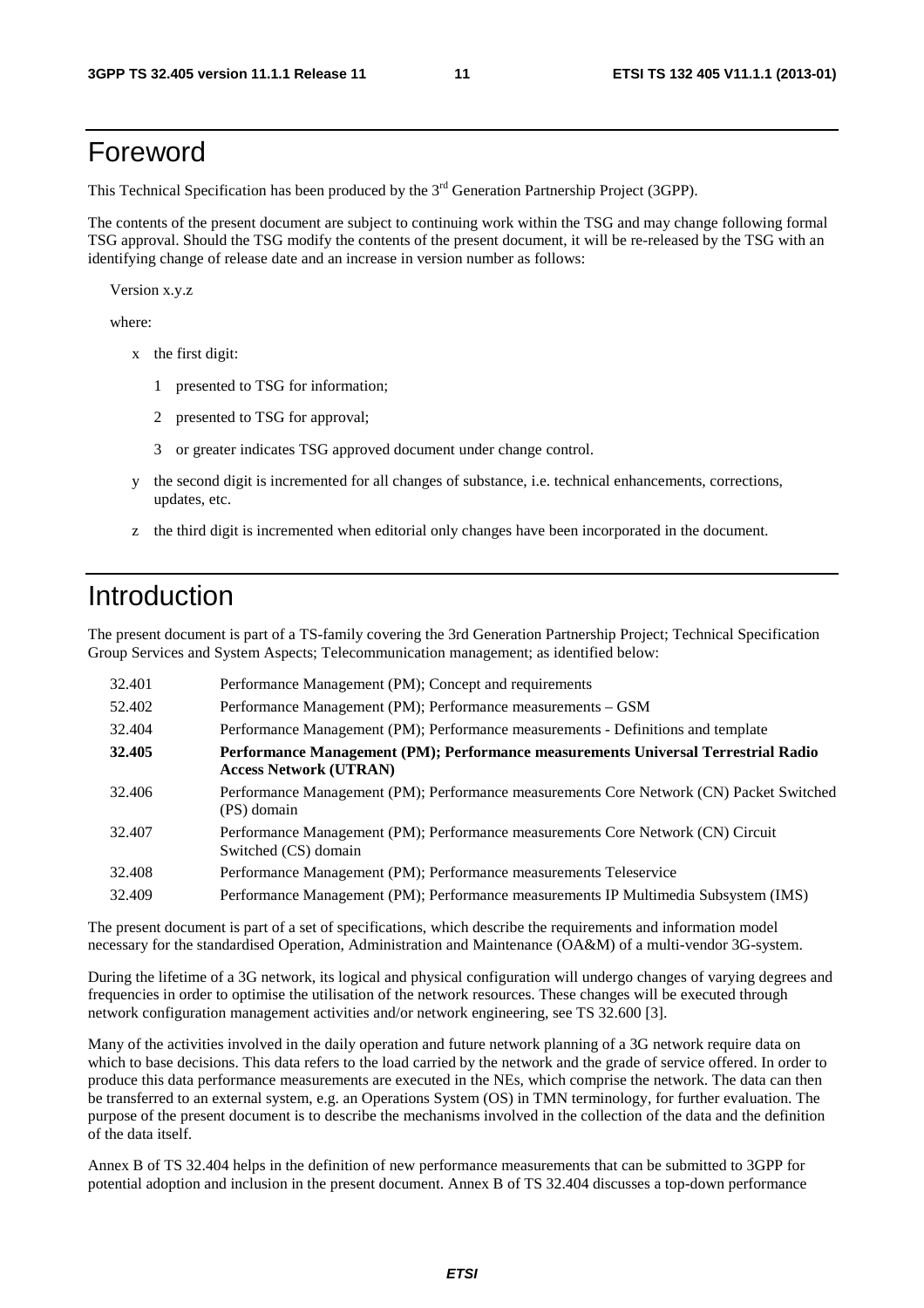measurement definition methodology that focuses on how the end-user of performance measurements can use the measurements.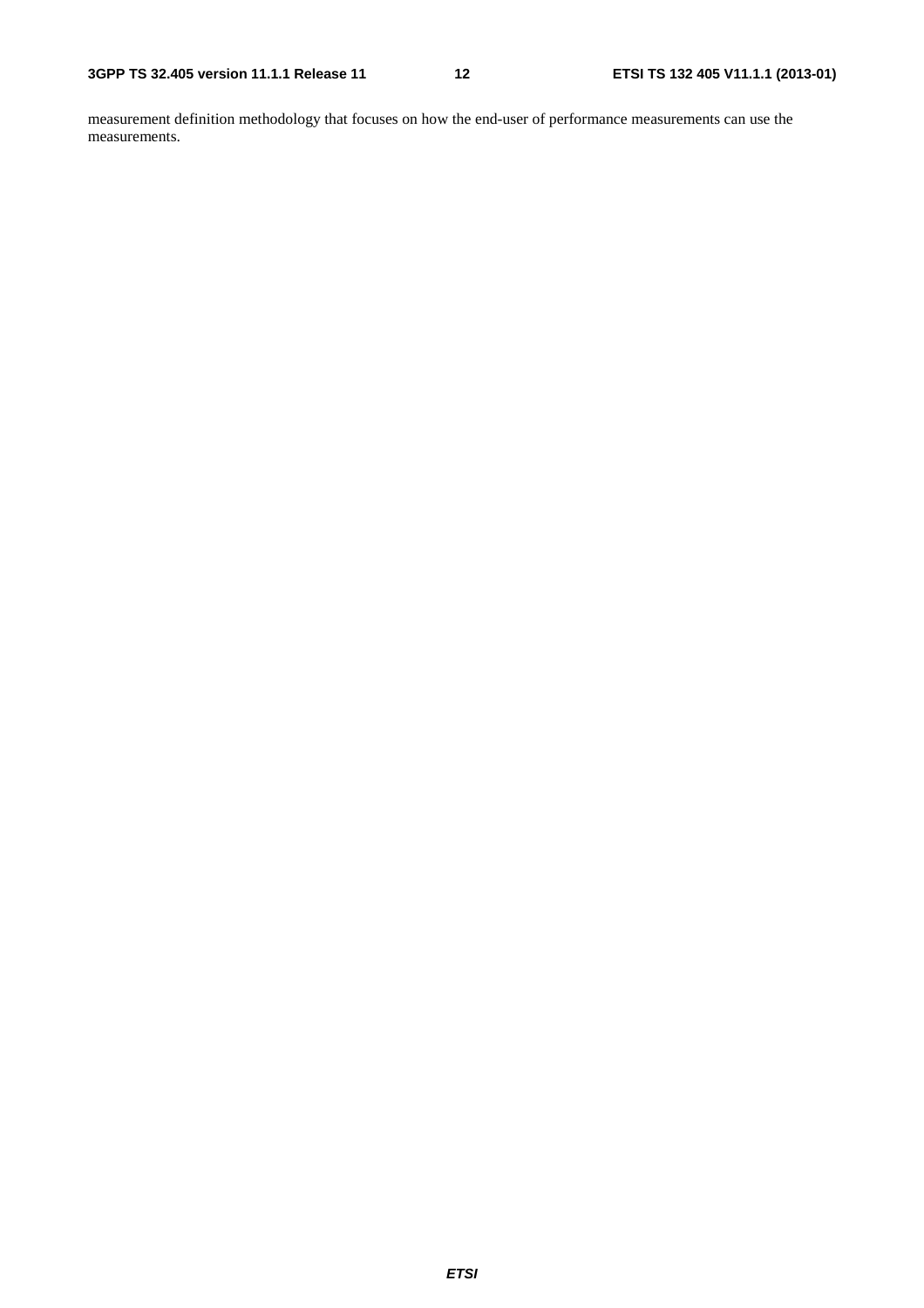### 1 Scope

The present document describes the measurements for UMTS and combined UMTS/GSM. TS 32.401 [1] describes Performance Management concepts and requirements.

The present document is valid for all measurement types provided by an implementation of a UMTS network and combined UMTS/GSM network. Only measurement types that are specific to UMTS or combined UMTS/GSM networks are defined within the present documents.

Vendor specific measurement types used in UMTS and combined UMTS/GSM networks are not covered. Instead, these could be applied according to manufacturer's documentation.

Measurements related to "external" technologies (such as ATM or IP) as described by "external" standards bodies (e.g. ITU-T or IETF) shall only be referenced within this specification, wherever there is a need identified for the existence of such a reference.

The definition of the standard measurements is intended to result in comparability of measurement data produced in a multi-vendor network, for those measurement types that can be standardised across all vendors' implementations.

The structure of the present document is as follows:

- Header 1: Network Element (e.g. RNC related measurements);
- Header 2: Measurement function (e.g. soft handover measurements);
- Header 3: Measurements.

### 2 References

The following documents contain provisions which, through reference in this text, constitute provisions of the present document.

- References are either specific (identified by date of publication and/or edition number or version number) or non-specific.
- For a specific reference, subsequent revisions do not apply.
- For a non-specific reference, the latest version applies. In the case of a reference to a 3GPP document (including a GSM document), a non-specific reference implicitly refers to the latest version of that document *in the same Release as the present document*.

| $[1]$             | 3GPP TS 32.401: "Telecommunication management; Performance Management (PM); Concept<br>and requirements".              |
|-------------------|------------------------------------------------------------------------------------------------------------------------|
| $[2]$             | 3GPP TS 23.107: "Quality of Service (QoS) concept and architecture".                                                   |
| $\lceil 3 \rceil$ | 3GPP TS 32.600: "Telecommunication management; Configuration Management (CM); Concept<br>and high-level requirements". |
| $[4]$             | 3GPP TS 25.331: "Radio Resource Control (RRC) protocol specification".                                                 |
| $[5]$             | 3GPP TS 25.413: "UTRAN Iu Interface RANAP signalling".                                                                 |
| [6]               | 3GPP TS 25.423: "UTRAN Iur Interface RNSAP signalling".                                                                |
| $[7]$             | 3GPP TS 25.433: "UTRAN Iub Interface NBAP signalling".                                                                 |
| [8]               | 3GPP TS 25.133: "Requirements for support of radio resource management (FDD)".                                         |
| $[9]$             | 3GPP TS 25.123: "Requirements for support of radio resource management (TDD)".                                         |
| $[10]$            | 3GPP TS 25.322: "Radio Link Control (RLC) protocol specification".                                                     |
| $[11]$            | af-nm-0185.000, "M4 Interface ATM Network View CORBA MIB".                                                             |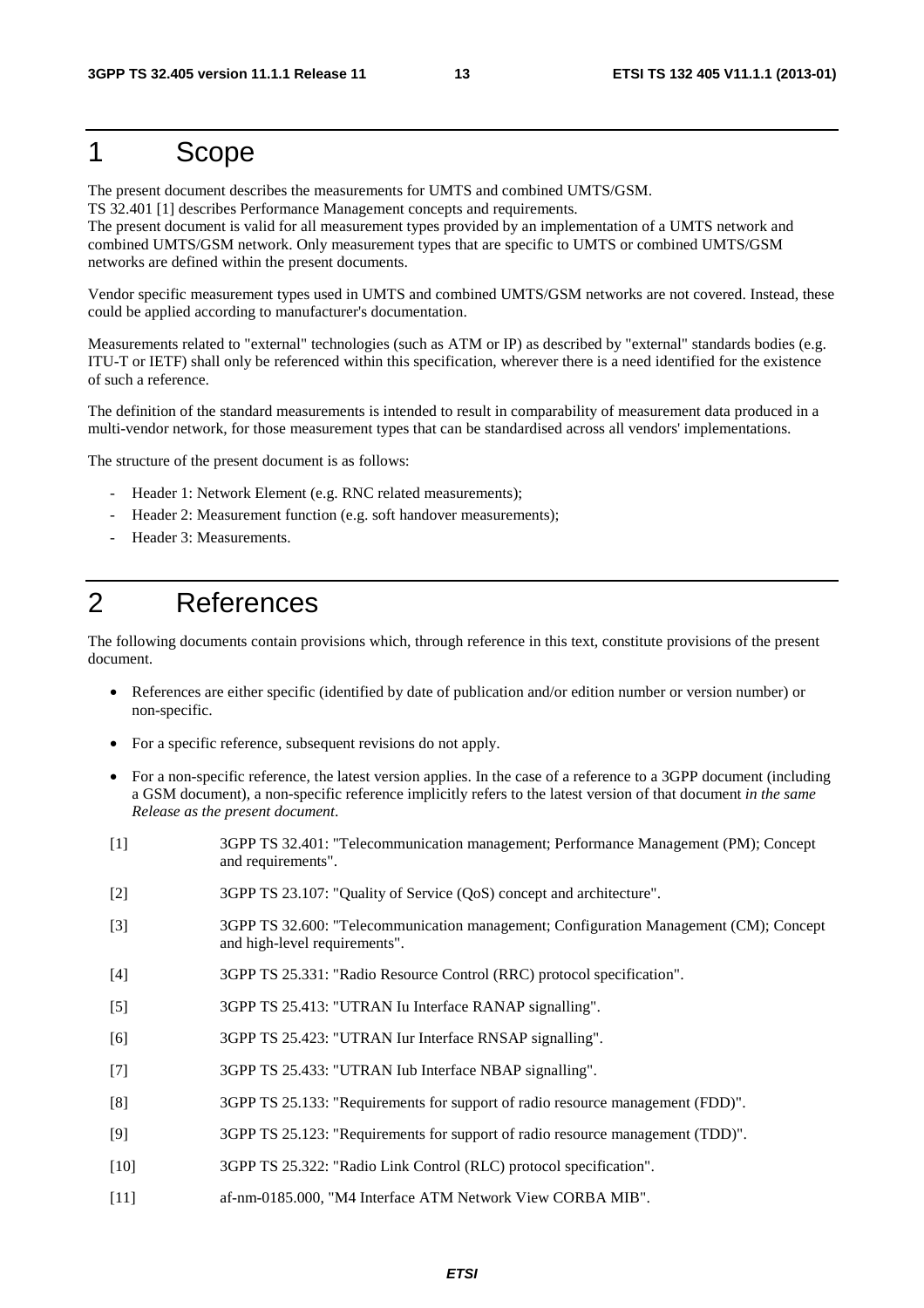- [12] 3GPP TS 32.432: "Telecommunication management; Performance measurement: File format definition".
- [13] 3GPP TS 25.993: "Typical examples of Radio Access Bearers (RABs) and Radio Bearers (RBs) supported by Universal Terrestrial Radio Access (UTRA)".
- [14] 3GPP TS 25.215: "Physical layer Measurements (FDD)".
- [15] 3GPP TS 32.432: "Telecommunication management; Performance measurement: File format definition".
- [16] 3GPP TS 25.225: "Physical layer Measurements (TDD)".
- [17] 3GPP TS 25.427: "UTRAN Iub/Iur interface user plane protocol for DCH data streams".
- [18] 3GPP TS 32.410: "Key Performance Indicators (KPI) for UMTS and GSM ".
- [19] 3GPP TS 25.308: "High Speed Downlink Packet Access (HSDPA): Overall Description; Stage 2".
- [20] 3GPP TS 43.130: "Technical Specification Group GSM/EDGE Radio Access Network; Iur-g interface; Stage 2".

### 3 Measurement family and abbreviations

### 3.1 Measurement family

The measurement names defined in the present document are all beginning with a prefix containing the measurement family name (e.g. RAB.AttEstabCS.Conv). This family name identifies all measurements which relate to a given functionality and it may be used for measurement administration (see TS 32.401 [1]).

The list of families currently used in the present document is as follows:

| ATML (measurements related to ATM Layer)                                |
|-------------------------------------------------------------------------|
| CARR (measurements related to UTRAN cell Radio Frequency carrier)       |
| CR (measurements related to Code Resources)                             |
| DCA (measurements related to Dynamic Channel Allocation)                |
| EQPT (measurements related to Equipment)                                |
| FP (measurements related to Frame Protocol)                             |
| HHO (measurements related to Hard Handover)                             |
| HSDPA (measurements related to High Speed Downlink Packet Access)       |
| HSUPA (measurements related to High Speed Uplink Packet Access)         |
| HSPAE (measurements related to High Speed Packet Access Evolution)      |
| IRATHO (measurements related to inter-Radio Access Technology Handover) |
| IU (measurements related to Iu connection)                              |
| MBMS (measurements related to Multimedia Broadcast Multicast Service)   |
| MR (measurements related to Measurement Report)                         |
| RAB (measurements related to Radio Access Bearer management)            |
| RELOC (measurements related to SRNS Relocation)                         |
| RLC (measurements related to Radio Link Control)                        |
| RLM (measurements related to Radio Link Management)                     |
| RRC (measurements related to Radio Resource Control)                    |
| RRU (measurements related to Radio Resource Usage)                      |
| SHO (measurements related to Soft Handover)                             |
| SIG (measurements related to Signalling)                                |
| TCR (measurements related to TDD Code Resources)                        |
|                                                                         |

### 3.2 Abbreviations

For the purposes of the present document, the following abbreviations apply:

AOA Angle Of Arrival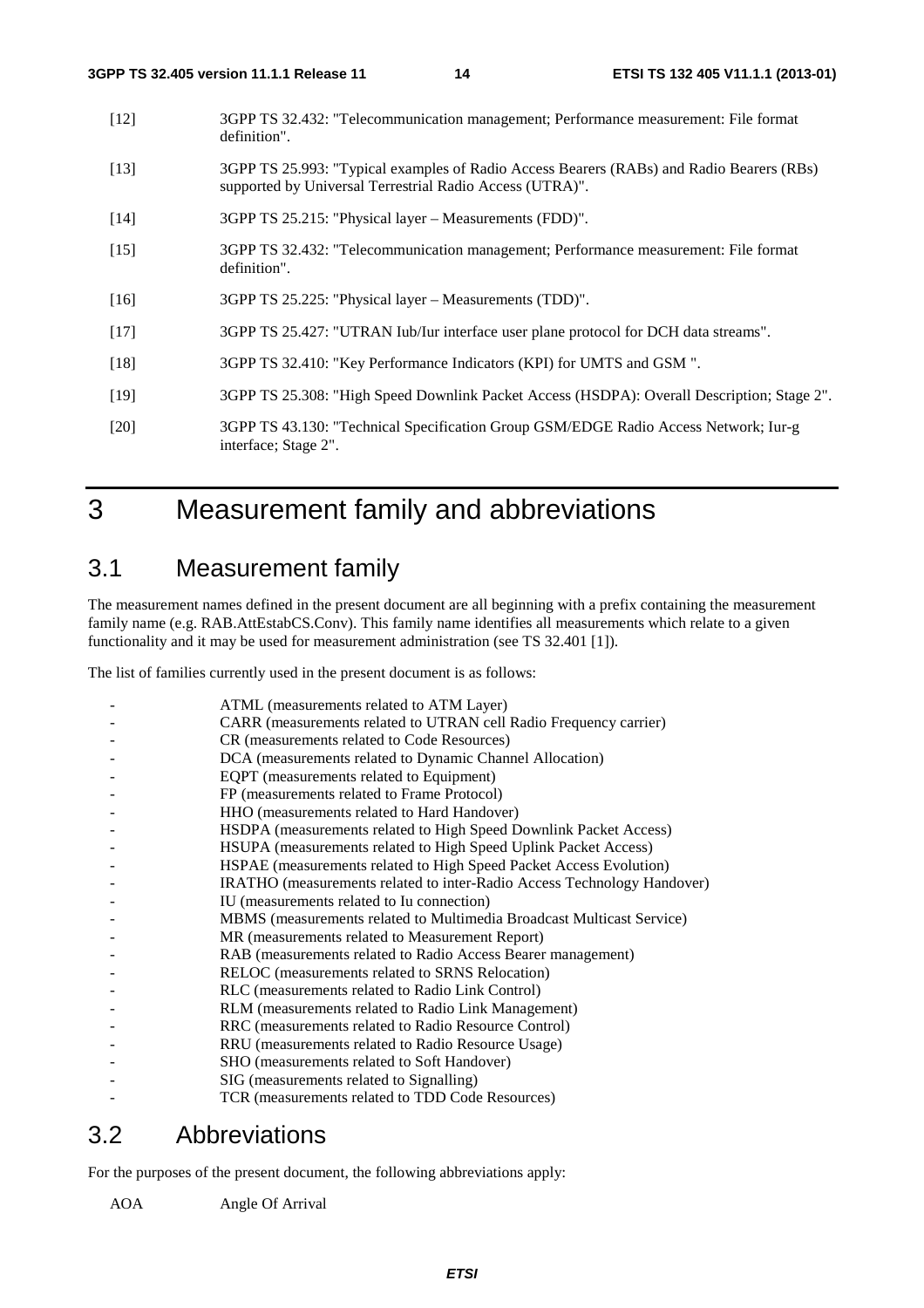| <b>Abstract Syntax Notation 1</b>          |
|--------------------------------------------|
| <b>Basic Encoding Rules</b>                |
| <b>Block Error Rate</b>                    |
| Core Network                               |
| Document Type Definition                   |
| Enhanced Goal, Question, Metric            |
| (Network) Element Manager                  |
| Goal, Question, Metric                     |
| High Speed Downlink Packet Access          |
| <b>High Speed Uplink Packet Access</b>     |
| Interface                                  |
| Interference Signal Code Power             |
| Mobile services Switching Centre           |
| Network Element                            |
| Network Manager                            |
| Operation, Administration and Maintenance  |
| Operations System (EM, NM)                 |
| Open Systems Interconnection               |
| Primary Common Control Physical Channel    |
| Performance Management                     |
| <b>Quality of Service</b>                  |
| Radio Network Controller                   |
| Received Signal Code Power                 |
| Signal to Interference Ratio               |
| Universal Mobile Telecommunications System |
| Universal Terrestrial Radio Access Network |
|                                            |

You can find below a list of abbreviations used within the measurement types for field E of the measurement template.

| Ackd         | Acknowledged                     |
|--------------|----------------------------------|
| Assn         | Assign(ment,ed)                  |
| Att          | Attempt(s,ed)                    |
| Bgrd         | Background                       |
| Call         | Call                             |
| Chg          | Change                           |
| Conn         | Connection                       |
| Combi        | Combined                         |
| <b>CS</b>    | Circuit switched                 |
| Ctrl         | Controlled                       |
| Conv         | Conversational                   |
| Del          | Deletion                         |
| Drop         | Drop(ped)                        |
| Estab        | Establish (ed, ment)             |
| Fail         | Fail(ed, ure)                    |
| <b>FDD</b>   | <b>Frequency Division Duplex</b> |
| FP           | Frame Protocol                   |
| <b>HHO</b>   | Hard Handover                    |
| HO           | Handover                         |
| Inc          | Incoming                         |
| Intact       | Interactive                      |
| Inter        | Inter                            |
| Intra        | Intra                            |
| Invol        | Involve(d)                       |
| <b>ISCP</b>  | Interference Signal Code Power   |
| Max          | Maximum                          |
| Nat          | National                         |
| Netw         | Network                          |
| <b>NodeB</b> | NodeB                            |
| Oct          | Octet(s)                         |
| Oth          | Other                            |
| Out          | Outgoing                         |
| Pkt          | Packet(s)                        |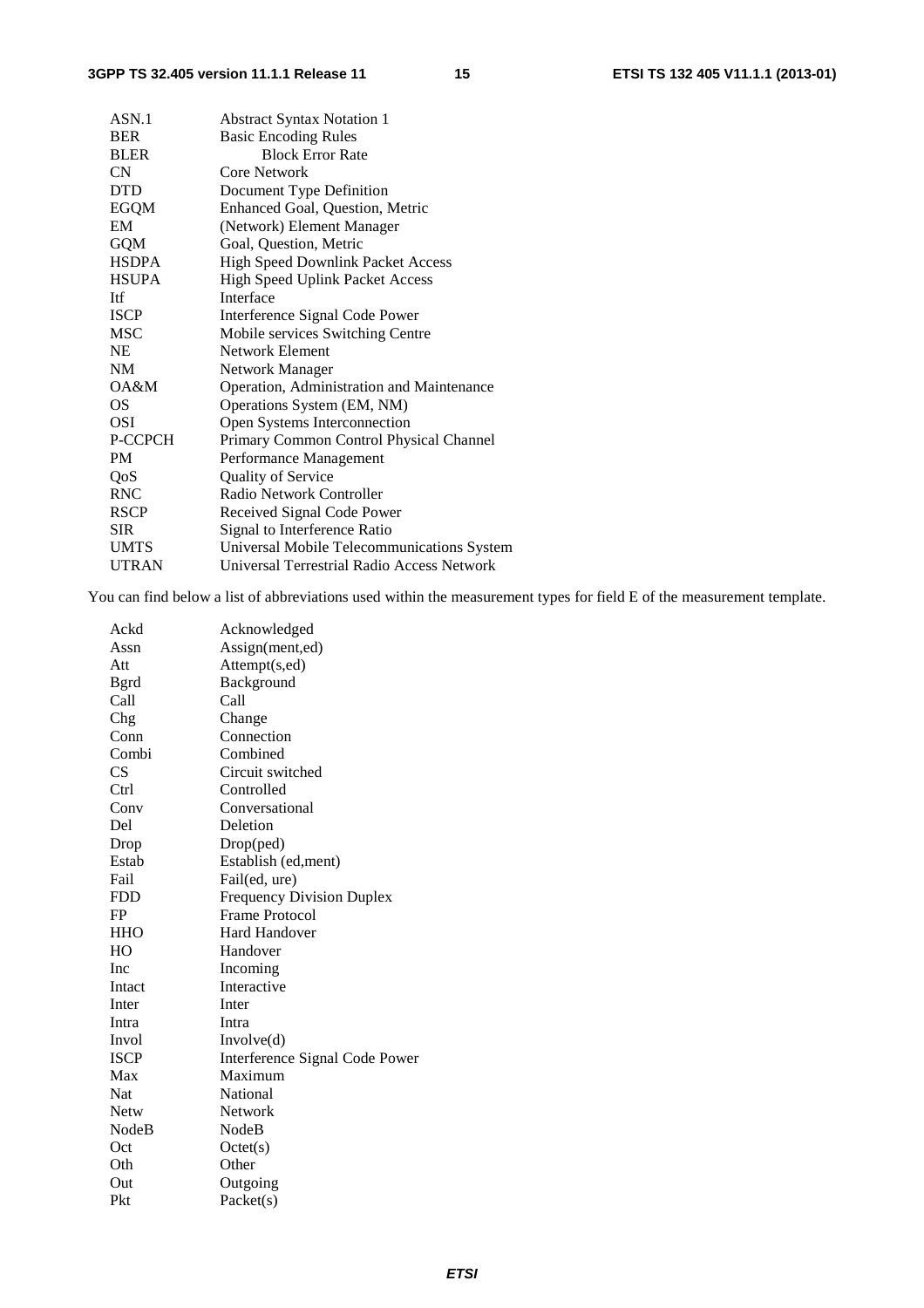| Prep        | Preparation                      |
|-------------|----------------------------------|
| Proc        | Procedure                        |
| <b>PS</b>   | Packet switched                  |
| RAB         | Radio Access Bearer              |
| <b>RAT</b>  | Radio Access Technology          |
| <b>RB</b>   | Radio Bearer                     |
| ReEstab     | Re-establish (ed, ment)          |
| Rel         | Released                         |
| Reloc       | Relocation                       |
| Req         | Request(s,ed)                    |
| Res         | Resource                         |
| RL          | Radio Link                       |
| <b>RNC</b>  | <b>RNC</b>                       |
| <b>RRC</b>  | Radio Resource Control           |
| <b>RTWP</b> | Received Total Wideband Power    |
| Setup       | Setup                            |
| <b>SGSN</b> | SGSN                             |
| <b>SHO</b>  | Soft Handover                    |
| Sig         | Signalling                       |
| Strm        | Streaming                        |
| Sub         | Subscriber                       |
| Succ        | Success(es, ful)                 |
| <b>TCP</b>  | <b>Transmitted Carrier Power</b> |
| UE          | User Equipment                   |
| UTRAN       | UTRAN                            |
|             |                                  |

### 4 Measurements related to the RNC

### 4.1 RAB management

#### 4.1.1 Overview

#### 4.1.1.1 Measurements are based on the success and failure of procedures

The proposed measurements are not merely based on the counting of a given type of message since a same message may be repeated by an implementation dependent process. The aim here is to provide implementation independent specification.

Proposed measurements are based on the success/failure of procedures identified in the reference documents. The end of a procedure implies a stable state of the communication between the two involved parties. This stable state is normally the object of a common understanding from the two parties. As a consequence, proposed measurements are attached either to the successful or the unsuccessful issue of a procedure.

#### 4.1.1.2 Combination of Traffic Class and Core Network domains

A Radio Access Bearer (RAB) is characterized by several QOS parameters among them is the Traffic Class. Currently there are not any 3GPP specifications including TS 23.107 [2] in which may be found restrictions related to the possible combinations between Traffic Class and Core Network domain.

Consequently, as a conservative position, this specification should leave open every possible combination between Traffic Class and Core Network domain as specification TS 23.107 [2] does.

#### 4.1.1.3 Considered Radio Access Bearer management procedures

Performance Measurement definitions in this subclause are based on TS 25.413 [5].

The following paragraphs are of interest for this purpose: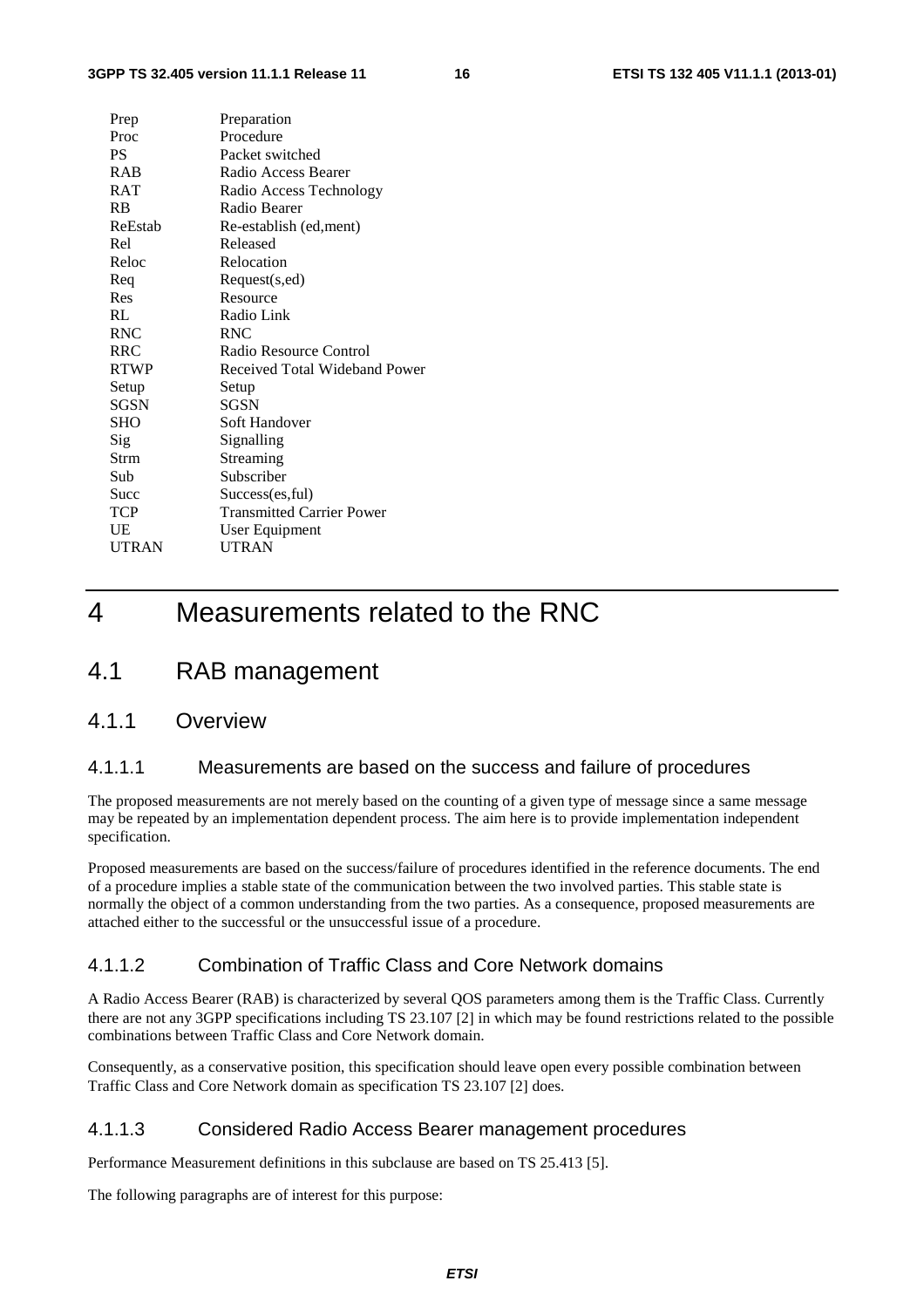- RAB Assignment;
- RAB Release Request;
- RAB ASSIGNMENT REQUEST;
- RAB ASSIGNMENT RESPONSE:
- RAB RELEASE REQUEST.

These paragraphs show in particular the following diagrams.



\* it can be several responses

#### **Figure: RAB Assignment procedure. Successful operation**



**Figure: RAB Release Request procedure** 

#### 4.1.1.4 Measurements relate to RAB establishment, modification and release

RAB management procedure includes RAB Assignment procedure and RAB Release Request procedure. The purpose of RAB Assignment procedure is to establish new RABs and/or to enable modifications and/or releases of already established RABs for a given UE. If RABs are failed to be established or modified, the involved services may fail. RAB release request can be initiated by CN or RNC when the services terminate normally or abnormally.

During daily maintenance of network, measurements regarding RAB establishment, modification and release are useful for operators to evaluate RAB management procedures, to analyze failure reasons of RAB establishment and RAB modification, and to analyze the causes of RAB release, especially in case RAB release abnormally.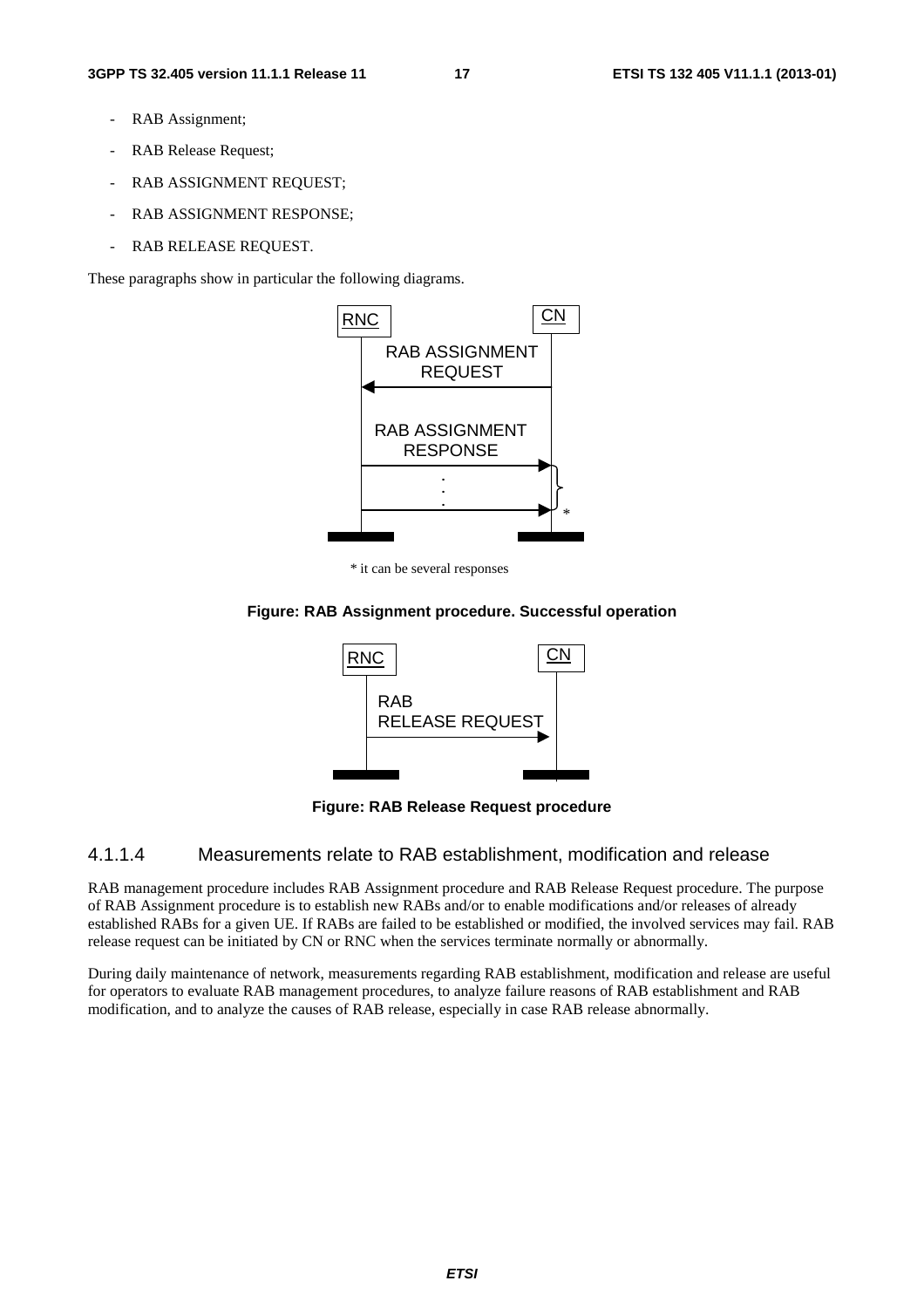#### 4.1.2 RAB establishment for CS domain

The five measurement types defined in the clause 4.1.2 for CS domain are subject to the "4 out of 5 approach".

#### 4.1.2.1 Attempted RAB establishments for CS domain

a) This measurement provides the number of requested RAB in establishment attempts for CS domain. The measurement is split into subcounters per traffic class.

b) CC

c) On receipt by the RNC of a RANAP RAB ASSIGNMENT REQUEST message for CS domain, each requested RAB in establishment attempts is added to the relevant measurement according to the traffic class requested. See TS 25.413 [5] and TS 23.107 [2]. For conversational service, the relevant measurement according to the data rates requested, see TS 25.993 [13] as follows:

uplink<U>: 1: AMR rate (12.2 10.2 7.95 7.4 6.7 5.9 5.15 4.75) kbps 2: 12.2 kbps 3: 28.8 kbps 4: 32 kbps 5: 64 kbps 6: AMR -WB-rate (12.65, 8.8, 6.65) kbps downlink<D>: 1: AMR rate (12.2 10.2 7.95 7.4 6.7 5.9 5.15 4.75) kbps 2: 12.2 kbps 3: 28.8 kbps

- 4: 32 kbps
- 5: 64 kbps

6: AMR -WB-rate (12.65, 8.8, 6.65) kbps

As indicated above, <U> and <D> are integer values that map to the conversational service specified uplink and downlink data rates respectively.

- NOTE : The addition is performed with the condition that the RAB has not been setup or modified successfully in a previous RANAP RAB ASSIGNMENT RESPONSE or RELOCATION REQUEST ACKNOWLEDGE.
- d) Each measurement is an integer value.
- e) RAB.AttEstabCS.Conv.<U><D> RAB.AttEstabCS.Strm RAB.AttEstabCS.Intact RAB.AttEstabCS.Bgrd
- f) RncFunction
- g) Valid for circuit switched traffic
- h) UMTS

#### 4.1.2.2 Successful RAB establishments without queuing for CS domain

- a) This measurement provides the number of successfully established RABs for CS domain in which a queuing process has not been involved. The measurement is split into subcounters per traffic class.
- b) CC
- c) On transmission by the RNC of a RANAP RAB ASSIGNMENT RESPONSE message for CS domain, each successfully established RAB is added to the relevant measurement according to the traffic class requested in the RAB ASSIGNMENT REQUEST message. See TS 25.413 [5] and TS 23.107 [2]. For conversational service, the relevant measurement according to the data rates requested, see TS 25.993 [13] as follows: uplink<U>:
	- 1: AMR rate (12.2 10.2 7.95 7.4 6.7 5.9 5.15 4.75) kbps 2: 12.2 kbps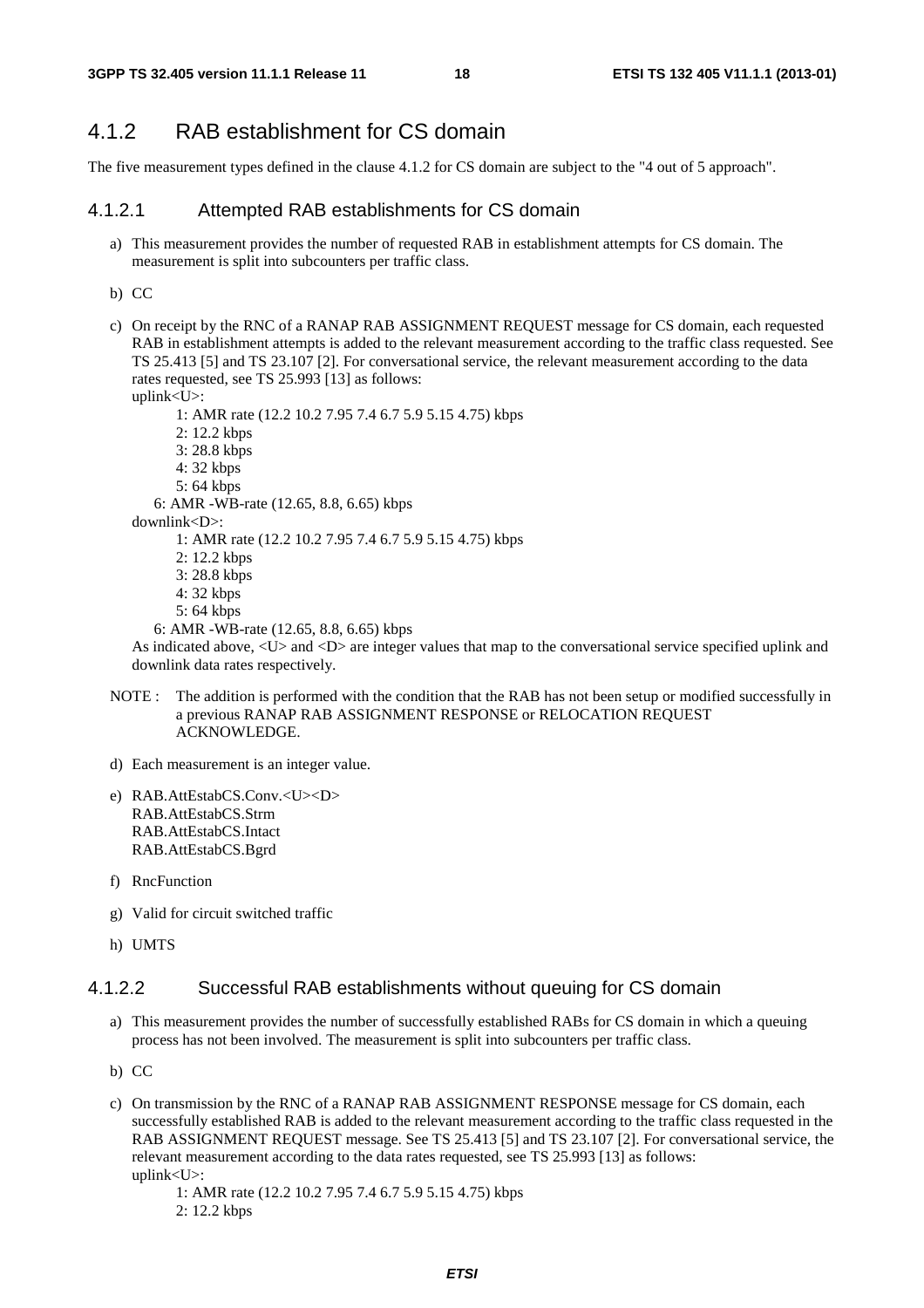3: 28.8 kbps 4: 32 kbps 5: 64 kbps 6: AMR -WB-rate (12.65, 8.8, 6.65) kbps downlink<D>: 1: AMR rate (12.2 10.2 7.95 7.4 6.7 5.9 5.15 4.75) kbps 2: 12.2 kbps 3: 28.8 kbps 4: 32 kbps

5: 64 kbps

6: AMR -WB-rate (12.65, 8.8, 6.65) kbps

As indicated above, <U> and <D> are integer values that map to the conversational service specified uplink and downlink data rates respectively.

- NOTE: The addition is performed with the condition that the RAB has not been mentioned as queued in a previous RANAP RAB ASSIGNMENT RESPONSE and the RAB has not been setup or modified successfully in a previous RANAP RAB ASSIGNMENT RESPONSE or RELOCATION REQUEST ACKNOWLEDGE.
- d) Each measurement is an integer value.
- e) RAB.SuccEstabCSNoQueuing.Conv.<U><D> RAB.SuccEstabCSNoQueuing.Strm RAB.SuccEstabCSNoQueuing. Intact RAB.SuccEstabCSNoQueuing.Bgrd.
- f) RncFunction
- g) Valid for circuit switched traffic
- h) UMTS

#### 4.1.2.3 Failed RAB establishments without queuing for CS domain

- a) This measurement provides the number of RABs failed to establish for CS domain in which a queuing process has not been involved. The measurement is split into subcounters per failure cause.
- b) CC
- c) On transmission by the RNC of a RANAP RAB ASSIGNMENT RESPONSE message for CS domain, each RAB failed to establish is added to the relevant measurement according to the failure cause. Possible causes are included in TS 25.413 [5]. The sum of all supported per cause measurements shall equal the total number of RAB Establishment Failures. In case only a subset of per cause measurements is supported, a sum subcounter will be provided first.
- NOTE: The addition is performed with the condition that the RAB has not been mentioned as queued in a previous RANAP RAB ASSIGNMENT RESPONSE and the RAB has not been setup or modified successfully in a previous RANAP RAB ASSIGNMENT RESPONSE or RELOCATION REQUEST ACKNOWLEDGE.
- d) Each measurement is an integer value. The number of measurements is equal to the number of causes supported plus a possible sum value identified by the *.sum* suffix.
- e) The measurement name has the form RAB.FailEstabCSNoQueuing.*Cause* where *Cause* identifies the failure cause.
- f) RncFunction
- g) Valid for circuit switched traffic
- h) UMTS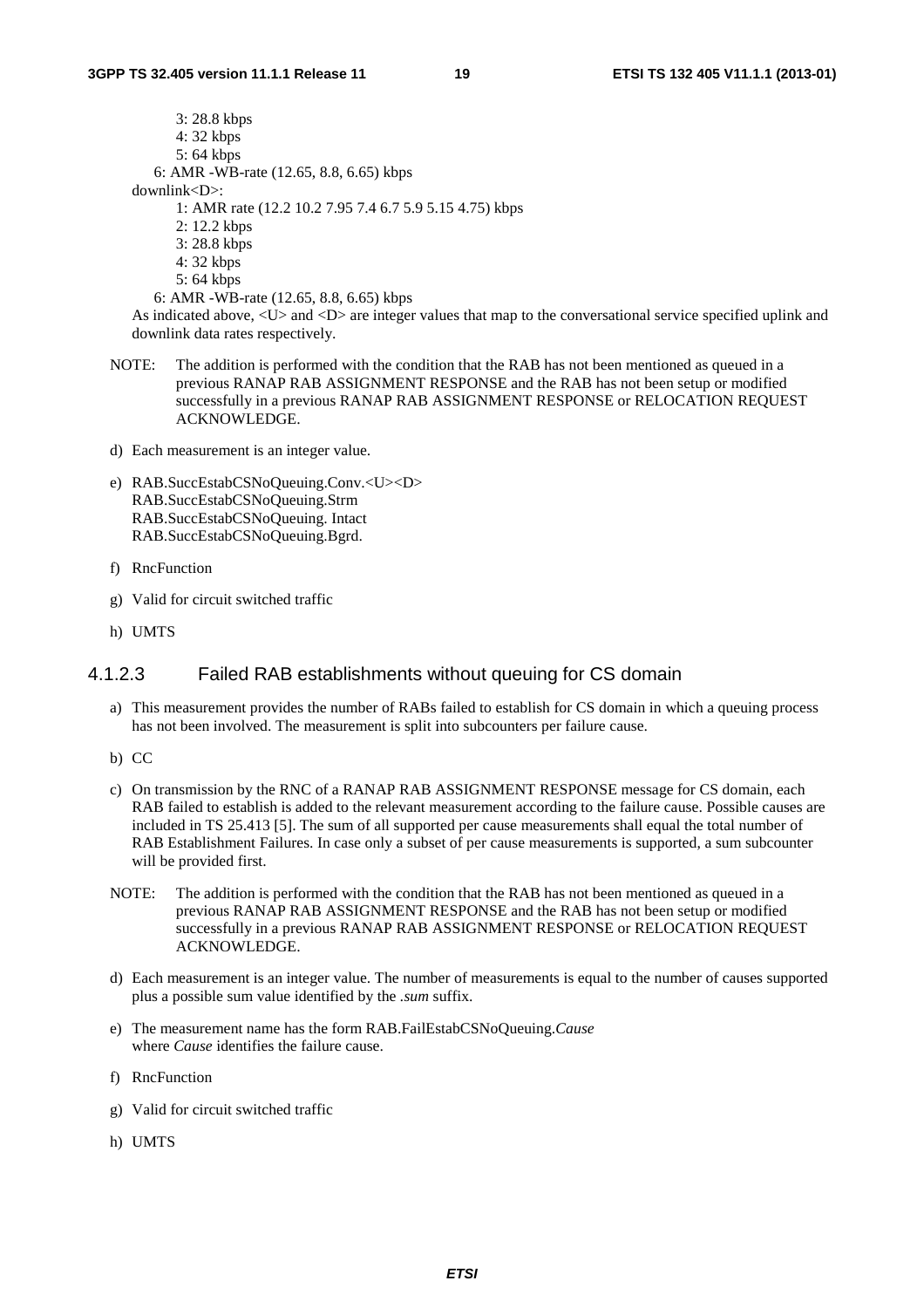#### 4.1.2.4 Successful RAB establishments with queuing for CS domain

- a) This measurement provides the number of successfully established RABs for CS domain in which a queuing process has been involved. The measurement is split into subcounters per traffic class.
- b) CC
- c) On transmission by the RNC of a RANAP RAB ASSIGNMENT RESPONSE message for CS domain, each successfully established RAB is added to the relevant measurement according to the traffic class. See TS 25.413 [5] and TS 23.107 [2]. For conversational service, the relevant measurement according to the data rates requested, see TS 25.993 [13] as follows: uplink<U>:

```
 1: AMR rate (12.2 10.2 7.95 7.4 6.7 5.9 5.15 4.75) kbps 
        2: 12.2 kbps 
        3: 28.8 kbps 
        4: 32 kbps 
        5: 64 kbps 
        6: AMR -WB-rate (12.65, 8.8, 6.65) kbps 
downlink<D>: 
        1: AMR rate (12.2 10.2 7.95 7.4 6.7 5.9 5.15 4.75) kbps 
        2: 12.2 kbps 
        3: 28.8 kbps 
        4: 32 kbps 
        5: 64 kbps
```
6: AMR -WB-rate (12.65, 8.8, 6.65) kbps

As indicated above, <U> and <D> are integer values that map to the conversational service specified uplink and downlink data rates respectively.

- NOTE: The addition is performed with the condition that the RAB has been mentioned as queued in a previous RANAP RAB ASSIGNMENT RESPONSE and the RAB has not been setup or modified successfully in a previous RANAP RAB ASSIGNMENT RESPONSE or RELOCATION REQUEST ACKNOWLEDGE.
- d) Each measurement is an integer value.
- e) RAB.SuccEstabCSQueuing.Conv.<U><D> RAB.SuccEstabCSQueuing.Strm RAB.SuccEstabCSQueuing.Intact RAB.SuccEstabCSQueuing.Bgrd
- f) RncFunction
- g) Valid for circuit switched traffic
- h) UMTS

#### 4.1.2.5 Failed RAB establishments with queuing for CS domain

- a) This measurement provides the number of RABs failed to establish for CS domain in which a queuing process has been involved. The measurement is split into subcounters per failure cause.
- b) CC
- c) On transmission by the RNC of a RANAP RAB ASSIGNMENT RESPONSE message for CS domain, each RAB failed to establish is added to the relevant measurement according to the cause. Possible causes are included in TS 25.413 [5]. The sum of all supported per cause measurements shall equal the total number of RAB Establishment Failures. In case only a subset of per cause measurements is supported, a sum subcounter will be provided first.
- NOTE: The addition is performed with the condition that the RAB has been mentioned as queued in a previous RANAP RAB ASSIGNMENT RESPONSE and the RAB has not been setup or modified successfully in a previous RANAP RAB ASSIGNMENT RESPONSE or RELOCATION REQUEST ACKNOWLEDGE.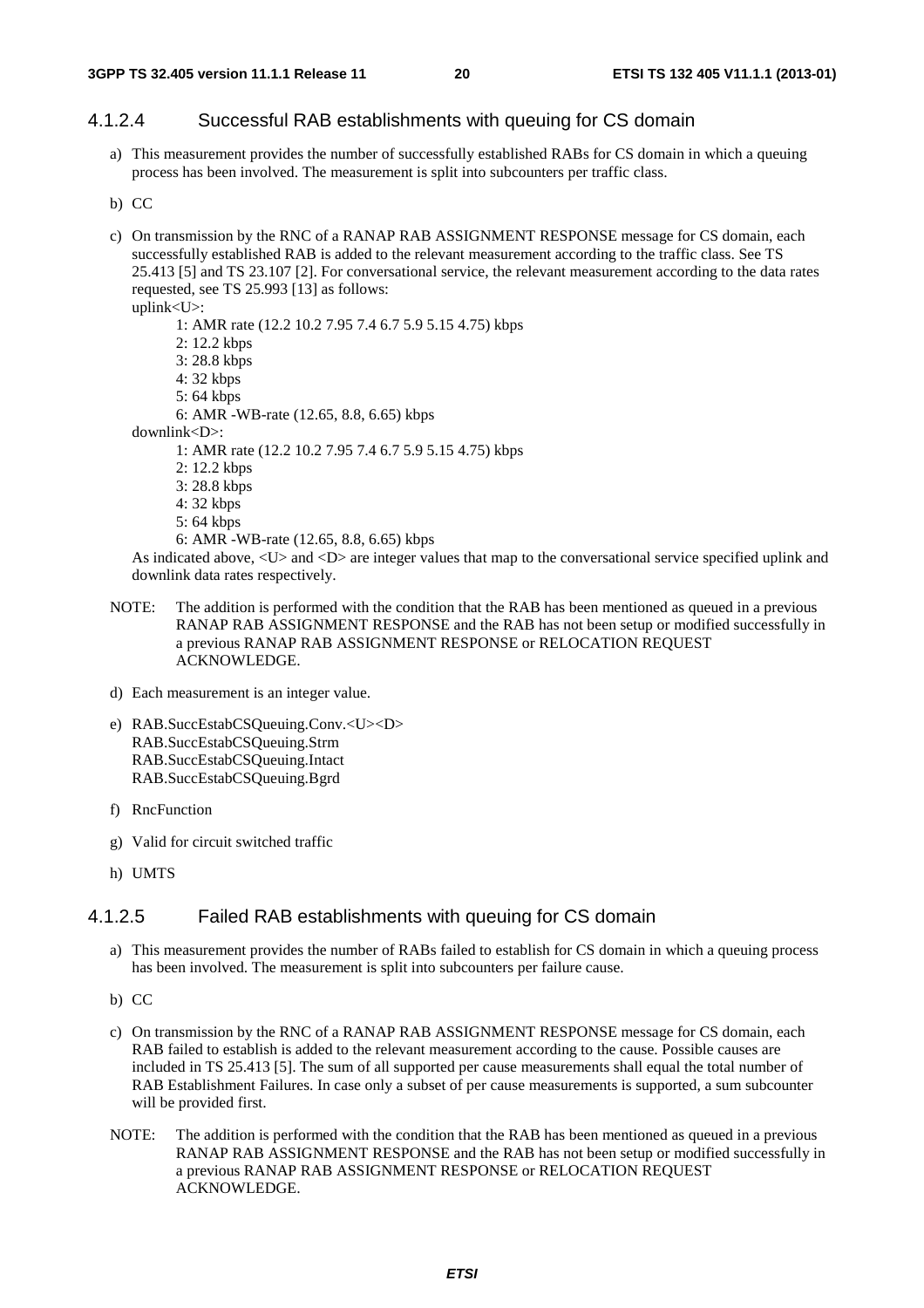- d) Each measurement is an integer value. The number of measurements is equal to the number of causes plus a possible sum value identified by the *.sum* suffix.
- e) The measurement name has the form RAB.FailEstabCSQueuing.*Cause* where *Cause* identifies the failure cause.
- f) RncFunction
- g) Valid for circuit switched traffic
- h) UMTS

#### 4.1.3 RAB establishment for PS domain

The five measurement types defined in the clause 4.1.3 for PS domain are subject to the "4 out of 5 approach".

#### 4.1.3.1 Attempted RAB establishments for PS domain

- a) This measurement provides the number of requested RABs in establishment attempts for PS domain. The measurement is split into subcounters per traffic class.
- b) CC

On receipt by the RNC of a RANAP RAB ASSIGNMENT REQUEST message for PS domain, each requested RAB in establishment attempts is added to the relevant measurement according to the traffic class requested. See TS 25.413 [5] and TS 23.107 [2]. For streaming service, the relevant measurement according to the data rates requested, see TS 25.993 [13] as follows:

uplink<U>:

- 1: 14.4 kbps 2: 28.8 kbps 3: 57.6 kbps 4: 64 kbps 5: 128 kbps 6: 384kbps downlink<D>: 1: 14.4 kbps 2: 28.8 kbps
	- 3: 57.6 kbps
	- 4: 64 kbps
	- 5: 128 kbps
	- 6: 384 kbps

As indicated above, <U> and <D> are integer values that map to the streaming service specified uplink and downlink data rates respectively.

- NOTE: The addition is performed with the condition that the RAB has not been setup or modified successfully in a previous RANAP RAB ASSIGNMENT RESPONSE or RELOCATION REQUEST ACKNOWLEDGE.
- c) Four integer values.
- d) RAB.AttEstabPS.Conv RAB.AttEstabPS.Strm.<U><D> RAB.AttEstabPS.Intact RAB.AttEstabPS.Bgrd
- e) RncFunction
- f) Valid for packet switched traffic.
- g) UMTS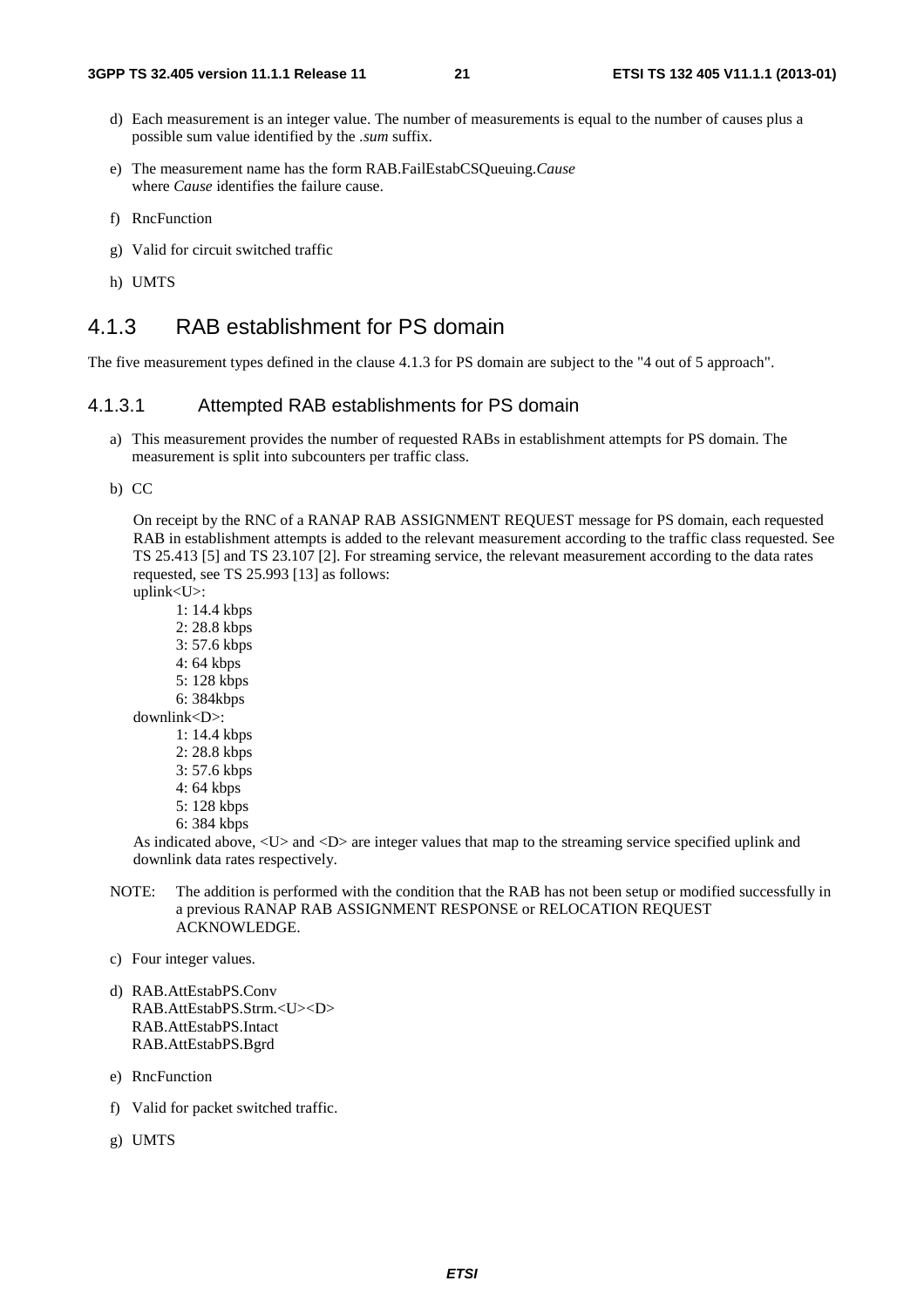#### 4.1.3.2 Successful RAB establishments without queuing for PS domain

a) This measurement provides the number of successfully established RABs for PS domain in which a queuing process has not been involved. The measurement is split into subcounters per traffic class.

#### b) CC

On transmission by the RNC of a RANAP RAB ASSIGNMENT RESPONSE message for PS domain, each successfully established RAB is added to the relevant measurement according to the traffic class. See TS 25.413 [5] and TS 23.107 [2]. For streaming service, the relevant measurement according to the data rates requested, see TS 25.993 [13] as follows:

uplink<U>:

 1: 14.4 kbps 2: 28.8 kbps 3: 57.6 kbps 4: 64 kbps 5: 128 kbps 6: 384kbps

downlink<D>:

- 1: 14.4 kbps 2: 28.8 kbps
- 3: 57.6 kbps
- 4: 64 kbps
- 5: 128 kbps
- 6: 384 kbps

As indicated above, <U> and <D> are integer values that map to the streaming service specified uplink and downlink data rates respectively.

- NOTE: The addition is performed with the condition that the RAB has not been mentioned as queued in a previous RANAP RAB ASSIGNMENT RESPONSE and the RAB has not been setup or modified successfully in a previous RANAP RAB ASSIGNMENT RESPONSE or RELOCATION REQUEST ACKNOWLEDGE.
- c) Four integer values.
- d) RAB.SuccEstabPSNoQueuing.Conv RAB.SuccEstabPSNoQueuing.Strm.<U><D> RAB.SuccEstabPSNoQueuing.Intact RAB.SuccEstabPSNoQueuing.Bgrd
- e) RncFunction
- f) Valid for packet switched traffic.
- g) UMTS

#### 4.1.3.3 Failed RAB establishments without queuing for PS domain

- a) This measurement provides the number of RABs failed to establish for PS in which a queuing process has not been involved. The measurement is split into subcounters per failure cause.
- b) CC
- c) On transmission by the RNC of a RANAP RAB ASSIGNMENT RESPONSE message for PS domain, each RAB failed to establish is added to the relevant measurement according to the failure cause. Possible causes are included in TS 25.413 [5]. The sum of all supported per cause measurements shall equal the total number of RAB Establishment Failures. In case only a subset of per cause measurements is supported, a sum subcounter will be provided first.
- NOTE: The addition is performed with the condition that the RAB has not been mentioned as queued in a previous RANAP RAB ASSIGNMENT RESPONSE and the RAB has not been setup or modified successfully in a previous RANAP RAB ASSIGNMENT RESPONSE or RELOCATION REQUEST ACKNOWLEDGE.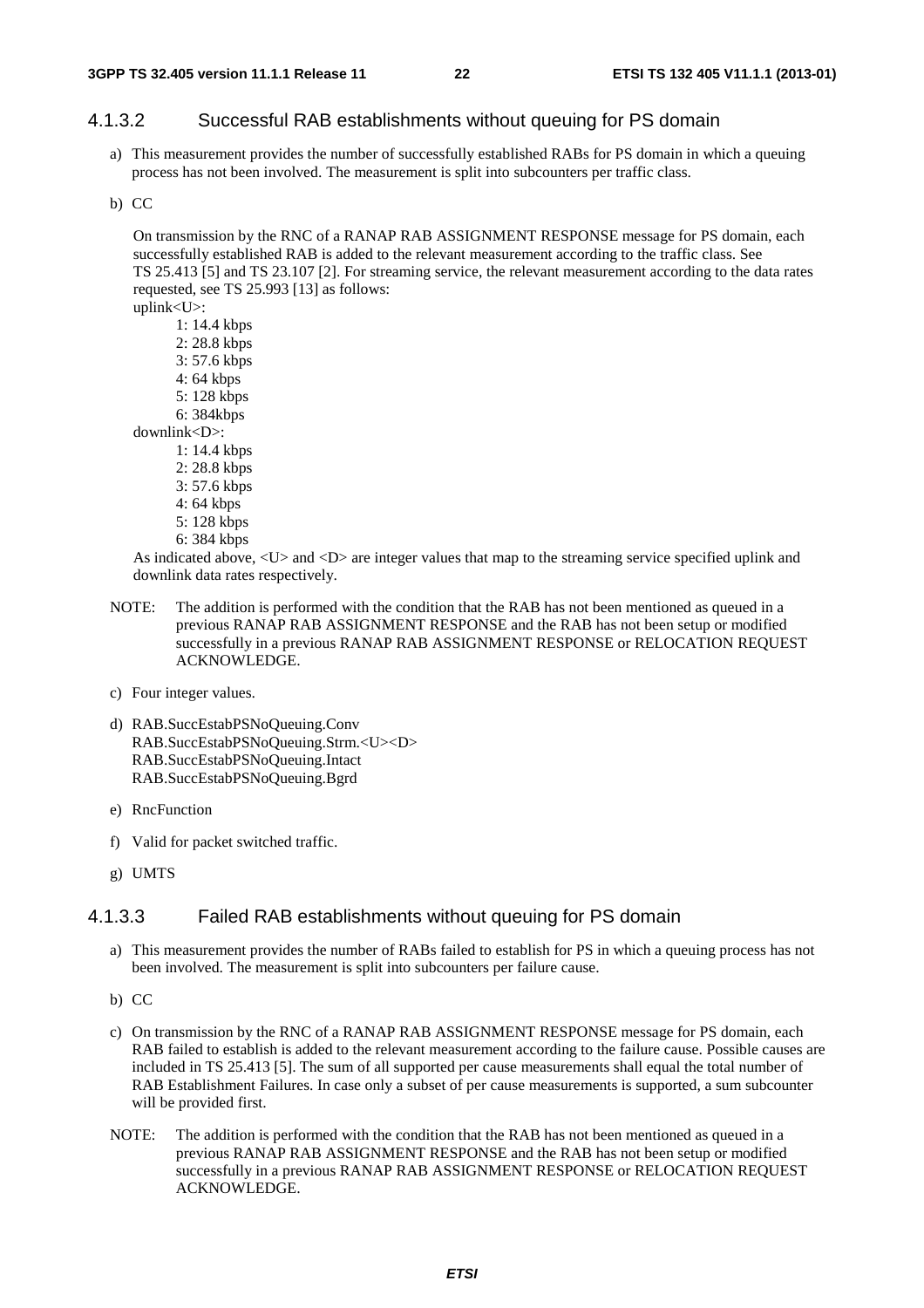- d) Each measurement is an integer value. The number of measurements is equal to the number of causes plus a possible sum value identified by the *.sum* suffix.
- e) The measurement name has the form RAB.FailEstabPSNoQueuing.*Cause* where *Cause* identifies the failure cause.
- f) RncFunction
- g) Valid for packet switched traffic.
- h) UMTS

#### 4.1.3.4 Successful RAB establishments with queuing for PS domain

- a) This measurement provides the number of successfully established RABs for PS domain in which a queuing process has been involved. The measurement is split into subcounters per traffic class.
- b) CC

On transmission by the RNC of a RANAP RAB ASSIGNMENT RESPONSE message for PS domain, each successfully established RAB is added to the relevant measurement according to the traffic class. See TS 25.413 [5] and TS 23.107 [2]. For streaming service, the relevant measurement according to the data rates requested, see TS 25.993 [13] as follows:

uplink<U>:

 1: 14.4 kbps 2: 28.8 kbps 3: 57.6 kbps 4: 64 kbps 5: 128 kbps 6: 384kbps downlink<D>: 1: 14.4 kbps 2: 28.8 kbps 3: 57.6 kbps 4: 64 kbps 5: 128 kbps 6: 384 kbps

As indicated above, <U> and <D> are integer values that map to the streaming service specified uplink and downlink data rates respectively.

- NOTE: The addition is performed with the condition that the RAB has been mentioned as queued in a previous RANAP RAB ASSIGNMENT RESPONSE and the RAB has not been setup or modified successfully in a previous RANAP RAB ASSIGNMENT RESPONSE or RELOCATION REQUEST ACKNOWLEDGE.
- c) Four integer values.
- d) RAB.SuccEstabPSQueuing.Conv RAB.SuccEstabPSQueuing.Strm.<U><D> RAB.SuccEstabPSQueuing.Intact RAB.SuccEstabPSQueuing.Bgrd
- e) RncFunction
- f) Valid for packet switched traffic.
- g) UMTS

#### 4.1.3.5 Failed RAB establishments with queuing for PS domain

- a) This measurement provides the number of RABs failed to establish for PS domain in which a queuing process has been involved. The measurement is split into subcounters per failure cause.
- b) CC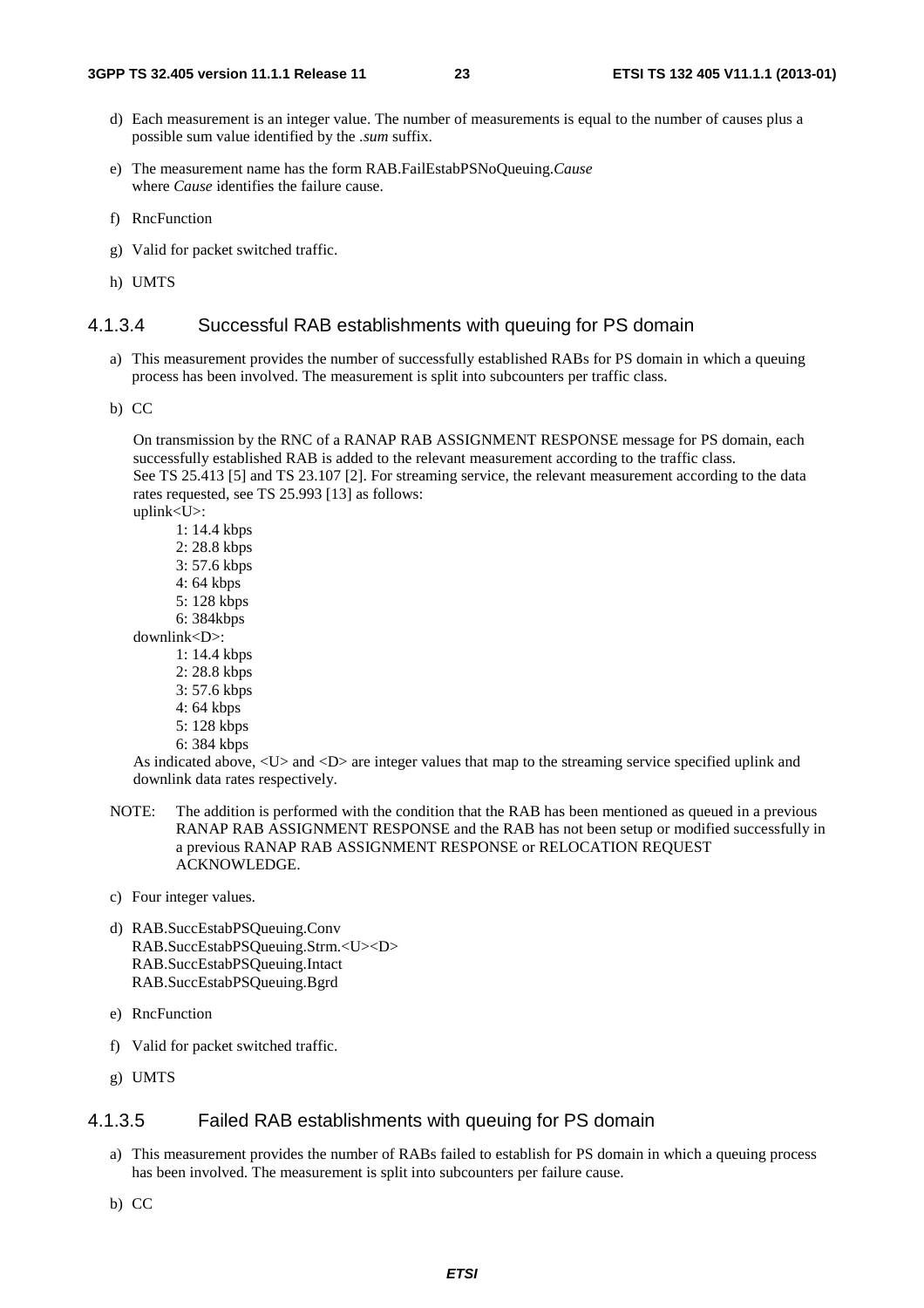- c) On transmission by the RNC of a RANAP RAB ASSIGNMENT RESPONSE message for PS domain, each RAB failed to establish is added to the relevant measurement according to the cause. Possible causes are included in TS 25.413 [5]. The sum of all supported per cause measurements shall equal the total number of RAB Establishment Failures. In case only a subset of per cause measurements is supported, a sum subcounter will be provided first.
- NOTE: The addition is performed with the condition that the RAB has been mentioned as queued in a previous RANAP RAB ASSIGNMENT RESPONSE and the RAB has not been setup or modified successfully in a previous RANAP RAB ASSIGNMENT RESPONSE or RELOCATION REQUEST ACKNOWLEDGE.
- d) Each measurement is an integer value. The number of measurements is equal to the number of causes plus a possible sum value identified by the *.sum* suffix.
- e) The measurement name has the form RAB.FailEstabPSQueuing.*Cause* where *Cause* identifies the failure cause.
- f) RncFunction
- g) Valid for packet switched traffic.
- h) UMTS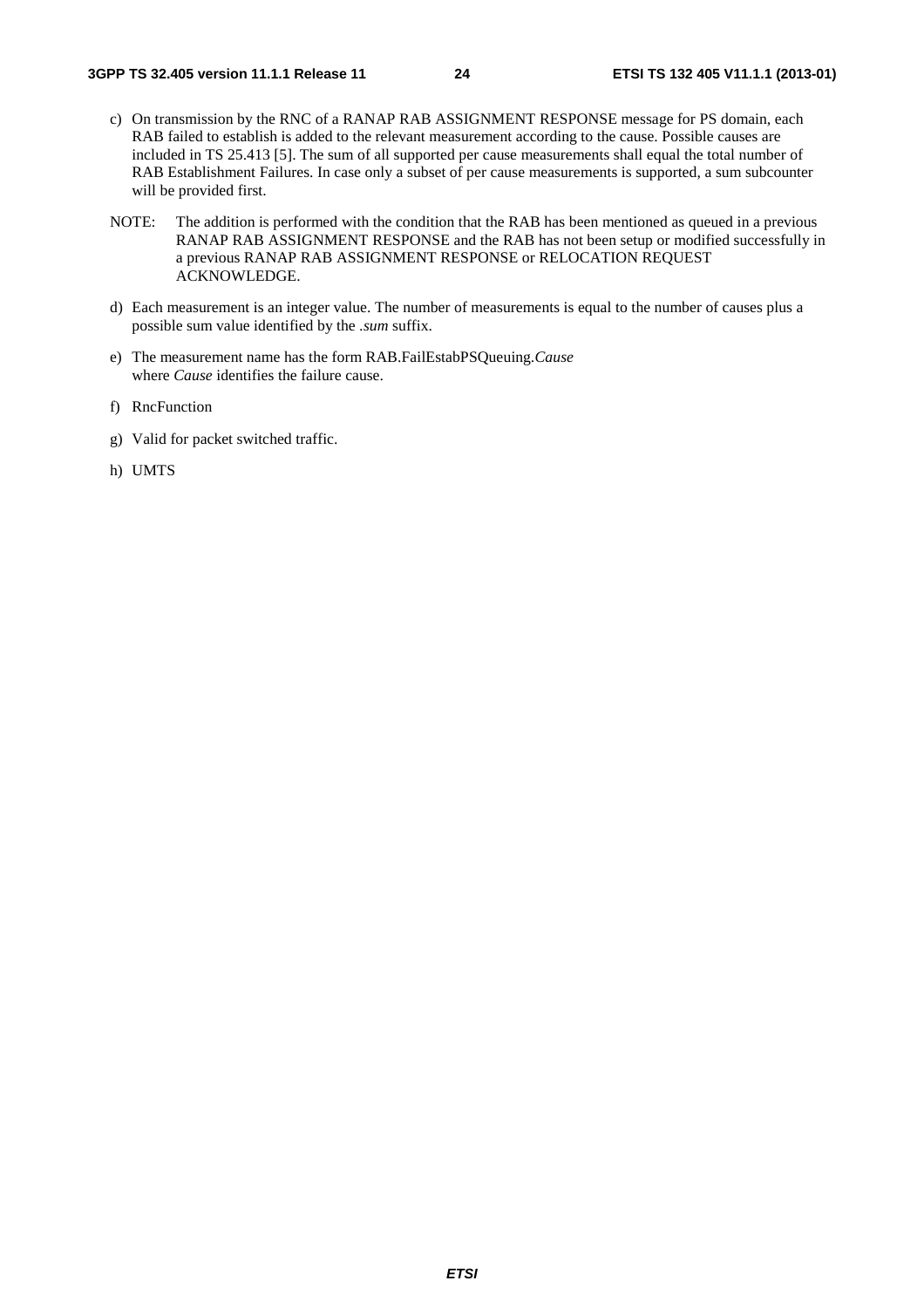#### 4.1.4 RAB modification for CS domain

The five measurement types defined in the clause 4.1.4 for CS domain are subject to the "4 out of 5 approach".

#### 4.1.4.1 Attempted RAB modifications for CS domain

- a) This measurement provides the number of requested RABs in modification attempts for CS domain. The measurement is split into subcounters per traffic class.
- b) CC
- c) On receipt by the RNC of a RANAP RAB ASSIGNMENT REQUEST message for CS domain, each requested RAB in modification attempts is added to the relevant measurement according to the traffic class requested. See TS 25.413 and TS 23.107.
- NOTE: The addition is performed with the condition that the RAB has been setup or modified successfully in a previous RANAP RAB ASSIGNMENT RESPONSE or RELOCATION REQUEST ACKNOWLEDGE.
- d) Four integer values.
- e) RAB.AttModCS.Conv RAB.AttModCS.Strm RAB.AttModCS.Intact RAB.AttModCS.Bgrd
- f) RncFunction
- g) Valid for circuit switched traffic
- h) UMTS

#### 4.1.4.2 Successful RAB modifications without queuing for CS domain

- a) This measurement provides the number of successfully modified RABs for CS domain in which a queuing process has not been involved. The measurement is split into subcounters per traffic class.
- b) CC
- c) On transmission by the RNC of a RANAP RAB ASSIGNMENT RESPONSE message for CS domain, each successfully modified RAB is added to the relevant measurement according to the traffic class requested in the RAB ASSIGNMENT REQUEST message. See TS 25.413 [5] and TS 23.107 [2].
- NOTE: The addition is performed with the condition that the RAB has not been mentioned as queued in a previous RANAP RAB ASSIGNMENT RESPONSE and the RAB has been setup or modified successfully in a previous RANAP RAB ASSIGNMENT RESPONSE or RELOCATION REQUEST ACKNOWLEDGE.
- d) Four integer values.
- e) RAB.SuccModCSNoQueuing.Conv RAB.SuccModCSNoQueuing.Strm RAB.SuccModCSNoQueuing.Intact RAB.SuccModCSNoQueuing.Bgrd
- f) RncFunction
- g) Valid for circuit switched traffic
- h) UMTS

#### 4.1.4.3 Failed RAB modifications without queuing for CS domain

a) This measurement provides the number of RABs failed to modify for CS domain in which a queuing process has not been involved. The measurement is split into subcounters per failure cause.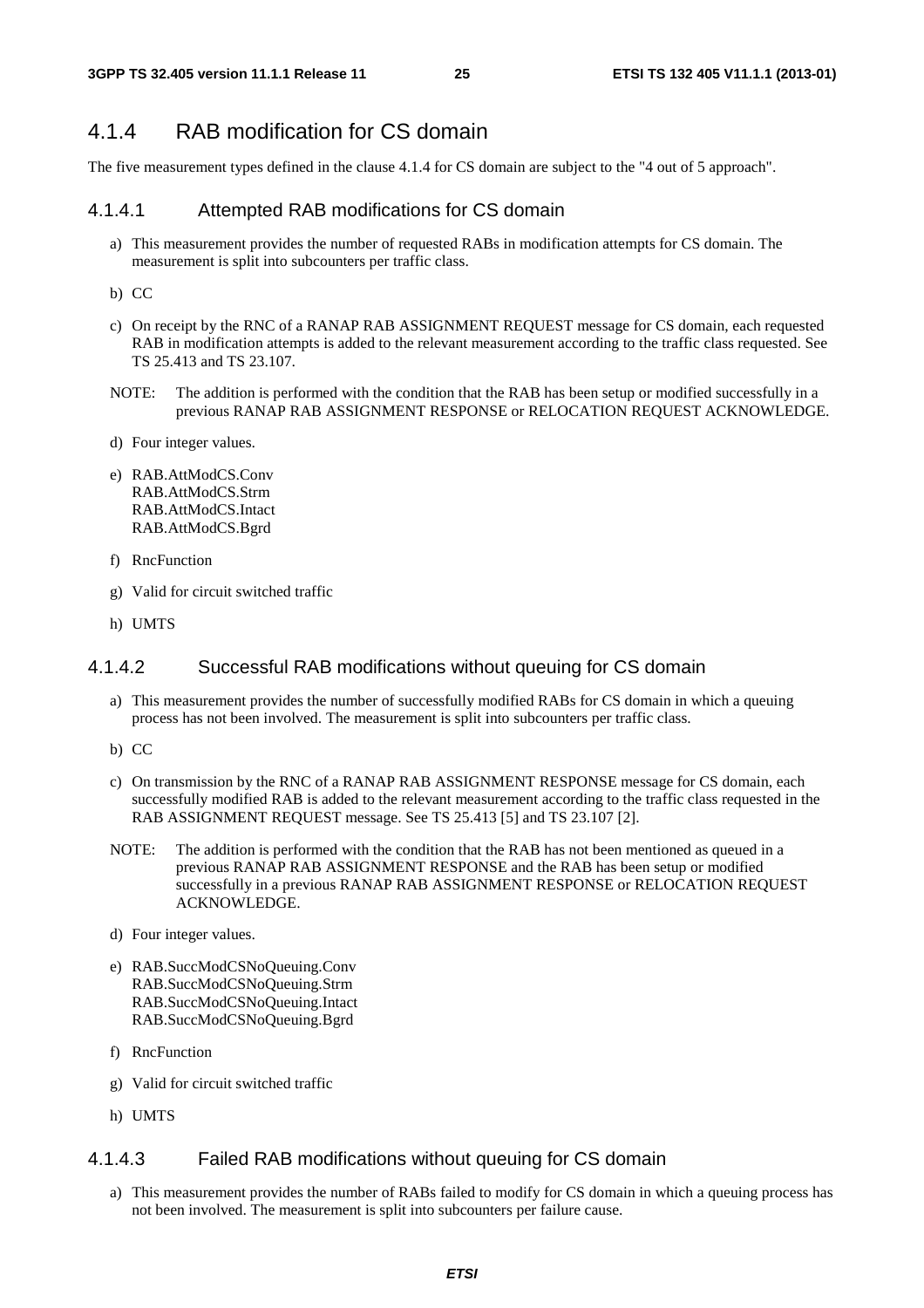- b) CC
- c) On transmission by the RNC of a RANAP RAB ASSIGNMENT RESPONSE message for CS domain, each RAB failed to modify is added to the relevant measurement according to the failure cause. Possible causes are included in TS 25.413 [5]. The sum of all supported per cause measurements shall equal the total number of RAB Modification Failures. In case only a subset of per cause measurements is supported, a sum measurement subtype will be provided first.
- NOTE: The addition is performed with the condition that the RAB has not been mentioned as queued in a previous RANAP RAB ASSIGNMENT RESPONSE and the RAB has been setup or modified successfully in a previous RANAP RAB ASSIGNMENT RESPONSE or RELOCATION REQUEST ACKNOWLEDGE.
- d) Each measurement is an integer value. The number of measurements is equal to the number of causes supported plus a possible sum value identified by the *.sum* suffix.
- e) The measurement name has the form RAB.FailModCSNoQueuing.*Cause* where *Cause* identifies the failure cause.
- f) RncFunction
- g) Valid for circuit switched traffic
- h) UMTS

#### 4.1.4.4 Successful RAB modifications with queuing for CS domain

- a) This measurement provides the number of successfully modified RABs for CS domain in which a queuing process has been involved. The measurement is split into subcounters per traffic class.
- b) CC
- c) On transmission by the RNC of a RANAP RAB ASSIGNMENT RESPONSE message for CS domain, each successfully modified RAB is added to the relevant measurement according to the traffic class. See TS 25.413 [5] and TS 23.107 [2].
- NOTE: The addition is performed with the condition that the RAB has been mentioned as queued in a previous RANAP RAB ASSIGNMENT RESPONSE and the RAB has been setup or modified successfully in a previous RANAP RAB ASSIGNMENT RESPONSE or RELOCATION REQUEST ACKNOWLEDGE.
- d) Four integer values.
- e) RAB.SuccModCSQueuing.Conv RAB.SuccModCSQueuing.Strm RAB.SuccModCSQueuing.Intact RAB.SuccModCSQueuing.Bgrd
- f) RncFunction
- g) Valid for circuit switched traffic
- h) UMTS

#### 4.1.4.5 Failed RAB modifications with queuing for CS domain

- a) This measurement provides the number of RABs failed to modify for CS domain in which a queuing process has been involved. The measurement is split into subcounters per failure cause.
- b) CC
- c) On transmission by the RNC of a RANAP RAB ASSIGNMENT RESPONSE message for CS domain, each RAB failed to modify is added to the relevant measurement according to the cause. Possible causes are included in TS 25.413 [5]. The sum of all supported per cause measurements shall equal the total number of RAB Modification Failures. In case only a subset of per cause measurements is supported, a sum measurement subtype will be provided first.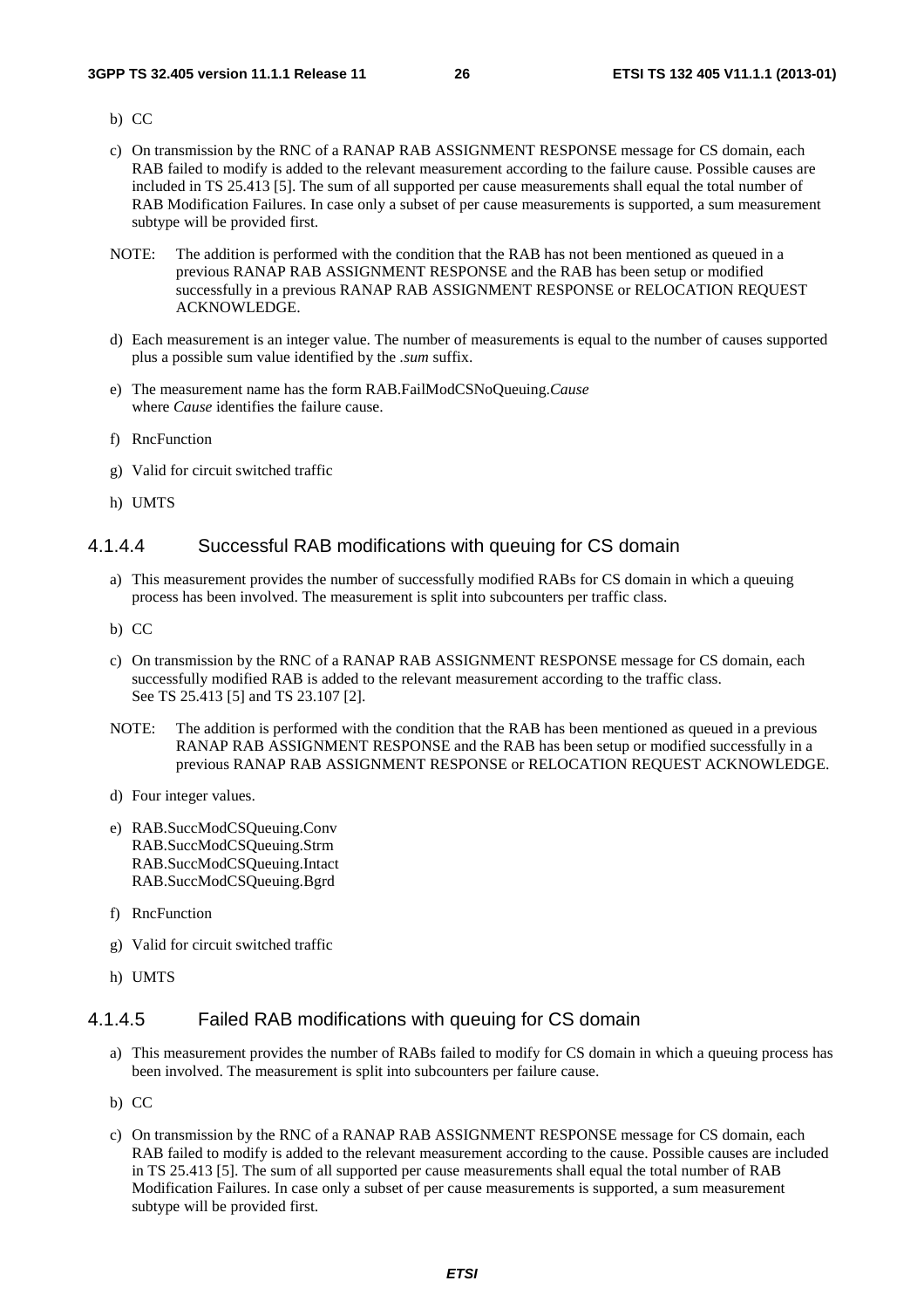- NOTE: The addition is performed with the condition that the RAB has been mentioned as queued in a previous RANAP RAB ASSIGNMENT RESPONSE and the RAB has been setup or modified successfully in a previous RANAP RAB ASSIGNMENT RESPONSE or RELOCATION REQUEST ACKNOWLEDGE.
- d) Each measurement is an integer value. The number of measurements is equal to the number of causes plus a possible sum value identified by the *.sum* suffix.
- e) The measurement name has the form RAB.FailModCSQueuing.*Cause* where *Cause* identifies the failure cause.
- f) RncFunction
- g) Valid for circuit switched traffic
- h) UMTS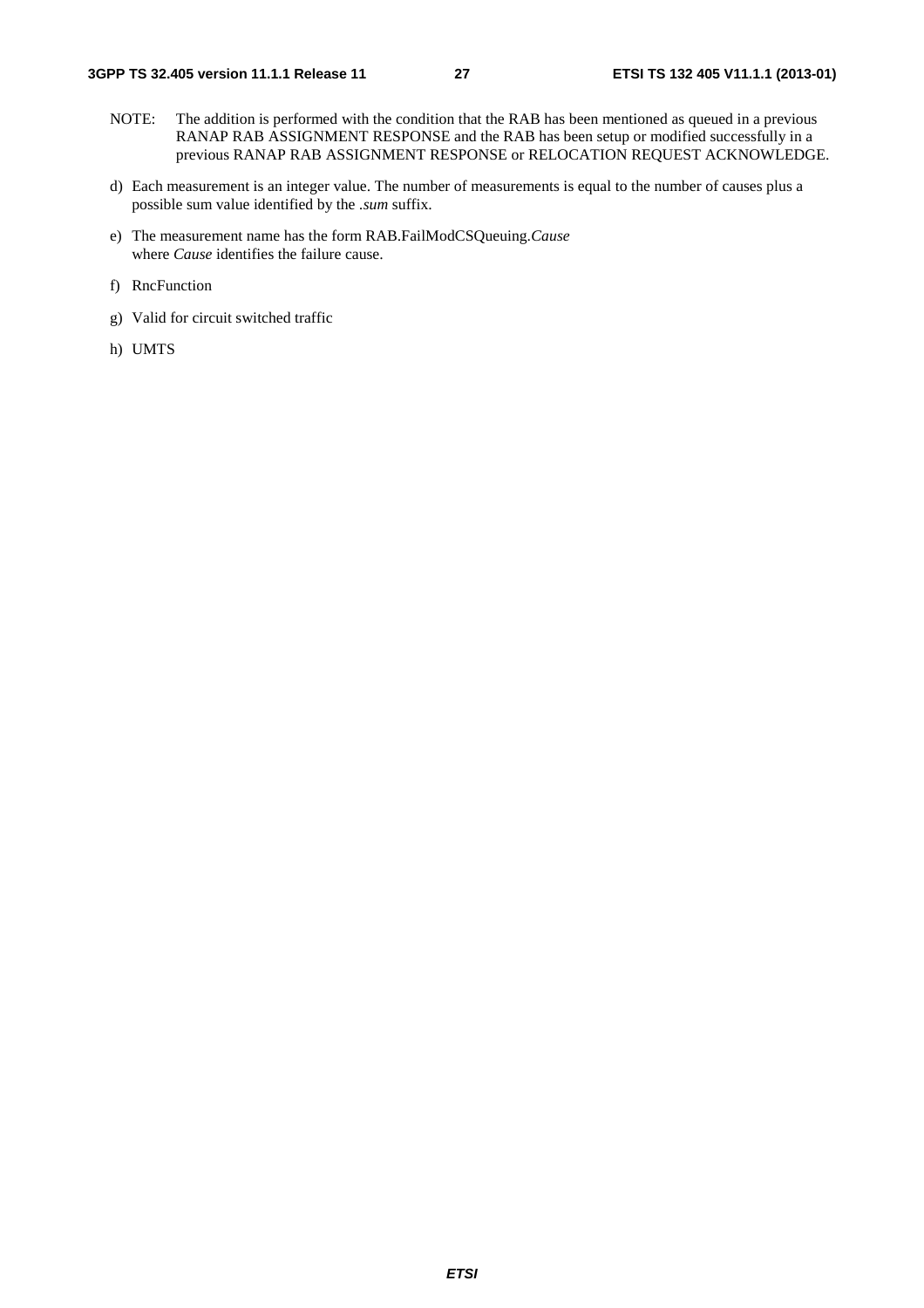#### 4.1.5 RAB modification for PS domain

The five measurement types defined in the clause 4.1.5 for PS domain are subject to the "4 out of 5 approach".

#### 4.1.5.1 Attempted RAB modifications for PS domain

- a) This measurement provides the number of requested RABs in modification attempts for PS domain. The measurement is split into subcounters per traffic class.
- b) CC
- c) On receipt by the RNC of a RANAP RAB ASSIGNMENT REQUEST message for PS domain, each requested RAB in modification attempts is added to the relevant measurement according to the traffic class requested. See TS 25.413 [5] and TS 23.107 [2].
- NOTE: The addition is performed with the condition that the RAB has been setup or modified successfully in a previous RANAP RAB ASSIGNMENT RESPONSE or RELOCATION REQUEST ACKNOWLEDGE.
- d) Four integer values.
- e) RAB.AttModPS.Conv RAB.AttModPS.Strm RAB.AttModPS.Intact RAB.AttModPS.Bgrd.
- f) RncFunction
- g) Valid for packet switched traffic.
- h) UMTS

#### 4.1.5.2 Successful RAB modifications without queuing for PS domain

- a) This measurement provides the number of successfully modified RABs for PS domain in which a queuing process has not been involved. The measurement is split into subcounters per traffic class.
- b) CC
- c) On transmission by the RNC of a RANAP RAB ASSIGNMENT RESPONSE message for PS domain, each successfully modified RAB is added to the relevant measurement according to the traffic class. See TS 25.413 [5] and TS 23.107 [2].
- NOTE: The addition is performed with the condition that the RAB has not been mentioned as queued in a previous RANAP RAB ASSIGNMENT RESPONSE and the RAB has been setup or modified successfully in a previous RANAP RAB ASSIGNMENT RESPONSE or RELOCATION REQUEST ACKNOWLEDGE.
- d) Four integer values.
- e) RAB.SuccModPSNoQueuing.Conv RAB.SuccModPSNoQueuing.Strm RAB.SuccModPSNoQueuing.Intact RAB.SuccModPSNoQueuing.Bgrd.
- f) RncFunction
- g) Valid for packet switched traffic.
- h) UMTS

#### 4.1.5.3 Failed RAB modifications without queuing for PS domain

a) This measurement provides the number of RABs failed to modify for PS in which a queuing process has not been involved. The measurement is split into subcounters per failure cause.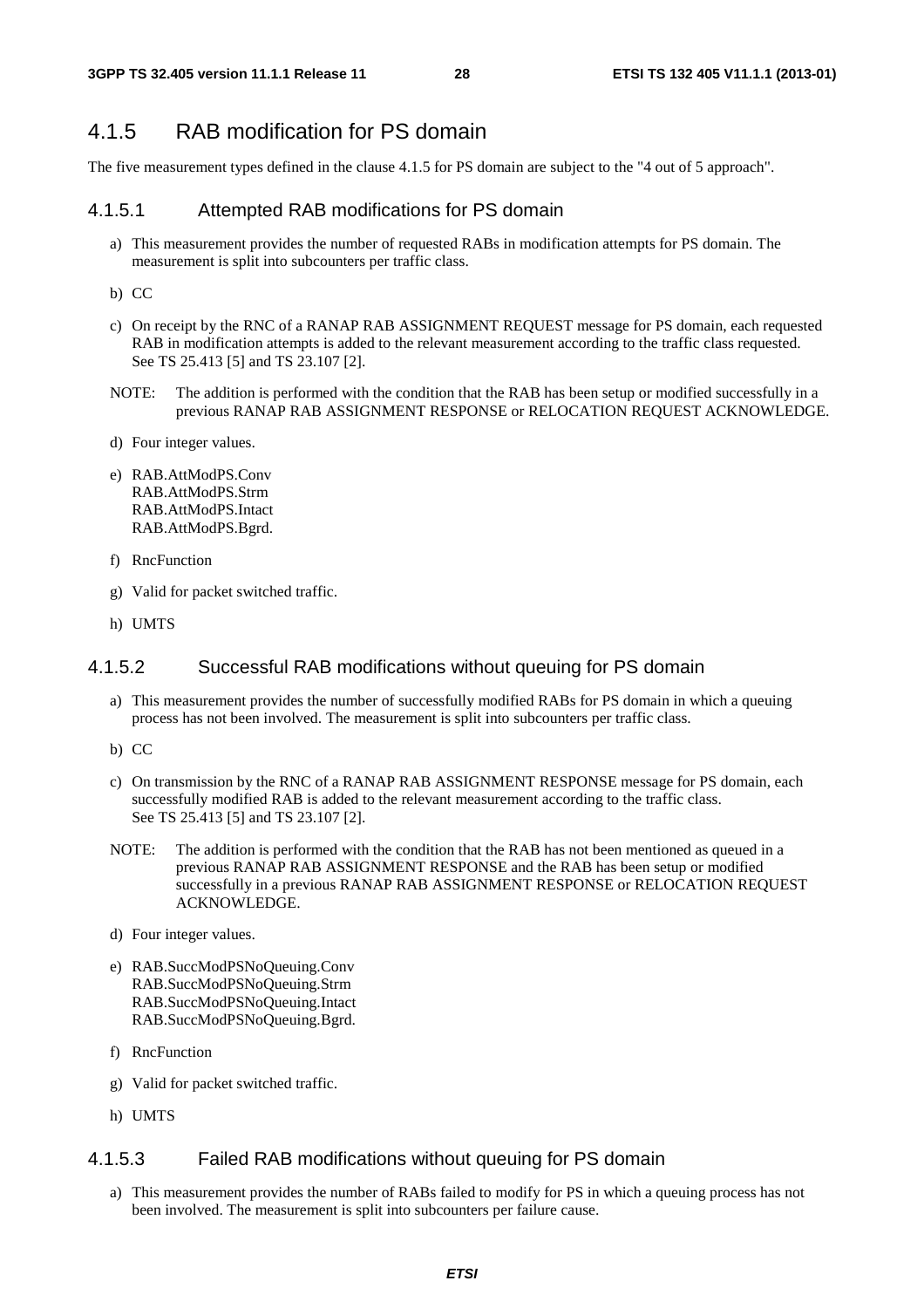- b) CC
- c) On transmission by the RNC of a RANAP RAB ASSIGNMENT RESPONSE message for PS domain, each RAB failed to modify is added to the relevant measurement according to the failure cause. Possible causes are included in TS 25.413 [5]. The sum of all supported per cause measurements shall equal the total number of RAB Modification Failures. In case only a subset of per cause measurements is supported, a sum measurement subtype will be provided first.
- NOTE: The addition is performed with the condition that the RAB has not been mentioned as queued in a previous RANAP RAB ASSIGNMENT RESPONSE and the RAB has been setup or modified successfully in a previous RANAP RAB ASSIGNMENT RESPONSE or RELOCATION REQUEST ACKNOWLEDGE.
- d) Each measurement is an integer value. The number of measurements is equal to the number of causes plus a possible sum value identified by the *.sum* suffix.
- e) The measurement name has the form RAB.FailModPSNoQueuing.*Cause* where *Cause* identifies the failure cause.
- f) RncFunction
- g) Valid for packet switched traffic.
- h) UMTS

#### 4.1.5.4 Successful RAB modifications with queuing for PS domain

- a) This measurement provides the number of successfully modified RABs for PS domain in which a queuing process has been involved. The measurement is split into subcounters per traffic class.
- b) CC
- c) On transmission by the RNC of a RANAP RAB ASSIGNMENT RESPONSE message for PS domain, each successfully modified RAB is added to the relevant measurement according to the traffic class. See TS 25.413 [5] and TS 23.107 [2].
- NOTE: The addition is performed with the condition that the RAB has been mentioned as queued in a previous RANAP RAB ASSIGNMENT RESPONSE and the RAB has been setup or modified successfully in a previous RANAP RAB ASSIGNMENT RESPONSE or RELOCATION REQUEST ACKNOWLEDGE.
- d) Four integer values.
- e) RAB.SuccModPSQueuing.Conv RAB.SuccModPSQueuing.Strm RAB.SuccModPSQueuing.Intact RAB.SuccModPSQueuing.Bgrd.
- f) RncFunction
- g) Valid for packet switched traffic.
- h) UMTS

#### 4.1.5.5 Failed RAB modifications with queuing for PS domain

- a) This measurement provides the number of RABs failed to modify for PS domain in which a queuing process has been involved. The measurement is split into subcounters per failure cause.
- b) CC
- c) On transmission by the RNC of a RANAP RAB ASSIGNMENT RESPONSE message for PS domain, each RAB failed to modify is added to the relevant measurement according to the cause. Possible causes are included in TS 25.413 [5]. The sum of all supported per cause measurements shall equal the total number of RAB Modification Failures. In case only a subset of per cause measurements is supported, a sum measurement subtype will be provided first.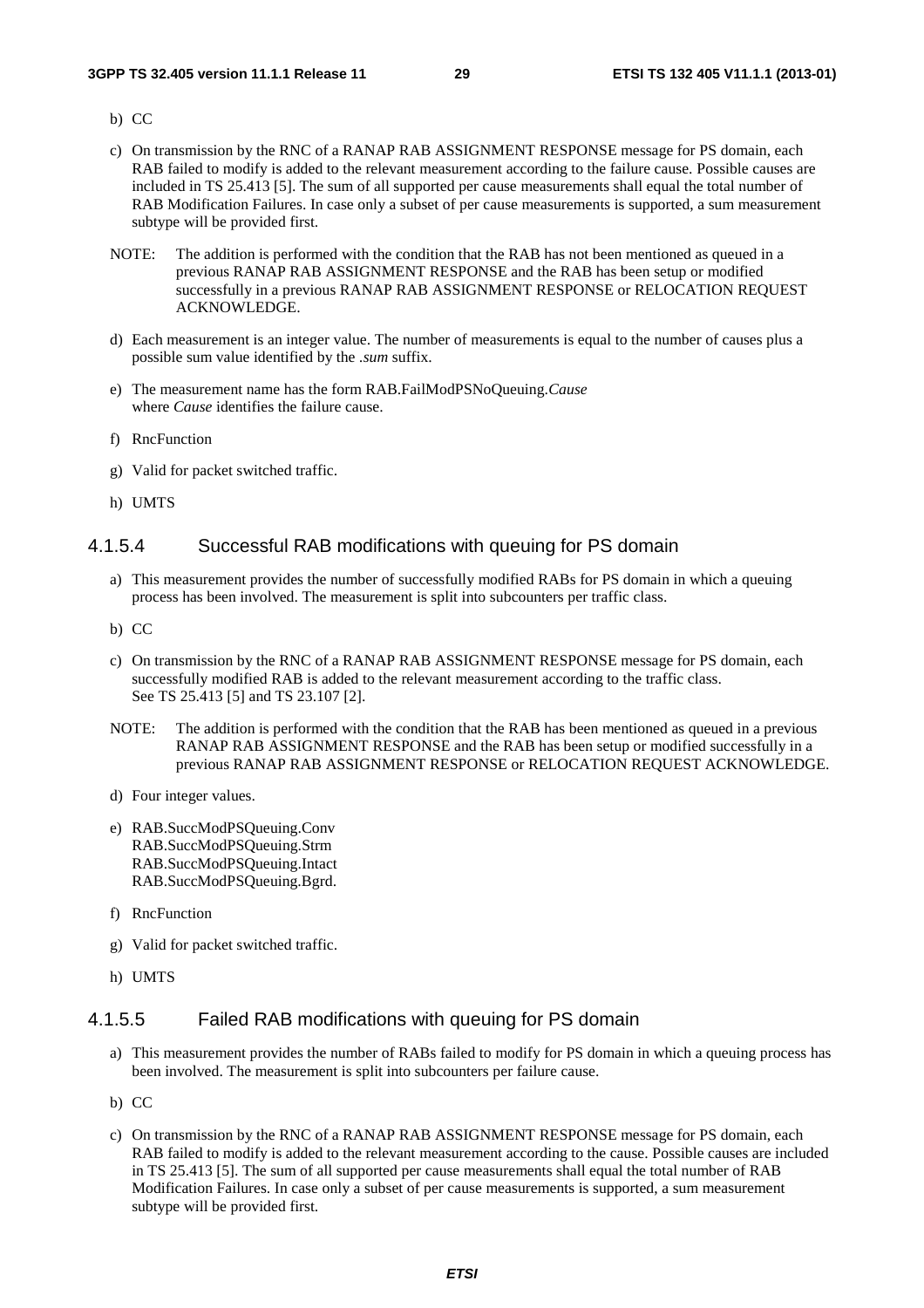- NOTE: The addition is performed with the condition that the RAB has been mentioned as queued in a previous RANAP RAB ASSIGNMENT RESPONSE and the RAB has been setup or modified successfully in a previous RANAP RAB ASSIGNMENT RESPONSE or RELOCATION REQUEST ACKNOWLEDGE.
- d) Each measurement is an integer value. The number of measurements is equal to the number of causes plus a possible sum value identified by the *.sum* suffix.
- e) The measurement name has the form RAB.FailModPSQueuing.*Cause* where *Cause* identifies the failure cause.
- f) RncFunction
- g) Valid for packet switched traffic.
- h) UMTS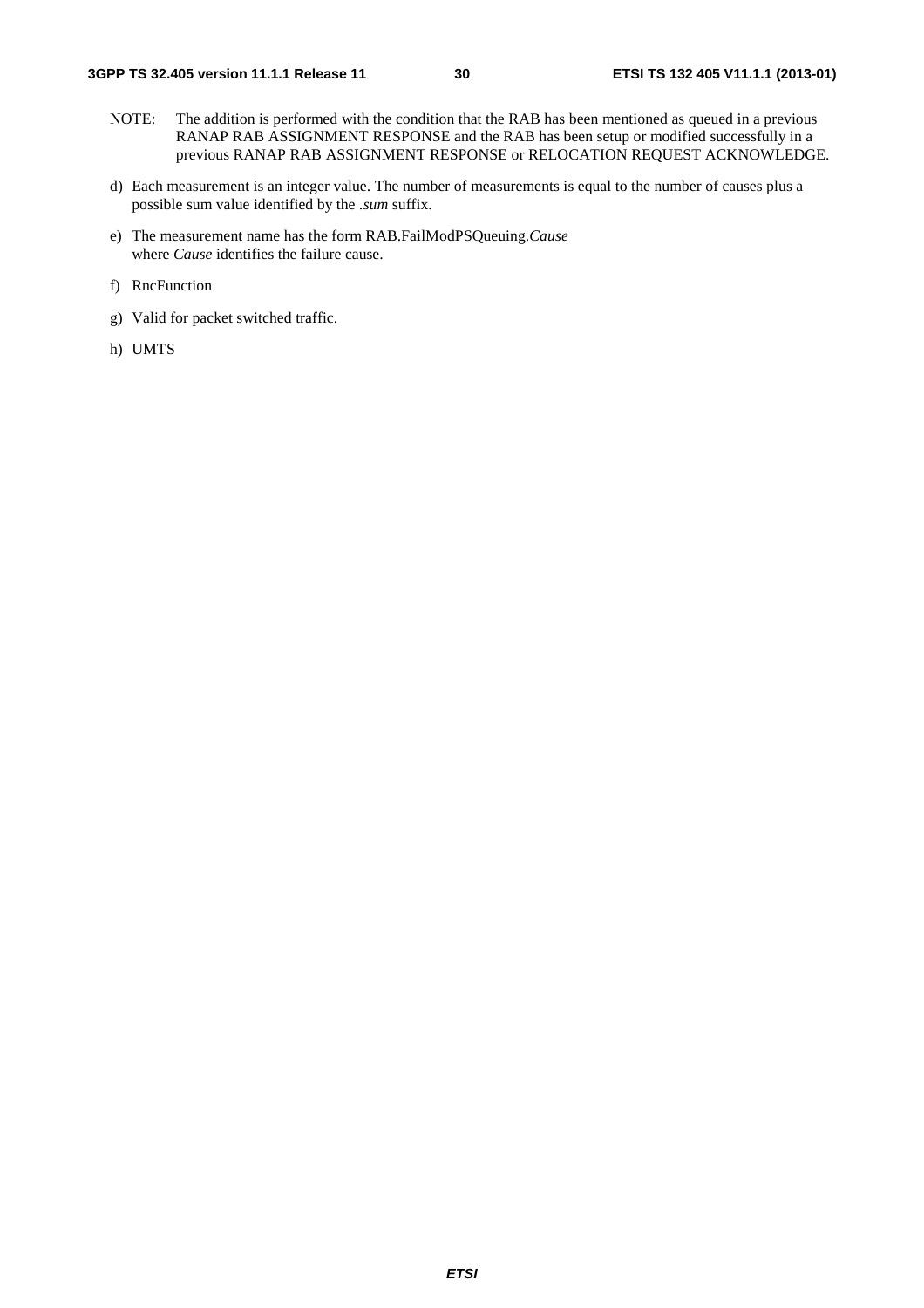### 4.1.6 RAB release request by CN for CS domain

The three measurement types defined in the clause 4.1.6 for CS domain are subject to the "2 out of 3 approach".

#### 4.1.6.1 Attempted RAB releases for CS domain

- a) This measurement provides the number of requested RABs in release attempts for CS domain. The measurement is split into subcounters per release cause.
- b) CC
- c) On receipt by the RNC of a RANAP RAB ASSIGNMENT REQUEST message for CS domain, each requested RAB in release attempts is added to the relevant measurement according to the release cause requested. Possible causes are included in TS 25.413 [5]. The sum of all supported per cause measurements shall equal the total number of RAB Release Attempts. In case only a subset of per cause measurements is supported, a sum measurement subtype will be provided first. See TS 25.413 [5] and TS 23.107 [2].
- d) Each measurement is an integer value. The number of measurements is equal to the number of causes plus a possible sum value identified by the *.sum* suffix.
- e) The measurement name has the form RAB.AttRelCS.*Cause* where *Cause* identifies the release cause.
- f) RncFunction
- g) Valid for circuit switched traffic
- h) UMTS

#### 4.1.6.2 Successful RAB releases for CS domain

- a) This measurement provides the number of successfully released RABs for CS domain. The measurement is split into subcounters per release cause.
- b) CC
- c) On transmission by the RNC of a RANAP RAB ASSIGNMENT RESPONSE message for CS domain, each successfully released RAB is added to the relevant measurement according to the release cause requested in the RAB ASSIGNMENT REQUEST message. Possible causes are included in TS 25.413 [5]. The sum of all supported per cause measurements shall equal the total number of RAB Release Successes. In case only a subset of per cause measurements is supported, a sum measurement subtype will be provided first. See TS 25.413 [5] and TS 23.107 [2].
- d) Each measurement is an integer value. The number of measurements is equal to the number of causes plus a possible sum value identified by the *.sum* suffix.
- e) The measurement name has the form RAB.SuccRelCS.*Cause* where *Cause* identifies the release cause.
- f) RncFunction
- g) Valid for circuit switched traffic
- h) UMTS

#### 4.1.6.3 Failed RAB releases for CS domain

- a) This measurement provides the number of RABs failed to release for CS domain. The measurement is split into subcounters per failure cause.
- b) CC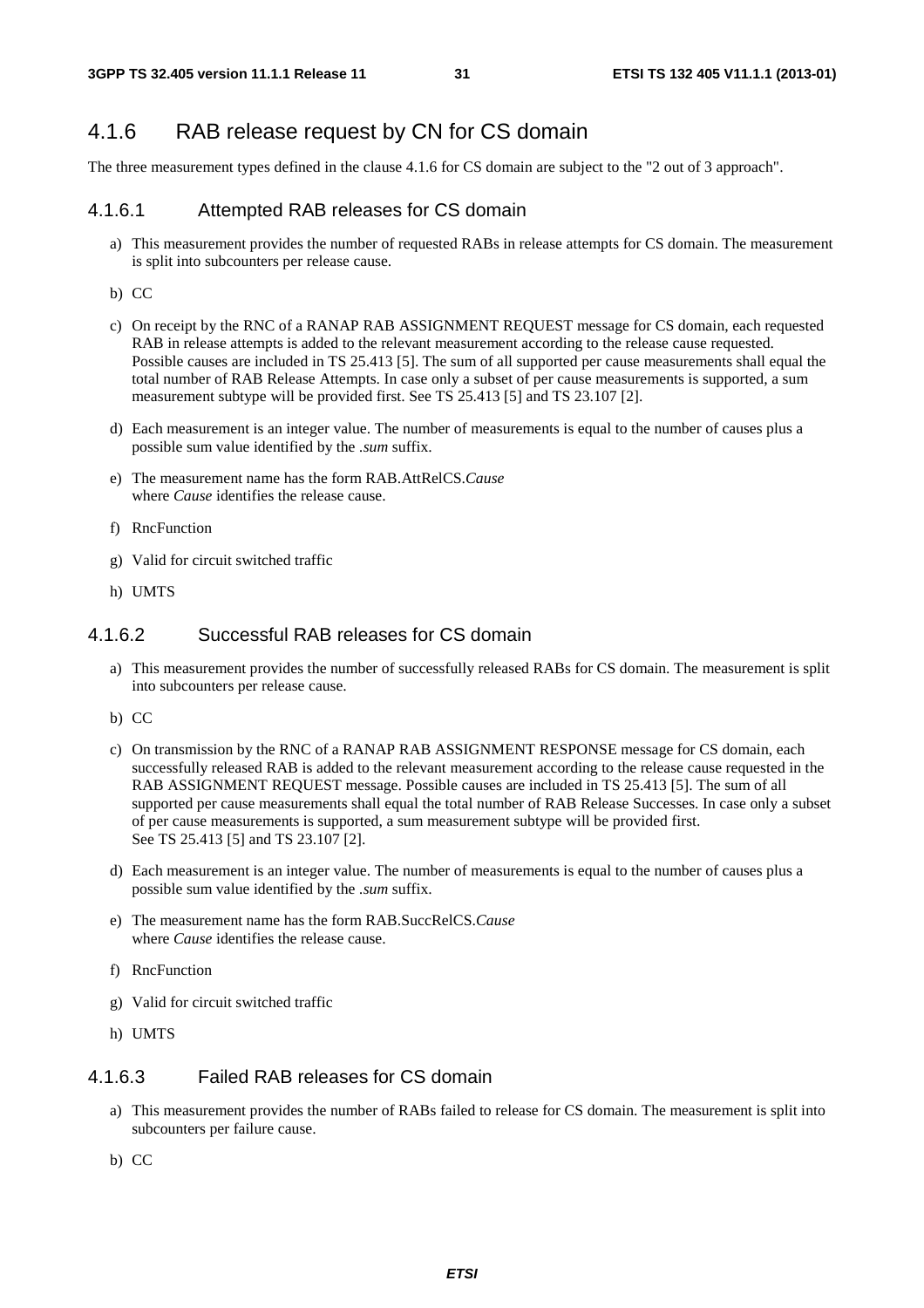- c) On transmission by the RNC of a RANAP RAB ASSIGNMENT RESPONSE message for CS domain, each RAB failed to release is added to the relevant measurement according to the failure cause. Possible causes are included in TS 25.413 [5]. The sum of all supported per cause measurements shall equal the total number of RAB Release Failures. In case only a subset of per cause measurements is supported, a sum measurement subtype will be provided first.
- d) Each measurement is an integer value. The number of measurements is equal to the number of causes supported plus a possible sum value identified by the *.sum* suffix.
- e) The measurement name has the form RAB.FailRelCS.*Cause* where *Cause* identifies the failure cause.
- f) RncFunction
- g) Valid for circuit switched traffic
- h) UMTS
- 4.1.6.4 Void4.1.6.5 Void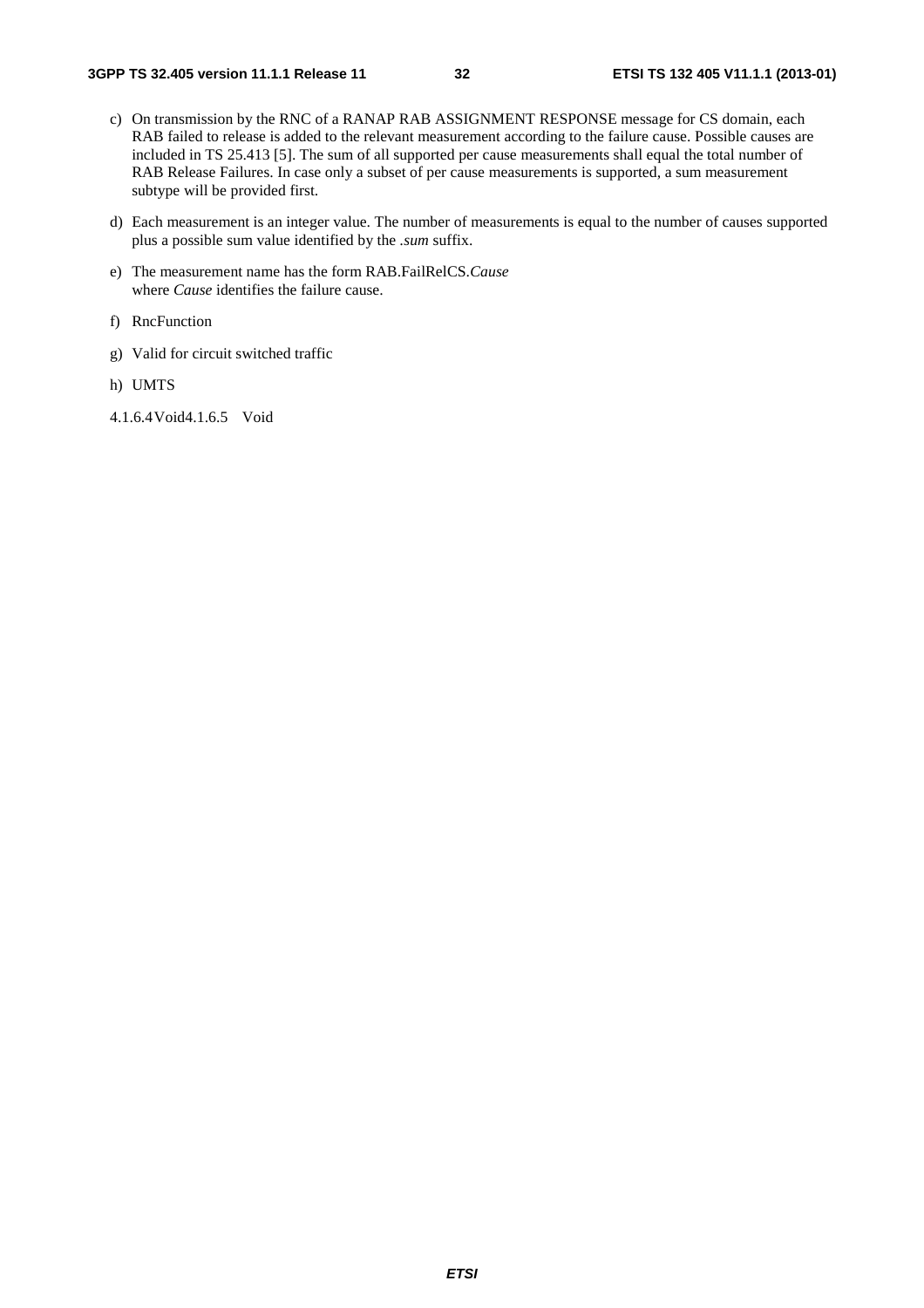#### 4.1.7 RAB release request by CN for PS domain

The three measurement types defined in the clause 4.1.7 for PS domain are subject to the "2 out of 3 approach".

#### 4.1.7.1 Attempted RAB releases for PS domain

a) This measurement provides the number of requested RABs in release attempts for PS domain. The measurement is split into subcounters per release cause.

b) CC

- c) On receipt by the RNC of a RANAP RAB ASSIGNMENT REQUEST message for PS domain, each requested RAB in release attempts is added to the relevant measurement according to the release cause. Possible causes are included in TS 25.413 [5]. The sum of all supported per cause measurements shall equal the total number of RAB Release Attempts. In case only a subset of per cause measurements is supported, a sum measurement subtype will be provided first. See TS 25.413 [5] and TS 23.107 [2].
- d) Each measurement is an integer value. The number of measurements is equal to the number of causes plus a possible sum value identified by the *.sum* suffix.
- e) The measurement name has the form RAB.AttRelPS.*Cause* where *Cause* identifies the release cause.
- f) RncFunction
- g) Valid for packet switched traffic.
- h) UMTS

#### 4.1.7.2 Successful RAB releases for PS domain

- a) This measurement provides the number of successfully released RABs for PS domain. The measurement is split into subcounters per release cause.
- b) CC
- c) On transmission by the RNC of a RANAP RAB ASSIGNMENT RESPONSE message for PS domain, each successfully released RAB is added to the relevant measurement according to the release cause. Possible causes are included in TS 25.413 [5]. The sum of all supported per cause measurements shall equal the total number of RAB Release Successes. In case only a subset of per cause measurements is supported, a sum measurement subtype will be provided first. See TS 25.413 [5] and TS 23.107 [2].
- d) Each measurement is an integer value. The number of measurements is equal to the number of causes plus a possible sum value identified by the *.sum* suffix.
- e) The measurement name has the form RAB.SuccRelPS.Cause where Cause identifies the release cause.
- e) RncFunction
- f) Valid for packet switched traffic.
- g) UMTS

#### 4.1.7.3 Failed RAB releases for PS domain

- a) This measurement provides the number of RABs failed to release for PS. The measurement is split into subcounters per failure cause.
- b) CC
- c) On transmission by the RNC of a RANAP RAB ASSIGNMENT RESPONSE message for PS domain, each RAB failed to release is added to the relevant measurement according to the failure cause. Possible causes are included in TS 25.413 [5]. The sum of all supported per cause measurements shall equal the total number of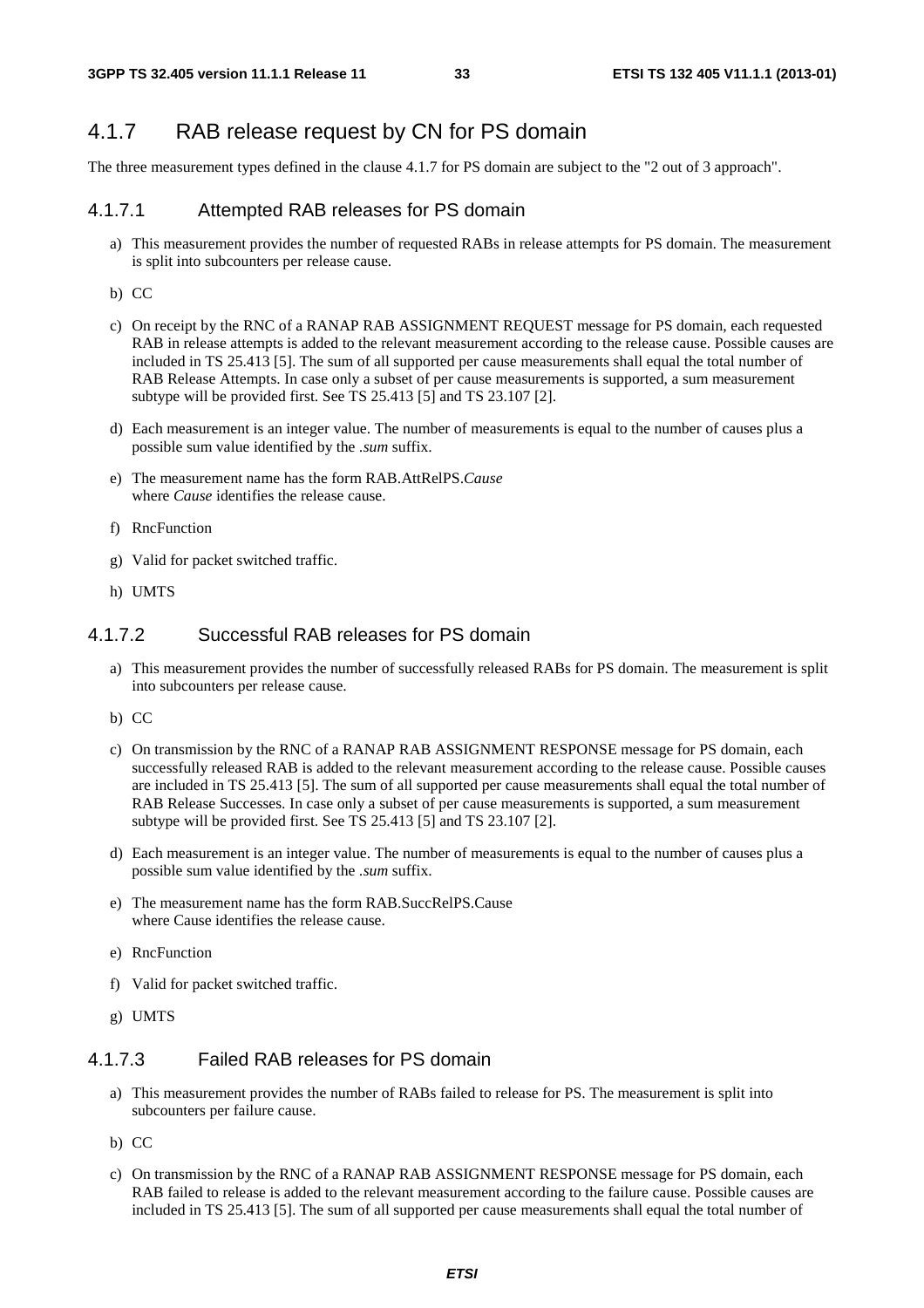RAB Release Failures. In case only a subset of per cause measurements is supported, a sum measurement subtype will be provided first.

- d) Each measurement is an integer value. The number of measurements is equal to the number of causes plus a possible sum value identified by the *.sum* suffix.
- e) The measurement name has the form RAB.FailRelPS.*Cause* where *Cause* identifies the failure cause.
- f) RncFunction
- g) Valid for packet switched traffic.
- h) UMTS
- 4.1.7.4 Void
- 4.1.7.5 Void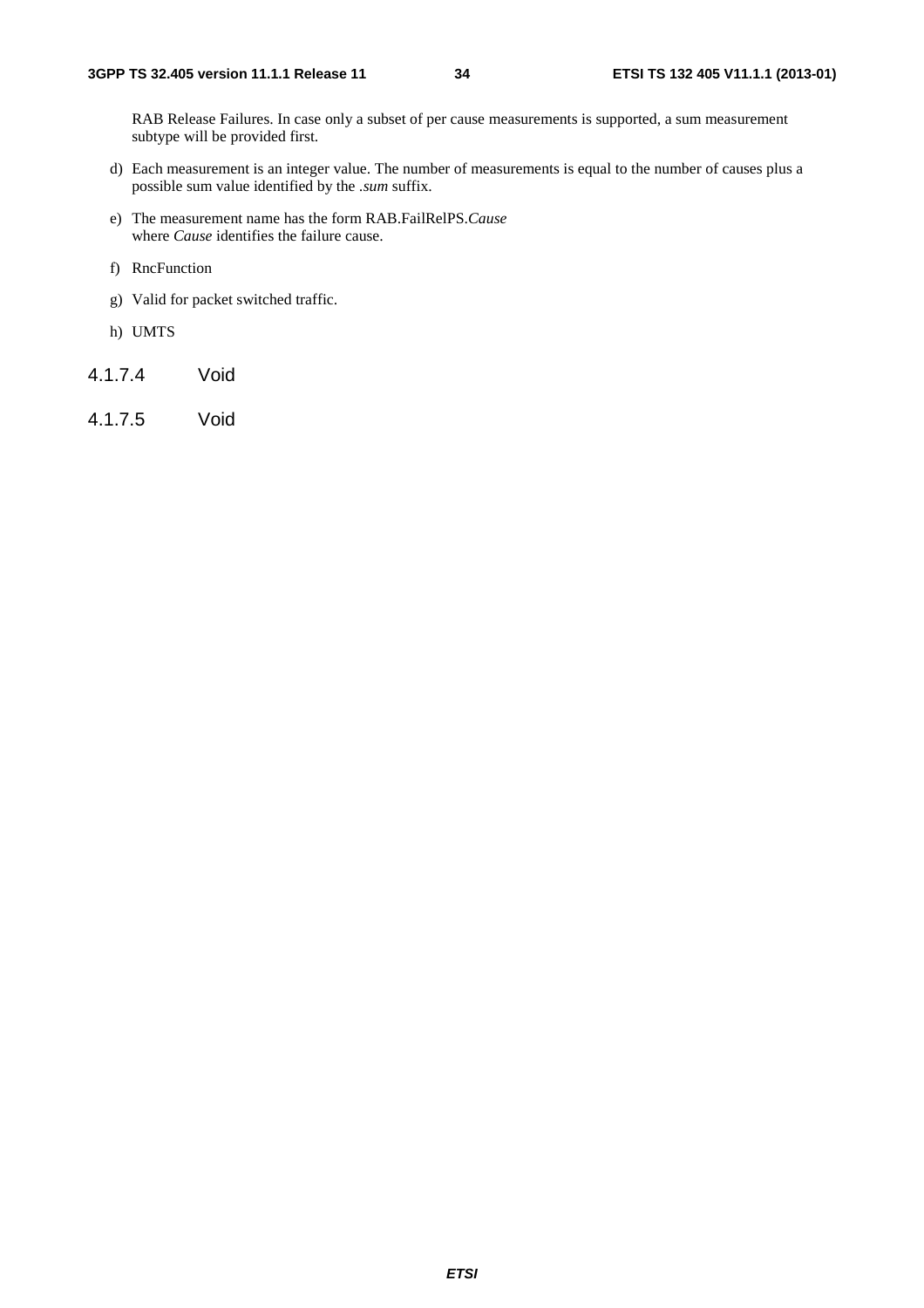#### 4.1.8 RAB setup time

#### 4.1.8.1 RAB CS connection set-up time (Mean)

- a) This measurement provides the mean time during each granularity period for a RNC to establish a RAB CS connection.
- b) DER  $(n=1)$ .
- c) This measurement is obtained by accumulating the time intervals for each successful RAB establishment between the receipt by the RNC of a RANAP "RAB ASSIGNMENT REQUEST" message to establish a RAB for CS domain, and the first corresponding (based on RAB ID) transmission by the RNC of a RANAP "RAB ASSIGNMENT RESPONSE" message for successfully established RABs over a granularity period using DER, see TS 25.413 [5]. This end value of the time will then be divided by the number of successfully established RABs observed in the granularity period to give the arithmetic mean, the accumulator shall be reinitialised at the beginning of each granularity period.
- d) Each measurement is an integer value.(in milliseconds).
- e) RAB.SuccEstabCSSetupTimeMean
- f) RncFunction
- g) Valid for circuit switched traffic
- h) UMTS

#### 4.1.8.2 RAB CS connection set-up time (Maximum)

- a) This measurement provides the maximum time during each granularity period for a RNC to establish a RAB CS connection.
- b) GAUGE.
- c) This measurement is obtained by monitoring the time intervals for each successful RAB establishment between the receipt by the RNC of a RANAP "RAB ASSIGNMENT REQUEST" message to establish a RAB for CS domain, and the first corresponding (based on RAB ID) transmission by the RNC of a RANAP "RAB ASSIGNMENT RESPONSE" message for successfully established RABs see TS 25.413 [5]. The high tide mark of this time will be stored in a gauge, the gauge shall be reinitialised at the beginning of each granularity period.
- d) Each measurement is an integer value.(in milliseconds).
- e) RAB.SuccEstabCSSetupTimeMax
- f) RncFunction
- g) Valid for circuit switched traffic
- h) UMTS

#### 4.1.8.3 RAB PS connection set-up time (Mean)

- a) This measurement provides the mean time during each granularity period for a RNC to establish a RAB PS connection.
- b) DER  $(n=1)$ .
- c) This measurement is obtained by accumulating the time intervals for each successful RAB establishment between the receipt by the RNC of a RANAP "RAB ASSIGNMENT REQUEST" message to establish a RAB for PS domain, and the first corresponding (based on RAB ID) transmission by the RNC of a RANAP "RAB ASSIGNMENT RESPONSE" message for successfully established RABs over a granularity period using DER, see TS 25.413 [5]. This end value of the time will then be divided by the number of successfully established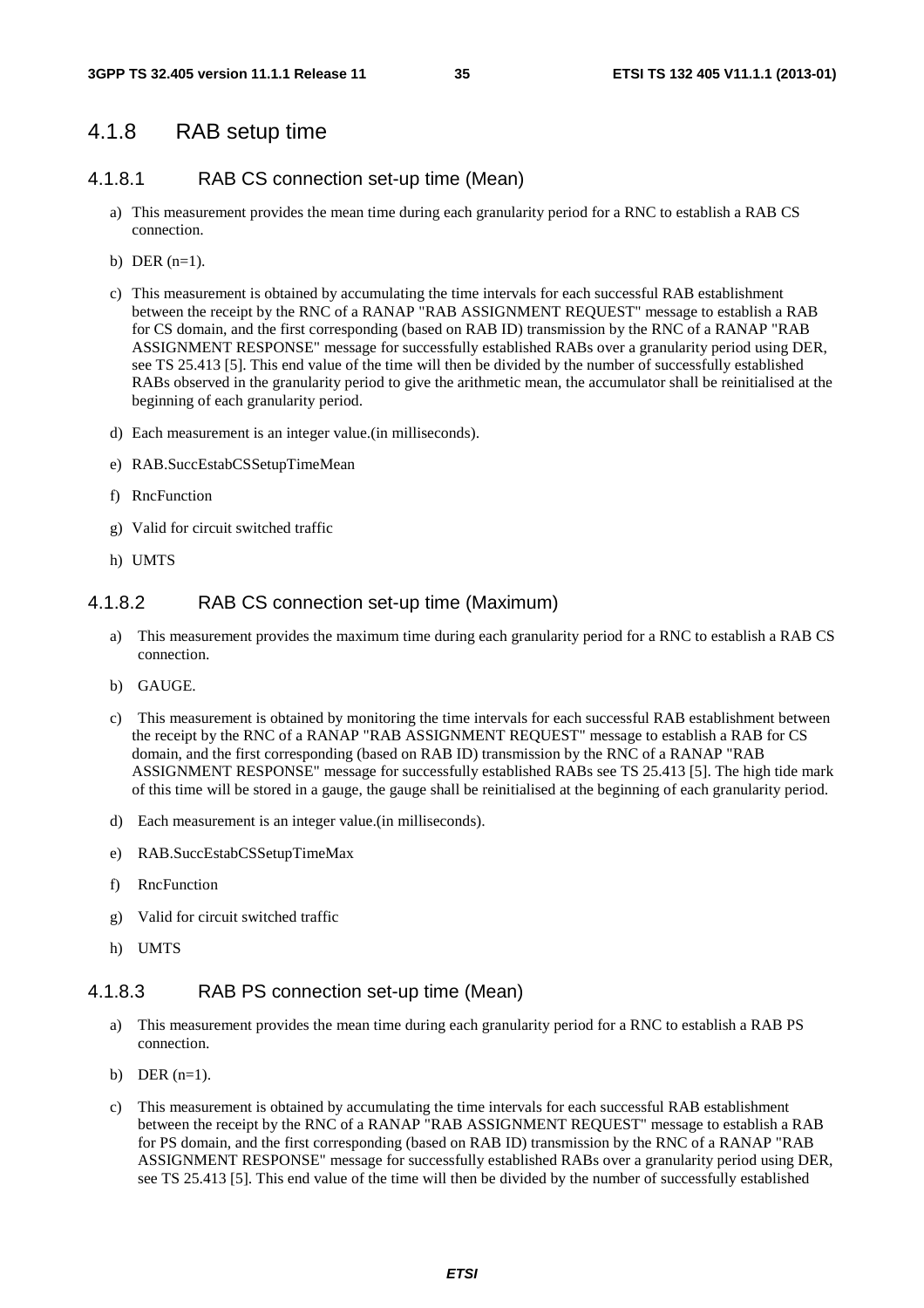RABs observed in the granularity period to give the arithmetic mean, the accumulator shall be reinitialised at the beginning of each granularity period.

- d) Each measurement is an integer value.(in milliseconds).
- e) RAB.SuccEstabPSSetupTimeMean
- f) RncFunction
- g) Valid for packet switched traffic.
- h) UMTS

#### 4.1.8.4 RAB PS connection set-up time (Maximum)

- a) This measurement provides the maximum time during each granularity period for a RNC to establish a RAB PS connection.
- b) GAUGE.
- c) This measurement is obtained by monitoring the time intervals for each successful RAB establishment between the receipt by the RNC of a RANAP "RAB ASSIGNMENT REQUEST" message to establish a RAB for PS domain, and the first corresponding (based on RAB ID) transmission by the RNC of a RANAP "RAB ASSIGNMENT RESPONSE" message for successfully established RABs see TS 25.413 [5]. The high tide mark of this time will be stored in a gauge, the gauge shall be reinitialised at the beginning of each granularity period.
- d) Each measurement is an integer value.(in milliseconds).
- e) RAB.SuccEstabPSSetupTimeMax
- f) RncFunction
- g) Valid for packet switched traffic.
- h) UMTS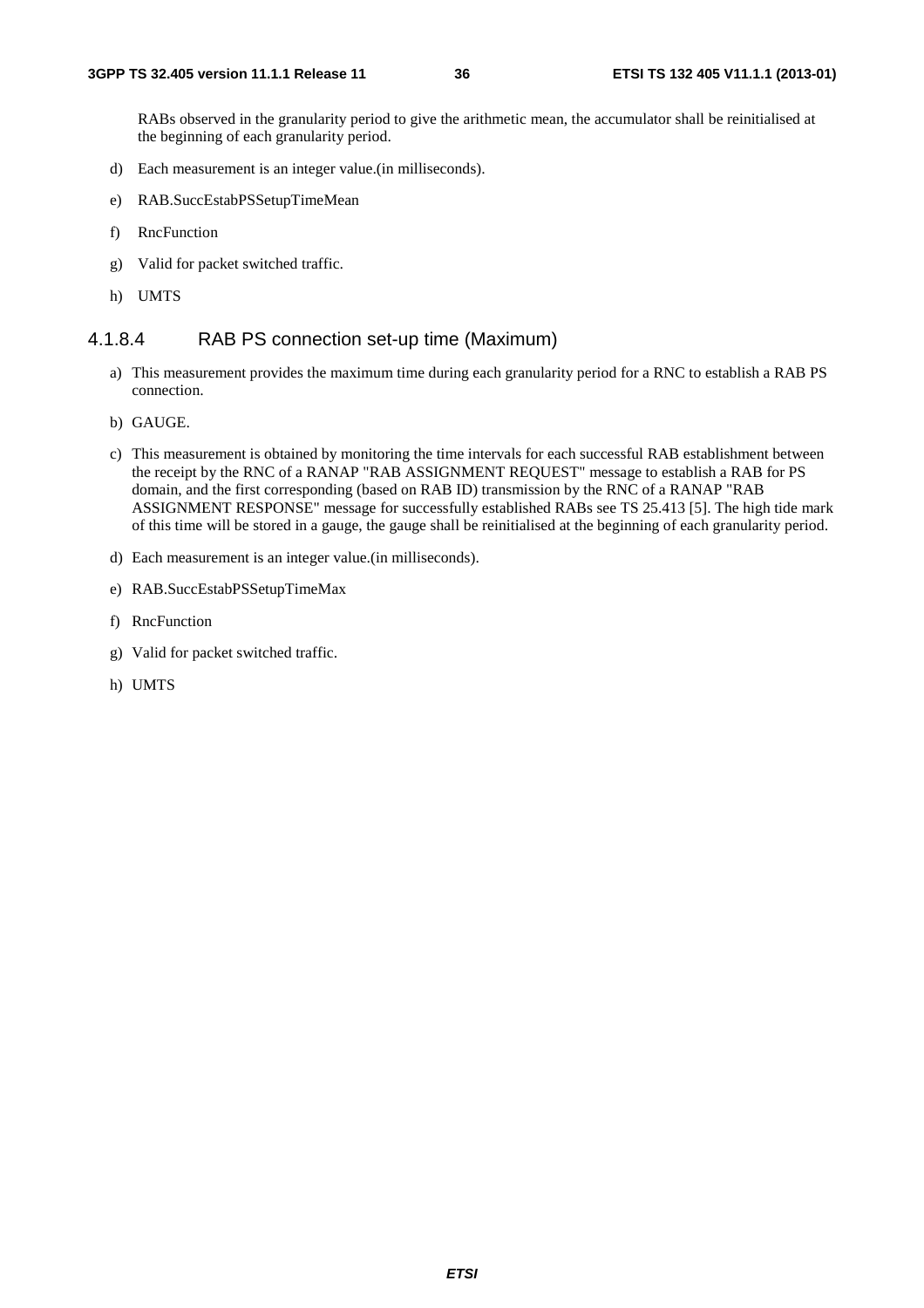# 4.1.9 RAB release request by UTRAN

## 4.1.9.1 RAB release requests for CS domain

- a) This measurement provides the number of RABs requested to release by UTRAN for CS domain split into subcounters per cause.
- b) CC
- c) On transmission by the RNC of a RANAP RAB RELEASE REQUEST message for CS domain, each RAB requested to be released is added to the relevant per cause measurement. Possible causes are included in TS 25.413 [5]. The sum of all supported per cause measurements shall equal the total number of RAB Release Requests for the CS domain. In case only a subset of per cause measurements is supported, a sum subcounter will be provided first.
- d) Each measurement is an integer value. The number of measurements is equal to the number of causes plus a possible sum value identified by the *.sum* suffix.
- e) The measurement name has the form RAB.RelReqCS.*Cause* where *Cause* identifies the release cause.
- f) RncFunction
- g) Valid for circuit switched traffic
- h) UMTS

## 4.1.9.2 RAB release requests for PS domain

- a) This measurement provides the number of RABs requested to release by UTRAN for PS domain split into subcounters per cause.
- b) CC
- c) On transmission by the RNC of a RANAP RAB RELEASE REQUEST message for PS domain, each RAB requested to be released is added to the relevant per cause measurement. Possible causes are included in TS 25.413 [5]. The sum of all supported per cause measurements shall equal the total number of RAB Release Requests for the PS domain. In case only a subset of per cause measurements is supported, a sum subcounter will be provided first.
- d) Each measurement is an integer value. The number of measurements is equal to the number of causes plus a possible sum value identified by the *.sum* suffix.
- e) The measurement name has the form RAB.RelReqPS.*Cause* where *Cause* identifies the release cause.
- f) RncFunction
- g) Valid for packet switched traffic.
- h) UMTS

### 4.1.9.3 The number of RAB related to the Iu release request for CS domain

- a) This measurement provides the number of RAB related to the Iu release request for CS domain. The measurement is split into subcounters per traffic class.
- b) CC
- c) On transmission by the RNC of a RANAP IU RELEASE REQUEST message for CS domain, each RAB related to the RANAP IU RELEASE REQUEST message is added to the relevant measurement according to the traffic class requested when the RANAP message IU RELEASE REQUEST is sent to the CS CN.
- d) Each measurement is an integer value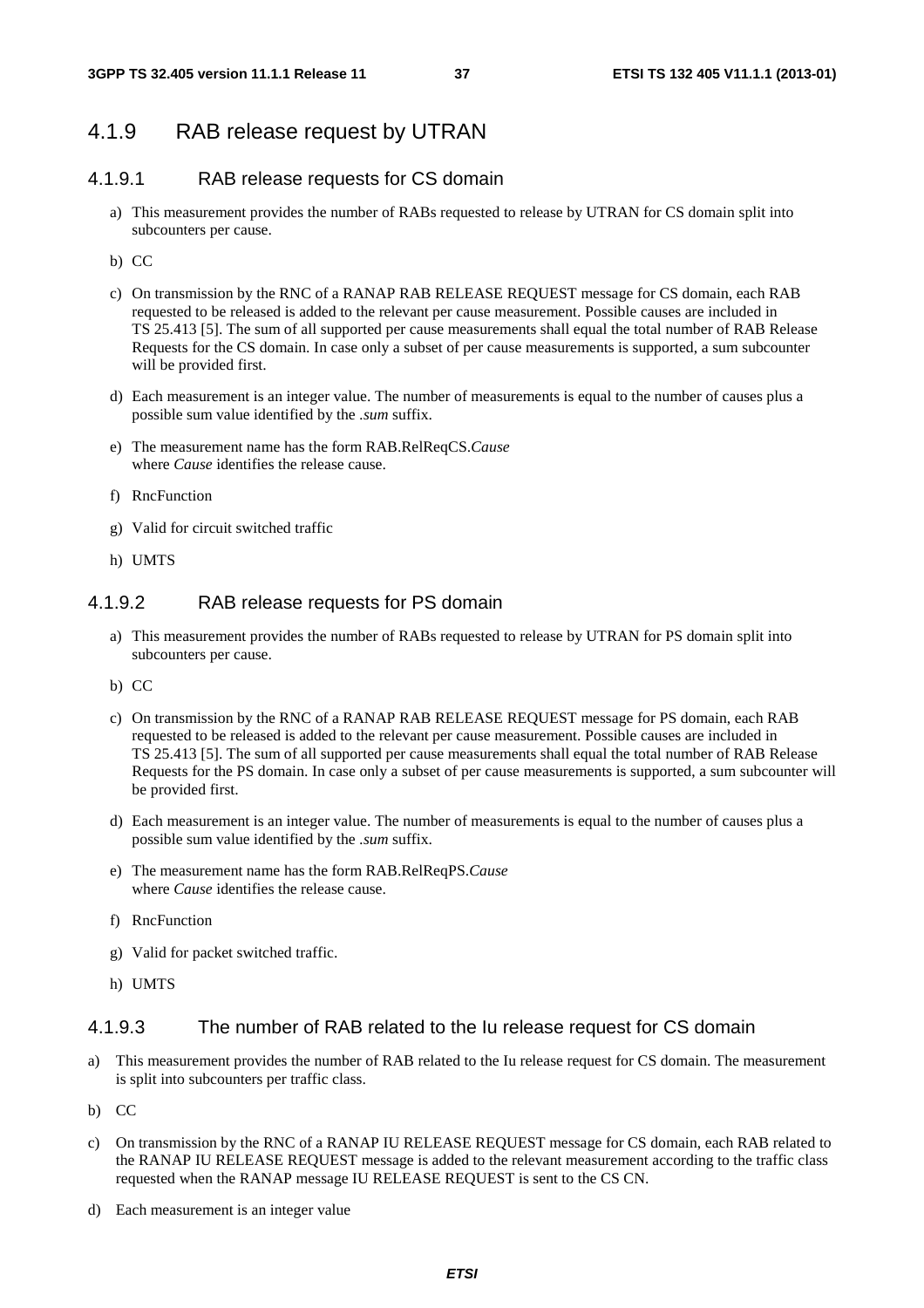- e) RAB.NbrIuRelReqCS.Conv RAB.NbrIuRelReqCS.Strm RAB.NbrIuRelReqCS.Intact RAB.NbrIuRelReqCS.Bgrd
- f) UtranCellFDD UtranCellTDDLcr UtranCellTDDHcr
- g) Valid for circuit switched traffic
- h) UMTS

## 4.1.9.4 The number of RAB related to the Iu release request for PS domain

- a) This measurement provides the number of RAB related to the Iu release request for PS domain. The measurement is split into subcounters per traffic class.
- b) CC
- c) On transmission by the RNC of a RANAP IU RELEASE REQUEST message for PS domain, each RAB related to the RANAP IU RELEASE REQUEST message is added to the relevant measurement according to the traffic class requested when the RANAP message IU RELEASE REQUEST is sent to the PS CN.
- d) Each measurement is an integer value.
- e) RAB.NbrIuRelReqPS.Conv RAB.NbrIuRelReqPS.Strm RAB.NbrIuRelReqPS.Intact RAB.NbrIuRelReqPS.Bgrd
- f) UtranCellFDD UtranCellTDDLcr UtranCellTDDHcr
- g) Valid for packet switched traffic.
- h) UMTS
- 4.2 Void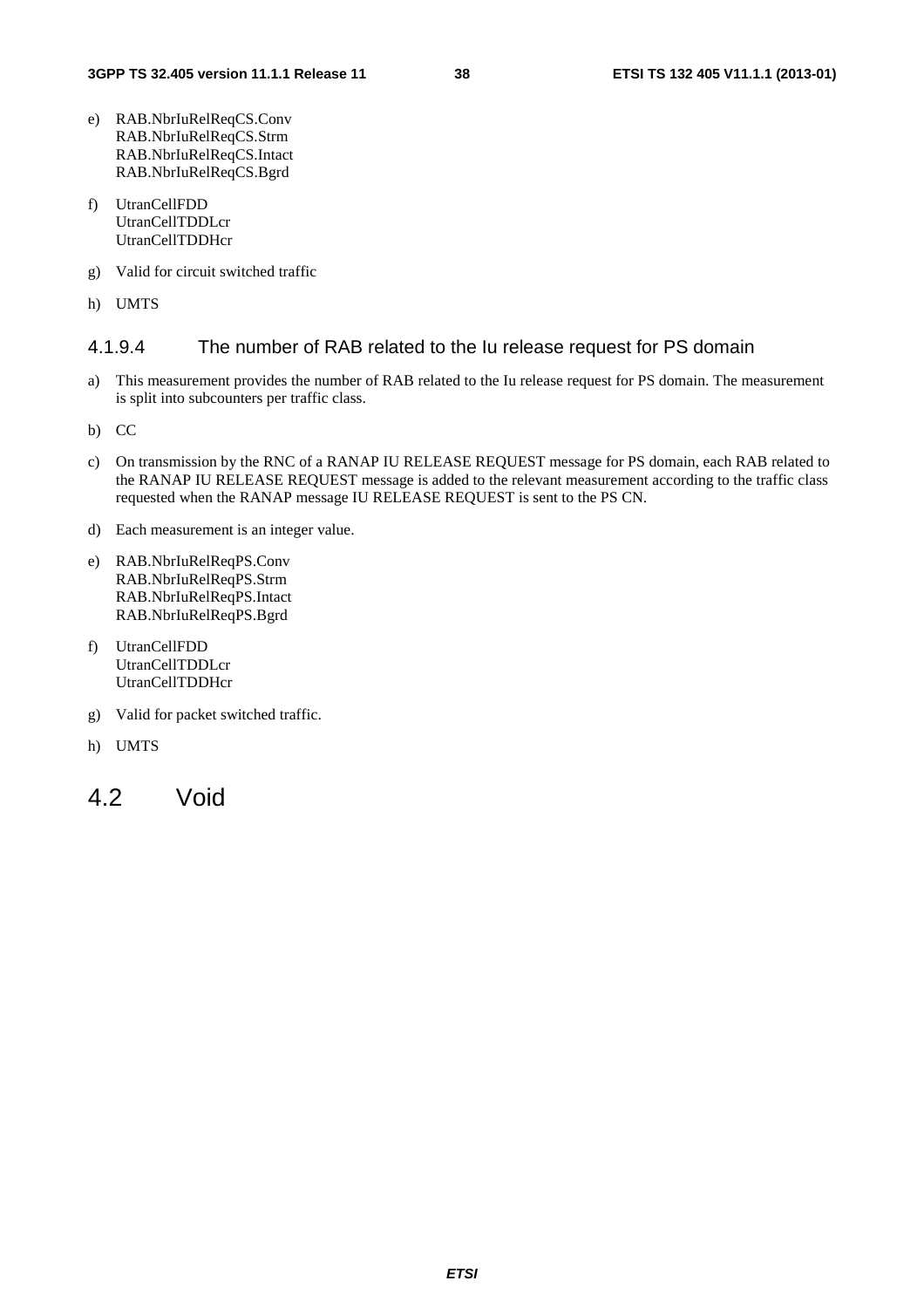# 4.3 Signalling connection establishment

# 4.3.1 Attempted signalling connection establishments for CS domain

- a) This measurement provides the number of attempts by RNC to establish an Iu control plane connection between the RNC and a CS CN.
- NOTE: There is no confirmation in response to this message to indicate that the CN-RNC connection was successfully setup.

b) CC

- c) Transmission of a RANAP Initial UE message by the RNC to the CN. This is sent by the RNC on receipt of an RRC Initial Direct Transfer message from the UE.
- d) A single integer value
- e) SIG.AttConnEstabCS.
- f) RncFunction
- g) Valid for circuit switching.
- h) UMTS

## 4.3.2 Attempted signalling connection establishments for PS domain

- a) This measurement provides the number of requests by RNC to establish an Iu control plane connection between the RNC and a PS CN.
- NOTE: There is no confirmation in response to this message to indicate that the CN-RNC connection was successfully setup.

b) CC

- c) Transmission of a RANAP Initial UE message by the RNC to the CN. This is sent by the RNC on receipt of an RRC Initial Direct Transfer message from the UE.
- d) A single integer value
- e) SIG.AttConnEstabPS.
- f) RncFunction
- g) Valid for packet switching.
- h) UMTS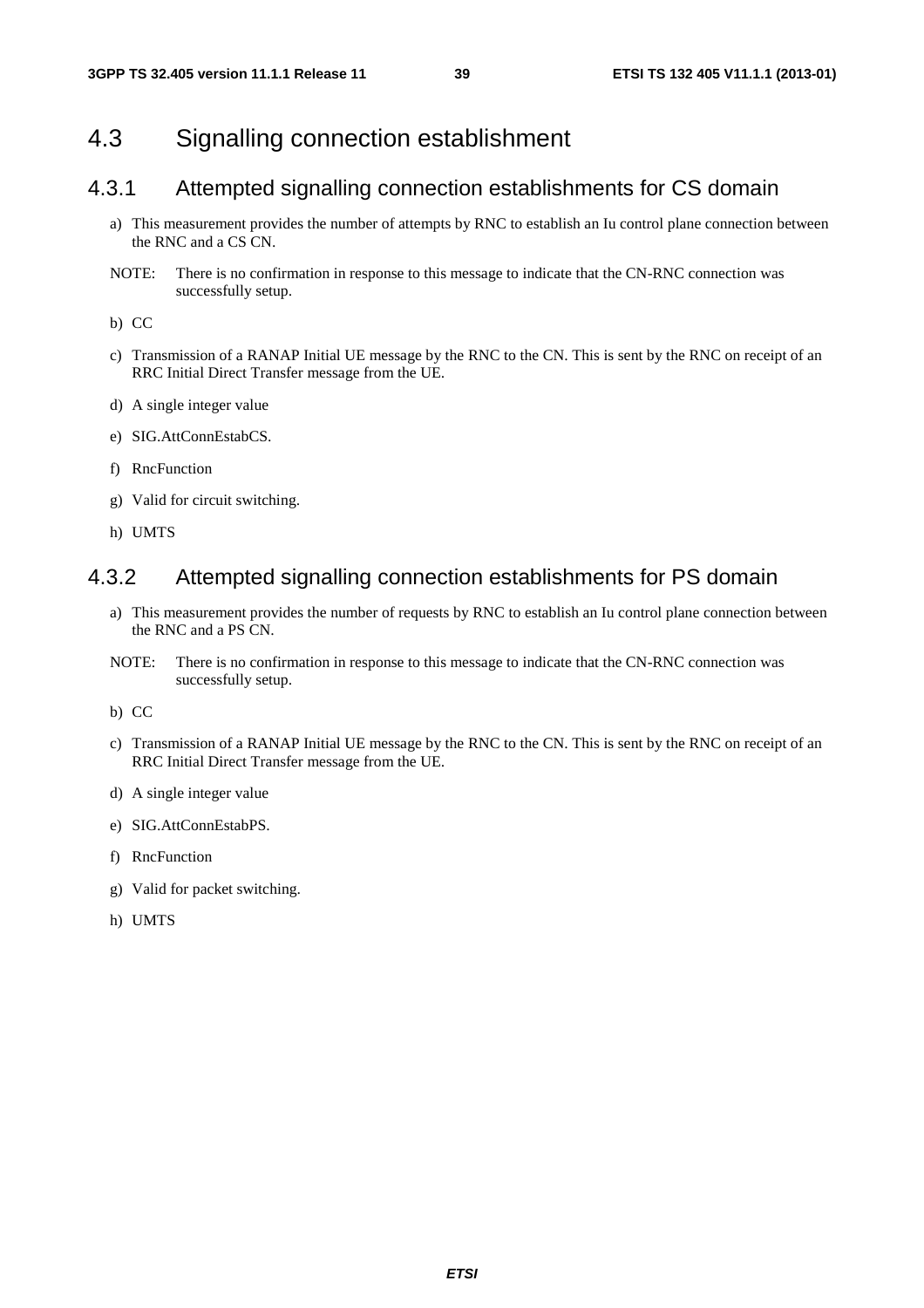# 4.4 RRC connection establishment

# 4.4.1 RRC connection establishments

The three measurement types defined in the clause 4.4.1.n are subject to the "2 out of 3 approach".

### 4.4.1.1 Attempted RRC connection establishments

- a) This measurement provides the number of RRC connection establishment attempts for each establishment cause.
- b) CC
- c) Receipt of an RRC Connection Request message by the RNC from the UE. Each RRC Connection Request message received is added to the relevant per cause measurement. The possible causes are included in TS 25.331 [4]. The sum of all supported per cause measurements shall equal the total number of RRC Connection Establishment attempts. In case only a subset of per cause measurements is supported, a sum subcounter will be provided first.
- d) Each measurement is an integer value. The number of measurements is equal to the number of causes plus a possible sum value identified by the *.sum* suffix.
- e) The measurement name has the form RRC.AttConnEstab.*Cause* where *Cause* identifies the Establishment Cause.
- f) UtranCellFDD UtranCellTDDLcr UtranCellTDDHcr
- g) Valid for circuit switched and packet switched traffic
- h) UMTS

## 4.4.1.2 Failed RRC connection establishments

- a) This measurement provides the number of RRC establishment failures for each rejection cause.
- b) CC
- c) Transmission of an RRC Connection Reject message by the RNC to the UE or an expected RRC CONNECTION SETUP COMPLETE message not received by the RNC. Each RRC Connection Reject message received is added to the relevant per cause measurement. The possible causes are included in TS 25.331 [4]. Each expected RRC CONNECTION SETUP COMPLETE not received by the RNC is added to the measurement cause 'No Reply' (not specified in TS 25.331 [4]). Each RRC connection which is not established because the cell is going to Energy Saving mode is added to the measurement cause 'EnergySaving' (not specified in TS 25.331 [4]) The sum of all supported per cause measurements shall equal the total number of RRC Connection Establishment Failures. In case only a subset of per cause measurements is supported, a sum subcounter will be provided first.
- d) Each measurement is an integer value. The number of measurements is equal to the number of causes plus a possible sum value identified by the *.sum* suffix.
- e) The measurement name has the form RRC.FailConnEstab.*Cause* where *Cause* identifies the Rejection Cause. The cause 'No Reply' is identified by the *.NoReply* suffix. The cause 'Energy Saving' is identified by the *.EnergySaving* suffix.
- f) UtranCellFDD UtranCellTDDLcr UtranCellTDDHcr
- g) Valid for circuit switched and packet switched traffic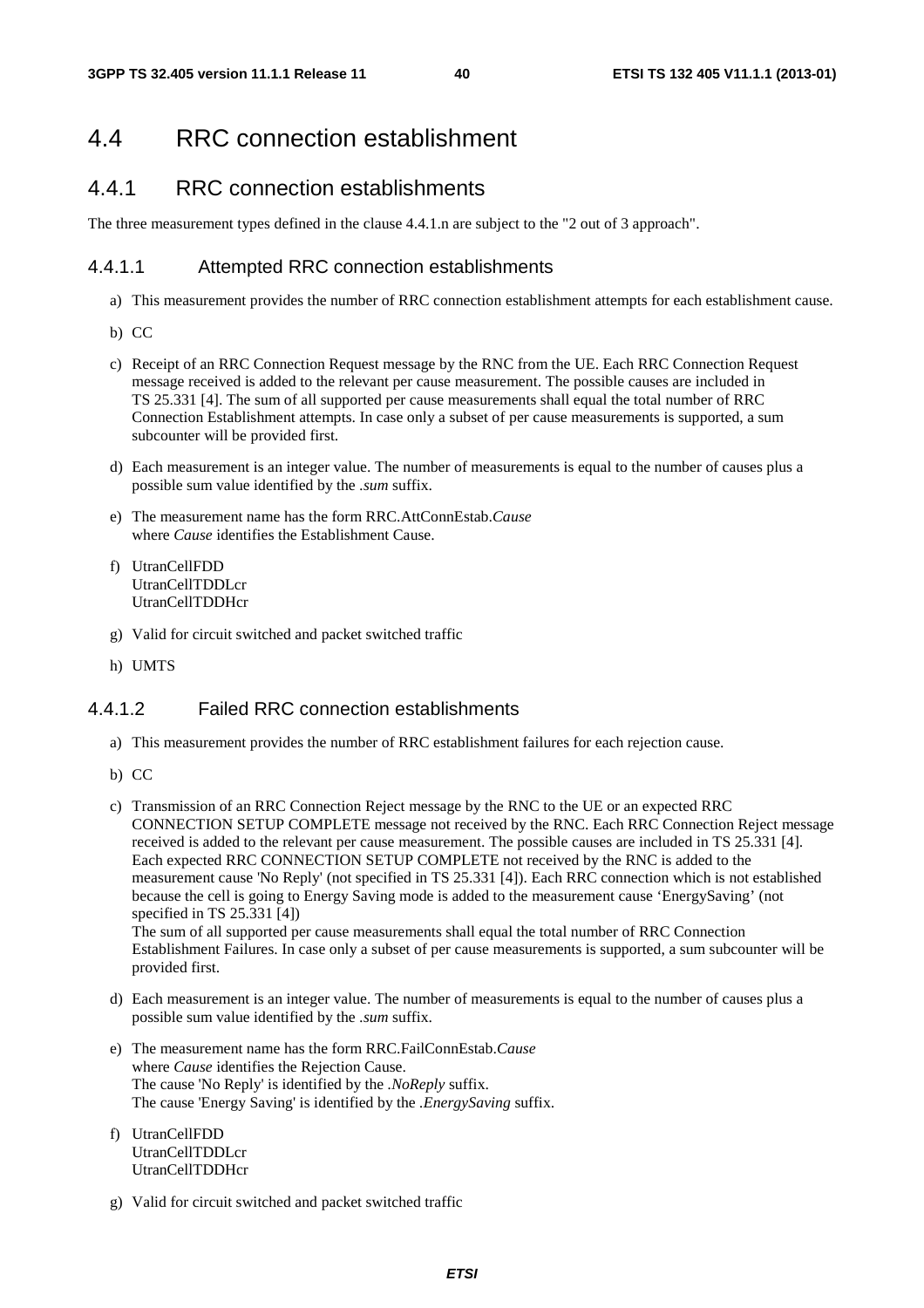h) UMTS

### 4.4.1.3 Successful RRC connection establishments

- a) This measurement provides the number of successful RRC establishments for each establishment cause.
- b) CC
- c) Receipt by the RNC of a RRC CONNECTION SETUP COMPLETE message following a RRC establishment attempt. Each RRC Connection Setup Complete message received is added to the relevant per cause measurement. The possible causes are included in TS 25.331 [4]. The sum of all supported per cause measurements shall equal the total number of RRC Connection Establishments. In case only a subset of per cause measurements is supported, a sum subcounter will be provided first.
- d) Each measurement is an integer value. The number of measurements is equal to the number of causes plus a possible sum value identified by the *.sum* suffix.
- e) The measurement name has the form RRC.SuccConnEstab.*Cause* where *Cause* identifies the Establishment Cause.
- f) UtranCellFDD UtranCellTDDLcr UtranCellTDDHcr
- g) Valid for circuit switched and packet switched traffic
- h) UMTS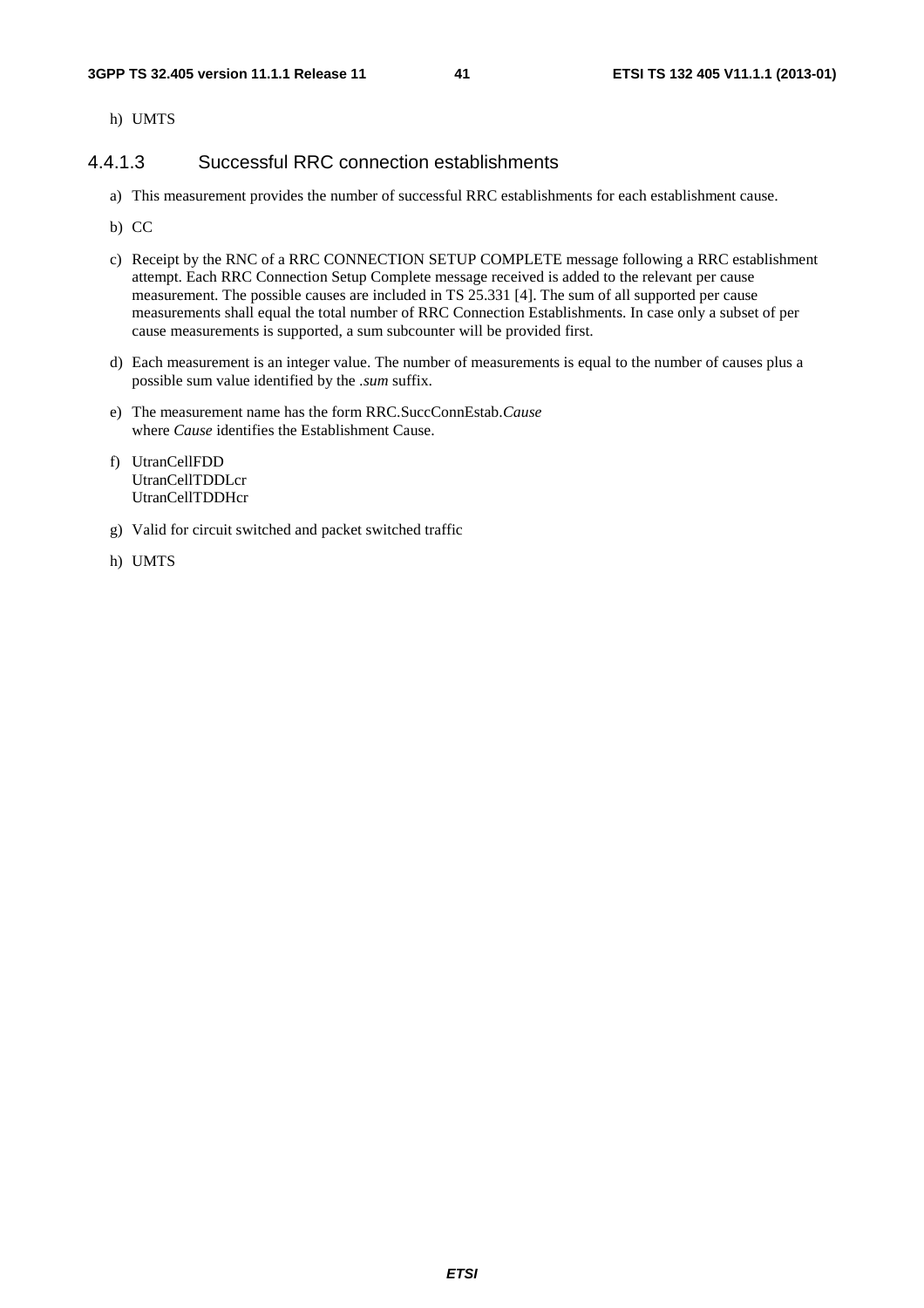# 4.4.2 RRC connection establishment setup time

## 4.4.2.1 RRC connection set-up time (Mean)

- a) This measurement provides the mean time per establishment cause it takes for the RNC to establish a RRC connection during each granularity period. The measurement is split into subcounters per establishment cause.
- b) DER  $(n=1)$
- c) This measurement is obtained by accumulating the time intervals for every successful RRC connection establishment per establishment cause between the receipt by the RNC from the UE of a "RRC CONNECTION REQUEST" and the corresponding "RRC CONNECTION SETUP COMPLETE" message over a granularity period using DER. The end value of this time will then be divided by the number of successful RRC connections observed in the granularity period to give the arithmetic mean, the accumulator shall be reinitialised at the beginning of each granularity period. The measurement is split into subcounters per establishment cause, see TS 25.331 [4].



#### **Figure**

- d) Each measurement is an integer value.(in milliseconds)
- e) RRC.AttConnEstabTimeMean.*Cause* where *Cause* identifies the Establishment Cause.
- f) UtranCellFDD UtranCellTDDLcr UtranCellTDDHcr
- g) Valid for circuit switched and packet switched traffic
- h) UMTS

### 4.4.2.2 RRC connection set-up time (Max)

- a) This measurement provides the maximum time per establishment cause it takes for the RNC in order to establish a RRC connection during each granularity period. The measurement is split into subcounters per establishment cause.
- b) GAUGE
- c) This measurement is obtained by monitoring the time intervals for each successful RRC connection establishment per establishment cause between the receipt by the RNC from the UE of a "RRC CONNECTION REQUEST" and the corresponding "RRC CONNECTION SETUP COMPLETE" message, see TS 25.331 [4]. The high tide mark of this time will be stored in a gauge, the gauge shall be reinitialised at the beginning of each granularity period. The measurement is split into subcounters per establishment cause.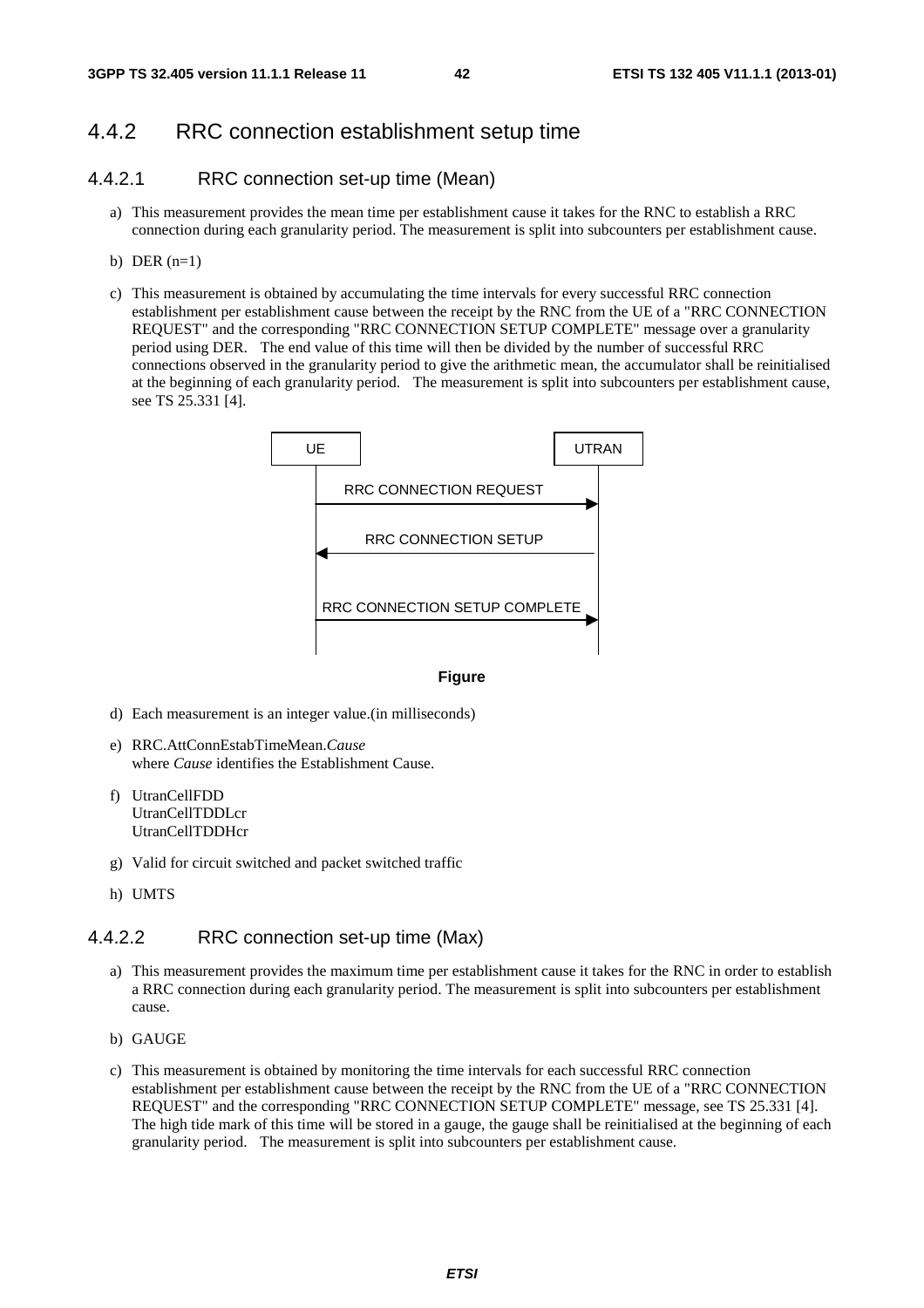



- d) Each measurement is an integer value.(in milliseconds)
- e) RRC.AttConnEstabTimeMax.*Cause* where *Cause* identifies the Establishment Cause.
- f) UtranCellFDD UtranCellTDDLcr UtranCellTDDHcr
- g) Valid for circuit switched and packet switched traffic
- h) UMTS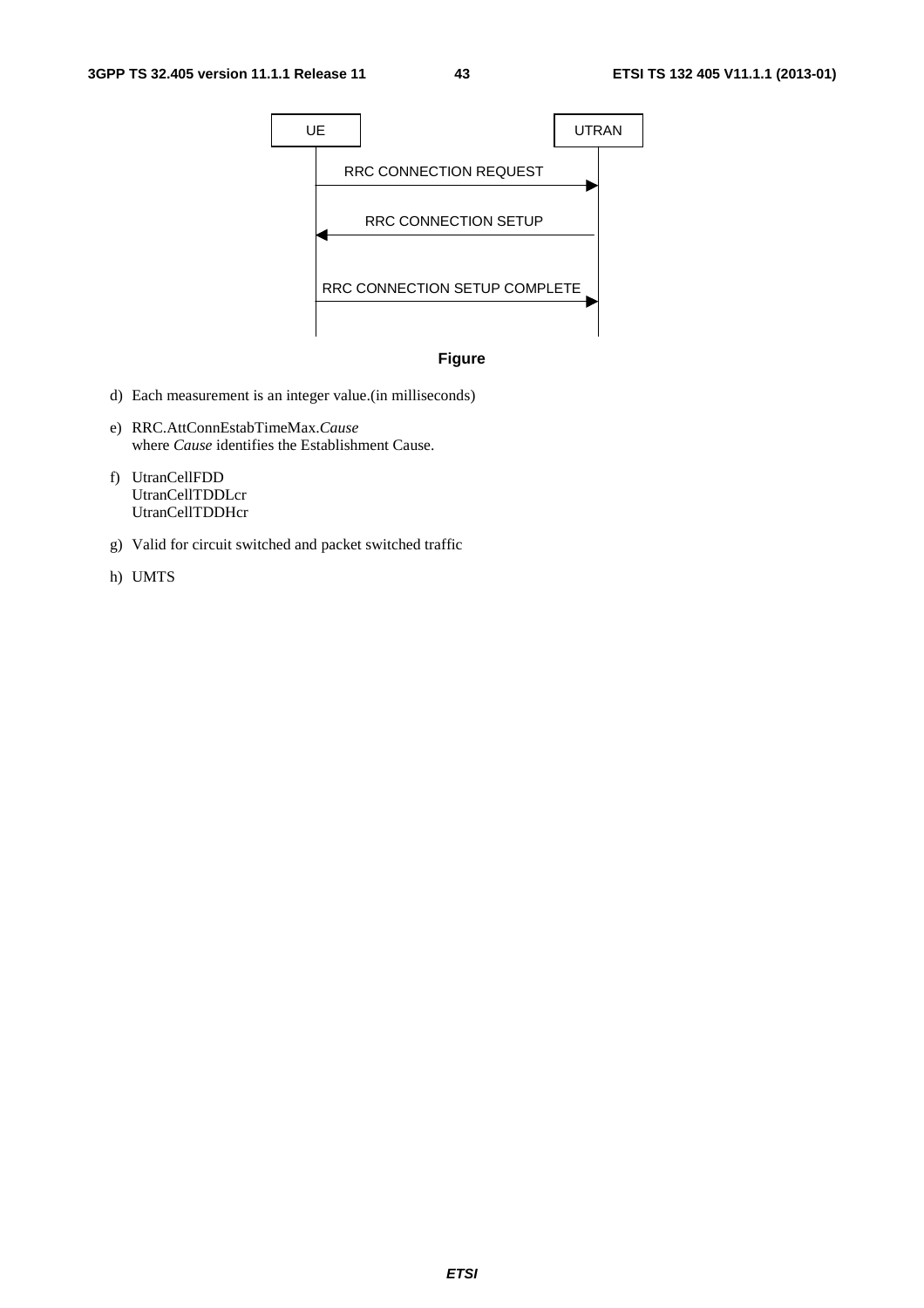# 4.4.3 RRC connection usage

## 4.4.3.1 General

The amount of RRC connections can be used to indicate user loading levels.

## 4.4.3.2 RRC connection usage (Mean)

- a) This measurement provides the average number of simultaneous RRC connections.
- b) SI
- c) This measurement is obtained by sampling at a pre-defined interval, the amount of successful RRC connections for each UtranCell and then taking the arithmetic mean.
- d) A single integer value
- e) RRC.MeanConn
- f) UtranCellFDD UtranCellTDDLcr UtranCellTDDHcr
- g) Valid for circuit switched and packet switched traffic
- h) UMTS

## 4.4.3.3 RRC connection usage (Maximum)

- a) This measurement provides the maximum number of simultaneous RRC connections.
- b) SI
- c) This measurement is obtained by sampling at a pre-defined interval, the amount of successful RRC connections for each UtranCell and then taking the maximum.
- d) A single integer value
- e) RRC.MaxConn.
- f) UtranCellFDD UtranCellTDDLcr UtranCellTDDHcr
- g) Valid for circuit switched and packet switched traffic
- h) UMTS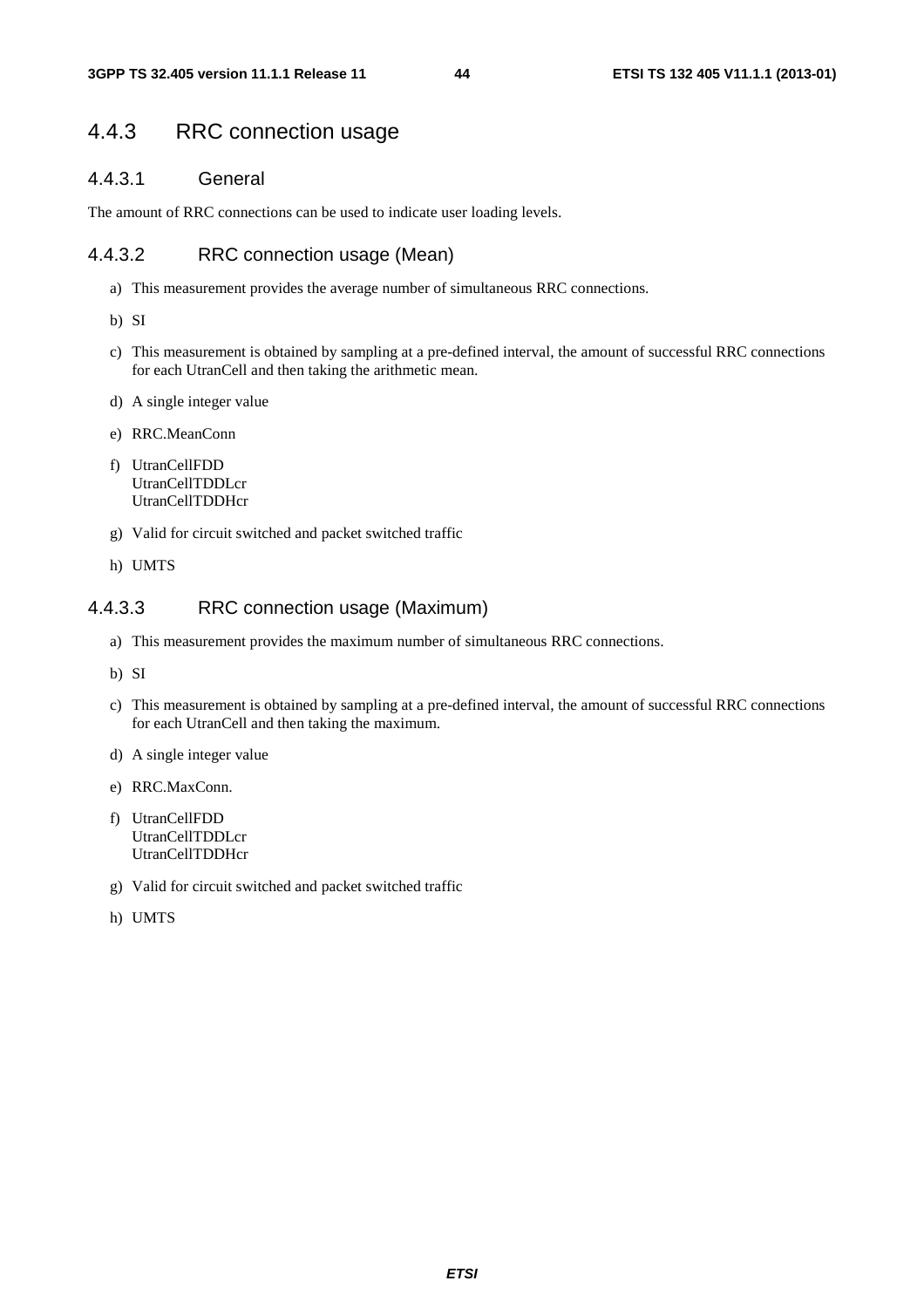# 4.5 RRC connection re-establishment

The three measurement types defined in the subclause 4.5.n are subject to the "2 out of 3 approach".

## 4.5.1 Attempted RRC re-establishments

- a) This measurement provides the number of RRC re-establishments attempts.
- b) CC
- c) Receipt by the RNC of a CELL UPDATE message using the Cell Update cause "Radio link failure". See TS 25.331 [4].
- d) A single integer value
- e) RRC.AttConnReEstab.
- f) UtranCellFDD UtranCellTDDLcr UtranCellTDDHcr
- g) Valid for circuit switched and packet switched traffic
- h) UMTS

# 4.5.2 Failed RRC re-establishments

- a) This measurement provides the number of RRC re-establishment failures.
- b) CC
- c) Transmission of an RRC Connection Release message by RNC to the UE or an expected UTRAN Mobility Information Confirm message not received by RNC from the UE. See TS 25.331 [4]. Each RRC Connection Release message received is added to the relevant per cause measurement. The possible causes are included in TS 25.331 [4]. Each expected UTRAN Mobility Information Confirm message not received by the RNC is added to the measurement cause 'No Reply' (not specified in TS 25.331 [4]). The sum of all supported per cause measurements shall equal the total number of RRC re-establishment failures. In case only a subset of per cause measurements is supported, a sum subcounter will be provided first.
- d) Each measurement is an integer value. The number of measurements is equal to the number of causes plus a possible sum value identified by the *.sum* suffix.
- e) The measurement name has the form RRC.FailConnReEstab.*Cause* where *Cause* identifies the Failure Cause. The cause 'No Reply' is identified by the *.NoReply* suffix.
- f) UtranCellFDD UtranCellTDDLcr UtranCellTDDHcr
- g) Valid for circuit switched and packet switched traffic
- h) UMTS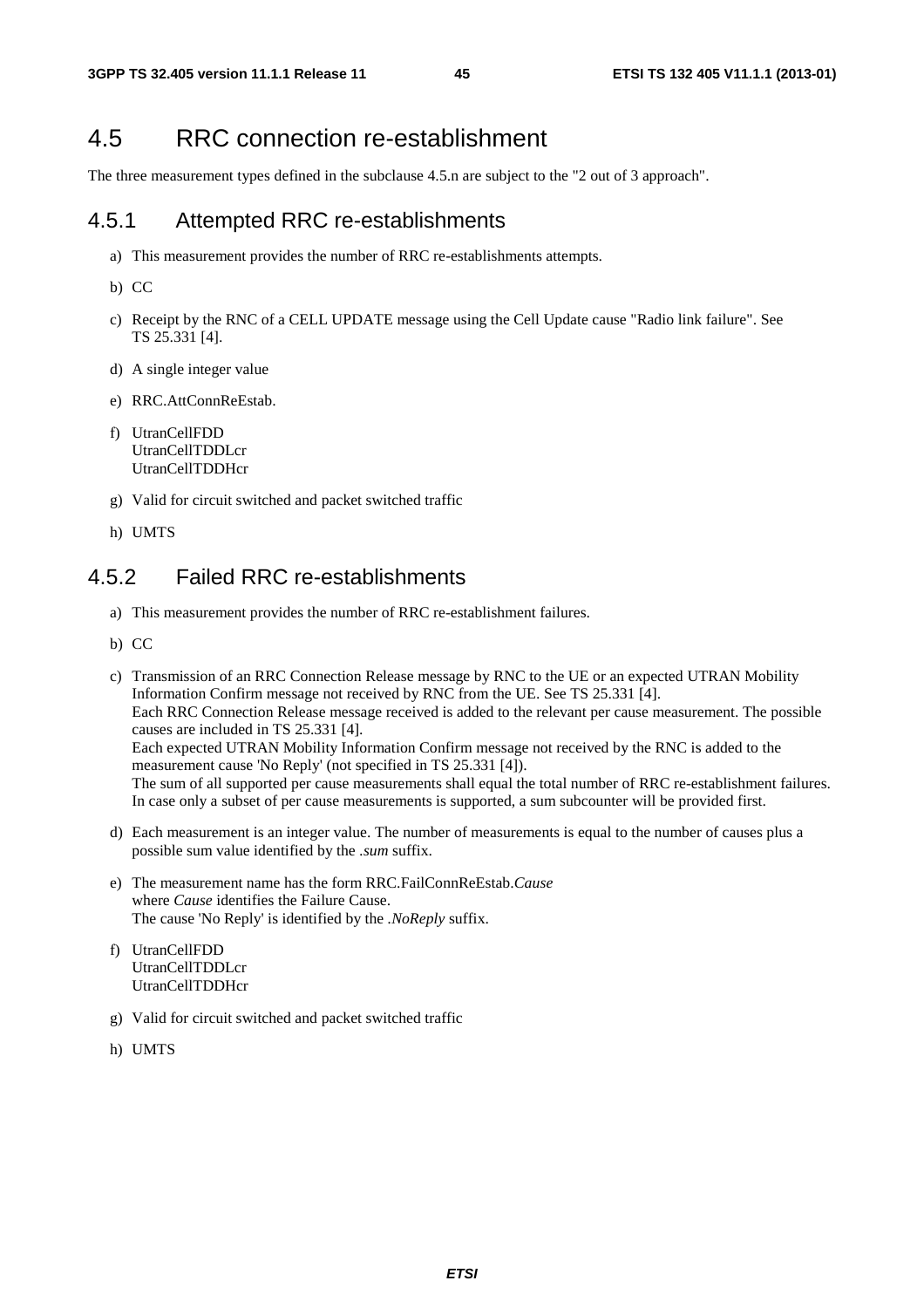# 4.5.3 Successful RRC re-establishments

- a) This measurement provides the number of successful RRC re-establishments.
- b) CC
- c) Receipt by the RNC of a UTRAN MOBILITY INFORMATION CONFIRM in a CELL UPDATE procedure using the value cause "Radio link failure". See TS 25.331 [4].
- d) A single integer value
- e) RRC.SuccConnReEstab.
- f) UtranCellFDD UtranCellTDDLcr UtranCellTDDHcr
- g) Valid for circuit switched and packet switched traffic
- h) UMTS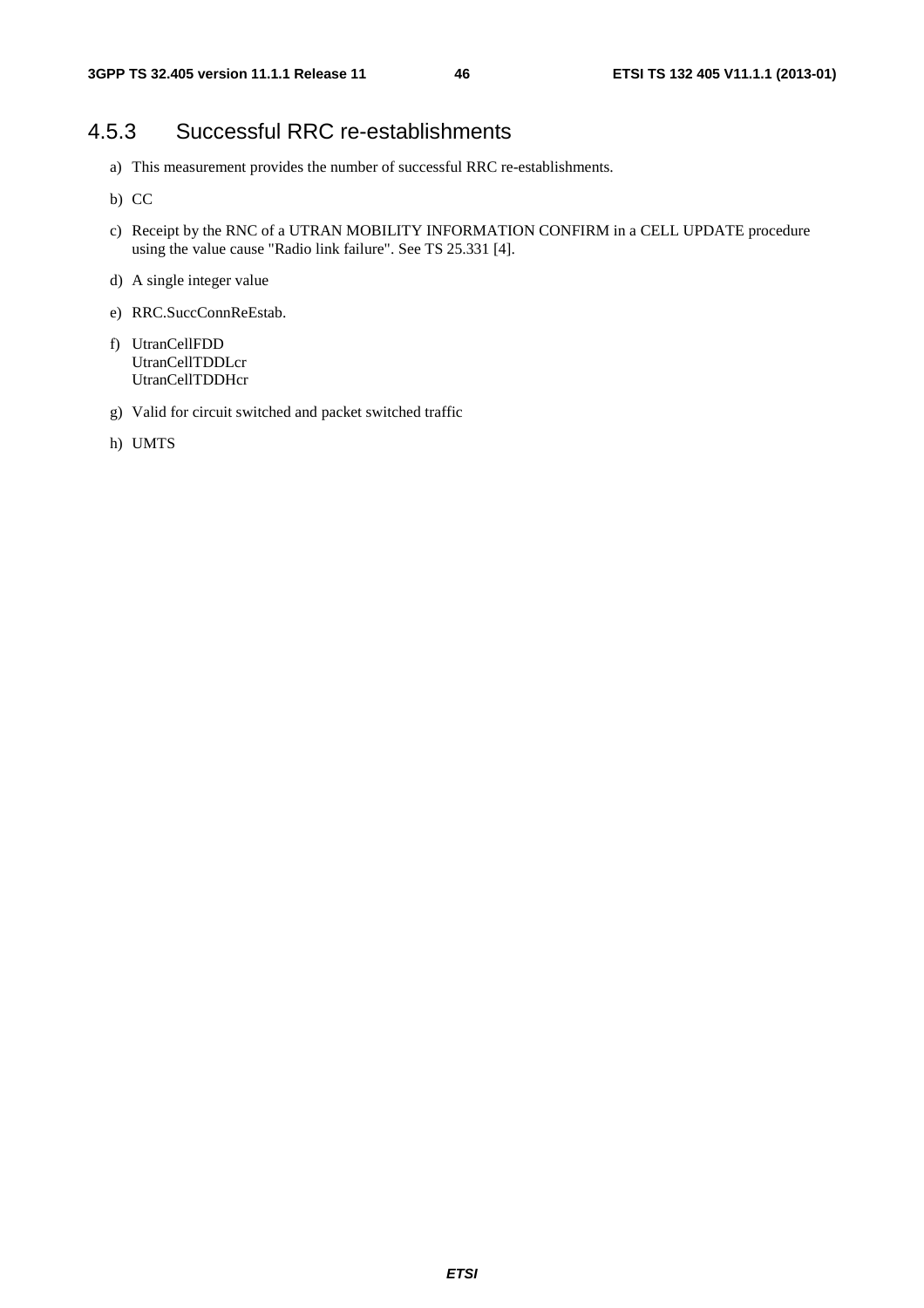# 4.6 RRC connection release

## 4.6.1 Attempted RRC connection releases on DCCH

- a) This measurement provides the number of RRC connection release attempts per release cause sent from UTRAN to the UE on the DCCH.
- b) CC
- c) Transmission of an RRC CONNECTION RELEASE message by the RNC to the UE on DCCH. Each RRC Connection Release message sent on DCCH is added to the relevant per cause measurement. The possible causes are included in TS 25.331 [4]. The sum of all supported per cause measurements shall equal the total number of RRC Connection Release attempts on DCCH. In case only a subset of per cause measurements is supported, a sum subcounter will be provided first.
- d) Each measurement is an integer value. The number of measurements is equal to the number of causes plus a possible sum value identified by the *.sum* suffix.
- e) The measurement name has the form RRC.AttConnRelDCCH.*Cause* where *Cause* identifies the Release Cause.
- f) UtranCellFDD UtranCellTDDLcr UtranCellTDDHcr
- g) Valid for circuit switched and packet switched traffic
- h) UMTS

# 4.6.2 Attempted RRC connection releases on CCCH

- a) This measurement provides the number of RRC connection release attempts per release cause sent from UTRAN to the UE on the CCCH.
- b) CC
- c) Transmission by the RNC of an RRC CONNECTION RELEASE message to the UE on CCCH. Each RRC Connection Release message sent on CCCH is added to the relevant per cause measurement. The possible causes are included in TS 25.331 [4]. The sum of all supported per cause measurements shall equal the total number of RRC Connection Release attempts on CCCH. In case only a subset of per cause measurements is supported, a sum subcounter will be provided first.
- d) Each measurement is an integer value. The number of measurements is equal to the number of causes plus a possible sum value identified by the *.sum* suffix.
- e) The measurement name has the form RRC.AttConnRelCCCH.*Cause* where *Cause* identifies the Release Cause.
- f) UtranCellFDD UtranCellTDDLcr UtranCellTDDHcr
- g) Valid for circuit switched and packet switched traffic
- h) UMTS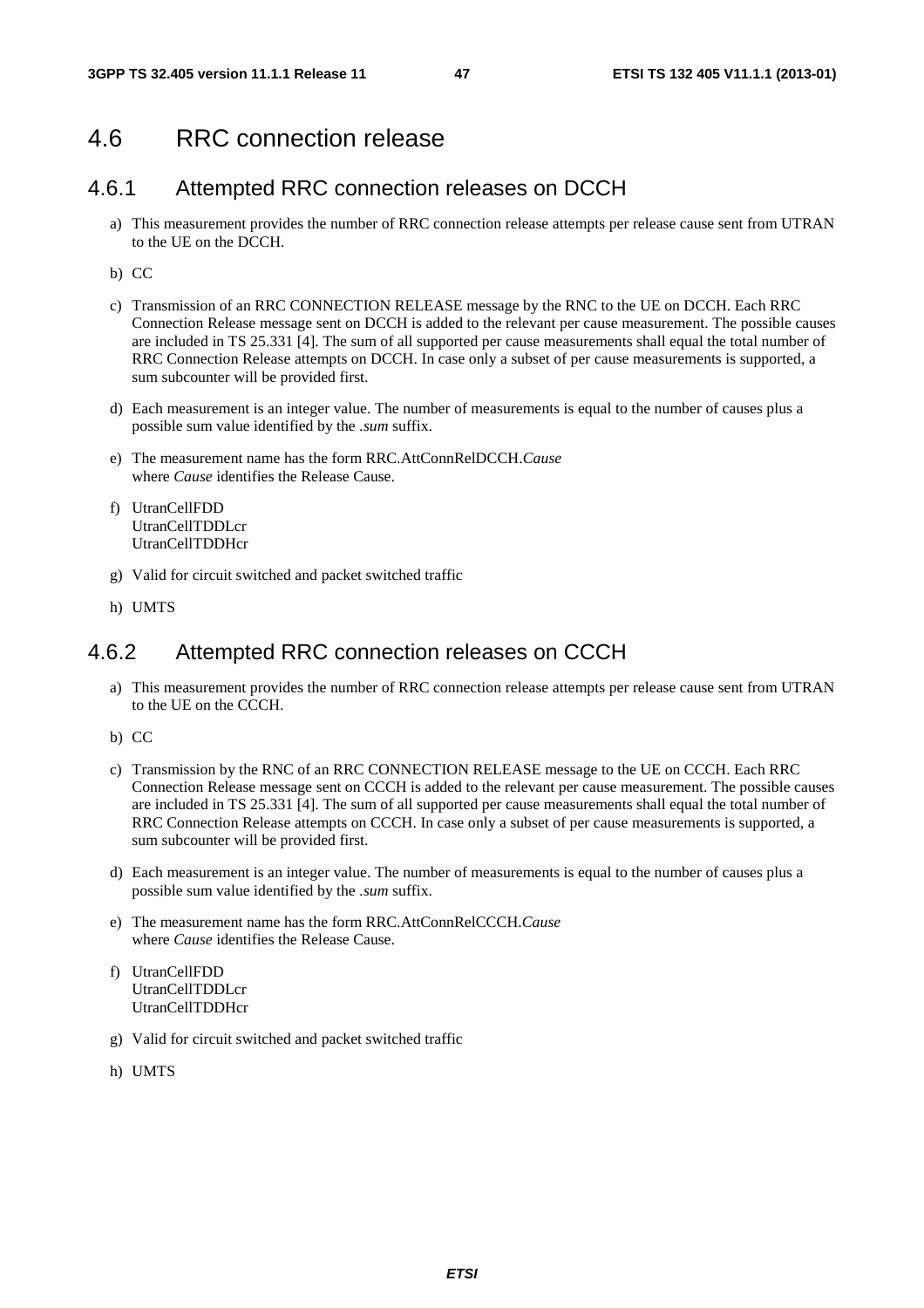# 4.7 RLC connection

# 4.7.1 Number of RLC blocks sent (per Mode)

- a) This measurement provides the number of RLC blocks sent by the RNC including retransmitted blocks.
- b) CC
- c) Transmission of RLC block, see TS 25.322 [10].
- d) RLC.NbrBlocksSent.TM RLC.NbrBlocksSent.UM RLC.NbrBlocksSent.AM
- e) A single integer value
- f) RncFunction, per Mode (Transparent, Unacknowledged and Acknowledged).
- g) Valid for packet switching and circuit switching.
- h) UMTS

# 4.7.2 Number of RLC blocks Received (per Mode)

- a) This measurement provides the number of received RLC blocks by the RNC.
- b) CC
- c) Receipt of a RLC blocks from a peer entity and before any error checking, see TS 25.322 [10].
- d) RLC.NbrBlocksReceived.TM RLC.NbrBlocksReceived.UM RLC.NbrBlocksReceived.AM
- e) A single integer value
- f) RncFunction per Mode (Transparent, Unacknowledged and Acknowledged).
- g) Valid for packet switching and circuit switching.
- h) UMTS

# 4.7.3 Discarded RLC blocks by RNC

- a) This measurement provides the number of discarded RLC blocks in case of error detection in the RNC (uplink transmission, RNC).
- b) CC
- c) Discard of a received block in the RNC, see TS 25.322 [10].
- d) RLC.DiscardedBlocksByRNC.
- e) A single integer value
- f) RncFunction
- g) Valid for packet switching.
- h) UMTS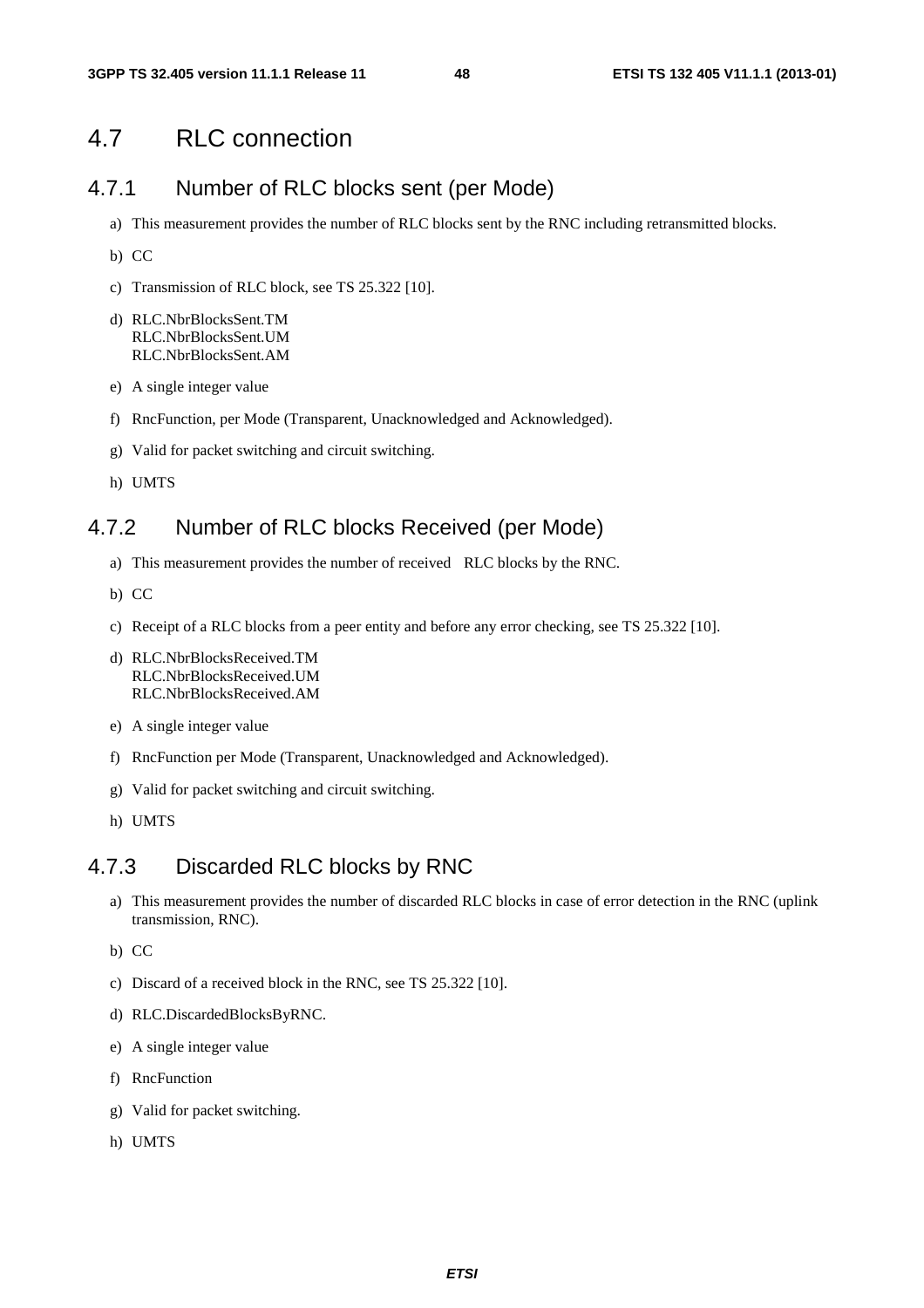# 4.7.4 Number of Retransmitted RLC blocks in Acknowledge Mode

- a) This measurement provides the number of retransmitted RLC blocks in RLC acknowledge mode, detected in the UE and signalled to the RNC (downlink transmission, UE).
- b) CC
- c) Receipt of a NACK or SACK block from the peer entity (UE) , see TS 25.322 [10].
- d) RLC.RetransmittedBlocksToUE.
- e) A single integer value
- f) RncFunction
- g) Valid for packet switching.
- h) UMTS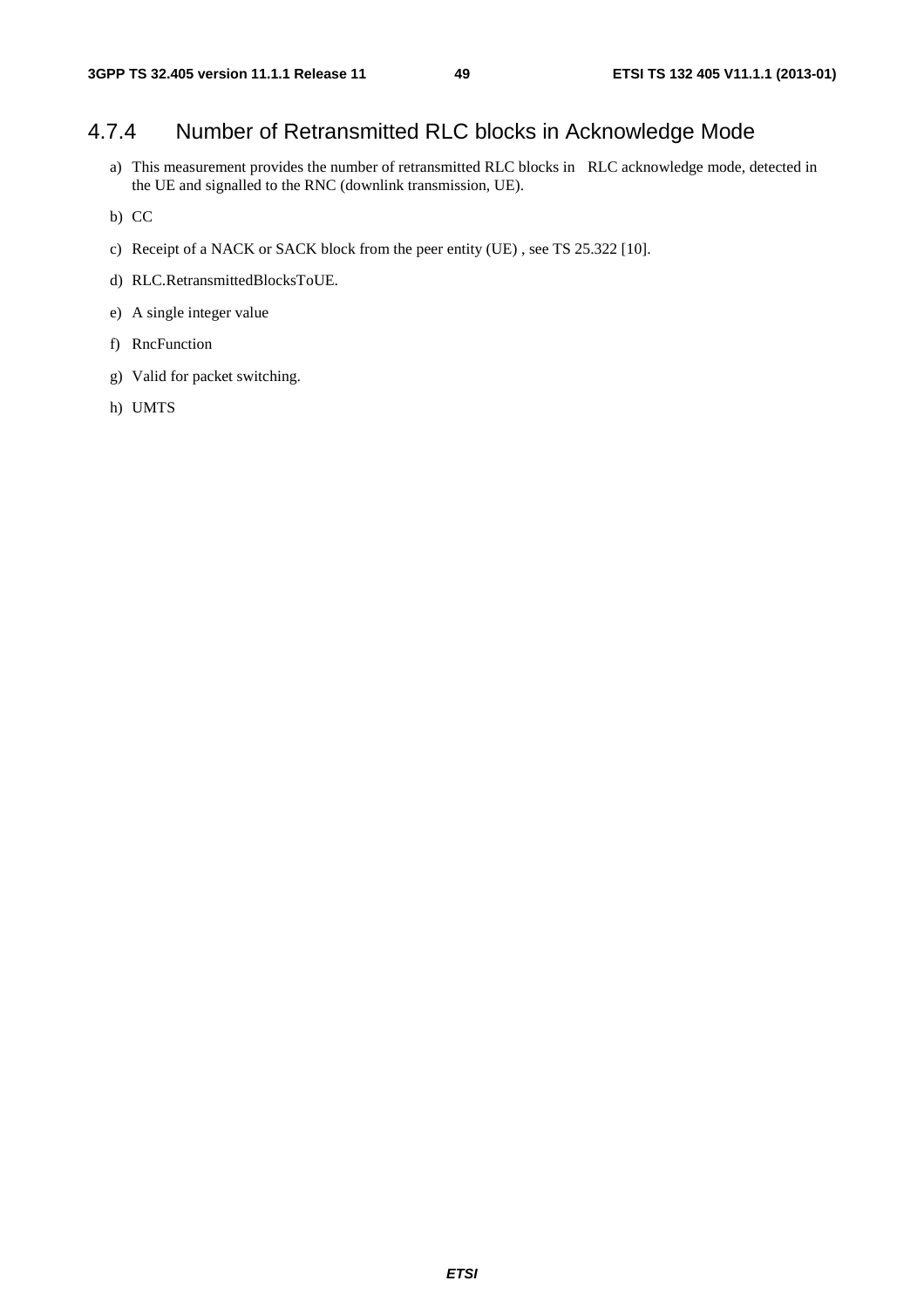# 4.8 Soft handover

# 4.8.1 Radio link additions to active link set (UE side)

The three measurement types defined in the subclause 4.8.1.n for the radio link additions to active link set (UE side) are subject to the "2 out of 3 approach".

### 4.8.1.1 Attempted radio link additions to active link set (UE side)

- a) This measurement provides the number of attempted radio link additions during active link set update procedure (UE side) for each cell. This measurement shall be increased for each attempted radio link addition (UE side). This measurement is only valid for FDD mode.
- b) CC
- c) Transmission of an ACTIVE SET UPDATE message (RRC) by the serving RNC to the UE. Within an ACTIVE SET UPDATE message more than one radio link can be added. Each existing radio link addition information element shall be considered separately (see TS 25.331 [4]).
- d) A single integer value
- e) SHO.AttRLAddUESide.
- f) UtranCellFDD
- g) Valid for circuit switched and packet switched traffic
- h) UMTS

### 4.8.1.2 Successful radio link additions to active link set (UE side)

- a) This measurement provides the number of successful radio link additions during active link set update procedure (UE side) for each cell. This measurement shall be increased for each successful radio link addition (UE side). This measurement is only valid for FDD mode.
- b) CC
- c) Receipt of an ACTIVE SET UPDATE COMPLETE message (RRC), sent by the UE to the SERVING RNC, in response to an ACTIVE SET UPDATE message with one or more existing radio link addition information element. One ACTIVE SET UPDATE COMPLETE message can be related to more than one added radio link. Each successful added radio link shall be considered separately (see TS 25.331 [4]).
- d) A single integer value
- e) SHO.SuccRLAddUESide.
- f) UtranCellFDD
- g) Valid for circuit switched and packet switched traffic
- h) UMTS

## 4.8.1.3 Failed radio link additions to active link set (UE side)

- a) This measurement provides the number of failed radio link additions during active link set Update procedure (UE side) for each cell per cause. For each failure cause a separate subcounter is defined. Every failed radio link addition (UE side) shall be considered separately. This measurement is only valid for FDD mode.
- b) CC
- c) Receipt of an ACTIVE SET UPDATE FAILURE message (RRC) sent by UE to the UTRAN in response to an ACTIVE SET UPDATE message with non-empty radio link addition information element or an expected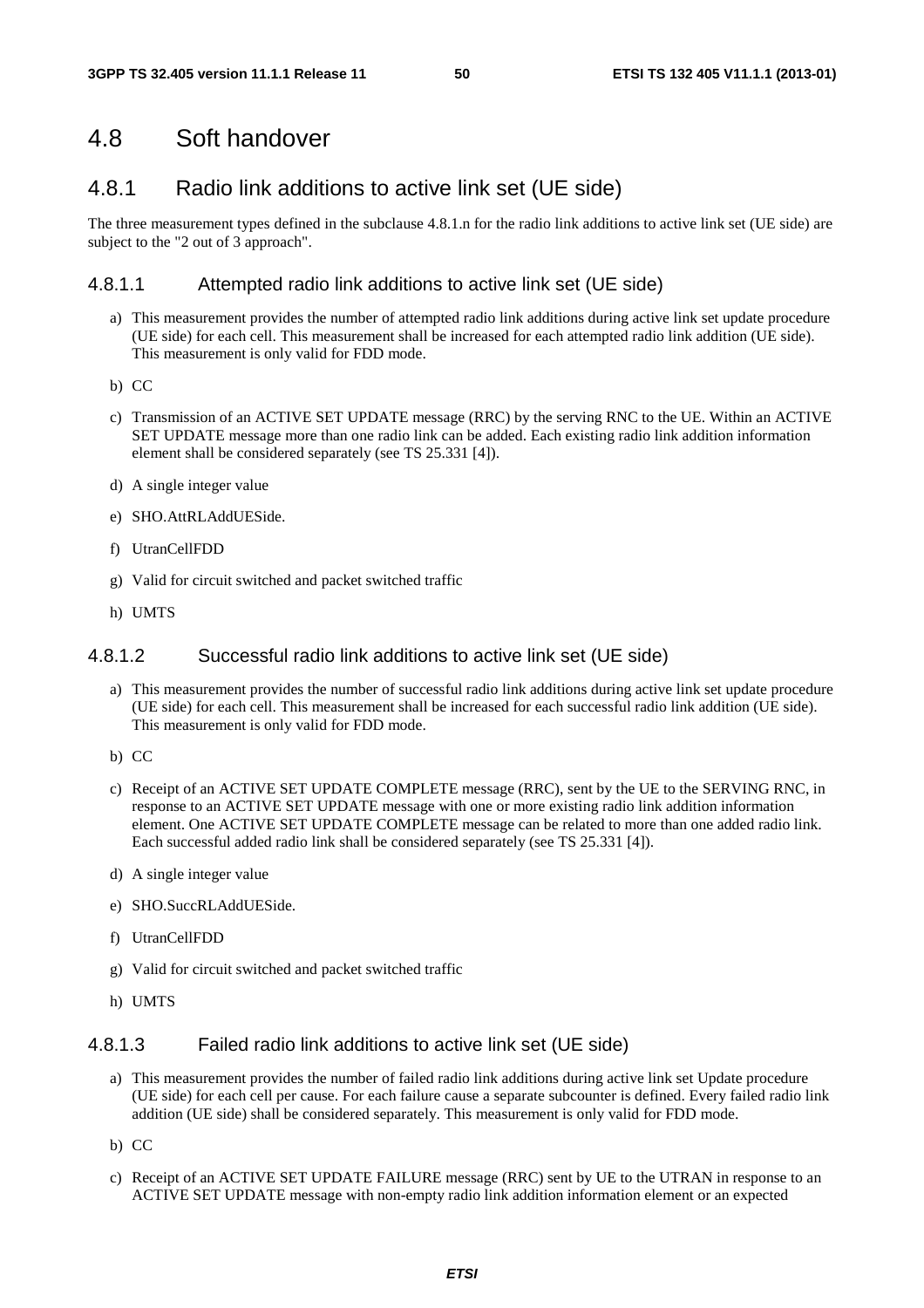ACTIVE SET UPDATE COMPLETE message not received by the RNC. Each message can be related to more than one radio link.

- Each failed attempt to add a radio link shall be considered separately and added to the relevant per cause measurement. Failure causes are defined within TS 25.331 [4].
- Each expected ACTIVE SET UPDATE COMPLETE message not received by the RNC is added to the measurement cause 'No Reply' (not specified in TS 25.331 [4]).
- The sum of all supported per cause measurements shall equal the total number of failures. In case only a subset of per cause measurements is supported, a sum subcounter will be provided first.
- d) Each measurement is an integer value. The number of measurements is equal to the number of causes supported plus a possible sum value identified by the *.sum* suffix.
- e) The measurement name has the form SHO.FailRLAddUESide.*Cause* where *Cause* identifies the failure cause. The cause 'No Reply' is identified by the *.NoReply* suffix.
- f) UtranCellFDD
- g) Valid for circuit switched and packet switched traffic
- h) UMTS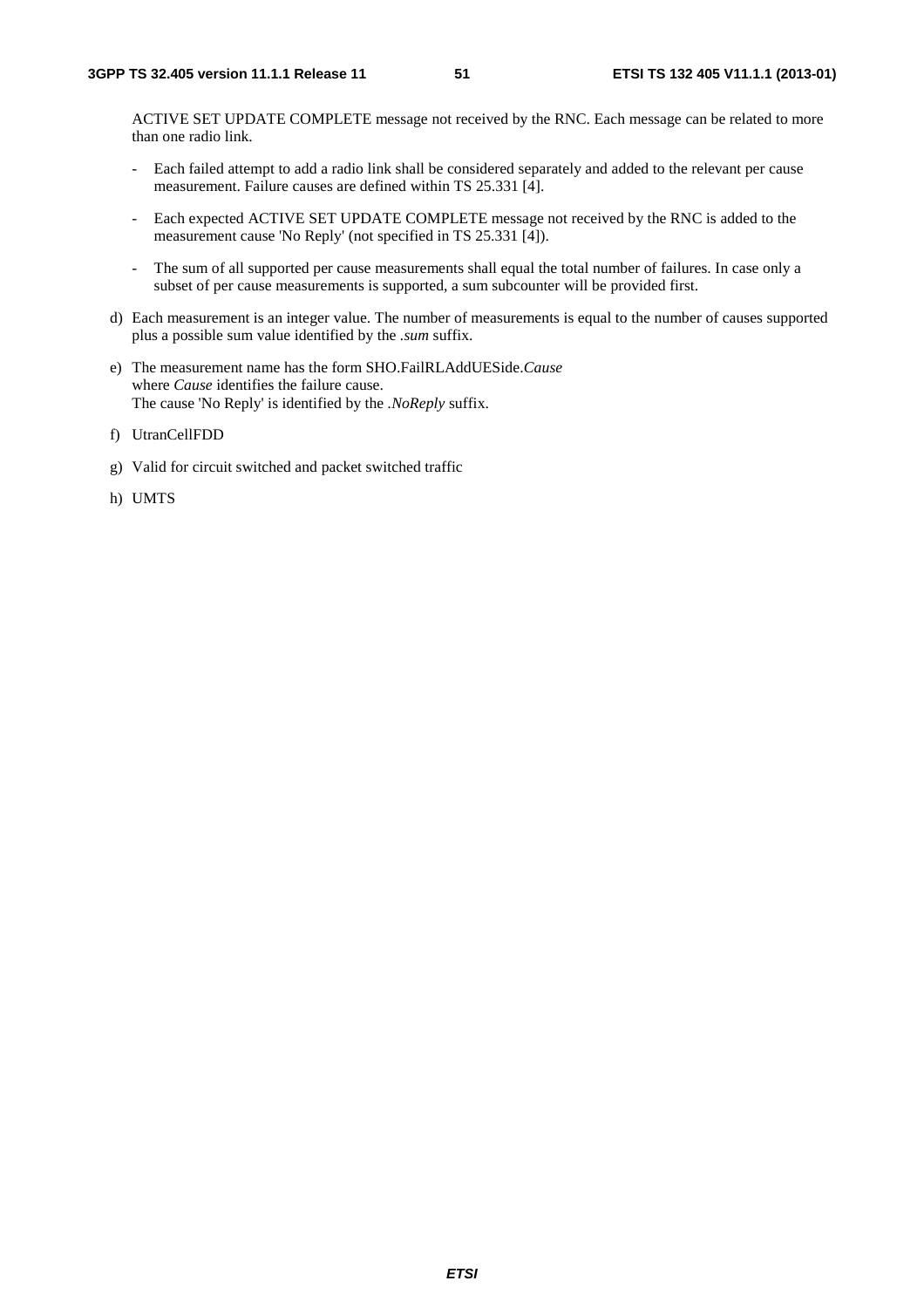## 4.8.2 Radio link deletions from active link set (UE side)

## 4.8.2.1 Attempted radio link deletions from active link set (UE side)

- a) This measurement provides the number of attempted radio link deletions during active link set update procedure (UE side) for each cell. This measurement shall be increased for each attempted radio link deletion (UE side). This measurement is only valid for FDD mode.
- b) CC
- c) Transmission of an ACTIVE SET UPDATE message (RRC) by the SERVING RNC to the UE. Within an ACTIVE SET UPDATE message more than one radio link can be removed. Each existing radio link removal information element shall be considered separately (see TS 25.331 [4]).
- d) A single integer value
- e) SHO.AttRLDelUESide.
- f) UtranCellFDD
- g) Valid for circuit switched and packet switched traffic
- h) UMTS

### 4.8.2.2 Successful radio link deletions from active link set (UE side)

- a) This measurement provides the number of successful radio link deletions during active link set update procedure (UE side) for each cell. This measurement shall be increased for each successful radio link deletion (UE side). This measurement is only valid for FDD mode.
- b) CC
- c) Receipt of an ACTIVE SET UPDATE COMPLETE message (RRC) sent by UE to the Serving RNC in response to an ACTIVE SET UPDATE message with one or more existing radio link removal information element. One ACTIVE SET UPDATE COMPLETE message can be related to more than one deleted radio link. Each successful deleted radio link shall be considered separately (see TS 25.331 [4]).
- d) A single integer value
- e) SHO.SuccRLDelUESide.
- f) UtranCellFDD
- g) Valid for circuit switched and packet switched traffic
- h) UMTS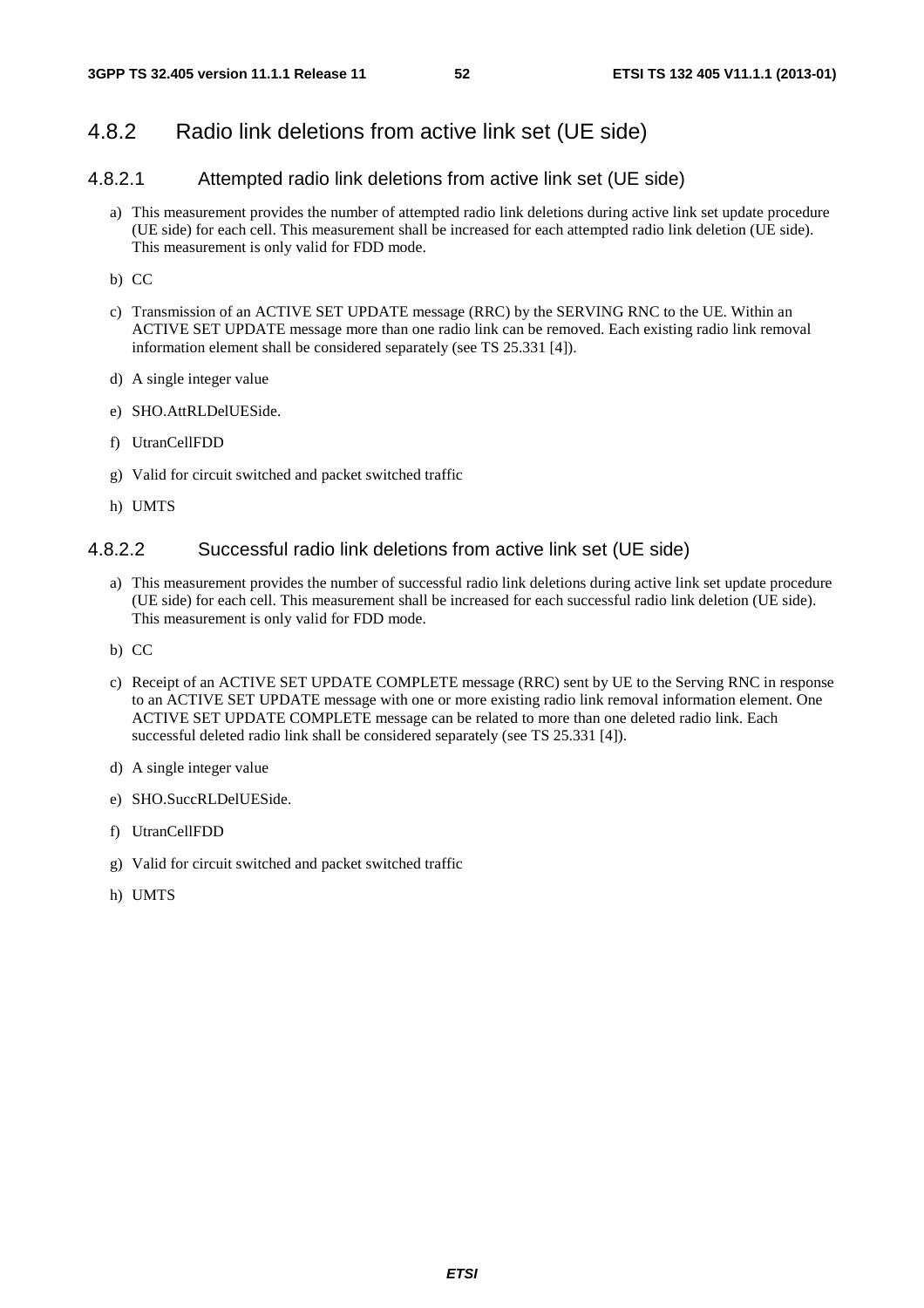# 4.8.3 Measurements related to the soft handover radio link

The following measurements are provided at the best UTRAN cell of the active set (UE side).

The "best" FDD cell has the largest value when the measurement quantity is "Ec/No" or "RSCP". On the other hand, the "best" cell has the smallest value when the measurement quantity is "Pathloss". See TS 25.331 [4].

The other UTRAN cell is other than the best UTRAN cell of active set (UE side).

## 4.8.3.1 Mean number of the radio link established by the best UTRAN cell

- a) This measurement provides the mean number of the radio link established by the measured UTRAN cell that is the best UTRAN cell of active set (UE side).
- b) SI.
- c) This measurement is obtained by RNC sampling at a pre-defined interval the number of the radio link established by the best UTRAN cell of active set (UE side), and then taking the arithmetic mean.
- d) A single integer value
- e) SHO.MeanNbrRLEstab.
- f) UtranCellFDD
- g) Valid for circuit switched and packet switched traffic
- h) UMTS

### 4.8.3.2 Mean number of the radio link established by other UTRAN cell

- a) This measurement provides the mean number of the radio link established by other UTRAN cell that is other than the best UTRAN cell of active set (UE side), also the best UTRAN cell of active set (UE side) is measured UTRAN cell.
- b) SI.
- c) This measurement is obtained by RNC sampling at a pre-defined interval the number of the radio link established by the other UTRAN cell that is other than the best UTRAN cell of active set (UE side), and then taking the arithmetic mean.
- d) A single integer value
- e) SHO.MeanNbrRLEstabByOthCell.
- f) UtranCellFDD
- g) Valid for circuit switched and packet switched traffic
- h) UMTS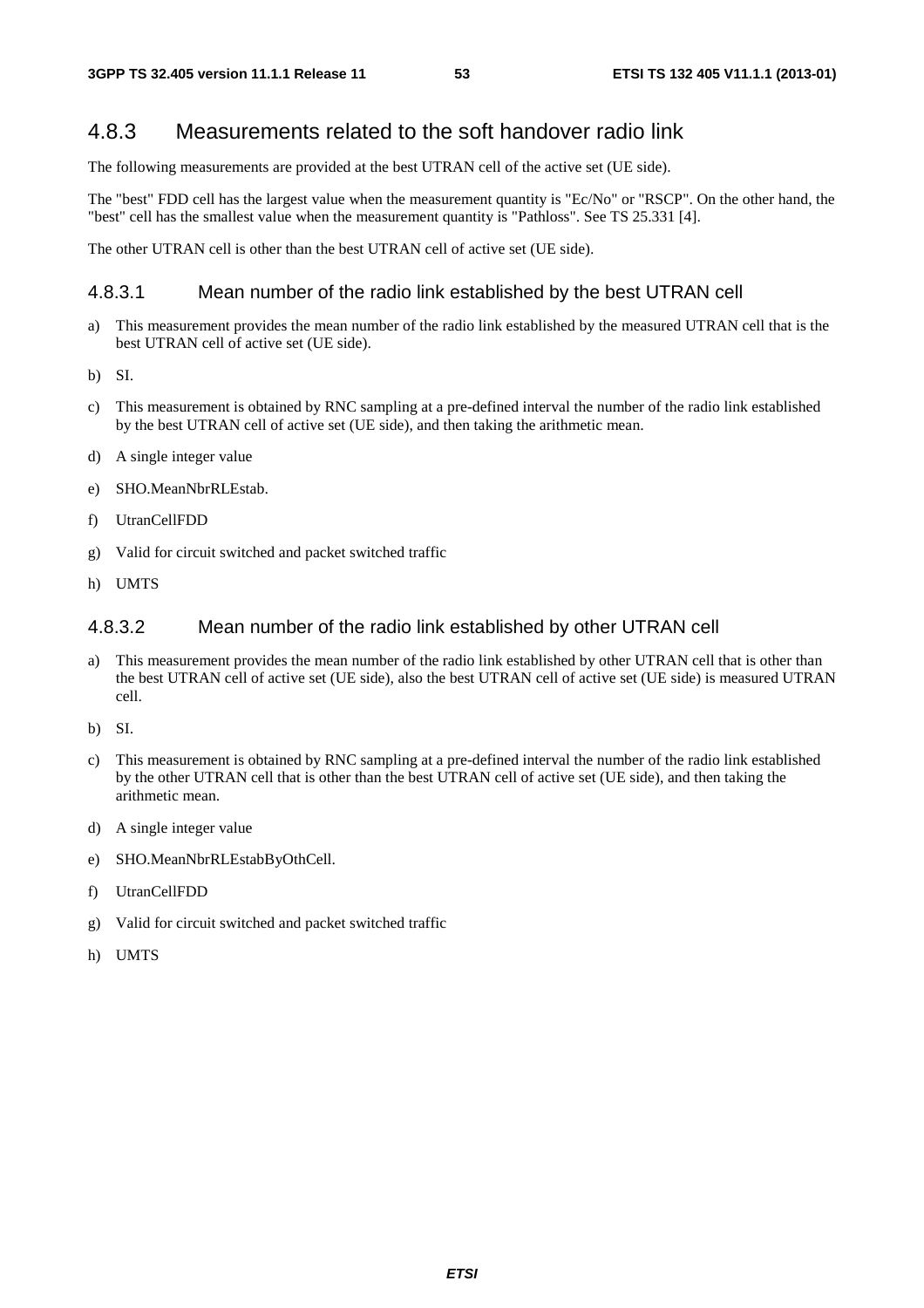# 4.9 Radio link management procedures

# 4.9.1 Overview

### 4.9.1.1 Considered radio link management procedures

Performance Measurement definitions in subclause 4.9 are based on the TS 25.423 [6] and TS 25.433 [7].

The following paragraphs are of interest for this purpose:

- Radio Link Setup (NBAP);
- Radio Link Addition (NBAP);
- Radio Link Deletion (NBAP);
- Radio Link Setup (RNSAP);
- Radio Link Addition (RNSAP);
- Radio Link Deletion (RNSAP);
- RADIO LINK SETUP REQUEST (NBAP);
- RADIO LINK SETUP RESPONSE (NBAP);
- RADIO LINK SETUP FAILURE (NBAP);
- RADIO LINK ADDITION REQUEST (NBAP);
- RADIO LINK ADDITION RESPONSE (NBAP);
- RADIO LINK ADDITION FAILURE (NBAP);
- RADIO LINK DELETION REQUEST (NBAP);
- RADIO LINK DELETION RESPONSE (NBAP);
- RADIO LINK SETUP REQUEST (RNSAP);
- RADIO LINK SETUP RESPONSE (RNSAP);
- RADIO LINK SETUP FAILURE (RNSAP):
- RADIO LINK ADDITION REQUEST (RNSAP);
- RADIO LINK ADDITION RESPONSE (RNSAP);
- RADIO LINK ADDITION FAILURE (RNSAP);
- RADIO LINK DELETION REQUEST (RNSAP);
- RADIO LINK DELETION RESPONSE (RNSAP).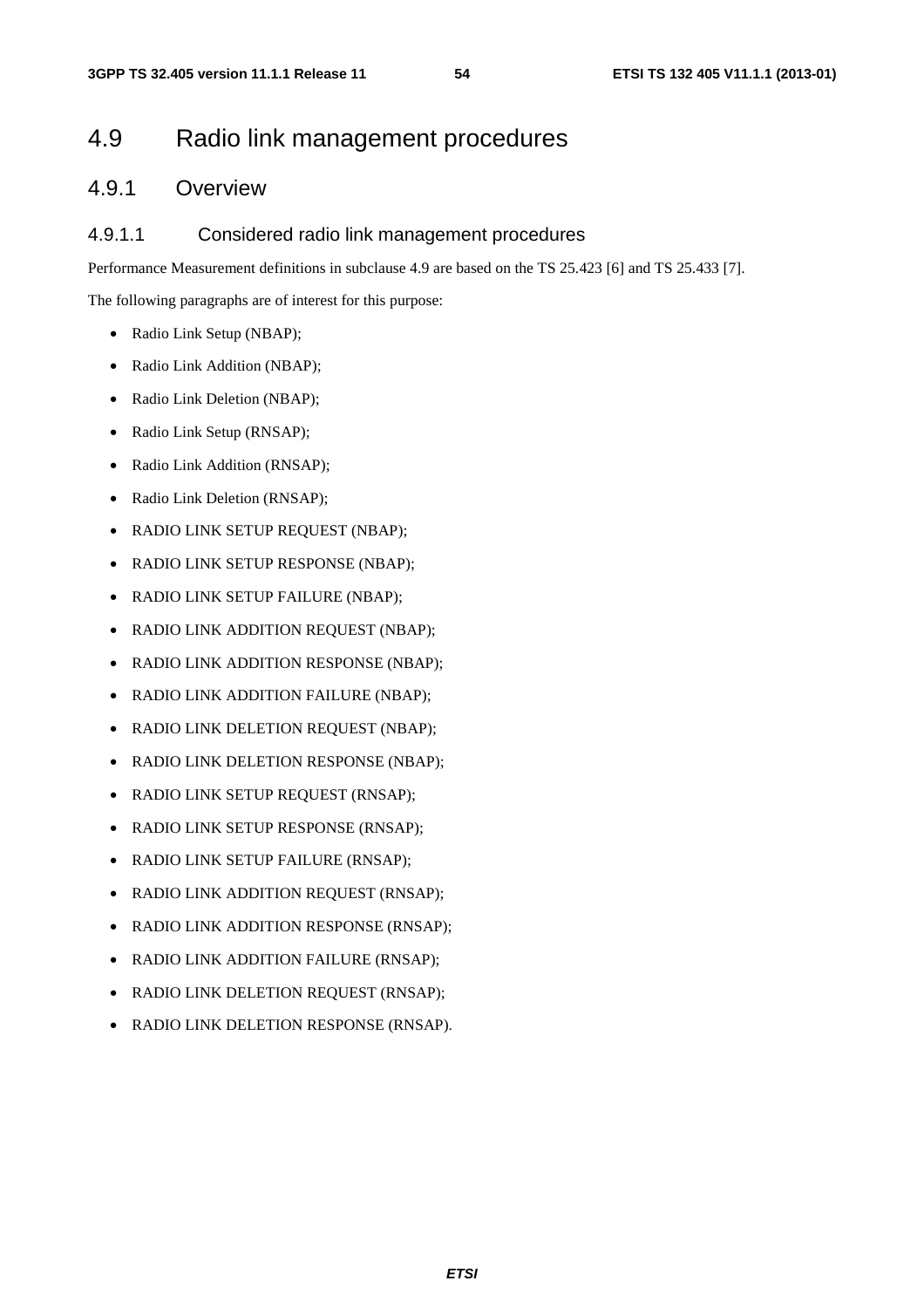These paragraphs show in particular the following diagrams:











**Figure: Radio Link Addition procedure on Iub, Successful Operation** 



**Figure: Radio Link Addition procedure on Iub, Unsuccessful Operation**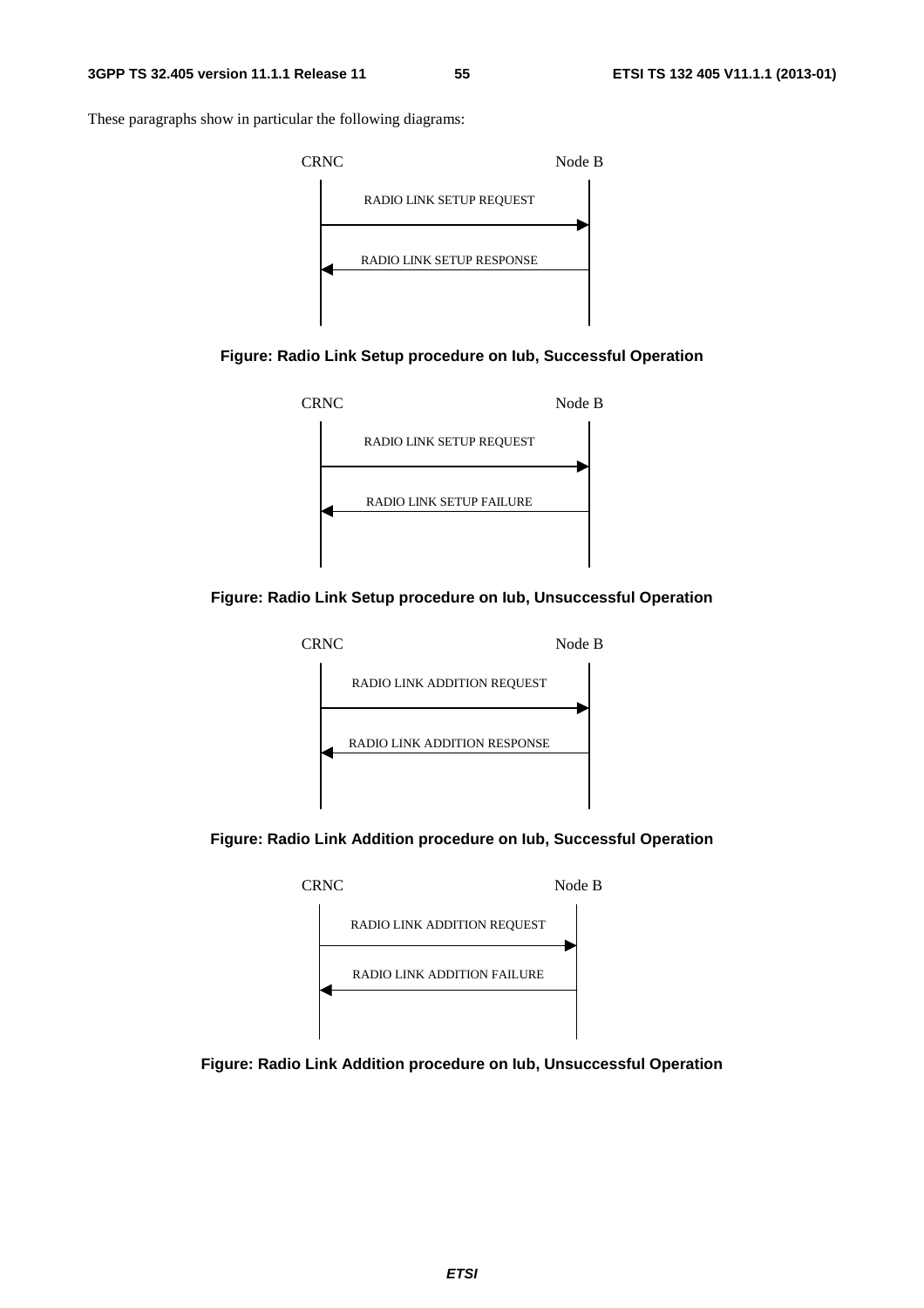

**Figure: Radio Link Deletion procedure on Iub, Successful Operation** 



**Figure: Radio Link Setup procedure on Iur, Successful Operation** 



**Figure: Radio Link Setup procedure on Iur, Unsuccessful Operation** 



**Figure: Radio Link Addition procedure on Iur, Successful Operation** 



**Figure: Radio Link Addition procedure on Iur, Unsuccessful Operation**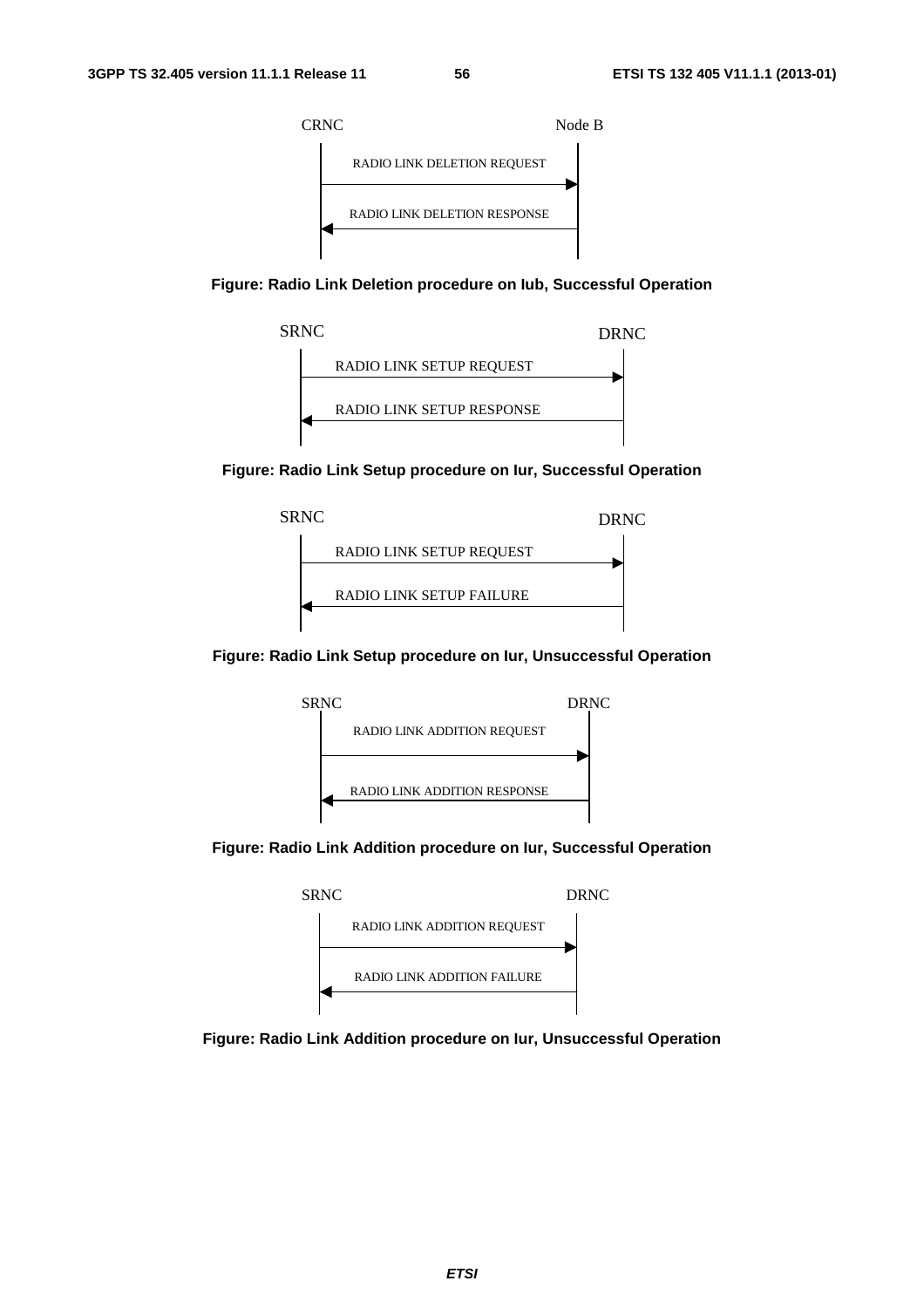

**Figure: Radio Link Deletion procedure on Iur, Successful Operation** 

### 4.9.1.2 Relation between Iub measurements and Iur measurements

The following figure shows the relation between Iub interface and Iur interface. There are two cases for SRNC (CRNC1) to request radio link management activities in this figure.

In case (1), SRNC (CRNC1) sets up/adds/deletes radio links in NodeB1 and NodeB1 is directly controlled by SRNC (CRNC1).

In case (2/2bis), NodeB2 is directly controlled by DRNC (CRNC2). If SRNC (CRNC1) wants to set up/add/delete radio links in NodeB2, SRNC (CRNC1) will send request to DRNC (CRNC2), and DRNC (CRNC2) set up/add/delete radio links in NodeB2. In such case, if DRNC (CRNC2) fails to set up/add radio links in NodeB2 and receives failure message from NodeB2, DRNC (CRNC2) will send failure message back to SRNC (CRNC1). Furthermore if DRNC (CRNC2) has problem inside and fails to send request to NodeB2, it will send failure message back to the SRNC (CRNC1) directly.



#### **Figure: Relation between Iub interface and Iur interface**

Subclause 4.9 has separated measurements for both Iur interface and Iub interface. From the above figure and description, we can see that the Iub interface measurements and Iur interface measurements overlap in some degree. Based on maintenance requirements, these two kinds measurements are needed and they are useful for operators to evaluate both the Iub interface and Iur interface, and to analyze all the failure cases they concern.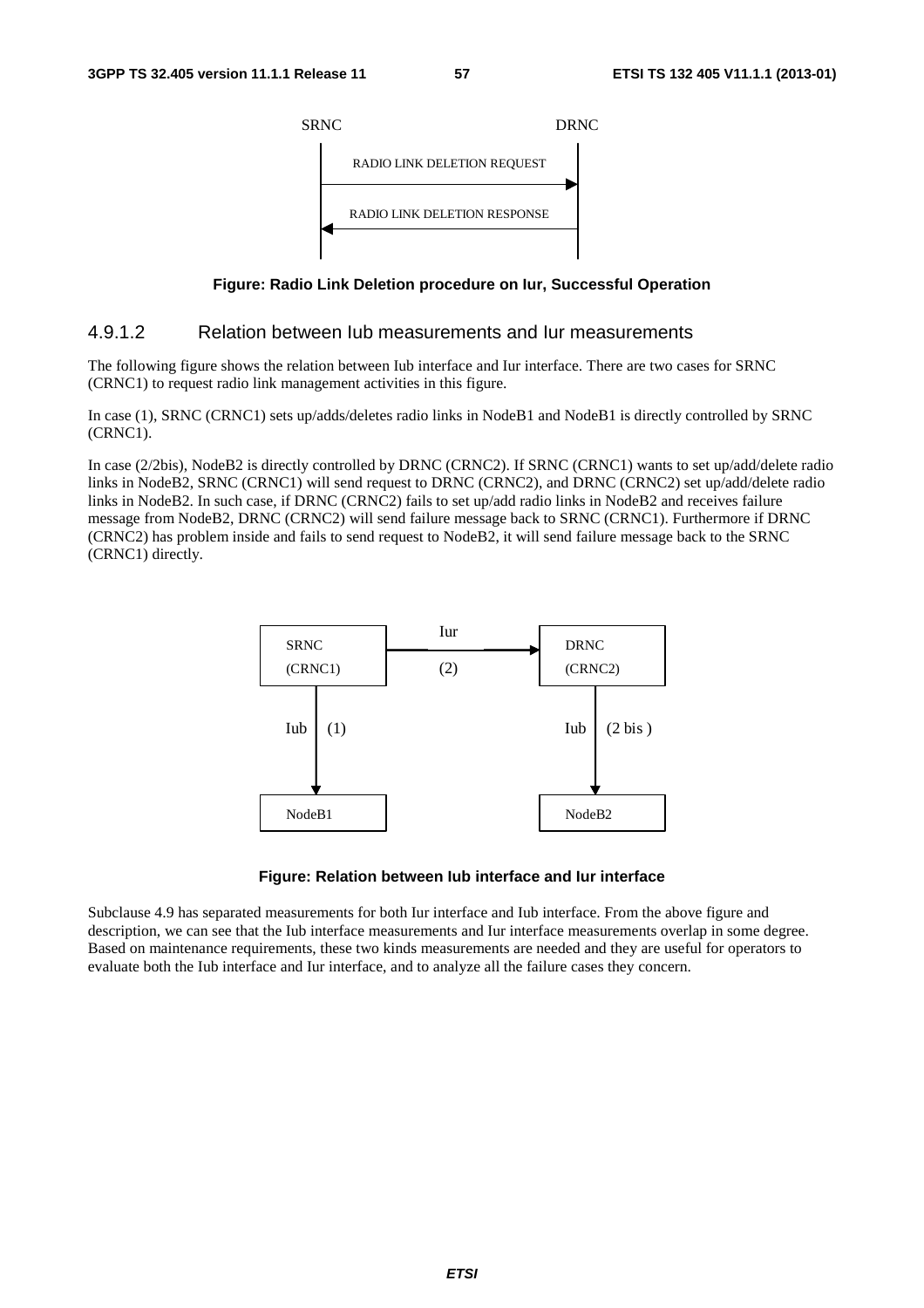# 4.9.2 Radio link setups on Iub

The three measurement types defined in the subclauses 4.9.2.n for radio link setups on Iub are subject to the "2 out of 3 approach".

### 4.9.2.1 Attempted radio link setups on Iub

- a) This measurement provides the number of attempted radio link setups on Iub for each cell. This measurement shall be increased for each attempted radio link setup on Iub. This measurement is valid for FDD and TDD mode.
- b) CC
- c) Transmission of a RADIO LINK SETUP REQUEST message (NBAP) by the controlling RNC to the NodeB. Within a RADIO LINK SETUP REQUEST message more than one radio link can be set up. Each existing radio link information element shall be considered separately (see TS 25.433 [7]).
- d) A single integer value
- e) RLM.AttRLSetupIub.
- f) UtranCellFDD UtranCellTDDLcr UtranCellTDDHcr
- g) Valid for circuit switched and packet switched traffic
- h) UMTS

### 4.9.2.2 Successful radio link setups on Iub

- a) This measurement provides the number of successful radio link setups on Iub for each cell. This measurement shall be increased for each successful radio link setup on Iub. This measurement is valid for FDD and TDD mode.
- b) CC
- c) This measurement is based on two different events:
	- Receipt of a RADIO LINK SETUP RESPONSE message (NBAP) sent by NodeB to the controlling RNC in response to a RADIO LINK SETUP REQUEST message with one or more existing radio link information elements. One RADIO LINK SETUP RESPONSE message can be related to more than one radio link. Each radio link that is set up successfully shall be considered separately (see TS 25.433 [7]).
	- Receipt of a RADIO LINK SETUP FAILURE message (NBAP) sent by NodeB to the controlling RNC in response to a RADIO LINK SETUP REQUEST message with at least one Successful RL Information Response information element. One RADIO LINK SETUP FAILURE message can be related to more than one radio link. Each radio link that is set up successfully shall be considered separately (see TS 25.433 [7]).
- d) A single integer value
- e) RLM.SuccRLSetupIub.
- f) UtranCellFDD UtranCellTDDLcr UtranCellTDDHcr
- g) Valid for circuit switched and packet switched traffic
- h) UMTS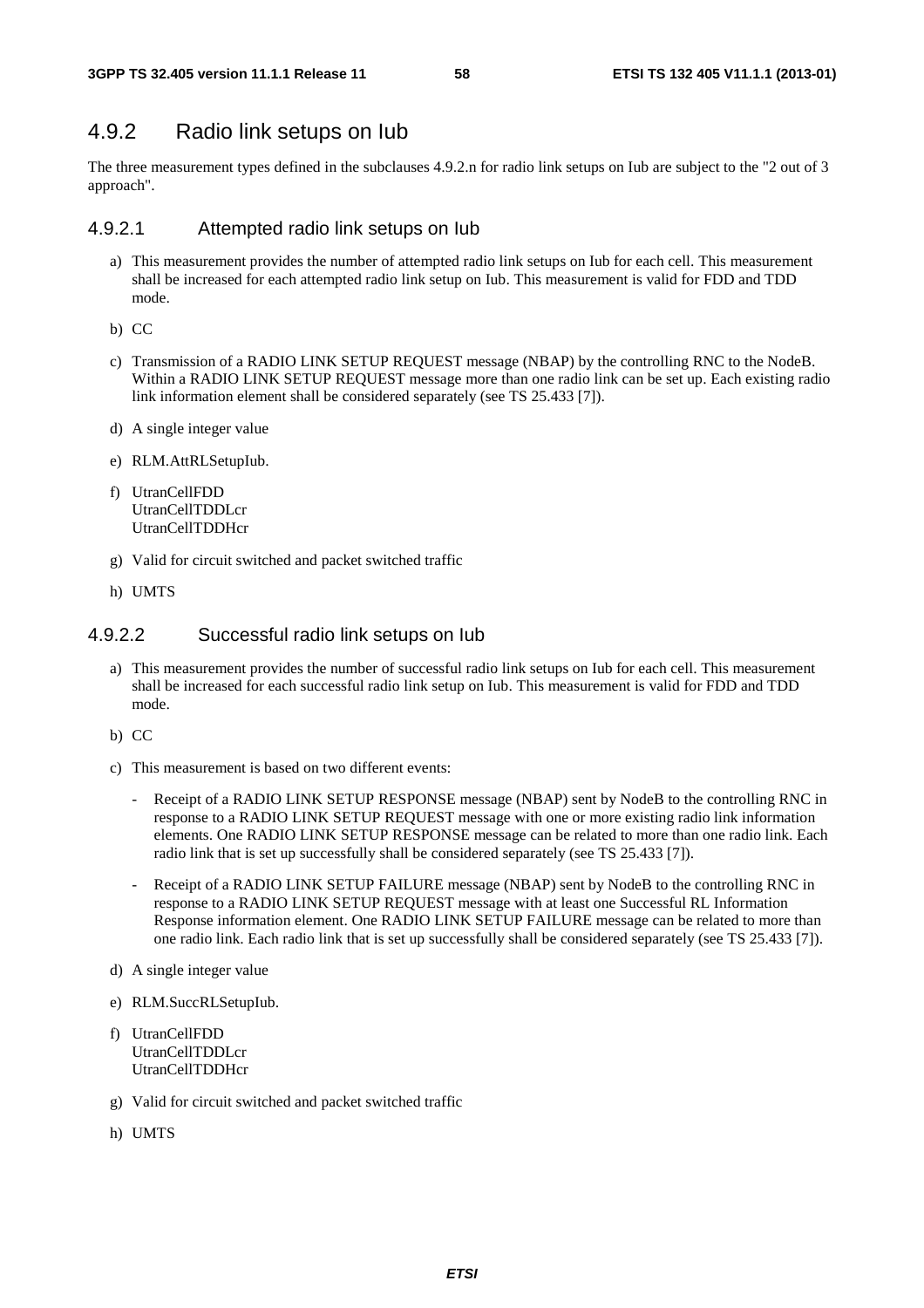## 4.9.2.3 Failed radio link setups on Iub

- a) This measurement provides the number of failed radio link setups on Iub for each cell. This measurement shall be increased for each failed radio link setup on Iub. For each failure cause a separate measurement is defined. Every failed radio link setup on Iub shall be considered separately. This measurement is valid for FDD and TDD mode.
- b) CC
- c) Receipt of a RADIO LINK SETUP FAILURE message (NBAP) sent by NodeB to the controlling RNC in response to a RADIO LINK SETUP REQUEST message with one or more existing radio link information elements. One RADIO LINK SETUP FAILURE message can be related to more than one radio link. Each failed attempt to set up a radio link shall be considered separately. Failure causes are defined within TS 25.433 [7].

Each expected RADIO LINK SETUP RESPONSE or RADIO LINK SETUP FAILURE not received by the controlling RNC is added to the measurement cause 'No Reply' (not specified in TS 25.433 [7]).

The sum of all supported per cause measurements shall equal the total number of failures. In case only a subset of per cause measurements is supported, a sum measurement subtype will be provided first.

- d) Each measurement is an integer value. The number of measurements is equal to the number of causes supported plus a possible sum value identified by the *.sum* suffix.
- e) The measurement name has the form RLM.FailRLSetupIub.*Cause* where *Cause* identifies the failure cause.
- f) UtranCellFDD UtranCellTDDLcr UtranCellTDDHcr
- g) Valid for circuit switched and packet switched traffic
- h) UMTS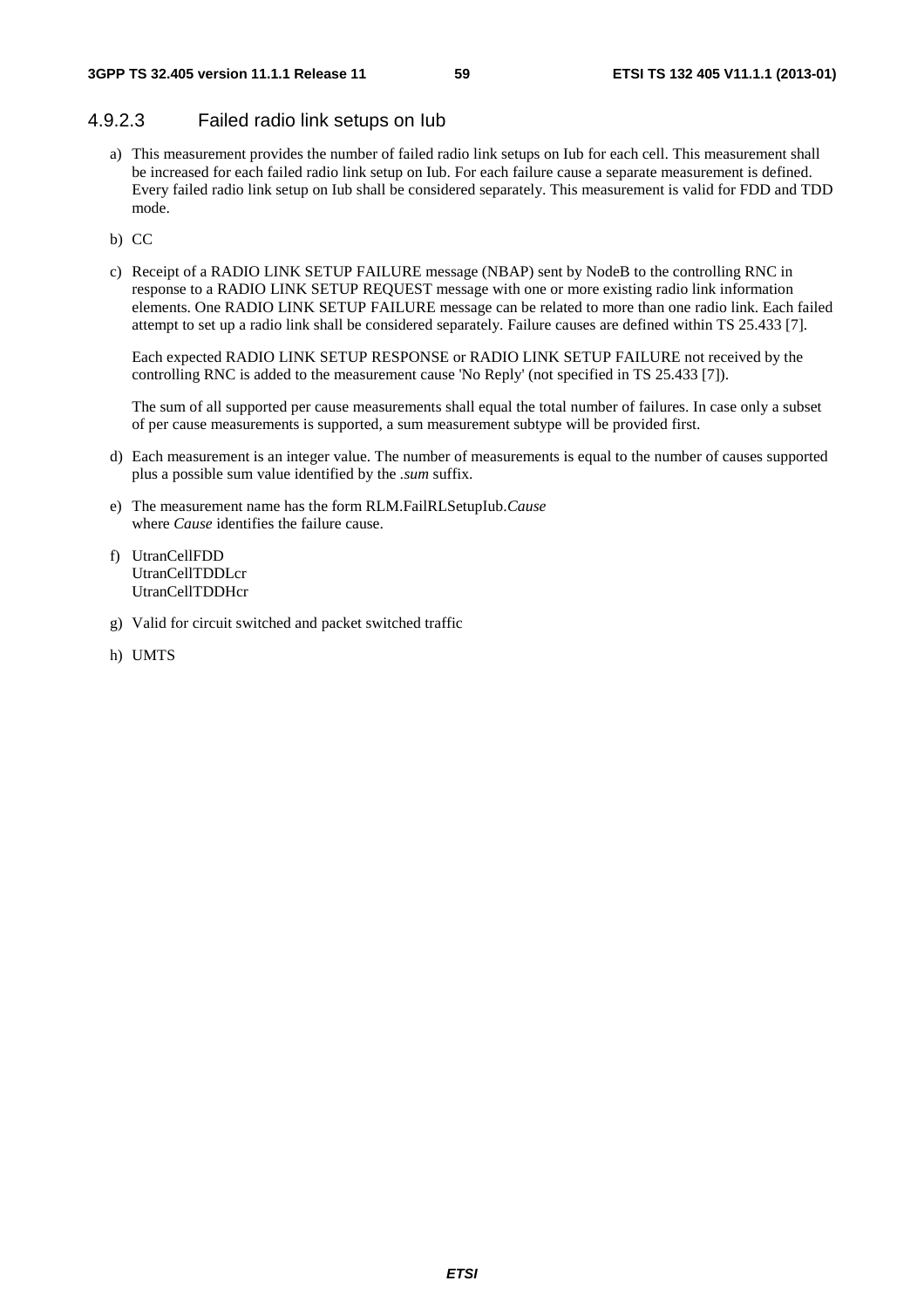# 4.9.3 Radio link setups on Iur

The three measurement types defined in the subclauses 4.9.3.n for radio link setups on Iur are subject to the "2 out of 3 approach".

### 4.9.3.1 Attempted radio link setups on Iur

- a) This measurement provides the number of attempted radio link setups on Iur for each cell. This measurement shall be increased for each attempted radio link setup on Iur. This measurement is valid only for FDD mode.
- b) CC
- c) Receipt of a RADIO LINK SETUP REQUEST message (RNSAP) sent by the serving RNC to the drift RNC. Within a RADIO LINK SETUP REQUEST message more than one radio link can be set up. Each existing radio link information element shall be considered separately (see TS 25.423 [6]).
- d) A single integer value
- e) RLM.AttRLSetupIur.
- f) UtranCellFDD
- g) Valid for circuit switched and packet switched traffic
- h) UMTS

### 4.9.3.2 Successful radio link setups on Iur

- a) This measurement provides the number of successful radio link setups on Iur for each cell. This measurement shall be increased for each successful radio link setup on Iur. This measurement is valid only for FDD mode.
- b) CC
- c) This measurement is based on two different events:
	- Transmission of a RADIO LINK SETUP RESPONSE message (RNSAP) by the drift RNC to the serving RNC in response to a RADIO LINK SETUP REQUEST message with one or more existing radio link information elements. One RADIO LINK SETUP RESPONSE message can be related to more than one radio link. Each radio link that is set up successfully shall be considered separately (see TS 25.423 [6]).
	- Transmission of a RADIO LINK SETUP FAILURE message (RNSAP) by the drift RNC to the serving RNC in response to a RADIO LINK SETUP REQUEST message with at least one Successful RL Information Response information element. One RADIO LINK SETUP FAILURE message can be related to more than one radio link. Each radio link that is set up successfully shall be considered separately (see TS 25.423 [6]).
- d) A single integer value
- e) RLM.SuccRLSetupIur.
- f) UtranCellFDD
- g) Valid for circuit switched and packet switched traffic
- h) UMTS

## 4.9.3.3 Failed radio link setups on Iur

- a) This measurement provides the number of failed radio link setups on Iur for each cell. This measurement shall be increased for each failed radio link setup on Iur. For each failure cause a separate measurement is defined. Every failed radio link setup on Iur shall be considered separately. This measurement is valid only for FDD mode.
- b) CC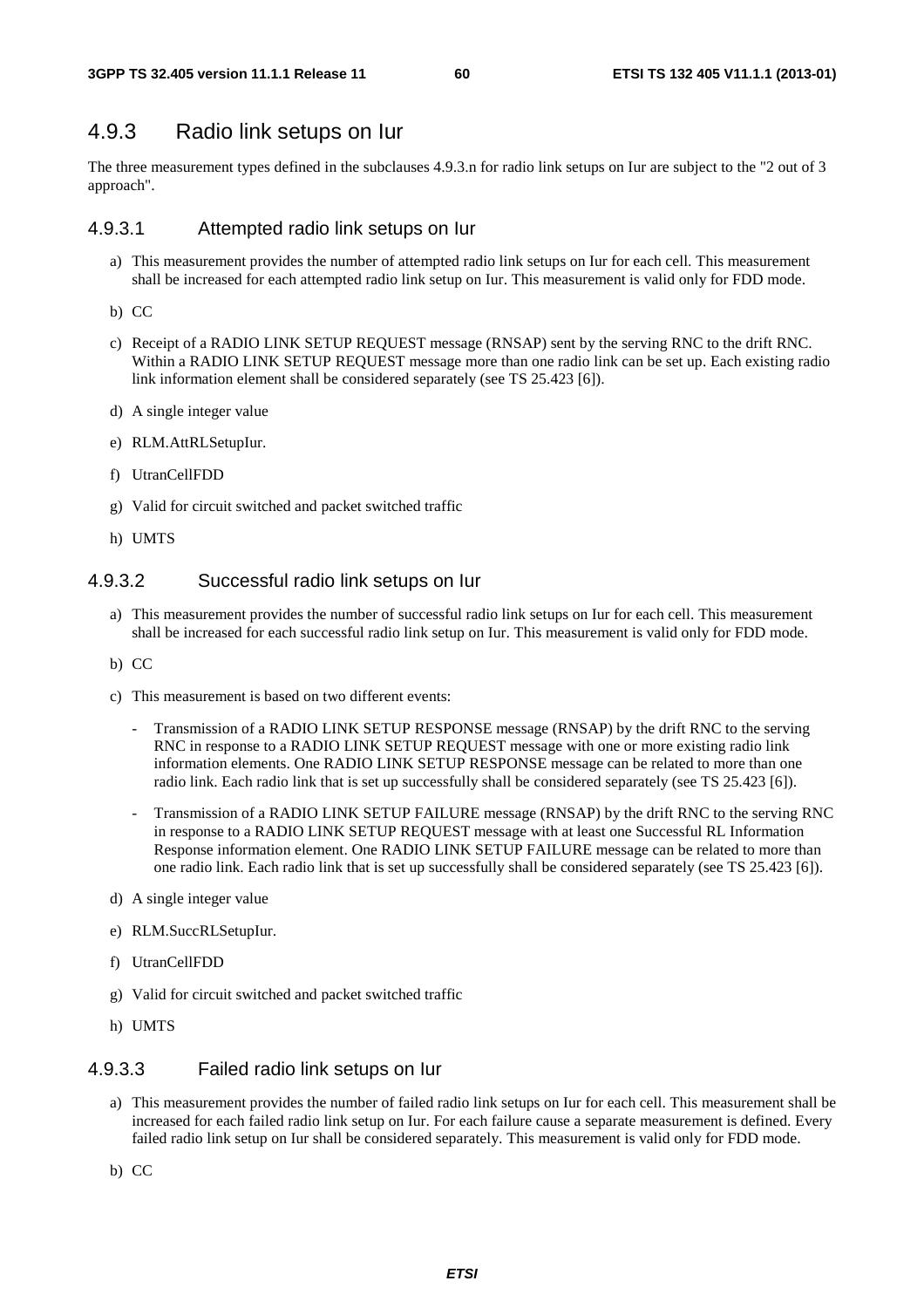c) Transmission of a RADIO LINK SETUP FAILURE message (RNSAP) by the drift RNC to the serving RNC in response to a RADIO LINK SETUP REQUEST message with one or more existing radio link information elements. One RADIO LINK SETUP FAILURE message can be related to more than one radio link. Each failed attempt to set up a radio link shall be considered separately. Failure causes are defined within TS 25.423 [6].

The sum of all supported per cause measurements shall equal the total number of failures. In case only a subset of per cause measurements is supported, a sum measurement subtype will be provided first.

- d) Each measurement is an integer value. The number of measurements is equal to the number of causes supported plus a possible sum value identified by the *.sum* suffix.
- e) The measurement name has the form RLM.FailRLSetupIur.*Cause* where *Cause* identifies the failure cause.
- f) UtranCellFDD
- g) Valid for circuit switched and packet switched traffic
- h) UMTS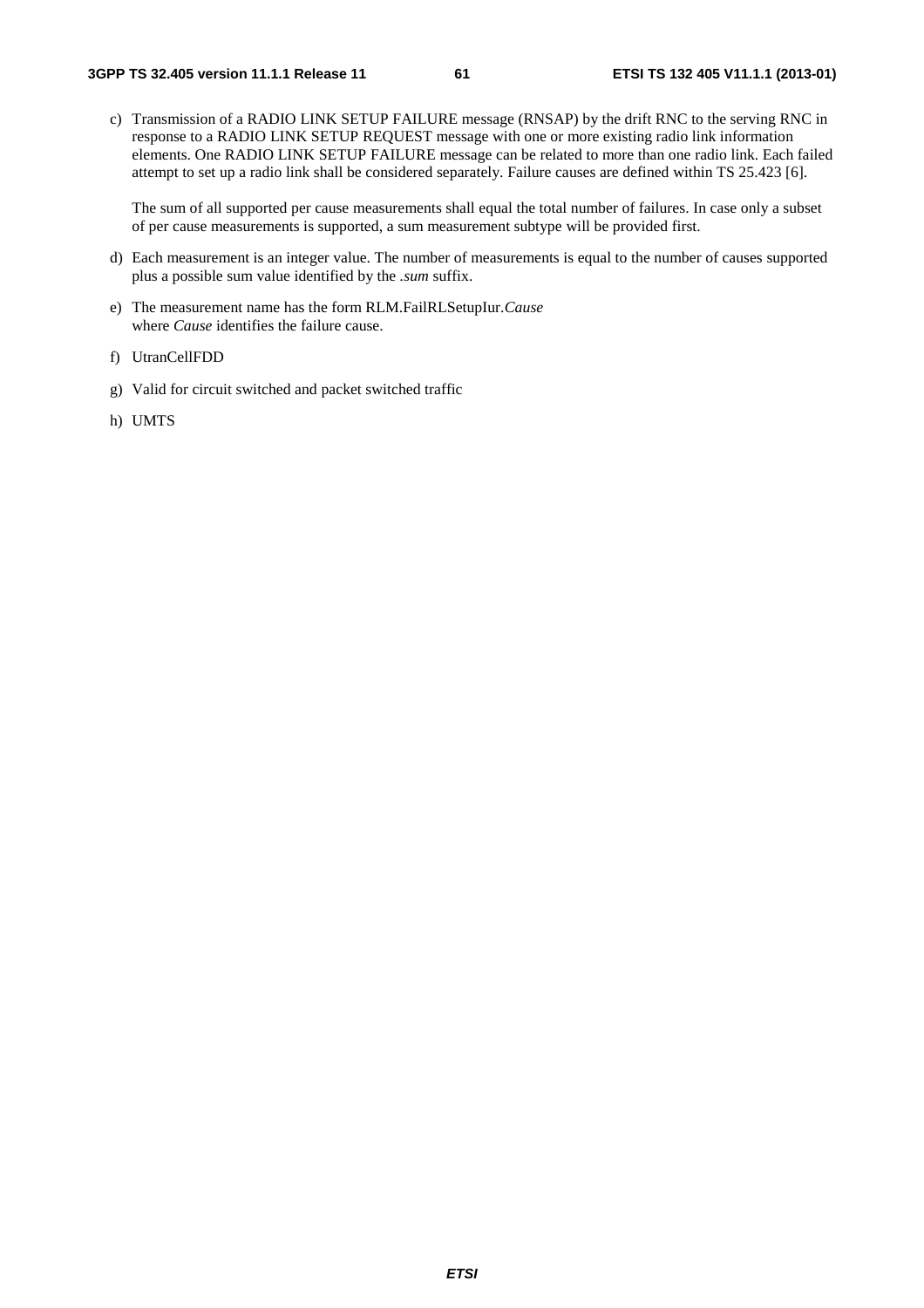# 4.9.4 Radio link additions on Iub

The three measurement types defined in the subclauses 4.9.4.n for radio link additions on Iub are subject to the "2 out of 3 approach".

### 4.9.4.1 Attempted radio link additions on Iub

- a) This measurement provides the number of attempted radio link additions on Iub for each cell. This measurement shall be increased for each attempted radio link addition on Iub. This measurement is valid for FDD and TDD mode.
- b) CC
- c) Transmission of a RADIO LINK ADDITION REQUEST message (NBAP) by the controlling RNC to the NodeB. Within a RADIO LINK ADDITION REQUEST message more than one radio link can be added. Each existing radio link information element shall be considered separately (see TS 25.433 [7]).
- d) A single integer value
- e) RLM.AttRLAddIub.
- f) UtranCellFDD UtranCellTDDLcr UtranCellTDDHcr
- g) Valid for circuit switched and packet switched traffic
- h) UMTS

## 4.9.4.2 Successful radio link additions on Iub

- a) This measurement provides the number of successful radio link additions on Iub for each cell. This measurement shall be increased for each successful radio link addition on Iub. This measurement is valid for FDD and TDD mode.
- b) CC
- c) This measurement is based on two different events:
	- Receipt of a RADIO LINK ADDITION RESPONSE message (NBAP) sent by NodeB to the controlling RNC in response to a RADIO LINK ADDITION REQUEST message with one or more existing radio link information elements. One RADIO LINK ADDITION RESPONSE message can be related to more than one added radio link. Each successful added radio link shall be considered separately (see TS 25.433 [7]).
	- Receipt of a RADIO LINK ADDITION FAILURE message (NBAP) sent by NodeB to the controlling RNC in response to a RADIO LINK ADDITION REQUEST message with at least one Successful RL Information Response information element. One RADIO LINK ADDITION FAILURE message can be related to more than one radio link. Each successful added radio link shall be considered separately (see TS 25.433 [7]).
- d) A single integer value
- e) RLM.SuccRLAddIub.
- f) UtranCellFDD UtranCellTDDLcr UtranCellTDDHcr
- g) Valid for circuit switched and packet switched traffic
- h) UMTS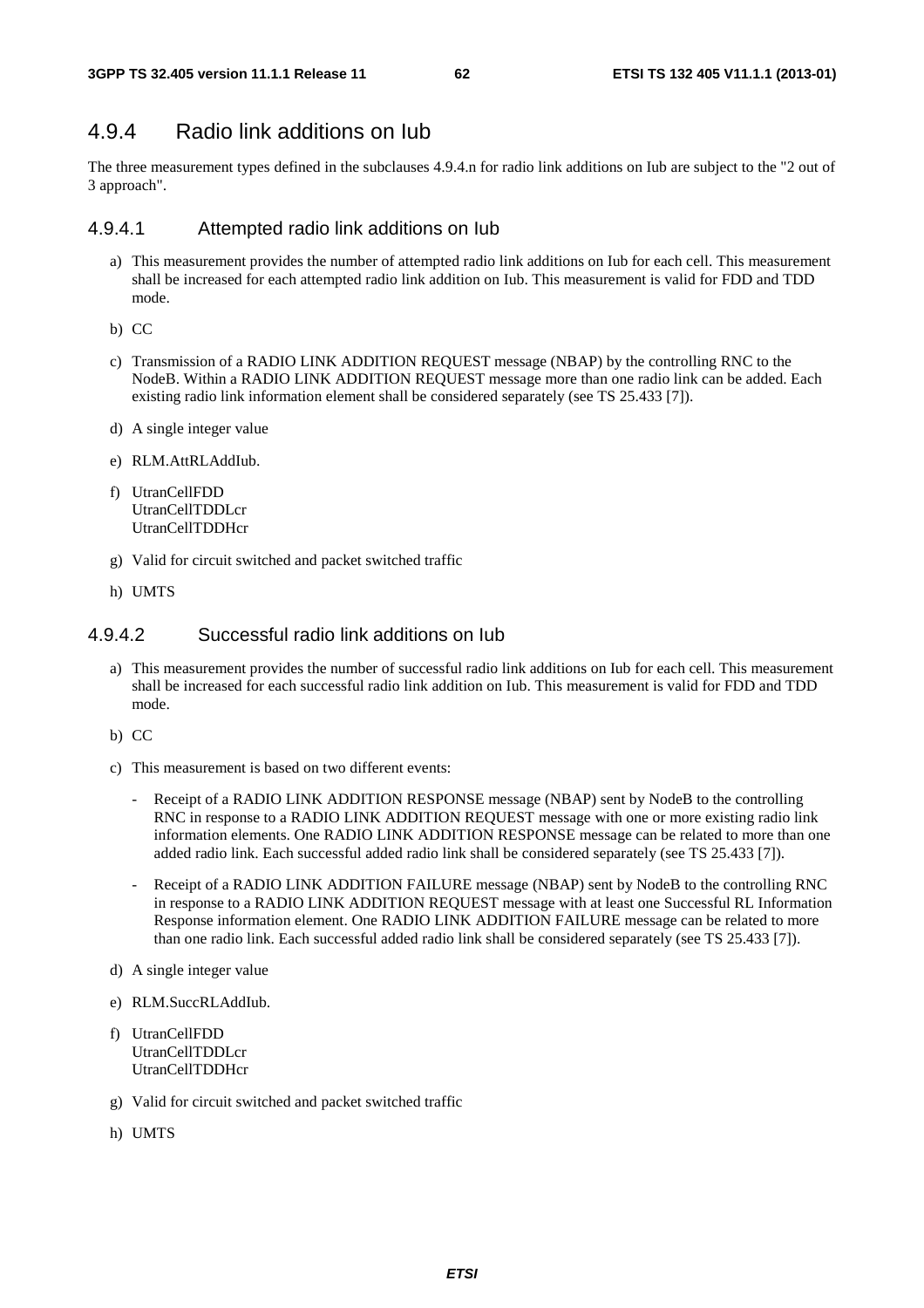## 4.9.4.3 Failed radio link additions on Iub

- a) This measurement provides the number of failed radio link additions on Iub for each cell. This measurement shall be increased for each failed radio link addition on Iub. For each failure cause a separate measurement is defined. Every failed radio link addition on Iub shall be considered separately. This measurement is valid for FDD and TDD mode.
- b) CC
- c) Receipt of a RADIO LINK ADDITION FAILURE message (NBAP) sent by NodeB to the controlling RNC in response to a RADIO LINK ADDITION REQUEST message with one or more existing radio link information elements. One RADIO LINK ADDITION FAILURE message can be related to more than one radio link. Each failed attempt to add a radio link shall be considered separately. Failure causes are defined within TS 25.433 [7].

Each expected RADIO LINK ADDITION RESPONSE or RADIO LINK ADDITION FAILURE not received by the controlling RNC is added to the measurement cause 'No Reply' (not specified in TS 25.433 [7]).

The sum of all supported per cause measurements shall equal the total number of failures. In case only a subset of per cause measurements is supported, a sum measurement subtype will be provided first.

- d) Each measurement is an integer value. The number of measurements is equal to the number of causes supported plus a possible sum value identified by the *.sum* suffix.
- e) The measurement name has the form RLM.FailRLAddIub.*Cause* where *Cause* identifies the failure cause.
- f) UtranCellFDD UtranCellTDDLcr UtranCellTDDHcr
- g) Valid for circuit switched and packet switched traffic
- h) UMTS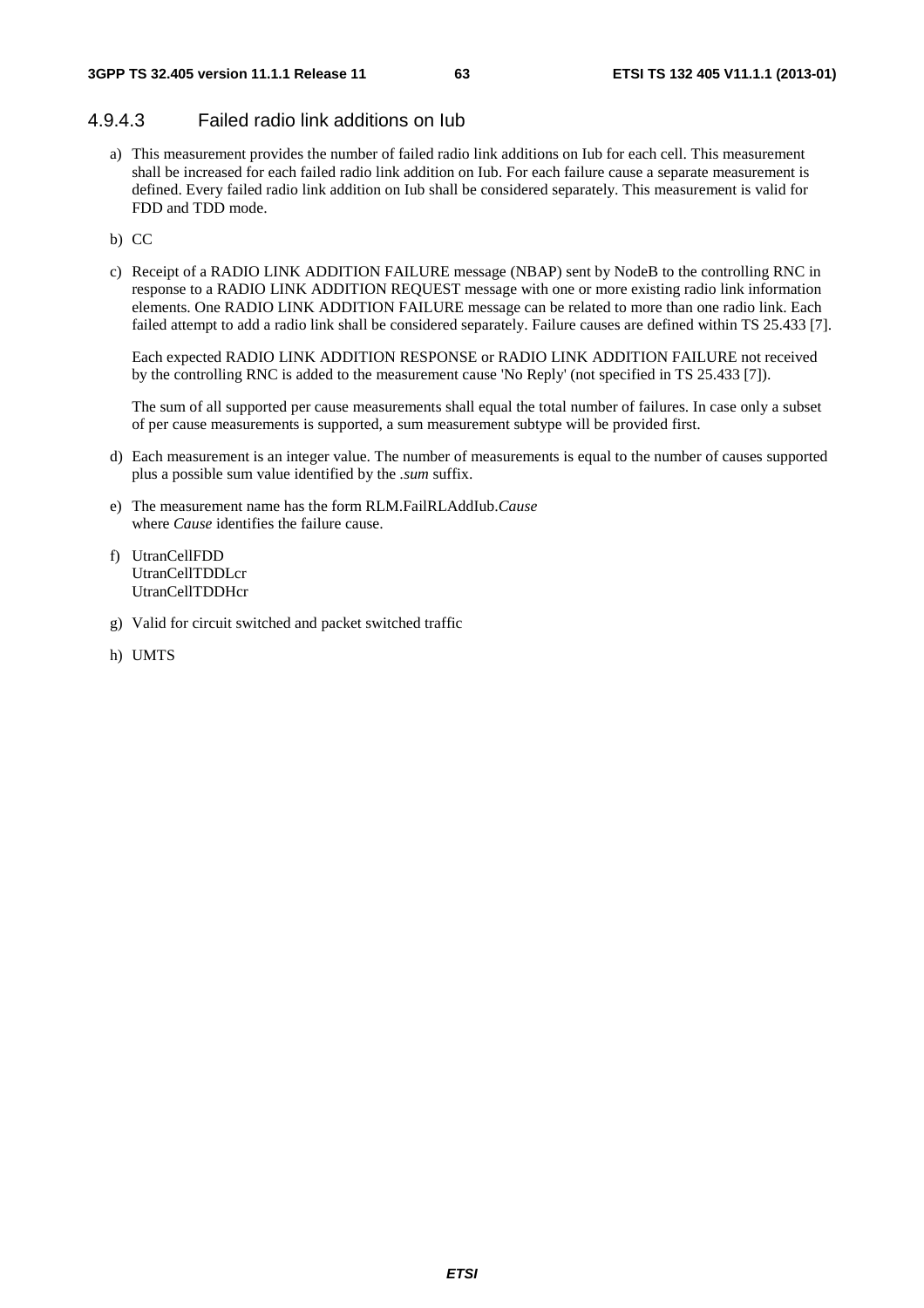# 4.9.5 Radio link additions on Iur

The three measurement types defined in the subclauses 4.9.5.n for radio link additions on Iur are subject to the "2 out of 3 approach".

### 4.9.5.1 Attempted radio link additions on Iur

- a) This measurement provides the number of attempted radio link additions on Iur for each cell. This measurement shall be increased for each attempted radio link addition on Iur. This measurement is valid only for FDD mode.
- b) CC
- c) Receipt of a RADIO LINK ADDITION REQUEST message (RNSAP) sent by the serving RNC to the drift RNC. Within a RADIO LINK ADDITION REQUEST message more than one radio link can be added. Each existing radio link information element shall be considered separately (see TS 25.423 [6]).
- d) A single integer value
- e) RLM.AttRLAddIur.
- f) UtranCellFDD
- g) Valid for circuit switched and packet switched traffic
- h) UMTS

### 4.9.5.2 Successful radio link additions on Iur

- a) This measurement provides the number of successful radio link additions on Iur for each cell. This measurement shall be increased for each successful radio link addition on Iur. This measurement is valid only for FDD mode.
- b) CC
- c) This measurement is based on two different events:
	- Transmission of a RADIO LINK ADDITION RESPONSE message (RNSAP) by the drift RNC to the serving RNC in response to a RADIO LINK ADDITION REQUEST message with one or more existing radio link information elements. One RADIO LINK ADDITION RESPONSE message can be related to more than one added radio link. Each successful added radio link shall be considered separately (see TS 25.423 [6]).
	- Transmission of a RADIO LINK ADDITION FAILURE message (RNSAP) by the drift RNC to the serving RNC in response to a RADIO LINK ADDITION REQUEST message with at least one Successful RL Information Response information element. One RADIO LINK ADDITION FAILURE message can be related to more than one radio link. Each successful added radio link shall be considered separately (see TS 25.423 [6]).
- d) A single integer value
- e) RLM.SuccRLAddIur.
- f) UtranCellFDD
- g) Valid for circuit switched and packet switched traffic
- h) UMTS

### 4.9.5.3 Failed radio link additions on Iur

- a) This measurement provides the number of failed radio link additions on Iur for each cell. This measurement shall be increased for each failed radio link addition on Iur. For each failure cause a separate measurement is defined. Every failed radio link addition shall be considered separately. This measurement is valid only for FDD mode.
- b) CC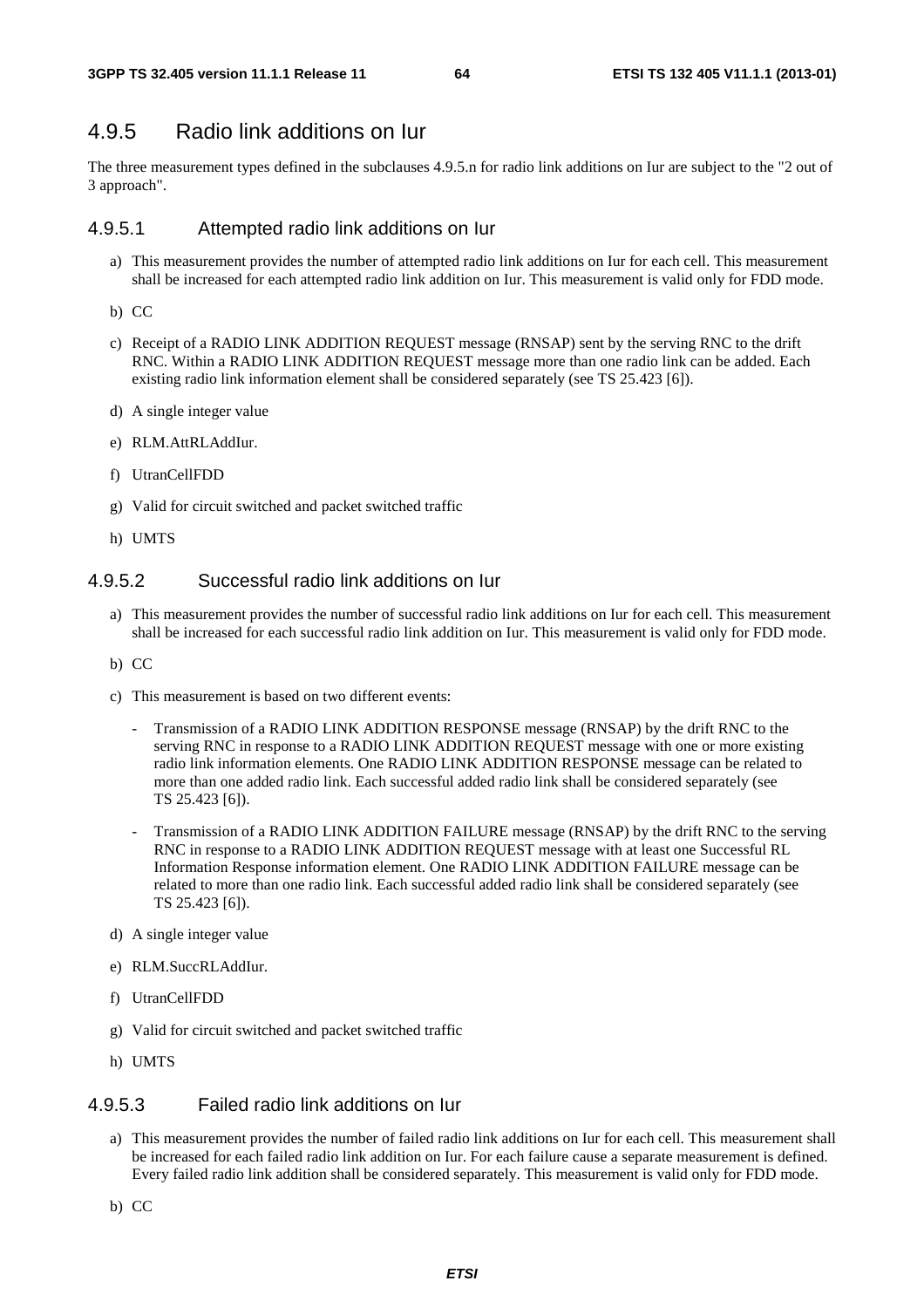c) Transmission of a RADIO LINK ADDITION FAILURE message (RNSAP) by the drift RNC to the serving RNC in response to a RADIO LINK ADDITION REQUEST message with one or more existing radio link information elements. One RADIO LINK ADDITION FAILURE message can be related to more than one radio link. Each failed attempt to add a radio link shall be considered separately. Failure causes are defined within TS 25.423 [6].

The sum of all supported per cause measurements shall equal the total number of Failures. In case only a subset of per cause measurements is supported, a sum measurement subtype will be provided first.

- d) Each measurement is an integer value. The number of measurements is equal to the number of causes supported plus a possible sum value identified by the *.sum* suffix.
- e) The measurement name has the form RLM.FailRLAddIur.*Cause* where *Cause* identifies the failure cause.
- f) UtranCellFDD
- g) Valid for circuit switched and packet switched traffic
- h) UMTS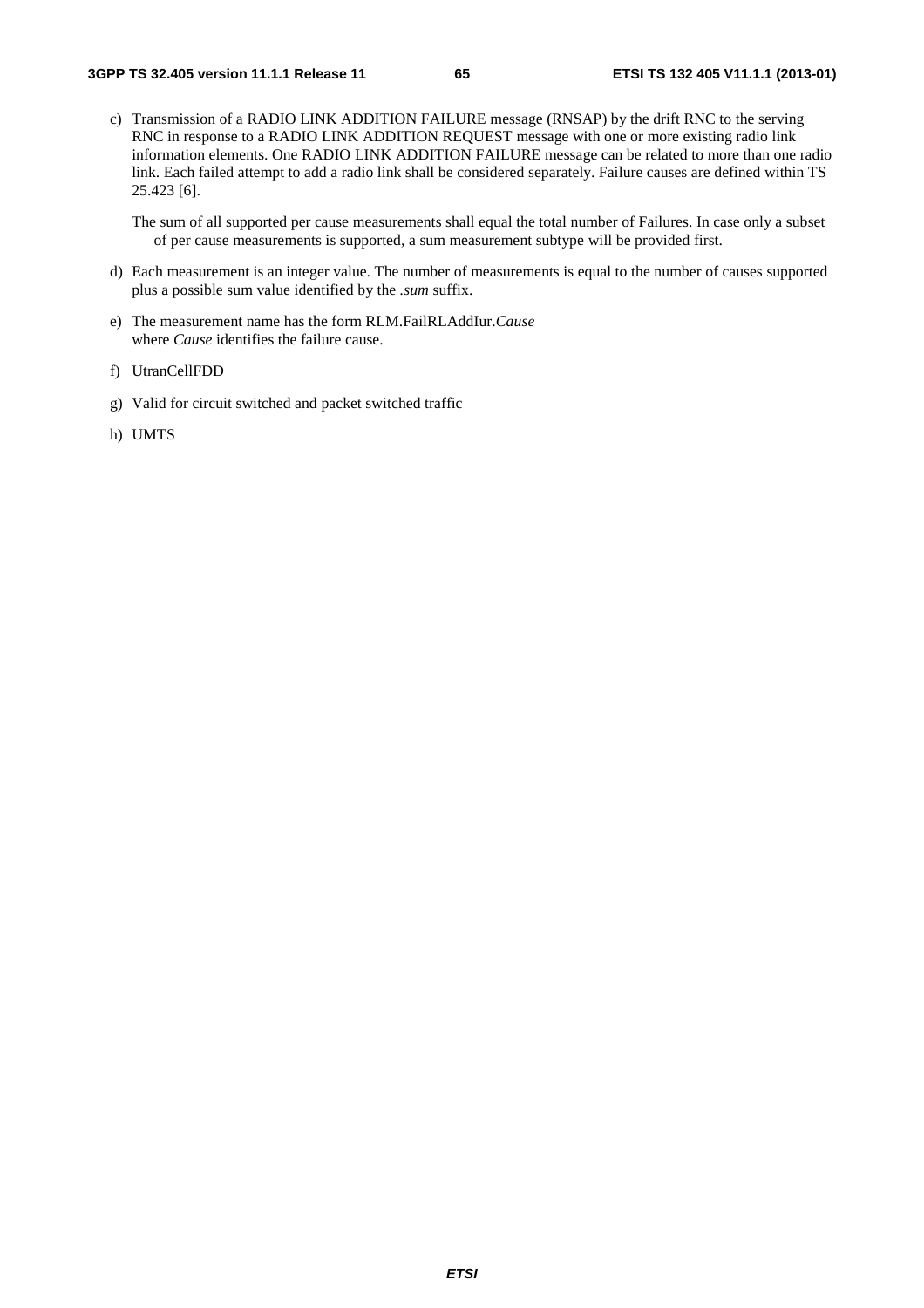# 4.9.6 Radio link deletions on Iub

## 4.9.6.1 Attempted radio link deletions on Iub

- a) This measurement provides the number of attempted radio link deletions on Iub for each cell. This measurement shall be increased for each attempted radio link deletion on Iub. This measurement is valid for FDD and TDD mode.
- b) CC
- c) Transmission of a RADIO LINK DELETION REQUEST message (NBAP) by the controlling RNC to the NodeB. Within a RADIO LINK DELETION REQUEST message more than one radio link can be removed. Each existing radio link information element shall be considered separately (see TS 25.433 [7]).
- d) A single integer value
- e) RLM.AttRLDelIub.
- f) UtranCellFDD UtranCellTDDLcr UtranCellTDDHcr
- g) Valid for circuit switched and packet switched traffic
- h) UMTS

## 4.9.6.2 Successful radio link deletions on Iub

- a) This measurement provides the number of successful radio link deletions on Iub for each cell. This measurement shall be increased for each successful radio link deletion on Iub. This measurement is valid for FDD and TDD mode.
- b) CC
- c) Receipt of a RADIO LINK DELETION RESPONSE message (NBAP) sent by NodeB to the controlling RNC in response to a RADIO LINK DELETION REQUEST message with one or more existing radio link removal information element. One RADIO LINK DELETION RESPONSE message can be related to more than one deleted radio link. Each successful deleted radio link shall be considered separately (see TS 25.433 [7]).
- d) A single integer value
- e) RLM.SuccRLDelIub.
- f) UtranCellFDD UtranCellTDDLcr **UtranCellTDDHcr**
- g) Valid for circuit switched and packet switched traffic
- h) UMTS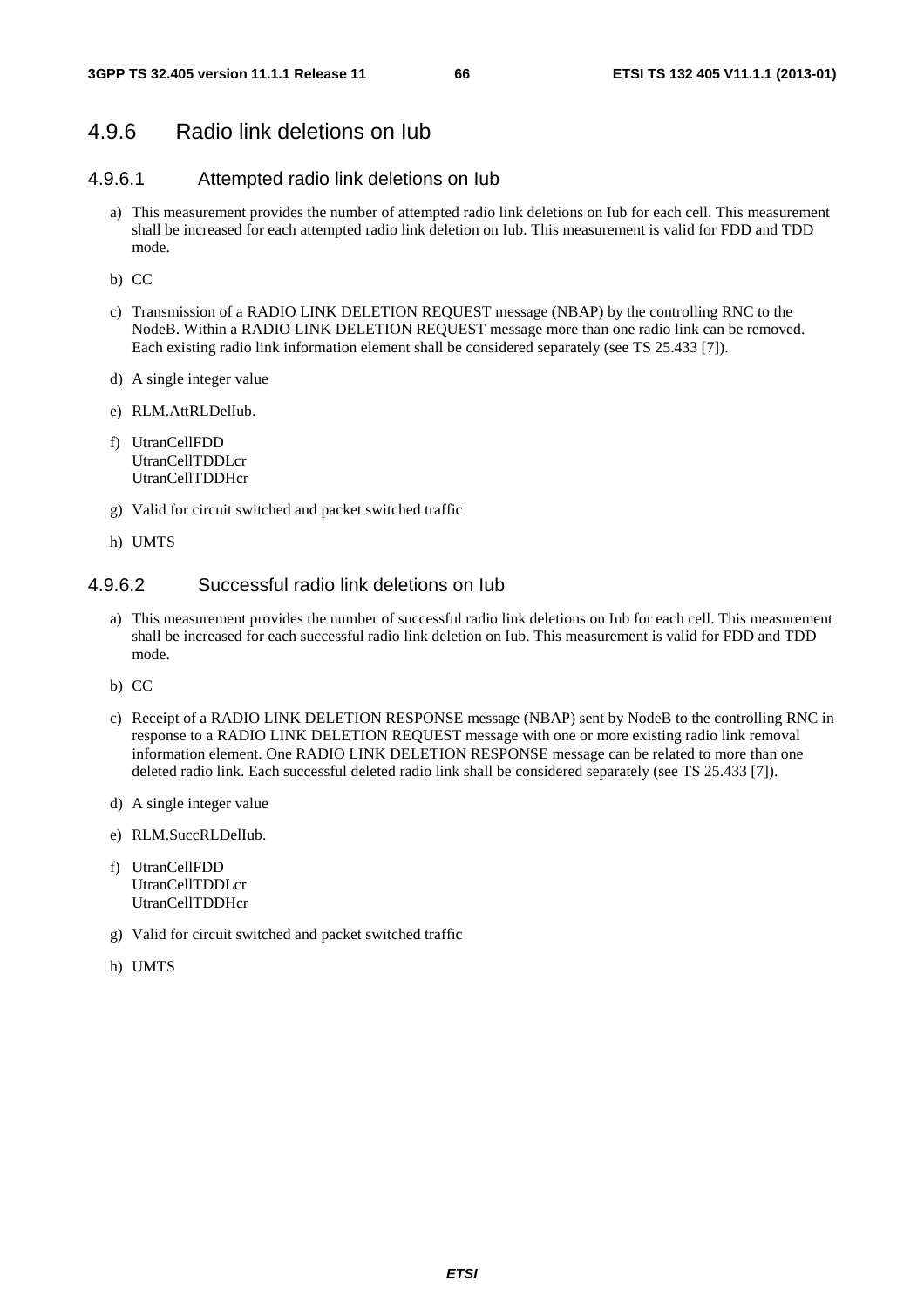# 4.9.7 Radio link deletions on Iur

## 4.9.7.1 Attempted radio link deletions on Iur

- a) This measurement provides the number of attempted radio link deletions on Iur for each cell. This measurement shall be increased for each attempted radio link deletion on Iur. This measurement is valid only for FDD mode.
- b) CC
- c) Receipt of a RADIO LINK DELETION REQUEST message (RNSAP) sent by the serving RNC to the drift RNC. Within a RADIO LINK DELETION REQUEST message more than one radio link can be removed. Each existing radio link information element shall be considered separately (see TS 25.423 [6]).
- d) A single integer value
- e) RLM.AttRLDelIur.
- f) UtranCellFDD
- g) Valid for circuit switched and packet switched traffic
- h) UMTS

### 4.9.7.2 Successful radio link deletions on Iur

- a) This measurement provides the number of successful radio link deletions on Iur for each cell. This measurement shall be increased for each successful radio link deletion on Iur. This measurement is valid only for FDD mode.
- b) CC
- c) Transmission of a RADIO LINK DELETION RESPONSE message (RNSAP) by the drift RNC to the serving RNC in response to a RADIO LINK DELETION REQUEST message with one or more existing radio link removal information element. One RADIO LINK DELETION RESPONSE message can be related to more than one deleted radio link. Each successful deleted radio link shall be considered separately (see TS 25.423 [6]).
- d) A single integer value
- e) RLM.SuccRLDelIur.
- f) UtranCellFDD
- g) Valid for circuit switched and packet switched traffic
- h) UMTS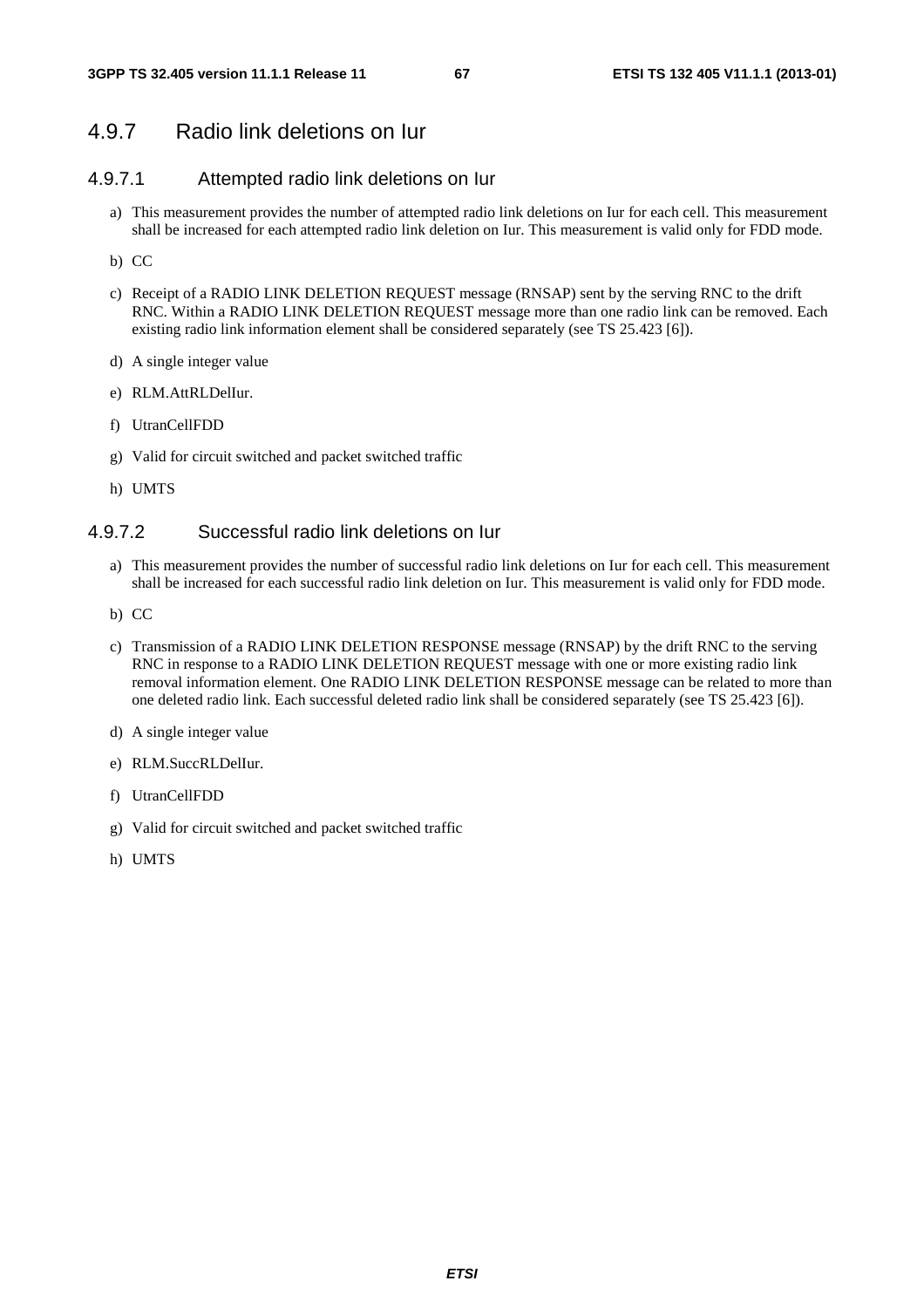# 4.10 Hard handover

# 4.10.1 Void

# 4.10.2 Outgoing intra-NodeB hard handovers

The three measurement types defined in the subclause 4.10.2 for outgoing intra-NodeB hard handovers are subject to the "2 out of 3 approach".

## 4.10.2.1 Attempted outgoing intra-NodeB hard handovers

- a) This measurement provides the number of attempted outgoing intra-NodeB hard handovers.
- b) CC.
- c) Transmission of a RRC message PHYSICAL CHANNEL RECONFIGURATION, RADIO BEARER SETUP, RADIO BEARER RECONFIGURATION, RADIO BEARER RELEASE, or TRANSPORT CHANNEL RECONFIGURATION from the source RNC to the UE, indicating the attempt of an outgoing intra-NodeB hard handover (see TS 25.331 [4]).
- d) A single integer value.
- e) HHO.AttOutIntraNodeB.
- f) UtranCellFDD UtranCellTDDLcr UtranCellTDDHcr
- g) Valid for circuit switched and packet switched traffic.
- h) UMTS.

### 4.10.2.2 Successful outgoing intra-NodeB hard handovers

- a) This measurement provides the number of successful outgoing intra-NodeB hard handovers.
- b) CC.
- c) Receipt of a RRC message PHYSICAL CHANNEL RECONFIGURATION COMPLETE, RADIO BEARER SETUP COMPLETE, RADIO BEARER RECONFIGURATION COMPLETE, RADIO BEARER RELEASE COMPLETE, or TRANSPORT CHANNEL RECONFIGURATION COMPLETE sent from the UE to the source RNC, indicating a successful outgoing intra-NodeB hard handover (see TS 25.331 [4]).
- d) A single integer value.
- e) HHO.SuccOutIntraNodeB.
- f) UtranCellFDD UtranCellTDDLcr UtranCellTDDHcr
- g) Valid for circuit switched and packet switched traffic.
- h) UMTS.

### 4.10.2.3 Failed outgoing intra-NodeB hard handovers

- a) This measurement provides the number of failed outgoing intra-NodeB hard handovers per cause.
- b) CC.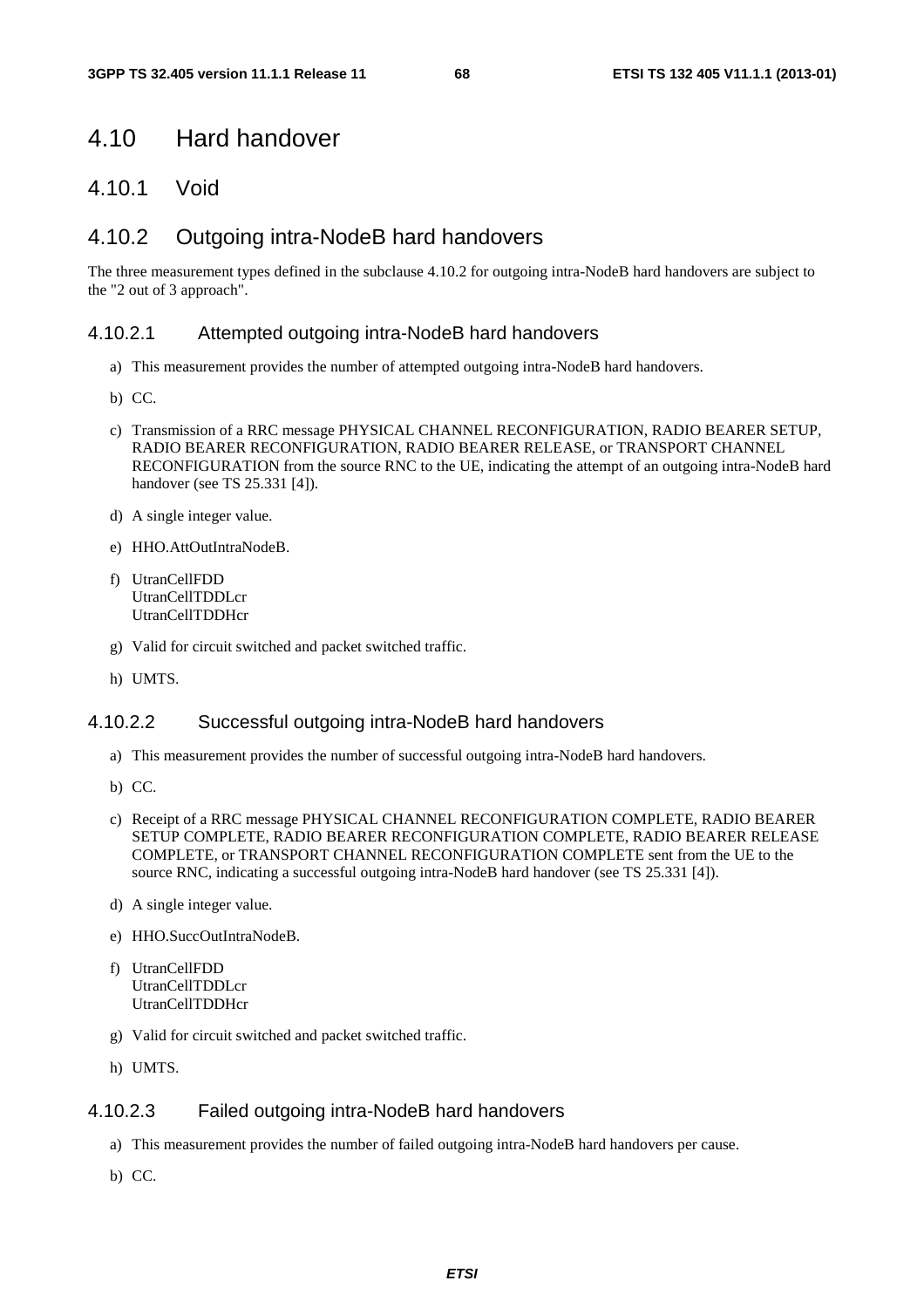c) Receipt of a RRC message PHYSICAL CHANNEL RECONFIGURATION FAILURE, RADIO BEARER SETUP FAILURE, RADIO BEARER RECONFIGURATION FAILURE, RADIO BEARER RELEASE FAILURE, or TRANSPORT CHANNEL RECONFIGURATION FAILURE sent from the UE to the source RNC, indicating a failed outgoing intra-NodeB hard handover. Failure causes are defined within TS 25.331 [4].

Each expected RRC message PHYSICAL CHANNEL RECONFIGURATION COMPLETE, RADIO BEARER SETUP COMPLETE, RADIO BEARER RECONFIGURATION COMPLETE, RADIO BEARER RELEASE COMPLETE, TRANSPORT CHANNEL RECONFIGURATION COMPLETE, PHYSICAL CHANNEL RECONFIGURATION FAILURE, RADIO BEARER SETUP FAILURE, RADIO BEARER RECONFIGURATION FAILURE, RADIO BEARER RELEASE FAILURE, or TRANSPORT CHANNEL RECONFIGURATION FAILURE not received by the source RNC is added to the measurement cause 'No Reply' (not specified in TS 25.331 [4]).

The sum of all supported per cause measurements shall equal the total number of failed events. In case only a subset of per cause measurements is supported, a sum subcounter will be provided first.

- d) Each measurement is an integer value. The number of measurements is equal to the number of causes supported plus a possible sum value identified by the *.sum* suffix.
- e) The measurement name has the form HHO.FailOutIntraNodeB.*Cause* where *Cause* identifies the failure cause. The cause 'No Reply' is identified by the .*NoReply* suffix.
- f) UtranCellFDD UtranCellTDDLcr UtranCellTDDHcr
- g) Valid for circuit switched and packet switched traffic.
- h) UMTS.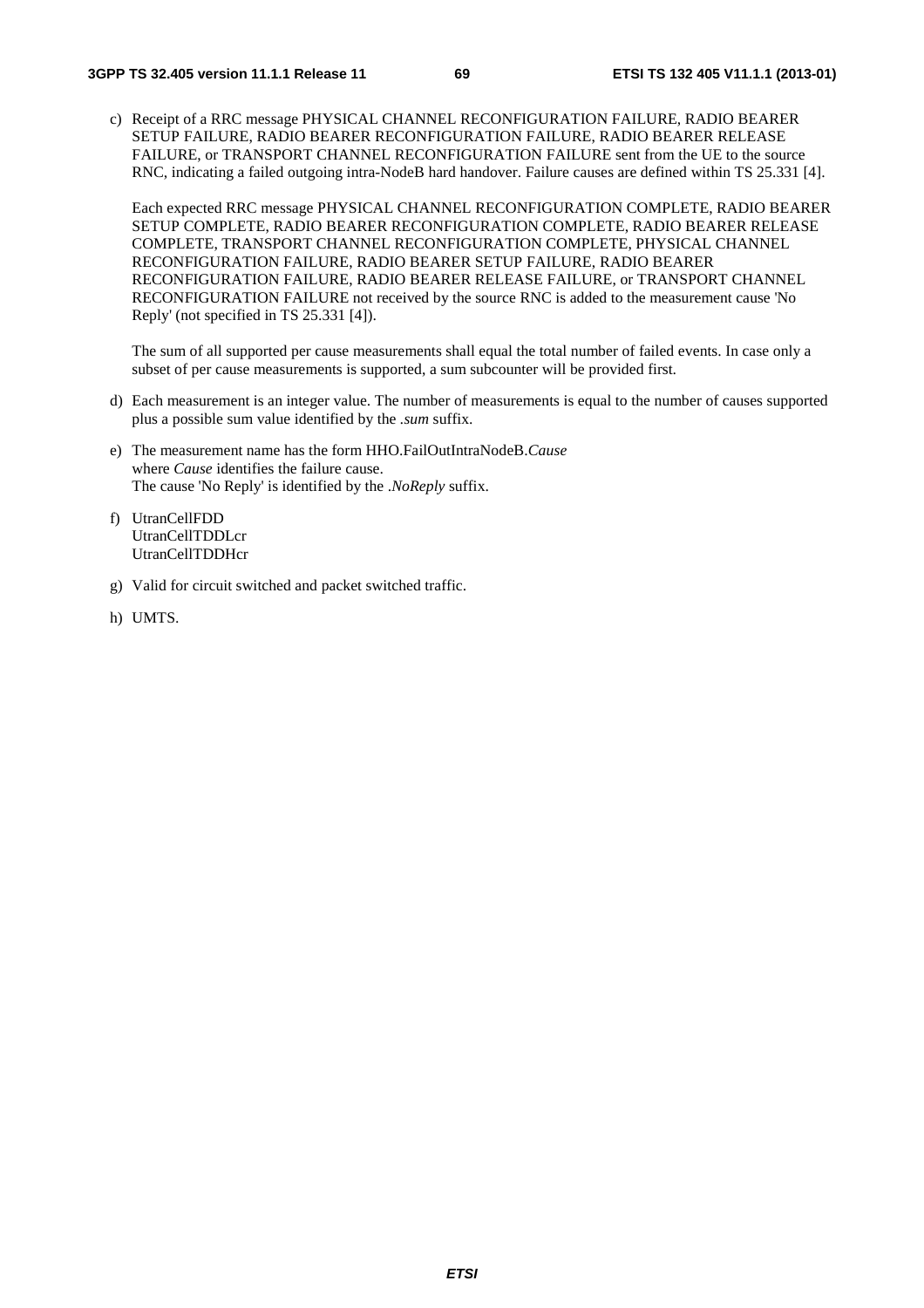## 4.10.3 Outgoing inter-NodeB, intra-RNC hard handovers

The three measurement types defined in the subclause 4.10.3 for outgoing inter-NodeB, intra-RNC hard handovers are subject to the "2 out of 3 approach".

### 4.10.3.1 Attempted outgoing inter-NodeB, intra-RNC hard handovers

- a) This measurement provides the number of attempted outgoing inter-NodeB, intra-RNC hard handovers.
- b) CC.
- c) Transmission of a RRC message PHYSICAL CHANNEL RECONFIGURATION, RADIO BEARER SETUP, RADIO BEARER RECONFIGURATION, RADIO BEARER RELEASE, or TRANSPORT CHANNEL RECONFIGURATION from the source RNC to the UE, indicating the attempt of an outgoing inter-NodeB, intra-RNC hard handover (see TS 25.331 [4]).
- d) A single integer value.
- e) HHO.AttOutInterNodeBIntraRNC.
- f) UtranCellFDD UtranCellTDDLcr UtranCellTDDHcr
- g) Valid for circuit switched and packet switched traffic.
- h) UMTS.

### 4.10.3.2 Successful outgoing inter-NodeB, intra-RNC hard handovers

- a) This measurement provides the number of successful outgoing inter-NodeB, intra-RNC hard handovers.
- b) CC.
- c) Receipt of a RRC message PHYSICAL CHANNEL RECONFIGURATION COMPLETE, RADIO BEARER SETUP COMPLETE, RADIO BEARER RECONFIGURATION COMPLETE, RADIO BEARER RELEASE COMPLETE, or TRANSPORT CHANNEL RECONFIGURATION COMPLETE sent from the UE to the source RNC, indicating a successful outgoing inter-NodeB, intra-RNC hard handover (see TS 25.331 [4]).
- d) A single integer value.
- e) HHO.SuccOutInterNodeBIntraRNC.
- f) UtranCellFDD UtranCellTDDLcr UtranCellTDDHcr
- g) Valid for circuit switched and packet switched traffic.
- h) UMTS.

### 4.10.3.3 Failed outgoing inter-NodeB, intra-RNC hard handovers

- a) This measurement provides the number of failed outgoing inter-NodeB, intra-RNC hard handovers per cause.
- b) CC.
- c) Receipt of a RRC message PHYSICAL CHANNEL RECONFIGURATION FAILURE, RADIO BEARER SETUP FAILURE, RADIO BEARER RECONFIGURATION FAILURE, RADIO BEARER RELEASE FAILURE, or TRANSPORT CHANNEL RECONFIGURATION FAILURE sent from the UE to the source RNC, indicating a failed outgoing inter-NodeB, intra-RNC hard handover. Failure causes are defined within TS 25.331 [4].

Each expected RRC message PHYSICAL CHANNEL RECONFIGURATION COMPLETE, RADIO BEARER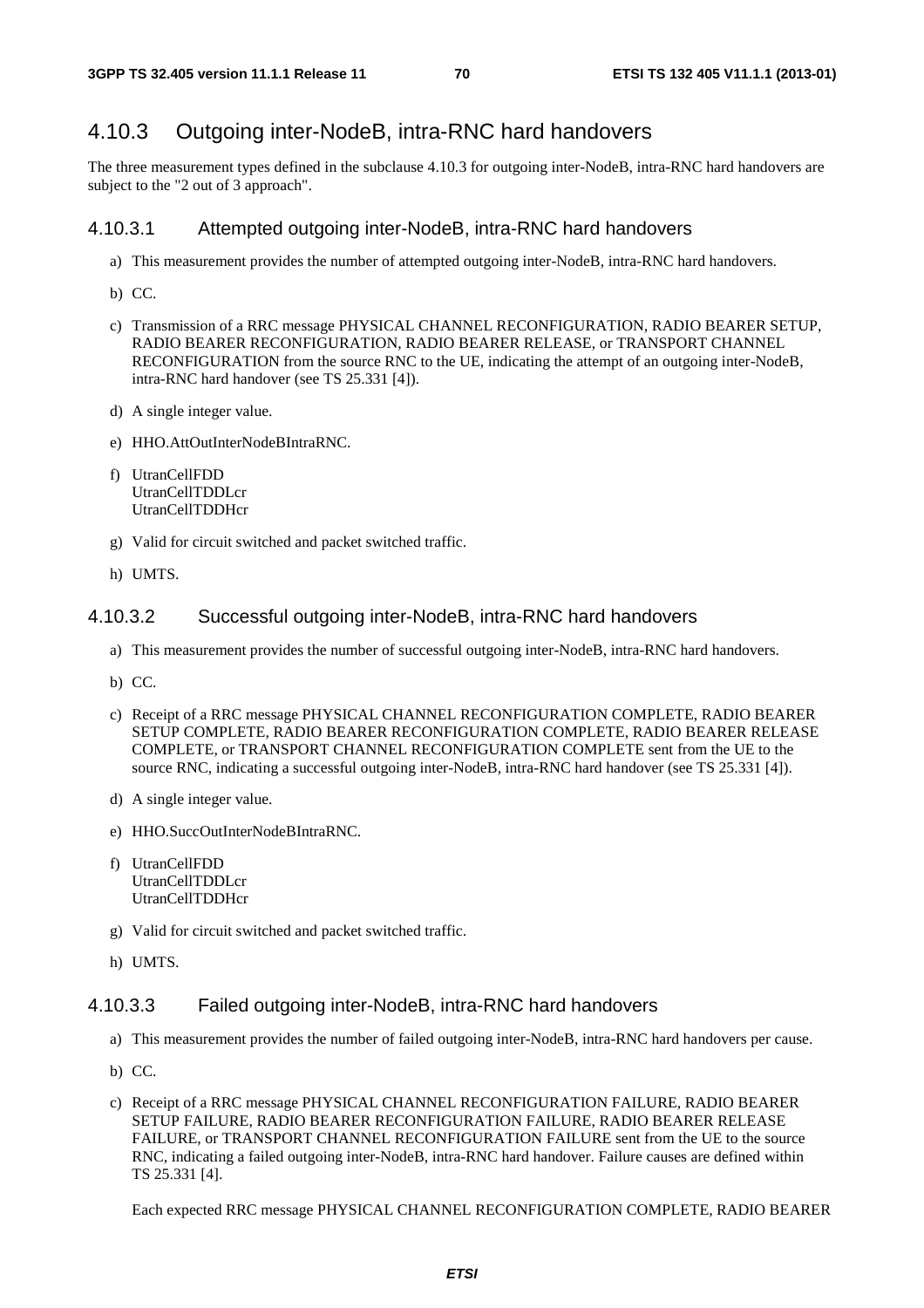SETUP COMPLETE, RADIO BEARER RECONFIGURATION COMPLETE, RADIO BEARER RELEASE COMPLETE, TRANSPORT CHANNEL RECONFIGURATION COMPLETE, PHYSICAL CHANNEL RECONFIGURATION FAILURE, RADIO BEARER SETUP FAILURE, RADIO BEARER RECONFIGURATION FAILURE, RADIO BEARER RELEASE FAILURE, or TRANSPORT CHANNEL RECONFIGURATION FAILURE not received by the source RNC is added to the measurement cause 'No Reply' (not specified in TS 25.331 [4]).

The sum of all supported per cause measurements shall equal the total number of failed events. In case only a subset of per cause measurements is supported, a sum subcounter will be provided first.

- d) Each measurement is an integer value. The number of measurements is equal to the number of causes supported plus a possible sum value identified by the *.sum* suffix.
- e) The measurement name has the form HHO.FailOutInterNodeBIntraRNC.*Cause* where *Cause* identifies the failure cause. The cause 'No Reply' is identified by the .*NoReply* suffix.
- f) UtranCellFDD UtranCellTDDLcr UtranCellTDDHcr
- g) Valid for circuit switched and packet switched traffic.
- h) UMTS.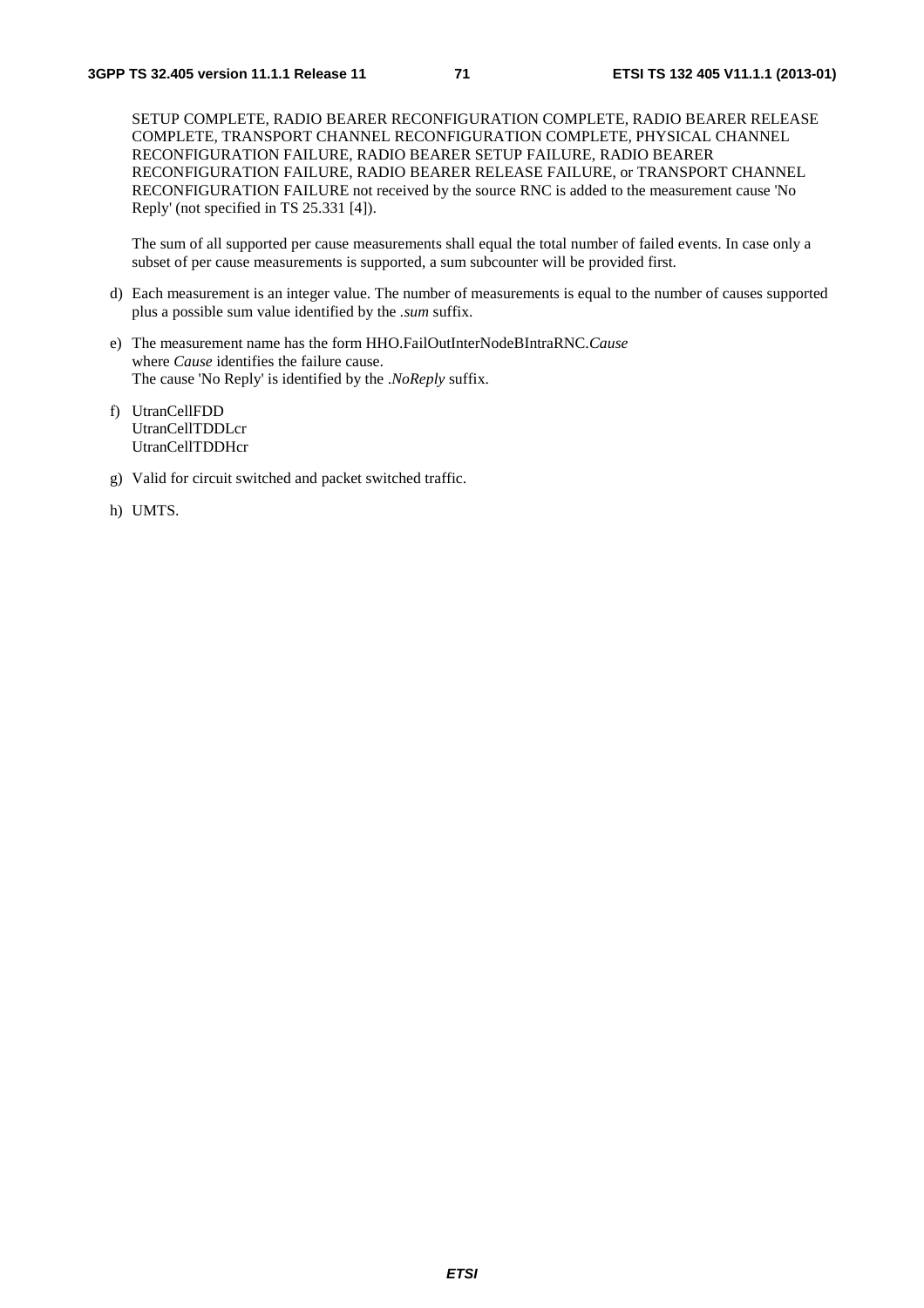# 4.10.4 Outgoing inter-RNC hard handovers via Iur

The three measurement types defined in the subclause 4.10.4 for outgoing inter-RNC hard handovers are subject to the "2 out of 3 approach".

#### 4.10.4.1 Attempted outgoing inter-RNC hard handovers via Iur

- a) This measurement provides the number of attempted outgoing inter-RNC hard handovers via Iur. This measurement is only valid for FDD mode.
- b) CC.
- c) Transmission of a RRC message PHYSICAL CHANNEL RECONFIGURATION, RADIO BEARER SETUP, RADIO BEARER RECONFIGURATION, RADIO BEARER RELEASE, or TRANSPORT CHANNEL RECONFIGURATION from the source RNC to the UE, indicating the attempt of an outgoing inter-RNC hard handover via Iur (see TS 25.331 [4]).
- d) A single integer value.
- e) HHO.AttOutInterRNCIur.
- f) UtranCellFDD
- g) Valid for circuit switched and packet switched traffic.
- h) UMTS.

#### 4.10.4.2 Successful outgoing inter-RNC hard handovers via Iur

- a) This measurement provides the number of successful outgoing inter-RNC hard handovers via Iur. This measurement is only valid for FDD mode.
- b) CC.
- c) Receipt of a RRC message PHYSICAL CHANNEL RECONFIGURATION COMPLETE, RADIO BEARER SETUP COMPLETE, RADIO BEARER RECONFIGURATION COMPLETE, RADIO BEARER RELEASE COMPLETE, or TRANSPORT CHANNEL RECONFIGURATION COMPLETE sent from the UE to the source RNC, indicating a successful outgoing inter-RNC hard handover via Iur (see TS 25.331 [4]).
- d) A single integer value.
- e) HHO.SuccOutInterRNCIur.
- f) UtranCellFDD
- g) Valid for circuit switched and packet switched traffic.
- h) UMTS.

#### 4.10.4.3 Failed outgoing inter-RNC hard handovers via Iur

a) This measurement provides the number of failed outgoing inter-RNC hard handovers via Iur per cause. This measurement is only valid for FDD mode.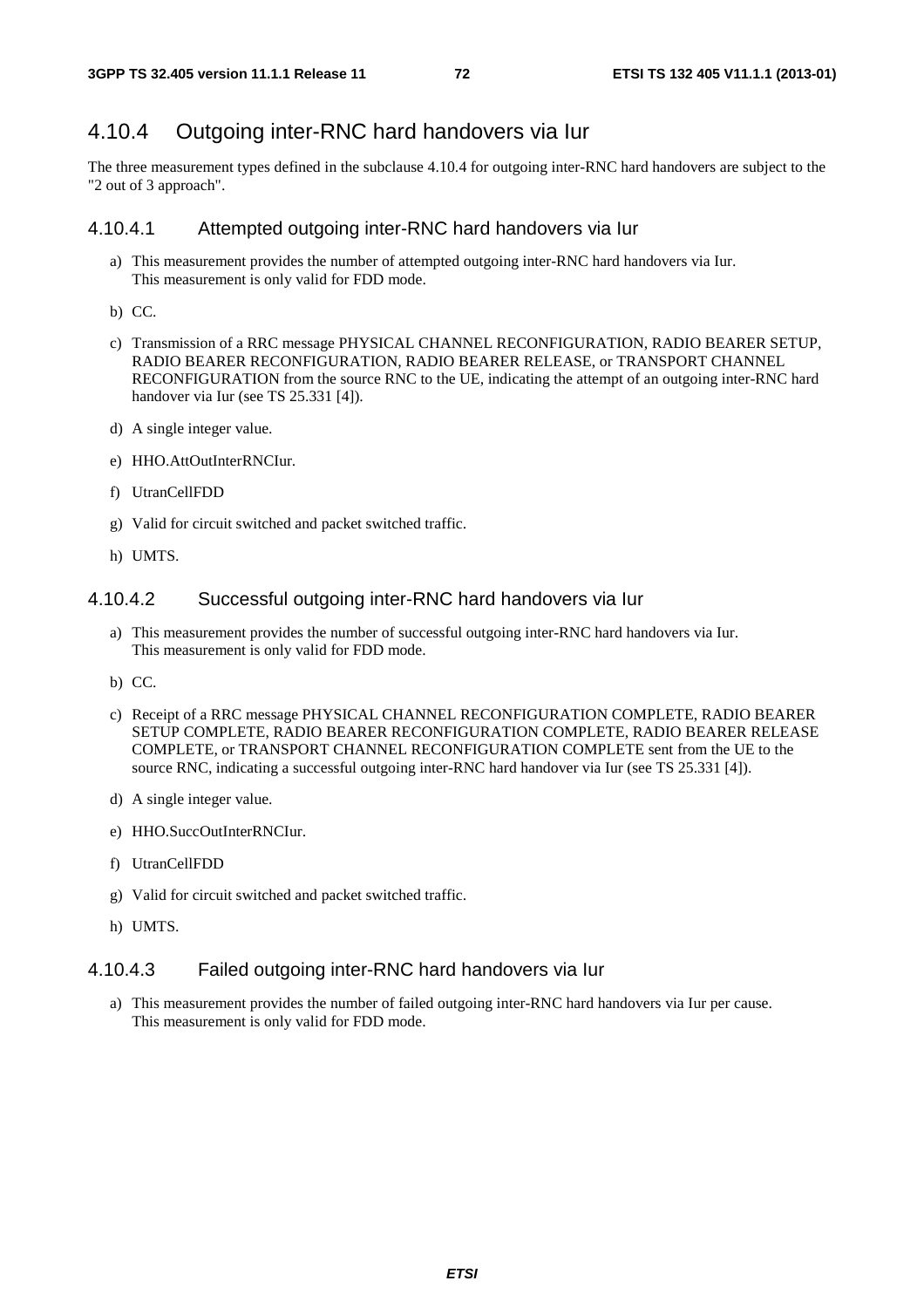- b) CC.
- c) Receipt of a RRC message PHYSICAL CHANNEL RECONFIGURATION FAILURE, RADIO BEARER SETUP FAILURE, RADIO BEARER RECONFIGURATION FAILURE, RADIO BEARER RELEASE FAILURE, or TRANSPORT CHANNEL RECONFIGURATION FAILURE sent from the UE to the source RNC, indicating a failed outgoing inter-RNC hard handover via Iur. Failure causes are defined within TS 25.331 [4].

Each expected RRC message PHYSICAL CHANNEL RECONFIGURATION COMPLETE, RADIO BEARER SETUP COMPLETE, RADIO BEARER RECONFIGURATION COMPLETE, RADIO BEARER RELEASE COMPLETE, TRANSPORT CHANNEL RECONFIGURATION COMPLETE, PHYSICAL CHANNEL RECONFIGURATION FAILURE, RADIO BEARER SETUP FAILURE, RADIO BEARER RECONFIGURATION FAILURE, RADIO BEARER RELEASE FAILURE, or TRANSPORT CHANNEL RECONFIGURATION FAILURE not received by the source RNC is added to the measurement cause 'No Reply' (not specified in TS 25.331 [4]).

The sum of all supported per cause measurements shall equal the total number of failed events. In case only a subset of per cause measurements is supported, a sum subcounter will be provided first.

- d) Each measurement is an integer value. The number of measurements is equal to the number of causes supported plus a possible sum value identified by the *.sum* suffix.
- e) The measurement name has the form HHO.FailOutInterRNCIur.*Cause* where *Cause* identifies the failure cause. The cause 'No Reply' is identified by the .*NoReply* suffix.
- f) UtranCellFDD
- g) Valid for circuit switched and packet switched traffic.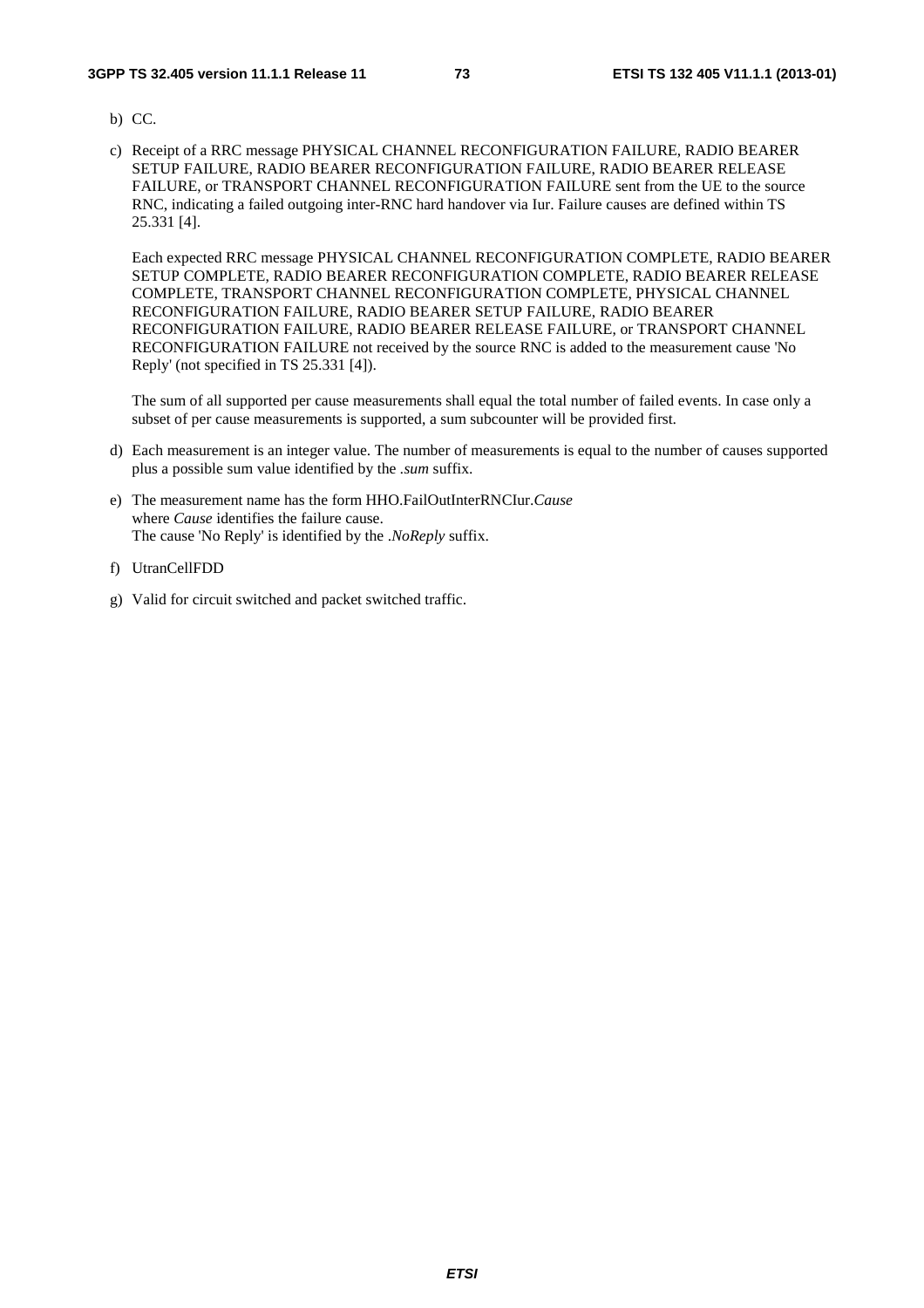# 4.10.5 Relocation preparation for outgoing inter-RNC hard handovers switching in the CN

The three measurement types defined in the subclause 4.10.5 for relocation preparation for outgoing inter-RNC hard handovers switching in the CN are subject to the "2 out of 3 approach".

#### 4.10.5.1 Attempted relocation preparation for outgoing inter-RNC hard handovers switching in the CN

- a) This measurement provides the number of attempted relocation preparation for outgoing inter-RNC hard handovers switching in the CN.
- b) CC.
- c) Transmission of a RANAP message RELOCATION REQUIRED from the source RNC to the CN (Source side), indicating an attempted relocation preparation of a outgoing inter-RNC hard handover switching in the CN (see TS 25.413 [5]).
- d) A single integer value.
- e) HHO.AttRelocPrepOutInterRNCCN.
- f) UtranCellFDD UtranCellTDDLcr UtranCellTDDHcr
- g) Valid for circuit switched and packet switched traffic.
- h) UMTS.

#### 4.10.5.2 Successful relocation preparation for outgoing inter-RNC hard handovers switching in the CN

- a) This measurement provides the number of successful relocation for outgoing inter-RNC hard handovers switching in the CN.
- b) CC.
- c) Receipt of a RANAP message RELOCATION COMMAND sent from the CN (Source side) to the source RNC, indicating a successful relocation preparation of a outgoing inter-RNC hard handover switching in the CN (see TS 25.413 [5]).
- d) A single integer value.
- e) HHO.SuccAttRelocPrepOutInterRNCCN.
- f) UtranCellFDD UtranCellTDDLcr UtranCellTDDHcr
- g) Valid for circuit switched and packet switched traffic.
- h) UMTS.

#### 4.10.5.3 Failed relocation preparation for outgoing inter-RNC hard handovers switching in the CN

- a) This measurement provides number of failed relocation for outgoing inter-RNC hard handovers switching in the CN per cause.
- b) CC.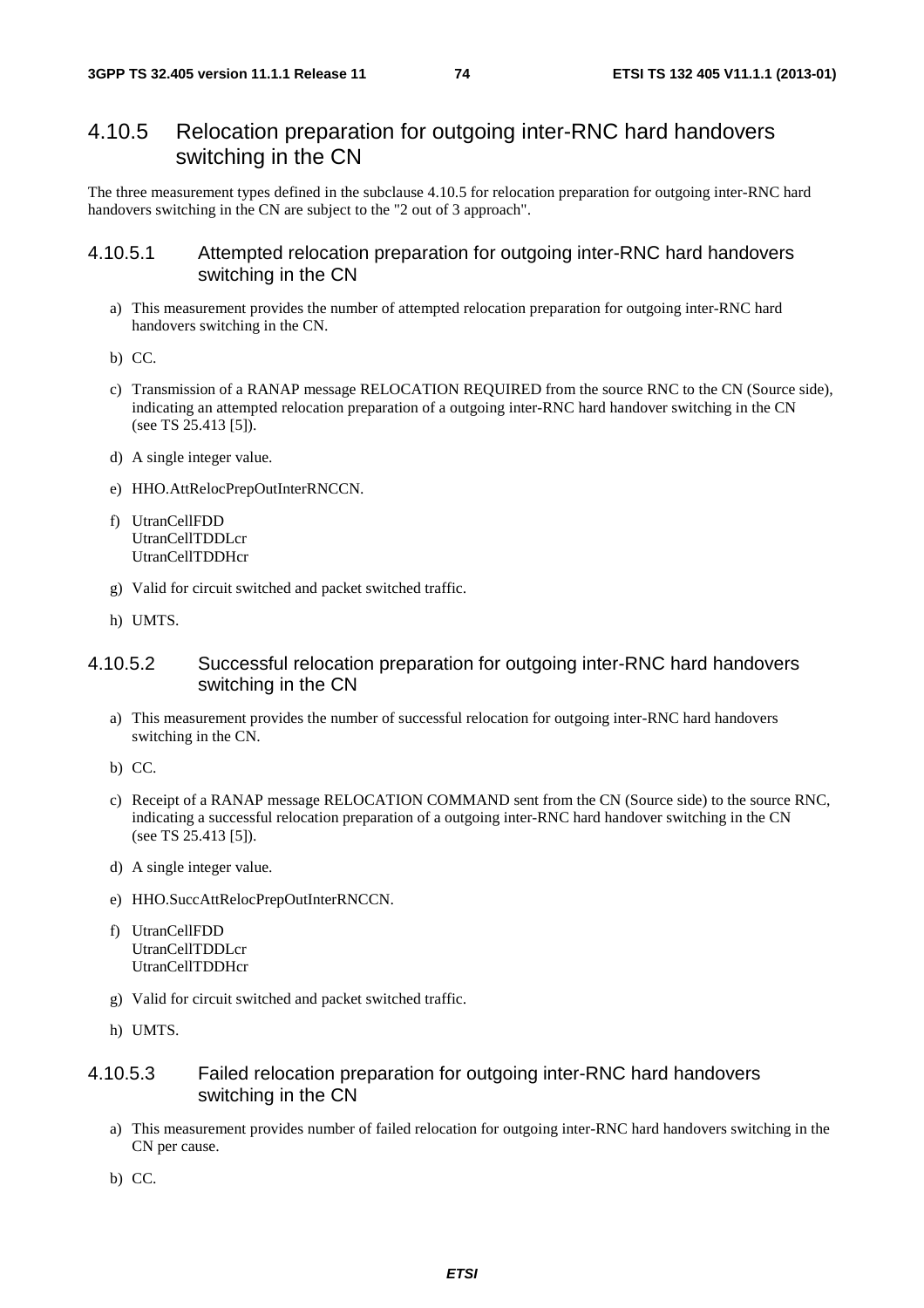- c) Receipt of a RANAP message RELOCATION PREPARATION FAILURE sent from the CN (Source side) to the source RNC, indicating a failed relocation preparation for outgoing inter-RNC hard handover switching in the CN. Failure causes are defined within TS 25.413 [5]. The sum of all supported per cause measurements shall equal the total number of failed events. In case only a subset of per cause measurements is supported, a sum subcounter will be provided first.
- d) Each measurement is an integer value. The number of measurements is equal to the number of causes supported plus a possible sum value identified by the *.sum* suffix.
- e) The measurement name has the form HHO.FailRelocPrepOutInterRNCCN.*Cause* where *Cause* identifies the name of the failure cause.
- f) UtranCellFDD UtranCellTDDLcr UtranCellTDDHcr
- g) Valid for circuit switched and packet switched traffic.
- h) UMTS.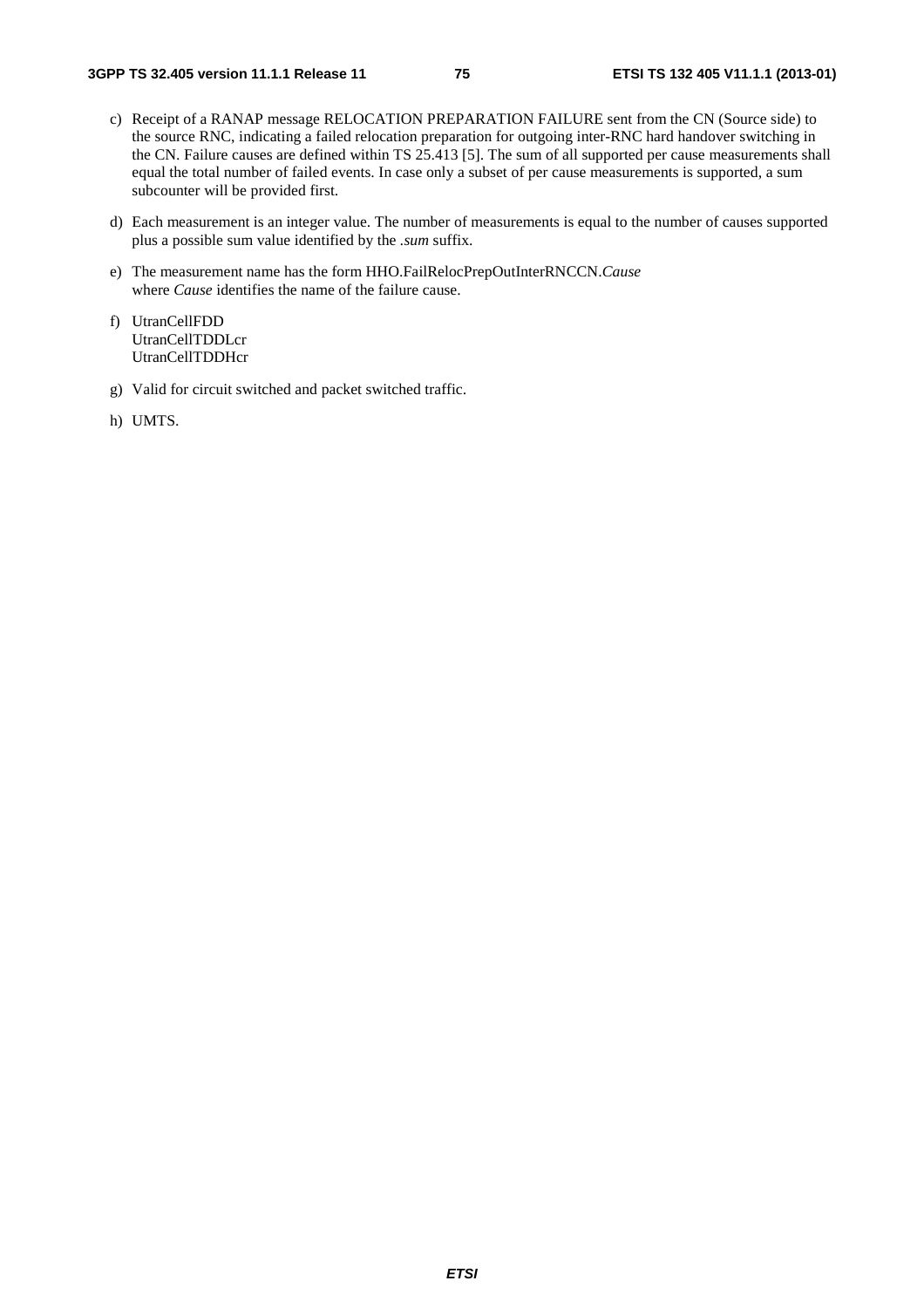### 4.10.6 Outgoing inter-RNC hard handovers switching in the CN

The three measurement types defined in the subclause 4.10.6 for outgoing inter-RNC hard handovers switching in the CN are subject to the "2 out of 3 approach".

#### 4.10.6.1 Attempted outgoing inter-RNC hard handovers switching in the CN

- a) This measurement provides the number of attempted outgoing inter-RNC hard handovers switching in the CN related to UEs.
- b) CC.
- c) Transmission of a RRC message PHYSICAL CHANNEL RECONFIGURATION, RADIO BEARER SETUP, RADIO BEARER RECONFIGURATION, RADIO BEARER RELEASE, or TRANSPORT CHANNEL RECONFIGURATION from the source RNC to the UE, indicating the attempt of an inter-RNC hard handover switching in the CN (see TS 25.331 [4]).
- d) A single integer value.
- e) HHO.AttOutInterRNCCN.
- f) UtranCellFDD UtranCellTDDLcr UtranCellTDDHcr
- g) Valid for circuit switched and packet switched traffic.
- h) UMTS.

#### 4.10.6.2 Successful outgoing inter-RNC hard handovers switching in the CN

- a) This measurement provides the number of successful outgoing inter-RNC hard handovers switching in the CN related to UEs.
- b) CC.
- c) Receipt of a RANAP message Iu RELEASE COMMAND sent from the CN (Source side) to the source RNC, indicating a successful inter-RNC hard handover switching in the CN (see TS 25.413 [5]).
- d) A single integer value.
- e) HHO.SuccOutInterRNCCN.
- f) UtranCellFDD UtranCellTDDLcr UtranCellTDDHcr
- g) Valid for circuit switched and packet switched traffic.
- h) UMTS.

#### 4.10.6.3 Failed outgoing inter-RNC hard handovers switching in the CN

- a) This measurement provides the number of failed outgoing inter-RNC hard handovers switching in the CN related to UEs.
- b) CC.
- c) Receipt of a RRC message PHYSICAL CHANNEL RECONFIGURATION FAILURE, RADIO BEARER SETUP FAILURE, RADIO BEARER RECONFIGURATION FAILURE, RADIO BEARER RELEASE FAILURE, or TRANSPORT CHANNEL RECONFIGURATION FAILURE sent from the UE to the source RNC, indicating a failed inter-RNC hard handover switching in the CN. Failure causes are defined within TS 25.331 [4].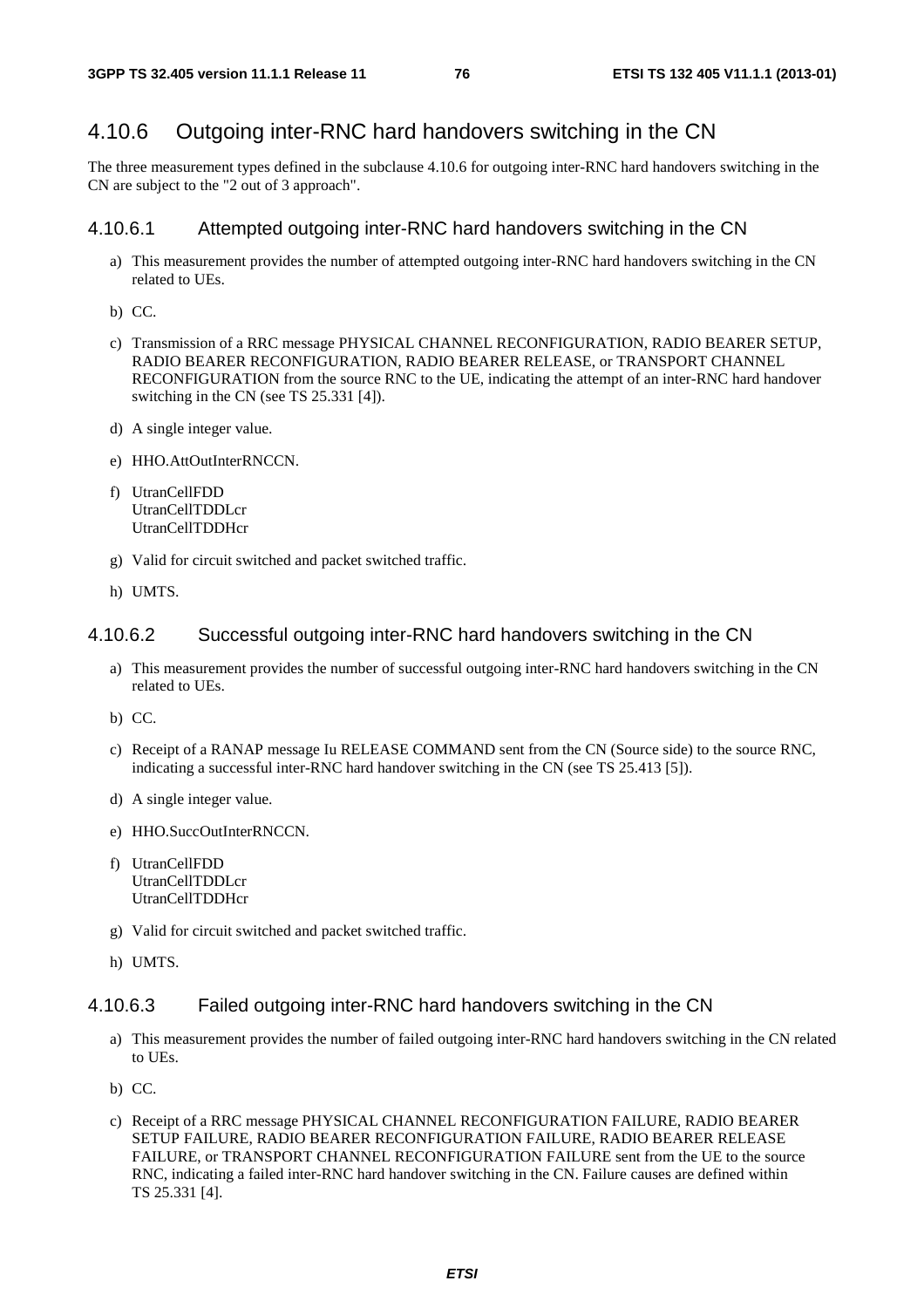Each expected RRC message PHYSICAL CHANNEL RECONFIGURATION COMPLETE, RADIO BEARER SETUP COMPLETE, RADIO BEARER RECONFIGURATION COMPLETE, RADIO BEARER RELEASE COMPLETE, TRANSPORT CHANNEL RECONFIGURATION COMPLETE, PHYSICAL CHANNEL RECONFIGURATION FAILURE, RADIO BEARER SETUP FAILURE, RADIO BEARER RECONFIGURATION FAILURE, RADIO BEARER RELEASE FAILURE, or TRANSPORT CHANNEL RECONFIGURATION FAILURE not received by the source RNC is added to the measurement cause 'No Reply' (not specified in TS 25.331 [4]).

The sum of all supported per cause measurements shall equal the total number of failed events. In case only a subset of per cause measurements is supported, a sum subcounter will be provided first.

- d) Each measurement is an integer value. The number of measurements is equal to the number of causes supported plus a possible sum value identified by the *.sum* suffix.
- e) The measurement name has the form HHO.FailOutInterRNCCN.*Cause* where *Cause* identifies the failure cause. The cause 'No Reply' is identified by the .*NoReply* suffix.
- f) UtranCellFDD UtranCellTDDLcr UtranCellTDDHcr
- g) Valid for circuit switched and packet switched traffic.
- h) UMTS.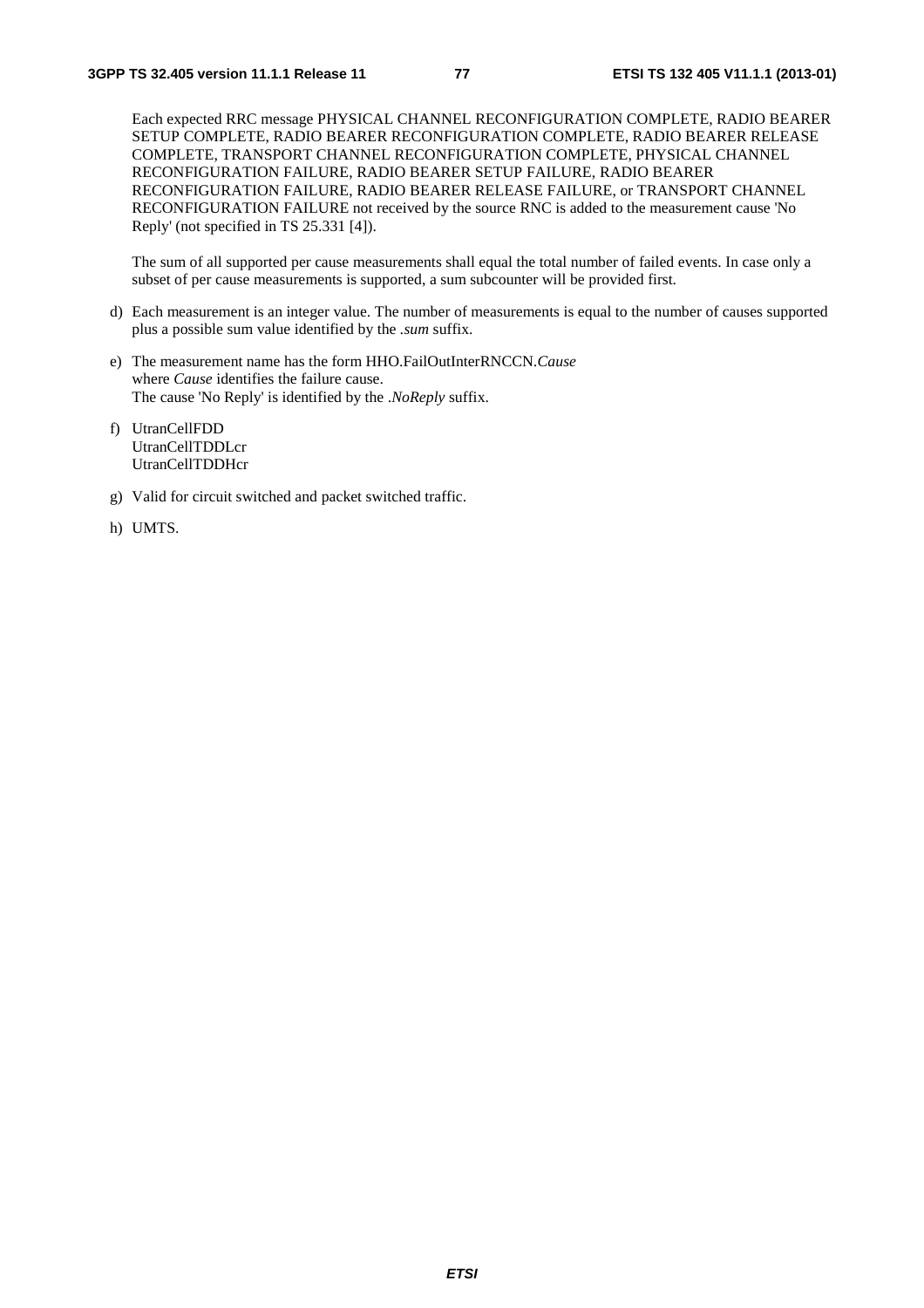### 4.10.7 Outgoing hard handovers per neighbour cell relation

The three measurement types defined in the subclause 4.10.7 for outgoing hard handovers per neighbour cell relation are subject to the "2 out of 3 approach".

#### 4.10.7.1 Attempted outgoing hard handovers per neighbour cell relation

- a) This measurement provides the number of attempted outgoing hard handovers per neighbour cell relation.
- b) CC.
- c) Transmission of a RRC message PHYSICAL CHANNEL RECONFIGURATION, RADIO BEARER SETUP, RADIO BEARER RECONFIGURATION, RADIO BEARER RELEASE, or TRANSPORT CHANNEL RECONFIGURATION from the source RNC to the UE, indicating the attempt of an outgoing hard handover (see TS 25.331 [4]).
- d) A single integer value.
- e) HHO.AttOut.
- f) UtranRelation.
- g) Valid for circuit switched and packet switched traffic.
- h) UMTS.
- i) This measurement is mainly dedicated to Network Operator Maintenance and Vendor Performance Modelling Communities.
- 4.10.7.2 Successful outgoing hard handovers per neighbour cell relation
	- a) This measurement provides the number of successful outgoing hard handovers per neighbour cell relation.
	- b) CC.
	- c) Receipt of a RRC message PHYSICAL CHANNEL RECONFIGURATION COMPLETE, RADIO BEARER SETUP COMPLETE, RADIO BEARER RECONFIGURATION COMPLETE, RADIO BEARER RELEASE COMPLETE, or TRANSPORT CHANNEL RECONFIGURATION COMPLETE sent from the UE to the source RNC, indicating a successful outgoing hard handover (see TS 25.331 [4]).
	- d) A single integer value.
	- e) HHO.SuccOut.
	- f) UtranRelation.
	- g) Valid for circuit switched and packet switched traffic.
	- h) UMTS.
	- i) This measurement is mainly dedicated to Network Operator Maintenance and Vendor Performance Modelling Communities.

#### 4.10.7.3 Failed outgoing hard handovers per neighbour cell relation

- a) This measurement provides the number of failed outgoing hard handovers per neighbour cell relation per cause.
- b) CC.
- c) Receipt of a RRC message PHYSICAL CHANNEL RECONFIGURATION FAILURE, RADIO BEARER SETUP FAILURE, RADIO BEARER RECONFIGURATION FAILURE, RADIO BEARER RELEASE FAILURE, or TRANSPORT CHANNEL RECONFIGURATION FAILURE sent from the UE to the source RNC, indicating a failed outgoing hard handover. Failure causes are defined within TS 25.331 [4].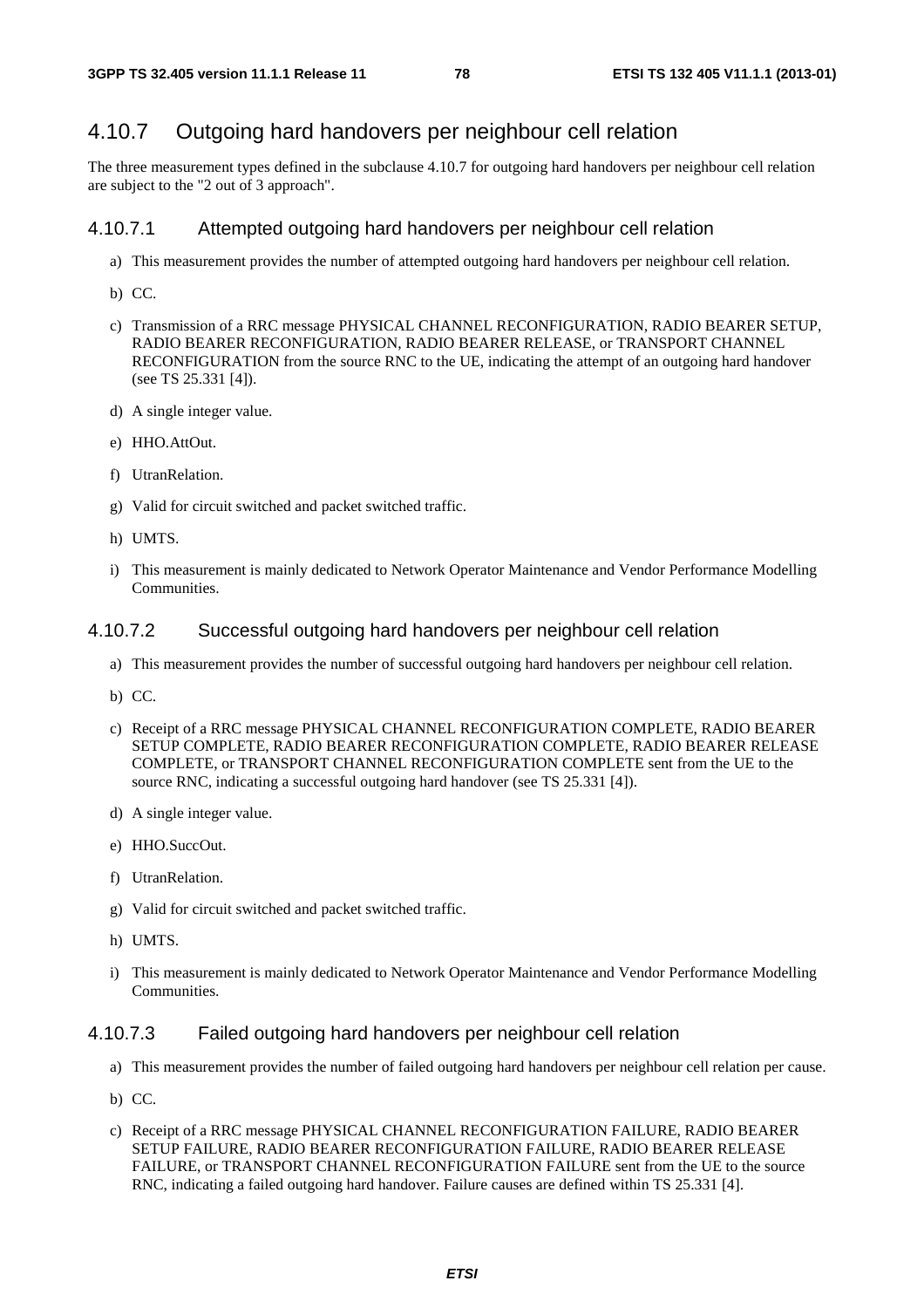Each expected RRC message PHYSICAL CHANNEL RECONFIGURATION COMPLETE, RADIO BEARER SETUP COMPLETE, RADIO BEARER RECONFIGURATION COMPLETE, RADIO BEARER RELEASE COMPLETE, TRANSPORT CHANNEL RECONFIGURATION COMPLETE, PHYSICAL CHANNEL RECONFIGURATION FAILURE, RADIO BEARER SETUP FAILURE, RADIO BEARER RECONFIGURATION FAILURE, RADIO BEARER RELEASE FAILURE, or TRANSPORT CHANNEL RECONFIGURATION FAILURE not received by the source RNC is added to the measurement cause 'No Reply' (not specified in TS 25.331 [4]).

The sum of all supported per cause measurements shall equal the total number of failed events. In case only a subset of per cause measurements is supported, a sum subcounter will be provided first.

- d) Each measurement is an integer value. The number of measurements is equal to the number of causes supported plus a possible sum value identified by the *.sum* suffix.
- e) The measurement name has the form HHO.FailOut.*Cause* where *Cause* identifies the failure cause. The cause 'No Reply' is identified by the .*NoReply* suffix.
- f) UtranRelation.
- g) Valid for circuit switched and packet switched traffic.
- h) UMTS.
- i) This measurement is mainly dedicated to Network Operator Maintenance and Vendor Performance Modelling Communities.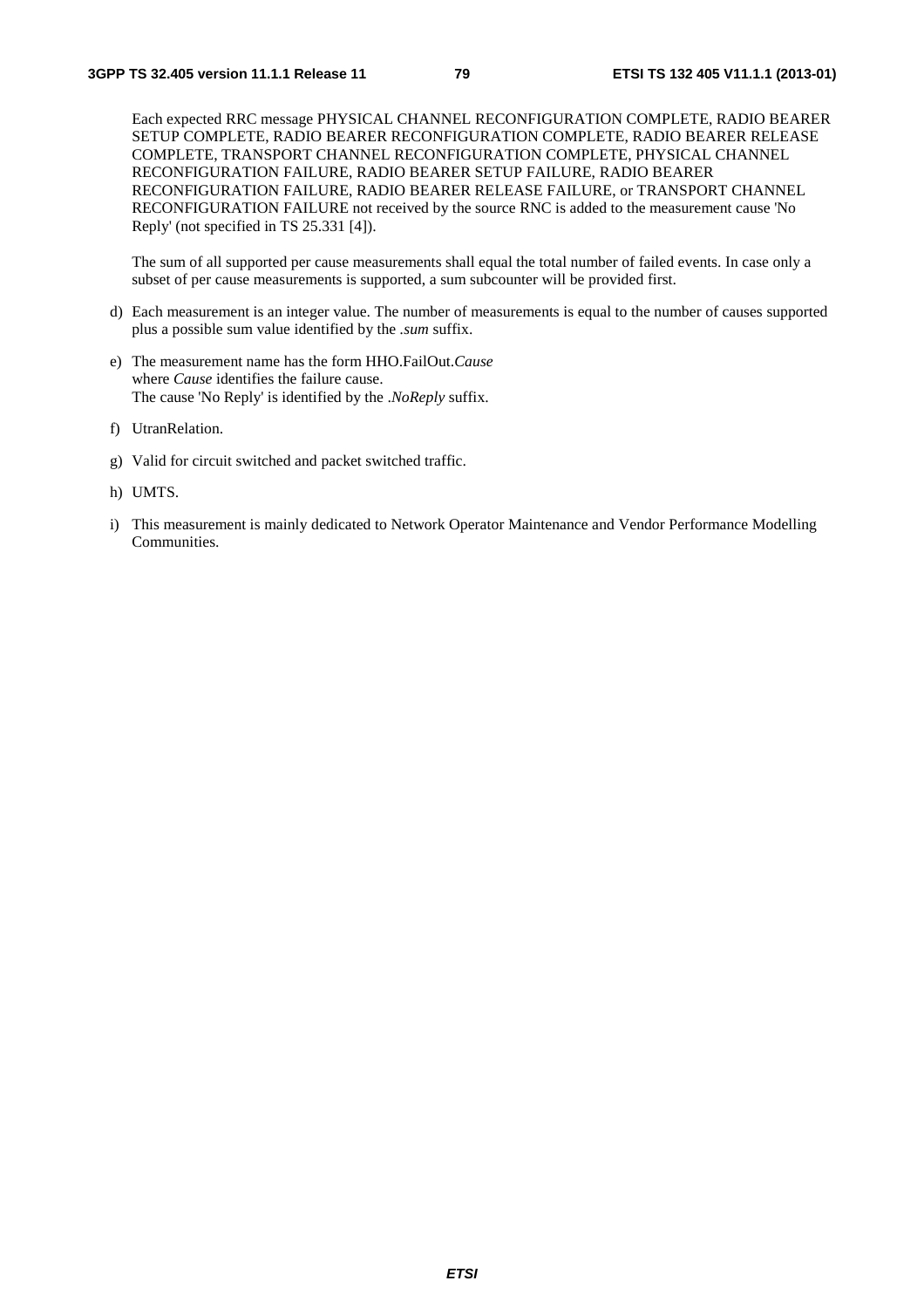# 4.11 Relocation

# 4.11.1 Relocations for CS domain

### 4.11.1.1 Relocation preparations with UE involved for CS domain

The three measurement types defined in the subclause 4.11.1.1.n for relocation preparations with UE involved for CS domain are subject to the "2 out of 3 approach".

#### 4.11.1.1.1 Attempted relocation preparations with UE involved for CS domain

- a) This measurement provides the number of attempted relocation preparations with UE involved for CS domain.
- b) CC
- c) Transmission of a RANAP message RELOCATION REQUIRED from the source RNC to the CS CN (Source side) with Relocation Type set to "UE involved in relocation of SRNS", indicating an attempted relocation preparation with UE involved for CS domain (see TS 25.413 [5]).
- d) A single integer value
- e) RELOC.AttPrepUEInvolCS.
- f) RncFunction
- g) Valid for circuit switched traffic
- h) UMTS

#### 4.11.1.1.2 Successful relocation preparations with UE involved for CS domain

- a) This measurement provides the number of successful relocation preparations with UE involved for CS domain.
- b) CC
- c) Receipt of a RANAP message RELOCATION COMMAND sent from the CS CN (Source side) to the source RNC, in response to a RELOCATION REQUIRED message with Relocation Type set to "UE involved in relocation of SRNS", indicating a successful relocation preparation with UE involved for CS domain (see TS 25.413 [5]).
- d) A single integer value
- e) RELOC.SuccPrepUEInvolCS.
- f) RncFunction
- g) Valid for circuit switched traffic
- h) UMTS

#### 4.11.1.1.3 Failed relocation preparations with UE involved for CS domain

- a) This measurement provides the number of failed relocation preparations with UE involved for CS domain per cause.
- b) CC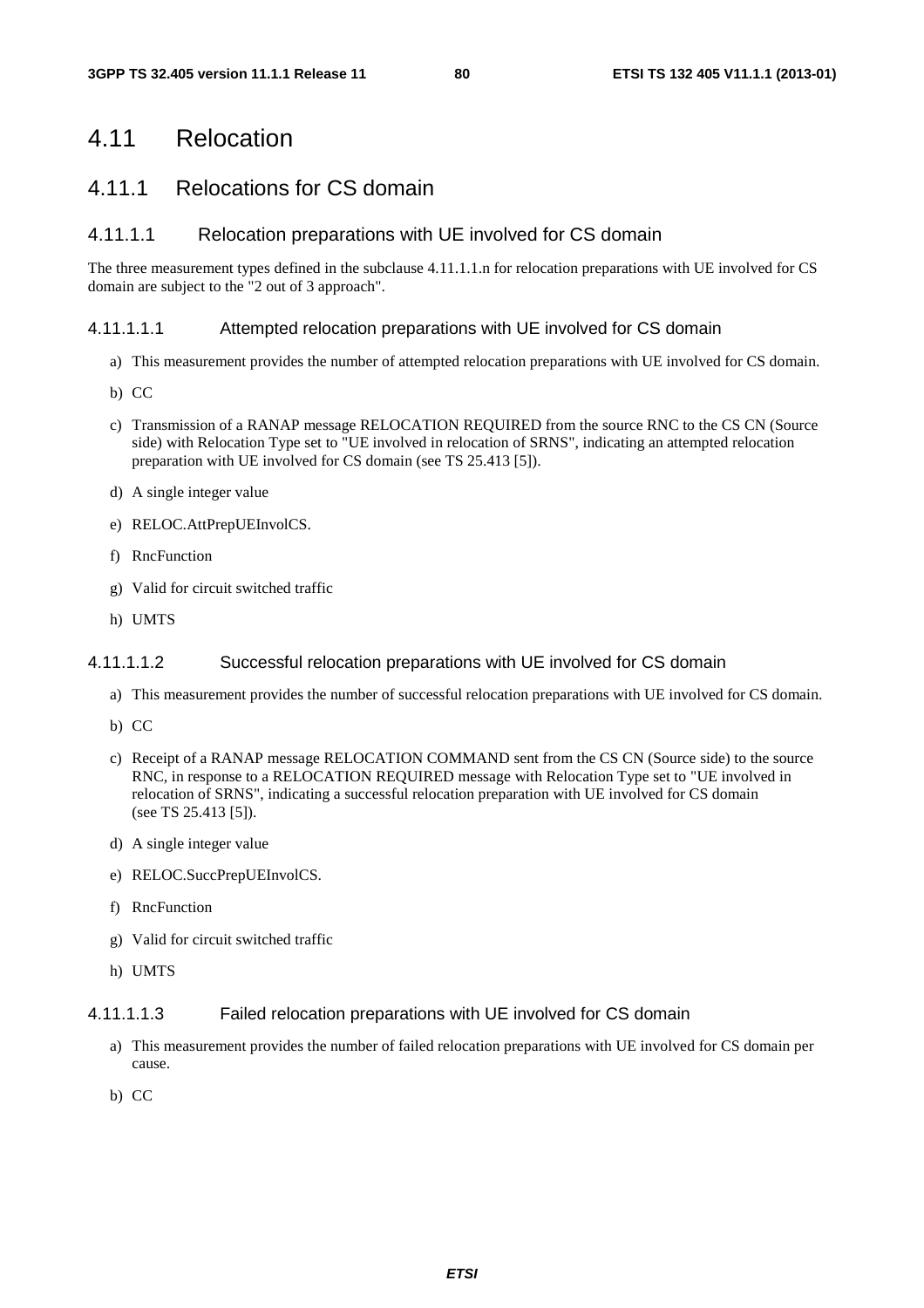c) Receipt of a RANAP message RELOCATION PREPARATION FAILURE sent from the CS CN (Source side) to the source RNC, in response to a RELOCATION REQUIRED message with Relocation Type set to "UE involved in relocation of SRNS", indicating a failed relocation preparation with UE involved for CS domain. Failure causes are defined within TS 25.413 [5].

Each expected RANAP message RELOCATION COMMAND or RELOCATION PREPARATION FAILURE not received by the source RNC is added to the measurement cause 'No Reply' (not specified in TS 25.413 [5]).

The sum of all supported per cause measurements shall equal the total number of failed events. In case only a subset of per cause measurements is supported, a sum subcounter will be provided first.

- d) Each measurement is an integer value. The number of measurements is equal to the number of causes supported plus a possible sum value identified by the *.sum* suffix.
- e) The measurement name has the form RELOC.FailPrepUEInvolCS.*Cause* where *Cause* identifies the failure cause.
- f) RncFunction
- g) Valid for circuit switched traffic
- h) UMTS

#### 4.11.1.2 Relocation preparations with UE not involved for CS domain

The three measurement types defined in the subclause 4.11.1.2.n for relocation preparations with UE not involved for CS domain are subject to the "2 out of 3 approach".

#### 4.11.1.2.1 Attempted relocation preparations with UE not involved for CS domain

- a) This measurement provides the number of attempted relocation preparations with UE not involved for CS domain.
- b) CC
- c) Transmission of a RANAP message RELOCATION REQUIRED from the source RNC to the CS CN (Source side) with Relocation Type set to "UE not involved in relocation of SRNS", indicating an attempted relocation preparation with UE not involved for CS domain (see TS 25.413 [5]).
- d) A single integer value
- e) RELOC.AttPrepUENotInvolCS.
- f) RncFunction
- g) Valid for circuit switched traffic
- h) UMTS

#### 4.11.1.2.2 Successful relocation preparations with UE not involved for CS domain

- a) This measurement provides the number of successful relocation preparations with UE not involved for CS domain.
- b) CC
- c) Receipt of a RANAP message RELOCATION COMMAND sent from the CS CN (Source side) to the source RNC, in response to a RELOCATION REQUIRED message with Relocation Type set to "UE not involved in relocation of SRNS", indicating a successful relocation preparation with UE not involved for CS domain (see TS 25.413 [5]).
- d) A single integer value
- e) RELOC.SuccPrepUENotInvolCS.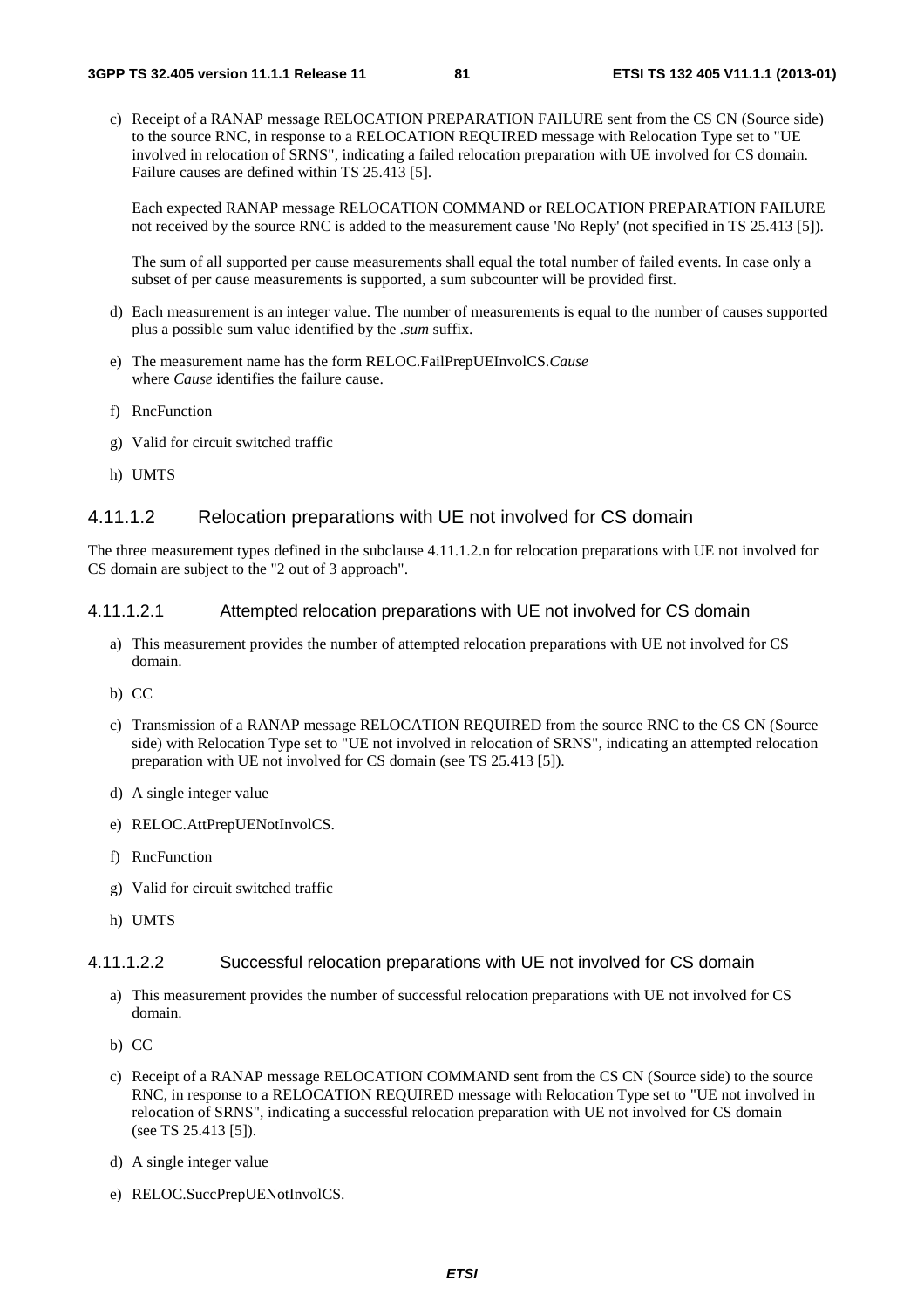- f) RncFunction
- g) Valid for circuit switched traffic
- h) UMTS

#### 4.11.1.2.3 Failed relocation preparations with UE not involved for CS domain

- a) This measurement provides the number of failed relocation preparations with UE not involved for CS domain per cause.
- b) CC
- c) Receipt of a RANAP message RELOCATION PREPARATION FAILURE sent from the CS CN (Source side) to the source RNC, in response to a RELOCATION REQUIRED message with Relocation Type set to "UE not involved in relocation of SRNS", indicating a failed relocation preparation with UE not involved for CS domain. Failure causes are defined within TS 25.413 [5].

Each expected RANAP message RELOCATION COMMAND or RELOCATION PREPARATION FAILURE not received by the source RNC is added to the measurement cause 'No Reply' (not specified in TS 25.413 [5]).

The sum of all supported per cause measurements shall equal the total number of failed events. In case only a subset of per cause measurements is supported, a sum subcounter will be provided first.

- d) Each measurement is an integer value. The number of measurements is equal to the number of causes supported plus a possible sum value identified by the *.sum* suffix.
- e) The measurement name has the form RELOC.FailPrepUENotInvolCS.*Cause* where *Cause* identifies the failure cause.
- f) RncFunction
- g) Valid for circuit switched traffic
- h) UMTS

#### 4.11.1.3 Relocation resource allocations with UE involved for CS domain

The three measurement types defined in the subclause 4.11.1.3.n for relocation resource allocations with UE involved for CS domain are subject to the "2 out of 3 approach".

#### 4.11.1.3.1 Attempted relocations resource allocations with UE involved for CS domain

- a) This measurement provides the number of attempted relocation resource allocations with UE involved for CS domain.
- b) CC
- c) Receipt of a RANAP message RELOCATION REQUEST sent from the CS CN (Target side) to the target RNC with Relocation Type set to "UE involved in relocation of SRNS", indicating an attempted relocation resource allocation with UE involved for CS domain (see TS 25.413 [5]).
- d) A single integer value
- e) RELOC.AttResAllocUEInvolCS.
- f) RncFunction
- g) Valid for circuit switched traffic
- h) UMTS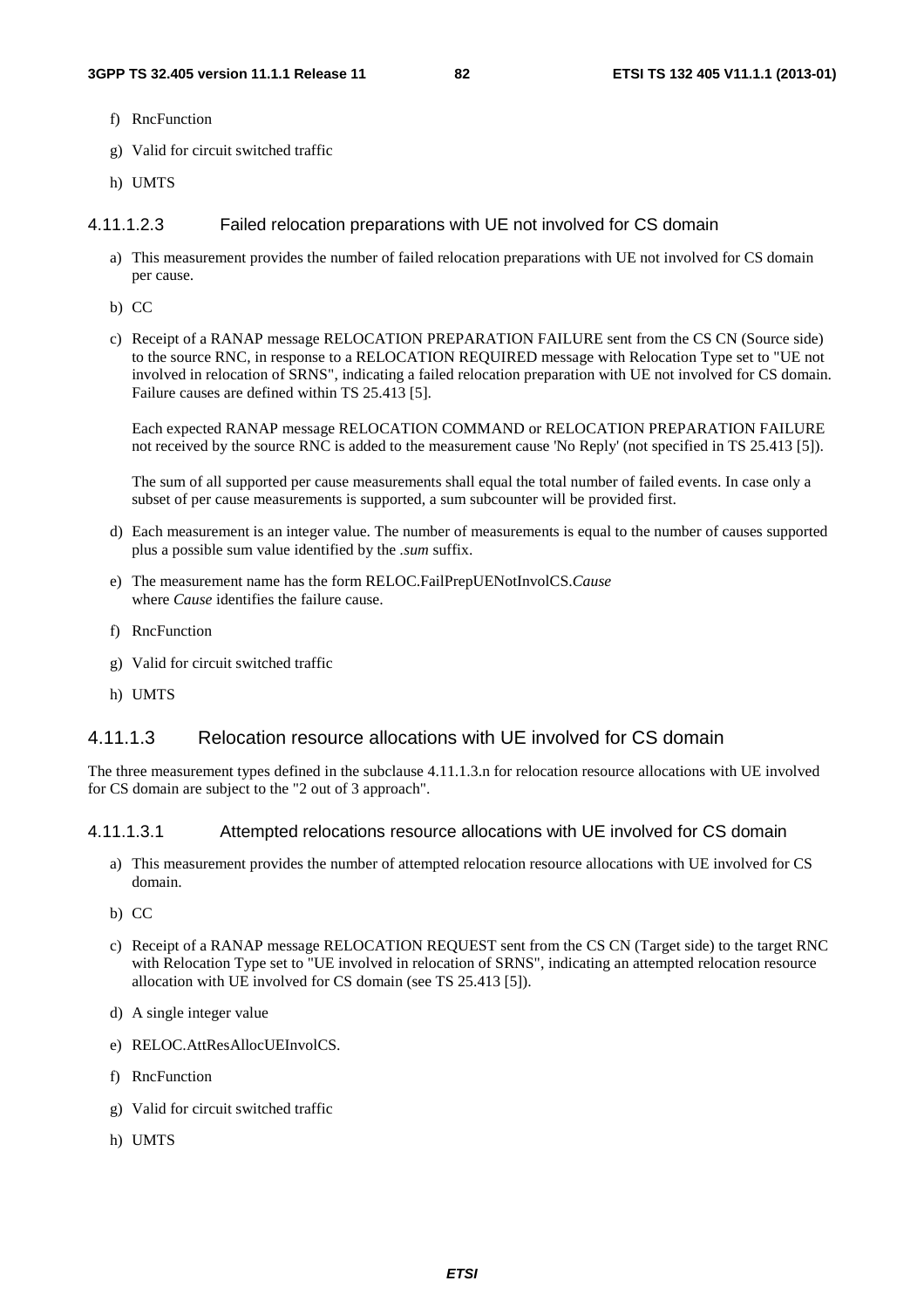#### 4.11.1.3.2 Successful relocation resource allocations with UE involved for CS domain

- a) This measurement provides the number of successful relocation resource allocations with UE involved for CS domain.
- b) CC
- c) Transmission of a RANAP message RELOCATION REQUEST ACKNOWLEDGE from the target RNC to the CS CN (Target side), in response to a RELOCATION REQUEST message with Relocation Type set to "UE involved in relocation of SRNS", indicating a successful relocation resource allocation with UE involved for CS domain (see TS 25.413 [5]).
- d) A single integer value
- e) RELOC.SuccResAllocUEInvolCS.
- f) RncFunction
- g) Valid for circuit switched traffic
- h) UMTS

#### 4.11.1.3.3 Failed relocation resource allocations with UE involved for CS domain

- a) This measurement provides the number of failed relocation resource allocations with UE involved for CS domain per cause.
- b) CC
- c) Transmission of a RANAP message RELOCATION FAILURE from the target RNC to the CS CN (Target side), in response to a RELOCATION REQUEST message with Relocation Type set to "UE involved in relocation of SRNS", indicating a failed relocation resource allocation with UE involved for CS domain. Failure causes are defined within TS 25.413 [5].

The sum of all supported per cause measurements shall equal the total number of failed events. In case only a subset of per cause measurements is supported, a sum subcounter will be provided first.

- d) Each measurement is an integer value. The number of measurements is equal to the number of causes supported plus a possible sum value identified by the *.sum* suffix.
- e) The measurement name has the form RELOC.FailResAllocUEInvolCS.*Cause* where *Cause* identifies the failure cause.
- f) RncFunction
- g) Valid for circuit switched traffic
- h) UMTS

#### 4.11.1.4 Relocation resource allocations with UE not involved for CS domain

The three measurement types defined in the subclause 4.11.1.4.n for relocation resource allocations with UE not involved for CS domain are subject to the "2 out of 3 approach".

#### 4.11.1.4.1 Attempted relocations resource allocations with UE not involved for CS domain

- a) This measurement provides the number of attempted relocation resource allocations with UE not involved for CS domain.
- b) CC
- c) Receipt of a RANAP message RELOCATION REQUEST sent from the CS CN (Target side) to the target RNC with Relocation Type set to "UE not involved in relocation of SRNS", indicating an attempted relocation resource allocation with UE not involved for CS domain (see TS 25.413 [5]).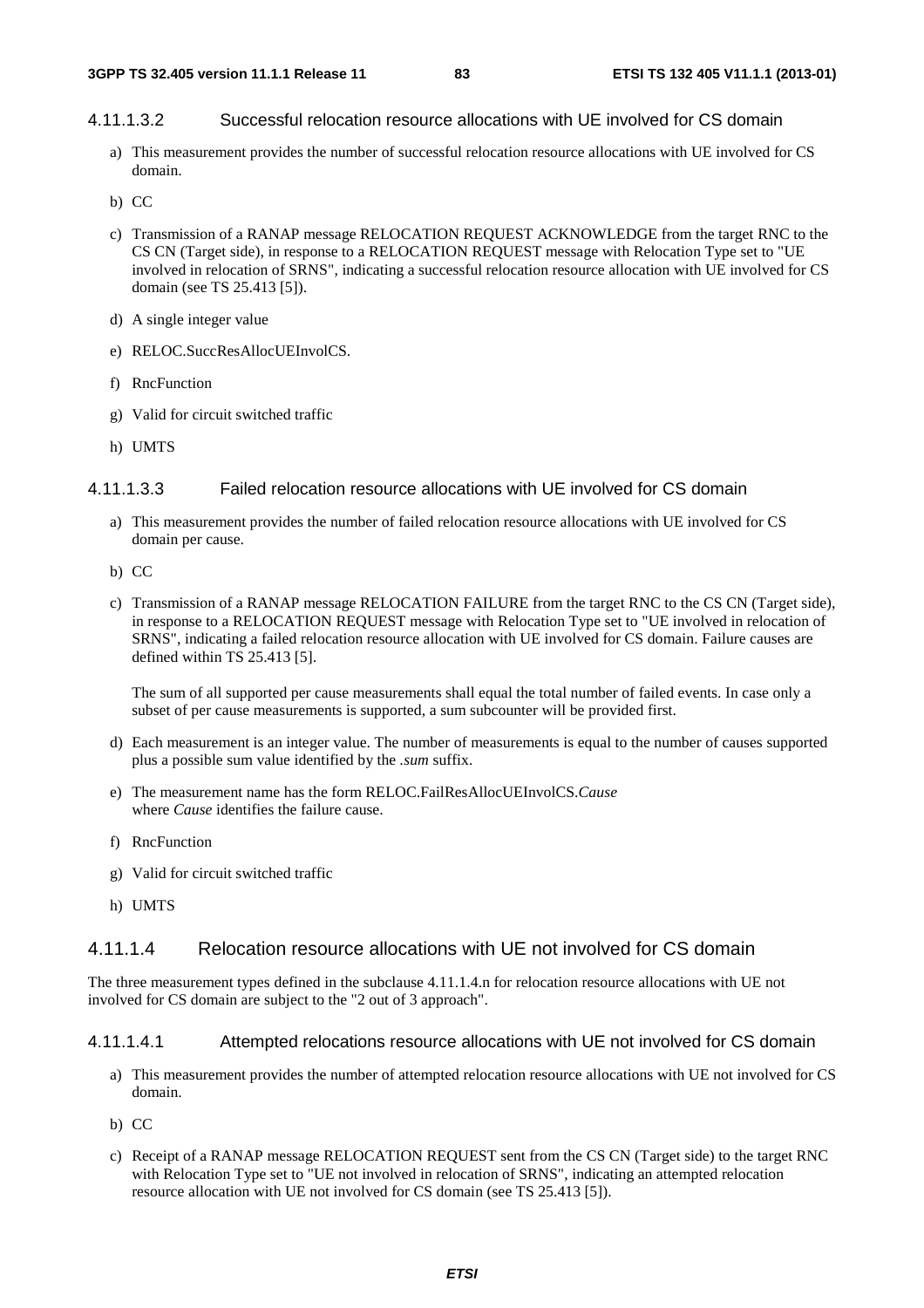- d) A single integer value
- e) RELOC.AttResAllocUENotInvolCS
- f) RncFunction
- g) Valid for circuit switched traffic
- h) UMTS

#### 4.11.1.4.2 Successful relocation resource allocations with UE not involved for CS domain

- a) This measurement provides the number of successful relocation resource allocations with UE not involved for CS domain.
- b) CC
- c) Transmission of a RANAP message RELOCATION REQUEST ACKNOWLEDGE from the target RNC to the CS CN (Target side), in response to a RELOCATION REQUEST message with Relocation Type set to "UE not involved in relocation of SRNS", indicating a successful relocation resource allocation with UE not involved for CS domain (see TS 25.413 [5]).
- d) A single integer value
- e) RELOC.SuccResAllocUENotInvolCS
- f) RncFunction
- g) Valid for circuit switched traffic
- h) UMTS

#### 4.11.1.4.3 Failed relocation resource allocations with UE not involved for CS domain

- a) This measurement provides the number of failed relocation resource allocations with UE not involved for CS domain per cause.
- b) CC
- c) Transmission of a RANAP message RELOCATION FAILURE from the target RNC to the CS CN (Target side), in response to a RELOCATION REQUEST message with Relocation Type set to "UE not involved in relocation of SRNS", indicating a failed relocation resource allocation with UE not involved for CS domain. Failure causes are defined within TS 25.413 [5].

The sum of all supported per cause measurements shall equal the total number of failed events. In case only a subset of per cause measurements is supported, a sum subcounter will be provided first.

- d) Each measurement is an integer value. The number of measurements is equal to the number of causes supported plus a possible sum value identified by the *.sum* suffix.
- e) The measurement name has the form RELOC.FailResAllocUENotInvolCS.*Cause* where *Cause* identifies the failure cause.
- f) RncFunction
- g) Valid for circuit switched traffic
- h) UMTS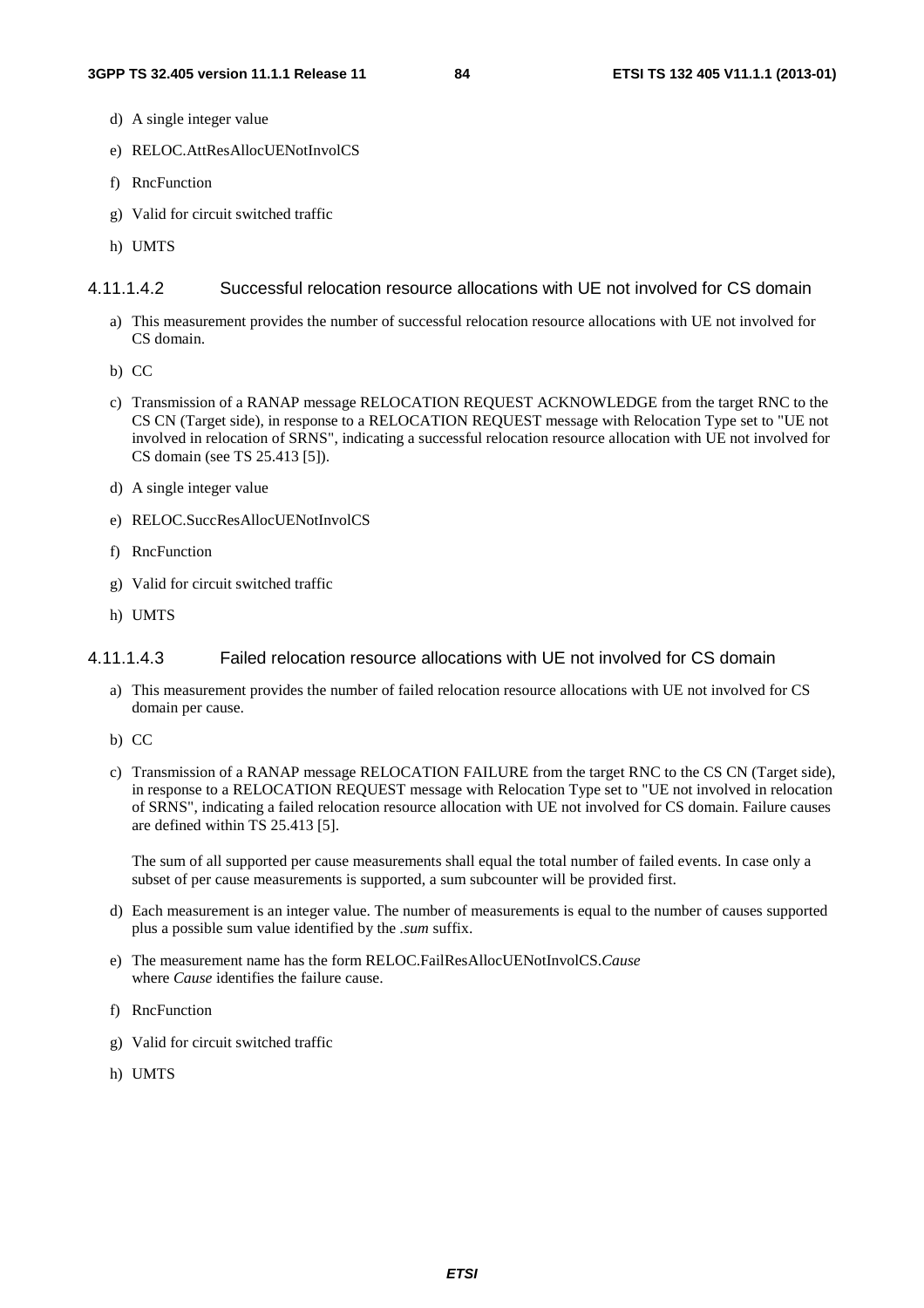# 4.11.1.5 Relocations for CS domain

### 4.11.1.5.1 Successful relocations for CS domain

- a) This measurement provides the number of successful relocations for CS domain ('UE involved' and 'UE not involved' Relocations).
- b) CC
- c) Receipt of a RANAP message Iu RELEASE COMMAND sent from the CS CN (Source side) to the source RNC in response to a RELOCATION REQUIRED message, indicating a successful relocation for CS domain (see TS 25.413 [5]).
- d) A single integer value
- e) RELOC.SuccCS.
- f) RncFunction
- g) Valid for circuit switched traffic
- h) UMTS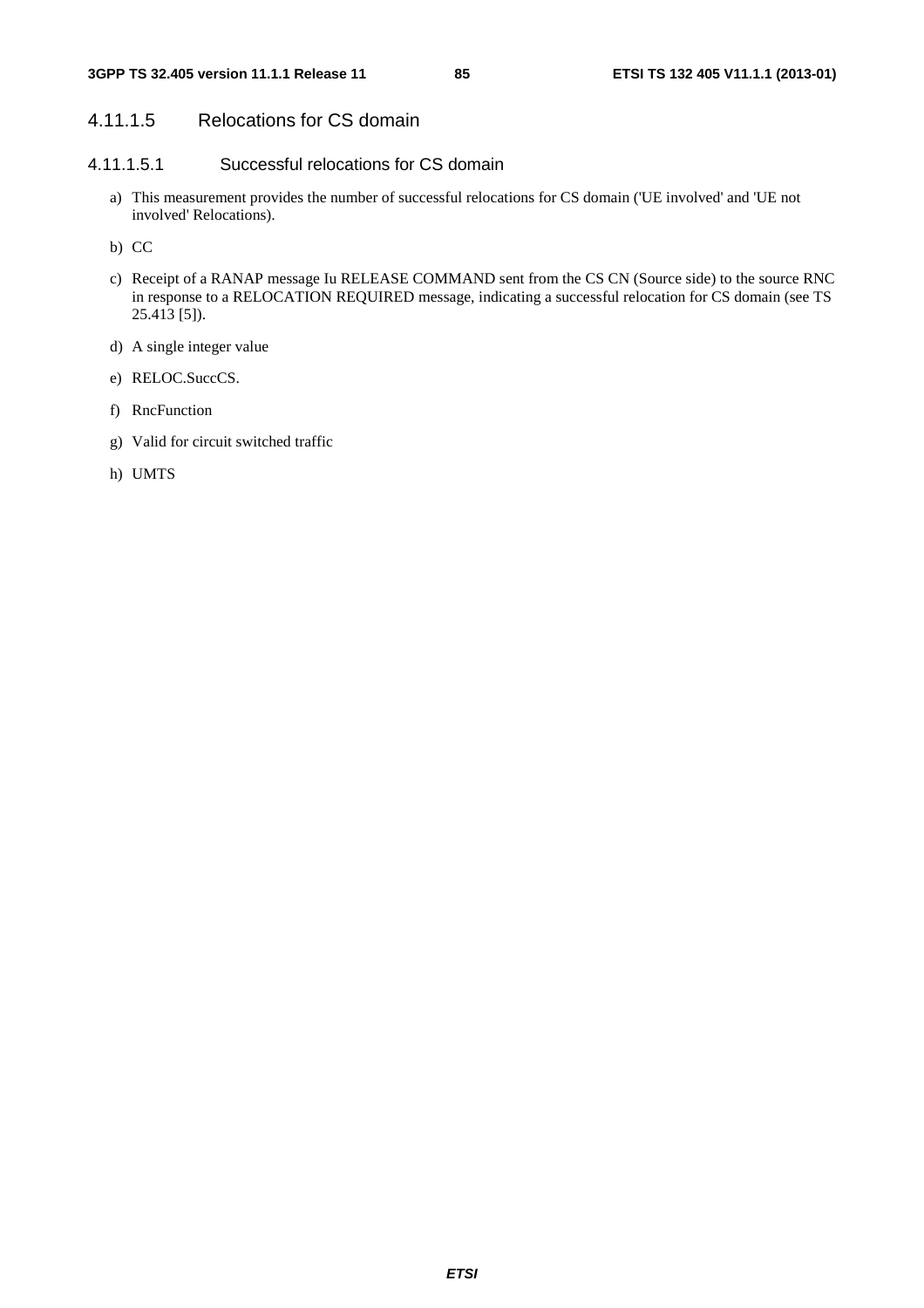# 4.11.2 Relocations for PS domain

### 4.11.2.1 Relocation preparations with UE involved for PS domain

The three measurement types defined in the subclause 4.11.2.1.n for relocation preparations with UE involved for PS domain are subject to the "2 out of 3 approach".

#### 4.11.2.1.1 Attempted relocation preparations with UE involved for PS domain

- a) This measurement provides the number of attempted relocation preparations with UE involved for PS domain.
- b) CC
- c) Transmission of a RANAP message RELOCATION REQUIRED from the source RNC to the PS CN (Source side) with Relocation Type set to "UE involved in relocation of SRNS", indicating an attempted relocation preparation with UE involved for PS domain (see TS 25.413 [5]).
- d) A single integer value
- e) RELOC.AttPrepUEInvolPS.
- f) RncFunction
- g) Valid for packet switched traffic.
- h) UMTS

#### 4.11.2.1.2 Successful relocation preparations with UE involved for PS domain

- a) This measurement provides the number of successful relocation preparations with UE involved for PS domain.
- b) CC
- c) Receipt of a RANAP message RELOCATION COMMAND sent from the PS CN (Source side) to the source RNC, in response to a RELOCATION REQUIRED message with Relocation Type set to "UE involved in relocation of SRNS", indicating a successful relocation preparation with UE involved for PS domain (see TS 25.413 [5]).
- d) A single integer value
- e) RELOC.SuccPrepUEInvolPS.
- f) RncFunction
- g) Valid for packet switched traffic.
- h) UMTS

#### 4.11.2.1.3 Failed relocation preparations with UE involved for PS domain

- a) This measurement provides the number of failed relocation preparations with UE involved for PS domain per cause.
- b) CC
- c) Receipt of a RANAP message RELOCATION PREPARATION FAILURE sent from the PS CN (Source side) to the source RNC, in response to a RELOCATION REQUIRED message with Relocation Type set to "UE involved in relocation of SRNS", indicating a failed relocation preparation with UE involved for PS domain. Failure causes are defined within TS 25.413 [5].

Each expected RANAP message RELOCATION COMMAND or RELOCATION PREPARATION FAILURE not received by the source RNC is added to the measurement cause 'No Reply' (not specified in TS 25.413 [5]).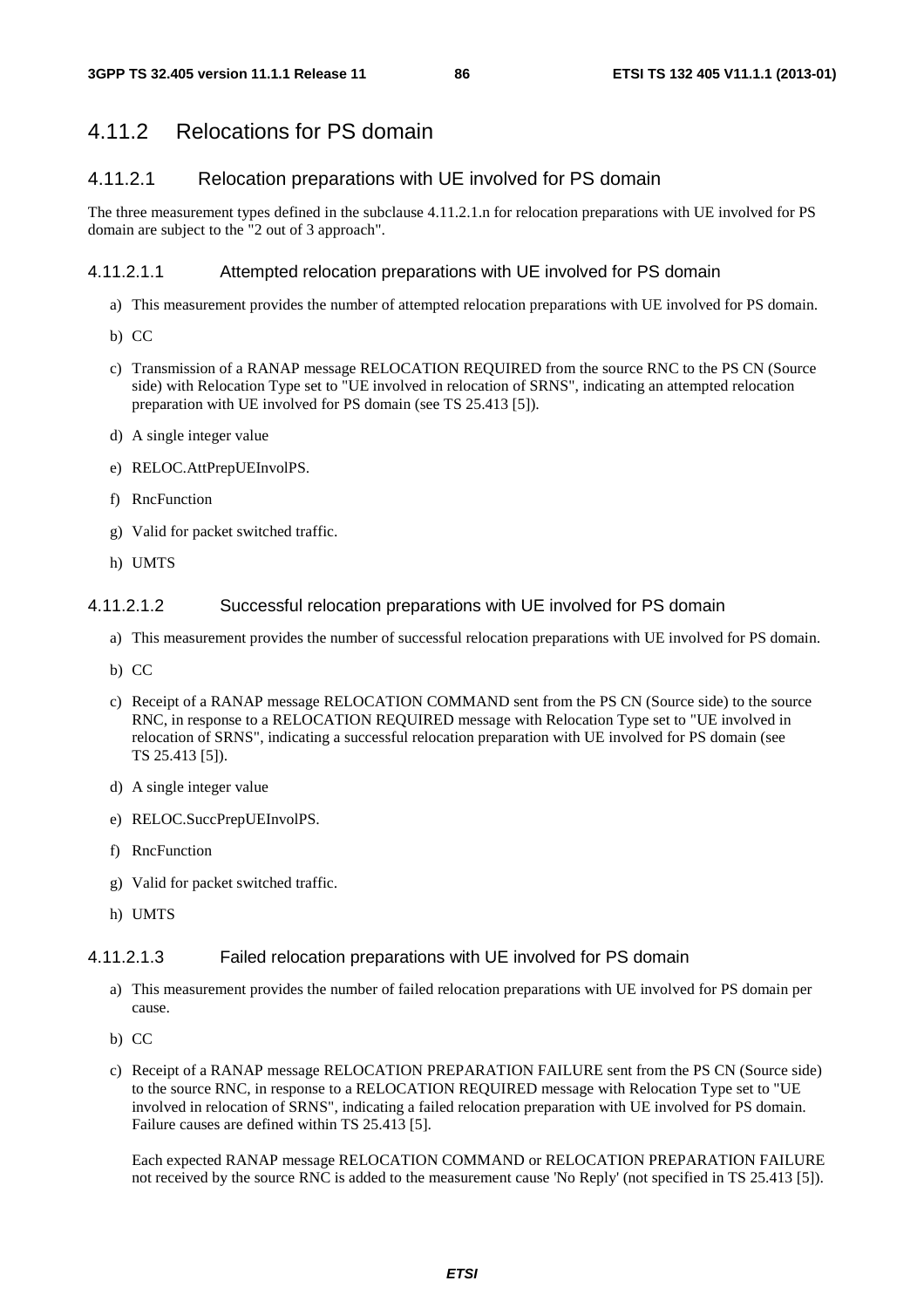The sum of all supported per cause measurements shall equal the total number of failed events. In case only a subset of per cause measurements is supported, a sum subcounter will be provided first.

- d) Each measurement is an integer value. The number of measurements is equal to the number of causes supported plus a possible sum value identified by the *.sum* suffix.
- e) The measurement name has the form RELOC.FailPrepUEInvolPS.*Cause* where *Cause* identifies the failure cause.
- f) RncFunction
- g) Valid for packet switched traffic.
- h) UMTS

#### 4.11.2.2 Relocation preparations with UE not involved for PS domain

The three measurement types defined in the subclause 4.11.2.2.n for relocation preparations with UE not involved for PS domain are subject to the "2 out of 3 approach".

#### 4.11.2.2.1 Attempted relocation preparations with UE not involved for PS domain

- a) This measurement provides the number of attempted relocation preparations with UE not involved for PS domain.
- b) CC
- c) Transmission of a RANAP message RELOCATION REQUIRED from the source RNC to the PS CN (Source side) with Relocation Type set to "UE not involved in relocation of SRNS", indicating an attempted relocation preparation with UE not involved for PS domain (see TS 25.413 [5]).
- d) A single integer value
- e) RELOC.AttPrepUENotInvolPS.
- f) RncFunction
- g) Valid for packet switched traffic.
- h) UMTS

#### 4.11.2.2.2 Successful relocation preparations with UE not involved for PS domain

- a) This measurement provides the number of successful relocation preparations with UE not involved for PS domain.
- b) CC
- c) Receipt of a RANAP message RELOCATION COMMAND sent from the PS CN (Source side) to the source RNC, in response to a RELOCATION REQUIRED message with Relocation Type set to "UE not involved in relocation of SRNS", indicating a successful relocation preparation with UE not involved for PS domain (see TS 25.413 [5]).
- d) A single integer value
- e) RELOC.SuccPrepUENotInvolPS.
- f) RncFunction
- g) Valid for packet switched traffic.
- h) UMTS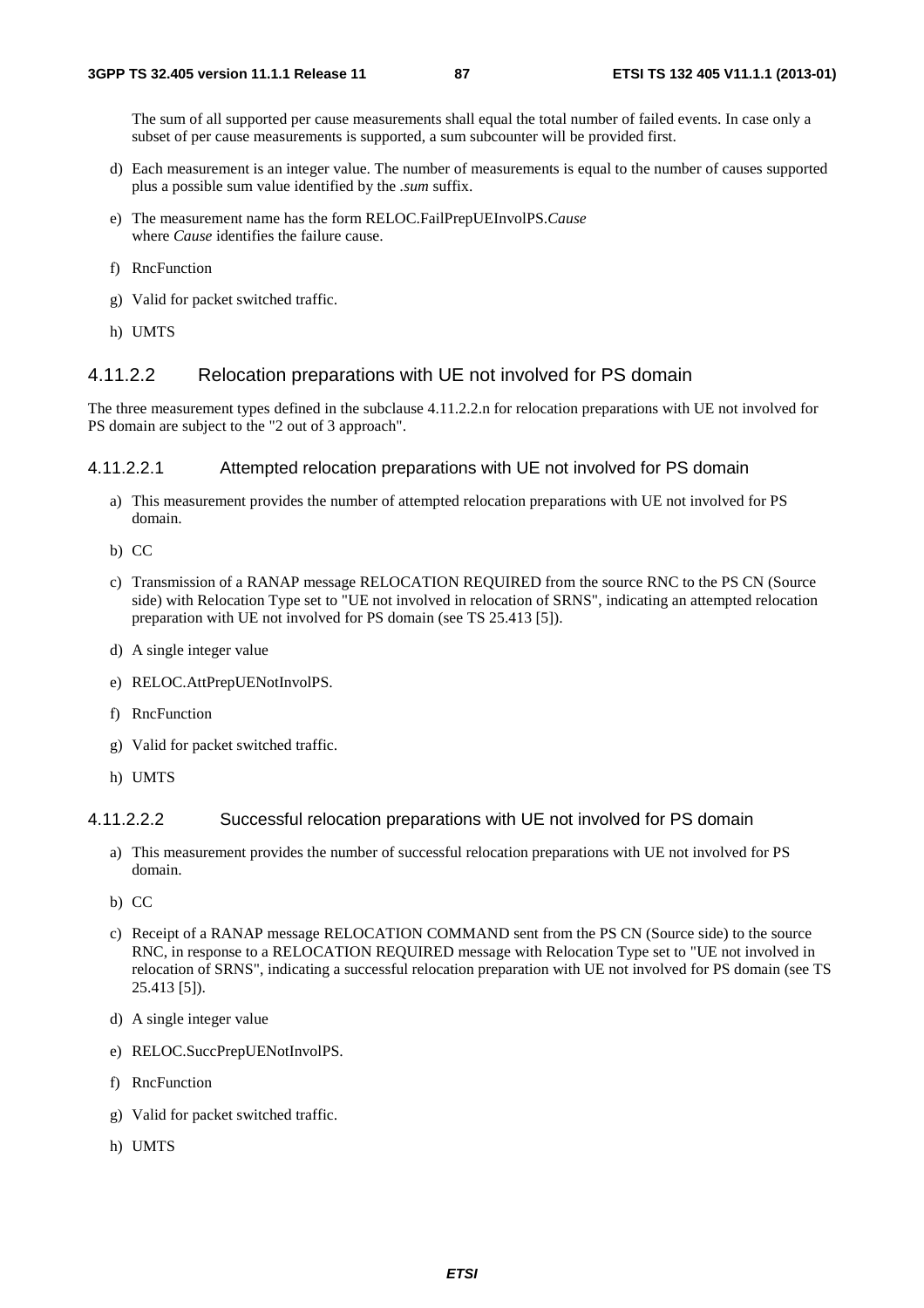#### 4.11.2.2.3 Failed relocation preparations with UE not involved for PS domain

- a) This measurement provides the number of failed relocation preparations with UE not involved for PS domain per cause.
- b) CC
- c) Receipt of a RANAP message RELOCATION PREPARATION FAILURE sent from the PS CN (Source side) to the source RNC, in response to a RELOCATION REQUIRED message with Relocation Type set to "UE not involved in relocation of SRNS", indicating a failed relocation preparation with UE not involved for PS domain. Failure causes are defined within TS 25.413 [5].

Each expected RANAP message RELOCATION COMMAND or RELOCATION PREPARATION FAILURE not received by the source RNC is added to the measurement cause 'No Reply' (not specified in TS 25.413 [5]).

The sum of all supported per cause measurements shall equal the total number of failed events. In case only a subset of per cause measurements is supported, a sum subcounter will be provided first.

- d) Each measurement is an integer value. The number of measurements is equal to the number of causes supported plus a possible sum value identified by the *.sum* suffix.
- e) The measurement name has the form RELOC.FailPrepUENotInvolPS.*Cause* where *Cause* identifies the failure cause.
- f) RncFunction
- g) Valid for packet switched traffic.
- h) UMTS

#### 4.11.2.3 Relocation resource allocations with UE involved for PS domain

The three measurement types defined in the subclause 4.11.2.3.n for relocation resource allocations with UE involved for PS domain are subject to the "2 out of 3 approach".

#### 4.11.2.3.1 Attempted relocations resource allocations with UE involved for PS domain

- a) This measurement provides the number of attempted relocation resource allocations with UE involved for PS domain.
- b) CC
- c) Receipt of a RANAP message RELOCATION REQUEST sent from the PS CN (Target side) to the target RNC with Relocation Type set to "UE involved in relocation of SRNS", indicating an attempted relocation resource allocation with UE involved for PS domain (see TS 25.413 [5]).
- d) A single integer value
- e) RELOC.AttResAllocUEInvolPS.
- f) RncFunction
- g) Valid for packet switched traffic.
- h) UMTS

#### 4.11.2.3.2 Successful relocation resource allocations with UE involved for PS domain

- a) This measurement provides the number of successful relocation resource allocations with UE involved for PS domain.
- b) CC
- c) Transmission of a RANAP message RELOCATION REQUEST ACKNOWLEDGE from the target RNC to the PS CN (Target side), in response to a RELOCATION REQUEST message with Relocation Type set to "UE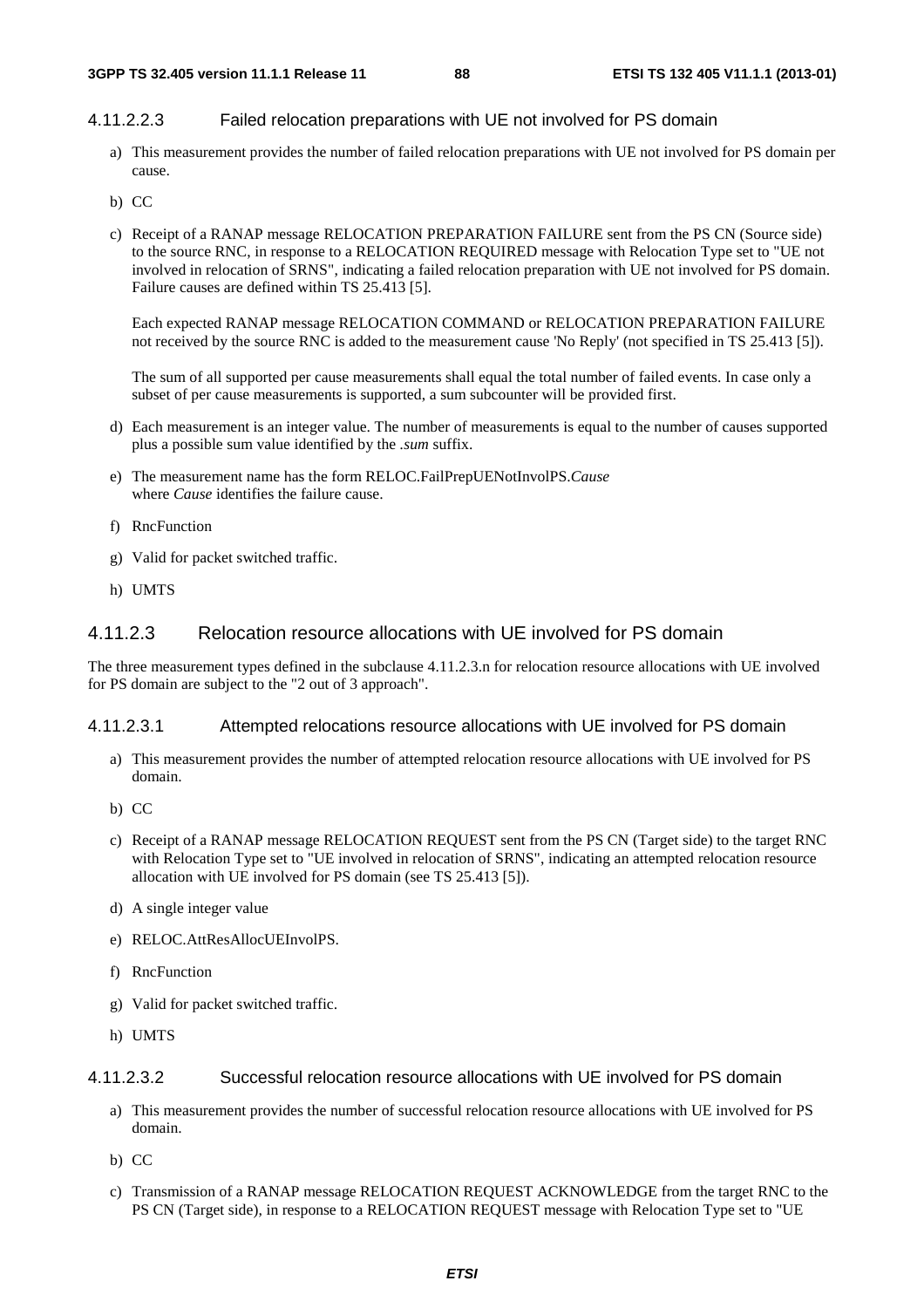involved in relocation of SRNS", indicating a successful relocation resource allocation with UE involved for PS domain (see TS 25.413 [5]).

- d) A single integer value
- e) RELOC.SuccResAllocUEInvolPS.
- f) RncFunction
- g) Valid for packet switched traffic.
- h) UMTS

#### 4.11.2.3.3 Failed relocation resource allocations with UE involved for PS domain

- a) This measurement provides the number of failed relocation resource allocations with UE involved for PS domain per cause.
- b) CC
- c) Transmission of a RANAP message RELOCATION FAILURE from the target RNC to the PS CN (Target side), in response to a RELOCATION REQUEST message with Relocation Type set to "UE involved in relocation of SRNS", indicating a failed relocation resource allocation with UE involved for PS domain. Failure causes are defined within TS 25.413 [5].

The sum of all supported per cause measurements shall equal the total number of failed events. In case only a subset of per cause measurements is supported, a sum subcounter will be provided first.

- d) Each measurement is an integer value. The number of measurements is equal to the number of causes supported plus a possible sum value identified by the *.sum* suffix.
- e) The measurement name has the form RELOC.FailResAllocUEInvolPS.*Cause* where *Cause* identifies the failure cause.
- f) RncFunction
- g) Valid for packet switched traffic.
- h) UMTS

#### 4.11.2.4 Relocation resource allocations with UE not involved for PS domain

The three measurement types defined in the subclause 4.11.2.4.n for relocation resource allocations with UE not involved for PS domain are subject to the "2 out of 3 approach".

#### 4.11.2.4.1 Attempted relocations resource allocations with UE not involved for PS domain

- a) This measurement provides the number of attempted relocation resource allocations with UE not involved for PS domain.
- b) CC
- c) Receipt of a RANAP message RELOCATION REQUEST sent from the PS CN (Target side) to the target RNC with Relocation Type set to "UE not involved in relocation of SRNS", indicating an attempted relocation resource allocation with UE not involved for PS domain (see TS 25.413 [5]).
- d) A single integer value
- e) RELOC.AttResAllocUENotInvolPS.
- f) RncFunction
- g) Valid for packet switched traffic.
- h) UMTS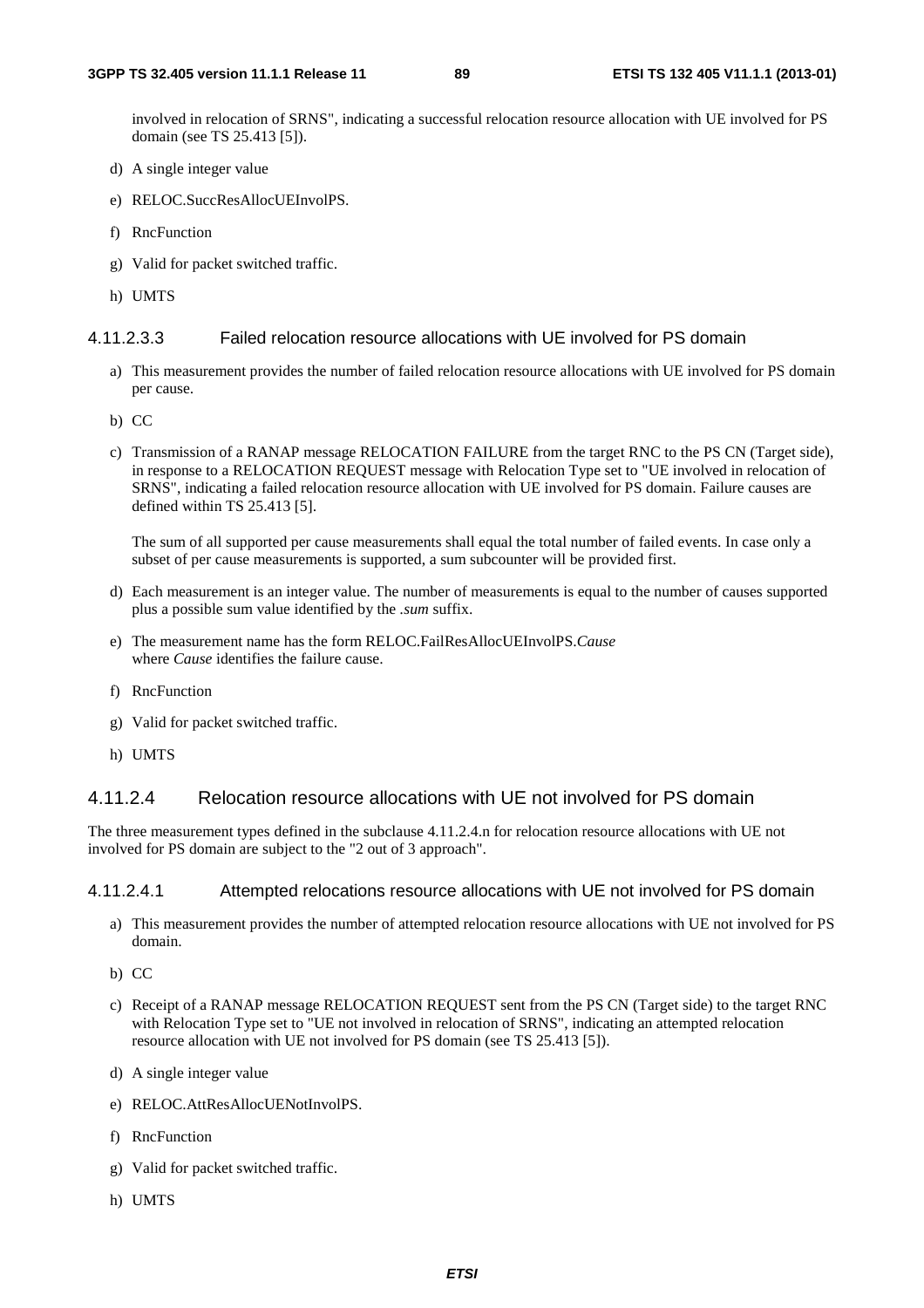#### 4.11.2.4.2 Successful relocation resource allocations with UE not involved for PS domain

- a) This measurement provides the number of successful relocation resource allocations with UE not involved for PS domain.
- b) CC
- c) Transmission of a RANAP message RELOCATION REQUEST ACKNOWLEDGE from the target RNC to the PS CN (Target side), in response to a RELOCATION REQUEST message with Relocation Type set to "UE not involved in relocation of SRNS", indicating a successful relocation resource allocation with UE not involved for PS domain (see TS 25.413 [5]).
- d) A single integer value
- e) RELOC.SuccResAllocUENotInvolPS.
- f) RncFunction
- g) Valid for packet switched traffic.
- h) UMTS

#### 4.11.2.4.3 Failed relocation resource allocations with UE not involved for PS domain

- a) This measurement provides the number of failed relocation resource allocations with UE not involved for PS domain per cause.
- b) CC
- c) Transmission of a RANAP message RELOCATION FAILURE from the target RNC to the PS CN (Target side), in response to a RELOCATION REQUEST message with Relocation Type set to "UE not involved in relocation of SRNS", indicating a failed relocation resource allocation with UE not involved for PS domain. Failure causes are defined within TS 25.413 [5].

The sum of all supported per cause measurements shall equal the total number of failed events. In case only a subset of per cause measurements is supported, a sum subcounter will be provided first.

- d) Each measurement is an integer value. The number of measurements is equal to the number of causes supported plus a possible sum value identified by the *.sum* suffix.
- e) The measurement name has the form RELOC.FailResAllocUENotInvolPS.*Cause* where *Cause* identifies the failure cause.
- f) RncFunction
- g) Valid for packet switched traffic.
- h) UMTS

### 4.11.2.5 Relocations for PS domain

#### 4.11.2.5.1 Successful relocations for PS domain

- a) This measurement provides the number of successful relocations for PS domain ('UE involved' and 'UE not involved' Relocations).
- b) CC
- c) Receipt of a RANAP message Iu RELEASE COMMAND sent from the PS CN (Source side) to the source RNC in response to a RELOCATION REQUIRED message, indicating a successful relocation for PS domain (see TS 25.413 [5]).
- d) A single integer value
- e) RELOC.SuccPS.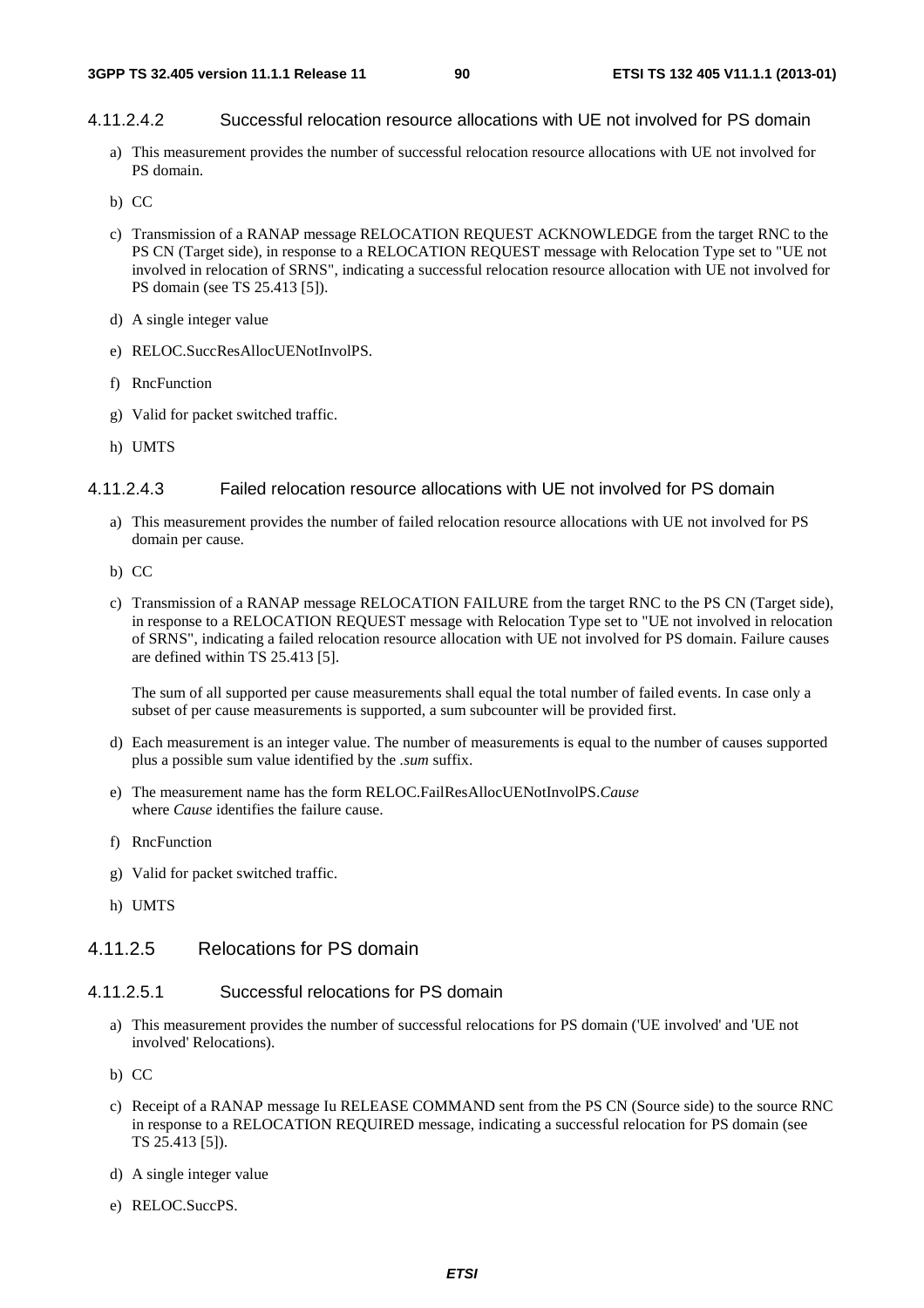- f) RncFunction
- g) Valid for packet switched traffic.
- h) UMTS

# 4.12 Circuit switched inter-RAT handover

# 4.12.1 Relocation preparation for outgoing circuit switched inter-RAT handovers

The three measurement types defined in the subclause 4.12.1.n for relocation preparation for outgoing circuit switched inter-RAT handovers are subject to the "2 out of 3 approach".

#### 4.12.1.1 Attempted relocation preparation for outgoing circuit switched inter-RAT handovers

a) This measurement provides the number of attempted relocation preparations for outgoing circuit switched inter-RAT handovers per neighbour cell.

b) CC

- c) Transmission of a RANAP message RELOCATION REQUIRED from the serving RNC to the CN, indicating an attempted relocation preparation of an outgoing inter-RAT handover (see TS 25.413 [5]).
- d) A single integer value
- e) IRATHO.AttRelocPrepOutCS.
- f) GsmRelation.
- g) Valid for circuit switched traffic
- h) UMTS

#### 4.12.1.2 Successful relocation preparation for outgoing circuit switched inter-RAT handovers

- a) This measurement provides the number of successful relocation preparations for outgoing circuit switched inter-RAT handovers per neighbour cell.
- b) CC
- c) Receipt of a RANAP message RELOCATION COMMAND sent from the CN to the serving RNC, indicating a successful relocation preparation of an inter-RAT handover (see TS 25.413 [5]).
- d) A single integer value
- e) IRATHO.SuccRelocPrepOutCS.
- f) GsmRelation.
- g) Valid for circuit switched traffic
- h) UMTS

#### 4.12.1.3 Failed relocation preparation for outgoing circuit switched inter-RAT handovers

a) This measurement provides number of failed relocation preparations for outgoing circuit switched inter-RAT handovers per neighbour cell per cause.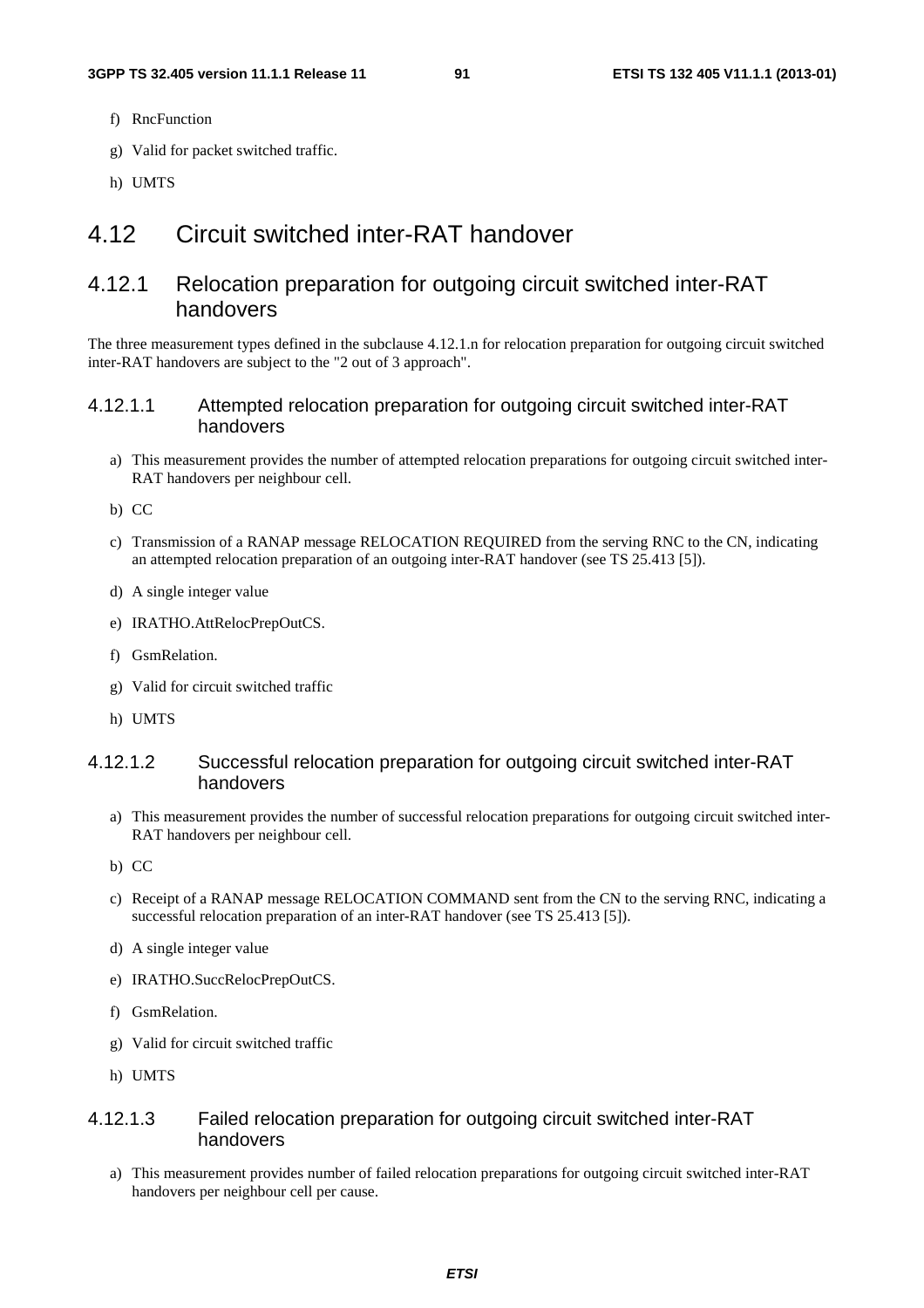- b) CC
- c) Receipt of a RANAP message RELOCATION PREPARATION FAILURE sent from the CN to the serving RNC, indicating a failed relocation preparation for outgoing inter-RAT handovers. Failure causes are defined within TS 25.413 [5]. The sum of all supported per cause measurements shall equal the total number of failed events. In case only a

subset of per cause measurements is supported, a sum subcounter will be provided first.

- d) Each measurement is an integer value. The number of measurements is equal to the number of causes supported plus a possible sum value identified by the *.sum* suffix.
- e) The measurement name has the form IRATHO.FailRelocPrepOutCS.*Cause* where *Cause* identifies the failure cause.
- f) GsmRelation.
- g) Valid for circuit switched traffic
- h) UMTS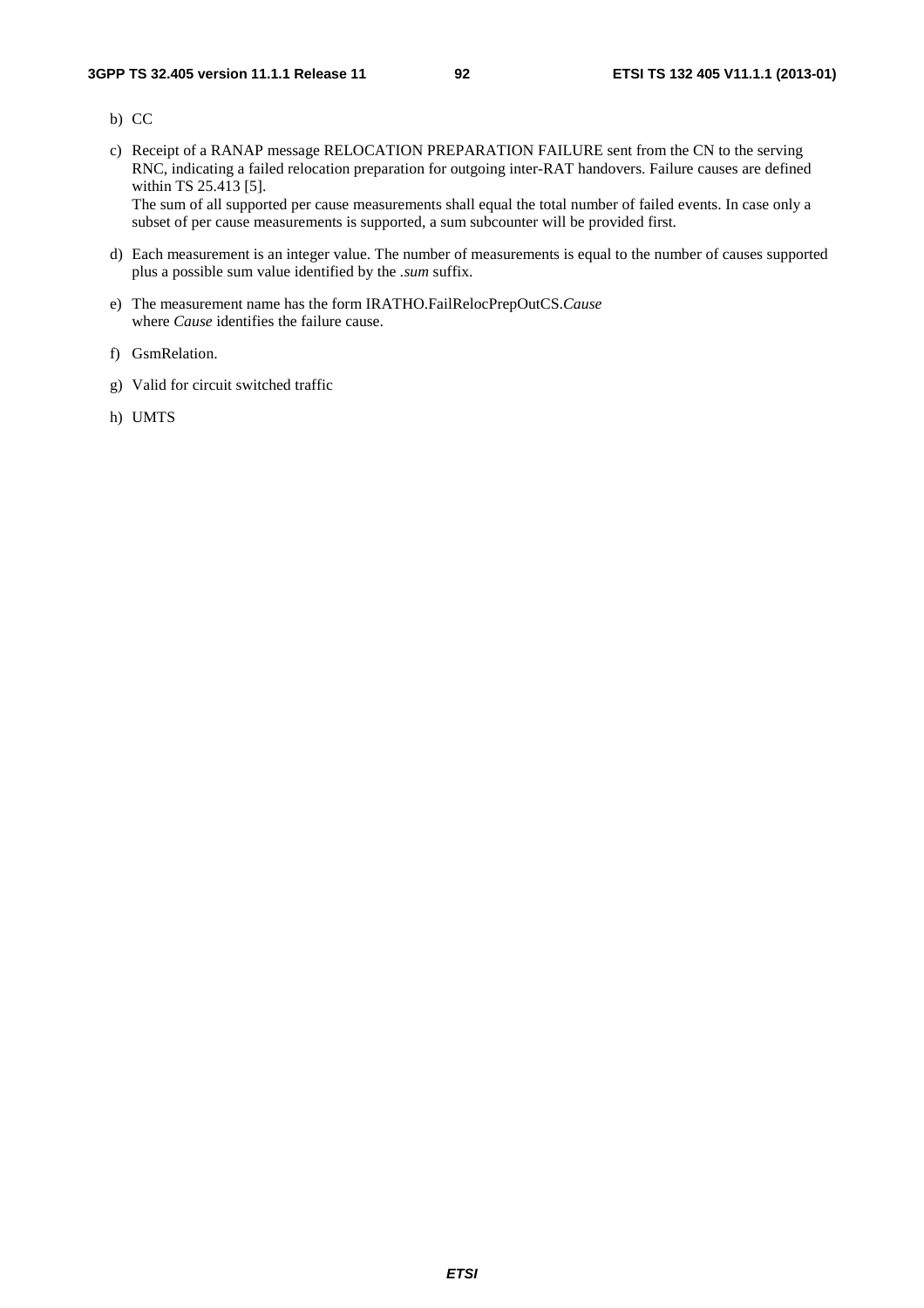# 4.12.2 Outgoing circuit switched inter-RAT handovers

The three measurement types defined in the subclause 4.12.2.n for outgoing circuit switched inter-RAT handovers are subject to the "2 out of 3 approach".

#### 4.12.2.1 Attempted outgoing circuit switched inter-RAT handovers

- a) This measurement provides the number of attempted outgoing circuit switched inter-RAT handovers per neighbour cell from UEs point of view.
- b) CC
- c) Transmission of a RRC-message HANDOVER FROM UTRAN COMMAND from serving RNC to the UE, indicating an attempted outgoing inter-RAT handover (see TS 25.331 [4]).
- d) A single integer value
- e) IRATHO.AttOutCS.
- f) GsmRelation.
- g) Valid for circuit switched traffic
- h) UMTS

#### 4.12.2.2 Successful outgoing circuit switched inter-RAT handovers

- a) This measurement provides the number of successful outgoing circuit switched inter-RAT handovers per neighbour cell from UEs point of view.
- b) CC
- c) Receipt of a RANAP message IU RELEASE COMMAND sent from the CN to the serving RNC, indicating a successful inter-RAT handover (see TS 25.413 [5]).
- d) A single integer value
- e) IRATHO.SuccOutCS.
- f) GsmRelation.
- g) Valid for circuit switched traffic
- h) UMTS

#### 4.12.2.3 Failed outgoing circuit switched inter-RAT handovers

- a) This measurement provides the number of failed outgoing circuit switched inter-RAT handovers per neighbour cell per cause from UEs point of view, where the UE returned to the original physical channel configuration.
- b) CC
- c) Receipt of a RRC message HANDOVER FROM UTRAN FAILURE sent from the UE to the serving RNC, indicating a failed inter-RAT handover. Failure causes are defined within TS 25.331 [4]. The sum of all supported per cause measurements shall equal the total number of failed events. In case only a subset of per cause measurements is supported, a sum subcounter will be provided first.
- d) Each measurement is an integer value. The number of measurements is equal to the number of causes supported plus a possible sum value identified by the *.sum* suffix.
- e) The measurement name has the form IRATHO.FailOutCS.*Cause* where *Cause* identifies the failure cause.
- f) GsmRelation.
- g) Valid for circuit switched traffic
- h) UMTS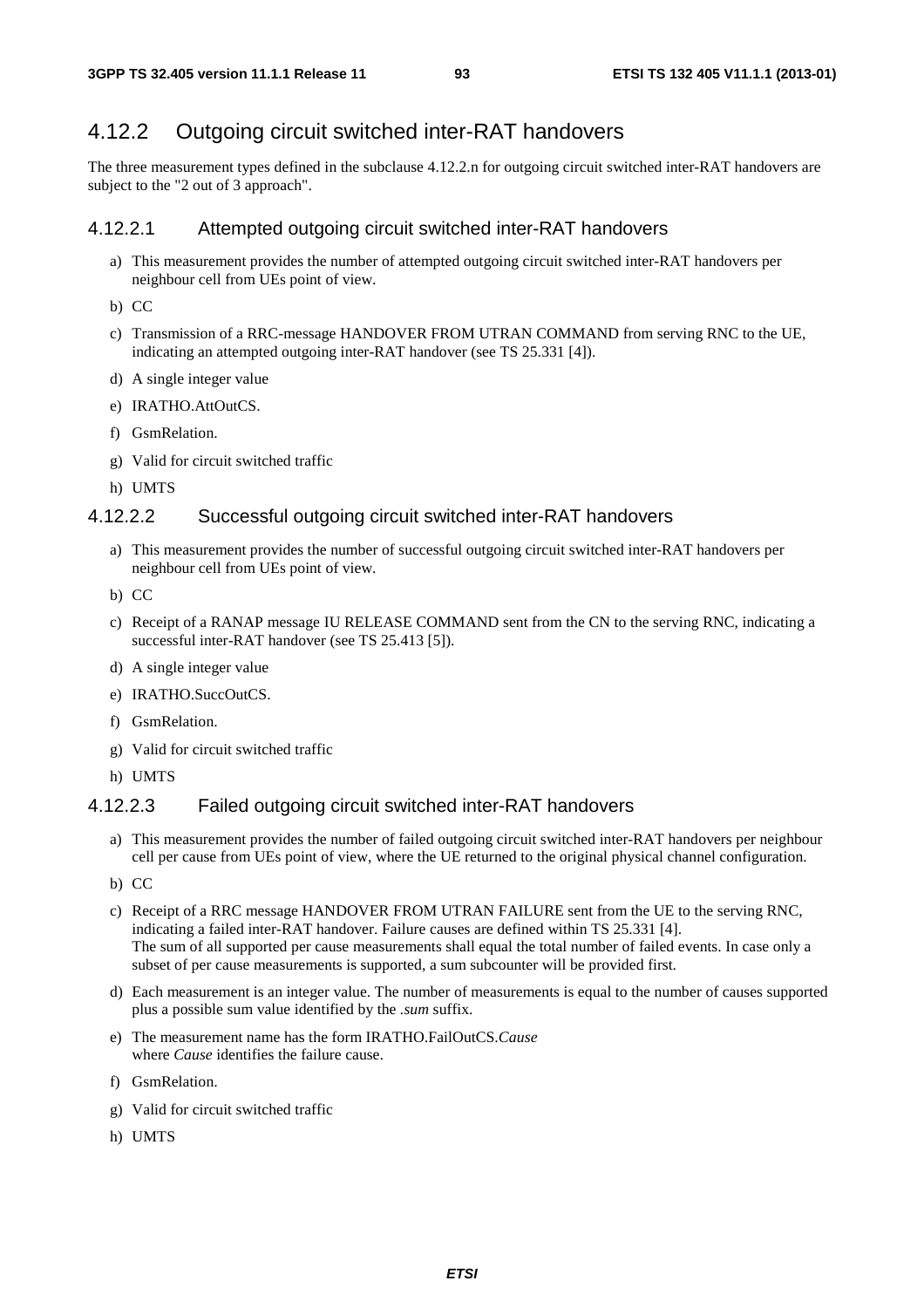# 4.12.3 Incoming circuit switched inter-RAT handovers

The three measurement types defined in the subclause 4.12.3.n for incoming circuit switched inter-RAT handovers are subject to the "2 out of 3 approach".

# 4.12.3.1 Attempted incoming circuit switched inter-RAT handovers

- a) This measurement provides the number of attempted incoming circuit switched inter-RAT handovers for each cell.
- b) CC
- c) Receipt of a RANAP RELOCATION REQUEST message sent from the CN to the target RNC, indicating the attempt of an inter-RAT handover (see TS 25.413 [5]).
- d) A single integer value
- e) IRATHO.AttIncCS.
- f) UtranCellFDD UtranCellTDDLcr UtranCellTDDHcrValid for circuit switched traffic
- g) UMTS

### 4.12.3.2 Successful incoming circuit switched inter-RAT handovers

- a) This measurement provides the number of successful incoming circuit switched interRAT handovers for each cell.
- b) CC
- c) Receipt of a RRC HANDOVER TO UTRAN COMPLETE message sent from the UE to the target RNC, indicating a successful interRAT handover (see TS 25.331 [4]).
- d) A single integer value
- e) IRATHO.SuccIncCS.
- f) UtranCellFDD UtranCellTDDLcr UtranCellTDDHcrValid for circuit switched traffic
- g) UMTS

#### 4.12.3.3 Failed incoming circuit switched inter-RAT handovers

- a) This measurement provides the number of failed incoming circuit switched interRAT handovers per cell per cause.
- b) CC
- c) Transmission of a RANAP message RELOCATION FAILURE from the target RNC to the CN, indicating a failed inter-RAT handovers. Failure causes are defined within TS 25.413 [5]. The sum of all supported per cause measurements shall equal the total number of failed events. In case only a subset of per cause measurements is supported, a sum subcounter will be provided first.
- d) Each measurement is an integer value. The number of measurements is equal to the number of causes supported plus a possible sum value identified by the *.sum* suffix.
- e) The measurement name has the form IRATHO.FailIncCS.*Cause* where *Cause* identifies the failure cause.
- f) UtranCellFDD UtranCellTDDLcr UtranCellTDDHcrValid for circuit switched traffic
- g) UMTS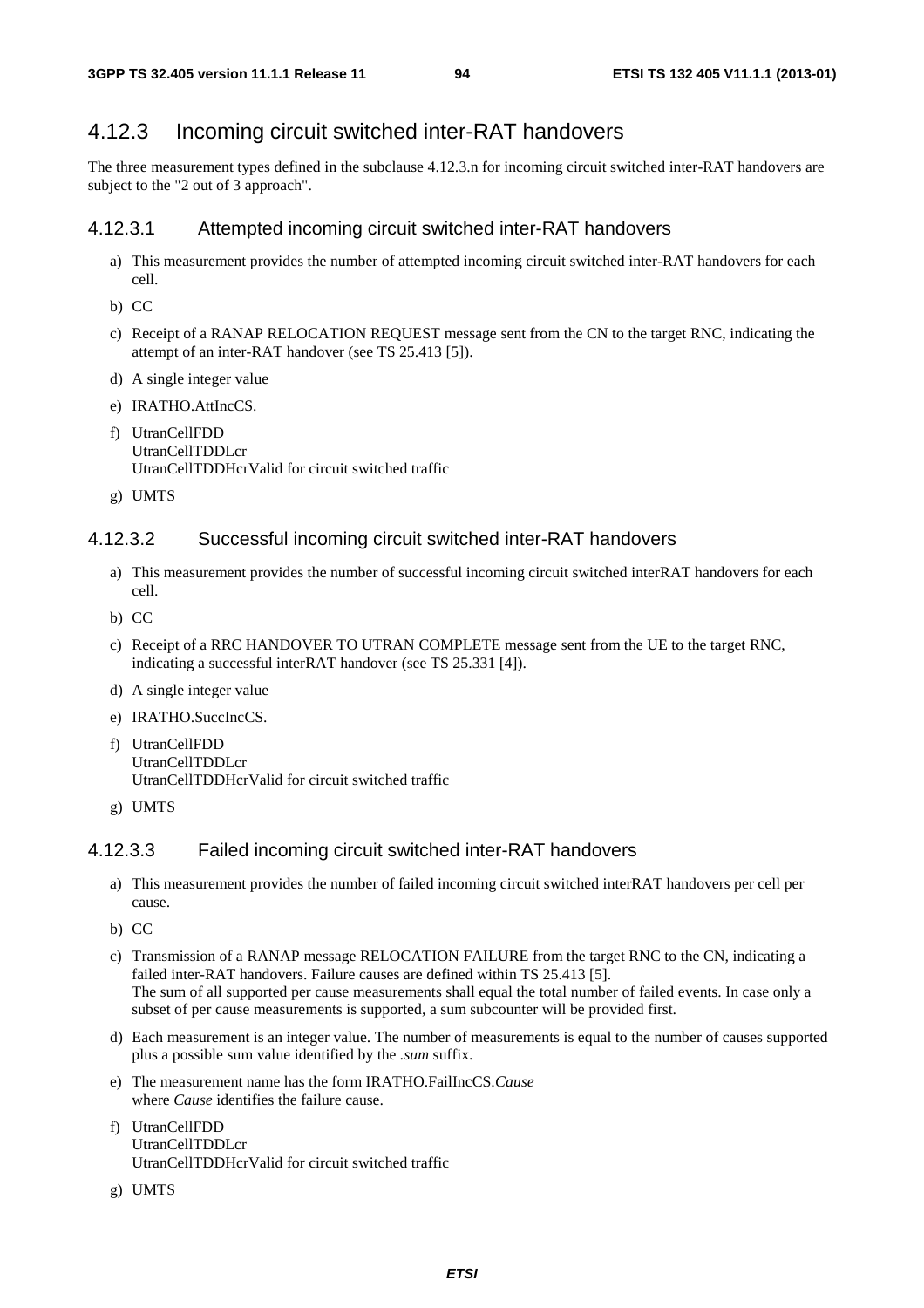# 4.13 Packet switched inter-RAT handover

# 4.13.1 Outgoing packet switched inter-RAT handovers, UTRAN controlled

The three measurement types defined in the subclause 4.13.1.n for outgoing packet switched inter-RAT handovers, UTRAN controlled are subject to the "2 out of 3 approach".

### 4.13.1.1 Attempted outgoing packet switched inter-RAT handovers, UTRAN controlled

- a) This measurement provides the number of attempted outgoing, UTRAN controlled, Packet Switched interRAT handovers per cell.
- b) CC
- c) Transmission of a RRC-message, CELL CHANGE ORDER FROM UTRAN, from source RNC to the UE, indicating an attempted outgoing Packet Switched inter-RAT handover (see TS 25.331 [4]).
- d) A single integer value
- e) IRATHO.AttOutPSUTRAN.
- f) UtranCellFDD UtranCellTDDLcr UtranCellTDDHcr
- g) Valid for packet switched traffic.
- h) UMTS

### 4.13.1.2 Successful outgoing packet switched inter-RAT handovers, UTRAN controlled

- a) This measurement provides the number of successful outgoing, UTRAN controlled, Packet Switched interRAT handovers per cell.
- b) CC
- c) Receipt of a RANAP message, IU RELEASE COMMAND, sent from the PS CN to the source RNC, indicating a successful outgoing Packet Switched inter-RAT handover (see TS 25.413 [5]).
- d) A single integer value
- e) IRATHO.SuccOutPSUTRAN.
- f) UtranCellFDD UtranCellTDDLcr UtranCellTDDHcr
- g) Valid for packet switched traffic.
- h) UMTS

#### 4.13.1.3 Failed outgoing packet switched inter-RAT handovers UTRAN controlled

- a) This measurement provides the number of failed outgoing, UTRAN controlled, Packet Switched interRAT handovers per cause, where the UE resumes the connection to UTRAN using the same resources used before receiving the cell change order. This is measured per cell.
- b) CC
- c) Receipt of an RRC message, CELL CHANGE ORDER FROM UTRAN FAILURE, sent from the UE to the source RNC, indicating a failed inter-RAT handover. Failure causes are defined within TS 25.331 [4].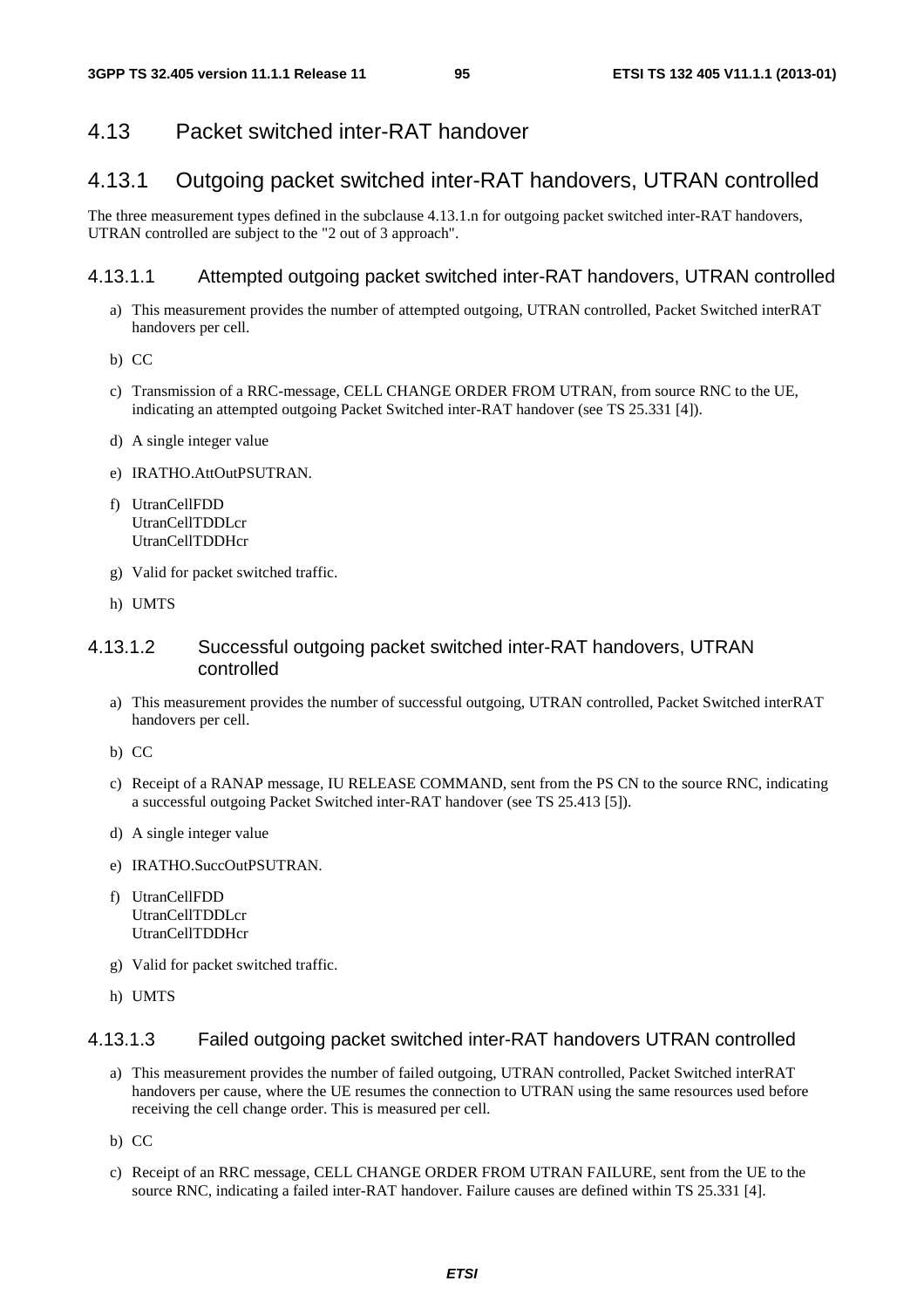The sum of all supported per cause measurements shall equal the total number of failed events. In case only a subset of per cause measurements is supported, a sum subcounter will be provided first.

- d) Each measurement is an integer value. The number of measurements is equal to the number of causes supported plus a possible sum value identified by the *.sum* suffix.
- e) The measurement name has the form IRATHO.FailOutPSUTRAN.*Cause* where *Cause* identifies the failure cause.
- f) UtranCellFDD UtranCellTDDLcr UtranCellTDDHcr
- g) Valid for packet switched traffic.
- h) UMTS

# 4.13.2 Outgoing packet switched inter-RAT handovers, UE controlled

#### 4.13.2.1 Successful outgoing packet switched inter-RAT handovers, UE controlled

- a) This measurement provides the number of successful outgoing, UE controlled, Packet Switched inter-RAT handovers per cell.
- b) CC
- c) Receipt of an RANAP message, SRNS CONTEXT REQUEST, sent from the PS CN to the serving RNC, indicating a successful outgoing UE controlled Packet Switched inter-RAT handover (see TS 25.413 [5]).
- d) A single integer value
- e) IRATHO.SuccOutPSUE.
- f) UtranCellFDD UtranCellTDDLcr UtranCellTDDHcr
- g) Valid for packet switched traffic.
- h) UMTS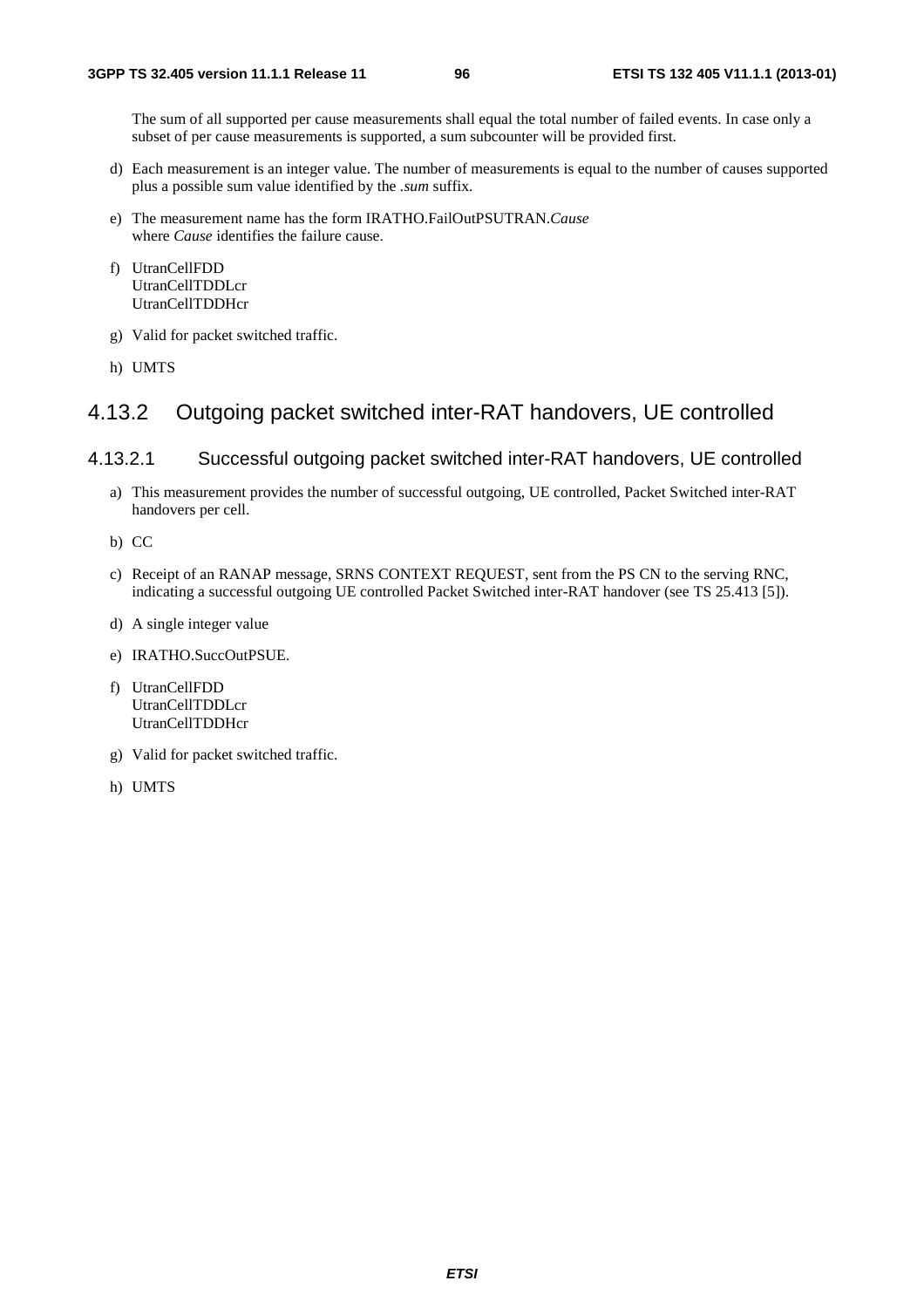# 4.14 Iu connection release

# 4.14.1 Overview

### 4.14.1.1 Considered Iu connection release procedures

Performance Measurement definitions in this subclause are based on TS 25.413 [5].

The following paragraphs are of interest for this purpose:

- Iu Release Request;
- Iu Release;
- IU RELEASE REQUEST;
- IU RELEASE COMMAND;
- IU RELEASE COMPLETE.

These paragraphs show in particular the following diagrams:



**Figure: Iu Release Request procedure. Successful operation** 



**Figure: Iu Release procedure. Successful operation**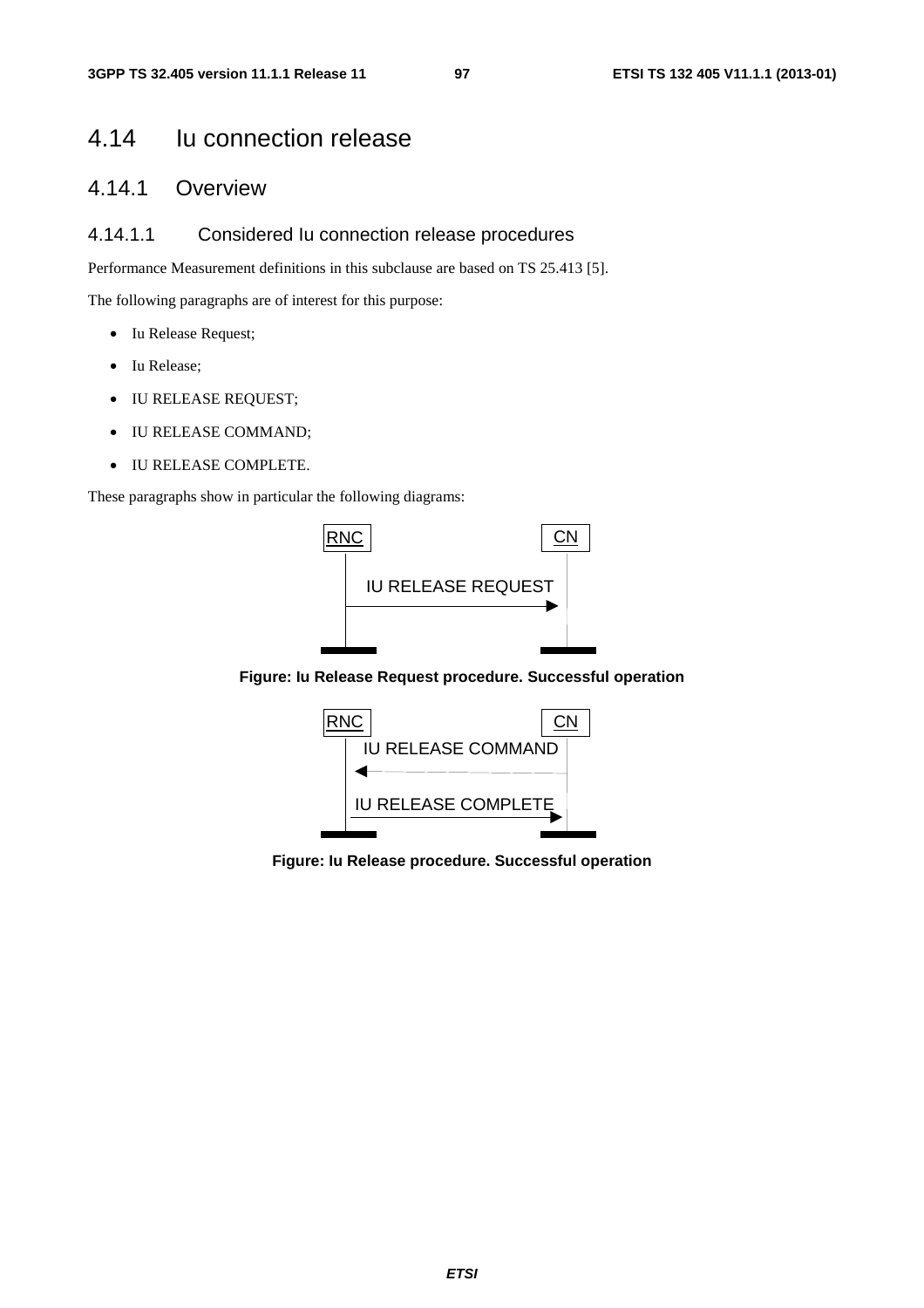# 4.14.2 Iu connection release request by UTRAN

### 4.14.2.1 Attempted Iu connection release request by UTRAN for CS domain

- a) This measurement provides the number of attempted requests by UTRAN to release an Iu connection between the RNC and a CS CN. The measurement is split into subcounters per release cause.
- b) CC
- c) Transmission of a RANAP message IU RELEASE REQUEST by the RNC to the CS CN. Each RANAP message IU RELEASE REQUEST sent to the CS CN is added to the relevant per cause measurement. The possible causes are included in TS 25.413 [5]. The sum of all supported per cause measurements shall equal the total number of IU RELEASE REQUEST attempts. In case only a subset of per cause measurements is supported, a sum measurement subtype will be provided first.
- d) Each measurement is an integer value. The number of measurements is equal to the number of causes plus a possible sum value identified by the *.sum* suffix.
- e) The measurement name has the form IU.AttConnRelReqUTRANCS.*Cause* where *Cause* identifies the release cause.
- f) RncFunction
- g) Valid for circuit switched traffic
- h) UMTS

#### 4.14.2.2 Attempted Iu connection release request by UTRAN for PS domain

- a) This measurement provides the number of attempted requests by UTRAN to release an Iu connection between the RNC and a PS CN. The measurement is split into subcounters per release cause.
- b) CC
- c) Transmission of a RANAP message IU RELEASE REQUEST by the RNC to the PS CN. Each RANAP message IU RELEASE REQUEST sent to the PS CN is added to the relevant per cause measurement. The possible release causes are included in TS 25.413 [5]. The sum of all supported per cause measurements shall equal the total number of IU RELEASE REQUEST attempts. In case only a subset of per cause measurements is supported, a sum measurement subtype will be provided first.
- d) Each measurement is an integer value. The number of measurements is equal to the number of causes plus a possible sum value identified by the *.sum* suffix.
- e) The measurement name has the form IU.AttConnRelReqUTRANPS.*Cause* where *Cause* identifies the release cause.
- f) RncFunction
- g) Valid for packet switched traffic.
- h) UMTS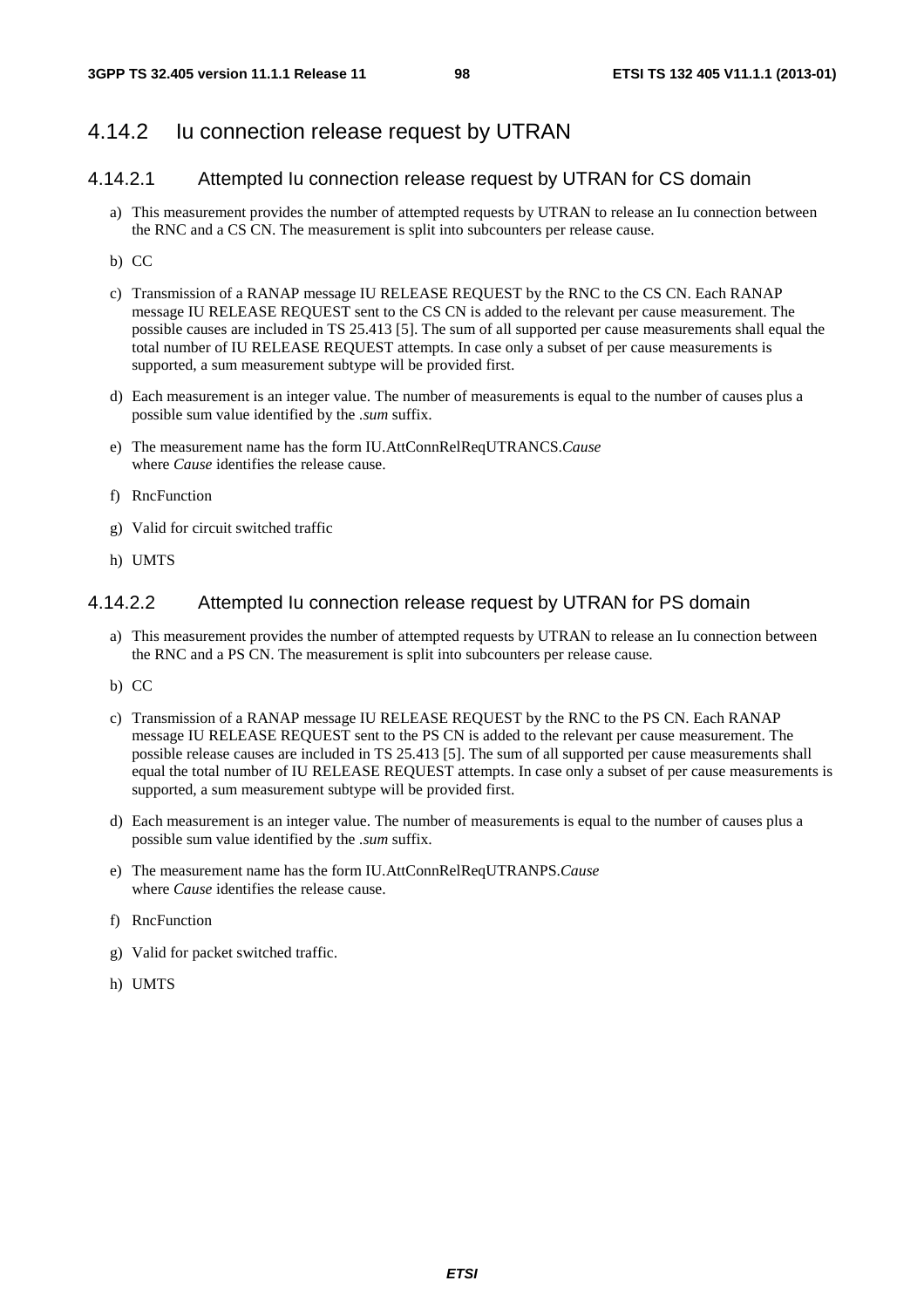# 4.14.3 Iu connection release by CN

### 4.14.3.1 Attempted Iu connection release by CN for CS domain

- a) This measurement provides the number of attempted release by a CS CN to an Iu connection between the RNC and a CS CN. The measurement is split into subcounters per release cause.
- b) CC
- c) Receipt of a RANAP message IU RELEASE COMMAND sent by the CS CN to the RNC. Each RANAP message IU RELEASE COMMAND received from the CS CN is added to the relevant per cause measurement. The possible causes are included in TS 25.413 [5]. The sum of all supported per cause measurements shall equal the total number of IU RELEASE COMMAND attempts. In case only a subset of per cause measurements is supported, a sum measurement subtype will be provided first.
- d) Each measurement is an integer value. The number of measurements is equal to the number of causes plus a possible sum value identified by the *.sum* suffix.
- e) The measurement name has the form IU.AttConnRelCNCS.*Cause* where *Cause* identifies the release cause.
- f) RncFunction
- g) Valid for circuit switching.
- h) UMTS

#### 4.14.3.2 Attempted Iu connection release by CN for PS domain

- a) This measurement provides the number of attempted release by a PS CN to an Iu connection between the RNC and a PS CN. The measurement is split into subcounters per release cause.
- b) CC
- c) Receipt of a RANAP message IU RELEASE COMMAND sent by the PS CN to the RNC. Each RANAP message IU RELEASE COMMAND received from the PS CN is added to the relevant per cause measurement. The possible causes are included in TS 25.413 [5]. The sum of all supported per cause measurements shall equal the total number of IU RELEASE COMMAND attempts. In case only a subset of per cause measurements is supported, a sum measurement subtype will be provided first.
- d) Each measurement is an integer value. The number of measurements is equal to the number of causes plus a possible sum value identified by the *.sum* suffix.
- e) The measurement name has the form IU.AttConnRelCNPS.*Cause* where *Cause* identifies the release cause.
- f) RncFunction
- g) Valid for packet switching.
- h) UMTS

#### 4.14.3.3 Successful Iu connection release by CN for CS domain

- a) This measurement provides the number of successful release by a CS CN to an Iu connection between the RNC and a CS CN. The measurement is split into subcounters per release cause.
- b) CC
- c) Transmission of a RANAP message IU RELEASE COMPLETE by the RNC to the CS CN. Each RANAP message IU RELEASE COMPLETE sent to the CS CN is added to the relevant per cause measurement. The possible causes are included in TS 25.413 [5]. The sum of all supported per cause measurements shall equal the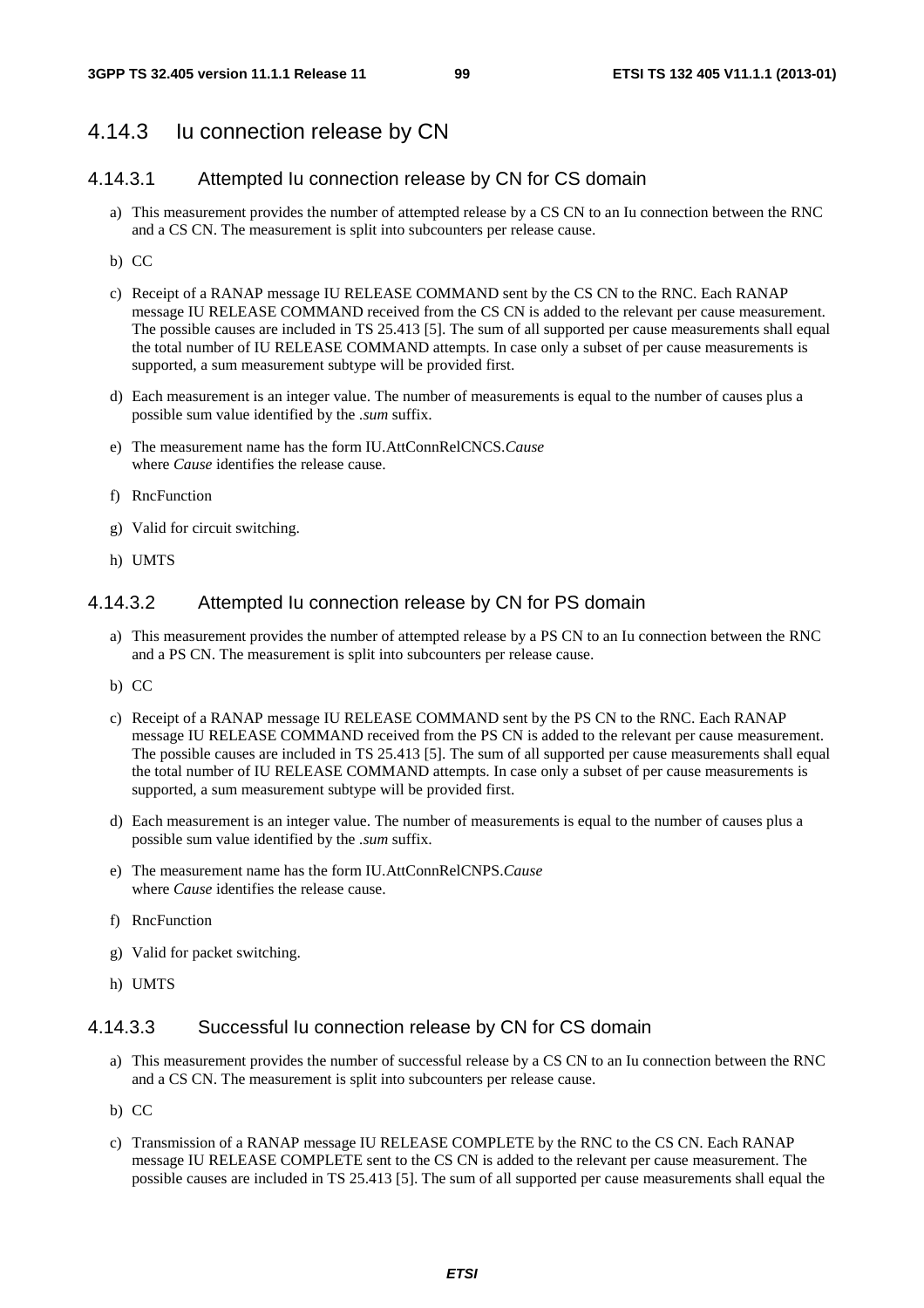total number of IU RELEASE COMPLETE. In case only a subset of per cause measurements is supported, a sum measurement subtype will be provided first.

- d) Each measurement is an integer value. The number of measurements is equal to the number of causes plus a possible sum value identified by the *.sum* suffix.
- e) The measurement name has the form IU.SuccConnRelCNCS.*Cause* where *Cause* identifies the release cause.
- f) RncFunction
- g) Valid for circuit switching.
- h) UMTS

#### 4.14.3.4 Successful Iu connection release by CN for PS domain

- a) This measurement provides the number of successful release by a PS CN to an Iu connection between the RNC and a PS CN. The measurement is split into subcounters per release cause.
- b) CC
- c) Transmission of a RANAP message IU RELEASE COMPLETE by the RNC to the PS CN. Each RANAP message IU RELEASE COMPLETE sent to the PS CN is added to the relevant per cause measurement. The possible causes are included in TS 25.413 [5]. The sum of all supported per cause measurements shall equal the total number of IU RELEASE COMPLETE. In case only a subset of per cause measurements is supported, a sum measurement subtype will be provided first.
- d) Each measurement is an integer value. The number of measurements is equal to the number of causes plus a possible sum value identified by the *.sum* suffix.
- e) The measurement name has the form IU.SuccConnRelCNPS.*Cause* where *Cause* identifies the release cause.
- f) RncFunction
- g) Valid for packet switching.
- h) UMTS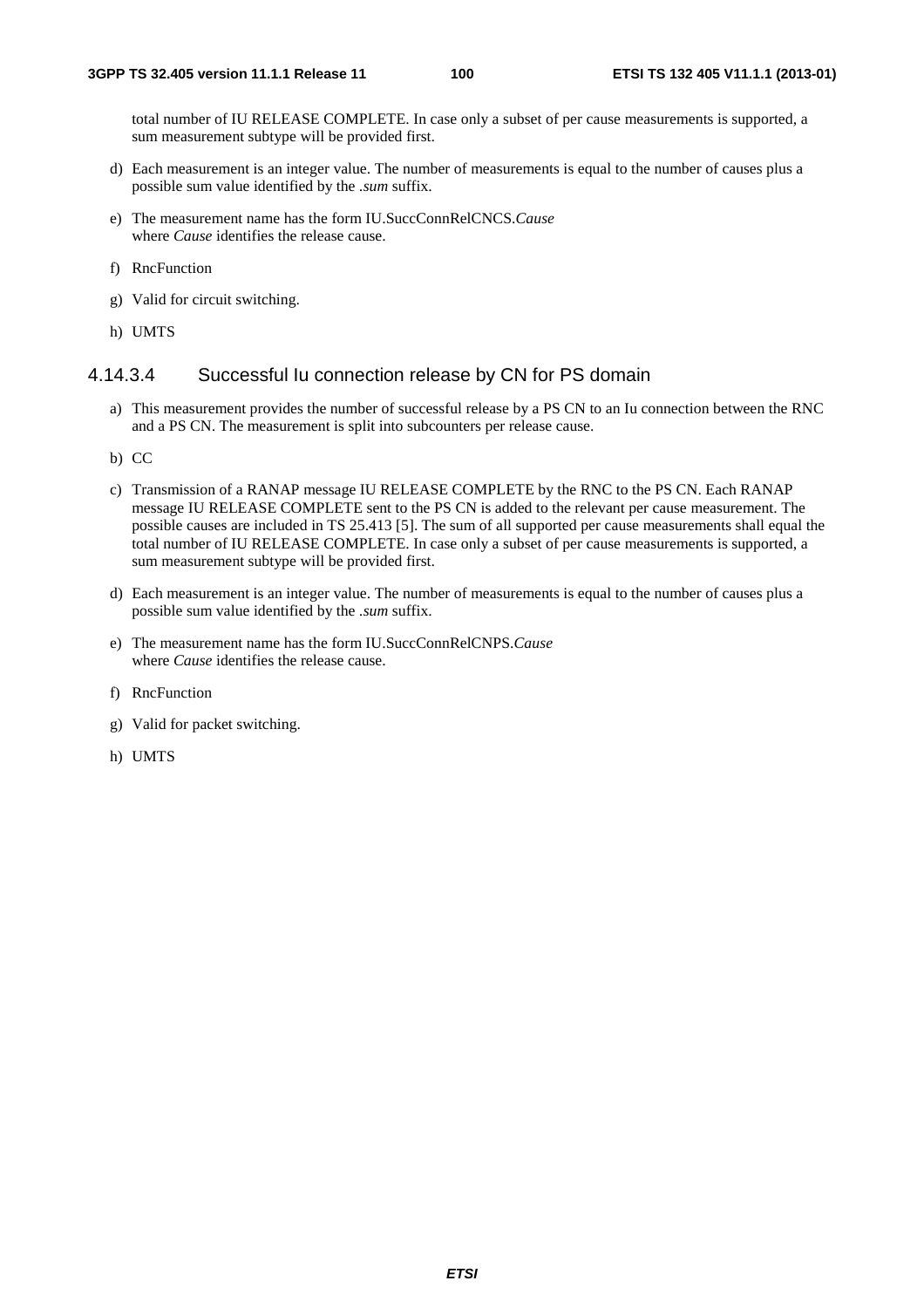# 4.15 Intra-cell DCA

The three measurement types defined in subclause 4.15...n for Intra-cell DCA are subject to the "2 out of 3 approach".

### 4.15.1 Attempted intra-cell DCA

- a) This measurement provides the number of attempted intra-cell DCA per cell. This measurement is only valid for TDD mode.
- b) CC
- c) Transmission of a RRC message PHYSICAL CHANNEL RECONFIGURATION, RADIO BEARER SETUP, RADIO BEARER RECONFIGURATION, RADIO BEARER RELEASE, or TRANSPORT CHANNEL RECONFIGURATION from the source RNC to the UE, indicating the attempt of an intra-cell DCA (see TS 25.331 [4]).
- d) A single integer value
- e) DCA.AttIntraCell.
- f) UtranCellTDDLcr UtranCellTDDHcr
- g) Valid for circuit switched and packet switched traffic
- h) UMTS

# 4.15.2 Successful intra-cell DCA

- a) This measurement provides the number of successful intra-cell DCA per cell. This measurement is only valid for TDD mode.
- b) CC
- c) Receipt of a RRC message PHYSICAL CHANNEL RECONFIGURATION COMPLETE, RADIO BEARER SETUP COMPLETE, RADIO BEARER RECONFIGURATION COMPLETE, RADIO BEARER RELEASE COMPLETE, or TRANSPORT CHANNEL RECONFIGURATION COMPLETE sent from the UE to the source RNC, indicating a successful intra-cell DCA (see TS 25.331 [4]).
- d) A single integer value
- e) DCA.SuccIntraCell.
- f) UtranCellTDDLcr UtranCellTDDHcr
- g) Valid for circuit switched and packet switched traffic
- h) UMTS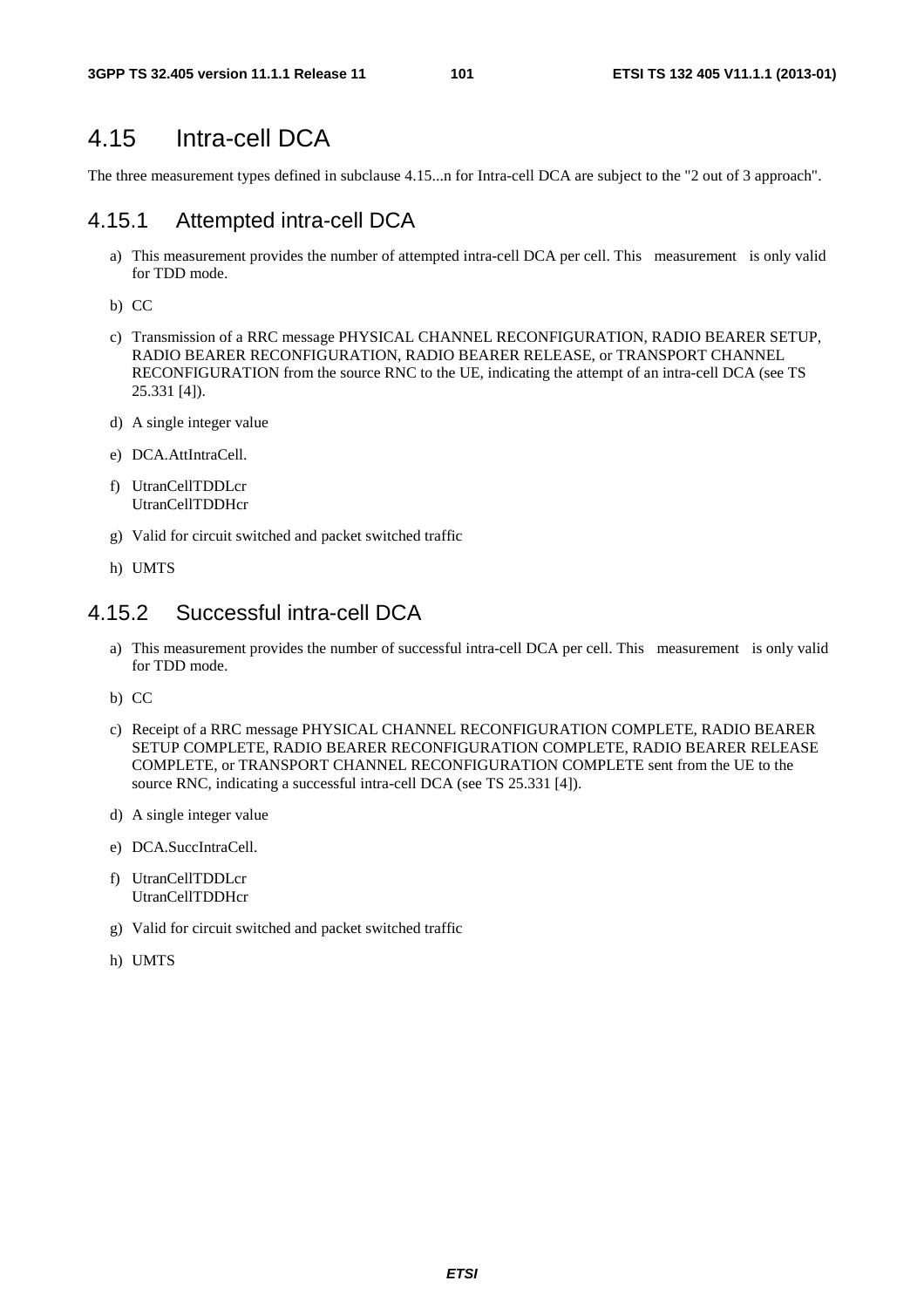# 4.15.3 Failed intra-cell DCA

- a) This measurement provides the number of failed intra-cell DCA per cell per cause. This measurement is only valid for TDD mode.
- b) CC
- c) Receipt of a RRC message PHYSICAL CHANNEL RECONFIGURATION FAILURE, RADIO BEARER SETUP FAILURE, RADIO BEARER RECONFIGURATION FAILURE, RADIO BEARER RELEASE FAILURE, or TRANSPORT CHANNEL RECONFIGURATION FAILURE sent from the UE to the source RNC, indicating a failed intra-cell DCA. Failure causes are defined within TS 25.331 [4].

Each expected RRC message PHYSICAL CHANNEL RECONFIGURATION COMPLETE, RADIO BEARER SETUP COMPLETE, RADIO BEARER RECONFIGURATION COMPLETE, RADIO BEARER RELEASE COMPLETE, TRANSPORT CHANNEL RECONFIGURATION COMPLETE, PHYSICAL CHANNEL RECONFIGURATION FAILURE, RADIO BEARER SETUP FAILURE, RADIO BEARER RECONFIGURATION FAILURE, RADIO BEARER RELEASE FAILURE, or TRANSPORT CHANNEL RECONFIGURATION FAILURE not received by the source RNC is added to the measurement cause 'No Reply' (not specified in TS 25.331 [4]).

The sum of all supported per cause measurements shall equal the total number of failed events. In case only a subset of per cause measurements is supported, a sum subcounter will be provided first.

- d) Each measurement is an integer value. The number of measurements is equal to the number of causes supported plus a possible sum value identified by the *.sum* suffix.
- e) The measurement name has the form DCA.FailIntraCell.*Cause* where *Cause* identifies the failure cause. The cause 'No Reply' is identified by the .*NoReply* suffix.
- f) UtranCellTDDLcr UtranCellTDDHcr
- g) Valid for circuit switched and packet switched traffic
- h) UMTS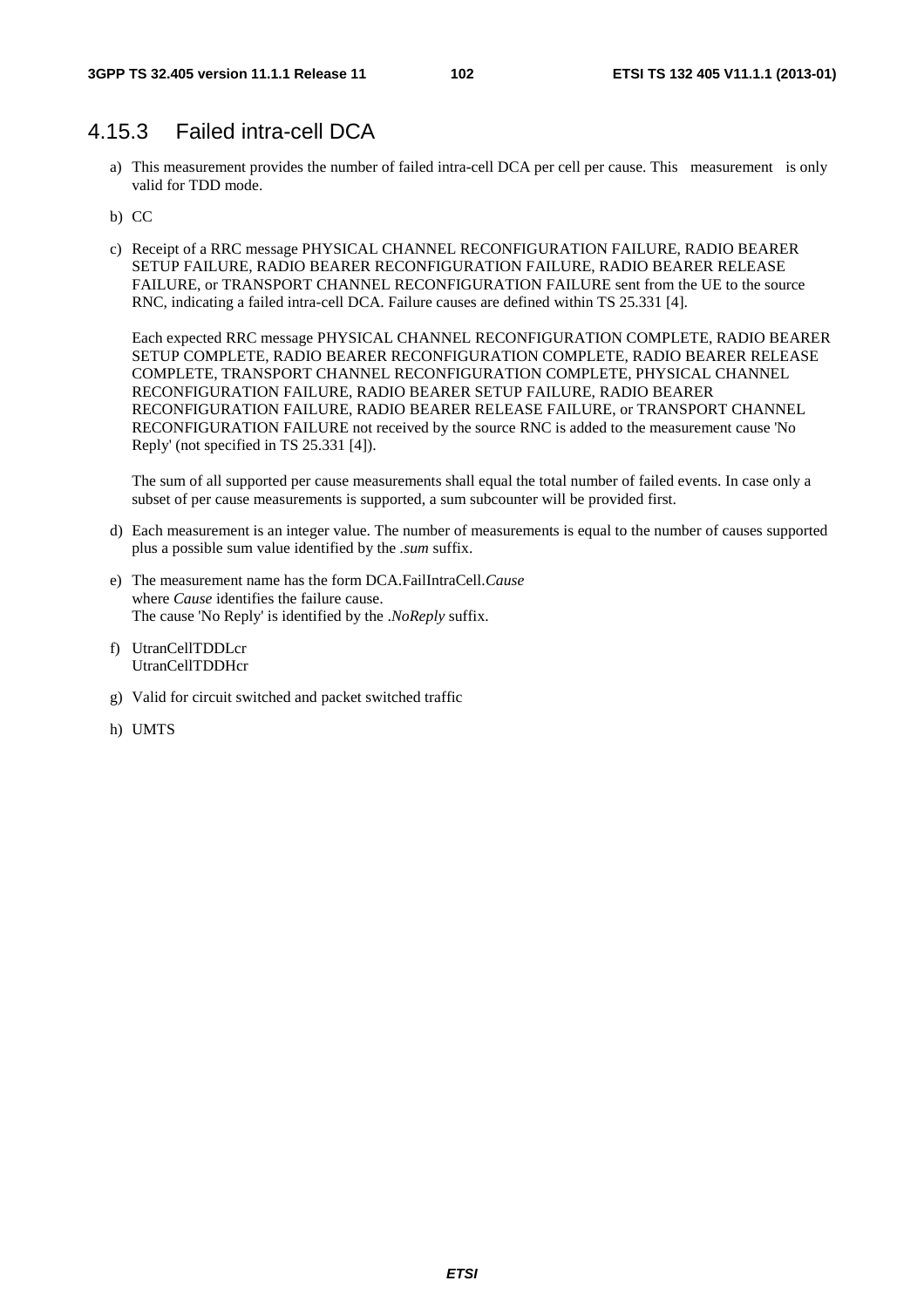# 4.16 TDD Code Resources

# 4.16.1 UTRAN Cell Max Downlink Code Resources Used

a) This measurement provides the number of OVSF codes used in the downlink of the UTRAN cell. This measurement is split into subcounters according to the Orthogonal Variable Spreading Factor (OVSF) length. This measurement is only valid for TDD mode.

b) SI.

- c) This measurement is obtained by sampling at a pre-defined interval, the number of OVSF codes used per Spread Factor (SF), and then taking the arithmetic maximum. The SFs used are: SF= 1, SF= 16.
- d) Two integer values.
- e) TCR.DLCodeResUsed.SF1 TCR.DLCodeResUsed.SF16
- f) UtranCellTDDLcr UtranCellTDDHcr
- g) UtranCell
- h) Valid for circuit switched and packet switched traffic
- i) UMTS

# 4.16.2 UTRAN Cell Max Uplink Code Resources Used

- a) This measurement provides the number of OVSF codes used in the uplink of the UTRAN cell. This measurement is split into subcounters according to the Orthogonal Variable Spreading Factor (OVSF) length. This measurement is only valid for TDD mode.
- b) SI.
- c) This measurement is obtained by sampling at a pre-defined interval, the number of OVSF codes used per Spread Factor (SF), and then taking the arithmetic maximum. The SFs used are:  $SF = 1$ ,  $SF = 2$ ,  $SF = 4$ ,  $SF = 8$ , SF= 16.
- d) Five integer values.
- e) TCR.ULCodeResUsed.SF1 TCR.ULCodeResUsed.SF2 TCR.ULCodeResUsed.SF4 TCR.ULCodeResUsed.SF8 TCR.ULCodeResUsed.SF16.
- f) UtranCellTDDLcr UtranCellTDDHcr
- g) Valid for circuit switched and packet switched traffic
- h) UMTS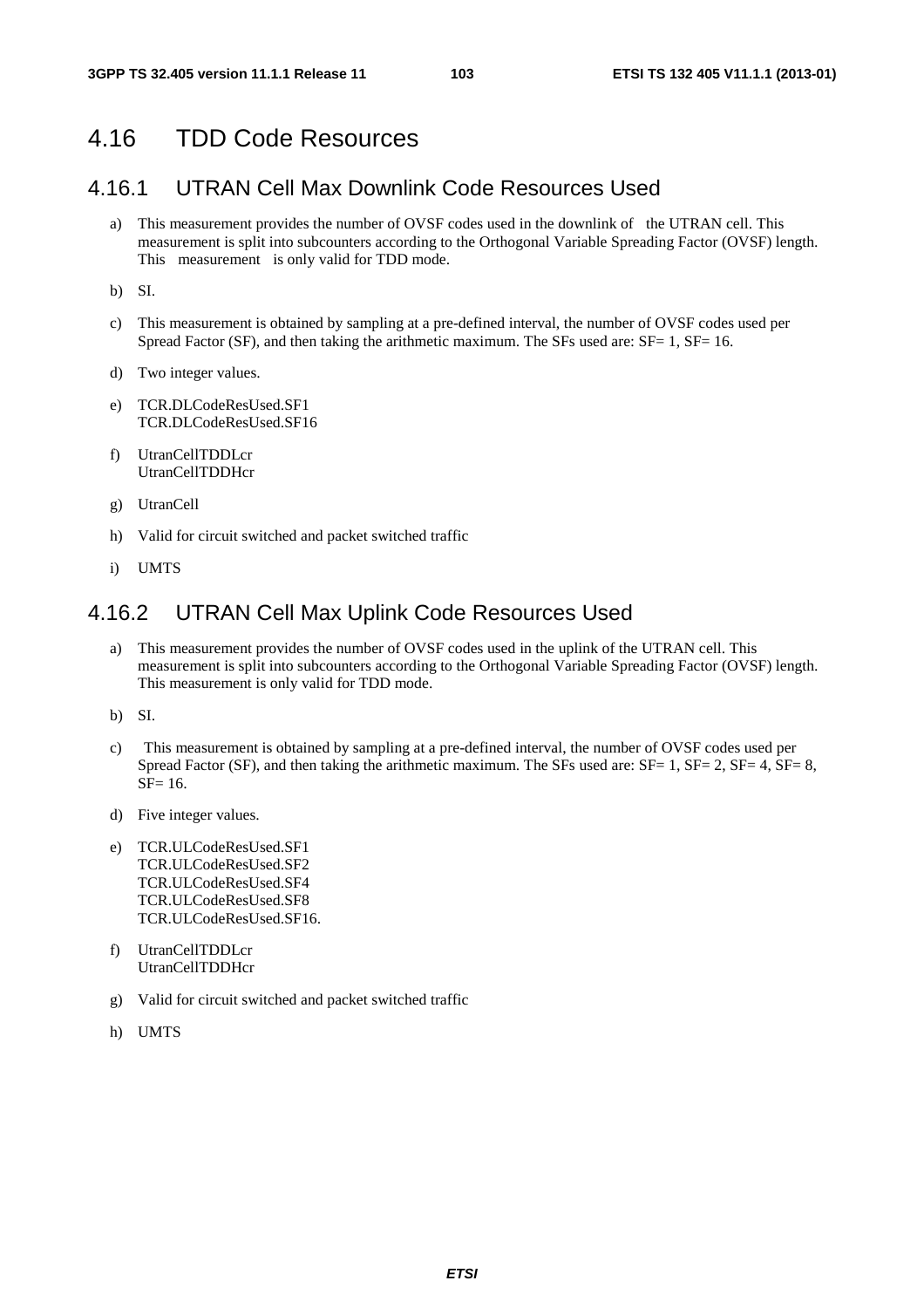# 4.16.3 Mean Downlink Code Resources Used of an UTRAN Cell

- a) This measurement provides the mean number of OVSF codes used in the downlink of the UTRAN cell. This measurement is split into subcounters according to the Orthogonal Variable Spreading Factor (OVSF) length. This measurement is only valid for TDD mode.
- b) SI.
- c) This measurement is obtained by sampling at a pre-defined interval, the number of OVSF codes used per spread factor (SF), and then taking the arithmetic mean. The SFs used are:  $SF = 1$ ,  $SF = 16$ .
- d) Two integer values.
- e) TCR.DLMeanCodeResUsed.SF1, TCR.DLMeanCodeResUsed.SF16.
- f) UtranCellTDDLcr UtranCellTDDHcr
- g) Valid for circuit switched and packet switched traffic
- h) UMTS

# 4.16.4 Mean Uplink Code Resources Used of an UTRAN Cell

- a) This measurement provides the mean number of OVSF codes used in the uplink of the UTRAN cell. This measurement is split into subcounters according to the Orthogonal Variable Spreading Factor (OVSF) length. This measurement is only valid for TDD mode.
- b) SI.
- c) This measurement is obtained by sampling at a pre-defined interval, the number of OVSF codes used per Spread Factor (SF), and then taking the arithmetic mean. The SFs used are: SF= 1, SF= 2, SF= 4, SF= 8, SF= 16.
- d) Five integer values.
- e) TCR.ULMeanCodeResUsed.SF1, TCR.ULMeanCodeResUsed.SF2, TCR.ULMeanCodeResUsed.SF4, TCR.ULMeanCodeResUsed.SF8, TCR.ULMeanCodeResUsed.SF16.
- f) UtranCellTDDLcr UtranCellTDDHcr
- g) Valid for circuit switched and packet switched traffic
- h) UMTS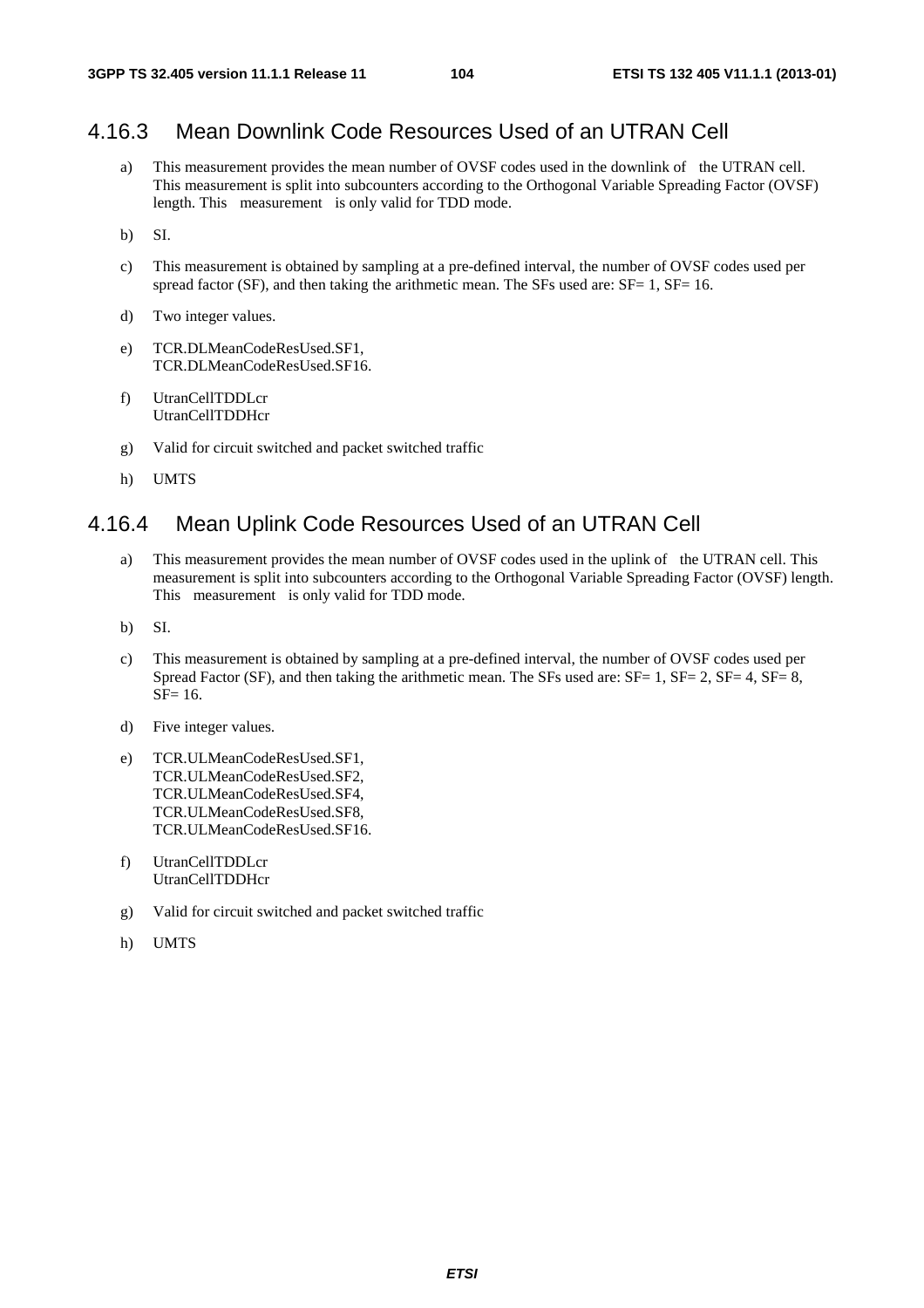# 4.17 Measurements related to TDD UTRAN cell Radio Frequency Carrier

# 4.17.1 Mean Transmitted Carrier Power of an UTRAN Cell

- a) This measurement provides the mean transmitted carrier power of an UTRAN cell. This measurement is only valid for TDD mode.
- b) SI.
- c) This measurement is obtained by sampling at a pre-defined interval, the transmitted carrier power of the same Node B reported, and then taking the arithmetic mean. For an Utran Cell in TDD mode, the minimum granularity for this measurement is a Time Slot (TS).
- d) In case a TS is configured to work for downlink, the measurement value for Transmitted Carrier Power on the basis of this TS is an integer, with a range from 0 to 100 that maps the value of the measured transmitted carrier power percentage as defined in table 9.46 of TS 25.123 [9]. When a TS is configured to work for uplink, the measurement for Transmitted Carrier Power on the basis of this TS is not valid and should have a NULL value specified in 3GPP TS 32.432 [12]. TS0 to TS6 are valid for both UtranCellTDDLcr and UtranCellTDDHcr, and TS7 to TS14 are valid only for UtranCellTDDHcr.
- e) CARR.MeanTSTCP.TSx, where x presents 0, 1, 2 … 14.
- f) UtranCellTDDLcr UtranCellTDDHcr
- g) Valid for circuit switched and packet switched traffic
- h) UMTS

# 4.17.2 Maximum Transmitted Carrier Power of an UTRAN Cell

- a) This measurement provides the maximum transmitted carrier power of an UTRAN cell. This measurement is only valid for TDD mode.
- b) SI.
- c) This measurement is obtained by sampling at a pre-defined interval, the transmitted carrier power of the same Node B reported, and then taking the maximum. For an Utran Cell in TDD mode, the minimum granularity for this measurement is a Time slot (TS).
- d) In case a TS is configured to work for downlink, the measurement value for Transmitted Carrier Power on the basis of this TS is an integer, with a range from 0 to 100, that maps the value of the measured transmitted carrier power percentage as defined in table 9.46 of TS 25.123 [9]. When a TS is configured to work for uplink, the measurement for Transmitted Carrier Power on the basis of this TS is not valid and should have a NULL value specified in 3GPP TS 32.432 [12]. TS0 to TS6 are valid for both UtranCellTDDLcr and UtranCellTDDHcr, and TS7 to TS14 are valid only for UtranCellTDDHcr.
- e) CARR.MaxTSTCP.TSx, where x presents 0, 1, 2 … 14.
- f) UtranCellTDDLcr UtranCellTDDHcr
- g) Valid for circuit switched and packet switched traffic
- h) UMTS

# 4.17.3 Mean Received Total Wideband Power of an UTRAN Cell

a) This measurement provides the mean received total wide band power of an UTRAN cell. This measurement is only valid for TDD mode.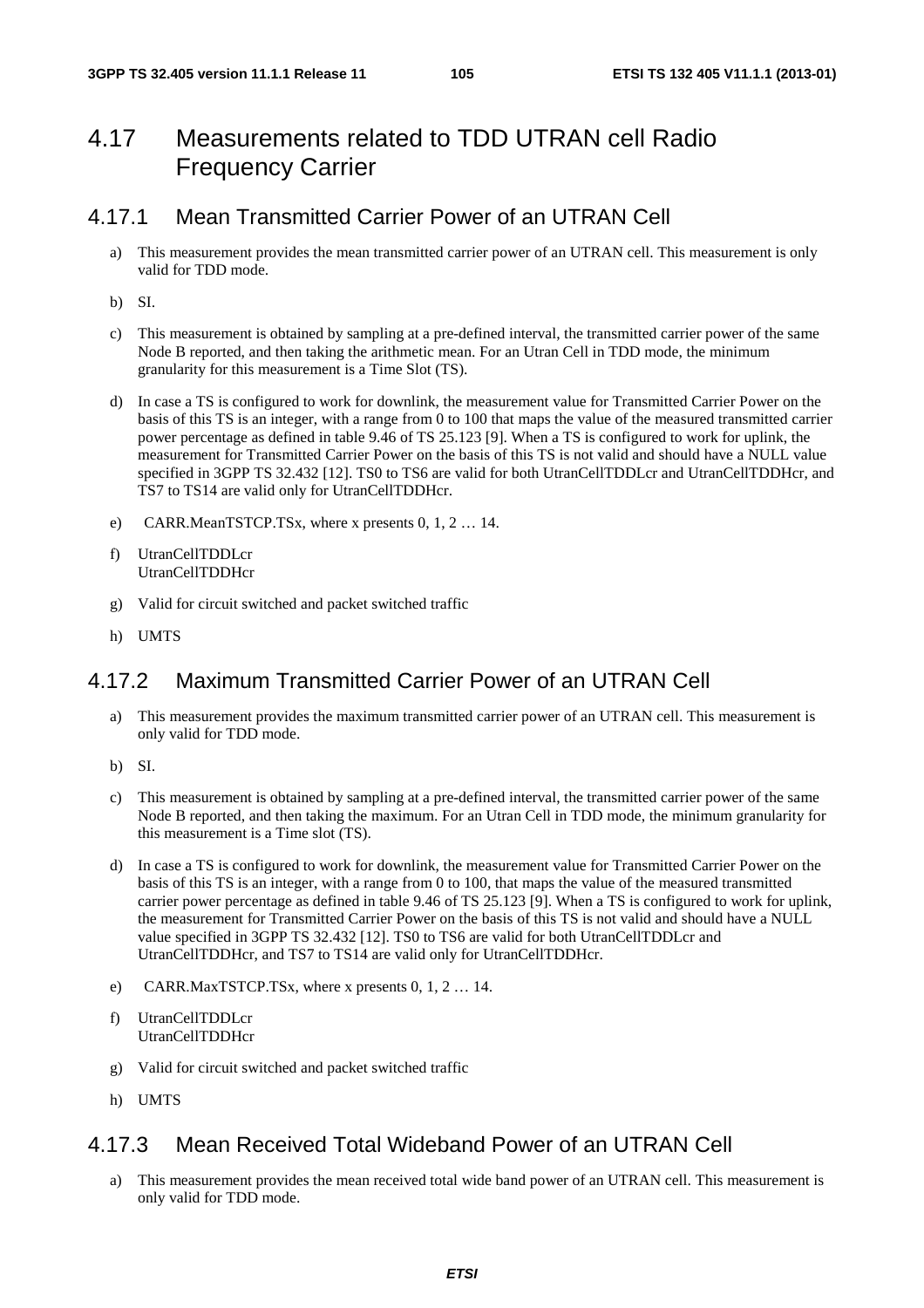- b) SI.
- c) This measurement is obtained by sampling at a pre-defined interval, the received total wide band power of the same Node B reported, and then taking the arithmetic mean. For an Utran Cell in TDD mode, the minimum granularity for this measurement is a Time slot (TS).
- d) In case a TS is configured to work for downlink, the measurement value for Transmitted Carrier Power on the basis of this TS is an integer, with a range from 0 to 621 that maps the value of the received total wide band power percentage as defined in table 9.36 of TS 25.123 [9]. When a TS is configured to work for uplink, the measurement for Transmitted Carrier Power on the basis of this TS is not valid and should have a NULL value specified in 3GPP TS 32.432 [12]. TS0 to TS6 are valid for both UtranCellTDDLcr and UtranCellTDDHcr, and TS7 to TS14 are valid only for UtranCellTDDHcr.
- e) CARR.MeanTSRTWP.TSx, where x presents 0, 1, 2 … 14.
- f) UtranCellTDDLcr UtranCellTDDHcr
- g) Valid for circuit switched and packet switched traffic
- h) UMTS

# 4.17.4 The Maximum Received Total Wideband Power of an UTRAN Cell

- a) This measurement provides the maximum received total wide band power of an UTRAN cell. This measurement is only valid for TDD mode.
- b) SI.
- c) This measurement is obtained by sampling at a pre-defined interval, the received total wide band power of the same Node B reported, and then taking the maximum. For an Utran Cell in TDD mode, the minimum granularity for this measurement is a Time Slot (TS).
- d) In case a TS is configured to work for downlink, the measurement value for Transmitted Carrier Power on the basis of this TS is an integer, with a range from 0 to 621, that maps the value of the received total wide band power percentage as defined in table 9.36 of TS 25.123 [9]. When a TS is configured to work for uplink, the measurement for Transmitted Carrier Power on the basis of this TS is not valid and should have a NULL value specified in 3GPP TS 32.432 [12]. TS0 to TS6 are valid for both UtranCellTDDLcr and UtranCellTDDHcr, and TS7 to TS14 are valid only for UtranCellTDDHcr.
- e) CARR.MaxTSRTWP.TSx, where x presents 0, 1, 2 … 14.
- f) UtranCellTDDLcr UtranCellTDDHcr
- g) Valid for circuit switched and packet switched traffic
- h) UMTS

# 4.17.5 Mean DPCH Transmitted Code Power of an UTRAN Cell

a) This measurement provides the mean of the DPCH Transmitted Code Power. This measurement is valid only for TDD mode.

b) SI

c) This measurement is obtained by sampling at a pre-defined interval, the DPCH Transmitted Code Power of a given UtranCell, and then taking the arithmetic mean.

d) A single integer value from 10 to 122, that maps the value of the measured Transmitted Code Power as defined in table 9.49 of TS 25.123 [9].

e) CARR. MeanDPCHTx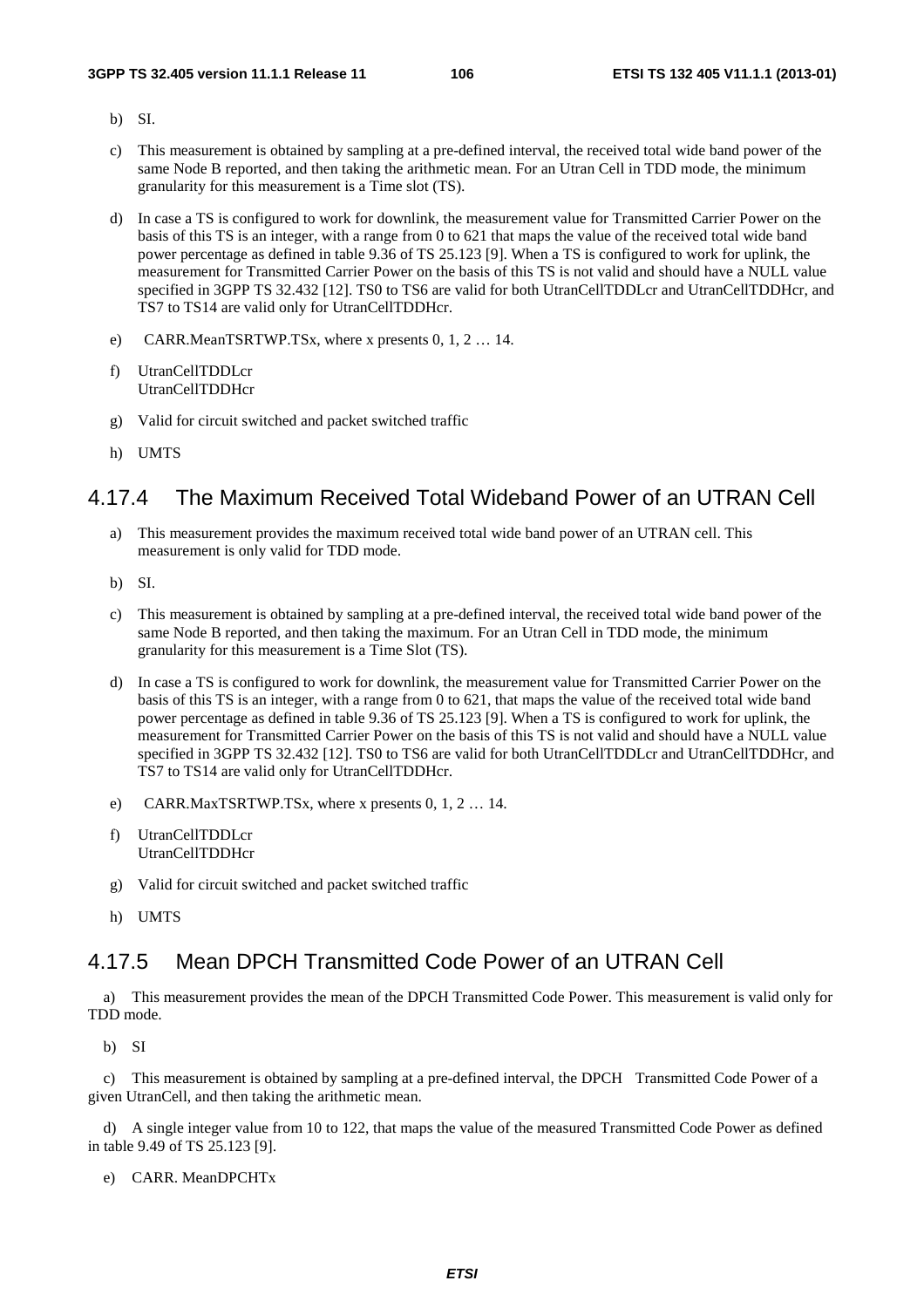- f) UtranCellTDDLcr UtranCellTDDHcr
- g) Valid for circuit switched and packet switched traffic
- h) UMTS

# 4.17.6 Maximum DPCH Transmitted Code Power of an UTRAN Cell

a) This measurement provides the maximum of the DPCH Transmitted Code Power. This measurement is valid only for TDD mode.

b) SI

c) This measurement is obtained by sampling at a pre-defined interval, the DPCH Transmitted Code Power of a given UtranCell, and then taking the arithmetic maximum value.

d) A single integer value from 10 to 122, that maps the value of the measured Transmitted Code Power as defined in table 9.49 of TS 25.123 [9].

- e) CARR. MaxDPCHTx
- f) UtranCellTDDLcr UtranCellTDDHcr
- g) Valid for circuit switched and packet switched traffic
- h) UMTS

# 4.17.7 Mean DPCH Received Signal Code Power of an UTRAN Cell

a) This measurement provides the mean of the DPCH Received Signal Code Power. This measurement is valid only for TDD mode.

b) SI

c) This measurement is obtained by sampling at a pre-defined interval, the DPCH Received Signal Code Power of a given UtranCell, and then taking the arithmetic mean.

d) A single integer value from 10 to 122, that maps the value of the measured Received Signal Code Power as defined in table 9.49 of TS 25.123 [9].

- e) CARR. MeanDPCHRx
- f) UtranCellTDDLcr UtranCellTDDHcr
- g) Valid for circuit switched and packet switched traffic
- h) UMTS

# 4.17.8 Maximum DPCH Received Signal Code Power of an UTRAN Cell

a) This measurement provides the maximum of the DPCH Received Signal Code Power. This measurement is valid only for TDD mode.

b) SI

c) This measurement is obtained by sampling at a pre-defined interval, the DPCH Received Signal Code Power of a given UtranCell, and then taking the arithmetic maximum value.

d) A single integer value from 10 to 122, that maps the value of the measured Received Signal Code Power as defined in table 9.49 of TS 25.123 [9].

e) CARR. MaxDPCHRx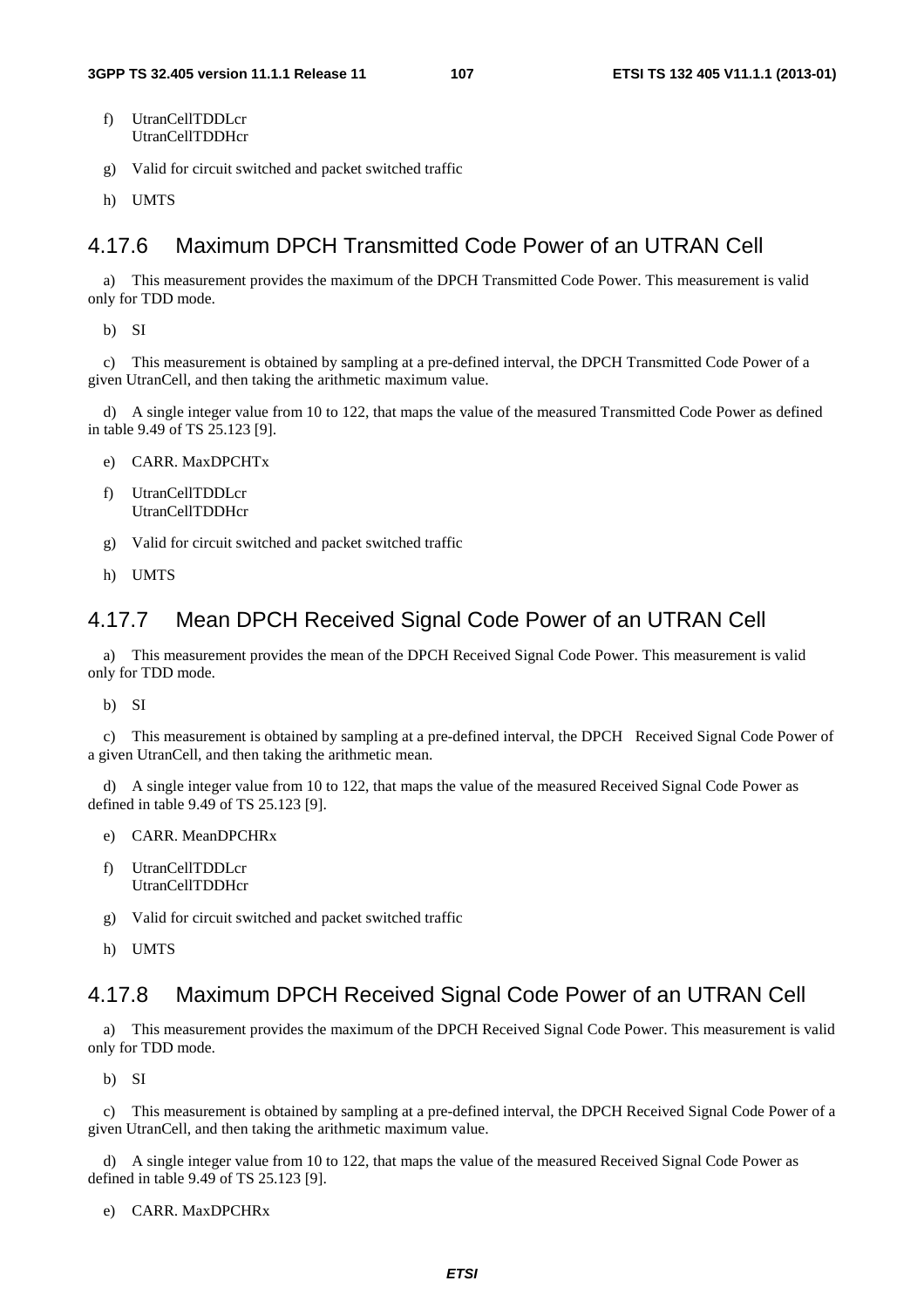- f) UtranCellTDDLcr UtranCellTDDHcr
- g) Valid for circuit switched and packet switched traffic
- h) UMTS

# 4.17.9 Mean Interference Signal Code Power of an UTRAN Cell

- a) This measurement provides the mean interference signal code power of an UTRAN cell in uplink. This measurement is only valid for TDD mode.
- b) SI
- c) This measurement is obtained by sampling at a pre-defined interval, the interference signal code power of the same Node B reported, and then taking the arithmetic mean. For an Utran Cell in TDD mode, the minimum granularity for this measurement is a Time Slot (TS).
- d) In case a TS is configured to work for uplink, the measurement value for interference signal code power on the basis of this TS is an integer value, with a range from 0 to 127 that maps the value of the interference signal code power as defined in table 9.34 of TS 25.123 [9]. When a TS is configured to work for downlink, the measurement for interference signal code power on the basis of this TS is not valid and should have a NULL value specified in 3GPP TS 32.432 [12]. TS0 to TS6 are valid for both UtranCellTDDLcr and UtranCellTDDHcr, and TS7 to TS14 are valid only for UtranCellTDDHcr.
- e) CARR.MeanTSISCP.TSx, where x presents 0, 1, 2 … 14.
- f) UtranCellTDDLcr UtranCellTDDHcr
- g) Valid for circuit switched and packet switched traffic
- h) UMTS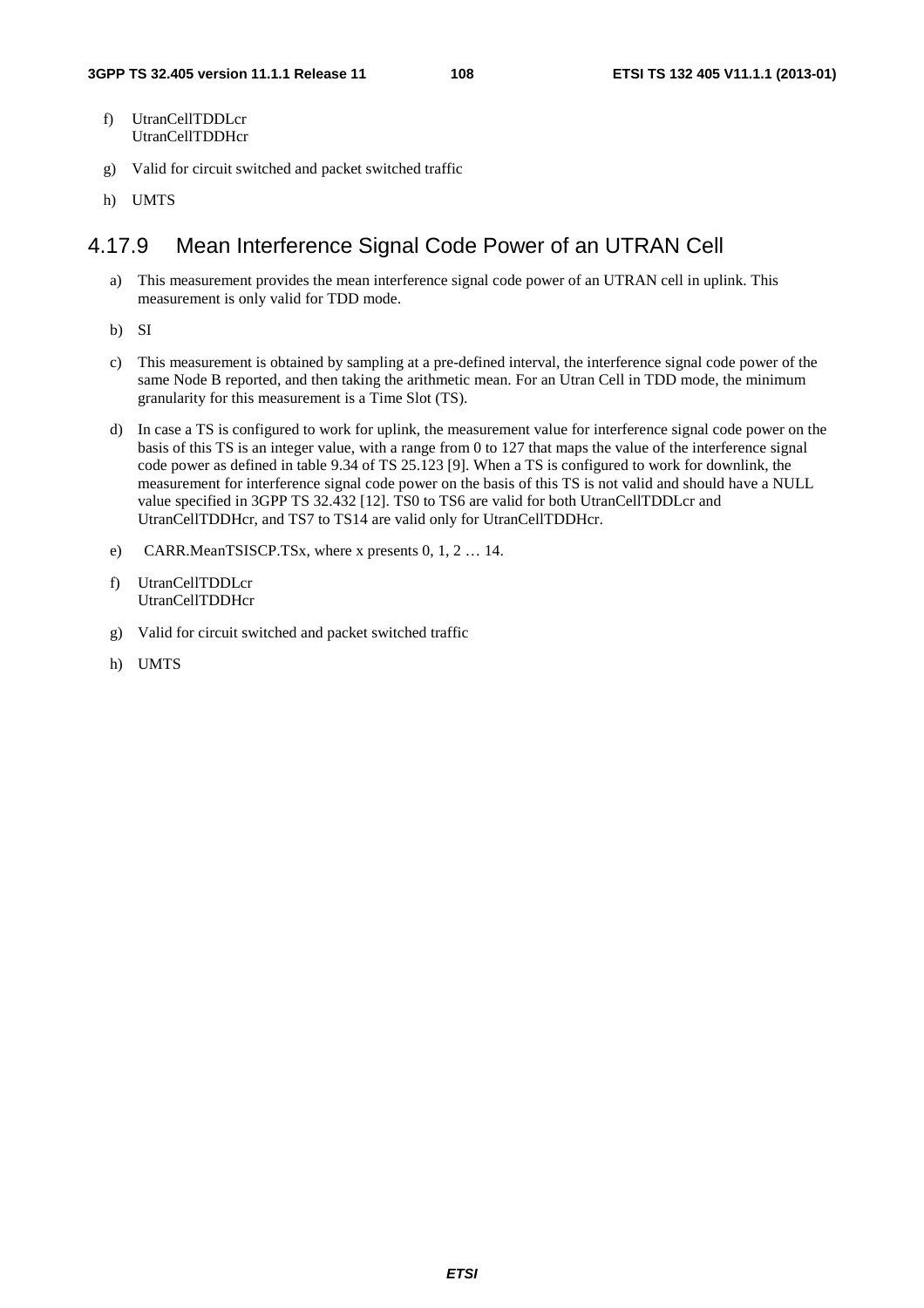### 4.17.10 Maximum Interference Signal Code Power of an UTRAN Cell

- a) This measurement provides the maximum interference signal code power of an UTRAN cell in uplink. This measurement is only valid for TDD mode.
- b) SI
- c) This measurement is obtained by sampling at a pre-defined interval, the interference signal code power of the same Node B reported, and then taking the maximum. For an Utran Cell in TDD mode, the minimum granularity for this measurement is a Time Slot (TS).
- d) In case a TS is configured to work for uplink, the measurement value for interference signal code power on the basis of this TS is an integer value, with a range from 0 to 127 that maps the value of the interference signal code power as defined in table 9.34 of TS 25.123 [9]. When a TS is configured to work for downlink, the measurement for interference signal code power on the basis of this TS is not valid and should have a NULL value specified in 3GPP TS 32.432 [12]. TS0 to TS6 are valid for both UtranCellTDDLcr and UtranCellTDDHcr, and TS7 to TS14 are valid only for UtranCellTDDHcr.
- e) CARR.MaxTSISCP.TSx, where x presents 0, 1, 2 … 14.
- f) UtranCellTDDLcr UtranCellTDDHcr
- g) Valid for circuit switched and packet switched traffic
- h) UMTS

### 4.17.11 Mean transmitted carrier power of all codes not used for HS-PDSCH , HS-SCCH, E-AGCH or E-HICH transmission

- a) This measurement provides the mean transmitted non-HS carrier power of an UTRAN cell. This measurement is valid only for TDD mode.
- b) SI
- c) This measurement is obtained by sampling at a pre-defined interval, the transmitted carrier power (extracted from NBAP common measurement report (see TS 25.225 [16], TS 25.433 [7])) of all codes not used for HS-PDSCH , HS-SCCH, E-AGCH or E-HICH transmission of a given UtranCell, and then taking the arithmetic mean of the measurement values obtained during the granularity period. For an UTRAN cell in TDD mode, the minimum granularity of this measurement is a Time Slot (TS).
- d) In case a TS is configured to work for downlink, the measurement value for transmitted carrier power on the basis of this TS is an integer value, with a range from 0 to 100 that maps the value of the transmitted carrier power as defined in table 9.51 of TS 25.123 [9]. When a TS is configured to work for uplink, the measurement for transmitted carrier power on the basis of this TS is not valid and should have a NULL value specified in 3GPP TS 32.432 [15]. TS0 to TS6 are valid for both UtranCellTDDLcr and UtranCellTDDHcr, and TS7 to TS14 are valid only for UtranCellTDDHcr.
- e) CARR.MeanTDDNonHSTCP.TSx, where x presents 0, 1, 2 … 14.
- f) UtranCellTDDLcr UtranCellTDDHcr
- g) Valid only for packet switched traffic
- h) UMTS

### 4.17.12 Maximum transmitted carrier power of all codes not used for HS-PDSCH , HS-SCCH, E-AGCH or E-HICH transmission

a) This measurement provides the maximum transmitted non-HS carrier power of an UTRAN cell. This measurement is valid only for TDD mode.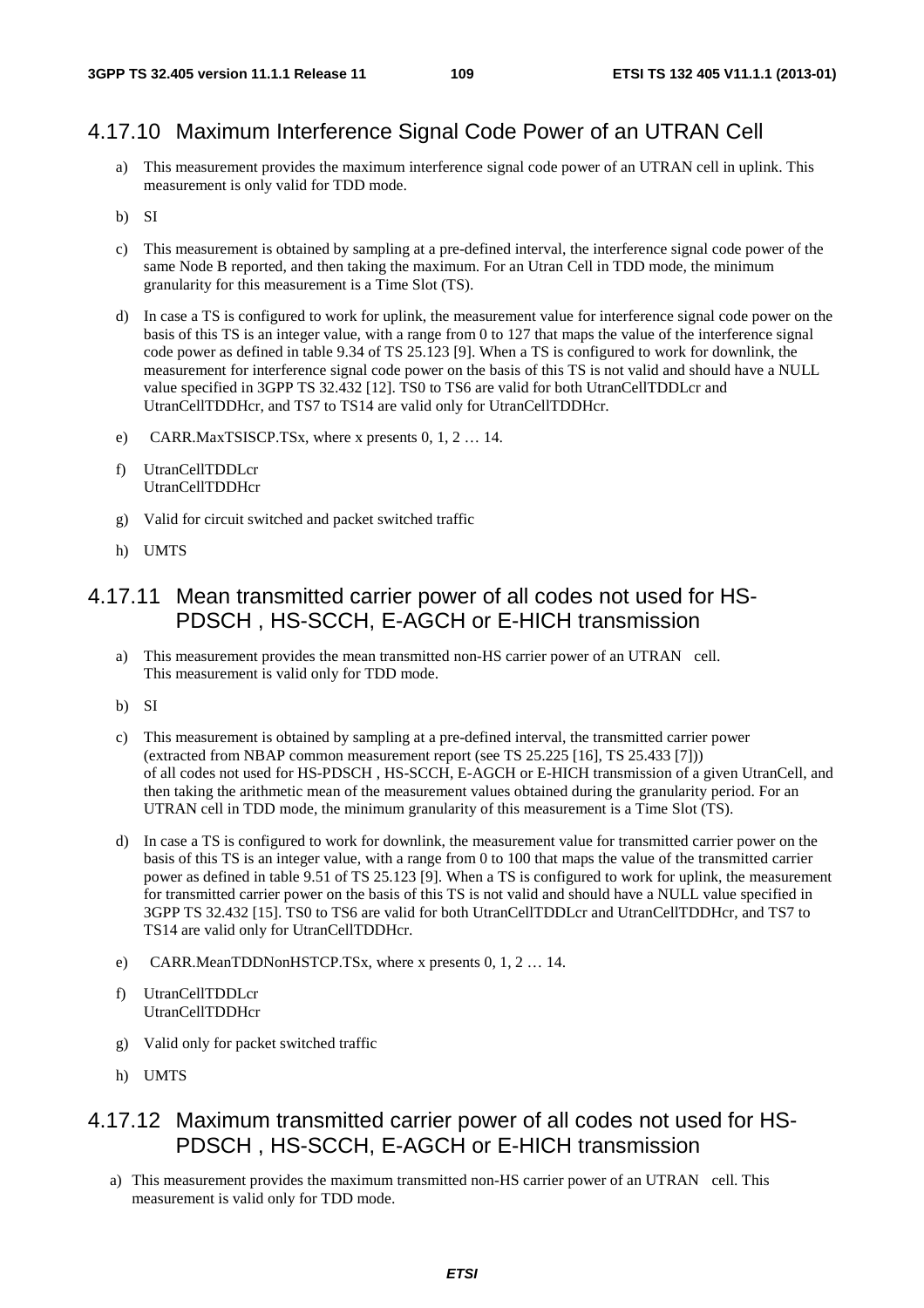- b) SI
- c) This measurement is obtained by sampling at a pre-defined interval, the transmitted carrier power (extracted from NBAP common measurement report (see TS 25.225 [16], TS 25.433 [7])) of all codes not used for HS-PDSCH , HS-SCCH, E-AGCH or E-HICH transmission of a given UtranCell, and then taking the arithmetic maximum of the measurement values obtained during the granularity period. For an UTRAN cell in TDD mode, the minimum granularity of this measurement is a Time Slot (TS).
- d) In case a TS is configured to work for downlink, the measurement value for transmitted carrier power on the basis of this TS is an integer value, with a range from 0 to 100 that maps the value of the transmitted carrier power as defined in table 9.51 of TS 25.123 [9]. When a TS is configured to work for uplink, the measurement for transmitted carrier power on the basis of this TS is not valid and should have a NULL value specified in 3GPP TS 32.432 [15]. TS0 to TS6 are valid for both UtranCellTDDLcr and UtranCellTDDHcr, and TS7 to TS14 are valid only for UtranCellTDDHcr.
- e) CARR.MaxTDDNonHSTCP.TSx, where x presents 0, 1, 2 … 14.
- f) UtranCellTDDLcr UtranCellTDDHcr
- g) Valid only for packet switched traffic
- h) UMTS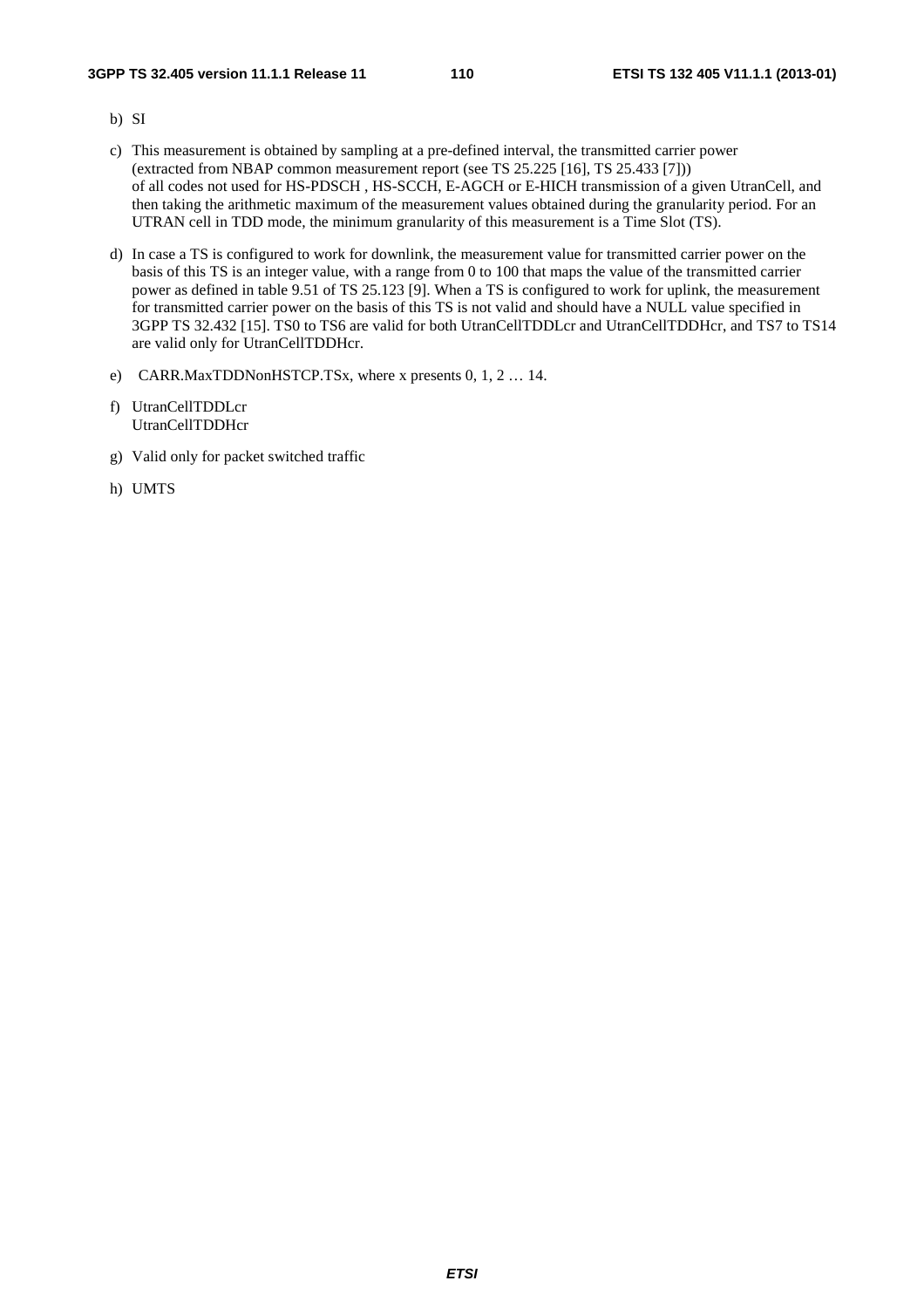# 4.18 Measurements related to the UTRAN cell FDD carrier (RF Performance metrics)

RF metrics can be used to indicate loading levels and abnormal conditions.

### 4.18.1 Mean Transmitted Carrier Power of an UTRAN Cell

- a) This measurement provides the average of the transmitted carrier power. This measurement is valid only for FDD mode.
- b) SI.
- c) This measurement is obtained by sampling at a pre-defined interval, the transmitted carrier power (see TS 25.133 [8]) for the RF carrier of a given UtranCell, and then taking the arithmetic mean.
- d) A single integer value from 0 to 100, that maps the value of the measured transmitted carrier power percentage as defined in table 9.43 [8].
- e) CARR.FDDMeanTCP.
- f) UtranCellFDD
- g) Valid for circuit switched and packet switched traffic
- h) UMTS
- i) Network Operator's Traffic Engineering Community, Equipment Vendor's Performance Modelling Community.

### 4.18.2 Maximum Transmitted Carrier Power of an UTRAN Cell

- a) This measurement provides the maximum of the transmitted carrier power. This measurement is valid only for FDD mode.
- b) SI.
- c) This measurement is obtained by sampling at a pre-defined interval, the transmitted carrier power (see TS 25.133 [8]) for the RF carrier of a given UtranCell, and then taking the maximum value.
- d) A single integer value from 0 to 100, that maps the value of the measured transmitted carrier power percentage as defined in table 9.43 [8].
- e) CARR.FDDMaxTCP.
- f) UtranCellFDD
- g) Valid for circuit switched and packet switched traffic
- h) UMTS
- i) Network Operator's Traffic Engineering Community, Equipment Vendor's Performance Modelling Community.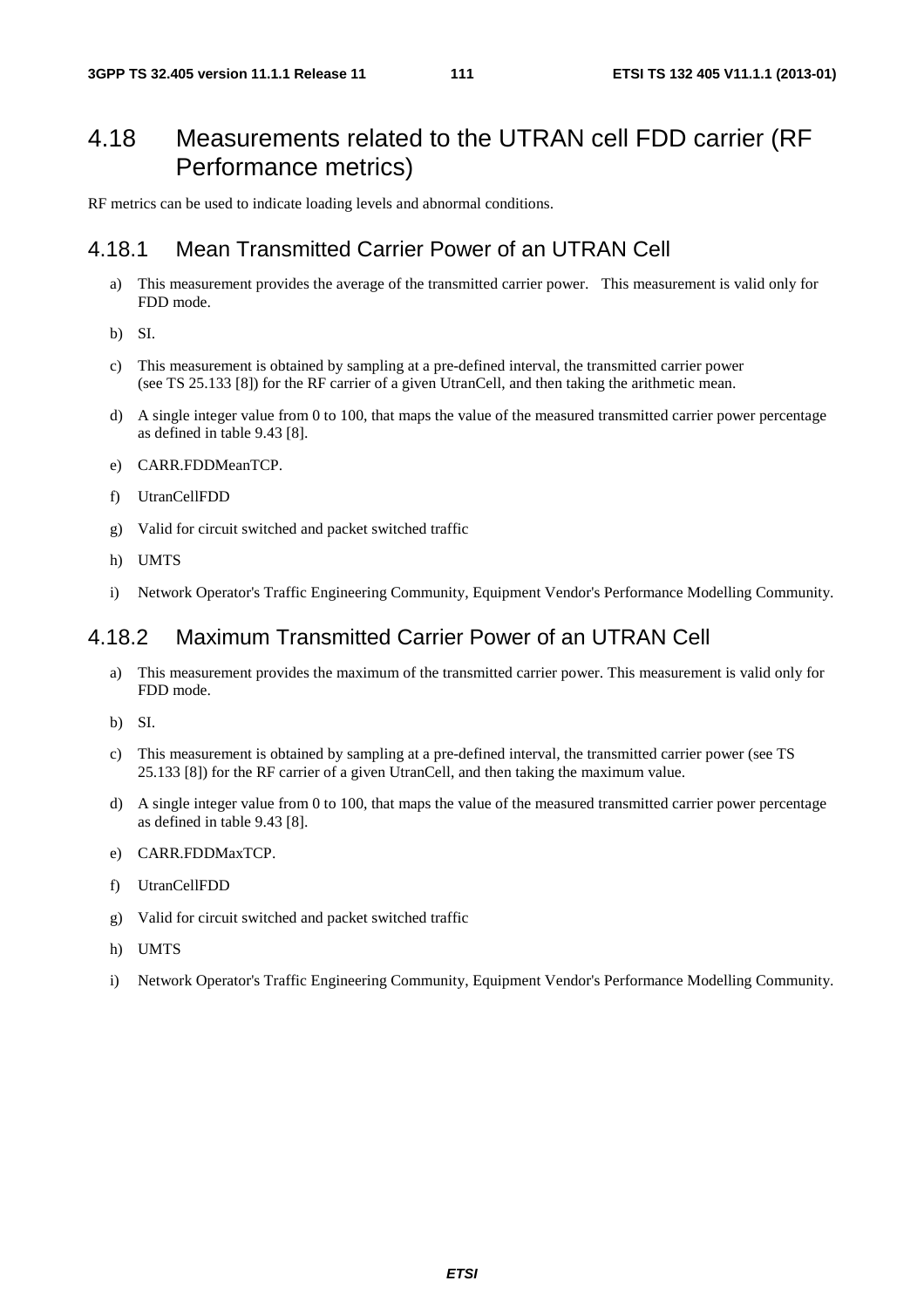### 4.18.3 Mean Received Total Wideband Power of an UTRAN Cell

- a) This measurement provides the average of the received total wideband power. This measurement is valid only for FDD mode.
- b) SI.
- c) This measurement is obtained by sampling at a pre-defined interval, the received total wideband power (see TS 25.133 [8]) for the RF carrier of a given UtranCell, and then taking the arithmetic mean.
- d) A single integer value from 0 to 621 that maps the value of the measured received total wideband power as defined In table 9.37[8].
- e) CARR.FDDMeanRTWP.
- f) UtranCellFDD
- g) Valid for circuit switched and packet switched traffic
- h) UMTS
- i) Network Operator's Traffic Engineering Community, Equipment Vendor's Performance Modelling Community.

### 4.18.4 Maximum Received Total Wideband Power of an UTRAN Cell

- a) This measurement provides the maximum of the received total wideband power. This measurement is valid only for FDD mode.
- b) SI.
- c) This measurement is obtained by sampling at a pre-defined interval, the received wideband power (see TS 25.133 [8]) for the RF carrier of a given UtranCell, and then taking the maximum value.
- d) A single integer value from 0 to 621 that maps the value of the measured received total wideband power as defined In table 9.37[8]
- e) CARR.FDDMaxRTWP.
- f) UtranCellFDD
- g) Valid for circuit switched and packet switched traffic
- h) UMTS
- i) Network Operator's Traffic Engineering Community, Equipment Vendor's Performance Modelling Community.

### 4.18.5 Mean Radio Link Transmitted Code Power of an UTRAN Cell

- a) This measurement provides the average of the Radio Link Transmitted Code Power. This measurement is valid for only FDD mode.
- b) SI
- c) This measurement is obtained by sampling at a pre-defined interval, the Radio Link Transmitted Code Power of a given UtranCell, and then taking the arithmetic mean.
- d) A single integer value from 10 to 122, that maps the value of the measured Transmitted Code Power as defined in table 9.46 of TS 25.133 [8].
- e) CARR. MeanRadioLink
- f) UtranCellFDD
- g) Valid for circuit switched and packet switched traffic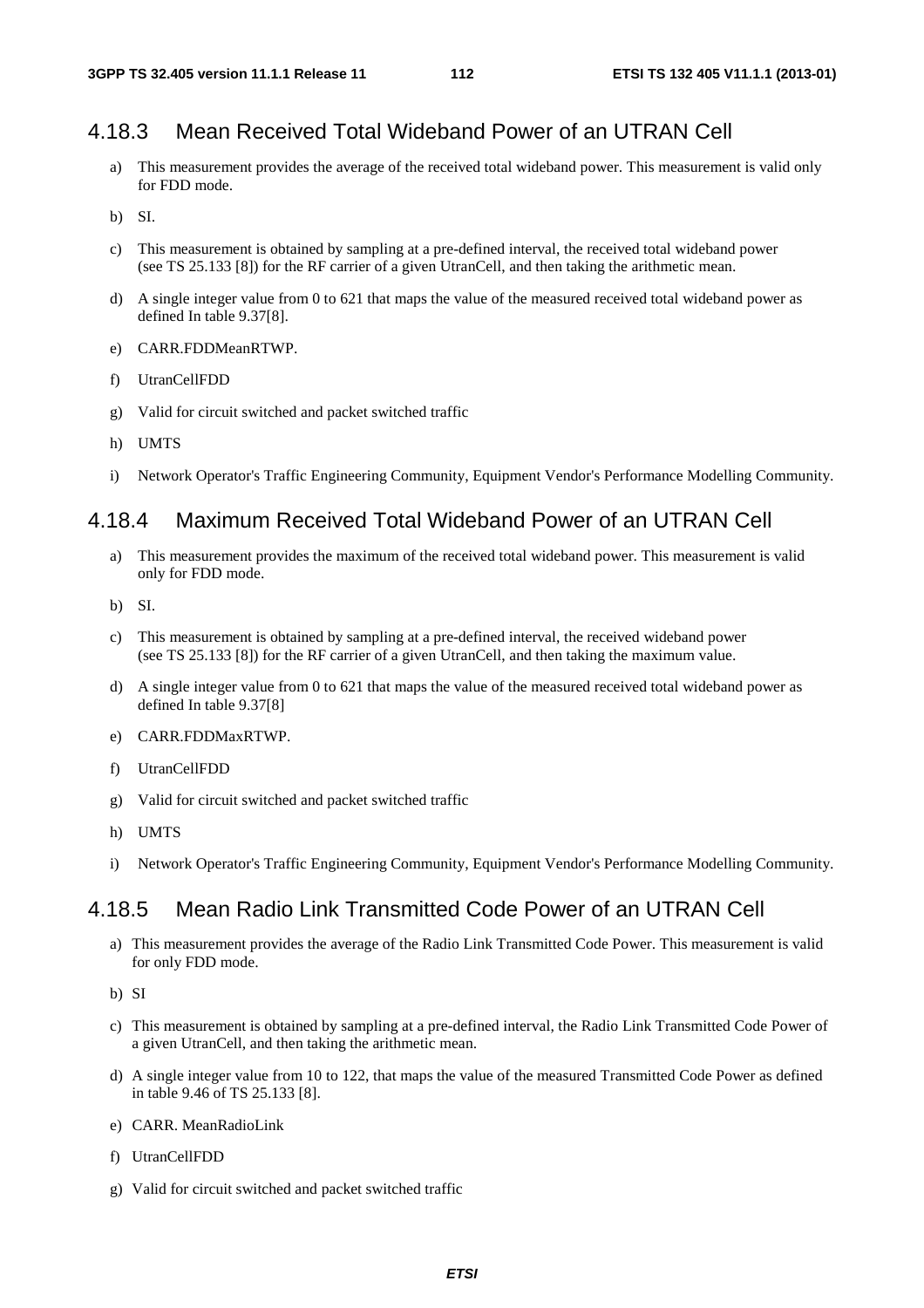h) UMTS

### 4.18.6 Maximum Radio Link Transmitted Code Power of an UTRAN Cell

a) This measurement provides the maximum of the Radio Link Transmitted Code Power. This measurement is valid only for FDD mode.

b) SI

c) This measurement is obtained by sampling at a pre-defined interval, the Radio Link Transmitted Code Power of a given UtranCell, and then taking the arithmetic maximum value.

d) A single integer value from 10 to 122, that maps the value of the measured Transmitted Code Power as defined in table 9.46 of TS 25.133 [8].

- e) CARR. MaxRadioLink
- f) UtranCellFDD
- g) Valid for circuit switched and packet switched traffic
- h) UMTS
- 4.18.7 Mean transmitted carrier power of all codes not used for HS-PDSCH, HS-SCCH, E-AGCH, E-RGCH or E-HICH transmission of an UTRAN Cell
	- a) This measurement provides the mean transmitted non-HS carrier power of a serving HS-DSCH cell. This measurement is valid only for FDD mode.
	- b) SI.
	- c) This measurement is obtained by sampling at a pre-defined interval, the transmitted carrier power (extracted from NBAP common measurement report (see TS 25.215 [14], TS 25.433 [7])) of all codes not used for HS-PDSCH, HS-SCCH, E-AGCH, E-RGCH or E-HICH transmission of a given UtranCell, and then taking the arithmetic mean of the measurement values obtained during the granularity period.
	- d) A single integer value from 0 to 100, that maps the value of the measured transmitted carrier power to a percentage as defined in table 9.64 (see TS 25.133 [8]).
	- e) CARR.MeanFDDNonHSTCP.
	- f) UtranCellFDD
	- g) Valid for circuit switched and packet switched traffic
	- h) UMTS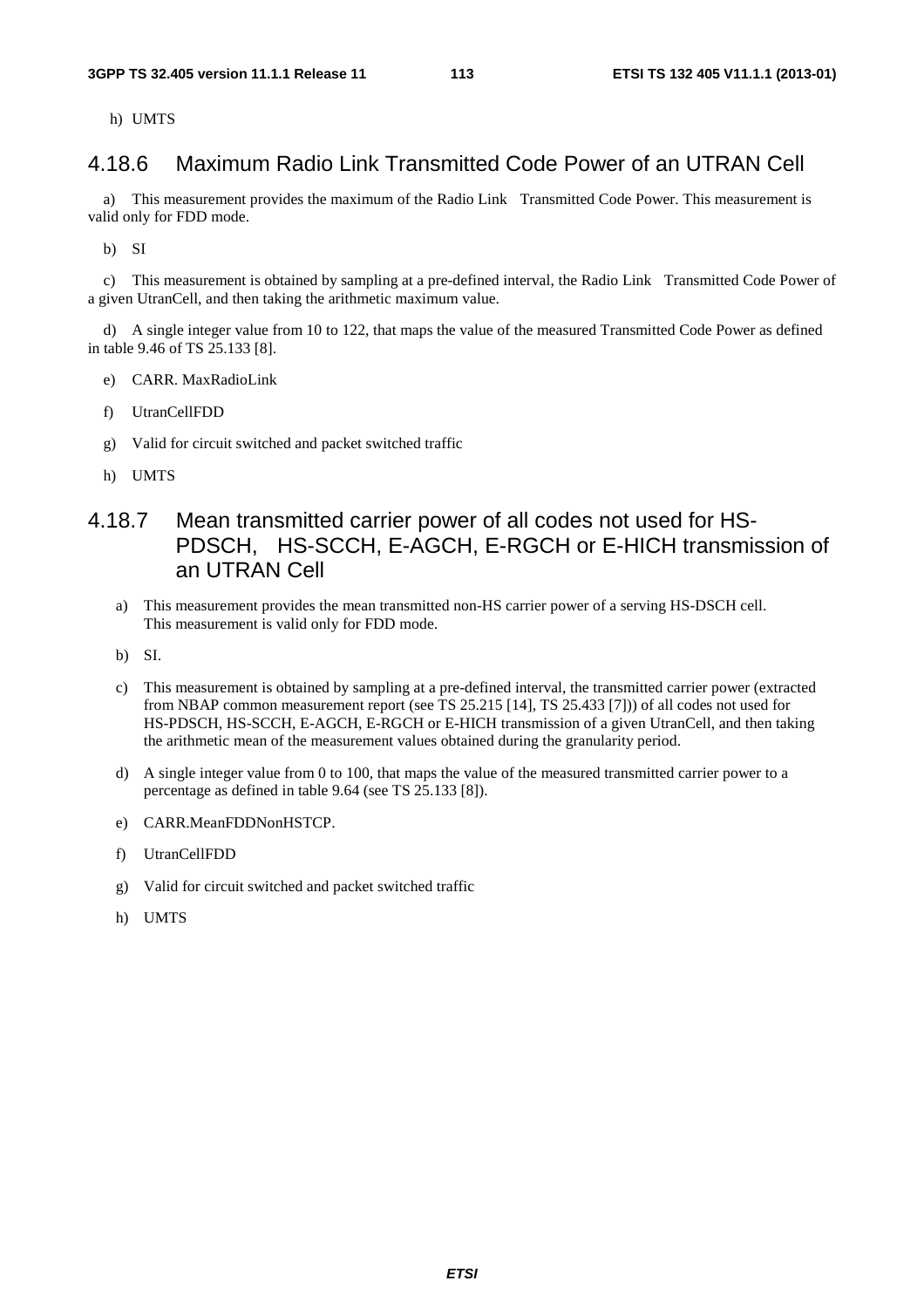### 4.18.8 Maximum transmitted carrier power of all codes not used for HS-PDSCH, HS-SCCH, E-AGCH, E-RGCH or E-HICH transmission of an UTRAN Cell

a) This measurement provides the maximum transmitted non-HS carrier power of a serving HS-DSCH cell. This measurement is valid only for FDD mode.

b) SI.

- c) This measurement is obtained by sampling at a pre-defined interval, the transmitted carrier power (extracted from NBAP common measurement report (see TS 25.215 [14], TS 25.433 [7])) of all codes not used for HS-PDSCH, HS-SCCH, E-AGCH, E-RGCH or E-HICH transmission of a given UtranCell, and then taking the maximum of the measurement values obtained during the granularity period.
- d) A single integer value from 0 to 100, that maps the value of the measured transmitted carrier power to a percentage as defined in table 9.64 (see TS 25.133 [8]).
- e) CARR.MaxFDDNonHSTCP.
- f) UtranCellFDD
- g) Valid for circuit switched and packet switched traffic
- h) UMTS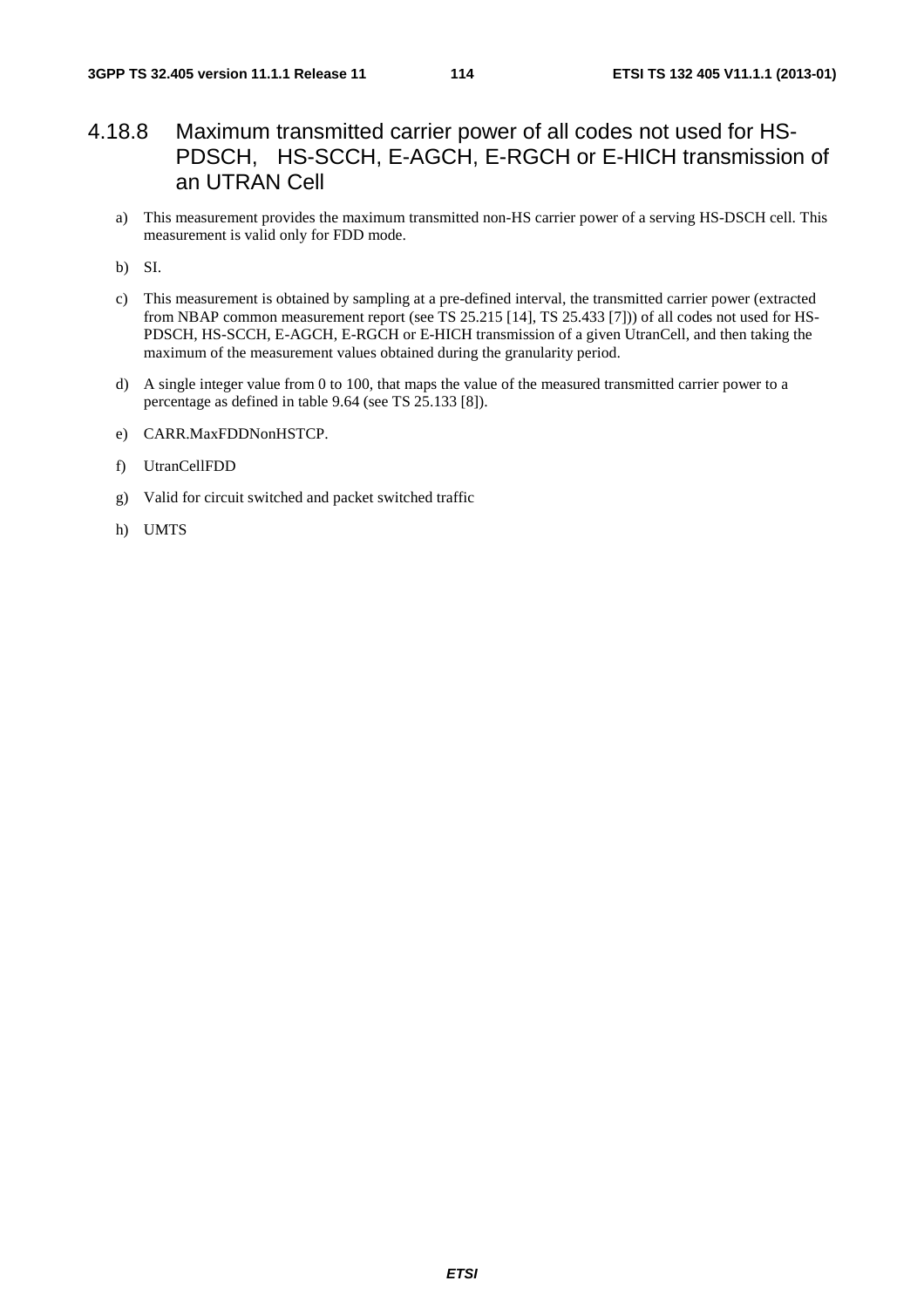### 4.19 FDD Code Resources

### 4.19.1 Code Resources Used of an FDD mode UTRAN Cell

a) This measurement provides the number of OVSF codes used of an UTRAN cell. This measurement is split into subcounters according to the Orthogonal Variable Spreading Factor (OVSF) length. This measurement is only valid for FDD mode.

b) SI.

- c) This measurement is obtained by sampling at a pre-defined interval, the number of OVSF codes used per spread factor (SF), and then taking the arithmetic mean. The SF used as following: SF=4, SF= 8, SF= 16, SF= 32, SF= 64, SF= 128, SF= 256, SF=512.
- d) Eight integer values.
- e) CR.CodesUsed.SF4 CR.CodesUsed.SF8 CR.CodesUsed.SF16 CR.CodesUsed.SF32 CR.CodesUsed.SF64 CR.CodesUsed.SF128 CR.CodesUsed.SF256 CR.CodesUsed.SF512
- f) UtranCellFDD
- g) Valid for circuit switched and packet switched traffic
- h) UMTS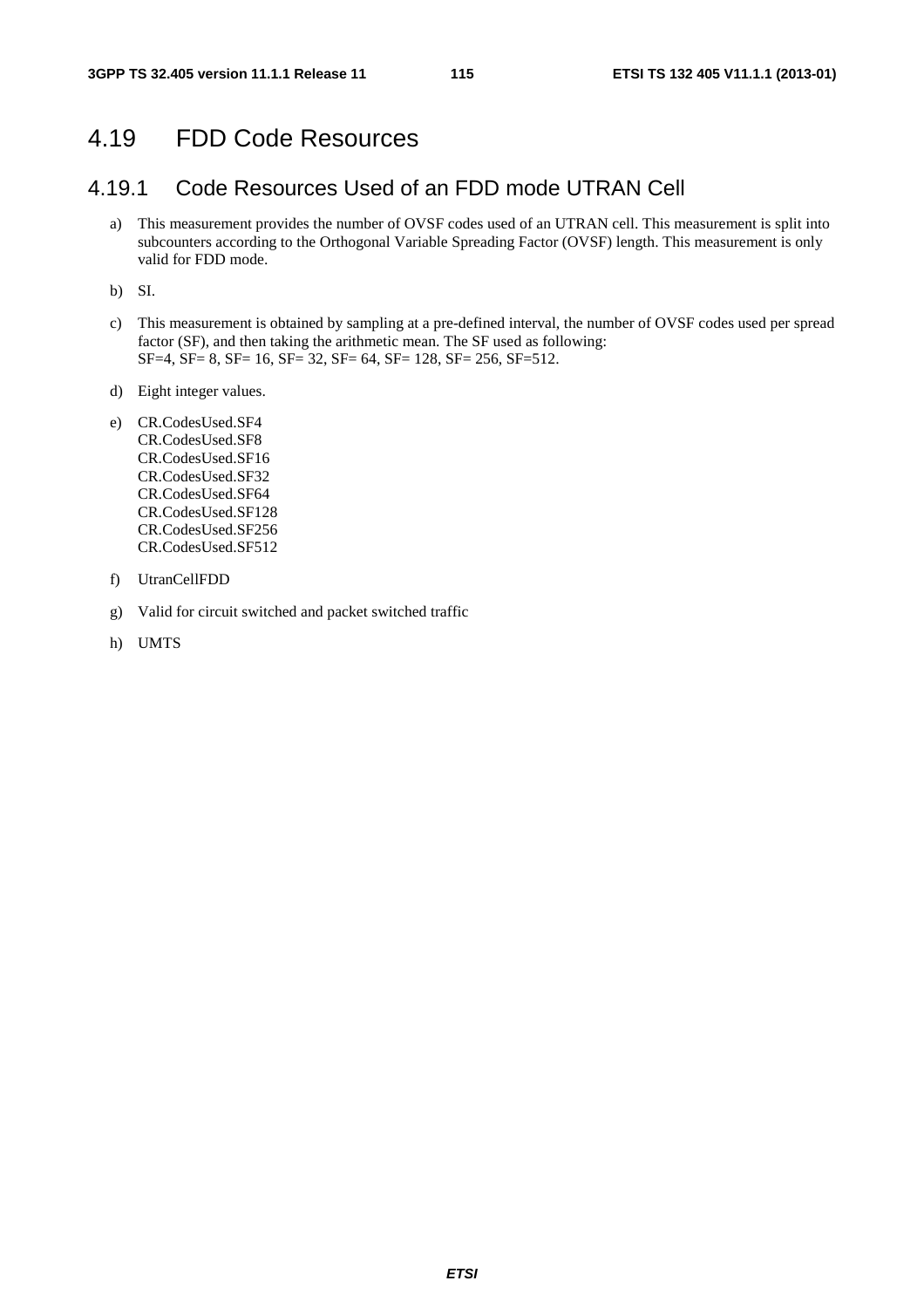# 4.20 Paging

### 4.20.1 Overview

Paging procedures include RANAP Paging procedure, RRC Paging and RRC UE Dedicated Paging procedure.

### 4.20.1.1 Considered Paging procedures

Performance Measurement definitions in this subclause are based on TS 25.331 [4] and TS 25.413 [5].

The following procedures are of interest for this purpose:

RRC: UE DEDICATED PAGING

RRC: PAGING

RANAP: PAGING



**Figure: RRC Paging procedure** 



#### **Figure: RRC UE Dedicated Paging procedure**



**Figure: RANAP Paging procedure (Successful operation)**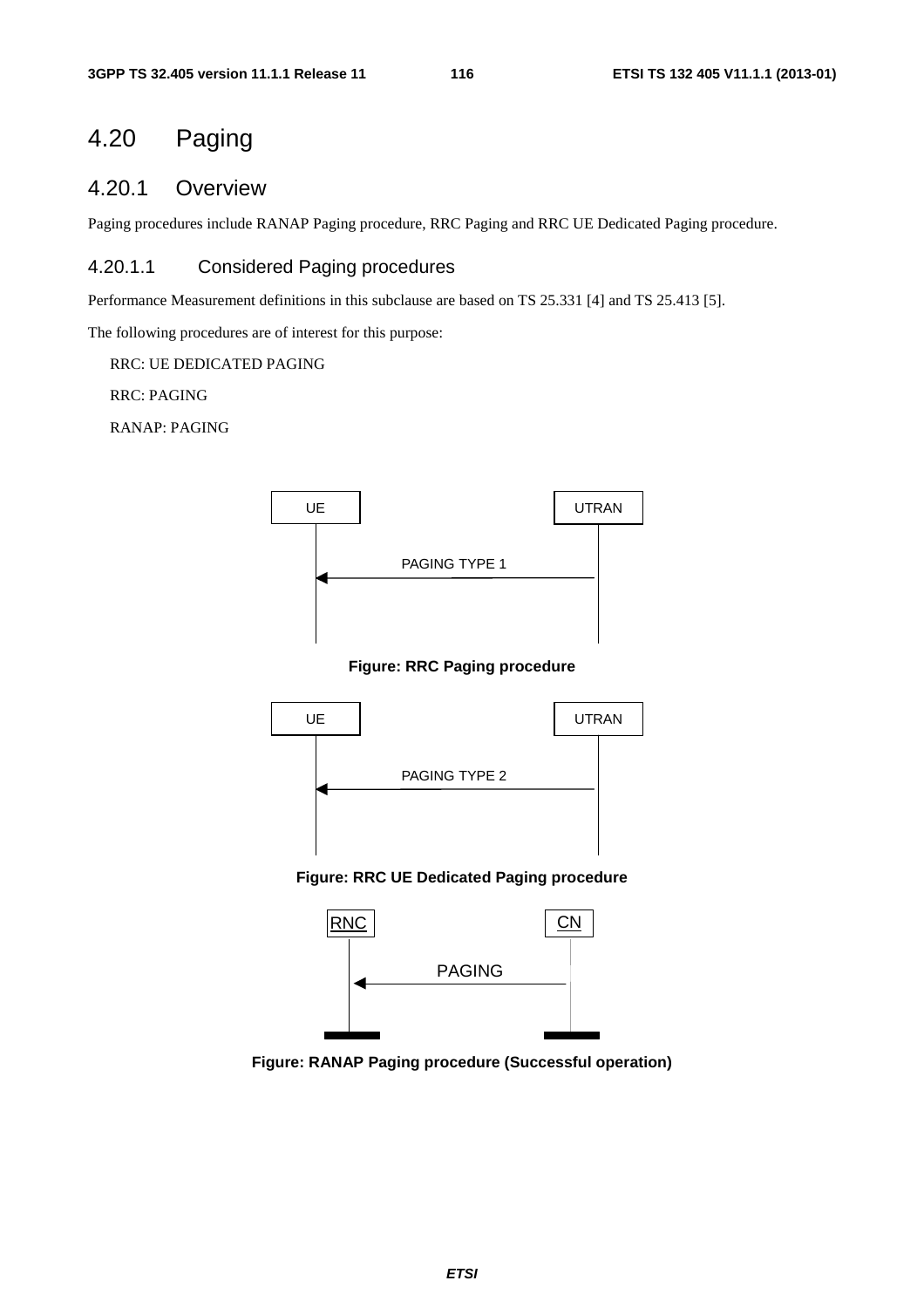## 4.20.2 Paging request from CN

- a) This measurement provides the number of paging requests received from CN. The measurement is split into subcounters per paging cause.
- b) CC
- c) On receipt by the RNC of a RANAP PAGING message from CN. Each RANAP message PAGING receipt by the RNC is added to the relevant per cause measurement. The possible causes are included in TS 25.413 [5]. The sum of all supported per cause measurements shall equal the total number of PAGING requests. In case only a subset of per cause measurements is supported, a sum measurement subtype will be provided first.
- d) Each measurement is an integer value.
- e) The measurement name has the form Pag.AttCn.*Cause* where *Cause* identifies the paging cause.
- f) RncFunction
- g) Valid for circuit switched and packet switched traffic
- h) UMTS

# 4.20.3 Paging Type 1

### 4.20.3.1 Attempted Paging Type 1

- a) This measurement provides the number of attempted Paging Type 1 procedures. The measurement is split into subcounters per paging cause.
- b) CC
- c) On transmission by the RNC of a RRC PAGING TYPE 1 message to the UE. Each RRC PAGING TYPE 1 message sent by the RNC is added to the relevant per cause measurement. The possible causes are included in TS 25.331 [4]. The sum of all supported per cause measurements shall equal the total number of Paging Type 1 attempts. In case only a subset of per cause measurements is supported, a sum measurement subtype will be provided first.
- d) Each measurement is an integer value.
- e) The measurement name has the form Pag.AttPagType1.*Cause* where *Cause* identifies the paging cause.
- f) UtranCellFDD UtranCellTDDLcr UtranCellTDDHcr
- g) Valid for circuit switched and packet switched traffic
- h) UMTS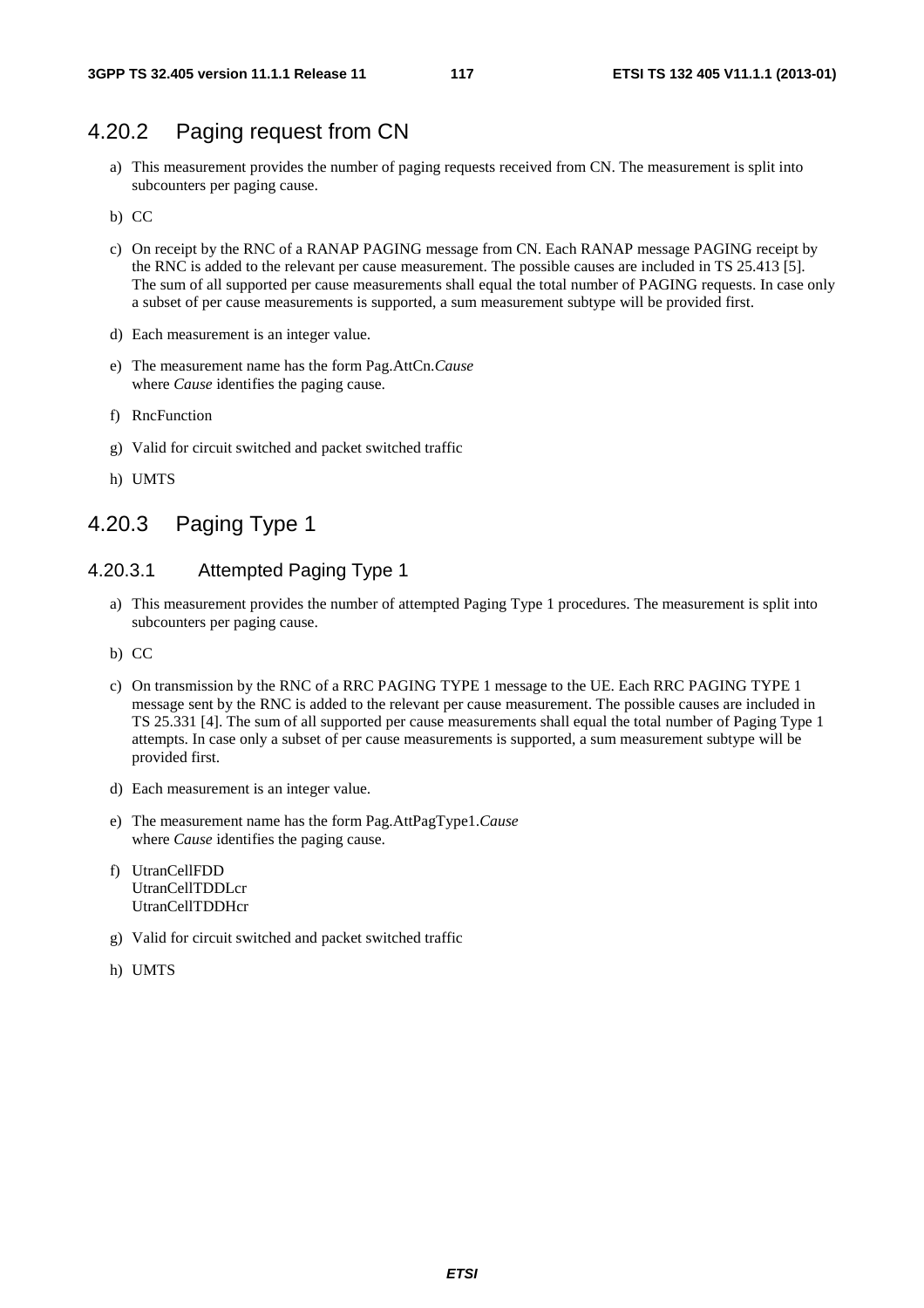## 4.20.4 Paging Type 2

### 4.20.4.1 Attempted Paging Type 2

- a) This measurement provides the number of attempted Paging Type 2 procedures. The measurement is split into subcounters per paging cause.
- b) CC
- c) On transmission by the RNC of a RRC PAGING TYPE 2 message to the UE. Each RRC PAGING TYPE 2 message sent by the RNC is added to the relevant per cause measurement. The possible causes are included in TS 25.331 [4]. The sum of all supported per cause measurements shall equal the total number of Paging Type 2 attempts. In case only a subset of per cause measurements is supported, a sum measurement subtype will be provided first.
- d) Each measurement is an integer value.
- e) The measurement name has the form Pag.AttPagType2.*Cause* where *Cause* identifies the paging cause.
- f) UtranCellFDD UtranCellTDDLcr UtranCellTDDHcr
- g) Valid for circuit switched and packet switched traffic
- h) UMTS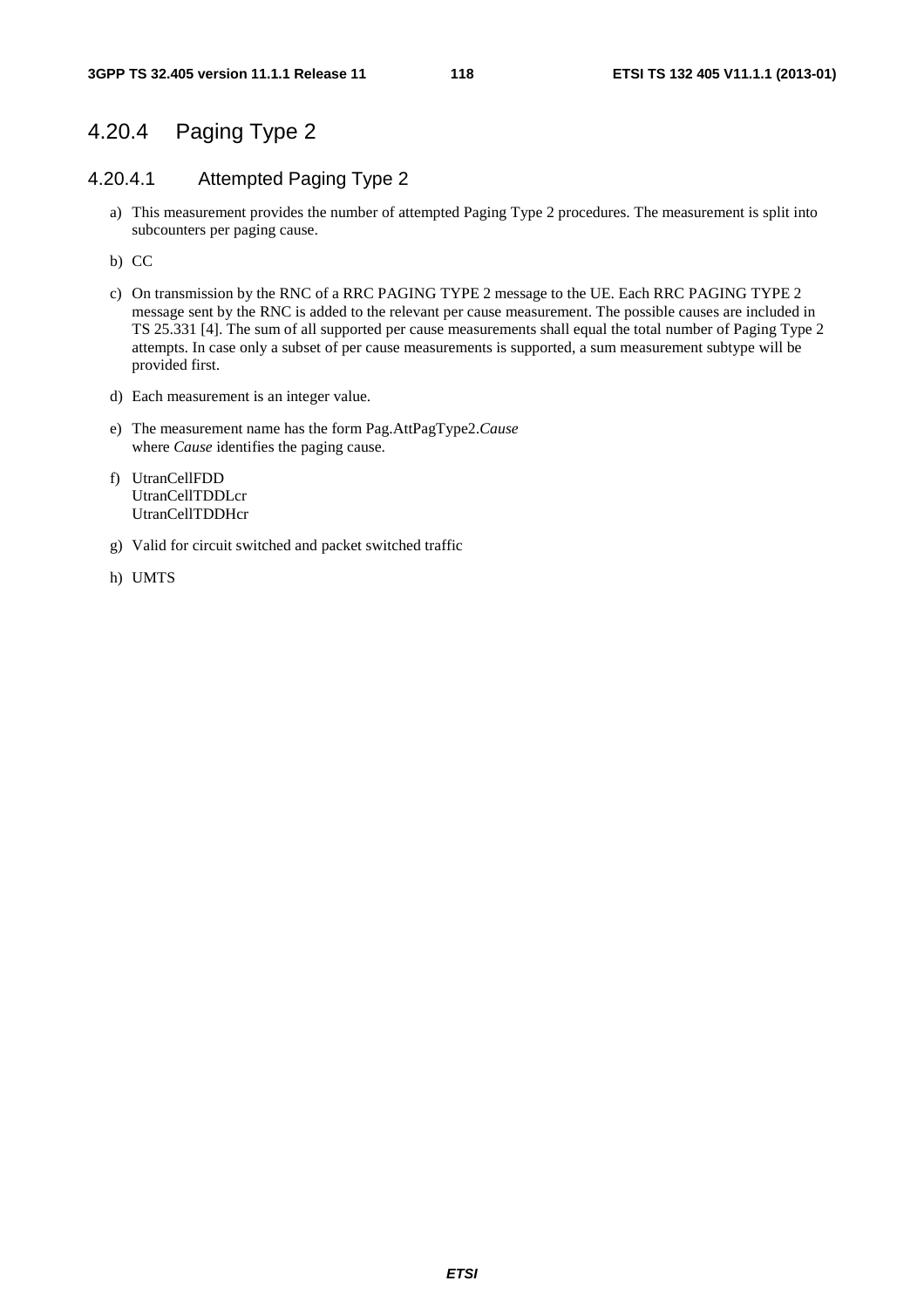# 4.21 ATM layer measurement

### 4.21.1 Cell collection

### 4.21.1.1 Ingress cells (whole stream)

- a) This measurement provides the total number of ingress cells on ATM node.
- b) CC
- c) See clause 5.6.7 in [11].
- d) A single integer value, see [11].
- e) ATM.ATML.IngressCells.
- f) IubLink.
- g) Valid for circuit switched and packet switched traffic
- h) UMTS

### 4.21.1.2 Egress cells (whole stream)

- a) This measurement provides the total number of egress cells on ATM node.
- b) CC
- c) See NumberCellsTrnsd in [11].
- d) A single integer value, see [11].
- e) ATM.ATML.EgressCells.
- f) IubLink.
- g) Valid for circuit switched and packet switched traffic
- h) UMTS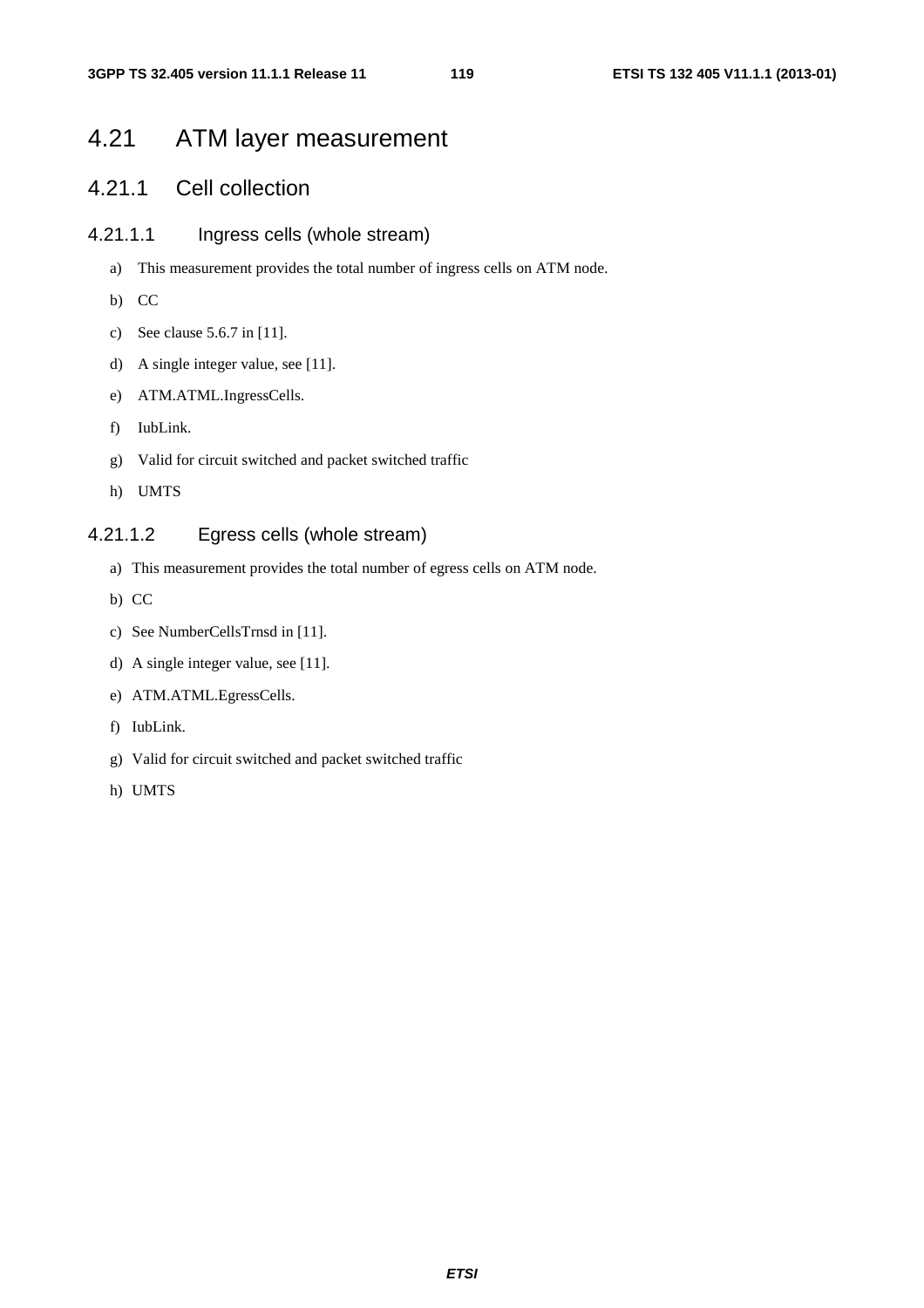### 4.22 HSDPA setup

### 4.22.1 Mac-d setup for HSDPA

The three measurement types defined in this subclause are subject to the "2 out of 3 approach".

#### 4.22.1.1 Attempted Mac-d setups for HSDPA

- a) This measurement provides the number of attempted Mac-d setups for HSDPA.
- b) CC
- c) On transmission by the RNC of a NBAP message RADIO LINK SETUP REQUEST with the "HS-DSCH Information" IE; Or on transmission by the RNC of a NBAP message RADIO LINK RECONFIGURATION PREPARE with the "HS-DSCH MAC-d Flows To Add" or "HS-DSCH Information" IE; Or on transmission by the RNC of a NBAP message RADIO LINK RECONFIGURATION REQUEST with the "HS-DSCH MAC-d Flows To Add" or "HS-DSCH Information" IE. See TS 25.433 [7].
- d) A single integer value
- e) HSDPA.AttMacdSetup
- f) UtranCellFDD UtranCellTDDLcr UtranCellTDDHcr
- g) Valid for packet switched traffic
- h) UMTS

### 4.22.1.2 Successful Mac-d setups for HSDPA

- a) This measurement provides the number of successful Mac-d setups for HSDPA.
- b) CC
- c) On receipt by the RNC of a NBAP message RADIO LINK SETUP RESPONSE, corresponding to transmission of the NBAP message RADIO LINK SETUP REQUEST with the "HS-DSCH Information" IE; Or on receipt by the RNC of a NBAP message RADIO LINK RECONFIGURATION READY, corresponding to the transmission of the NBAP message RADIO LINK RECONFIGURATION PREPARE with the "HS-DSCH MAC-d Flows To Add" or "HS-DSCH Information" IE; Or on receipt by the RNC of NBAP message RADIO LINK RECONFIGURATION RESPONSE, corresponding to the transmission of the NBAP message RADIO LINK RECONFIGURATION REQUEST with the "HS-DSCH MAC-d Flows To Add" or "HS-DSCH Information" IE. See TS 25.433 [7].
- d) A single integer value
- e) HSDPA.SuccMacdSetup
- f) UtranCellFDD UtranCellTDDLcr UtranCellTDDHcr
- g) Valid for packet switched traffic
- h) UMTS

### 4.22.1.3 Failed Mac-d setups for HSDPA

a) This measurement provides the number of failed Mac-d setups for HSDPA. The measurement is split into subcounters per cause.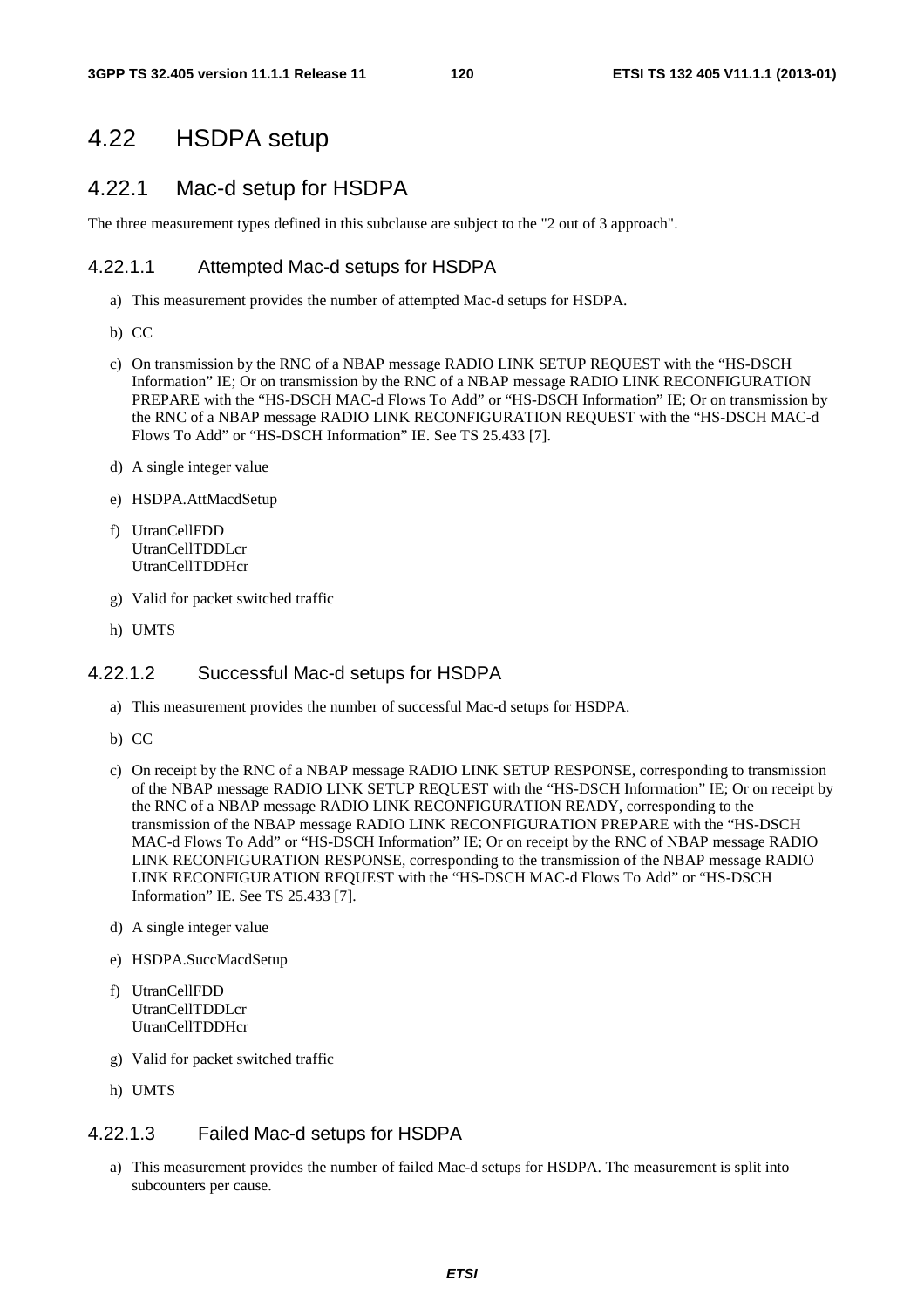#### **3GPP TS 32.405 version 11.1.1 Release 11 121 ETSI TS 132 405 V11.1.1 (2013-01)**

- b) CC
- c) On receipt by the RNC of a NBAP message RADIO LINK SETUP FAILURE, corresponding to transmission of the NBAP message RADIO LINK SETUP REQUEST with the "HS-DSCH Information" IE; Or on receipt by the RNC of a NBAP message RADIO LINK RECONFIGURATION FAILURE, corresponding to the transmission of the NBAP message RADIO LINK RECONFIGURATION PREPARE with the "HS-DSCH MAC-d Flows To Add" or "HS-DSCH Information" IE; Or on receipt by the RNC of NBAP message RADIO LINK RECONFIGURATION FAILURE, corresponding to the transmission of the NBAP message RADIO LINK RECONFIGURATION REQUEST with the "HS-DSCH MAC-d Flows To Add" or "HS-DSCH Information" IE. Each failed Mac-d setup for HSDPA is added to the relevant measurement according to the failure cause. Possible failure causes are included in TS 25.433 [7].

Each expected NBAP message RADIO LINK SETUP FAILURE, corresponding to transmission of the NBAP message RADIO LINK SETUP REQUEST with the "HS-DSCH Information" IE; Or NBAP message RADIO LINK RECONFIGURATION FAILURE, corresponding to the transmission of the NBAP message RADIO LINK RECONFIGURATION PREPARE with the "HS-DSCH MAC-d Flows To Add" or "HS-DSCH Information" IE; Or NBAP message RADIO LINK RECONFIGURATION FAILURE, corresponding to the transmission of the NBAP message RADIO LINK RECONFIGURATION REQUEST with the "HS-DSCH MAC-d Flows To Add" or "HS-DSCH Information" IE not received by the RNC is added to the measurement cause 'No Reply' (not specified in TS 25.433 [7]).

The sum of all supported per cause measurements shall equal the total number of failed Mac-d setups for HSDPA. In case only a subset of per cause measurements is supported, a sum subcounter will be provided first.

- d) Each measurement is an integer value. The number of measurements is equal to the number of causes plus a possible sum value identified by the .*sum* suffix.
- e) The measurement name has the form HSDPA.FailMacdSetup.*Cause*  where *Cause* identifies the failure cause. The cause 'No Reply' is identified by the .*NoReply* suffix.
- f) UtranCellFDD UtranCellTDDLcr UtranCellTDDHcr
- g) Valid for packet switched traffic
- h) UMTS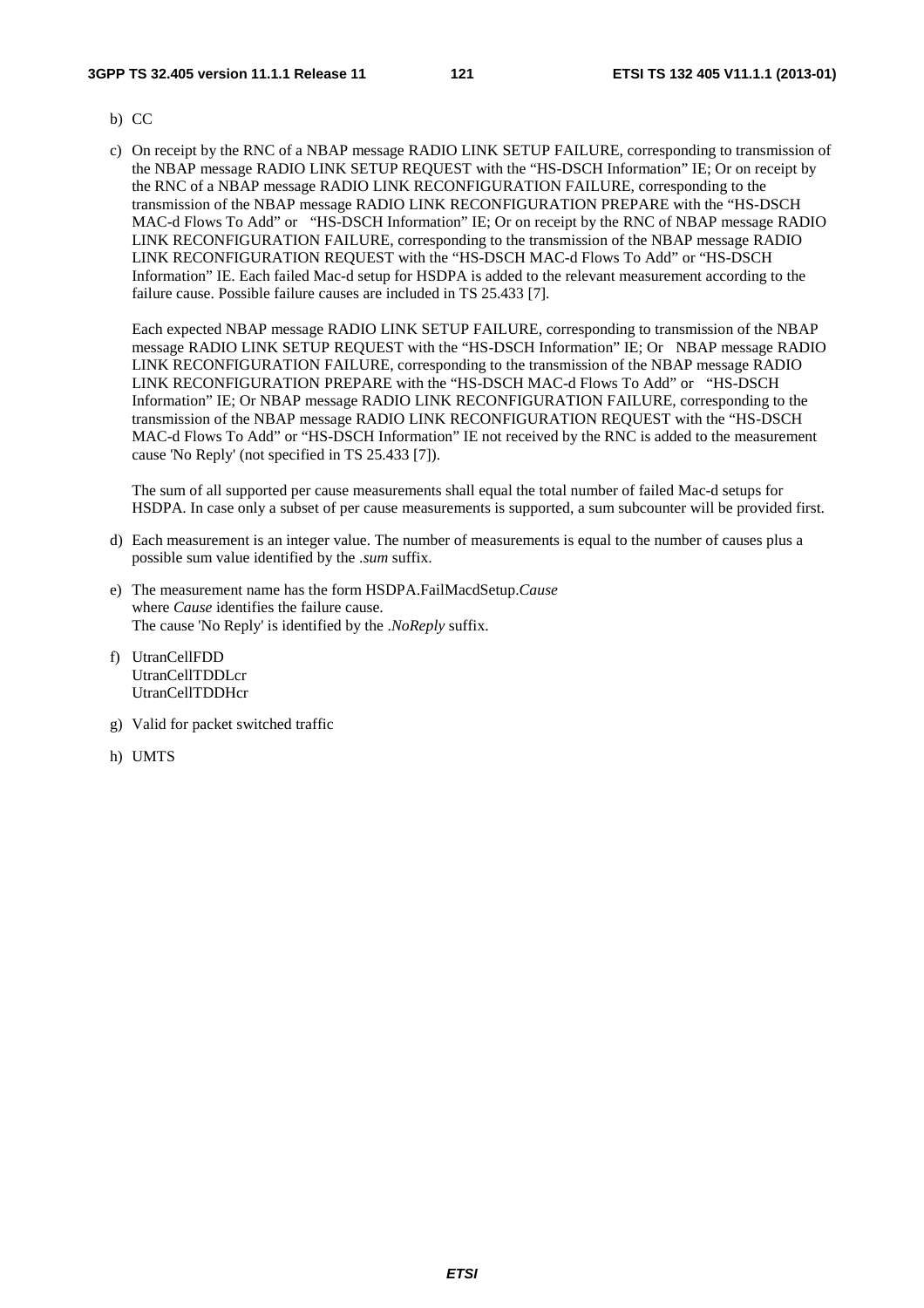### 4.22.2 RB setup for HSDPA

The three measurement types defined in this subclause are subject to the "2 out of 3 approach".

#### 4.22.2.1 Attempted RB setups for HSDPA

- a) This measurement provides the number of attempted radio bearer setups for HSDPA.
- b) CC
- c) On transmission by the RNC of a RRC message RADIO BEARER SETUP with the "Downlink transport channel type" set to "HS-DSCH" or "DCH + HS-DSCH" in the "RB mapping info" IE of the "RB information to setup"; Or on transmission by the RNC of a RRC message RADIO BEARER RECONFIGURATION with "Downlink transport channel type" set to "HS-DSCH" or "DCH + HS-DSCH" in the "RB mapping info" IE of the "RB information to reconfigure" if the previous "Downlink transport channel type" of this RB is not the "HS-DSCH" or "DCH + HS-DSCH". See TS 25.331 [4].
- d) A single integer value
- e) HSDPA.AttRBSetup
- f) UtranCellFDD UtranCellTDDLcr UtranCellTDDHcr
- g) Valid for packet switched traffic
- h) UMTS

#### 4.22.2.2 Successful RB setups for HSDPA

- a) This measurement provides the number of successful radio bearer setups for HSDPA.
- b) CC
- c) On receipt by the RNC of a RRC message RADIO BEARER SETUP COMPLETE, corresponding to the transmission of the RRC message RADIO BEARER SETUP with the "Downlink transport channel type" set to "HS-DSCH" or "DCH + HS-DSCH" in the "RB mapping info" IE of the "RB information to setup"; Or on receipt by the RNC of a RRC message RADIO BEARER RECONFIGURATION COMPLETE, corresponding to the transmission of the RRC message RADIO BEARER RECONFIGURATION with "Downlink transport channel type" set to "HS-DSCH" or "DCH + HS-DSCH" in the "RB mapping info" IE of the "RB information to reconfigure" if the previous "Downlink transport channel type" of this RB is not the "HS-DSCH" or "DCH + HS-DSCH". See TS 25.331 [4].
- d) A single integer value
- e) HSDPA.SuccRBSetup
- f) UtranCellFDD UtranCellTDDLcr UtranCellTDDHcr
- g) Valid for packet switched traffic
- h) UMTS

#### 4.22.2.3 Failed RB setups for HSDPA

- a) This measurement provides the number of failed radio bearer setups for HSDPA. The measurement is split into subcounters per cause.
- b) CC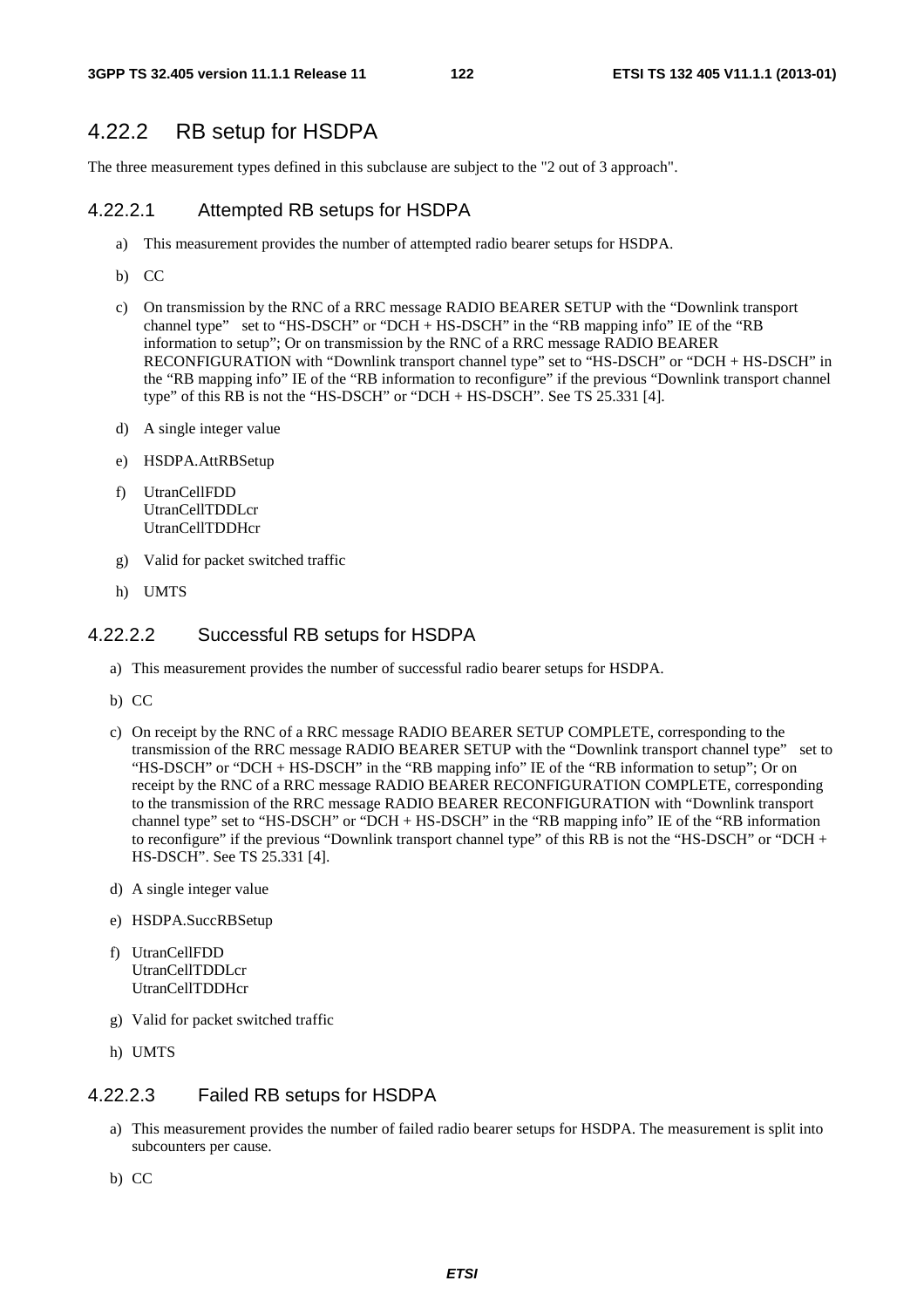c) On receipt by the RNC of a RRC message RADIO BEARER SETUP FAILURE, corresponding to the transmission of the RRC message RADIO BEARER SETUP with the "Downlink transport channel type" set to "HS-DSCH" or "DCH + HS-DSCH" in the "RB mapping info" IE of the "RB information to setup"; Or on receipt by the RNC of a RRC message RADIO BEARER RECONFIGURATION FAILURE, corresponding to the transmission of the RRC message RADIO BEARER RECONFIGURATION with "Downlink transport channel type" set to "HS-DSCH" or "DCH + HS-DSCH" in the "RB mapping info" IE of the "RB information to reconfigure" if the previous "Downlink transport channel type" of this RB is not the "HS-DSCH" or "DCH + HS-DSCH". Each failed RB setup for HSDPA is added to the relevant measurement according to the failure cause. Possible failure causes are included in TS 25.331 [4].

Each expected RRC message RADIO BEARER SETUP FAILURE, corresponding to the transmission of the RRC message RADIO BEARER SETUP with the "Downlink transport channel type" set to "HS-DSCH" or "DCH + HS-DSCH" in the "RB mapping info" IE of the "RB information to setup"; Or RRC message RADIO BEARER RECONFIGURATION FAILURE, corresponding to the transmission of the RRC message RADIO BEARER RECONFIGURATION with "Downlink transport channel type" set to "HS-DSCH" or "DCH + HS-DSCH" in the "RB mapping info" IE of the "RB information to reconfigure" if the previous "Downlink transport channel type" of this RB is not the "HS-DSCH" or "DCH + HS-DSCH" not received by the RNC is added to the measurement cause 'No Reply' (not specified in TS 25.331 [4]).

The sum of all supported per cause measurements shall equal the total number of failed RB setups for HSDPA. In case only a subset of per cause measurements is supported, a sum subcounter will be provided first.

- d) Each measurement is an integer value. The number of measurements is equal to the number of causes plus a possible sum value identified by the .sum suffix.
- e) The measurement name has the form HSDPA.FailRBSetup.*Cause* where *Cause* identifies the failure cause. The cause 'No Reply' is identified by the .*NoReply* suffix.
- f) UtranCellFDD UtranCellTDDLcr UtranCellTDDHcr
- g) Valid for packet switched traffic
- h) UMTS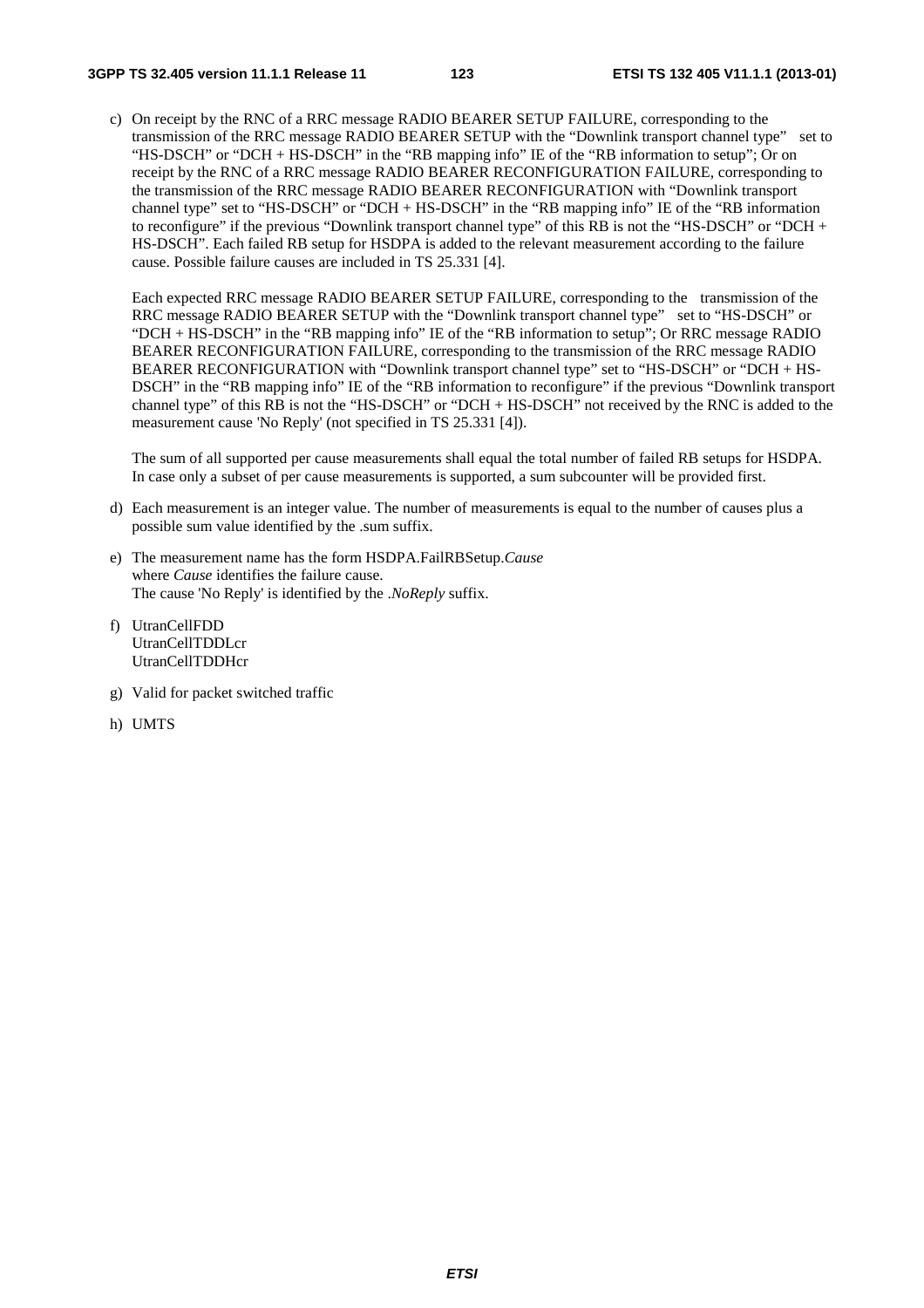# 4.23 Call duration in UTRAN cell

### 4.23.1 Call duration in UTRAN cell for CS domain

- a) This measurement provides the call duration in utran cell for CS domain. The measurement is split into subcounters per traffic class (See the 3GPP TS23.107 [2]).
- b) DER  $(n=1)$
- c) This measurement is obtained by accumulating the time intervals for each traffic class between the call start RRC RADIO BEARER SETUP COMPLETE and the call completed RRC RADIO BEARER RELEASE over a granularity period using DER, For conversational service, the relevant measurement for each specified data rate is required, the detailed data rates are listed below (see TS 25.993 [12]).The accumulator shall be reinitialised at the beginning of each granularity period. The call duration for each traffic class (for each specified data rate of conversational service) for CS domain is added to the relevant measurement. See TS 25.413 [5] and TS 23.107 [2].

uplink <U>:

- 1: AMR rate (12.2 10.2 7.95 7.4 6.7 5.9 5.15 4.75) kbps
- 2: 12.2 kbps
- 3: 28.8 kbps
- 4: 32 kbps
- 5: 64 kbps
- downlink <D>:
	- 1: AMR rate (12.2 10.2 7.95 7.4 6.7 5.9 5.15 4.75) kbps
	- 2: 12.2 kbps
	- 3: 28.8 kbps
	- 4: 32 kbps
	- 5: 64 kbps

As indicated above, <U> and <D> are integer values that map to the conversational service specified uplink and downlink data rates, respectively.

- d) Each measurement is an integer value. (in seconds)
- e) The measurement name has the form RRC.CallDurationCS.Conv.<U><D> RRC.CallDurationCS.Strm RRC.CallDurationCS.Intact RRC.CallDurationCS.Bgrd.
- f) UtranCellFDD UtranCellTDDLcr UtranCellTDDHcr
- g) Valid for circuit switched
- h) UMTS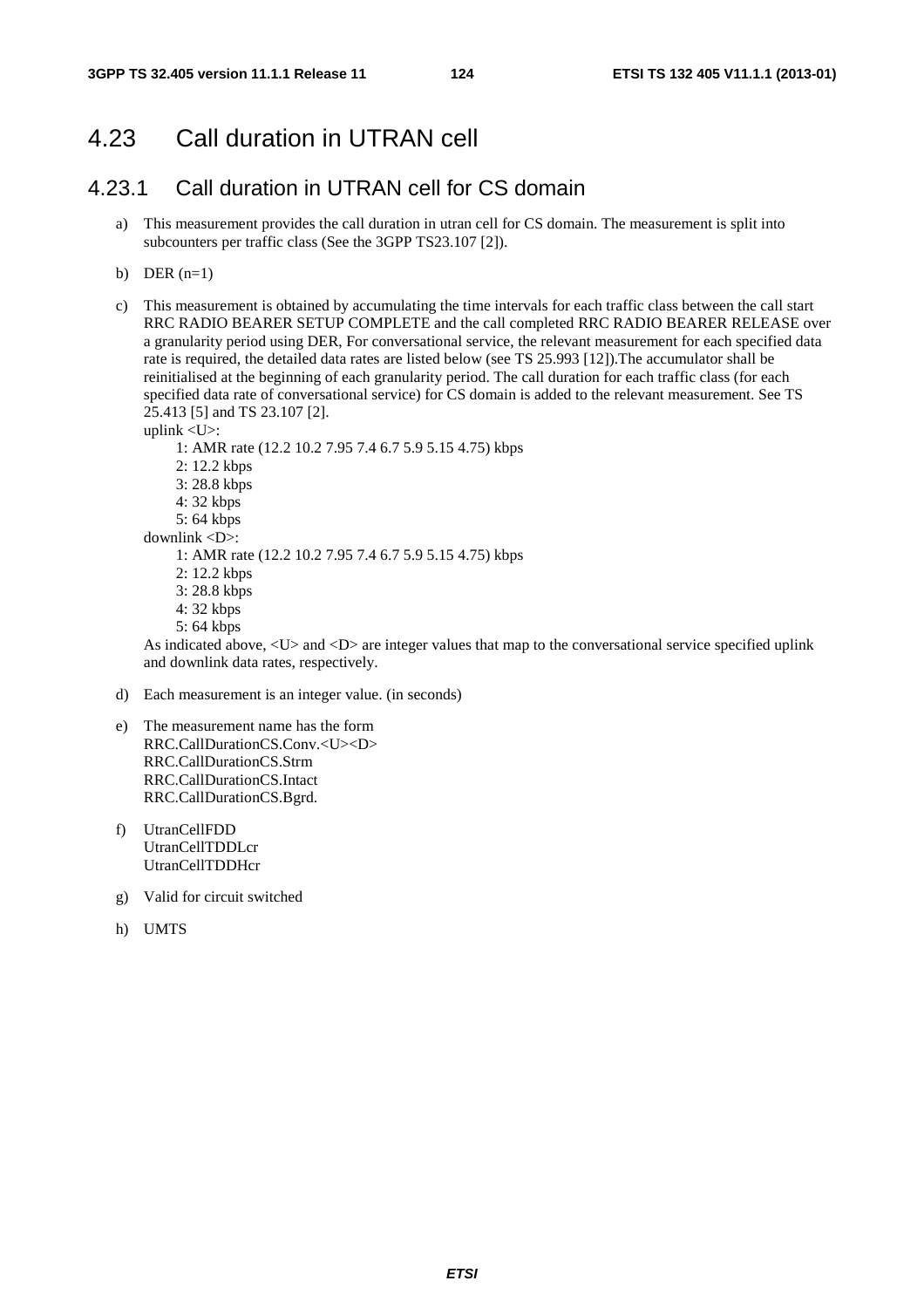# 4.24 Measurements related to channel switches between FACH/DCH and HS-DSCH

### 4.24.1 Measurements related to channel switches from FACH/DCH to HS-DSCH intra UTRAN cell

### 4.24.1.1 Attempted channel switches from FACH to HS-DSCH

- a) This measurement provides the number of attempted channel switches from FACH to HS-DSCH in the serving HS-DSCH cell.
- b) CC
- c) On transmission by the RNC of a RRC message RADIO BEARER RECONFIGURATION to UE, with the condition that channel switches from FACH to HS-DSCH (see TS 25.331 [4]).
	- NOTE: This measurement is dedicated to channel switches from FACH to HS-DSCH.
- d) A single integer value
- e) HSDPA.AttFachToHs
- f) UtranCellFDD UtranCellTDDLcr UtranCellTDDHcr
- g) Valid for packet switched traffic
- h) UMTS

### 4.24.1.2 Successful channel switches from FACH to HS-DSCH

- a) This measurement provides the number of successful channel switches from FACH to HS-DSCH in the serving HS-DSCH cell.
- b) CC
- c) On receipt by the RNC of a RRC message RADIO BEARER RECONFIGURATION COMPLETE from UE, with the condition that channel switches from FACH to HS-DSCH (see TS 25.331 [4]).

NOTE: This measurement is dedicated to channel switches from FACH to HS-DSCH.

- d) A single integer value
- e) HSDPA.SuccFachToHs
- f) UtranCellFDD UtranCellTDDLcr UtranCellTDDHcr
- g) Valid for packet switched traffic
- h) UMTS

### 4.24.1.3 Attempted channel switches from DCH to HS-DSCH

- a) This measurement provides the number of attempted channel switches from DCH to HS-DSCH in the serving HS-DSCH cell.
- b) CC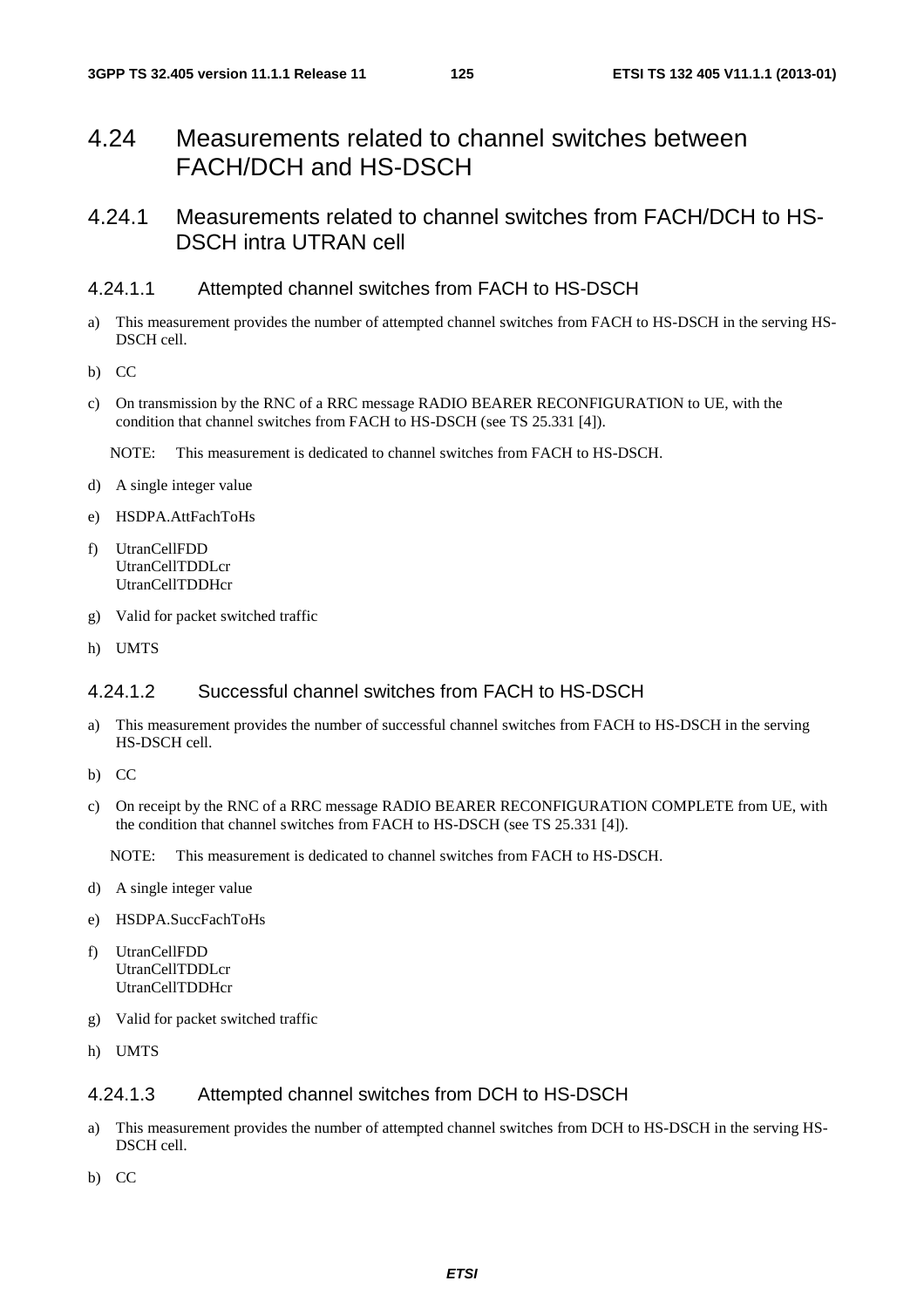- c) On transmission by the RNC of a RRC message RADIO BEARER RECONFIGURATION to UE, with the condition that channel switches from DCH to HS-DSCH (see TS 25.331 [4]).
- d) A single integer value
- e) HSDPA.AttDchToHs
- f) UtranCellFDD UtranCellTDDLcr UtranCellTDDHcr
- g) Valid for packet switched traffic
- h) UMTS

### 4.24.1.4 Successful channel switches from DCH to HS-DSCH

- a) This measurement provides the number of successful channel switches from DCH to HS-DSCH in the serving HS-DSCH cell.
- b) CC
- c) On receipt by the RNC of a RRC message RADIO BEARER RECONFIGURATION COMPLETE from UE, with the condition that channel switches from DCH to HS-DSCH (see TS 25.331 [4]).
- d) A single integer value
- e) HSDPA.SuccDchToHs
- f) UtranCellFDD UtranCellTDDLcr UtranCellTDDHcr
- g) Valid for packet switched traffic
- h) UMTS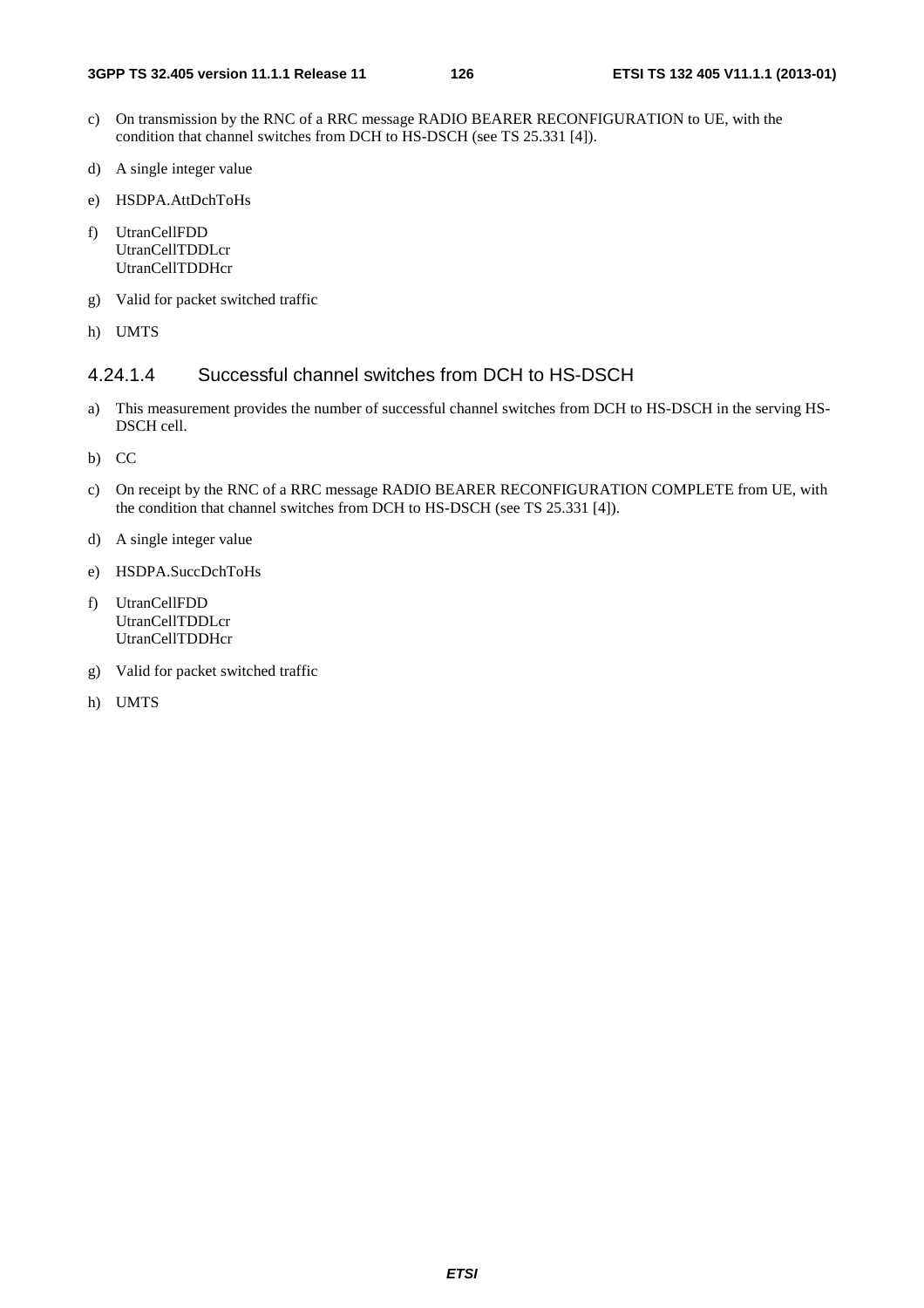### 4.24.2 Measurements related to channel switches from HS-DSCH to FACH/DCH intra UTRAN cell

#### 4.24.2.1 Attempted channel switches from HS-DSCH to FACH

- a) This measurement provides the number of attempted channel switches from HS-DSCH to FACH in the serving HS-DSCH cell.
- b) CC
- c) On transmission by the RNC of a RRC message RADIO BEARER RECONFIGURATION to UE, with the condition that channel switches from HS-DSCH to FACH (see TS 25.331 [4]).

Note: this measurement is dedicated to channel switches from HS-DSCH to FACH.

- d) A single integer value
- e) HSDPA.AttHsToFach
- f) UtranCellFDD UtranCellTDDLcr UtranCellTDDHcr
- g) Valid for packet switched traffic
- h) UMTS

### 4.24.2.2 Successful channel switches from HS-DSCH to FACH

- a) This measurement provides the number of successful channel switches from HS-DSCH to FACH in the serving HS-DSCH cell.
- b) CC
- c) On receipt by the RNC of a RRC message RADIO BEARER RECONFIGURATION COMPLETE from UE, with the condition that channel switches from HS-DSCH to FACH (see TS 25.331 [4]).

Note: this measurement is dedicated to channel switches from HS-DSCH to FACH.

- d) A single integer value
- e) HSDPA.SuccHsToFach
- f) UtranCellFDD UtranCellTDDLcr UtranCellTDDHcr
- g) Valid for packet switched traffic
- h) UMTS

#### 4.24.2.3 Attempted channel switches from HS-DSCH to DCH

- a) This measurement provides the number of attempted channel switches from HS-DSCH to DCH in the serving HS-DSCH cell.
- b) CC
- c) On transmission by the RNC of a RRC message RADIO BEARER RECONFIGURATION to UE, with the condition that channel switches from HS-DSCH to DCH (see TS 25.331 [4]).
- d) A single integer value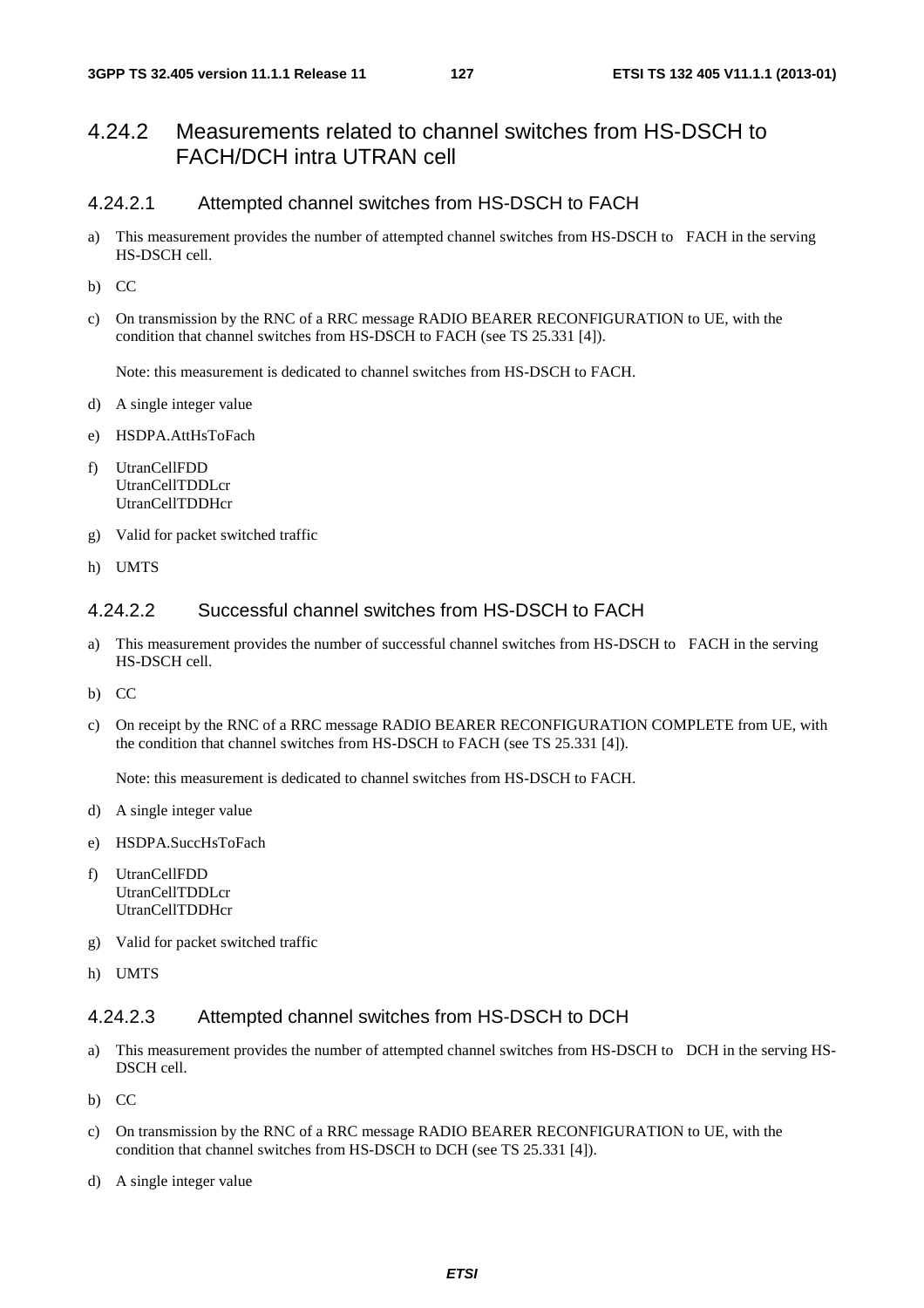- e) HSDPA.AttHsToDch
- f) UtranCellFDD UtranCellTDDLcr UtranCellTDDHcr
- g) Valid for packet switched traffic
- h) UMTS

### 4.24.2.4 Successful channel switches from HS-DSCH to DCH

- a) This measurement provides the number of successful channel switches from HS-DSCH to DCH in the serving HS-DSCH cell.
- b) CC
- c) On receipt by the RNC of a RRC message RADIO BEARER RECONFIGURATION COMPLETE from UE, with the condition that channel switches from HS-DSCH to DCH (see TS 25.331 [4]).
- d) A single integer value
- e) HSDPA.SuccHsToDch
- f) UtranCellFDD UtranCellTDDLcr UtranCellTDDHcr
- g) Valid for packet switched traffic
- h) UMTS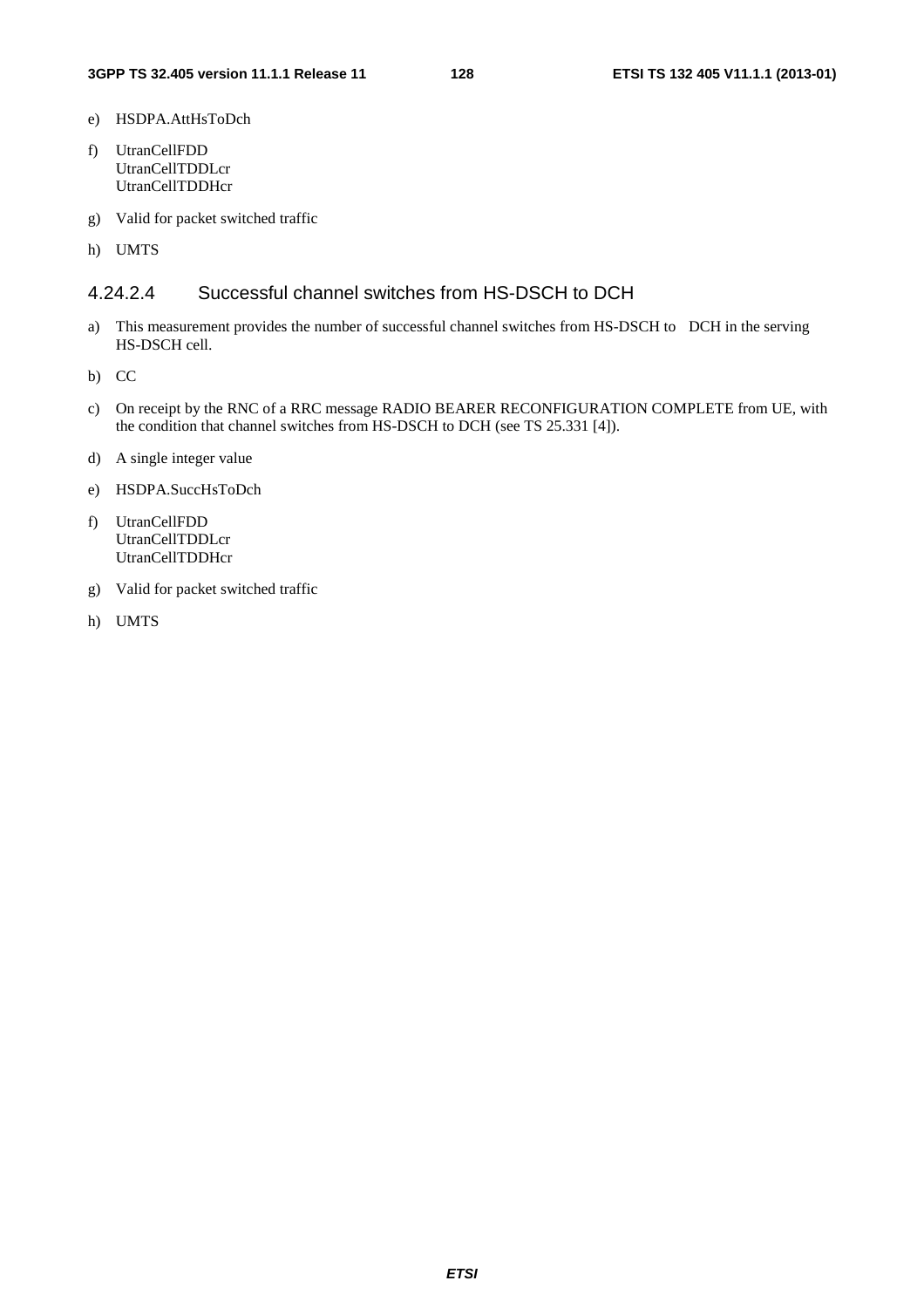### 4.25 HSDPA mobility related measurements

### 4.25.1 Serving HS-DSCH cell change

#### 4.25.1.1 Attempted serving HS-DSCH cell changes

- a) This measurement provides the number of attempted serving HS-DSCH cell changes.
- b) CC
- c) On transmission by the RNC of a RRC message PHYSICAL CHANNEL RECONFIGURATION, RADIO BEARER SETUP, RADIO BEARER RECONFIGURATION, RADIO BEARER RELEASE, or TRANSPORT CHANNEL RECONFIGURATION from the source RNC to the UE, also the target cell is different with source cell, indicating the attempt of serving HS-DSCH cell change (see TS 25.331 [4]).
- d) A single integer value
- e) HSDPA.AttCellChange
- f) UtranCellFDD UtranCellTDDLcr UtranCellTDDHcr
- g) Valid for packet switched traffic
- h) UMTS

#### 4.25.1.2 Successful serving HS-DSCH cell changes

- a) This measurement provides the number of successfully performed serving HS-DSCH cell changes.
- b) CC
- c) On receipt by the RNC of a RRC message PHYSICAL CHANNEL RECONFIGURATION COMPLETE, RADIO BEARER SETUP COMPLETE, RADIO BEARER RECONFIGURATION COMPLETE, RADIO BEARER RELEASE COMPLETE, or TRANSPORT CHANNEL RECONFIGURATION COMPLETE sent from the UE to the source RNC, also the target cell is different with source cell indicating a successful serving HS-DSCH cell change (see TS 25.331 [4]).
- d) A single integer value
- e) HSDPA.SuccCellChange
- f) UtranCellFDD UtranCellTDDLcr UtranCellTDDHcr
- g) Valid for packet switched traffic
- h) UMTS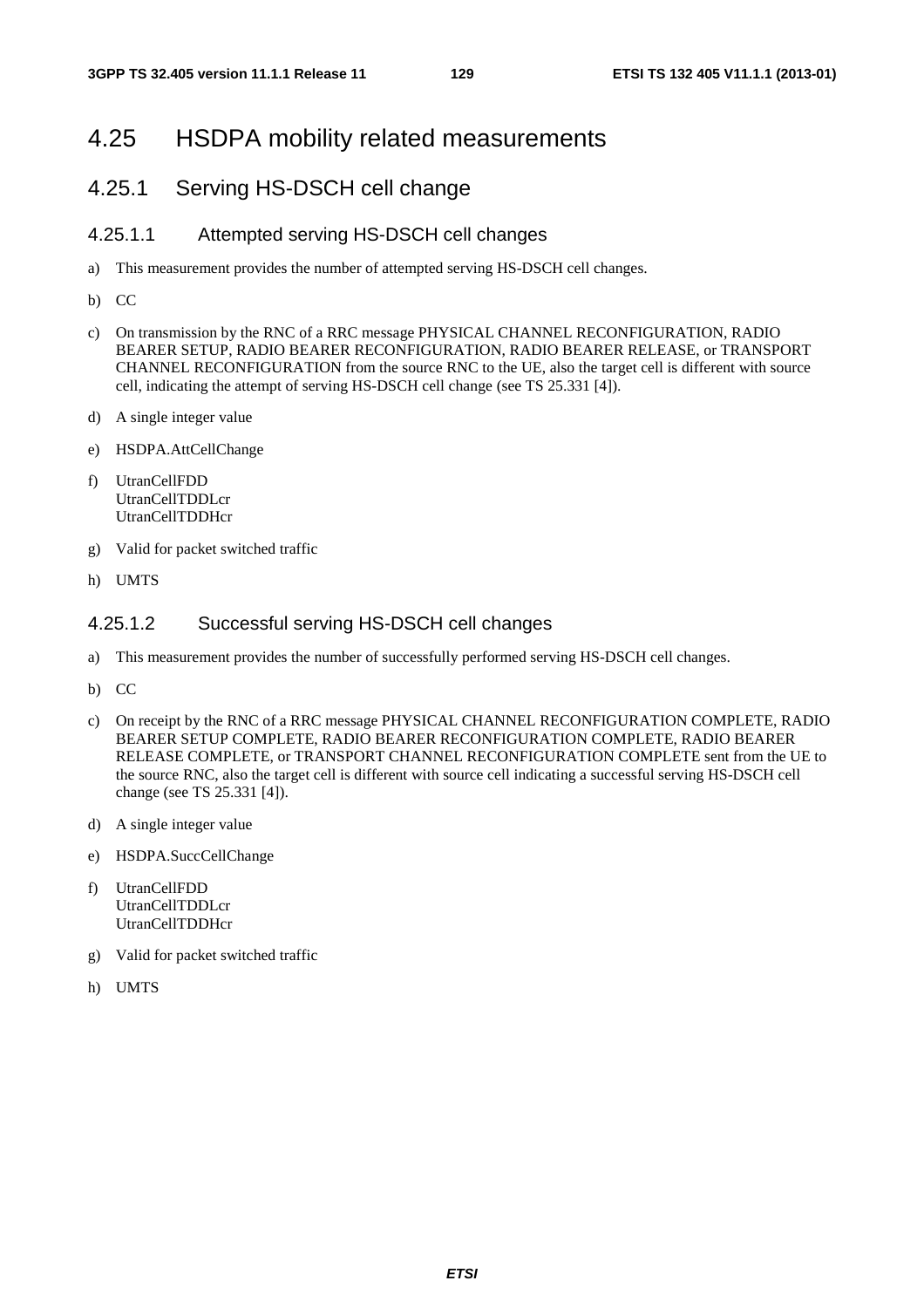# 4.26 Measurements related to MAC-hs

### 4.26.1 Measurements related to MAC-hs feedback decoding

### 4.26.1.1 Number of acknowleged transmitted MAC-hs PDUs

- a) This measurement provides the number of acknowleged transmitted MAC-hs PDUs during the period of measurement, detected in MAC-hs layer in the serving HS-DSCH cell.
- b) CC.
- c) On receipt by the NodeB of a PDU acknowledged by ACK message of MAC-hs from UE.
- d) A single integer value.
- e) HSDPA.NbrAckdMachsPdu
- f) UtranCellFDD UtranCellTDDLcr **UtranCellTDDHcr**
- g) Valid for packet switched traffic.
- h) UMTS.

### 4.26.1.2 Number of transmitted MAC-hs PDUs

- a) This measurement provides the number of transmitted MAC-hs PDUs including acknowledged and unacknowledged PDUs during the period of measurement, detected in MAC-hs layer in the serving HS-DSCH cell.
- b) CC.
- c) On transmission by the NodeB of a PDU of MAC-hs to UE.
- d) A single integer value.
- e) HSDPA.NbrMachsPdu
- f) UtranCellFDD UtranCellTDDLcr UtranCellTDDHcr
- g) Valid for packet switched traffic.
- h) UMTS.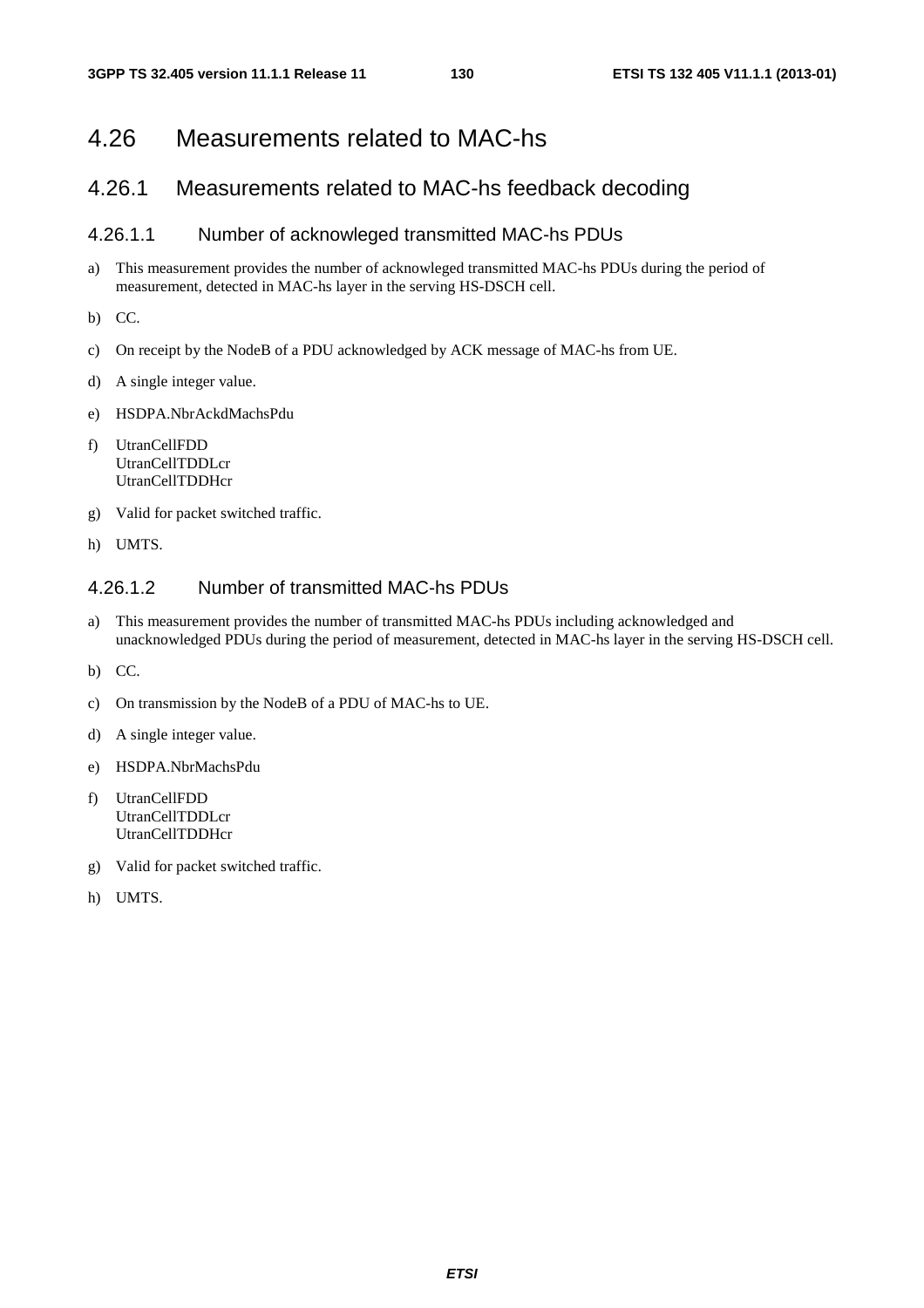# 4.27 Mean number of HSDPA users in a serving HS-DSCH cell

- a) This measurement provides the mean number of simultaneous HSDPA users in a serving HS-DSCH cell.
- b) SI.
- c) This measurement is obtained by sampling at a pre-defined interval the number of simultaneous users in a serving HS-DSCH cell and then taking the arithmetic mean.
- d) A single integer value.
- e) HSDPA.MeanNbrUser
- f) UtranCellFDD UtranCellTDDLcr UtranCellTDDHcr
- g) Valid for packet switched traffic.
- h) UMTS.

# 4.28 Number of octets of acknowledged MAC-hs PDUs

- a) This measurement provides the number of octets of downlink acknowledged MAC-hs PDUs in the serving HS-DSCH cell.
- b) CC.
- c) On transmission by the NodeB of an acknowledged PDU on the MAC-hs layer. The number of octets of MAC-hs layer in one serving HS-DSCH cell is calculated by sum of size of each MAC-hs PDU header including MAC-hs PDU header.
- d) A single integer value.
- e) HSDPA.NbrAckdMacHsOcts
- f) UtranCellFDD UtranCellTDDLcr UtranCellTDDHcr
- g) Valid for packet switched traffic.
- h) UMTS.

# 4.29 Number of TTIs with user data packets in buffer

- a) This measurement provides the number of TTIs with user data packets in MAC-hs buffer.
- b) CC.
- c) On receipt by the NodeB of a HSDPA frame with user data packets in MAC-hs buffer.
- d) A single integer value.
- e) HSDPA.NbrTTINonEmptyBuffer
- f) UtranCellFDD UtranCellTDDLcr UtranCellTDDHcr
- g) Valid for packet switched traffic.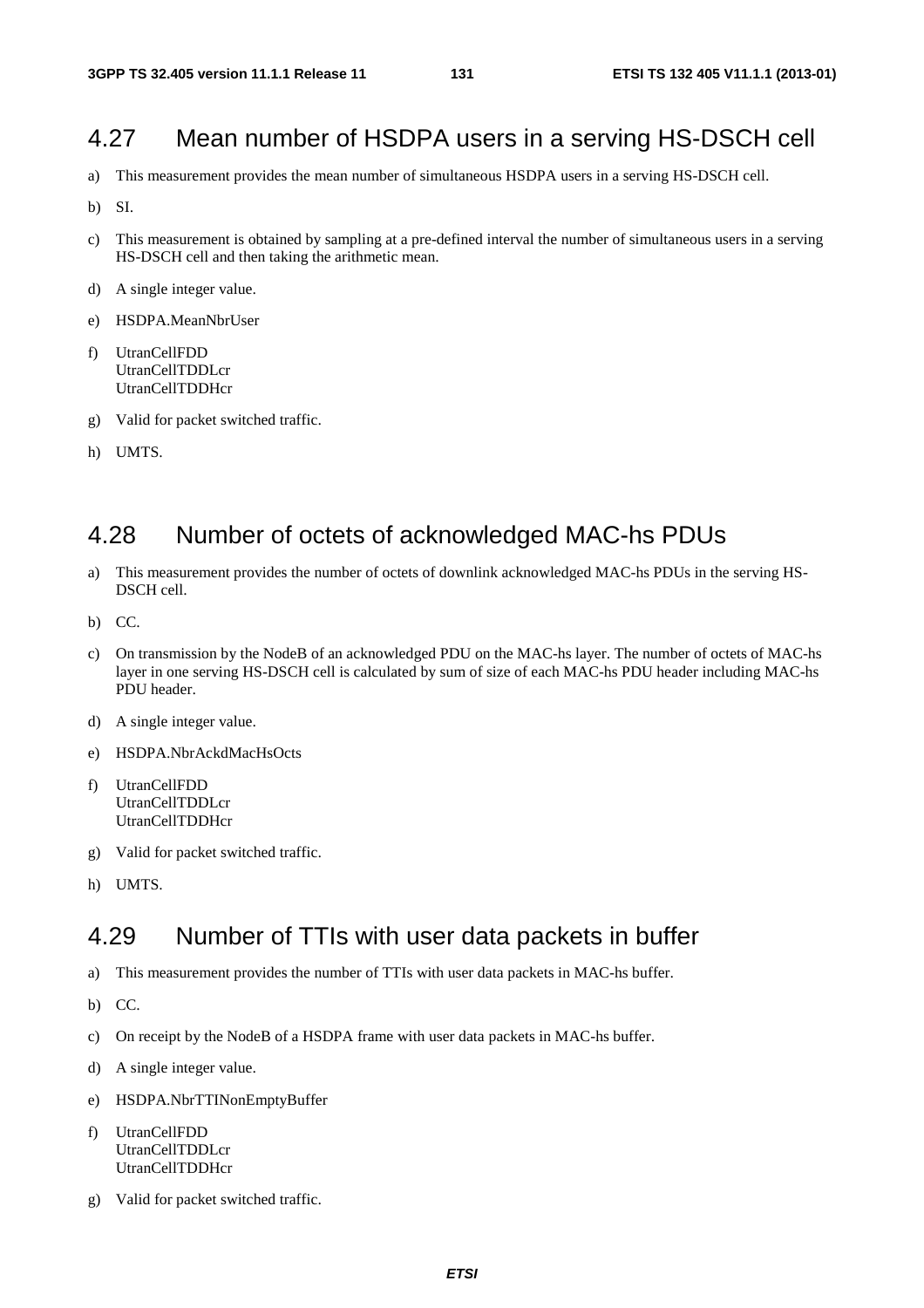h) UMTS.

# 4.30 HSDPA Release measurements

# 4.30.1 Overview of HSDPA Release

#### 4.30.1.1 General

The HSDPA release is executed via releasing the HS-DSCH. It can happen with RRC Connection Release procedure and various Radio Bearer Control procedures. The RANAP procedures RAB Assignment Request or Iu Release Command can also be involved.

There is always a RRC procedure used but not necessarily a RANAP procedure.

As there are HSDPA release cases that doesn't involve CN (RANAP) the triggering of required measurements is always based primarily on RRC triggering.

In cases that the CN has initiated the release of a RAB and/or Iu connection that currently has a Radio Bearer including HS-DSCH the RANAP interface is included in the triggering part of the related requirement.

#### 4.30.1.2 Considered RRC procedures

#### **RRC Protocol procedures related HSDPA (HS-DSCH Release)**

RRC connection release (TS 25.331: RRC Connection Management procedures chapter 8.1.4):



**Figure: RRC Connection Release procedure on the DCCH** 

Radio Bearer control /Reconfiguration procedures (TS25.331 Radio Bearer Control Procedures)



**Figure: Radio Bearer Establishment, normal case**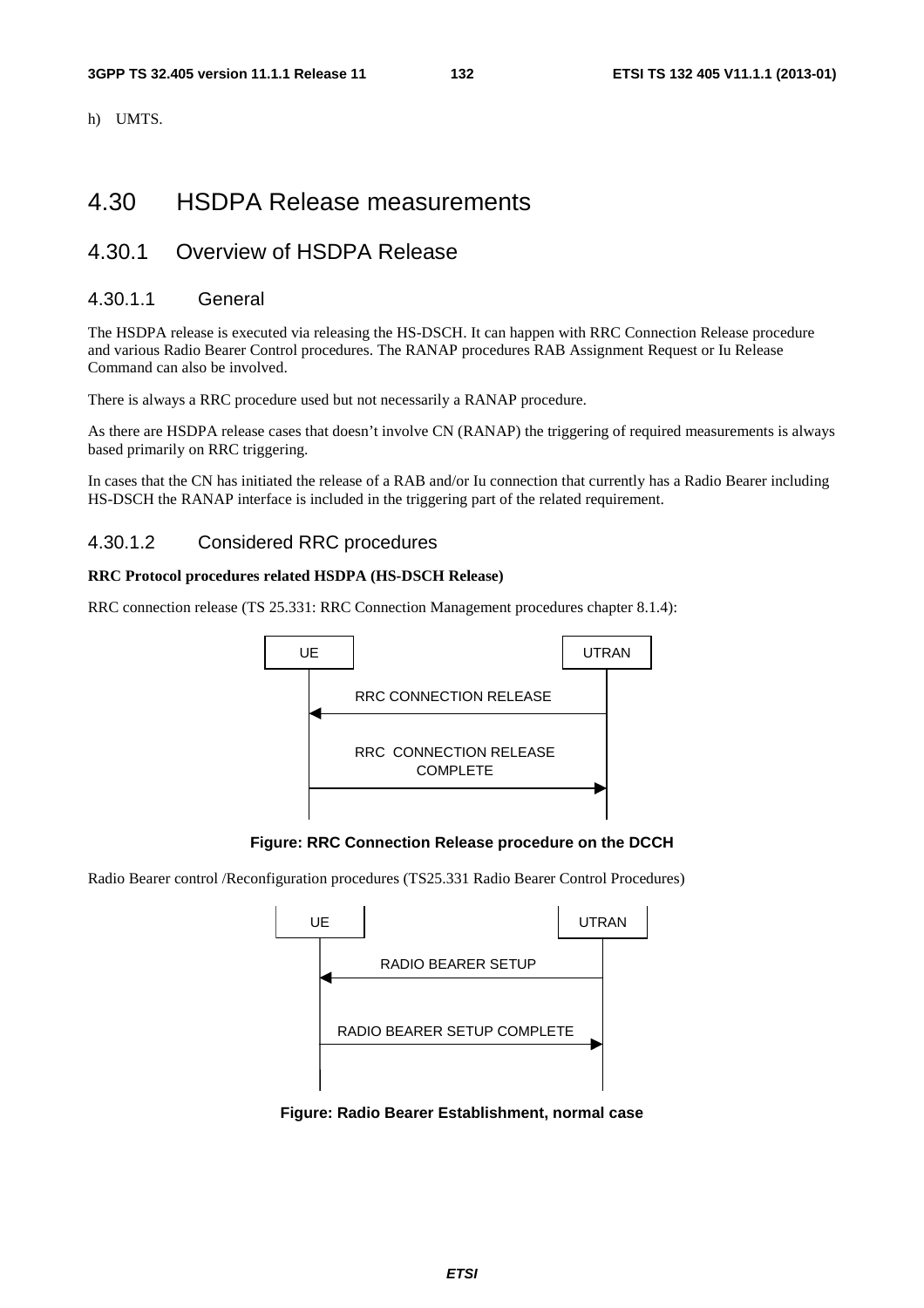

#### **Figure: Radio Bearer Establishment, failure case**



#### **Figure: Radio bearer reconfiguration, normal flow**



#### **Figure: Radio bearer reconfiguration, failure case**



**Figure: Radio Bearer Release, normal case**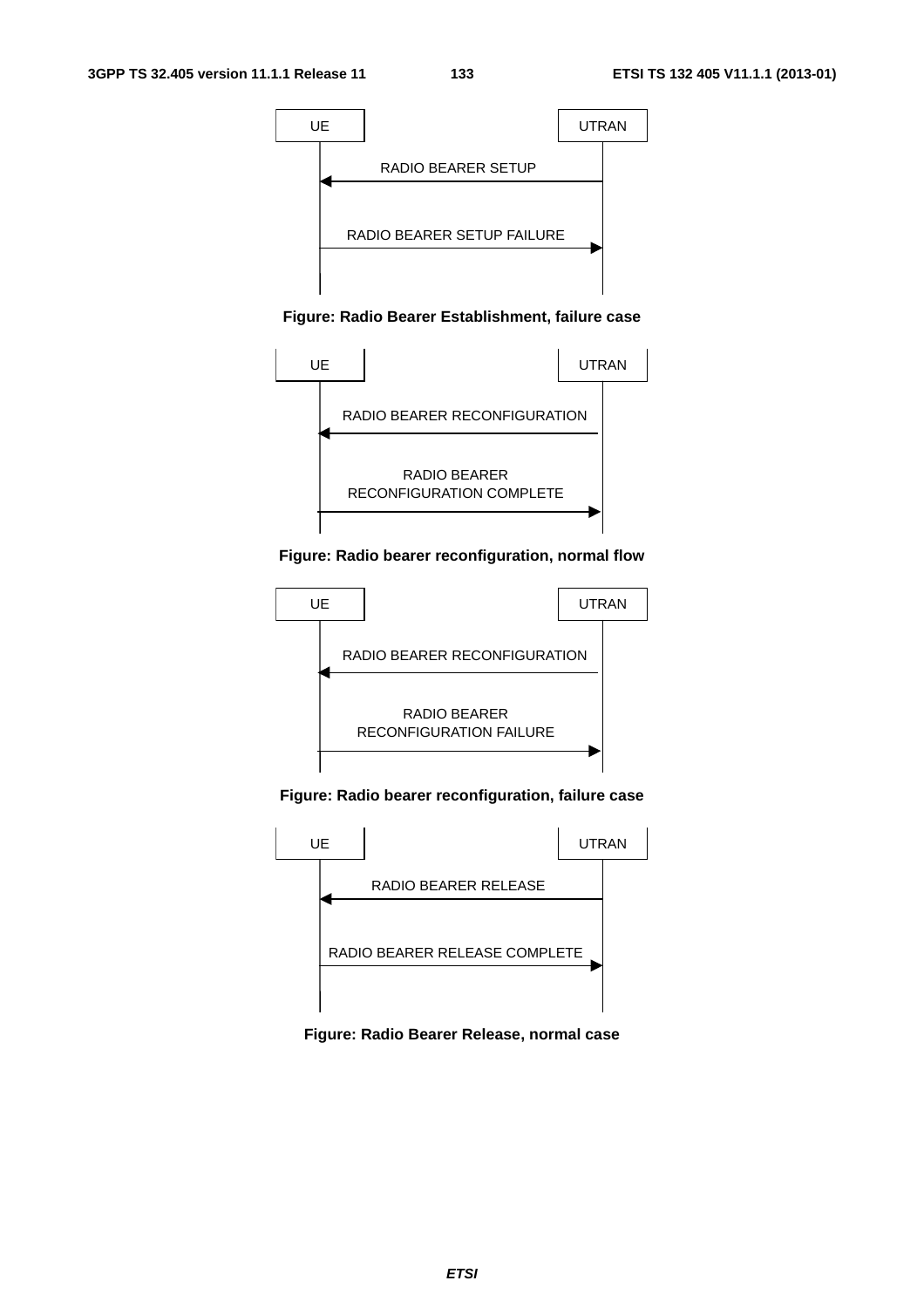

#### **Figure: Radio Bearer Release, failure case**



#### **Figure: Transport channel reconfiguration, normal flow**



**Figure: Transport channel reconfiguration, failure case** 



#### **Figure: Physical channel reconfiguration, normal flow**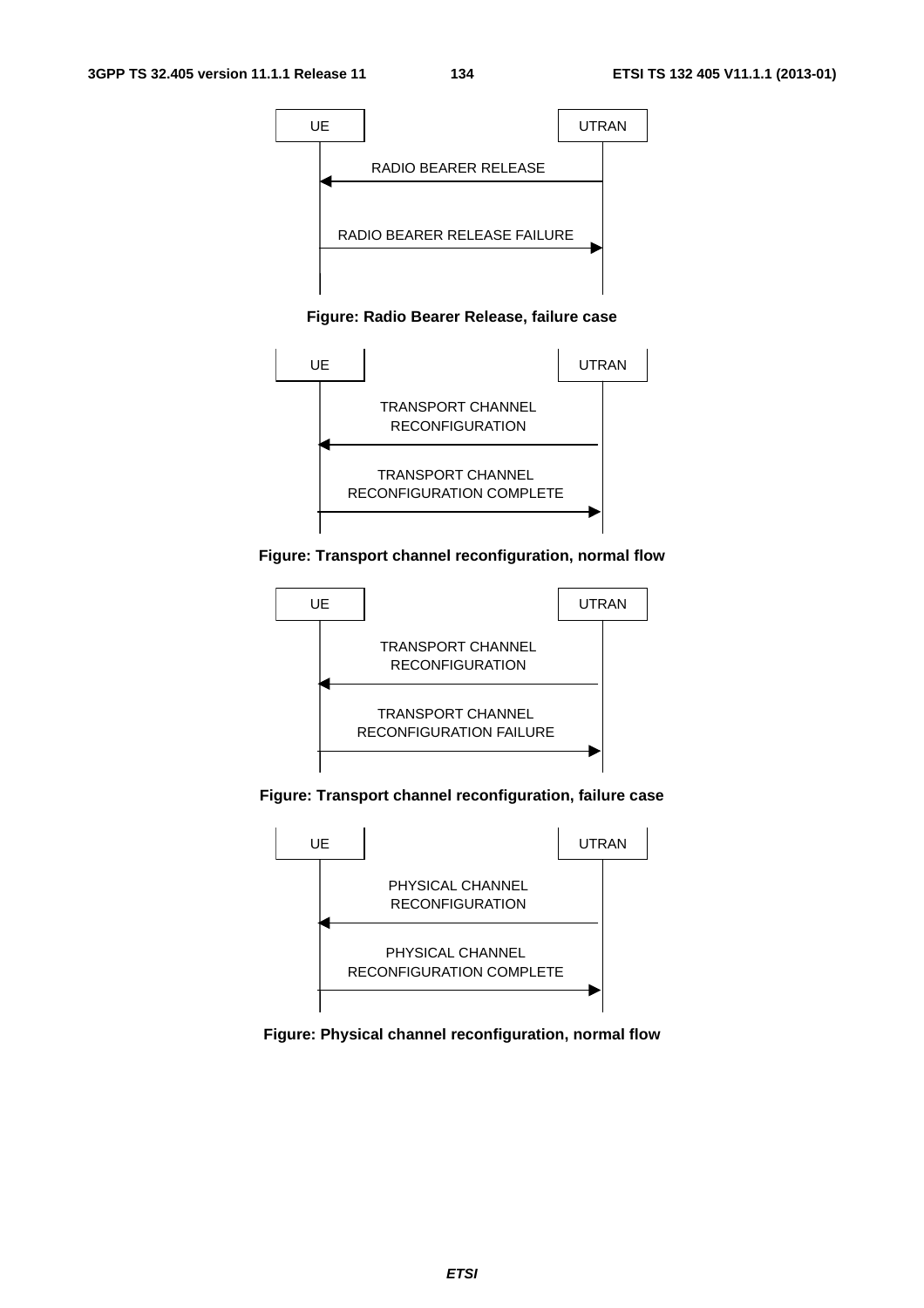

**Figure : Physical channel reconfiguration, failure case** 

#### 4.30.1.3 Considered RANAP protocol procedures

RAB Assignment (TS 25.413 Chapter 8.2)



\* it can be several responses

#### **Figure: RAB Assignment procedure. Successful operation.**

Iu Release (TS 25.413 Chapter 8.5)



**Figure: Iu Release procedure. Successful operation.**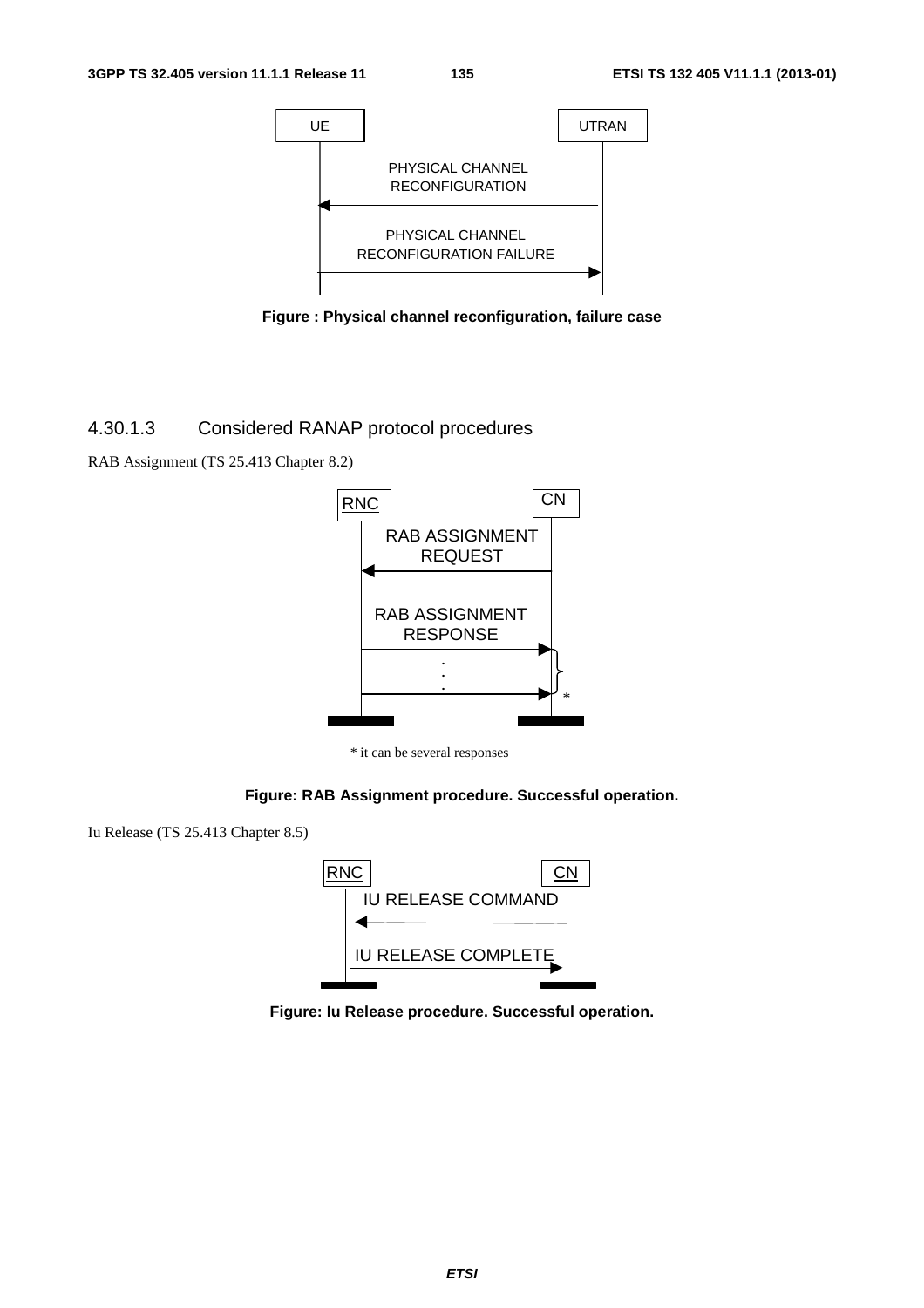### 4.30.2 Normal HSDPA Release

#### 4.30.2.1 RNC Initiated Release due to user inactivity

- a) This measurement provides the number of times when the UE is removed from HS-DSCH transport channel due to user inactivity
- b) CC.
- c) On transmission of the RRC: RADIO BEARER RECONFIGURATION or RRC: RADIO BEARER RELEASE or RRC CONNECTION RELEASE message by the RNC when there is no more data left in the buffer to send (equals to the RANAP cause 16 user inactivity).
- d) A single integer value.
- e) The measurement name has the form HSDPA.SuccHSDSCHreleaseUserInact
- f) UtranCellFDD UtranCellTDDLcr UtranCellTDDHcr.
- g) Valid for packet switched traffic.
- h) UMTS.

#### 4.30.2.2 Switch to DCH/FACH

The measurement definition is in section 4.24

#### 4.30.2.3 HS-DSCH serving cell change

The measurement definition is in section 4.25

#### 4.30.2.4 CN Initiated release

- a) This measurement provides the number of times when the UE is removed from HS-DSCH transport channel due to a release initiated by the Core Network.
- b) CC.
- c) On reception of RANAP RAB ASSIGNMENT REQUEST or RANAP IU RELEASE COMMAND that results an HS-DSCH release. The release of HS-DSCH is executed by the transmission of the RRC RADIO BEARER RECONFIGURATION or RRC RADIO BEARER RELEASE or RRC CONNECTION RELEASE message.
- d) A single integer value.
- e) The measurement name has the form HSDPA.SuccCnInitHSDSCHrelease
- f) UtranCellFDD UtranCellTDDLcr UtranCellTDDHcr.
- g) Valid for packet switched traffic.
- h) UMTS.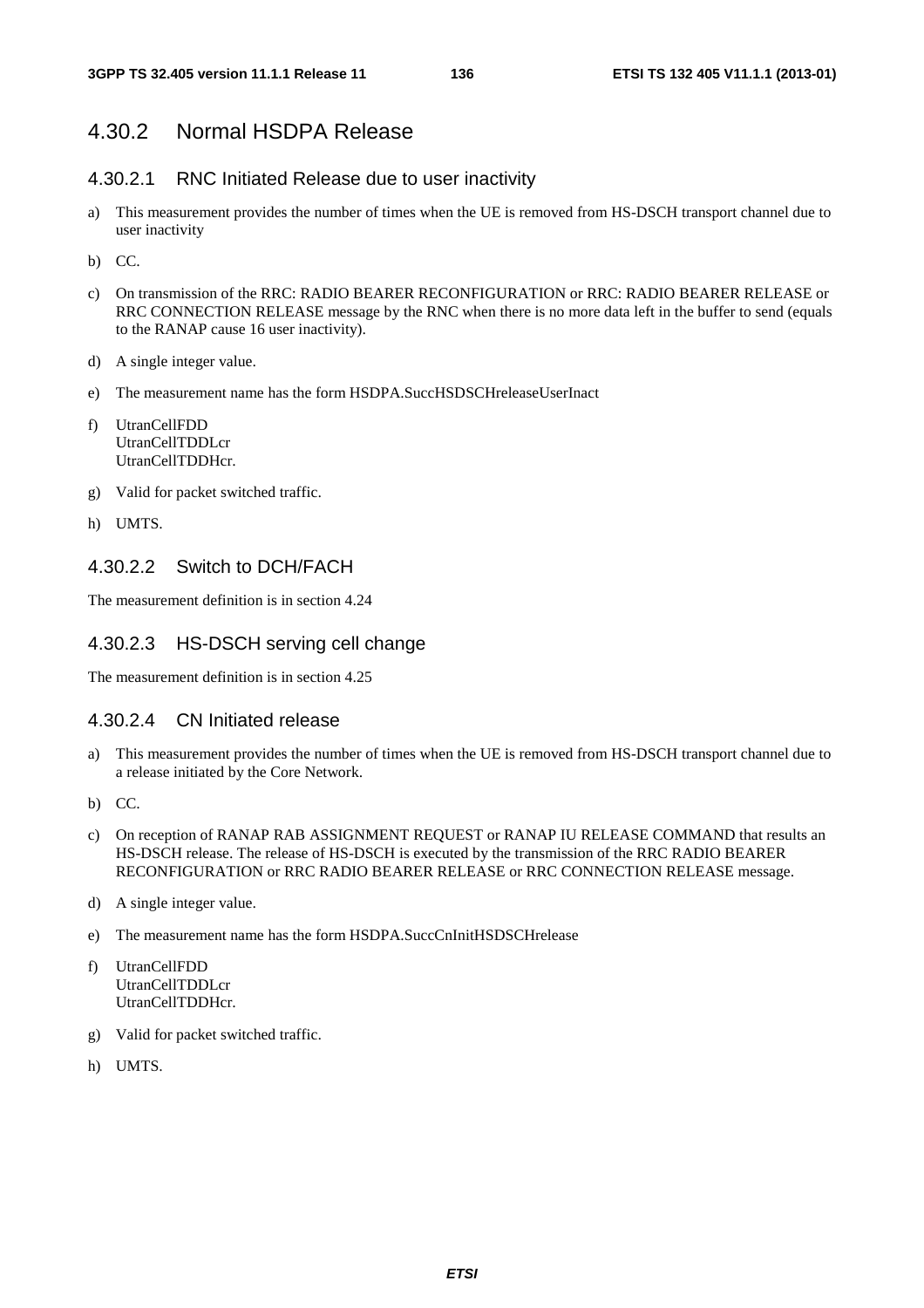### 4.30.3 Abnormal RB releases for HS-DSCH

- a) This measurement provides the number of times when the UE is removed from HS-DSCH transport channel, and trigger reason is a failure. The reason can be e.g. RL failure.
- b) CC.
- c) On receipt by the RRC: RADIO BEARER RECONFIGURATION COMPLETE, or RRC: RADIO BEARER RELEASE COMPLETE message sent by the UE. Or when the UE does not respond to RRC: RADIO BEARER RECONFIGURATION or RRC: RADIO BEARER RELEASE message. All other release scenarios are considered as abnormal releases, which are not counted in normal releases, i.e. the release is not because of user inactivity or switch to DCH or HS-DSCH serving cell changes or CN initiated release.
- d) A single integer value.
- e) The measurement name has the form HSDPA.failHSDSCHrelease
- f) UtranCellFDD UtranCellTDDLcr UtranCellTDDHcr.
- g) Valid for packet switched traffic.
- h) UMTS.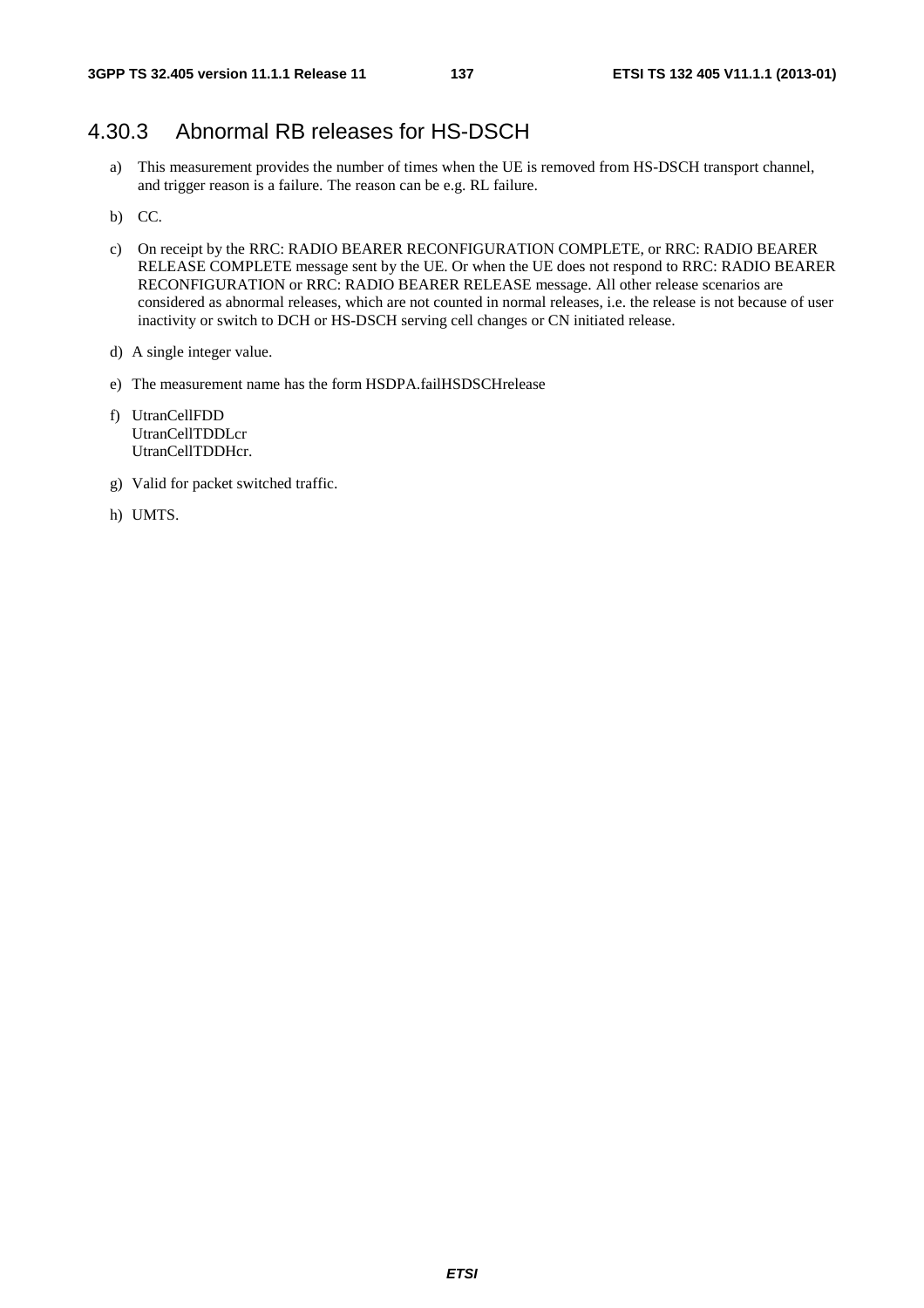# 4.31 RRC Connection mobility

### 4.31.1 Cell update

### 4.31.1.1 Attempted cell update

- a) This measurement provides the number of cell update attempts per update cause sent from the UE to UTRAN.
- b) CC
- c) Receipt of a CELL UPDATE message sent from UE to the RNC. Each cell update message sent is added to the relevant per cause measurement. The possible causes are included in TS 25.331 [4]. The sum of all supported per cause measurements shall equal the total number of cell update attempts. In case only a subset of per cause measurements is supported, a sum subcounter will be provided first.
- d) Each measurement is an integer value. The number of measurements is equal to the number of causes plus a possible sum value identified by the *.sum* suffix.
- e) The measurement name has the form RRC.AttCellUpdate.*Cause* where *Cause* identifies the Cell Update Cause.
- f) UtranCellFDD UtranCellTDDLcr UtranCellTDDHcr
- g) Valid for circuit switched and packet switched traffic
- h) UMTS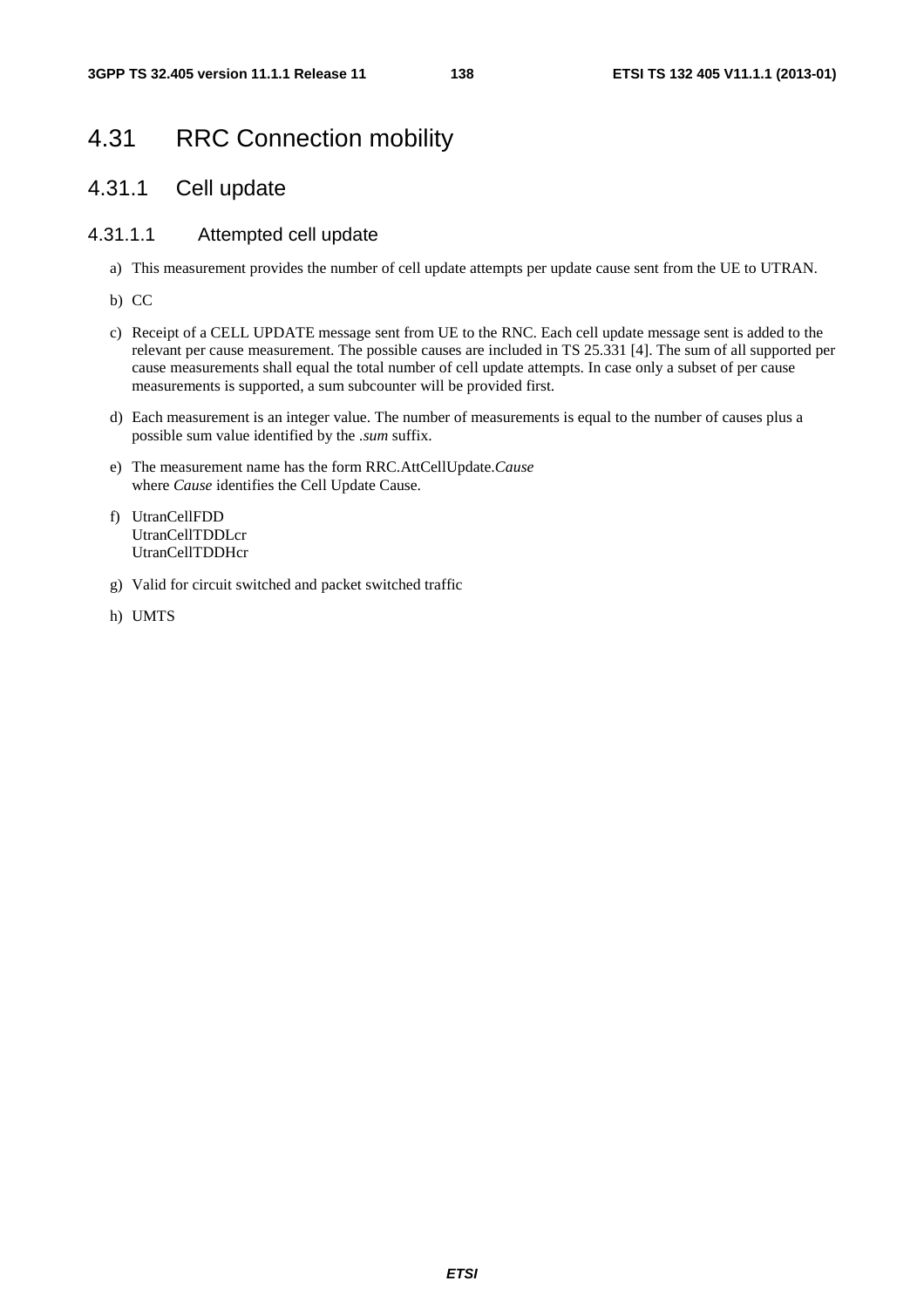### 4.32 Measurements related to received uplink transport block

### 4.32.1 Measurements related to received uplink transport block for CS domain

#### 4.32.1.1 Number of received uplink transport blocks of DCH for CS domain

- a) This measurement provides the number of received uplink transport blocks of DCH during the period of measurement for the CS domain. In case of soft handover, this measurement is valid after combination, based on best UTRAN cell for FDD mode only.
- b) CC.
- c) On receipt by the RNC of an uplink transport block of DCH from UE for CS domain. For conversational service, the relevant measurement for each specified data rate is required. The detailed data rates are listed below (see TS 25.993 [12]).

uplink <U>: 1: AMR rate (12.2 10.2 7.95 7.4 6.7 5.9 5.15 4.75) kbps 2: 12.2 kbps 3: 28.8 kbps 4: 32 kbps 5: 64 kbps

As indicated above  $\langle U \rangle$  maps to the conversational service specified uplink data rates.

- d) A single integer value.
- e) FP.NbrBlocksReceivedCS.Conv.<U> FP.NbrBlocksReceivedCS.Strm FP.NbrBlocksReceivedCS.Intact FP.NbrBlocksReceivedCS.Bgrd
- f) UtranCellFDD UtranCellTDDLcr UtranCellTDDHcr
- g) Valid for circuit switched traffic.
- h) UMTS.

### 4.32.1.2 Number of received uplink faulty transport blocks of DCH for CS domain

- a) This measurement provides the number of received uplink faulty transport blocks of DCH during the period of measurement for CS domain. In case of soft handover, this measurement is valid after combination, based on best UTRAN cell for FDD mode only.
- b) CC.
- c) On receipt by the RNC of an uplink faulty transport block using CRC indicator (see TS 25.427[17]) of DCH from UE for CS domain. For conversational service, the relevant measurement for each specified data rate is required. The detailed data rates are listed below (see TS 25.993 [12]). uplink <U>:

 1: AMR rate (12.2 10.2 7.95 7.4 6.7 5.9 5.15 4.75) kbps 2: 12.2 kbps 3: 28.8 kbps 4: 32 kbps 5: 64 kbps As indicated above  $\langle U \rangle$  maps to the conversational service specified uplink data rates.

d) A single integer value.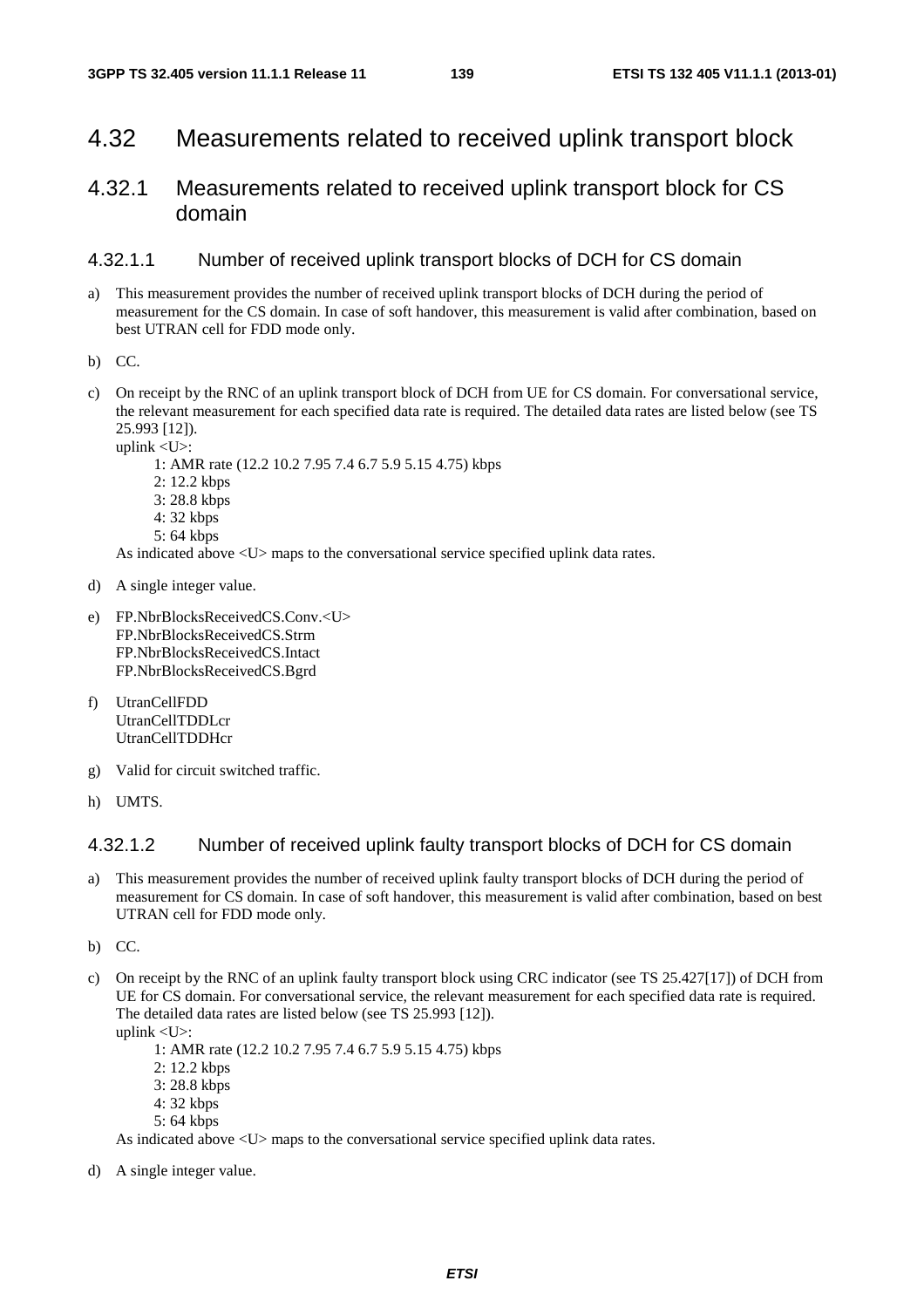- e) FP.NbrErrBlocksReceivedCS.Conv.<U> FP.NbrErrBlocksReceivedCS.Strm FP.NbrErrBlocksReceivedCS.Intact FP.NbrErrBlocksReceivedCS.Bgrd
- f) UtranCellFDD UtranCellTDDLcr UtranCellTDDHcr
- g) Valid for circuit switched traffic.
- h) UMTS.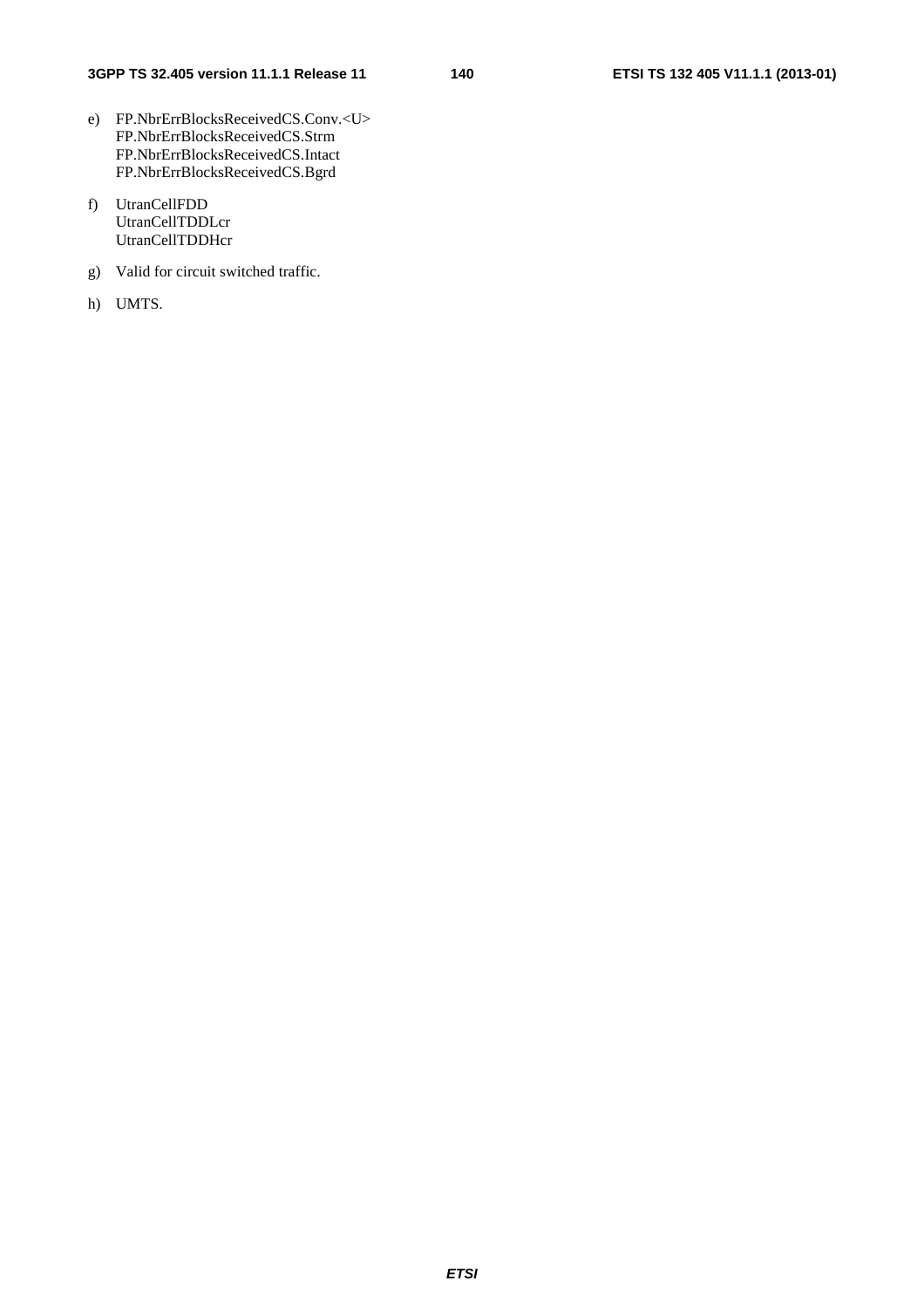### 4.32.2 Measurements related to received uplink transport block for PS domain

#### 4.32.2.1 Number of received uplink transport blocks of DCH for PS domain

a) This measurement provides the number of received uplink transport blocks of DCH during the period of measurement for PS domain. In case of soft handover, this measurement is valid after combination, based on best UTRAN cell for FDD mode only.

b) CC.

c) On receipt by the RNC of an uplink transport block of DCH from UE for PS domain. For conversational service, the relevant measurement for each specified data rate is required. The detailed data rates are listed below (see TS 25.993 [12]).

uplink <U>:

1: AMR rate (12.2 10.2 7.95 7.4 6.7 5.9 5.15 4.75) kbps

- 2: 12.2 kbps
- 3: 28.8 kbps
- 4: 32 kbps
- 5: 64 kbps

As indicated above <U> maps to the conversational service specified uplink data rates.

- d) A single integer value.
- e) FP.NbrBlocksReceivedPS.Conv.<U> FP.NbrBlocksReceivedPS.Strm FP.NbrBlocksReceivedPS.Intact FP.NbrBlocksReceivedPS.Bgrd
- f) UtranCellFDD UtranCellTDDLcr UtranCellTDDHcr
- g) Valid for packet switched traffic.
- h) UMTS.

#### 4.32.2.2 Number of received uplink faulty transport blocks of DCH for PS domain

- a) This measurement provides the number of received uplink faulty transport blocks of DCH during the period of measurement for PS domain. In case of soft handover, this measurement is valid after combination, based on best UTRAN cell for FDD mode only.
- b) CC.
- c) On receipt by the RNC of an uplink faulty transport block using CRC indicator (see TS 25.427[17]) of DCH from UE for PS domain. For conversational service, the relevant measurement for each specified data rate is required. The detailed data rates are listed below (see TS 25.993 [12]).
	- uplink <U>:

1: AMR rate (12.2 10.2 7.95 7.4 6.7 5.9 5.15 4.75) kbps

- 2: 12.2 kbps
- 3: 28.8 kbps
- 4: 32 kbps
- $5:64$  kbps

As indicated above <U> maps to the conversational service specified uplink data rates.

- d) A single integer value.
- e) FP.NbrErrBlocksReceivedPS.Conv.<U> FP.NbrErrBlocksReceivedPS.Strm FP.NbrErrBlocksReceivedPS.Intact FP.NbrErrBlocksReceivedPS.Bgrd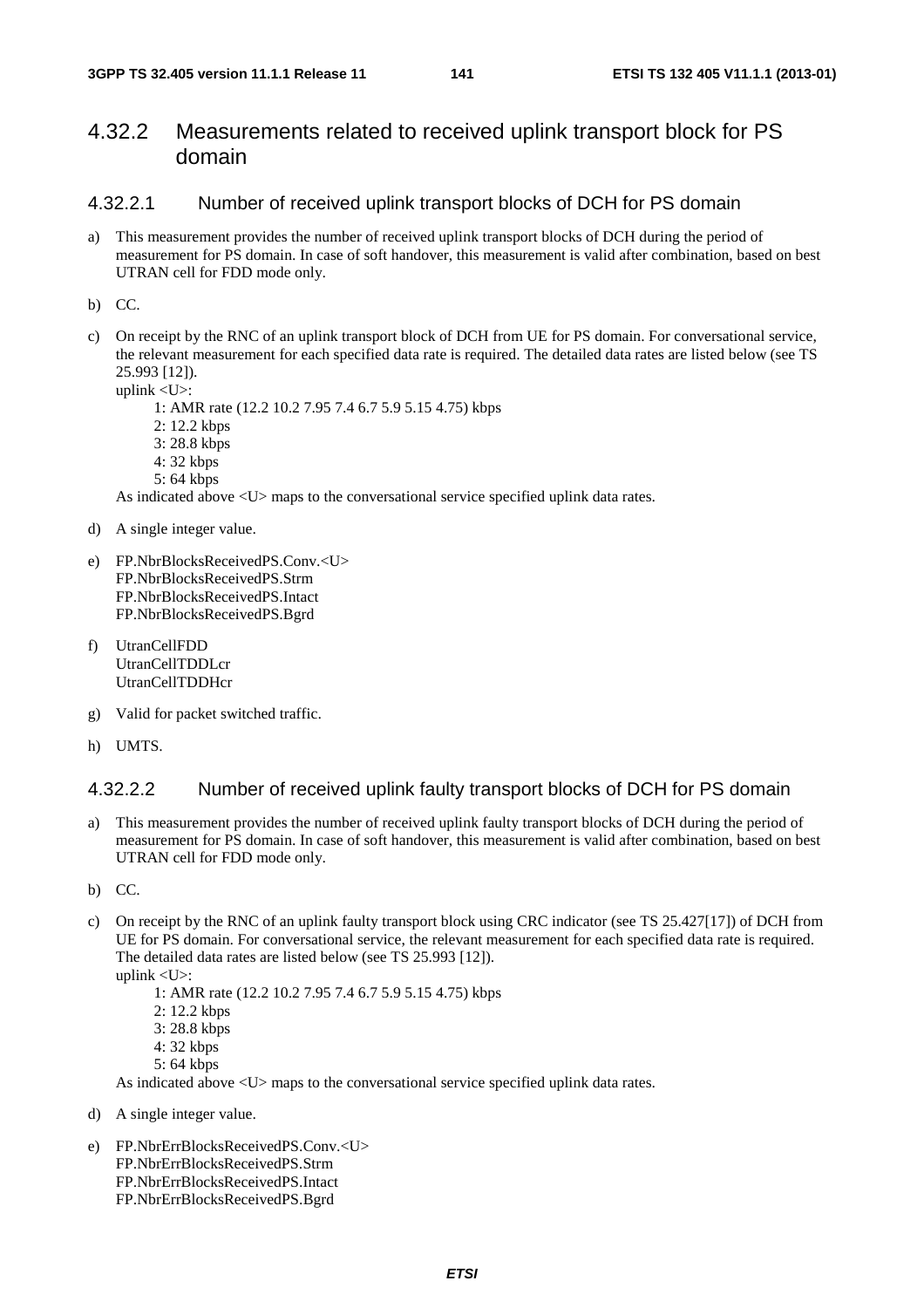- f) UtranCellFDD UtranCellTDDLcr UtranCellTDDHcr
- g) Valid for packet switched traffic.
- h) UMTS.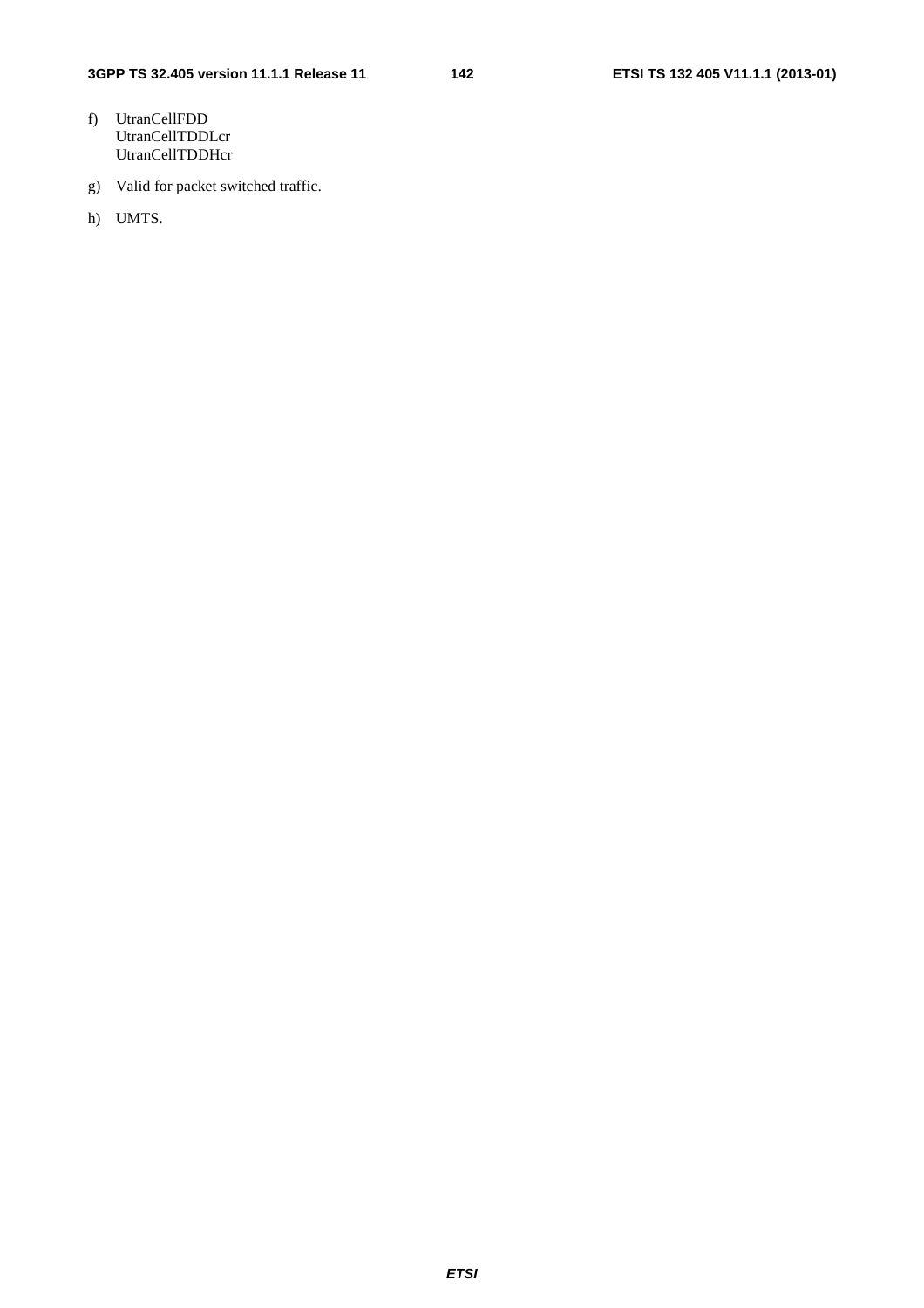# 4.33 Measurements related to equipment resources

### 4.33.1 RNC Processor usage

### 4.33.1.1 Mean processor usage

a) This measurement provides the mean usage of each key processor during the granularity period. Each equipment may have more than one key processors, the measurement is split into subcounters per key processor.

b) SI.

- c) This measurement is obtained by sampling at a pre-defined interval the usage of the processor and then taking the arithmetic mean for each key processor.
- d) Each measurement is an integer value (Unit: %).
- e) The measurement name has the form EQPT.MeanProcessorUsage.*ProcessorID*  where *ProcessorID* identifies the key processor of this equipment, the format of *ProcessorID* is vendor specific.
- f) ManagedElement.
- g) Valid for circuit switched and packet switched traffic.
- h) UMTS.

#### 4.33.1.2 Peak processor usage

a) This measurement provides the peak usage of each key processor during the granularity period. Each equipment may have more than one key processors, the measurement is split into subcounters per key processor.

b) SI.

- c) This measurement is obtained by sampling at a pre-defined interval the usage of the processor and then taking the maximum for each key processor.
- d) Each measurement is an integer value (Unit: %).
- e) The measurement name has the form EQPT.PeakProcessorUsage.*ProcessorID*  where *ProcessorID* identifies the key processor of this equipment, the format of *ProcessorID* is vendor specific.
- f) ManagedElement.
- g) Valid for circuit switched and packet switched traffic.
- h) UMTS.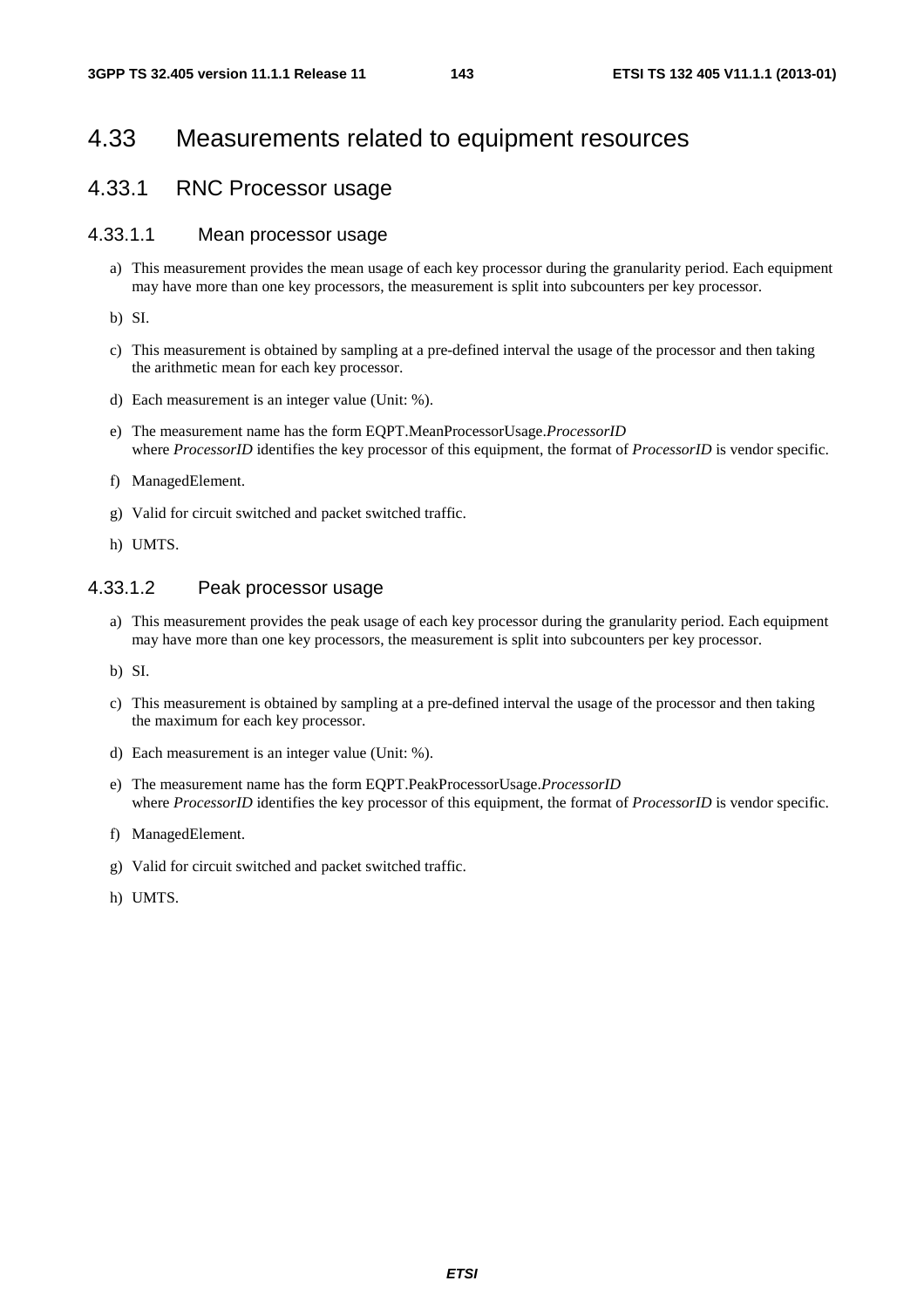# 4.34 HSUPA related measurements

Performance Measurement definitions in this subclause are based on TS 25.331 [4] and TS 25.433 [7].

The following procedures are of interest for this purpose:

- NBAP: RADIO LINK SETUP REQUEST
- NBAP: RADIO LINK RECONFIGURATION PREPARE
- NBAP: RADIO LINK RECONFIGURATION REQUEST
- NBAP: RADIO LINK ADDITION REQUEST
- NBAP: RADIO LINK SETUP RESPONSE
- NBAP: RADIO LINK RECONFIGURATION READY
- NBAP: RADIO LINK RECONFIGURATION RESPONSE
- NBAP: RADIO LINK ADDITION RESPONSE
- NBAP: RADIO LINK SETUP FAILURE
- NBAP: RADIO LINK RECONFIGURATION FAILURE
- NBAP: RADIO LINK RECONFIGURATION FAILURE
- NBAP: RADIO LINK ADDITION FAILURE
- RRC: RADIO BEARER SETUP
- RRC: RADIO BEARER RECONFIGURATION
- RRC: RADIO BEARER SETUP COMPLETE
- RRC: RADIO BEARER RECONFIGURATION COMPLETE
- RRC: RADIO BEARER SETUP FAILURE
- RRC: RADIO BEARER RECONFIGURATION FAILURE



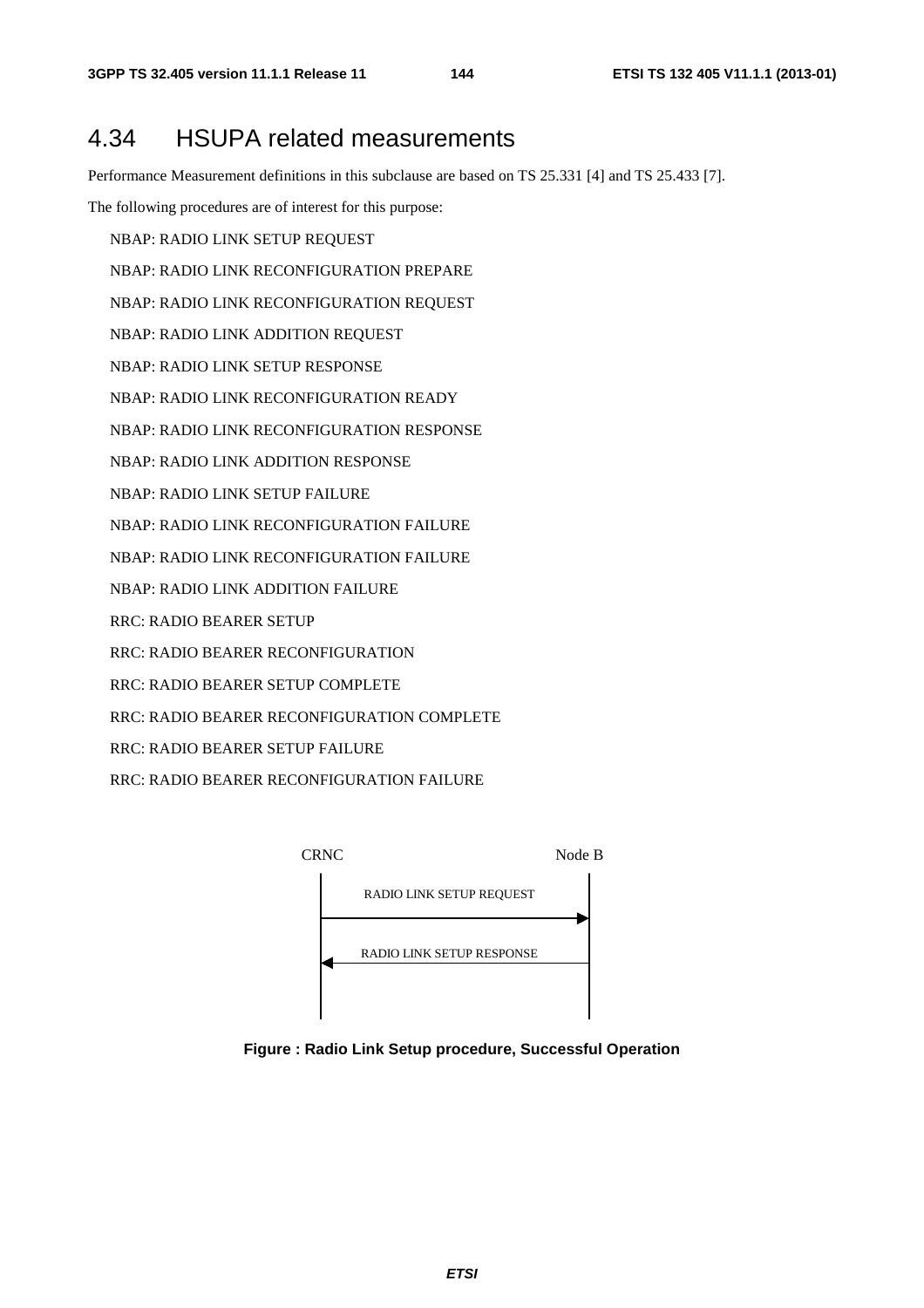

**Figure: Radio Link Setup procedure, Unsuccessful Operation** 



**Figure: Radio Link Reconfiguration Preparation procedure, Successful Operation** 



**Figure: Radio Link Reconfiguration Preparation procedure, Unsuccessful Operation** 



**Figure: Radio Link Addition procedure, Successful Operation** 



**Figure: Radio Link Addition procedure: Unsuccessful Operation**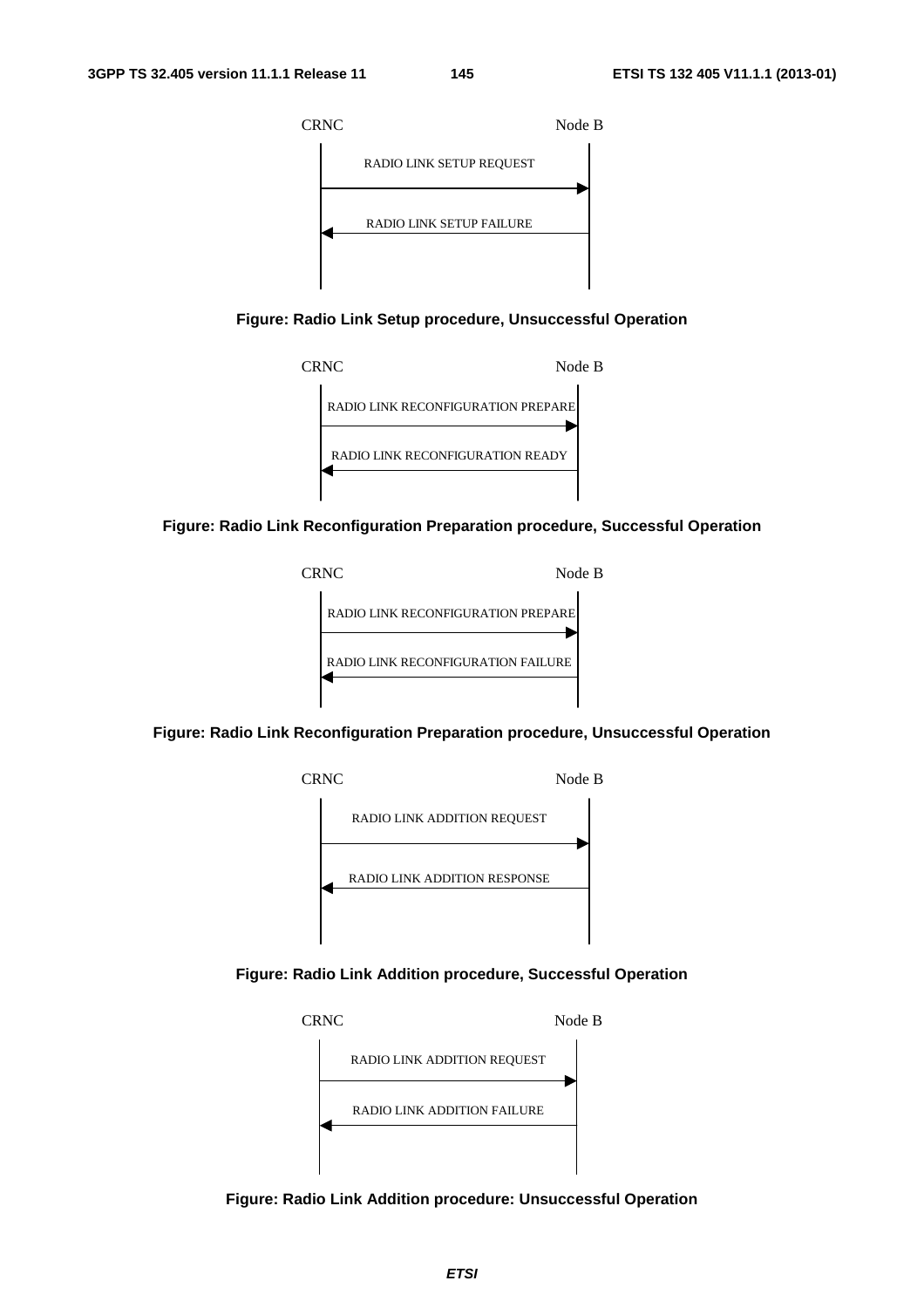

**Figure: Radio Bearer Establishment, normal case** 



**Figure: Radio Bearer Establishment, failure case** 



**Figure: Radio bearer reconfiguration, normal flow** 



**Figure: Radio bearer reconfiguration, failure case**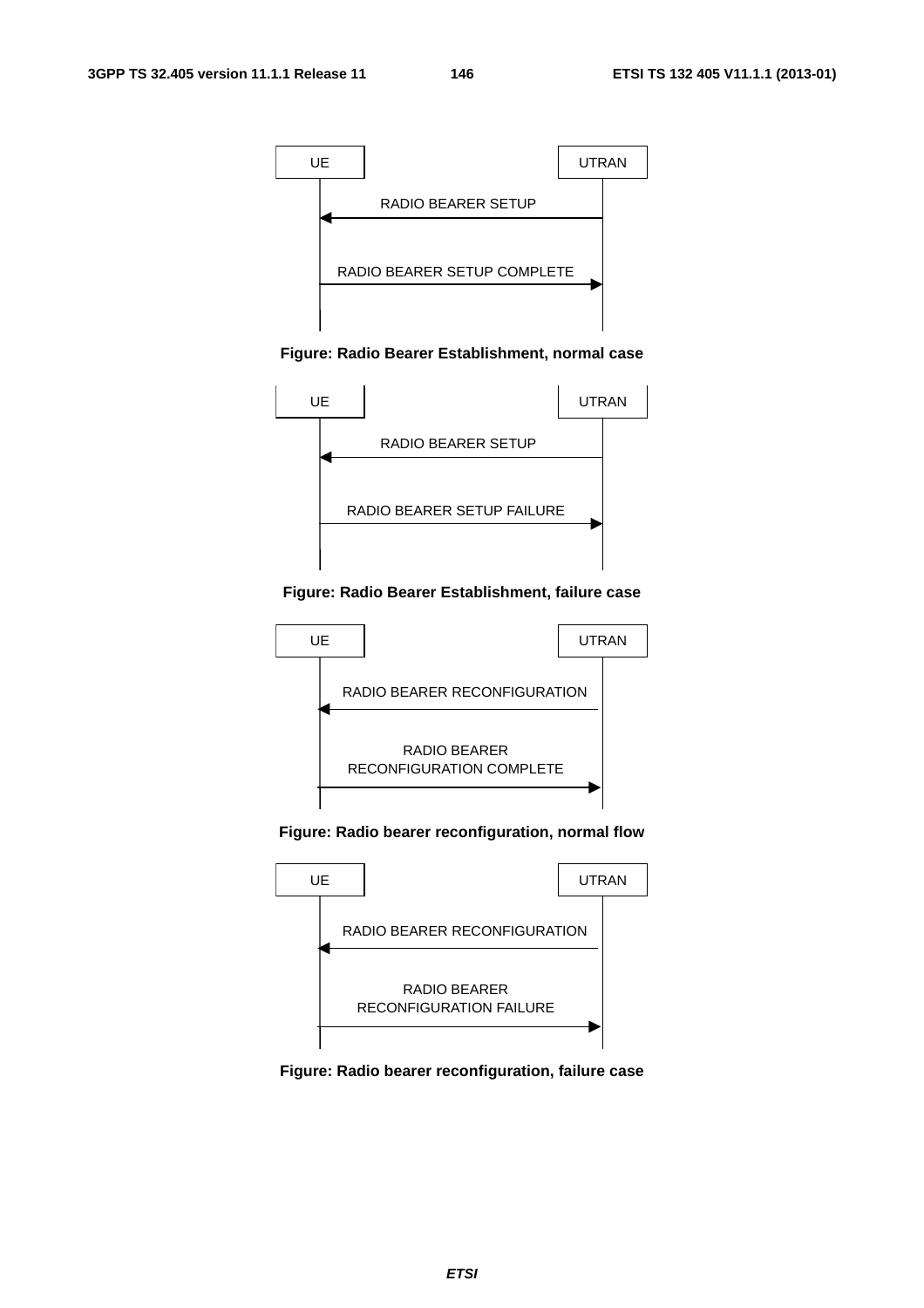# 4.34.1 HSUPA setup

#### 4.34.1.1 Mac-d setup for HSUPA

The three measurement types defined in this subclause are subject to the "2 out of 3 approach".

#### 4.34.1.1.1 Attempted Mac-d setups for HSUPA

- a) This measurement provides the number of attempted Mac-d setups for HSUPA.
- b) CC
- c)

For FDD:

On transmission by the RNC of a NBAP message RADIO LINK SETUP REQUEST with the "E-DCH FDD Information" IE; Or on transmission by the RNC of a NBAP message RADIO LINK RECONFIGURATION PREPARE with the "E-DCH MAC-d Flows To Add" or "E-DCH FDD Information" IE; Or on transmission by the RNC of a NBAP message RADIO LINK RECONFIGURATION REQUEST with the "E-DCH MAC-d Flows To Add" or "E-DCH FDD Information" IE; Or on transmission by the RNC of a NBAP message RADIO LINK ADDITION REQUEST with the "E-DCH FDD Information" IE. See TS 25.433 [7].

For TDD:

On transmission by the RNC of a NBAP message RADIO LINK SETUP REQUEST with the "E-DCH MAC-d Flows Information TDD" IE; Or on transmission by the RNC of a NBAP message RADIO LINK RECONFIGURATION PREPARE with the "E-DCH MAC-d Flows To Add" IE; Or on transmission by the RNC of a NBAP message RADIO LINK RECONFIGURATION REQUEST with the "E-DCH MAC-d Flows To Add" IE; Or on transmission by the RNC of a NBAP message RADIO LINK ADDITION REQUEST with the "E-DCH MAC-d Flows Information TDD" IE. See TS 25.433 [7].

- d) A single integer value
- e) HSUPA.AttMacdSetup
- f) UtranCellFDD UtranCellTDDLcr UtranCellTDDHcr
- g) Valid for packet switched traffic
- h) UMTS

#### 4.34.1.1.2 Successful Mac-d setups for HSUPA

- a) This measurement provides the number of successful Mac-d setups for HSUPA.
- b) CC
- c)

For FDD:

On receipt by the RNC of a NBAP message RADIO LINK SETUP RESPONSE, corresponding to transmission of the NBAP message RADIO LINK SETUP REQUEST with the "E-DCH FDD Information" IE; Or on receipt by the RNC of a NBAP message RADIO LINK RECONFIGURATION READY, corresponding to the transmission of the NBAP message RADIO LINK RECONFIGURATION PREPARE with the "E-DCH MAC-d Flows To Add" or "E-DCH FDD Information" IE; Or on receipt by the RNC of NBAP message RADIO LINK RECONFIGURATION RESPONSE, corresponding to the transmission of the NBAP message RADIO LINK RECONFIGURATION REQUEST with the "E-DCH MAC-d Flows To Add" or "E-DCH FDD Information" IE; Or on receipt by the RNC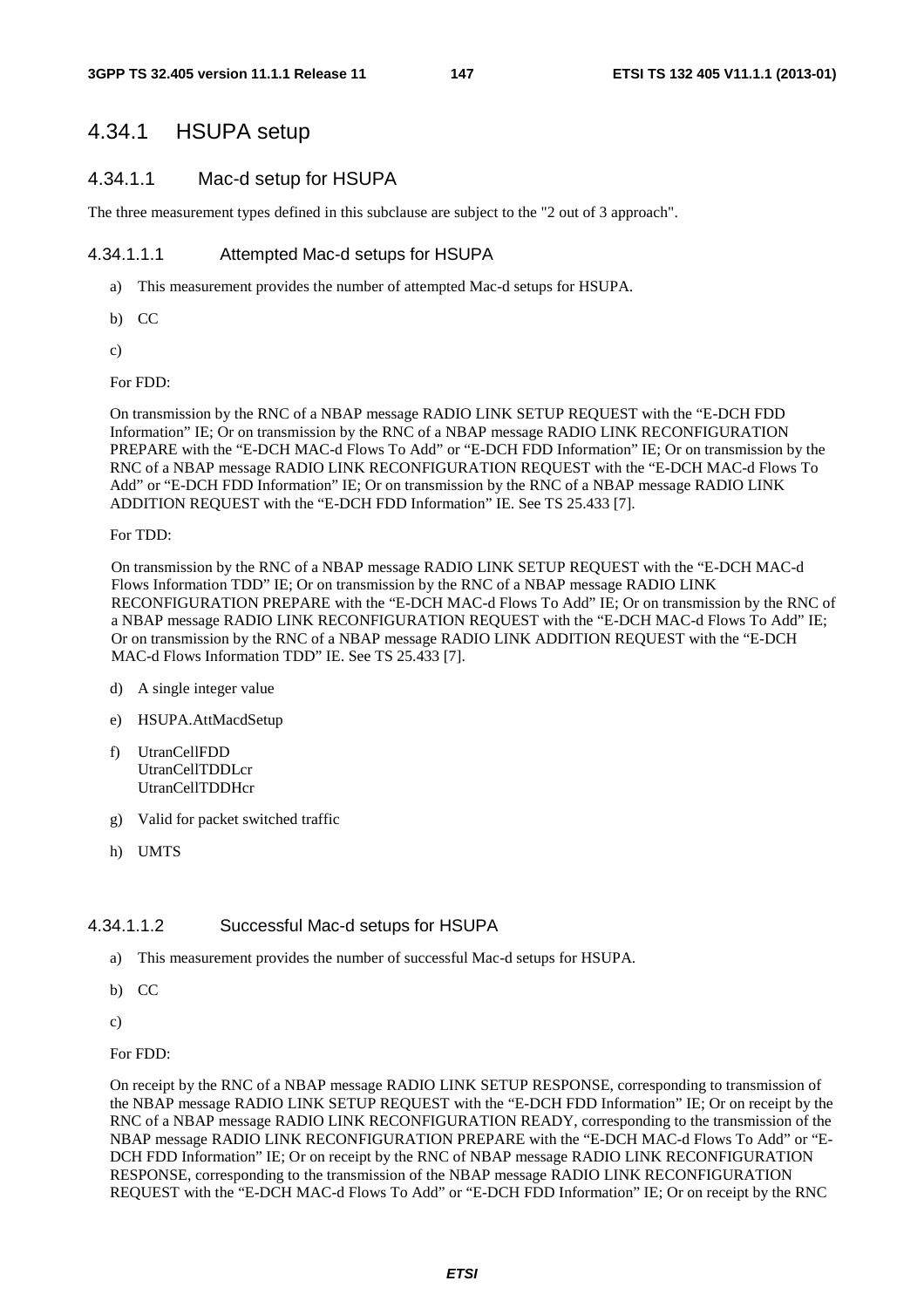of NBAP message RADIO LINK ADDITION RESPONSE, corresponding to the transmission of the NBAP message RADIO LINK ADDITION REQUEST with the "E-DCH FDD Information" IE. See TS 25.433 [7].

For TDD:

On receipt by the RNC of a NBAP message RADIO LINK SETUP RESPONSE, corresponding to transmission of the NBAP message RADIO LINK SETUP REQUEST with the "E-DCH MAC-d Flows Information TDD" IE; Or on receipt by the RNC of a NBAP message RADIO LINK RECONFIGURATION READY, corresponding to the transmission of the NBAP message RADIO LINK RECONFIGURATION PREPARE with the "E-DCH MAC-d Flows To Add" IE; Or on receipt by the RNC of NBAP message RADIO LINK RECONFIGURATION RESPONSE, corresponding to the transmission of the NBAP message RADIO LINK RECONFIGURATION REQUEST with the "E-DCH MAC-d Flows To Add" IE; Or on receipt by the RNC of NBAP message RADIO LINK ADDITION RESPONSE, corresponding to the transmission of the NBAP message RADIO LINK ADDITION REQUEST with the "E-DCH MAC-d Flows Information TDD" IE. See TS 25.433 [7].

- d) A single integer value
- e) HSUPA.SuccMacdSetup
- f) UtranCellFDD UtranCellTDDLcr UtranCellTDDHcr
- g) Valid for packet switched traffic
- h) UMTS

#### 4.34.1.1.3 Failed Mac-d setups for HSUPA

- a) This measurement provides the number of failed Mac-d setups for HSUPA. The measurement is split into subcounters per cause.
- b) CC
- c)

For FDD:

On receipt by the RNC of a NBAP message RADIO LINK SETUP FAILURE, corresponding to transmission of the NBAP message RADIO LINK SETUP REQUEST with the "E-DCH FDD Information" IE; Or on receipt by the RNC of a NBAP message RADIO LINK RECONFIGURATION FAILURE, corresponding to the transmission of the NBAP message RADIO LINK RECONFIGURATION PREPARE with the "E-DCH MAC-d Flows To Add" or "E-DCH FDD Information" IE; Or on receipt by the RNC of NBAP message RADIO LINK RECONFIGURATION FAILURE, corresponding to the transmission of the NBAP message RADIO LINK RECONFIGURATION REQUEST with the "E-DCH MAC-d Flows To Add" or "E-DCH FDD Information" IE; Or on receipt by the RNC of NBAP message RADIO LINK ADDITION FAILURE, corresponding to the transmission of the NBAP message RADIO LINK ADDITION REQUEST with the "E-DCH FDD Information" IE.

Each expected NBAP message RADIO LINK SETUP RESPONSE, corresponding to transmission of the NBAP message RADIO LINK SETUP REQUEST with the "E-DCH FDD Information" IE; Or RADIO LINK RECONFIGURATION READY, corresponding to the transmission of the NBAP message RADIO LINK RECONFIGURATION PREPARE with the "E-DCH MAC-d Flows To Add" or "E-DCH FDD Information" IE; Or RADIO LINK RECONFIGURATION RESPONSE, corresponding to the transmission of the NBAP message RADIO LINK RECONFIGURATION REQUEST with the "E-DCH MAC-d Flows To Add" or "E-DCH FDD Information" IE; Or RADIO LINK ADDITION RESPONSE, corresponding to the transmission of the NBAP message RADIO LINK ADDITION REQUEST with the "E-DCH FDD Information" IE not received by the RNC is added to the measurement cause 'No Reply' (not specified in TS 25.331 [4]).

#### For TDD:

On receipt by the RNC of a NBAP message RADIO LINK SETUP FAILURE, corresponding to transmission of the NBAP message RADIO LINK SETUP REQUEST with the "E-DCH MAC-d Flows Information TDD" IE; Or on receipt by the RNC of a NBAP message RADIO LINK RECONFIGURATION FAILURE, corresponding to the transmission of the NBAP message RADIO LINK RECONFIGURATION PREPARE with the "E-DCH MAC-d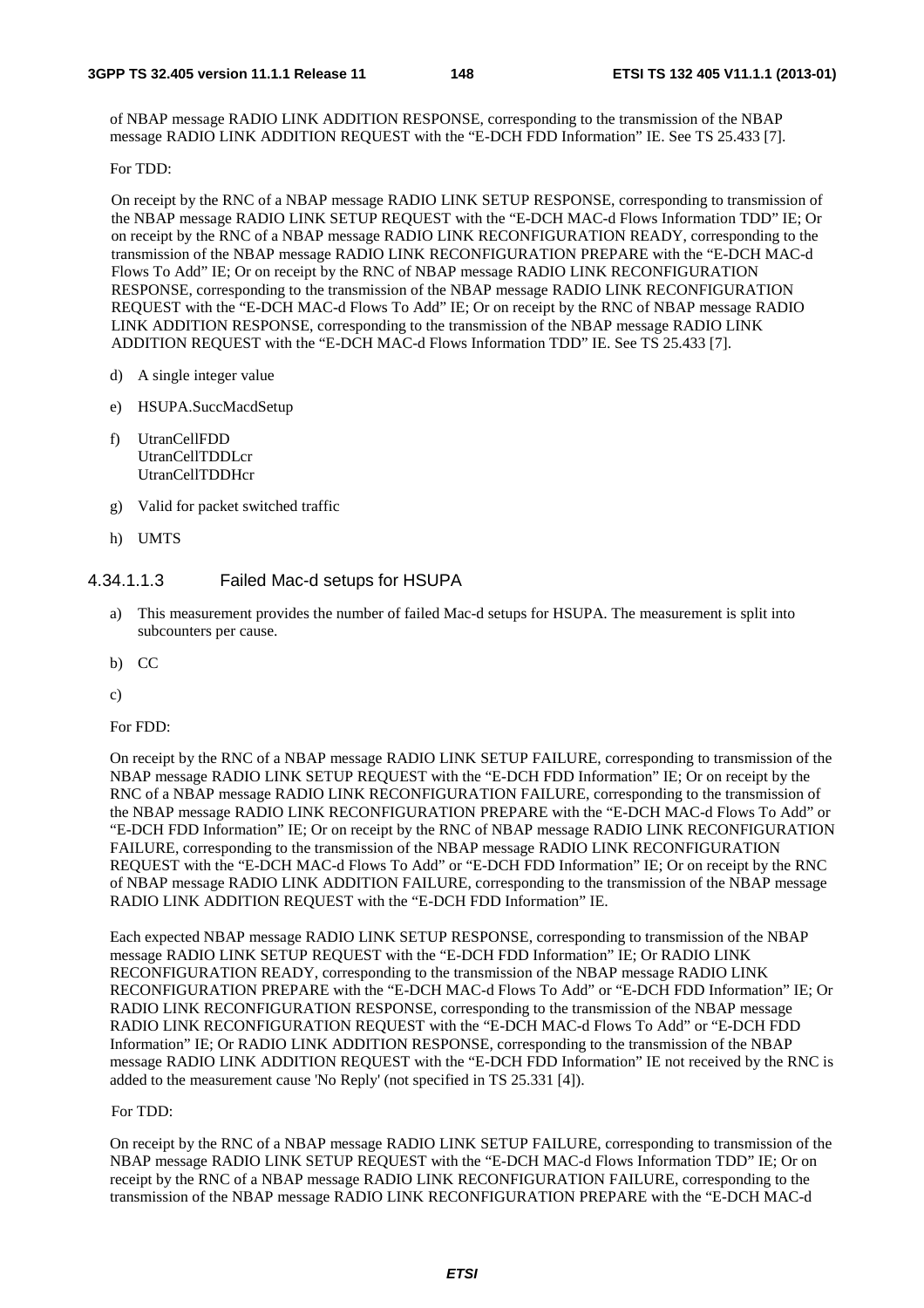Flows To Add" IE; Or on receipt by the RNC of NBAP message RADIO LINK RECONFIGURATION FAILURE, corresponding to the transmission of the NBAP message RADIO LINK RECONFIGURATION REQUEST with the "E-DCH MAC-d Flows To Add" IE; Or on receipt by the RNC of NBAP message RADIO LINK ADDITION FAILURE, corresponding to the transmission of the NBAP message RADIO LINK ADDITION REQUEST with the "E-DCH MAC-d Flows Information TDD" IE.

Each expected NBAP message RADIO LINK SETUP RESPONSE, corresponding to transmission of the NBAP message RADIO LINK SETUP REQUEST with the "E-DCH MAC-d Flows Information TDD" IE; Or RADIO LINK RECONFIGURATION READY, corresponding to the transmission of the NBAP message RADIO LINK RECONFIGURATION PREPARE with the "E-DCH MAC-d Flows To Add" IE; Or RADIO LINK RECONFIGURATION RESPONSE, corresponding to the transmission of the NBAP message RADIO LINK RECONFIGURATION REQUEST with the "E-DCH MAC-d Flows To Add" IE; Or RADIO LINK ADDITION RESPONSE, corresponding to the transmission of the NBAP message RADIO LINK ADDITION REQUEST with the "E-DCH MAC-d Flows Information TDD" IE not received by the RNC is added to the measurement cause 'No Reply' (not specified in TS 25.331 [4]).

Each failed Mac-d setup for HSUPA is added to the relevant measurement according to the failure cause. Possible failure causes are included in TS 25.433 [7]. The sum of all supported per cause measurements shall equal the total number of failed Mac-d setups for HSUPA. In case only a subset of per cause measurements is supported, a sum subcounter will be provided first.

- d) Each measurement is an integer value. The number of measurements is equal to the number of causes plus a possible sum value identified by the .*sum* suffix.
- e) HSUPA.FailMacdSetup.*Cause*  where *Cause* identifies the failure cause. The cause 'No Reply' is identified by the *.NoReply* suffix.
- f) UtranCellFDD UtranCellTDDLcr UtranCellTDDHcr
- g) Valid for packet switched traffic
- h) UMTS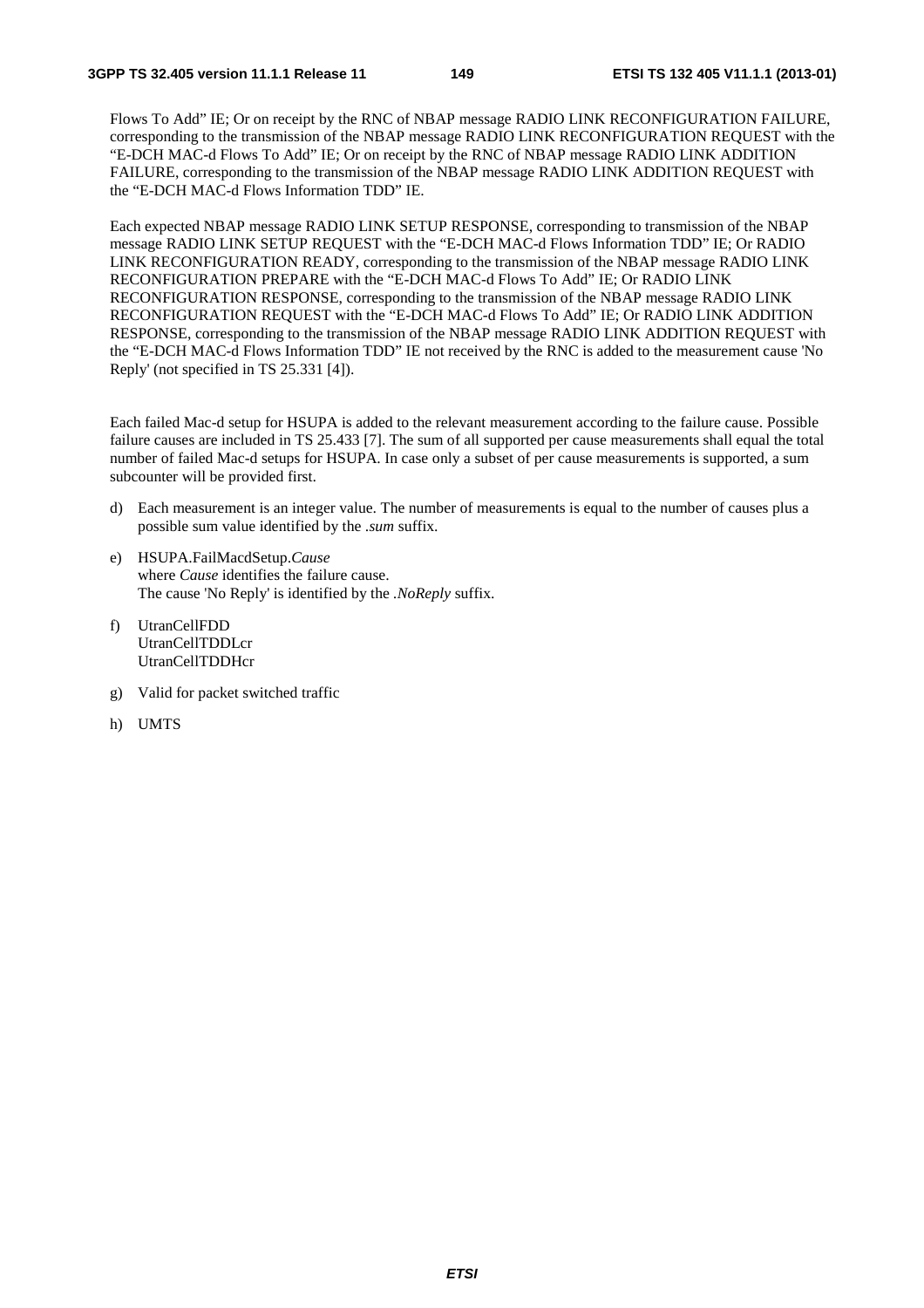#### 4.34.1.2 RB setup for HSUPA

The three measurement types defined in this subclause are subject to the "2 out of 3 approach".

#### 4.34.1.2.1 Attempted RB setups for HSUPA

- a) This measurement provides the number of attempted radio bearer setups for HSUPA.
- b) CC
- c) On transmission by the RNC of a RRC message RADIO BEARER SETUP with the "Uplink transport channel type" set to "E-DCH" in the "RB mapping info" IE of the "RB information to setup"; Or on transmission by the RNC of a RRC message RADIO BEARER RECONFIGURATION with "Uplink transport channel type" set to "E-DCH" in the "RB mapping info" IE of the "RB information to reconfigure" if the previous "Uplink transport channel type" of this RB is not the "E-DCH". See TS 25.331 [4].
- d) A single integer value
- e) HSUPA.AttRBSetup
- f) UtranCellFDD UtranCellTDDLcr UtranCellTDDHcr
- g) Valid for packet switched traffic
- h) UMTS

#### 4.34.1.2.2 Successful RB setups for HSUPA

- a) This measurement provides the number of successful radio bearer setups for HSUPA.
- b) CC
- c) On receipt by the RNC of a RRC message RADIO BEARER SETUP COMPLETE, corresponding to the transmission of the RRC message RADIO BEARER SETUP with the "Uplink transport channel type" set to "E-DCH" in the "RB mapping info" IE of the "RB information to setup"; Or on receipt by the RNC of a RRC message RADIO BEARER RECONFIGURATION COMPLETE, corresponding to the transmission of the RRC message RADIO BEARER RECONFIGURATION with "Uplink transport channel type" set to "E-DCH" in the "RB mapping info" IE of the "RB information to reconfigure" if the previous "Uplink transport channel type" of this RB is not the "E-DCH". See TS 25.331 [4].
- d) A single integer value
- e) HSUPA.SuccRBSetup
- f) UtranCellFDD UtranCellTDDLcr UtranCellTDDHcr
- g) Valid for packet switched traffic
- h) UMTS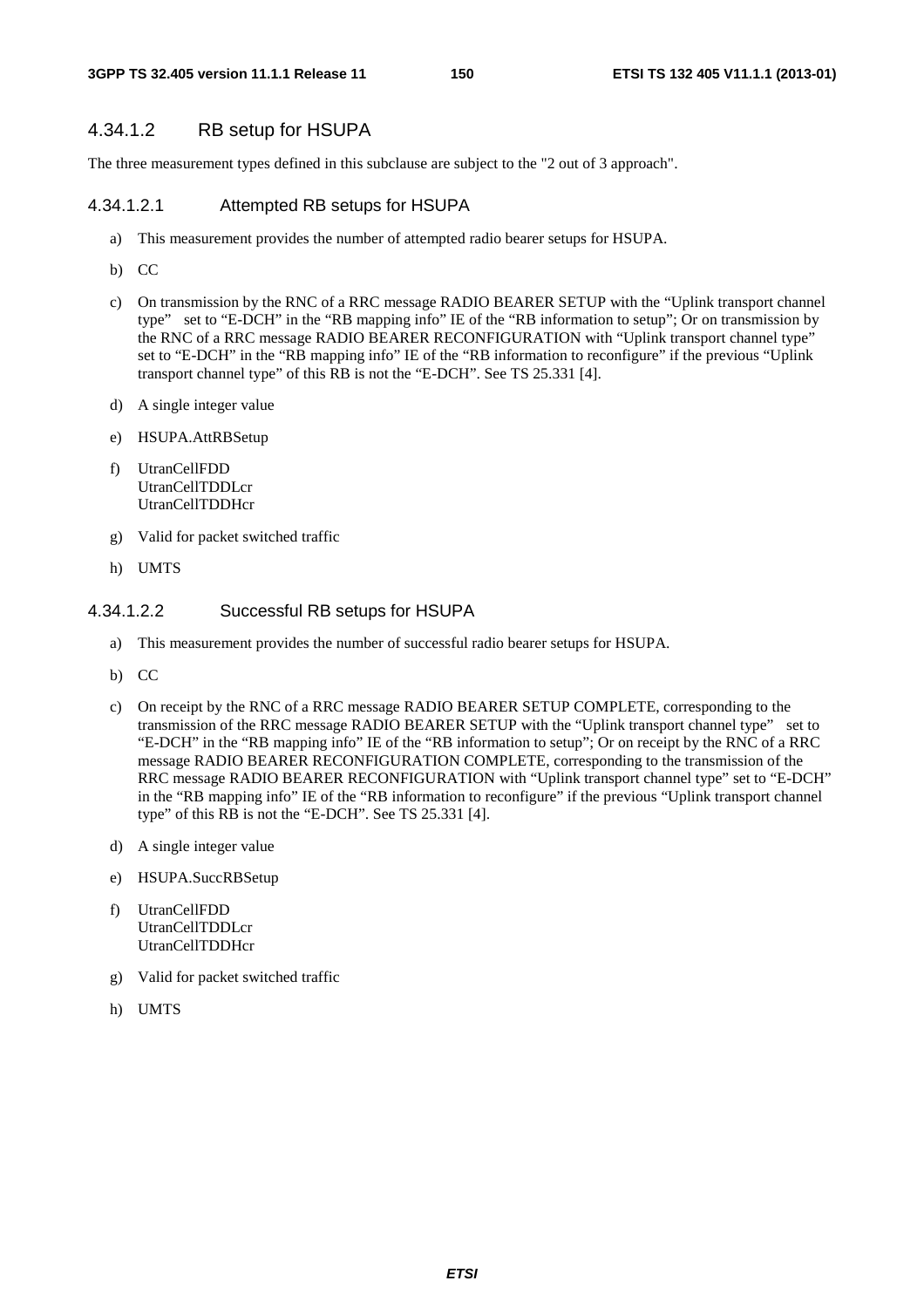#### 4.34.1.2.3 Failed RB setups for HSUPA

- a) This measurement provides the number of failed radio bearer setups for HSUPA. The measurement is split into subcounters per cause.
- b) CC
- c) On receipt by the RNC of a RRC message RADIO BEARER SETUP FAILURE, corresponding to the transmission of the RRC message RADIO BEARER SETUP with the "Uplink transport channel type" set to "E-DCH" in the "RB mapping info" IE of the "RB information to setup"; Or on receipt by the RNC of a RRC message RADIO BEARER RECONFIGURATION FAILURE, corresponding to the transmission of the RRC message RADIO BEARER RECONFIGURATION with "Uplink transport channel type" set to "E-DCH" or in the "RB mapping info" IE of the "RB information to reconfigure" if the previous "Uplink transport channel type" of this RB is not the "E-DCH".

Each expected RRC message RADIO BEARER SETUP COMPLETE, corresponding to the transmission of the RRC message RADIO BEARER SETUP with the "Uplink transport channel type" set to "E-DCH" in the "RB mapping info" IE of the "RB information to setup"; Or RADIO BEARER RECONFIGURATION COMPLETE, corresponding to the transmission of the RRC message RADIO BEARER RECONFIGURATION with "Uplink transport channel type" set to "E-DCH" in the "RB mapping info" IE of the "RB information to reconfigure" if the previous "Uplink transport channel type" of this RB is not the "E-DCH" not received by the RNC is added to the measurement cause 'No Reply' (not specified in TS 25.331 [4]).

Each failed RB setup for HSUPA is added to the relevant measurement according to the failure cause. Possible failure causes are included in TS 25.331 [4]. The sum of all supported per cause measurements shall equal the total number of failed RB setups for HSUPA. In case only a subset of per cause measurements is supported, a sum subcounter will be provided first.

- d) Each measurement is an integer value. The number of measurements is equal to the number of causes plus a possible sum value identified by the .sum suffix.
- e) HSUPA.FailRBSetup.*Cause* where *Cause* identifies the failure cause. The cause 'No Reply' is identified by the *.NoReply* suffix.
- f) UtranCellFDD UtranCellTDDLcr UtranCellTDDHcr
- g) Valid for packet switched traffic
- h) UMTS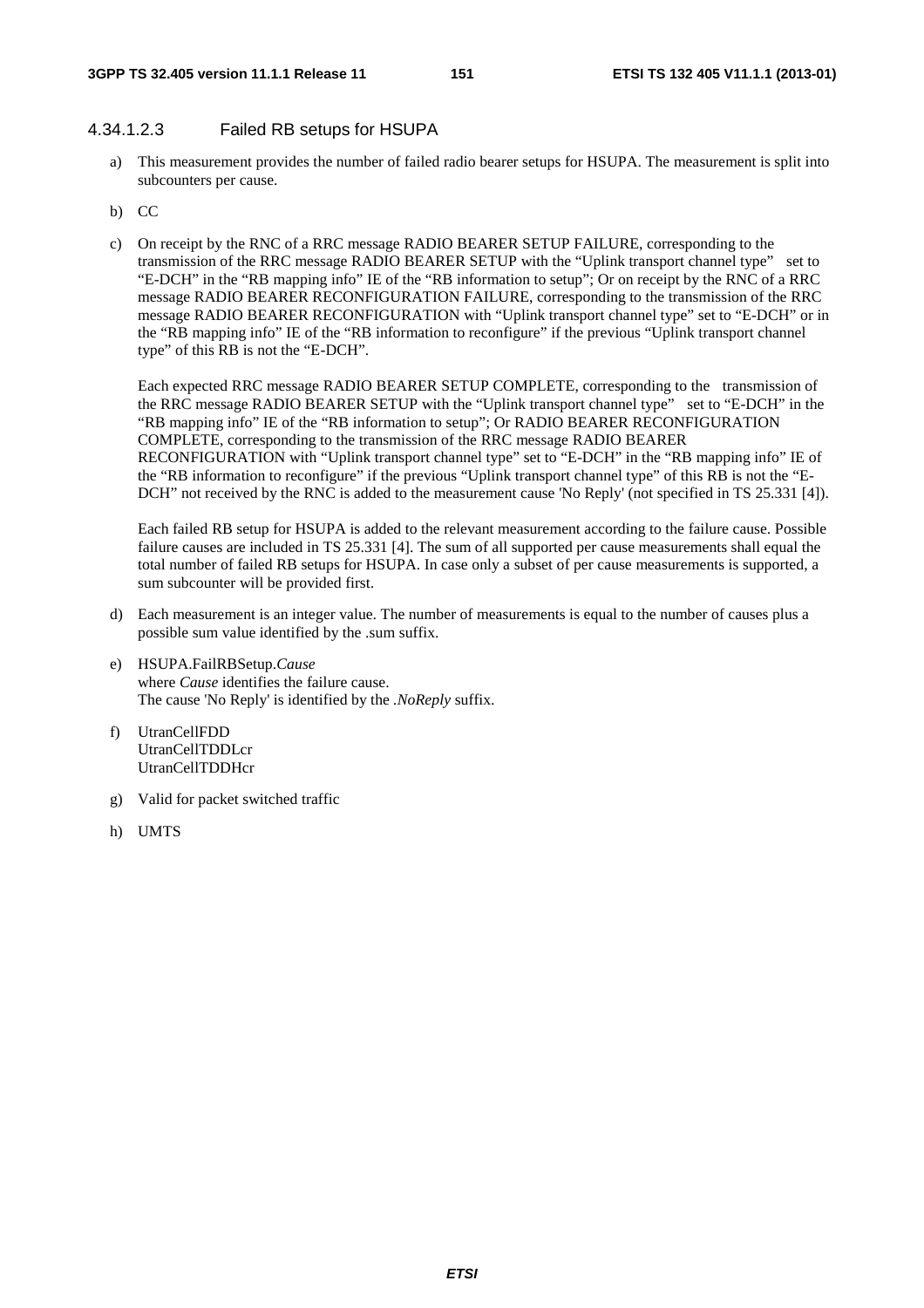# 4.34.2 Active set related to HSUPA

## 4.34.2.1 Radio link additions to the E-DCH active set (UE side)

The three measurement types defined for the radio link additions to the E-DCH active set (UE side) are subject to the "2 out of 3 approach".

#### 4.34.2.1.1 Attempted radio link additions to the E-DCH active set (UE side)

- a) This measurement provides the number of attempted radio link additions to the E-DCH active set (UE side). This measurement shall be increased for each attempted radio link addition (UE side). This measurement is only valid for FDD mode.
- b) CC
- c) On transmission by the serving RNC of a RRC message ACTIVE SET UPDATE from the RNC to the UE, IE "E-DCH reconfiguration information": IE "Primary CPICH info" used for the reference ID along with the IE "E-HICH information" to indicate which radio link to add to the E-DCH active set. Within an ACTIVE SET UPDATE message more than one radio link can be added. Each existing radio link addition information element shall be considered separately (see TS 25.331 [4]).
- d) A single integer value
- e) HSUPA.AttEdchAddUESide
- f) UtranCellFDD
- g) Valid for packet switched traffic
- h) UMTS

#### 4.34.2.1.2 Successful radio link additions to the E-DCH active set (UE side)

- This measurement provides the number of successful radio link additions to the E-DCH active set (UE side). This measurement shall be increased for each successful radio link addition (UE side). This measurement is only valid for FDD mode.
- b) CC
- c) On receipt by the serving RNC of a RRC message ACTIVE SET UPDATE COMPLETE from the UE to the RNC, in response to an ACTIVE SET UPDATE message with one or more existing IE "E-DCH reconfiguration information": IE "Primary CPICH info" used for the reference ID along with the IE "E-HICH information" to indicate which radio link to add to the E-DCH active set. One ACTIVE SET UPDATE COMPLETE message can be related to more than one added radio link. Each successful added radio link shall be considered separately (see TS 25.331 [4]).
- d) A single integer value
- e) HSUPA.SuccEdchAddUESide
- f) UtranCellFDD
- g) Valid for packet switched traffic
- h) UMTS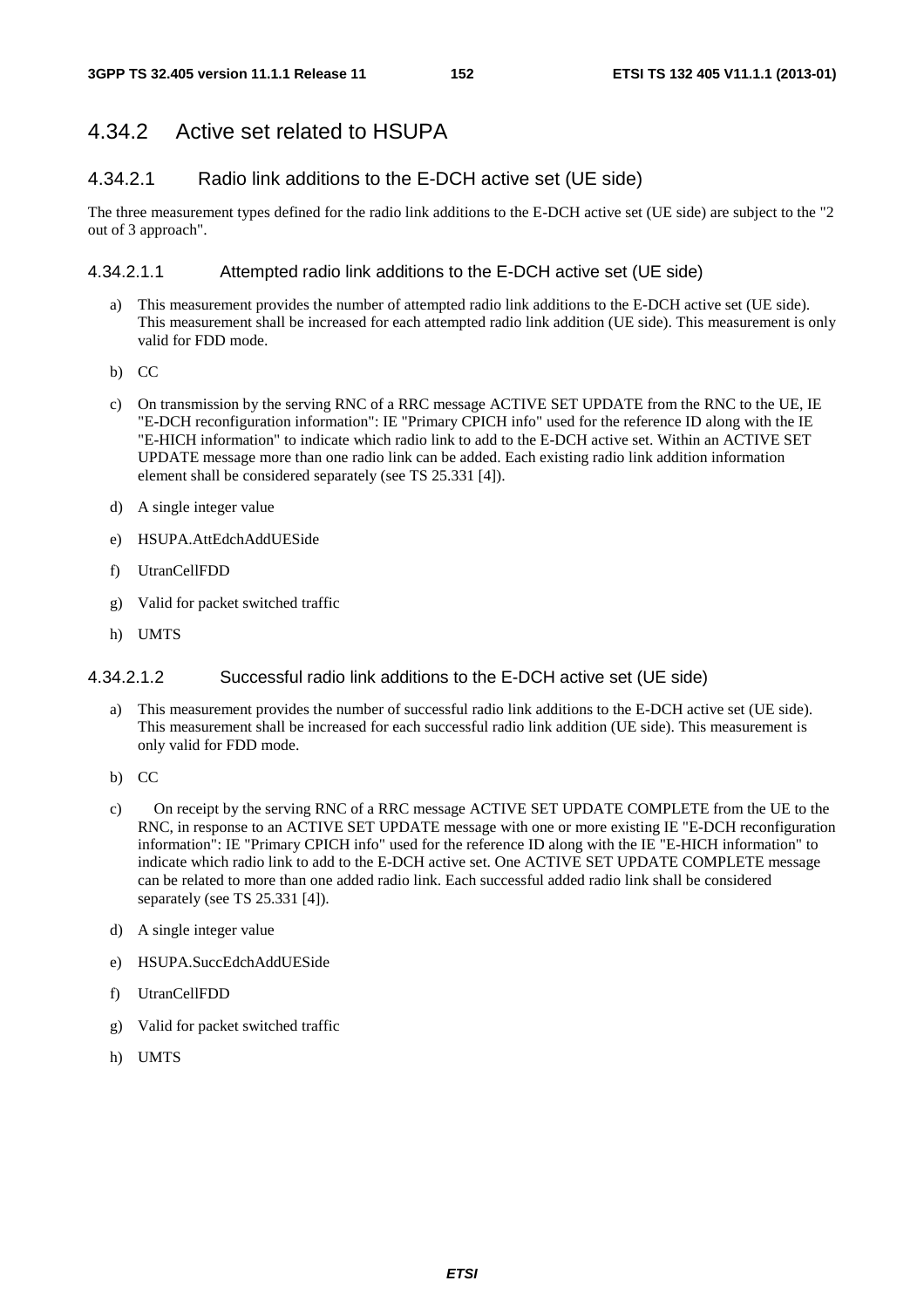#### 4.34.2.1.3 Failed radio link additions to the E-DCH active set (UE side)

a) This measurement provides the number of failed radio link additions to the E-DCH active set (UE side) during E-DCH active set update procedure (UE side) for each cell per cause. For each failure cause a separate subcounter is defined. Every failed radio link addition (UE side) shall be considered separately. This measurement is only valid for FDD mode.

#### b) CC

- c) Receipt of an ACTIVE SET UPDATE FAILURE message (RRC) sent by UE to the RNC in response to an ACTIVE SET UPDATE message with one or more existing IE "E-DCH reconfiguration information": IE "Primary CPICH info" used for the reference ID along with the IE "E-HICH information" to indicate which radio link to add to the E-DCH active set or an expected ACTIVE SET UPDATE COMPLETE message not received by the RNC. Each message can be related to more than one radio link.
	- Each failed attempt to add a radio link to the E-DCH active set shall be considered separately and added to the relevant per cause measurement. Failure causes are defined within TS 25.331 [4].
	- Each expected ACTIVE SET UPDATE COMPLETE message not received by the RNC is added to the measurement cause 'No Reply' (not specified in TS 25.331 [4]).
	- The sum of all supported per cause measurements shall equal the total number of failures. In case only a subset of per cause measurements is supported, a sum subcounter will be provided first.
- d) Each measurement is an integer value. The number of measurements is equal to the number of causes supported plus a possible sum value identified by the *.sum* suffix.
- e) HSUPA.FailEdchAddUESide.*Cause*
- f) UtranCellFDD
- g) Valid for packet switched traffic
- h) UMTS

#### 4.34.2.2 Radio link deletions to the E-DCH active set (UE side)

#### 4.34.2.2.1 Attempted radio link deletions to the E-DCH active set (UE side)

- a) This measurement provides the number of attempted radio link deletions to the E-DCH active set (UE side). This measurement shall be increased for each attempted radio link deletion (UE side). This measurement is only valid for FDD mode.
- b) CC
- c) On transmission by the serving RNC of a RRC message ACTIVE SET UPDATE from the RNC to the UE, IE "E-DCH reconfiguration information": IE "Primary CPICH info" used for the reference ID along with the IE "E-HICH release indicator" to indicate which radio link to remove from the E-DCH active set. Within an ACTIVE SET UPDATE message more than one radio link can be deleted. Each existing radio link deletion information element shall be considered separately (see TS 25.331 [4]).
- d) A single integer value
- e) HSUPA.AttEdchDelUESide
- f) UtranCellFDD
- g) Valid for packet switched traffic
- h) UMTS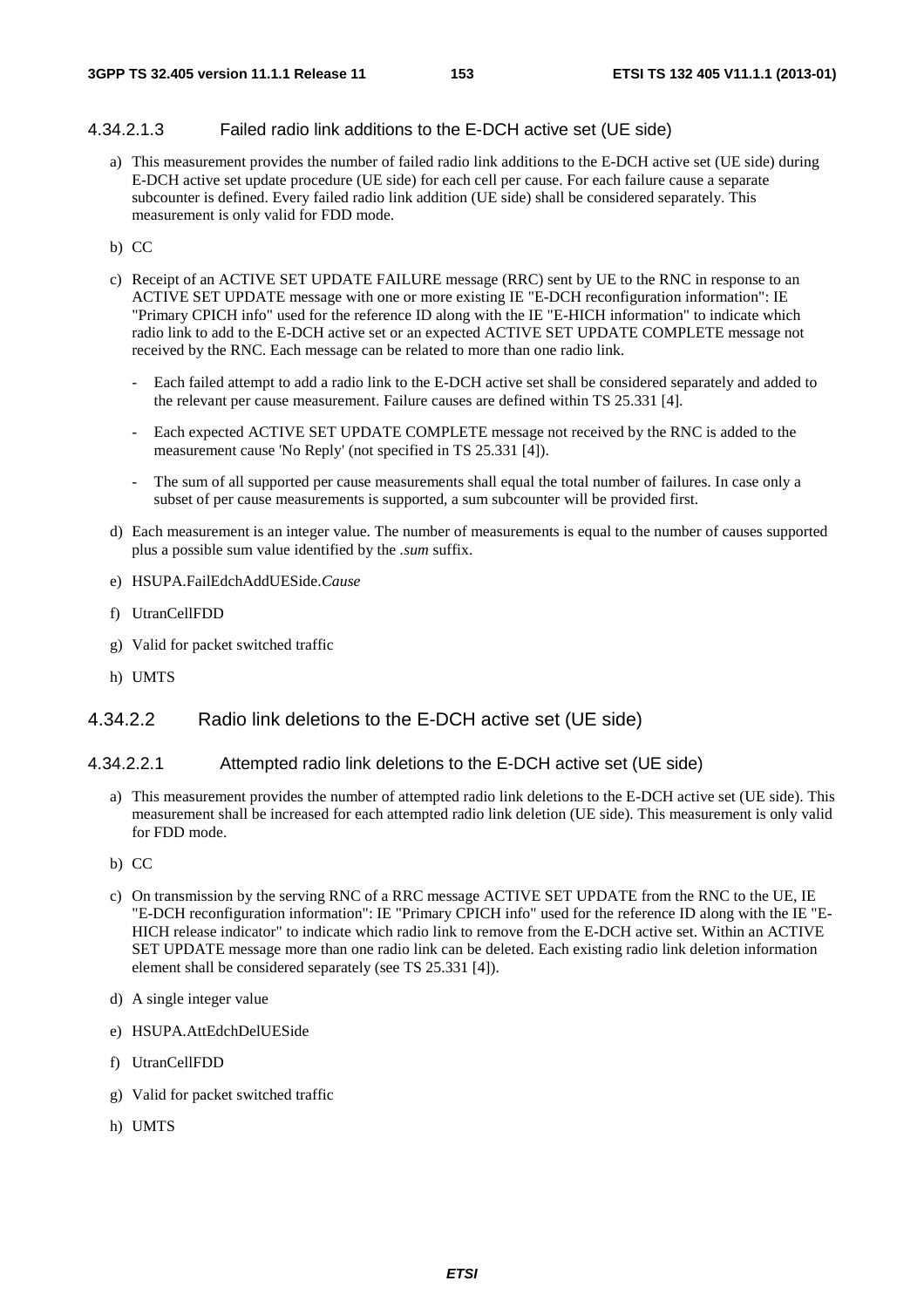#### 4.34.2.2.2 Successful radio link deletions to the E-DCH active set (UE side)

a) This measurement provides the number of successful radio link deletions to the E-DCH active set (UE side). This measurement shall be increased for each successful radio link deletion (UE side). This measurement is only valid for FDD mode.

b) CC

- c) On receipt by the serving RNC of a RRC message ACTIVE SET UPDATE COMPLETE from the UE to the RNC, in response to an ACTIVE SET UPDATE message with one or more existing IE "E-DCH reconfiguration information": IE "Primary CPICH info" used for the reference ID along with the IE "E-HICH release indicator" to indicate which radio link to remove from the E-DCH active set. One ACTIVE SET UPDATE COMPLETE message can be related to more than one deleted radio link. Each successful deleted radio link shall be considered separately (see TS 25.331 [4]).
- d) A single integer value
- e) HSUPA.SuccEdchDelUESide
- f) UtranCellFDD
- g) Valid for packet switched traffic
- h) UMTS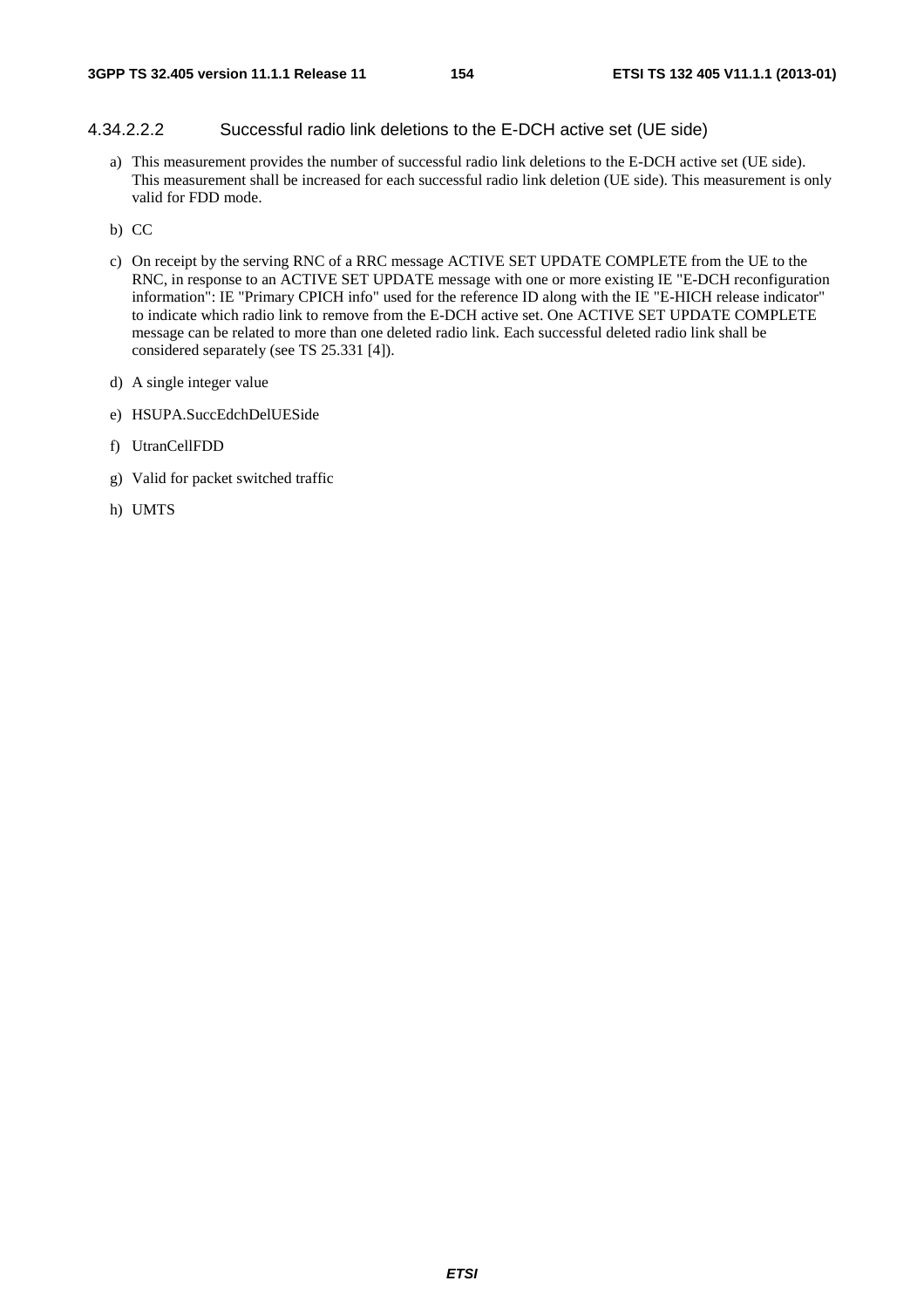# 4.34.3 Serving E-DCH cell change

## 4.34.3.1 Outgoing serving E-DCH cell change

#### 4.34.3.1.1 Attempted outgoing serving E-DCH cell change

- a) This measurement provides the number of attempted outgoing serving E-DCH cell change.
- b) CC
- c) On transmission by the RNC of a RRC message RADIO BEARER SETUP, RADIO BEARER RECONFIGURATION, RADIO BEARER RELEASE, TRANSPORT CHANNEL RECONFIGURATION, or PHYSICAL CHANNEL RECONFIGURATION from the source RNC to the UE, indicating the attempt of outgoing serving E-DCH cell change (see TS 25.331 [4]).
- d) A single integer value
- e) HSUPA.AttOutCellChange
- f) UtranCellFDD UtranCellTDDLcr UtranCellTDDHcr
- g) Valid for packet switched traffic
- h) UMTS

#### 4.34.3.1.2 Successful outgoing serving E-DCH cell change

- a) This measurement provides the number of successful outgoing serving E-DCH cell change.
- b) CC
- c) On receipt by the RNC of a RRC message RADIO BEARER SETUP COMPLETE, RADIO BEARER RECONFIGURATION COMPLETE, RADIO BEARER RELEASE COMPLETE, TRANSPORT CHANNEL RECONFIGURATION COMPLETE, or PHYSICAL CHANNEL RECONFIGURATION COMPLETE sent from the UE to the source RNC, indicating a successful outgoing serving E-DCH cell change (see TS 25.331  $[4]$ ).
- d) A single integer value
- e) HSUPA.SuccOutCellChange
- f) UtranCellFDD UtranCellTDDLcr UtranCellTDDHcr
- g) Valid for packet switched traffic
- h) UMTS

#### 4.34.3.2 Outgoing serving E-DCH cell change per neighbour cell relation

- 4.34.3.2.1 Attempted outgoing serving E-DCH cell change per neighbour cell relation
	- a) This measurement provides the number of attempted outgoing serving E-DCH cell change per neighbour cell relation.
	- b) CC
	- c) On transmission by the RNC of a RRC message RADIO BEARER SETUP, RADIO BEARER RECONFIGURATION, RADIO BEARER RELEASE, TRANSPORT CHANNEL RECONFIGURATION, or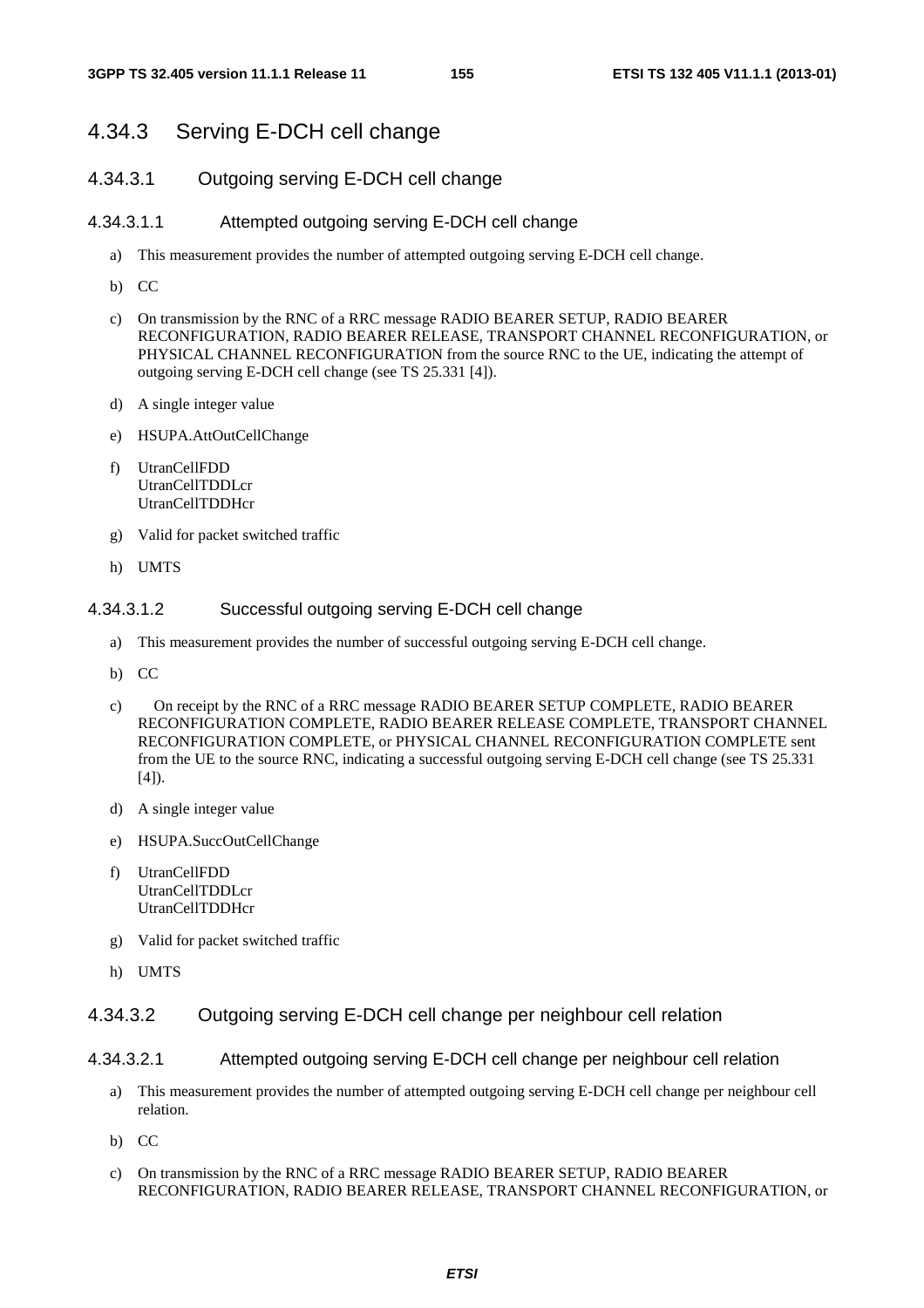PHYSICAL CHANNEL RECONFIGURATION from the source RNC to the UE, indicating the attempt of outgoing serving E-DCH cell change (see TS 25.331 [4]).

- d) A single integer value
- e) HSUPA.AttOut
- f) UtranRelation
- g) Valid for packet switched traffic
- h) UMTS

#### 4.34.3.2.2 Successful outgoing serving E-DCH cell change per neighbour cell relation

- a) This measurement provides the number of successful outgoing serving E-DCH cell change per neighbour cell relation.
- b) CC
- c) On receipt by the RNC of a RRC message RADIO BEARER SETUP COMPLETE, RADIO BEARER RECONFIGURATION COMPLETE, RADIO BEARER RELEASE COMPLETE, TRANSPORT CHANNEL RECONFIGURATION COMPLETE, or PHYSICAL CHANNEL RECONFIGURATION COMPLETE sent from the UE to the source RNC, indicating a successful outgoing serving E-DCH cell change (see TS 25.331 [4]).
- d) A single integer value
- e) HSUPA.SuccOut
- f) UtranRelation
- g) Valid for packet switched traffic
- h) UMTS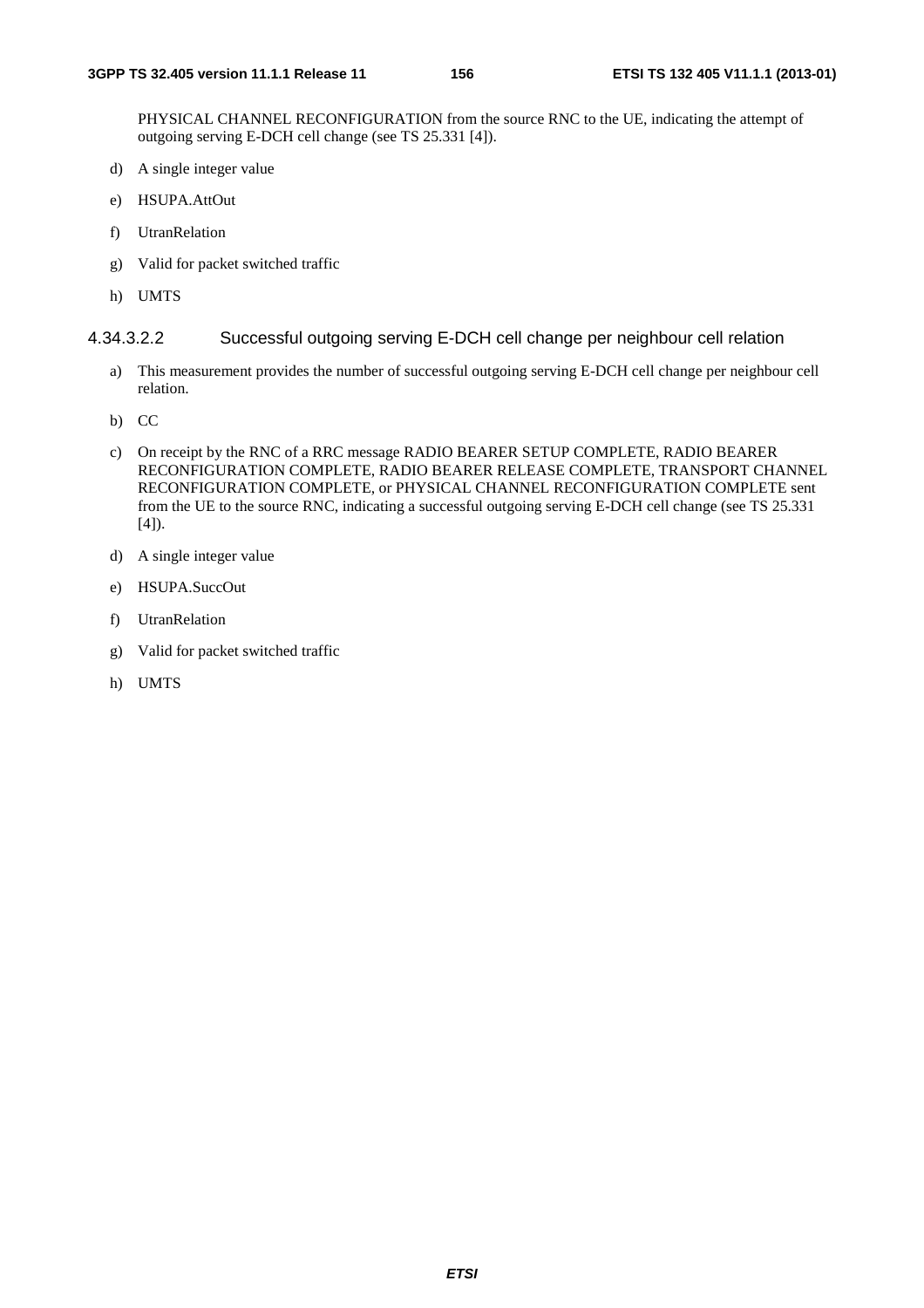# 4.34.4 Mean number of HSUPA users of a serving E-DCH cell

- a) This measurement provides the mean number of simultaneous HSUPA users in a serving E-DCH cell.
- b) SI.
- c) This measurement is obtained by sampling at a pre-defined interval the number of simultaneous users in a serving E-DCH cell and then taking the arithmetic mean.
- d) A single real value.
- e) HSUPA.MeanNbrUser
- f) UtranCellFDD UtranCellTDDLcr UtranCellTDDHcr
- g) Valid for packet switched traffic.
- h) UMTS.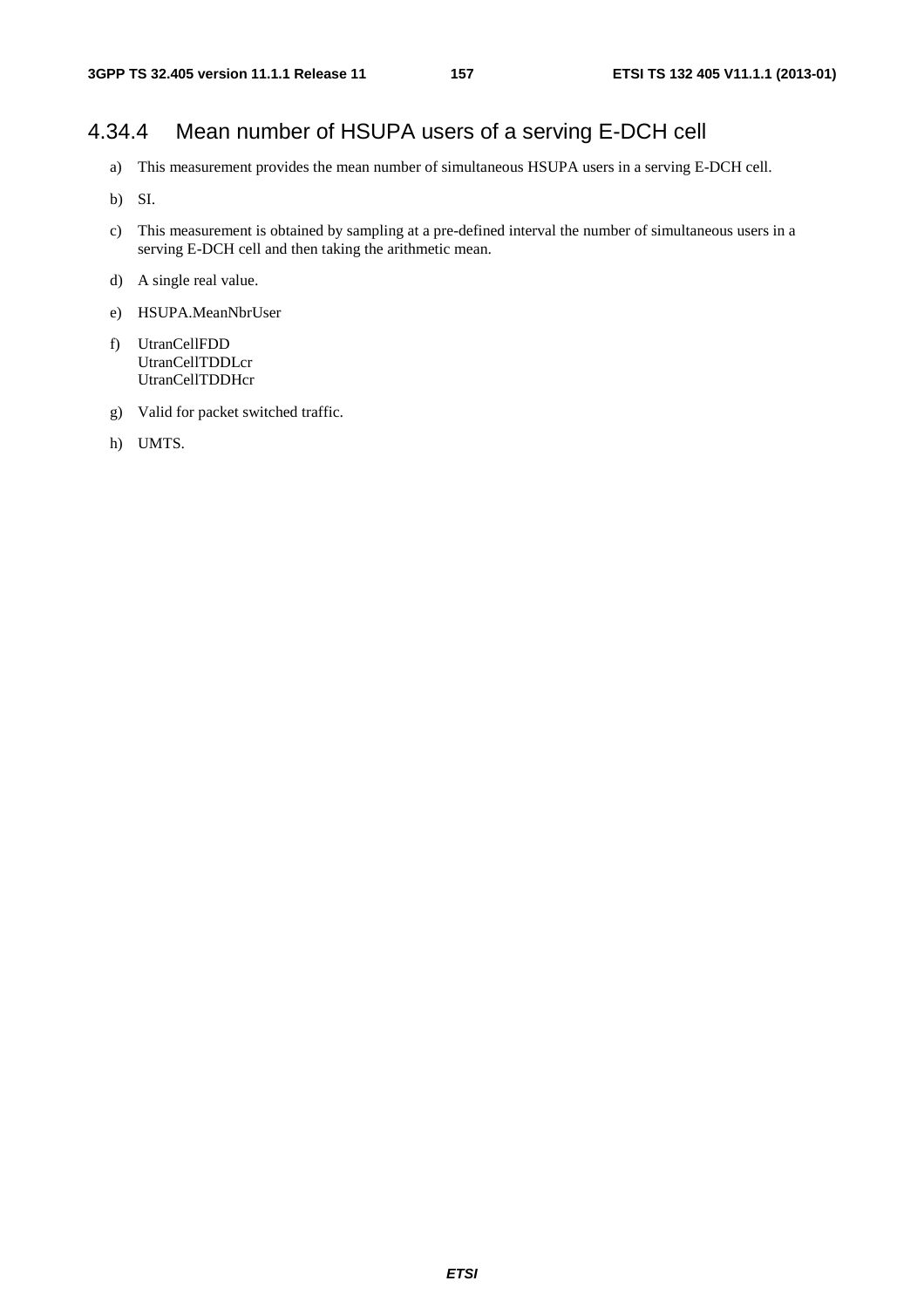# 4.34.5 Measurements related to channel switches between RACH/DCH and E-DCH

## 4.34.5.1 Measurements related to channel switches from RACH/DCH to E-DCH

#### 4.34.5.1.1 Attempted channel switches from RACH to E-DCH

- a) This measurement provides the number of attempted channel switches from RACH to E-DCH in the serving E-DCH cell.
- b) CC
- c) On transmission by the RNC of a RRC message RADIO BEARER RECONFIGURATION, RADIO BEARER SETUP, RADIO BEARER RELEASE, CELL UPDATE CONFIRM, or TRANSPORT CHANNEL RECONFIGURATION to UE, with the condition that channel switches only from RACH to E-DCH (see TS 25.331 [4]).
- d) A single integer value
- e) HSUPA.AttRachToEdch
- f) UtranCellFDD UtranCellTDDLcr UtranCellTDDHcr
- g) Valid for packet switched traffic
- h) UMTS

#### 4.34.5.1.2 Successful channel switches from RACH to E-DCH

- a) This measurement provides the number of successful channel switches from RACH to E-DCH in the serving E-DCH cell.
- b) CC
- c) On receipt by the RNC of a RRC message RADIO BEARER RECONFIGURATION COMPLETE, RADIO BEARER SETUP COMPLETEP, RADIO BEARER RELEASE COMPLETE, or TRANSPORT CHANNEL RECONFIGURATION COMPLETE from UE, with the condition that channel switches only from RACH to E-DCH (see TS 25.331 [4]).
- d) A single integer value
- e) HSUPA.SuccRachToEdch
- f) UtranCellFDD UtranCellTDDLcr UtranCellTDDHcr
- g) Valid for packet switched traffic
- h) UMTS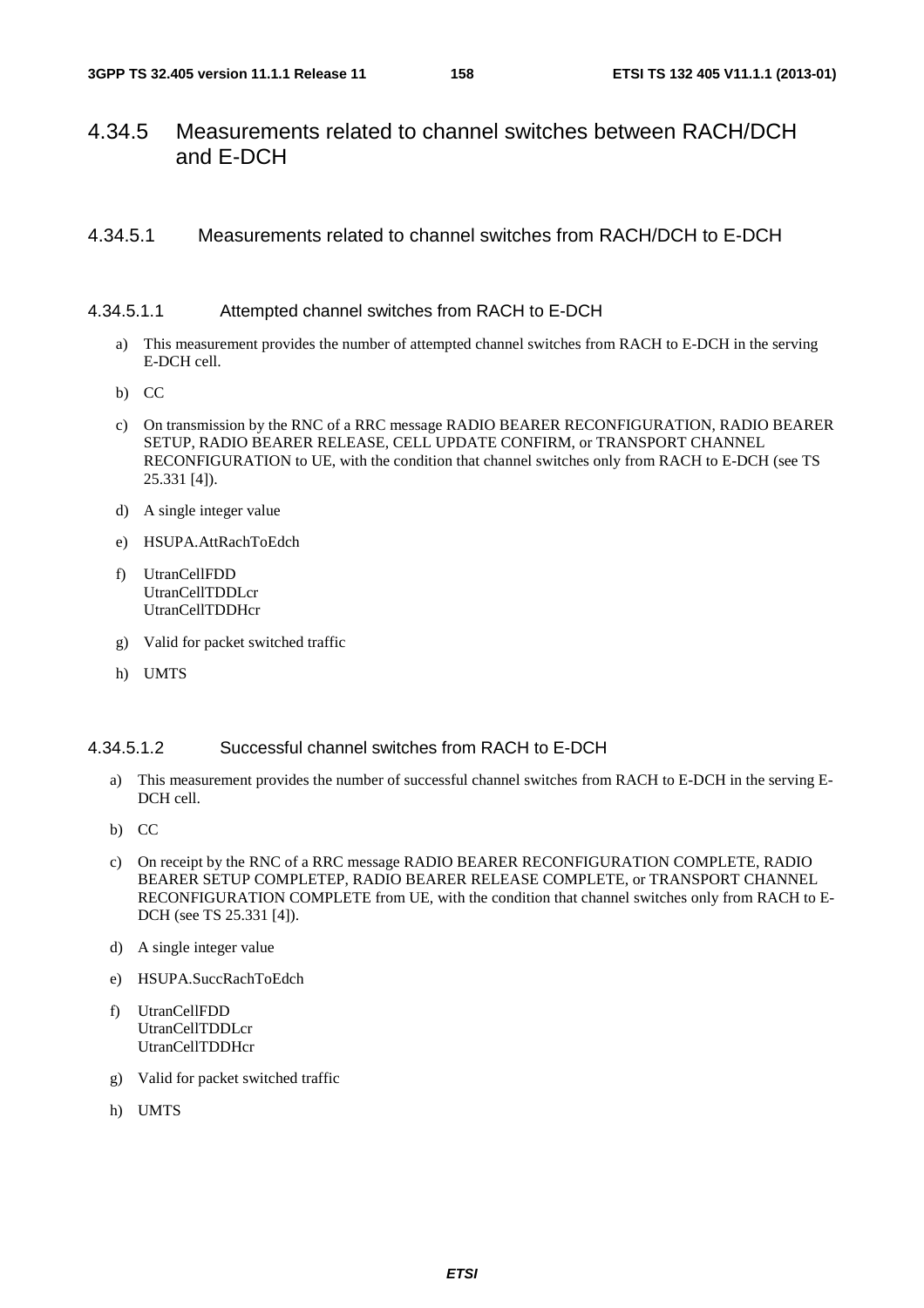## 4.34.5.1.3 Attempted channel switches from DCH to E-DCH

- a) This measurement provides the number of attempted channel switches from DCH to E-DCH in the serving E-DCH cell.
- b) CC
- c) On transmission by the RNC of a RRC message RADIO BEARER RECONFIGURATION, RADIO BEARER SETUPP, RADIO BEARER RELEASE, CELL UPDATE CONFIRM, or TRANSPORT CHANNEL RECONFIGURATION to UE, with the condition that channel switches from DCH to E-DCH (see TS 25.331  $[4]$ ).
- d) A single integer value
- e) HSUPA.AttDchToEdch
- f) UtranCellFDD UtranCellTDDLcr UtranCellTDDHcr
- g) Valid for packet switched traffic
- h) UMTS

#### 4.34.5.1.4 Successful channel switches from DCH to E-DCH

- a) This measurement provides the number of successful channel switches from DCH to E-DCH in the serving E-DCH cell.
- b) CC
- c) On receipt by the RNC of a RRC message RADIO BEARER RECONFIGURATION COMPLETE, RADIO BEARER SETUP COMPLETE, RADIO BEARER RELEASE COMPLETE, or TRANSPORT CHANNEL RECONFIGURATION COMPLETE from UE, with the condition that channel switches from DCH to E-DCH (see TS 25.331 [4]).
- d) A single integer value
- e) HSUPA.SuccDchToEdch
- f) UtranCellFDD UtranCellTDDLcr UtranCellTDDHcr
- g) Valid for packet switched traffic
- h) UMTS

## 4.34.5.2 Measurements related to channel switches from E-DCH to RACH/DCH

#### 4.34.5.2.1 Attempted channel switches from E-DCH to RACH

- a) This measurement provides the number of attempted channel switches from E-DCH to RACH in the serving E-DCH cell.
- b) CC
- c) On transmission by the RNC of a RRC message RADIO BEARER RECONFIGURATION, RADIO BEARER SETUP, RADIO BEARER RELEASE, CELL UPDATE CONFIRM, or TRANSPORT CHANNEL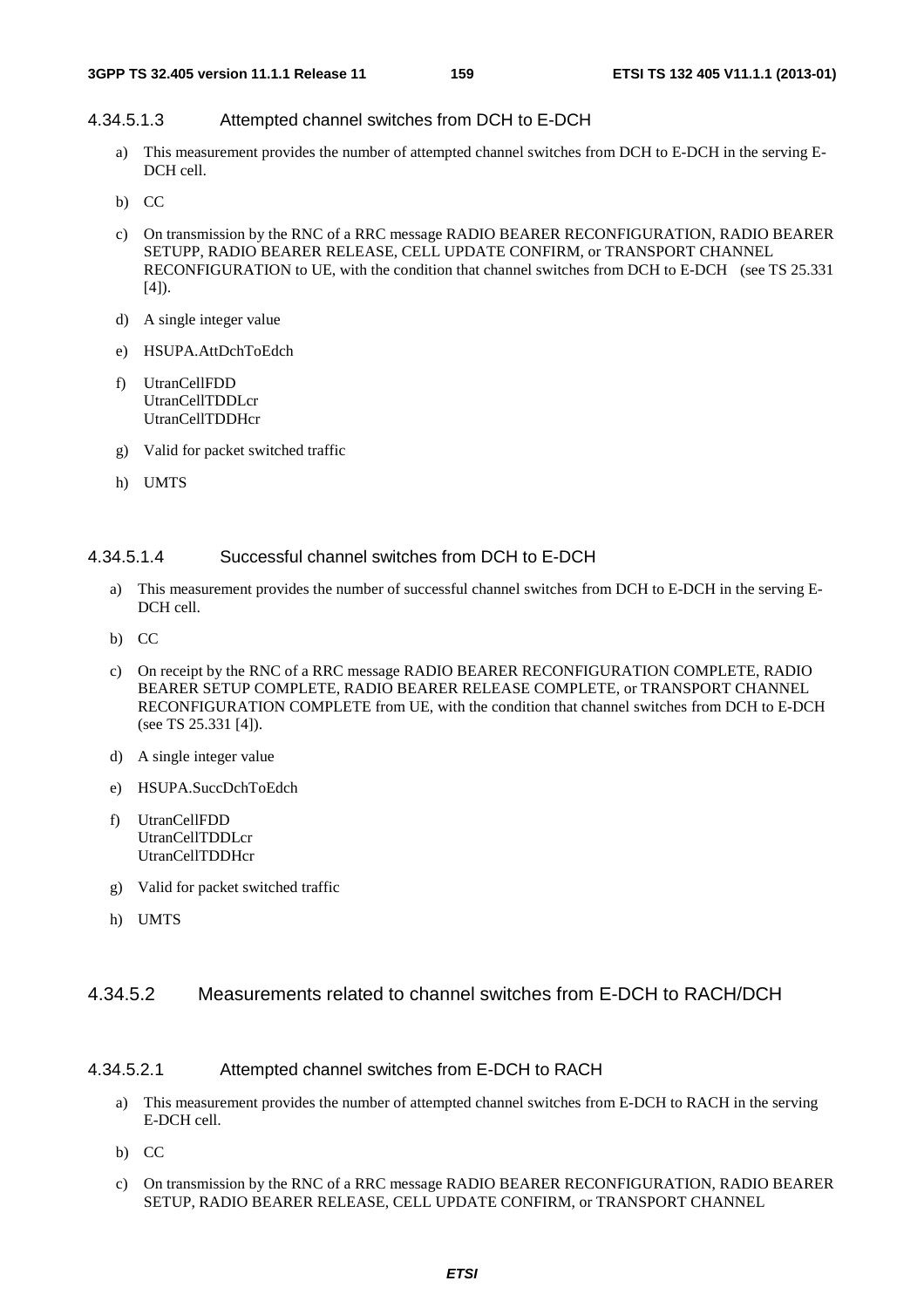RECONFIGURATION to UE, with the condition that channel switches only from E-DCH to RACH (see TS 25.331 [4]).

- d) A single integer value
- e) HSUPA.AttEdchToRach
- f) UtranCellFDD UtranCellTDDLcr UtranCellTDDHcr
- g) Valid for packet switched traffic
- h) UMTS

#### 4.34.5.2.2 Successful channel switches from E-DCH to RACH

- a) This measurement provides the number of successful channel switches from E-DCH to RACH in the serving E-DCH cell.
- b) CC
- c) On receipt by the RNC of a RRC message RADIO BEARER RECONFIGURATION COMPLETE, RADIO BEARER SETUP COMPLETE, RADIO BEARER RELEASE COMPLETE, or TRANSPORT CHANNEL RECONFIGURATION COMPLETE from UE, with the condition that channel switches only from E-DCH to RACH (see TS 25.331 [4]).
- d) A single integer value
- e) HSUPA.SuccEdchToRach
- f) UtranCellFDD UtranCellTDDLcr UtranCellTDDHcr
- g) Valid for packet switched traffic
- h) UMTS

#### 4.34.5.2.3 Attempted channel switches from E-DCH to DCH

- a) This measurement provides the number of attempted channel switches from E-DCH to DCH in the serving E-DCH cell.
- b) CC
- c) On transmission by the RNC of a RRC message RADIO BEARER RECONFIGURATION, RADIO BEARER SETUPP, RADIO BEARER RELEASE, CELL UPDATE CONFIRM, or TRANSPORT CHANNEL RECONFIGURATION to UE, with the condition that channel switches from E-DCH to DCH (see TS 25.331 [4]).
- d) A single integer value
- e) HSUPA.AttEdchToDch
- f) UtranCellFDD UtranCellTDDLcr **UtranCellTDDHcr**
- g) Valid for packet switched traffic
- h) UMTS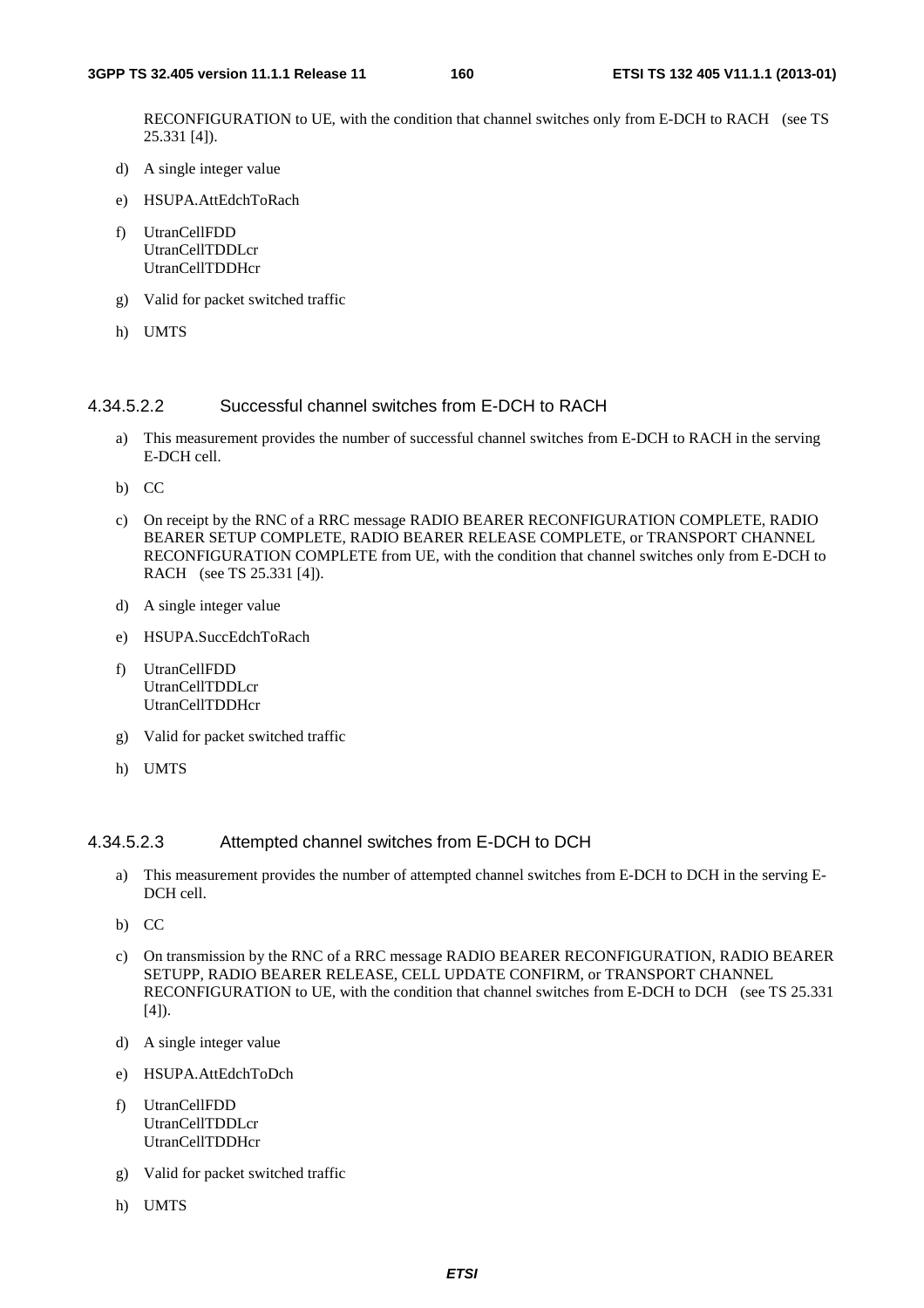## 4.34.5.2.4 Successful channel switches from E-DCH to DCH

- a) This measurement provides the number of successful channel switches from E-DCH to DCH in the serving E-DCH cell.
- b) CC
- c) On receipt by the RNC of a RRC message RADIO BEARER RECONFIGURATION COMPLETE, RADIO BEARER SETUP COMPLETE, RADIO BEARER RELEASE COMPLETE, or TRANSPORT CHANNEL RECONFIGURATION COMPLETE from UE, with the condition that channel switches from E-DCH to DCH (see TS 25.331 [4]).
- d) A single integer value
- e) HSUPA.SuccEdchToDch
- f) UtranCellFDD UtranCellTDDLcr UtranCellTDDHcr
- g) Valid for packet switched traffic
- h) UMTS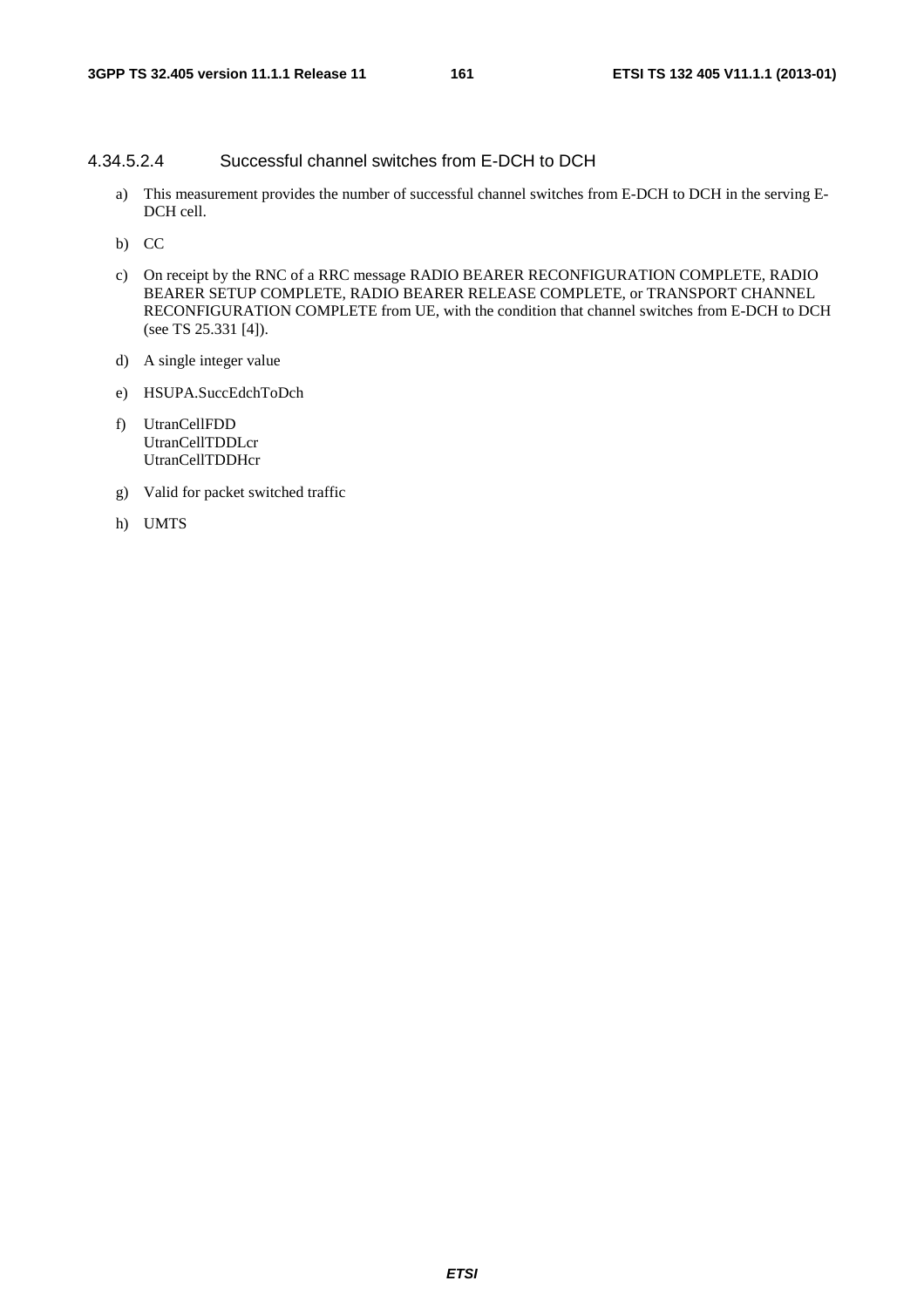# 4.34.6 Measurements related to MAC-e feedback decoding

#### 4.34.6.1 Number of received MAC-e PDUs

a) This measurement provides the number of received MAC-e PDUs including acknowledged and unacknowledged PDUs during the period of measurement, detected in MAC-e layer in the serving E-DCH cell.

b) CC.

- c) On receipt by the NodeB of a PDU of MAC-e from UE.
- d) A single integer value.
- e) HSUPA.NbrMacePdu
- f) UtranCellFDD UtranCellTDDLcr UtranCellTDDHcr
- g) Valid for packet switched traffic.
- h) UMTS.

## 4.34.6.2 Number of received acknowledged MAC-e PDUs

- a) This measurement provides the number of successfully received MAC-e PDUs that has been acknowledged to the UE during the period of measurement, detected in MAC-e layer in the serving E-DCH cell.
- b) CC.
- c) On transmission by the NodeB of a ACK on E-HICH from NodeB to UE indicating a correct receiption a MAC-e PDU.
- d) A single integer value.
- e) HSUPA.NbrAckdMacePdu
- f) UtranCellFDD UtranCellTDDLcr UtranCellTDDHcr
- g) Valid for packet switched traffic.
- h) UMTS.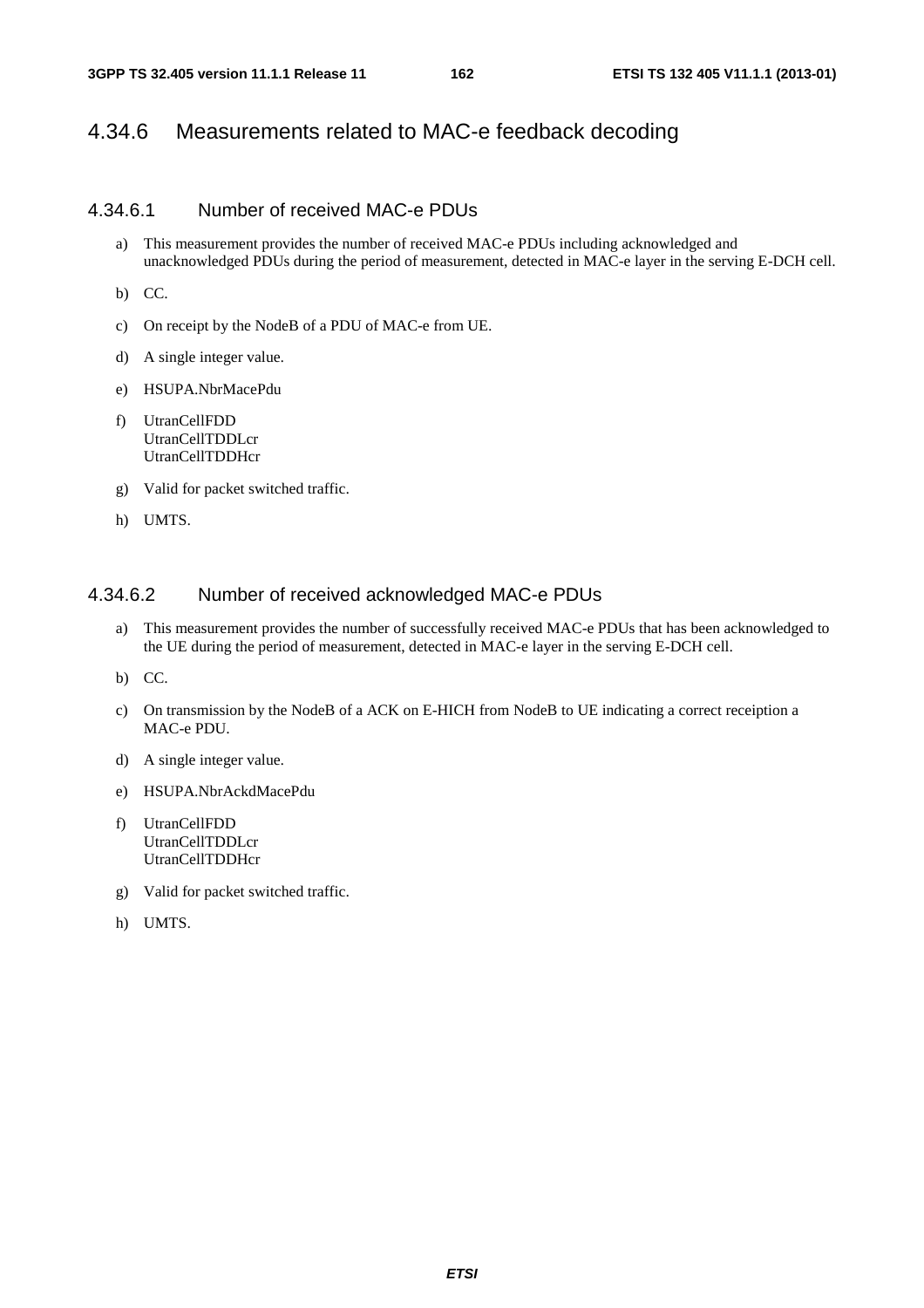# 4.34.7 Number of octets of acknowledged MAC-e PDUs

- a) This measurement provides the number of octets of uplink acknowledged MAC-e PDUs in the E-DCH cell.
- b) CC.
- c) On receipt by the NodeB of an acknowledged PDU on the MAC-e layer. The number of octets of MAC-e layer in one E-DCH cell is calculated by sum of size of each MAC-e PDU header including MAC-e PDU header.
- d) A single integer value.
- e) HSUPA.NbrAckdMaceOcts
- f) UtranCellFDD UtranCellTDDLcr UtranCellTDDHcr
- g) Valid for packet switched traffic.
- h) UMTS.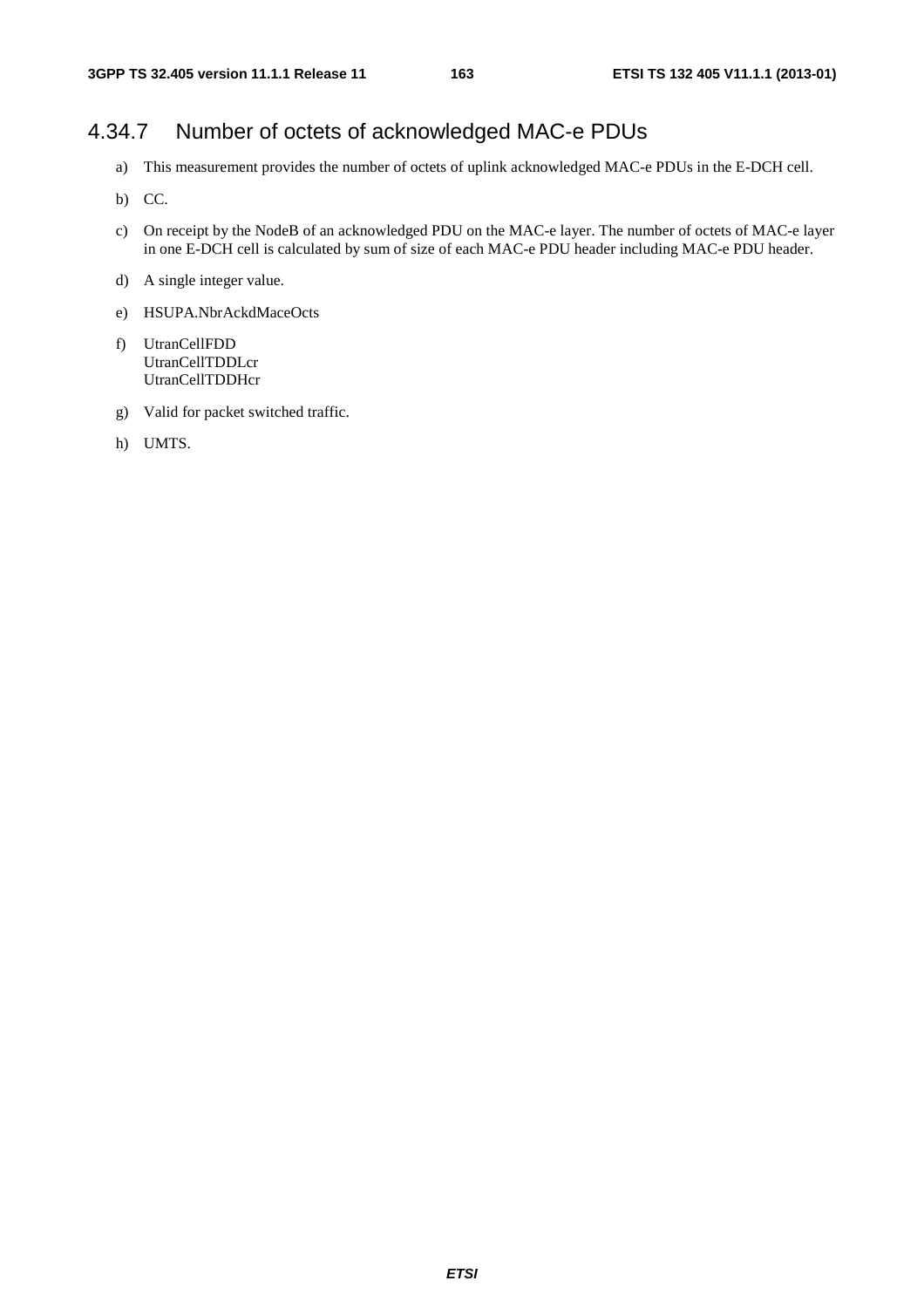# 4.34.8 HSUPA Release measurements

## 4.34.8.1 Normal HSUPA Release

#### 4.34.8.1.1 RNC initiated release due to user inactivity

- a) This measurement provides the number of times when the UE is removed from E-DCH transport channel due to user inactivity in the serving E-DCH cell.
- b) CC.
- c) On transmission by the RNC of the RRC: RADIO BEARER RECONFIGURATION or RRC: RADIO BEARER RELEASE or RRC CONNECTION RELEASE message that indicates an E-DCH release when RNC detected UE has no data to send in a predefined interval (equals to the RANAP cause 16 user inactivity).
- d) A single integer value.
- e) HSUPA.SuccEdchReleaseUserInact
- f) UtranCellFDD UtranCellTDDLcr UtranCellTDDHcr
- g) Valid for packet switched traffic.
- h) UMTS.

## 4.34.8.1.2 RNC initiated release due to switch to DCH/RACH

The measurement definition is in section 4.34.5.2.

#### 4.34.8.1.3 RNC initiated release due to serving E-DCH cell change

The measurement definition is in section 4.34.3.

#### 4.34.8.1.4 CN initiated release

- a) This measurement provides the number of times when the UE is removed from E-DCH transport channel due to a release initiated by the Core Network in the serving E-DCH cell.
- b) CC.
- c) On reception by the RNC of RANAP RAB ASSIGNMENT REQUEST or RANAP IU RELEASE COMMAND that results an E-DCH release. The release of E-DCH is executed by the transmission of the RRC RADIO BEARER RECONFIGURATION or RRC RADIO BEARER RELEASE or RRC CONNECTION RELEASE message.
- d) A single integer value.
- e) HSUPA.SuccCnInitEdchRelease
- f) UtranCellFDD UtranCellTDDLcr UtranCellTDDHcr
- g) Valid for packet switched traffic.
- h) UMTS.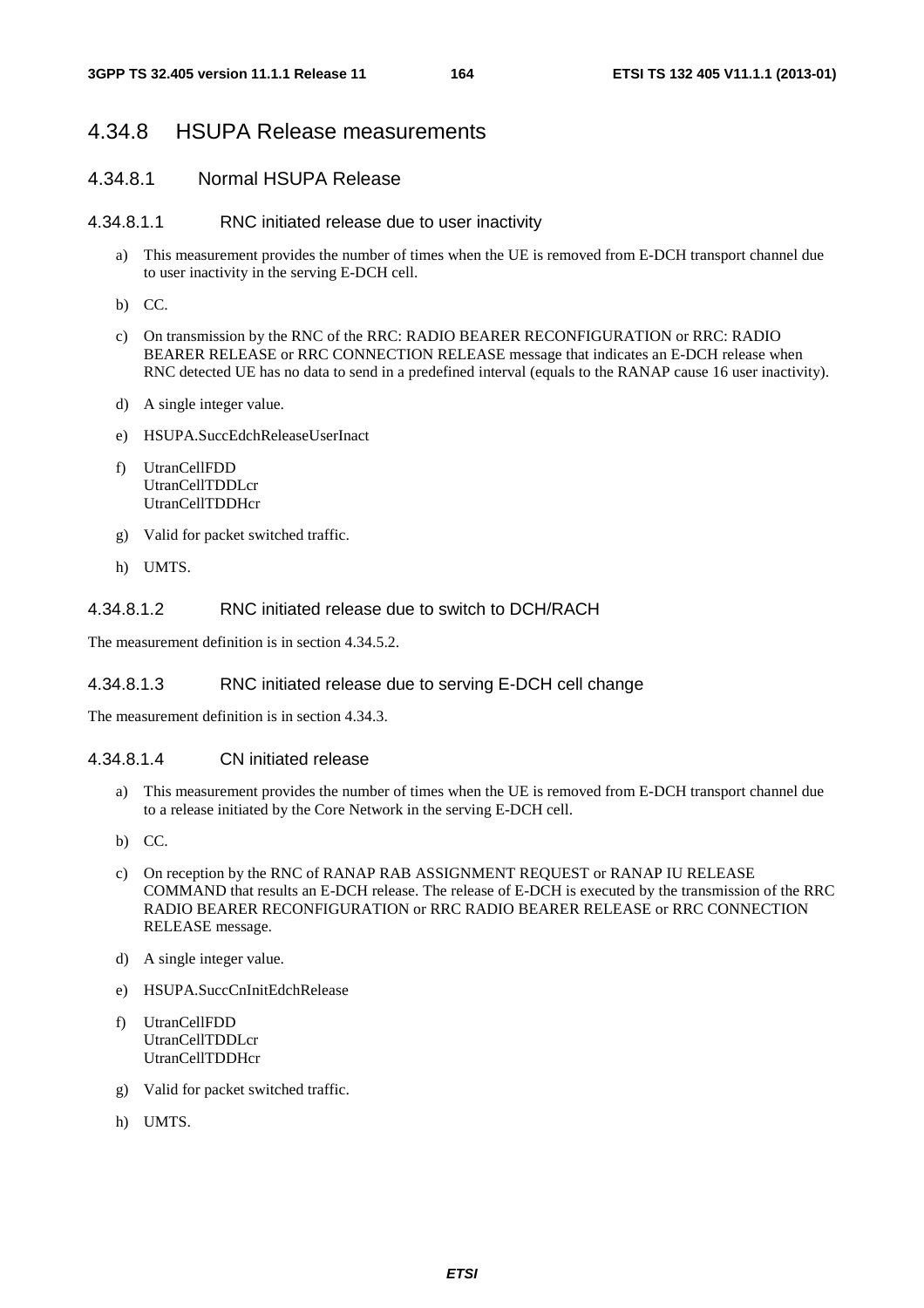# 4.34.8.2 Abnormal RB releases for E-DCH

- a) This measurement provides the number of times when the UE is removed from E-DCH transport channel, and trigger reason is not a normal release, e.g. user inactivity, switch to DCH/RACH, serving E-DCH cell changes or CN initiated release.
- b) CC.
- c) On receipt by the RNC of the RRC: RADIO BEARER RECONFIGURATION COMPLETE corresponding to the transmission of the RRC message RADIO BEARER RECONFIGURATION, or RRC: RADIO BEARER RELEASE COMPLETE corresponding to the transmission of the RRC message RADIO BEARER RELEASE. Or when the UE does not respond to RRC: RADIO BEARER RECONFIGURATION or RRC: RADIO BEARER RELEASE message, and the E-DCH release does not categorize as a normal release, e.g. user inactivity, switch to DCH/RACH, serving E-DCH cell changes or CN initiated release.
- d) A single integer value.
- e) HSUPA.AbnormalEdchRelease
- f) UtranCellFDD UtranCellTDDLcr UtranCellTDDHcr
- g) Valid for packet switched traffic.
- h) UMTS.

# 4.35 Radio resource utilization related measurements

# 4.35.1 UTRAN Cell Unavailable Time

- a) This measurement provides the length of time the cell has been unavailable for each cause.
- b) DER  $(n=1)$
- c) This measurement is obtained by accumulating the time periods when the cell is unavailable per cause. The possible cause could be "manual intervention", "fault", "transport problem" or "energy saving". The sum of all supported per cause measurements shall equal the total time periods of cell unavailability. In case only a subset of per cause measurements is supported, a sum subcounter will be provided first.
- d) Each measurement is an integer value (in seconds). The number of measurements is equal to the number of supported causes plus a possible sum value identified by the *.sum* suffix.
- e) RRU.UTRANCellUnavailableTime.ManualIntervention RRU.UTRANCellUnavailableTime.TransportProblem RRU.UTRANCellUnavailableTime.EnergySaving RRU.UTRANCellUnavailableTime.Fault
- f) UtranGenericCell
- g) Valid for packet switched traffic and circuit switched traffic
- h) UMTS
- i) This measurement is to support KPI "UTRAN Cell Availability" defined in [18].

# 4.36 MBMS related measurements

# 4.36.1 Number of octets of MBMS data on MAC layer

a) This measurement provides the number of octets of MBMS data on MAC-m layer.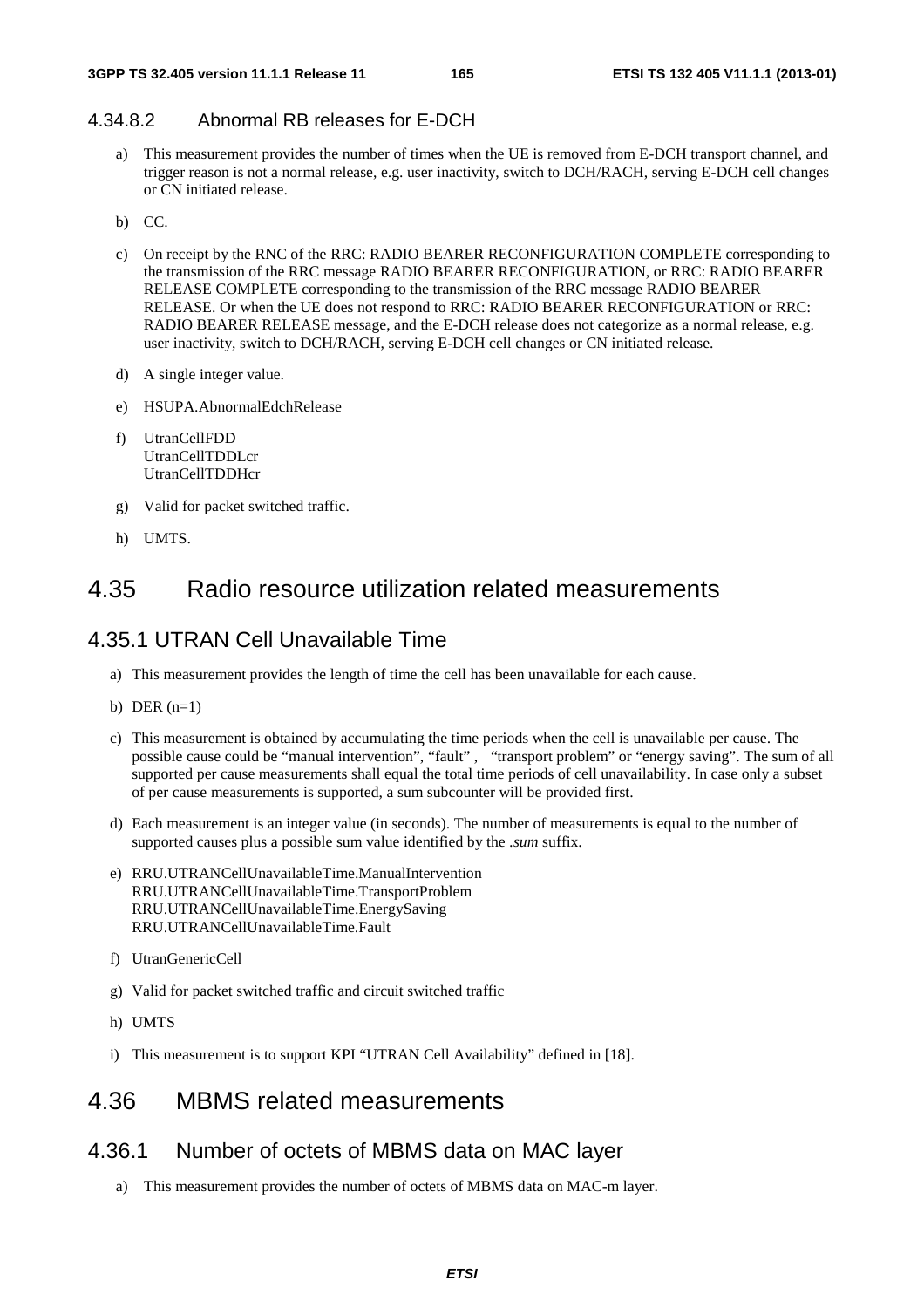- b) CC
- c) On transmission by the RNC of a PDU on the MAC layer for MBMS. The number of octets of MAC layer for MBMS is calculated by sum of PDU size including PDU header.
- d) A single integer value.
- e) MBMS.NbrOctMac
- f) UtranCellFDD UtranCellTDDLcr UtranCellTDDHcr
- g) Valid for packet switched traffic
- h) UMTS

# 4.36.2 Session related measurements

## 4.36.2.1 Attempted MBMS session start

- i) This measurement provides the number of attempted MBMS session start.
- j) CC
- k) On receipt by the RNC of a MBMS SESSION START message from CN (see TS 25.413 [5]), each MBMS SESSION START message is added to the measurement when MBMS resources attempt to be established in relevant cell.
- l) A single integer value.
- m) MBMS.AttSessionStart
- n) UtranCellFDD UtranCellTDDLcr UtranCellTDDHcr
- o) Valid for packet switched traffic.
- p) UMTS

#### 4.36.2.2 Successful MBMS session start

- a) This measurement provides the number of successful MBMS session start.
- b) CC
- c) Transmission by the RNC of a MBMS SESSION START RESPONSE message to CN (see TS 25.413 [5]), each MBMS SESSION START RESPONSE message is added to the measurement when MBMS resources have been established in relevant cell.
- d) A single integer value.
- e) MBMS.SuccSessionStart
- f) UtranCellFDD UtranCellTDDLcr UtranCellTDDHcr
- g) Valid for packet switched traffic.
- h) UMTS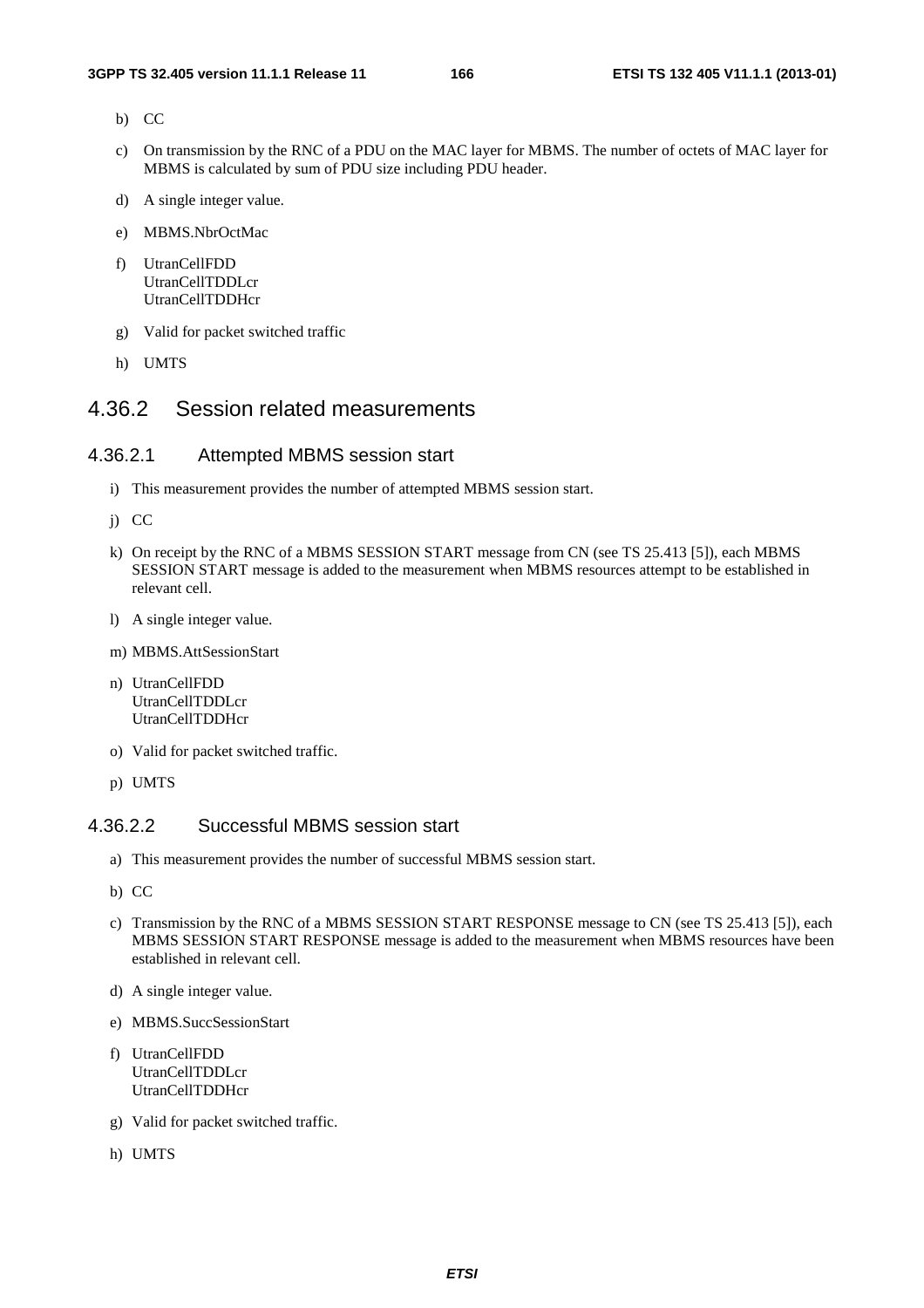# 4.36.2.3 Attempted MBMS session stop

- a) This measurement provides the number of attempted MBMS session stop.
- b) CC
- c) On receipt by the RNC of a MBMS SESSION STOP message from CN (see TS 25.413 [5]), each MBMS SESSION STOP message is added to the measurement when MBMS resources attempt to be released in relevant cell.
- d) A single integer value.
- e) MBMS.AttSessionStop
- f) UtranCellFDD UtranCellTDDLcr UtranCellTDDHcr
- g) Valid for packet switched traffic.
- h) UMTS

#### 4.36.2.4 Successful MBMS session stop

- a) This measurement provides the number of successful MBMS session stop.
- b) CC
- c) Transmission by the RNC of a MBMS SESSION STOP RESPONSE message to CN (see TS 25.413 [5]) , each MBMS SESSION STOP RESPONSE message is added to the measurement when MBMS resources have been released in relevant cell,
- d) A single integer value.
- e) MBMS.SuccSessionStop
- f) UtranCellFDD UtranCellTDDLcr UtranCellTDDHcr
- g) Valid for packet switched traffic.
- h) UMTS

# 4.37 Dual-Cell HSDPA related measurements

# 4.37.1 Dual-Cell HSDPA Scheduling duration in UTRAN cell

- i) This measurement provides the Dual-Cell HSDPA Scheduling duration in UTRAN cell.
- $i)$  DER  $(n=1)$
- k) This measurement is obtained by accumulating the time intervals for each Mac-ehs Scheduling between the start of Dual-Cell Scheduling simultaneously and the end of Dual-Cell Scheduling simultaneously over a granularity period using DER, see TS 25.308 [19].The accumulator shall be reinitialised at the beginning of each granularity period. This measurement shall be accumulated only if the UTRAN cell is the primary cell of a Dual-Cell.
- l) A single integer value. (in milliseconds)
- m) HSDPA.DualCellSchedulingDuration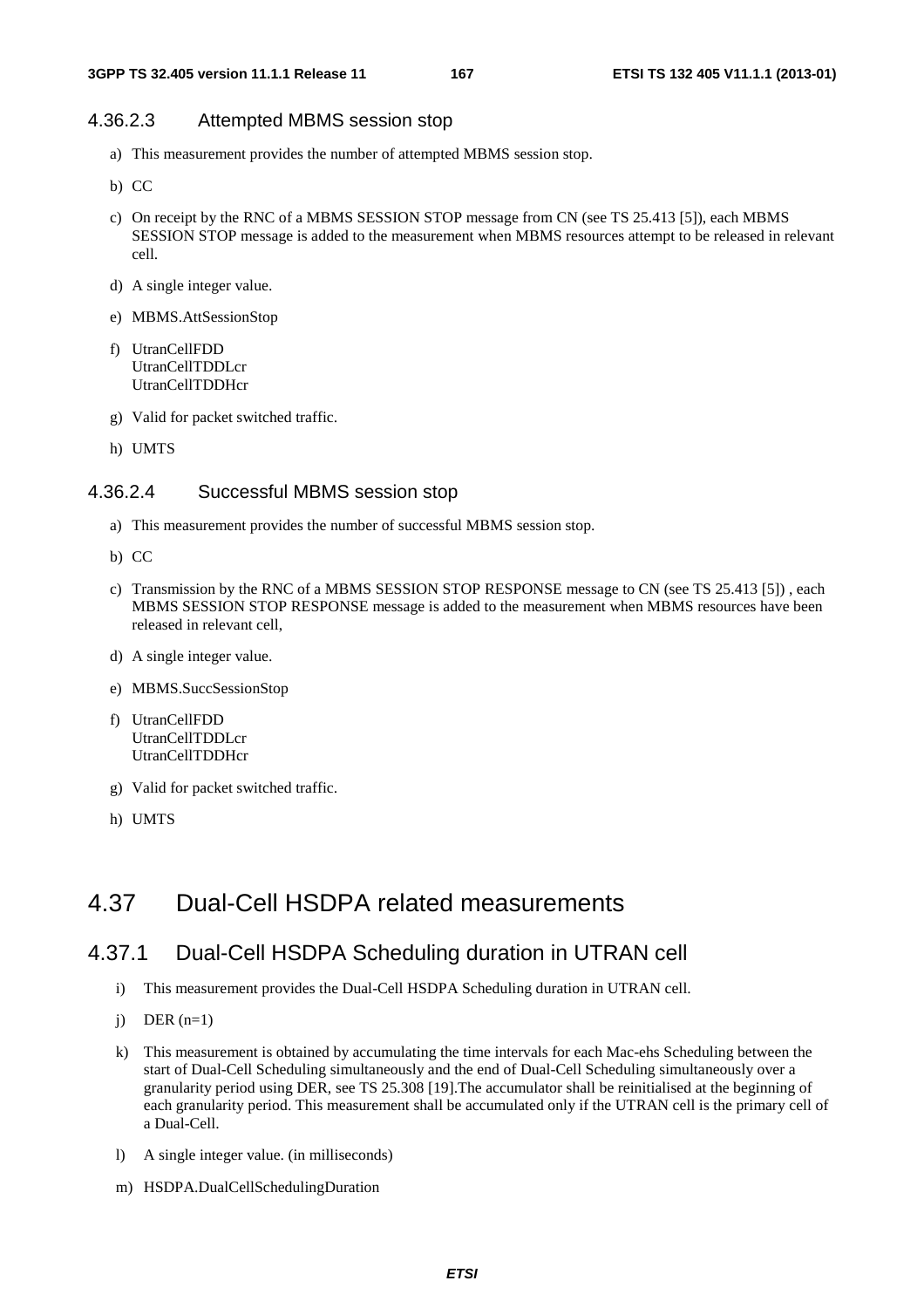- n) UtranCellFDD
- o) Valid for packet switched traffic
- p) UMTS

# 4.37.2 Individual cell HSDPA Scheduling duration in UTRAN cell

- a) This measurement provides the individual cell HSDPA Scheduling duration in UTRAN cell.
- b) DER  $(n=1)$
- c) This measurement is obtained by accumulating the time intervals for each Mac-ehs Scheduling between the start of individual cell Scheduling and the end of individual cell Scheduling over a granularity period using DER, see TS 25.308 [19].The accumulator shall be reinitialised at the beginning of each granularity period.
- d) A single integer value. (in milliseconds)
- e) HSDPA.IndividualCellSchedulingDuration
- f) UtranCellFDD
- g) Valid for packet switched traffic
- h) UMTS

# 4.37.3 Attempted Dual-Cell HSDPA establishments

- i) This measurement provides the number of Dual-Cell HSDPA establishment attempts.
- j) CC
- k) On transmission by the RNC of a NBAP message RADIO LINK SETUP REQUEST with the "HS-DSCH Information" and "Additional HS Cell Information RL Setup" IE; Or on transmission by the RNC of a NBAP message RADIO LINK RECONFIGURATION PREPARE with the "HS-DSCH MAC-d Flows To Add" or "HS-DSCH Information" and "Additional HS Cell Information RL Reconf Prep" IE; Or on transmission by the RNC of a NBAP message RADIO LINK RECONFIGURATION REQUEST with the "HS-DSCH MAC-d Flows To Add" or "HS-DSCH Information" and "Additional HS Cell Information RL Reconf Req" IE. See TS 25.433 [7]. This measurement shall be counted only if the UTRAN cell is the primary cell of a Dual-Cell.
- l) A single integer values.
- m) HSDPA.EstabAttDCHSDSCH
- n) UtranCellFDD
- o) Valid for packet switched traffic
- p) UMTS

# 4.37.4 Successful Dual-Cell HSDPA establishments

- a) This measurement provides the number of successfully established Dual-Cell HSDPA.
- b) CC
- c) Receipt of a RRC message PHYSICAL CHANNEL RECONFIGURATION COMPLETE corresponding to PHYSICAL CHANNEL RECONFIGURATION with "Downlink HS-PDSCH Information" IE and "Downlink secondary cell info FDD" IE, RADIO BEARER SETUP COMPLETE corresponding to RADIO BEARER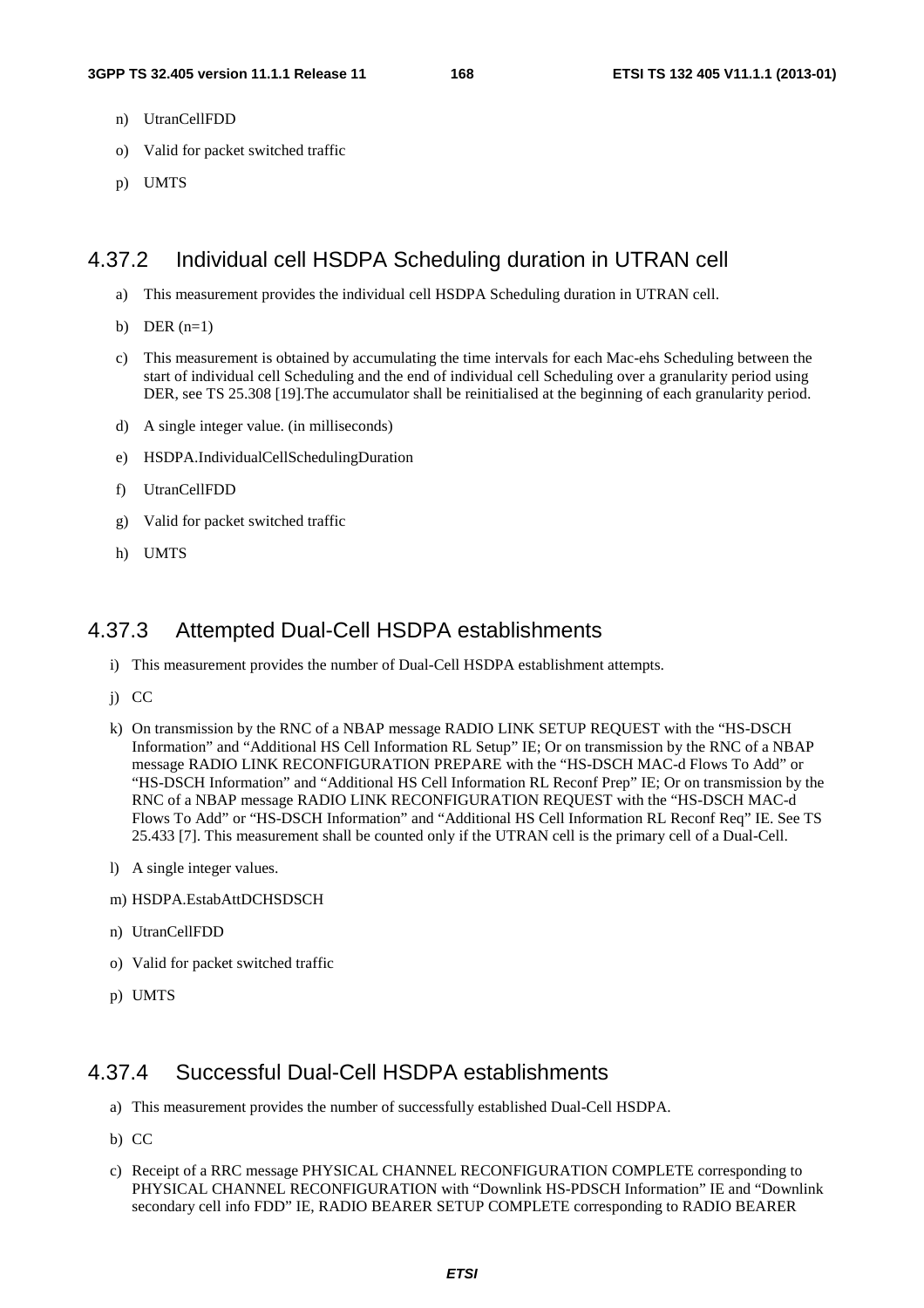SETUP with "Downlink HS-PDSCH Information" IE and "Downlink secondary cell info FDD" IE, RADIO BEARER RECONFIGURATION COMPLETE corresponding to RADIO BEARER RECONFIGURATION with "Downlink HS-PDSCH Information" IE and "Downlink secondary cell info FDD" IE, or TRANSPORT CHANNEL RECONFIGURATION COMPLETE corresponding to TRANSPORT CHANNEL RECONFIGURATION with "Downlink HS-PDSCH Information" IE and "Downlink secondary cell info FDD" IE,sent from the UE to the source RNC, indicating a successful handover/reconfiguration to Dual-cell HS-DSCH or new Dual-cell HS-DSCH setup. See TS 25.331 [4]. This measurement shall be counted only if the UTRAN cell is the primary cell of a Dual-Cell.

- d) A single integer values.
- e) HSDPA.EstabSuccDCHSDSCH
- f) UtranCellFDD
- g) Valid for packet switched traffic
- h) UMTS

# 4.37.5 Failed Dual-Cell HSDPA establishments

- a) This measurement provides the number of failed Dual-Cell HSDPA establishments. This measurement shall be increased for each failed Dual-Cell HSDPA establishments on Iub/Iur or Uu. For each failure cause a separate measurement is defined. Every failed Dual-Cell HSDPA establishments on Iub/Iur or Uu shall be considered separately. This measurement is valid for FDD mode.
- b) CC
- c) Receipt of a RADIO LINK SETUP FAILURE message (NBAP) sent by NodeB to the controlling RNC in response to a RADIO LINK SETUP REQUEST message with the "HS-DSCH Information" and "Additional HS Cell Information RL Setup" IE. One RADIO LINK SETUP FAILURE message can be related to more than one radio link. Each failed attempt to set up a Dual-Cell HSDPA radio link shall be considered separately. Failure causes are defined within TS 25.433 [7].

Each expected RADIO LINK SETUP RESPONSE or RADIO LINK SETUP FAILURE corresponding to RADIO LINK SETUP REQUEST with the "HS-DSCH Information" and "Additional HS Cell Information RL Setup" IE not received by the controlling RNC is added to the measurement cause 'No Reply' (not specified in TS 25.433 [7]).

Receipt of a RRC message PHYSICAL CHANNEL RECONFIGURATION FAILURE corresponding to PHYSICAL CHANNEL RECONFIGURATION with "Downlink HS-PDSCH Information" IE and "Downlink secondary cell info FDD" IE, RADIO BEARER SETUP FAILURE corresponding to RADIO BEARER SETUP with "Downlink HS-PDSCH Information" IE and "Downlink secondary cell info FDD" IE, RADIO BEARER RECONFIGURATION FAILURE corresponding to RADIO BEARER RECONFIGURATION with "Downlink HS-PDSCH Information" IE and "Downlink secondary cell info FDD" IE, or TRANSPORT CHANNEL RECONFIGURATION FAILURE corresponding to TRANSPORT CHANNEL RECONFIGURATION with "Downlink HS-PDSCH Information" IE and "Downlink secondary cell info FDD" IE,sent from the UE to the source RNC, indicating a failed handover/reconfiguration to Dual-cell HS-DSCH or failed new Dual-cell HS-DSCH setup. Each failed attempt to set up a Dual-Cell HS-DSCH shall be considered separately. Failure causes are defined within TS 25.331 [4].

Each expected PHYSICAL CHANNEL RECONFIGURATION COMPLETE or PHYSICAL CHANNEL RECONFIGURATION FAILURE corresponding to PHYSICAL CHANNEL RECONFIGURATION with "Downlink HS-PDSCH Information" IE and "Downlink secondary cell info FDD" IE, RADIO BEARER SETUP COMPLETE or RADIO BEARER SETUP FAILURE corresponding to RADIO BEARER SETUP with "Downlink HS-PDSCH Information" IE and "Downlink secondary cell info FDD" IE, RADIO BEARER RECONFIGURATION COMPLETE or RADIO BEARER RECONFIGURATION FAILURE corresponding to RADIO BEARER RECONFIGURATION with "Downlink HS-PDSCH Information" IE and "Downlink secondary cell info FDD" IE, TRANSPORT CHANNEL RECONFIGURATION COMPLETE or TRANSPORT CHANNEL RECONFIGURATION FAILURE corresponding to TRANSPORT CHANNEL RECONFIGURATION with "Downlink HS-PDSCH Information" IE and "Downlink secondary cell info FDD"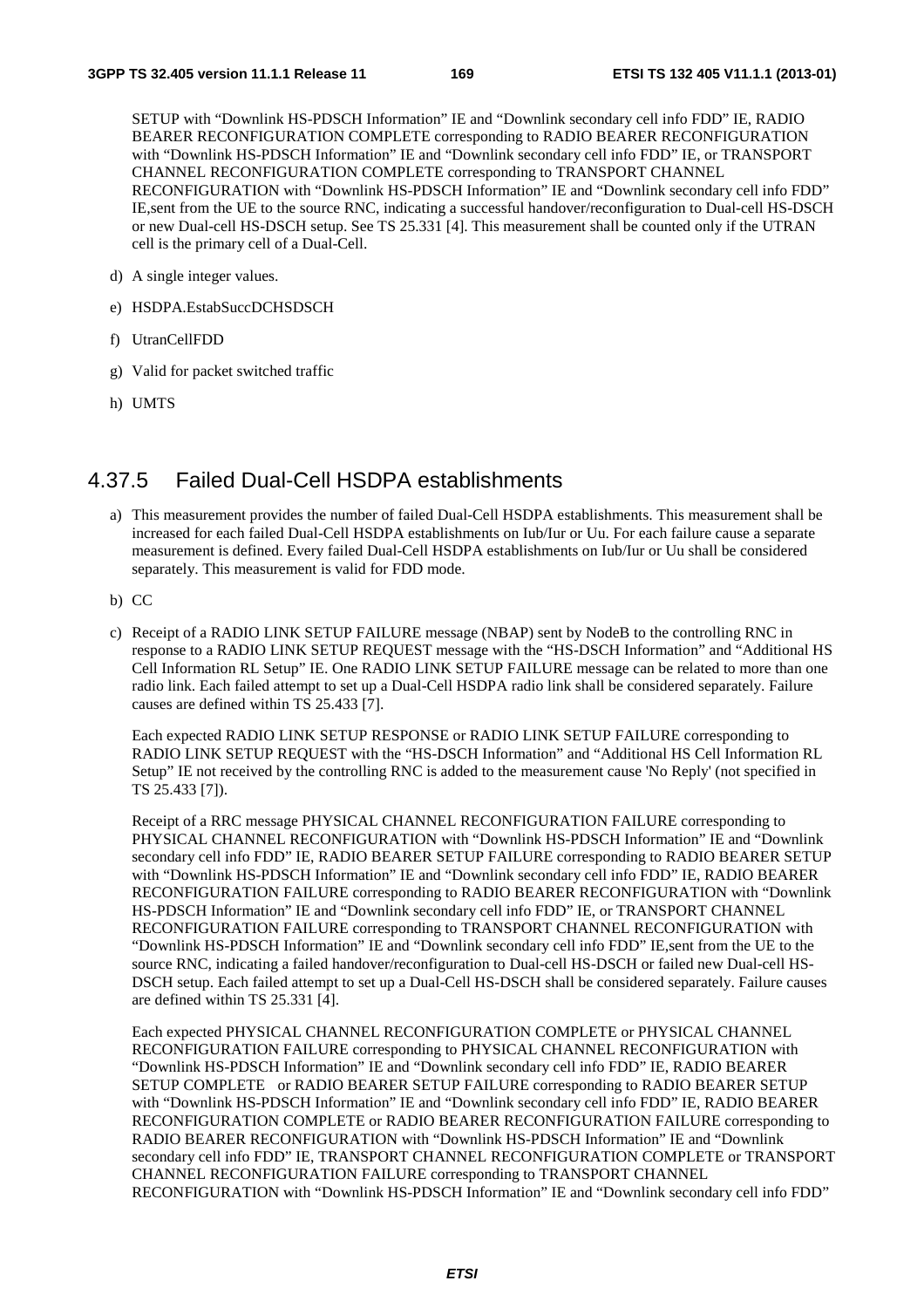IE not received by the controlling RNC is added to the measurement cause 'No Reply' (not specified in TS 25.331 [4]).

This measurement shall be counted only if the UTRAN cell is the primary cell of a Dual-Cell.

- d) Each measurement is an integer value. The number of measurements is equal to the number of causes supported plus a possible sum value identified by the *.sum* suffix.
- e) The measurement name has the form HSDPA.EstabFailDCHSDSCH.*Cause* where *Cause* identifies the failure cause.
- f) UtranCellFDD
- g) Valid for packet switched traffic
- h) UMTS

# 4.38 Measurement report related measurements

# 4.38.1 P-CCPCH RSCP

- a) This measurement provides Received Signal Code Power of serving cell P-CCPCH.
- b) CC
- c) Receipt by the RNC of MEASUREMENT REPORT message, IE Measured results includes Intra-frequency measured results list that includes Cell measured results that inlcudes Primary CCPCH RSCP info that includes Primary CCPCH RSCP. This measurement shall be increased for each reported value P-CCPCH RSCP\_LEV. (See in 3GPP TS 25.331 [4])
- d) Each measurement is an integer value.

e) MR.PccpchRscpLev.*y y* is an integer from 0 to 54.

Note: 0 of Lev indicates from P-CCPCH RSCP\_LEV\_00 to P-CCPCH RSCP\_LEV\_16, namely P-CCPCH RSCP < – 100dBm,

```
1 of y indicates P-CCPCH RSCP_LEV_16, namely -100dBm ≤ P-CCPCH RSCP < –99dBm,
```
… 53 of y indicates P-CCPCH RSCP\_LEV\_68, namely -48dBm ≤ P-CCPCH RSCP < -47dBm. 54 of y indicates from P-CCPCH RSCP\_LEV \_69 to P-CCPCH RSCP\_LEV \_91, namely -47dBm ≤ P-CCPCH RSCP. (See in 3GPP TS 25.123 [9])

- f) UtranCellTDDLcr UtranCellTDDHcr
- g) Valid for circuit and packet switched traffic
- h) UMTS

# 4.38.2 UTRAN RSCP

- a) This measurement provides UTRAN RSCP.
- b) CC
- c) Receipt by the RNC of DEDICATED MEASUREMENT INITIATION RESPONSE message, IE Dedicated Measurement Value Information that includes Dedicated Measurement Value that includes RSCP. This measurement shall be increased for each reported value RSCP\_LEV. For every one or two or six RSCP\_LEV(s) a separate measurement is defined. (See in 3GPP TS 25.433 [7])
- d) Each measurement is an integer value.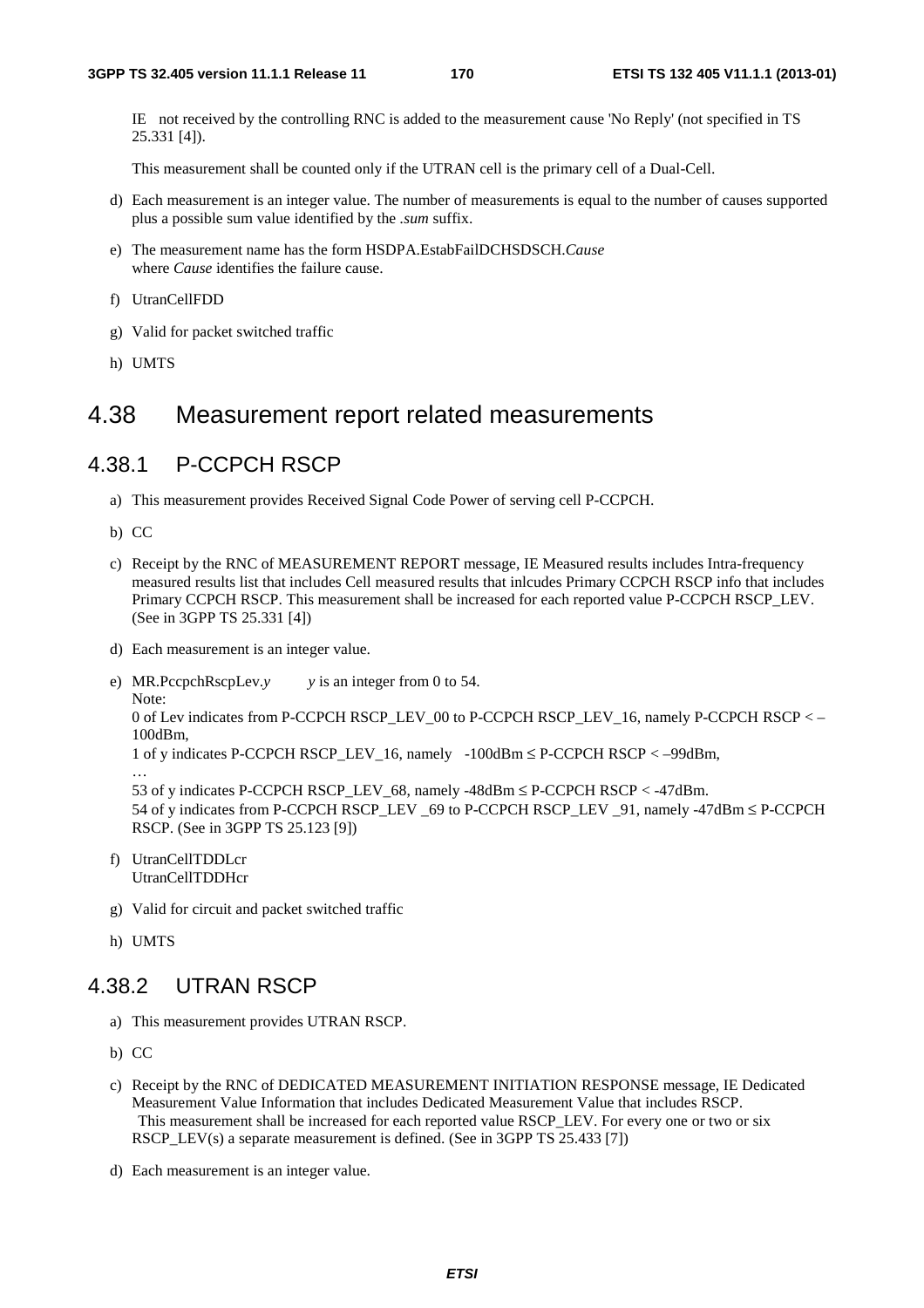e) MR.UtranRscpLev.Tsx.*y*  $x$  is an integer from 1 to 6 and only valid for uplink. *y* is an integer from 0 to 26. Note: 0 of y indicates from RSCP\_LEV \_00 to RSCP\_LEV \_20, namely RSCP < -110dBm, 1 of y indicates RSCP\_LEV \_21 and RSCP\_LEV \_22, namely -110 ≤ RSCP < -109dBm, 2 of y indicates RSCP\_LEV \_23 and RSCP\_LEV \_24, namely -109 ≤ RSCP < -108dBm,

10 of y indicates RSCP\_LEV \_39, RSCP\_LEV \_40, namely -101 ≤ RSCP < -100dBm,

11 of y indicates RSCP\_LEV  $41$ , RSCP\_LEV  $42$ , namely  $-100 \leq RSCP < -99dBm$ ,

12 of y indicates RSCP\_LEV  $-43$ , RSCP\_LEV  $-48$ , namely  $-99 \leq RSCP < -96dBm$ ,

13 of y indicates from RSCP\_LEV \_49 to RSCP\_LEV \_54, namely -96 ≤ RSCP < -93dBm,

25 of y indicates from RSCP\_LEV \_121 to RSCP\_LEV \_126, namely -60  $\leq$  RSCP < -57dBm, 26 of y indicates RSCP\_LEV \_127, namely -57dBm ≤ RSCP. (See in 3GPP TS25.123 [9])

f) UtranCellTDDLcr UtranCellTDDHcr

g) Valid for circuit and packet switched traffic.

h) UMTS

…

…

# 4.38.3 UE timing advance

- a) This measurement provides UE timing advance.
- b) CC
- c) Receipt by the RNC of MEASUREMENT REPORT message, IE Measured results includes UE internal measured results that inlcudes UE timing advance. This measurement shall be increased for each reported value TIMING\_ADVANCE. For every four or eight TIMING\_ADVANCEs a separate measurement is defined. (See in 3GPP TS 25.331 [4])
- d) Each measurement is an integer value.
- e) MR.UeTimingAdvance.*y y* is an integer from 0 to 36.
	- Note:

…

0 of y indicates from TIMING\_ADVANCE\_0000 to TIMING\_ADVANCE\_0003, namely 0 chip ≤ Timing Advance  $< 0.5$  chip,

7 of y indicates from TIMING\_ADVANCE\_0028 to TIMING\_ADVANCE\_0031, namely 3.5 chips ≤ Timing

Advance  $<$  4 chips,

```
8 of y indicates from TIMING_ADVANCE_0032 to TIMING_ADVANCE_0039, namely 4 chips ≤ Timing 
Advance < 5 chips,
```
…

35 of y indicates from TIMING\_ADVANCE\_248 to TIMING\_ADVANCE\_0255, namely 31 chips ≤ Timing Advance <32 chip,

36 of y indicates from TIMING\_ADVANCE\_256 to TIMING\_ADVANCE\_2047, namely 32 chips ≤ Timing (See in 3GPP TS 25.123 [9])

- f) UtranCellTDDLcr UtranCellTDDHcr
- g) Valid for circuit and packet switched traffic.
- h) UMTS

# 4.38.4 UTRAN AOA value

a) This measurement provides UTRAN AOA value.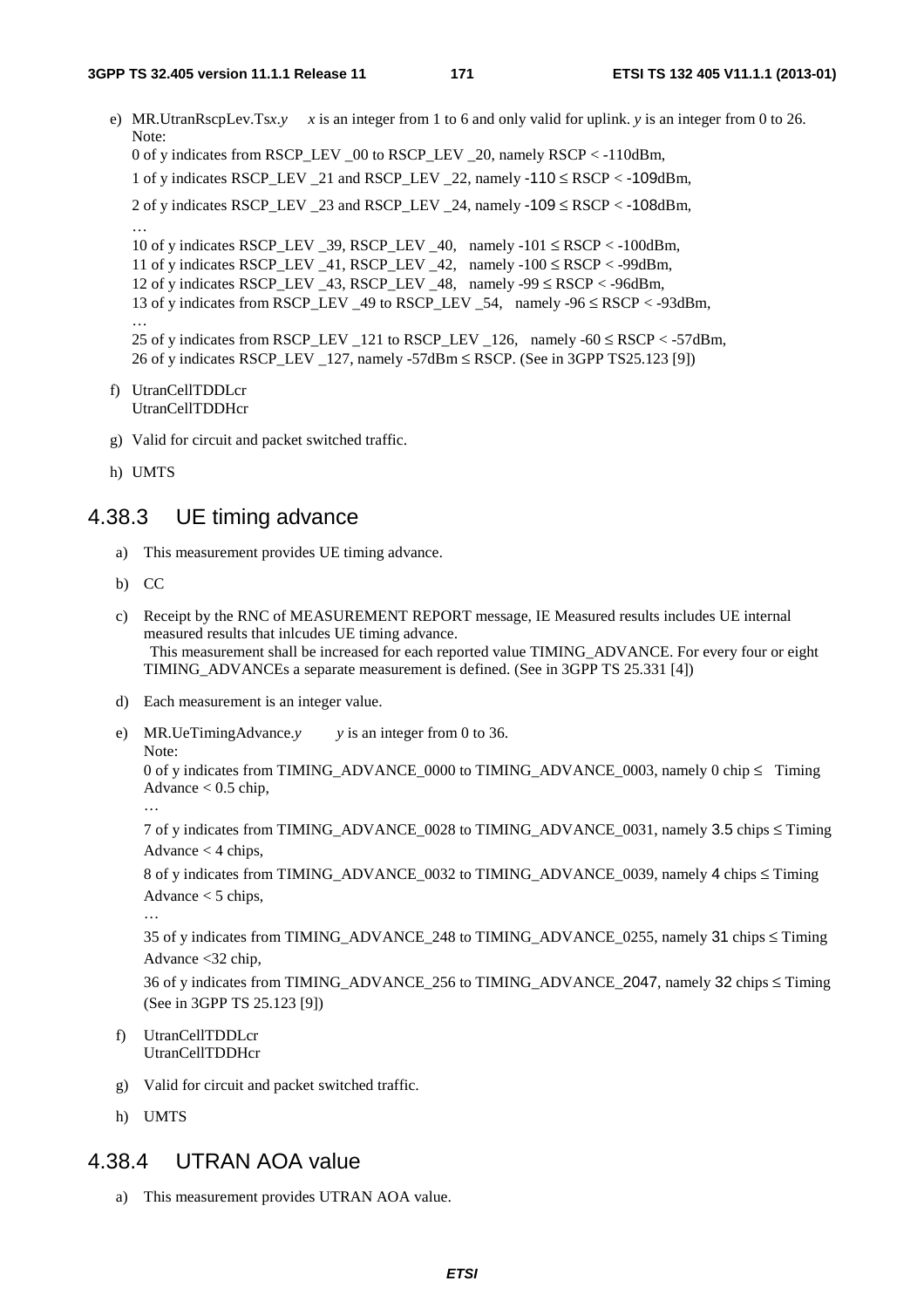- b) CC
- c) Receipt by the RNC of DEDICATED MEASUREMENT INITIATION RESPONSE message, IE Dedicated Measurement Value Information that includes Dedicated Measurement Value that includes AOA value LCR. This measurement shall be increased for each reported value AOA\_ANGLE. For every ten AOA\_ANGLE(s) a separate measurement is defined. (See in 3GPP TS25.433 [7])
- d) Each measurement is an integer value.
- e) MR.UtranAOA.Ts*x*.*y x* is an integer from 1 to 6 and only valid for uplink. *y* is an integer from 0 to 71. Note: 0 of y indicates from AOA\_ANGLE  $\,$  000 to AOA\_ANGLE  $\,$  009, namely  $\,$  0  $\leq$  AOA\_ANGLE  $\lt$  5 degree,

71 of y indicates from AOA\_ANGLE \_710 to AOA\_ANGLE \_719, namely 355 ≤ AOA\_ANGLE < 360 degree. (See in 3GPP TS25.123 [9])

- f) UtranCellTDDLcr
- g) Valid for circuit and packet switched traffic.
- h) UMTS

…

# 4.38.5 UE timeslot ISCP

- a) This measurement provides UE timeslot ISCP.
- b) CC
- c) Receipt by the RNC of MEASUREMENT REPORT message, IE Measured results includes Intra-frequency measured results list that includes Cell measured results that inlcudes Timeslot ISCP. This measurement shall be increased for each reported value UE\_TS\_ISCP\_LEV. For every one UE\_TS\_ISCP\_LEV(s) that is less than 57 a separate measurement is defined. (See in 3GPP TS 25.331 [4])
- d) Each measurement is an integer value.
- e) MR.UeTimeslot IscpLev.TS $x, y$  x is an integer from 1 to 6 and only valid for downlink. *y* is an integer from 0 to 46. Note:

0 of y indicates UE\_TS\_ISCP\_LEV\_00, namely Timeslot\_ISCP < –115dBm,

```
1 of y indicates UE_TS_ISCP_LEV_01, namely -115dBm ≤ Timeslot_ISCP < –114dBm
```
…

56 of y indicates UE\_TS\_ISCP\_LEV\_56, namely -60dBm ≤ Timeslot\_ISCP < –59dBm 57 of y indicates from UE\_TS\_ISCP\_LEV\_57 to UE\_TS\_ISCP\_LEV\_91, namely -59dBm ≤ Timeslot\_ISCP. (See in 3GPP TS 25.123 [9])

- f) UtranCellTDDLcr UtranCellTDDHcr
- g) Valid for circuit and packet switched traffic.
- h) UMTS

# 4.38.6 UTRAN timeslot ISCP

- a) This measurement provides UTRAN timeslot ISCP of NodeB in uplink.
- b) CC

c) Receipt by the RNC of COMMON MEASUREMENT REPORT message, IE Common Measurement Value Information that includes Dedicated Measurement Value Information that includes Dedicated Measurement Value that includes UL Timeslot ISCP.

 This measurement shall be increased for each reported value UTRAN\_TS\_ISCP\_LEV. For every one or two UTRAN TS ISCP LEV(s) a separate measurement is defined. (See in 3GPP TS 25.433 [7])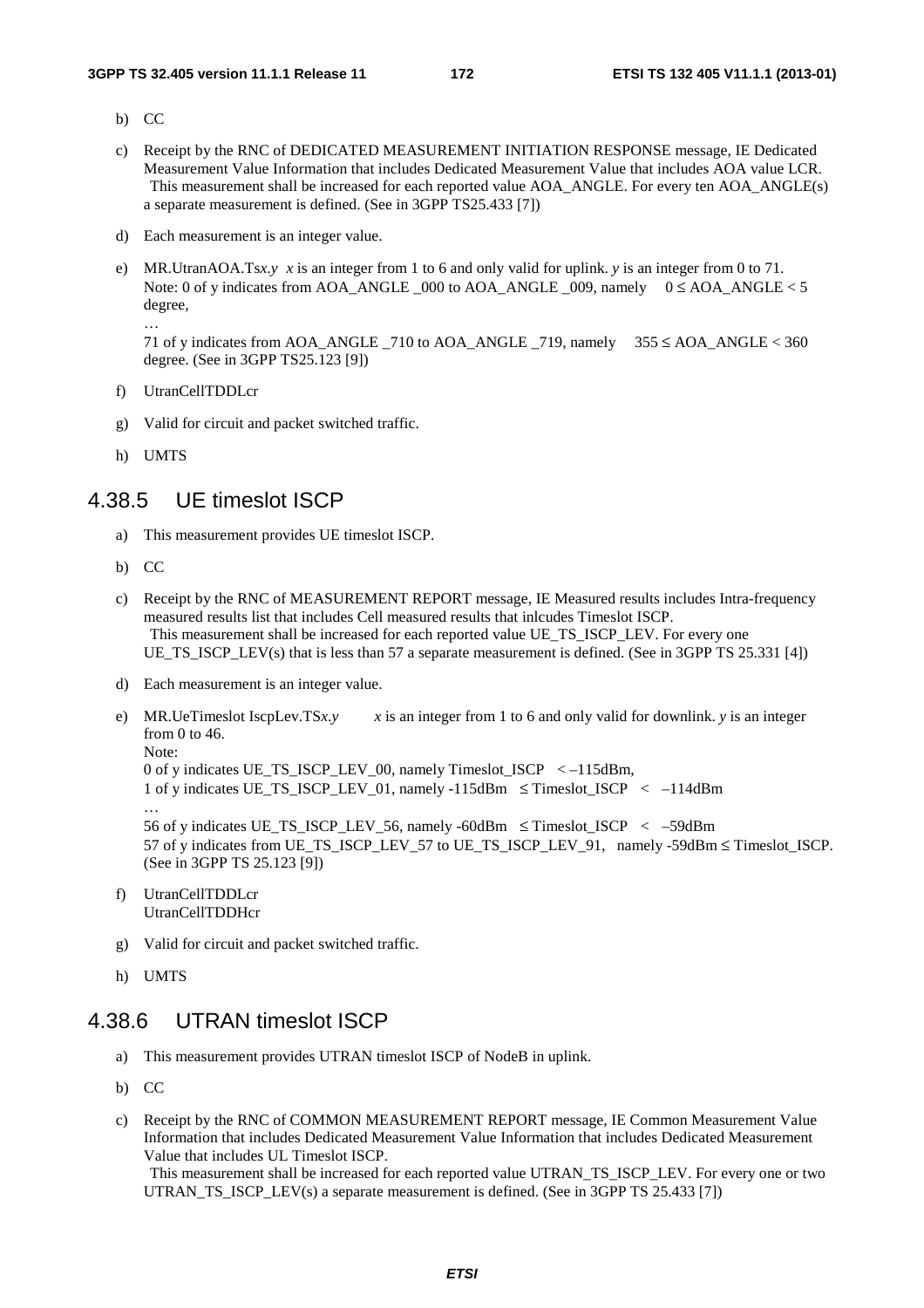- d) Each measurement is an integer value.
- e) MR.UtranTimeslot Iscp.TS*x*.y  $x$  is an integer from 1 to 6 and only valid for uplink. *y* is an integer from 0 to 64. Note: 0 of y indicates UTRAN\_TS\_ISCP\_LEV\_00, namely Timeslot\_ISCP < –120dBm, 1 of y indicates UTRAN\_TS\_ISCP\_LEV\_01 and UTRAN\_TS\_ISCP\_LEV\_02, namely -120dBm  $\leq$ Timeslot\_ISCP < –119dBm 2 of y indicates UTRAN\_TS\_ISCP\_LEV\_03 and UTRAN\_TS\_ISCP\_LEV\_04, namely -119dBm ≤ Timeslot\_ISCP < –118dBm … 63 of y indicates UTRAN\_TS\_ISCP\_LEV\_125 and UTRAN\_TS\_ISCP\_LEV\_126, namely -58dBm  $\leq$ Timeslot\_ISCP < –57dBm 64 of y indicates UTRAN\_TS\_ISCP\_LEV\_127, namely -57  $\leq$  Timeslot\_ISCP. (See in 3GPP TS 25.123 [9])
- f) UtranCellTDDLcr UtranCellTDDHcr
- g) Valid for circuit and packet switched traffic.
- h) UMTS

# 4.38.7 UE transmitted power

- a) This measurement provides UE transmitted power.
- b) CC
- c) Receipt by the RNC of MEASUREMENT REPORT message, IE Measured results includes UE internal measured results that inlcudes UE transmitted power. This measurement shall be increased for each reported value UE\_TX\_POWER. For every three UE TX POWERs a separate measurement is defined. (See in 3GPP TS 25.331 [4])
- d) Each measurement is an integer value.
- e) MR.UeTransmittedPower.TS*x*.*y*  $x$  is an integer from 1 to 6 and only valid for uplink. *y* is an integer from 0 to 27.

Note:

```
0 of y indicates UE_TX_POWER _021, UE_TX_POWER _022 and UE_TX_POWER _023, namely -50dBm 
\leq UE transmitted power < -47dBm,
```
…

```
27 of y indicates UE_TX_POWER _102, UE_TX_POWER _103 and UE_TX_POWER _104, namely 31dBm
≤ UE transmitted power < 34dBm. (See in 3GPP TS 25.123 [9])
```
- f) UtranCellTDDLcr UtranCellTDDHcr
- g) Valid for circuit and packet switched traffic
- h) UMTS

# 4.38.8 UpPTS interference

- a) This measurement provides UpPTS interference of NodeB in downlink.
- b) CC
- c) Receipt by the RNC of COMMON MEASUREMENT REPORT message, IE Common Measurement Value Information includes Common Measurement Value that includes UpPCH interference. This measurement shall be increased for each reported value UTRAN\_UPPTS\_LEV. For every one or two UTRAN\_UPPTS\_LEV(s) a separate measurement is defined. (See in 3GPP TS 25.433 [7])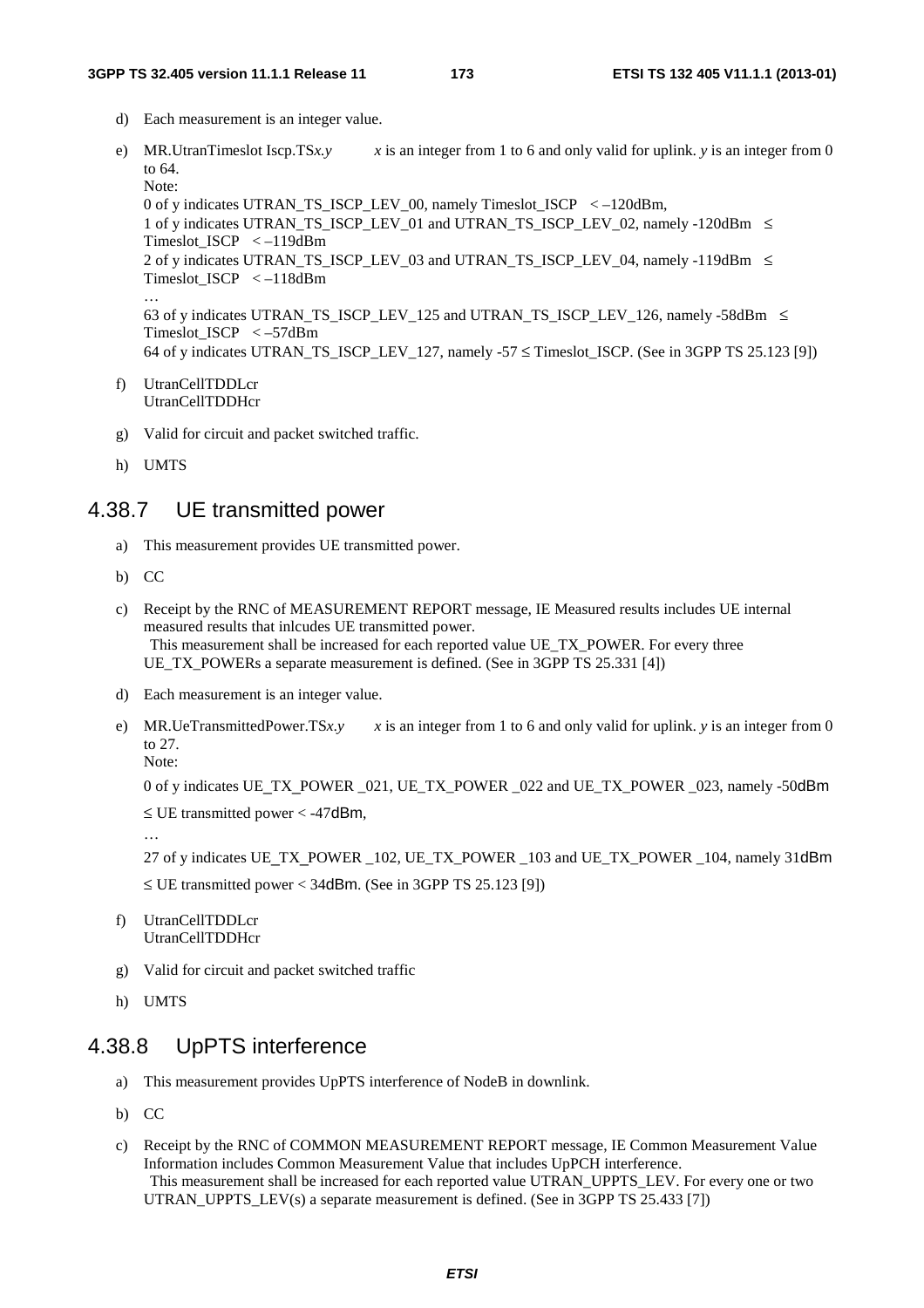- d) Each measurement is an integer value.
- e) MR.UpptsInterferenceLev.*y y* is an integer from 0 to 64. (See in 3GPP TS 25.123 [9]) Note: 0 of y indicates UTRAN\_UPPTS\_LEV\_00, namely UpPTS interference < -120dBm, 1 of y indicates UTRAN\_UPPTS\_LEV\_01 and UTRAN\_UPPTS\_LEV\_02, namely -120dBm ≤ UpPTS interference < -119dBm ...

63 of y indicates UTRAN\_UPPTS\_LEV \_125 and UTRAN\_UPPTS\_LEV \_126, namely -58dBm≤ UpPTS interference < -57dBm,

```
64 of y indicates UTRAN_UPPTS_LEV _127, namely -57dBm ≤ UpPTS interference. (See in 3GPP TS 
25.123 [9]).
```
- f) UtranCellTDDLcr
- g) Valid for circuit and packet switched traffic.
- h) UMTS

# 4.38.9 UTRAN SIR

- a) This measurement provides UTRAN SIR of NodeB for uplink.
- b) CC
- c) Receipt by the RNC of DEDICATED MEASUREMENT REPORT message, IE Dedicated Measurement Value includes SIR Value. This measurement shall be increased for each reported value UTRAN\_SIR. For every one UTRAN\_SIR a separate measurement is defined. (See in 3GPP TS 25.433 [7] and TS 25.123 [9])
- d) Each measurement is an integer value.

```
e) MR.UtranSir. x \times x is an integer from 0 to 63.
    Note: 
    0 of x indicates UTRAN_SIR_00, namely SIR < –11.0dB, 
    1 of x indicates UTRAN_SIR_01, namely -11.0dB \leq SIR < -10.5dB2 of x indicates UTRAN_SIR_02, namely -10.5dB \leq SIR < -10.0dB… 
    61 of x indicates UTRAN_SIR 61, namely 19dB \leq SIR <19.5dB
    62 of x indicates UTRAN_SIR_62, namely 19.5dB \leq SIR < 20.0dB63 of x indicates UTRAN_SIR_63, namely 20.0dB \leq SIR
```
(See in 3GPP TS 25.123 [9])

- f) UtranCellTDD
- g) Valid for circuit and packet switched traffic.
- h) UMTS

# 4.38.10 UE SIR

- a) This measurement provides UE SIR for downlink.
- b) CC
- c) Receipt by the RNC of MEASUREMENT REPORT message, Measured results IE includes Quality measured results list IE that inlcudes SIR. This measurement shall be increased for each reported value UE\_SIR. For every one UE\_SIR a separate measurement is defined. (See in 3GPP TS 25.331 [4])
- d) Each measurement is an integer value.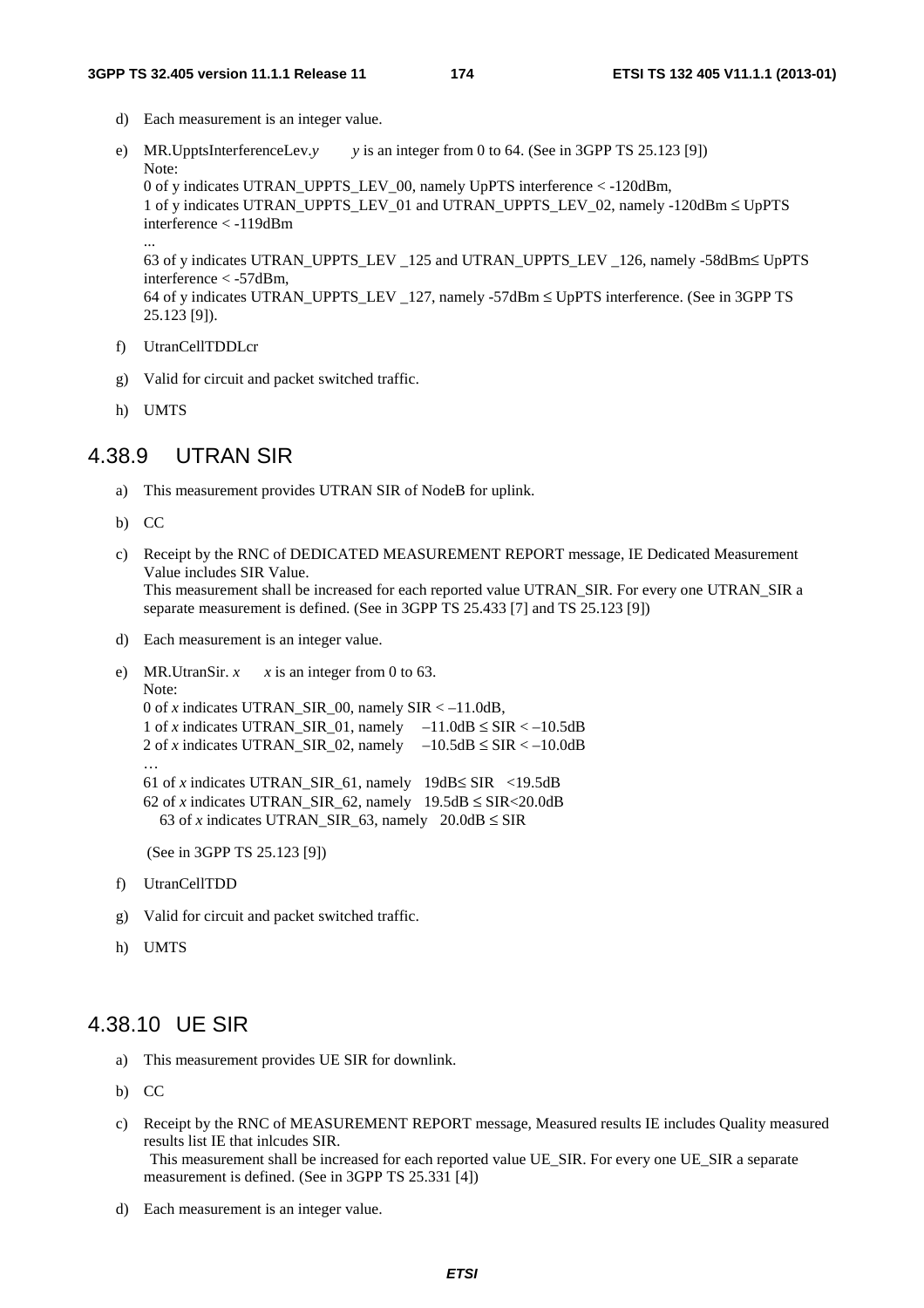- e) MR.UeSir.  $x \times x$  is an integer from 0 to 63. Note: 0 of *x* indicates UE\_SIR\_00, namely  $SIR < -11.0dB$ , 1 of *x* indicates UE\_SIR\_01, namely  $-11.0dB \leq SIR < -10.5dB$ 2 of *x* indicates UE\_SIR\_02, namely  $-10.5dB \leq SIR < -10.0dB$ … 61 of *x* indicates UE\_SIR\_61, namely  $19dB \leq SIR$  <19.5dB 62 of *x* indicates UE\_SIR\_62, namely  $19.5dB \leq SIR < 20.0dB$ 63 of *x* indicates UE\_SIR\_63, namely  $20.0dB \leq$  SIR (See in 3GPP TS 25.123 [9])
- f) UtranCellTDD
- g) Valid for circuit and packet switched traffic.
- h) UMTS

# 4.38.11 SIR Target

- a) This measurement provides target value of SIR.
- b) CC
- c) Receipt by the RNC of DEDICATED MEASUREMENT REPORT message, IE Dedicated Measurement Value includes SIR Value. This measurement shall be increased for each reported value "UL SIR target". For every three, four or five UL\_SIR\_TARGETs a separate measurement is defined. (See in 3GPP TS 25.433 [7])
- d) Each measurement is an integer value.

MR.UtranSirt.  $x \times x$  is an integer from 0 to 51.

```
Note: 
0 of x indicates from UL_SIR_TARGET _00 to UL_SIR_Target_02, namely UTRAN_SIRT < –8.0dB, 
1 of x indicates from UL_SIR_TARGET_03 to UL_SIR_TARGET_07, namely -8.0dB \leq UTRAN SIRT < –
7.5dB
```
…

```
50 of x indicates from UL_SIR_TARGET_247 to UL_SIR_TARGET_251, namely 16.5dB ≤ UTRAN_SIRT 
<17.0dB
```
51 of *x* indicates from UL\_SIR\_TARGET\_252 to UL\_SIR\_TARGET\_255, namely 17.0dB ≤ UTRAN\_SIRT (See in 3GPP TS 25.433 [7])

- e) UtranCellTDD
- f) Valid for circuit and packet switched traffic.
- g) UMTS

# 4.38.12 Uplink Bit Error Rate for AMR 12.2K

- a) This measurement provides uplink BER (Bit Error Rate) for AMR 12.2K.
- b) CC
- c) Receipt by the RNC of DEDICATED MEASUREMENT REPORT message, IE Dedicated Measurement Type includes Transport channel BER IE. This measurement shall be increased for each reported value TrCh\_BER\_LOG. (See in 3GPP TS 25.433 [7] and TS 25.123 [9])
- d) Each measurement is an integer value.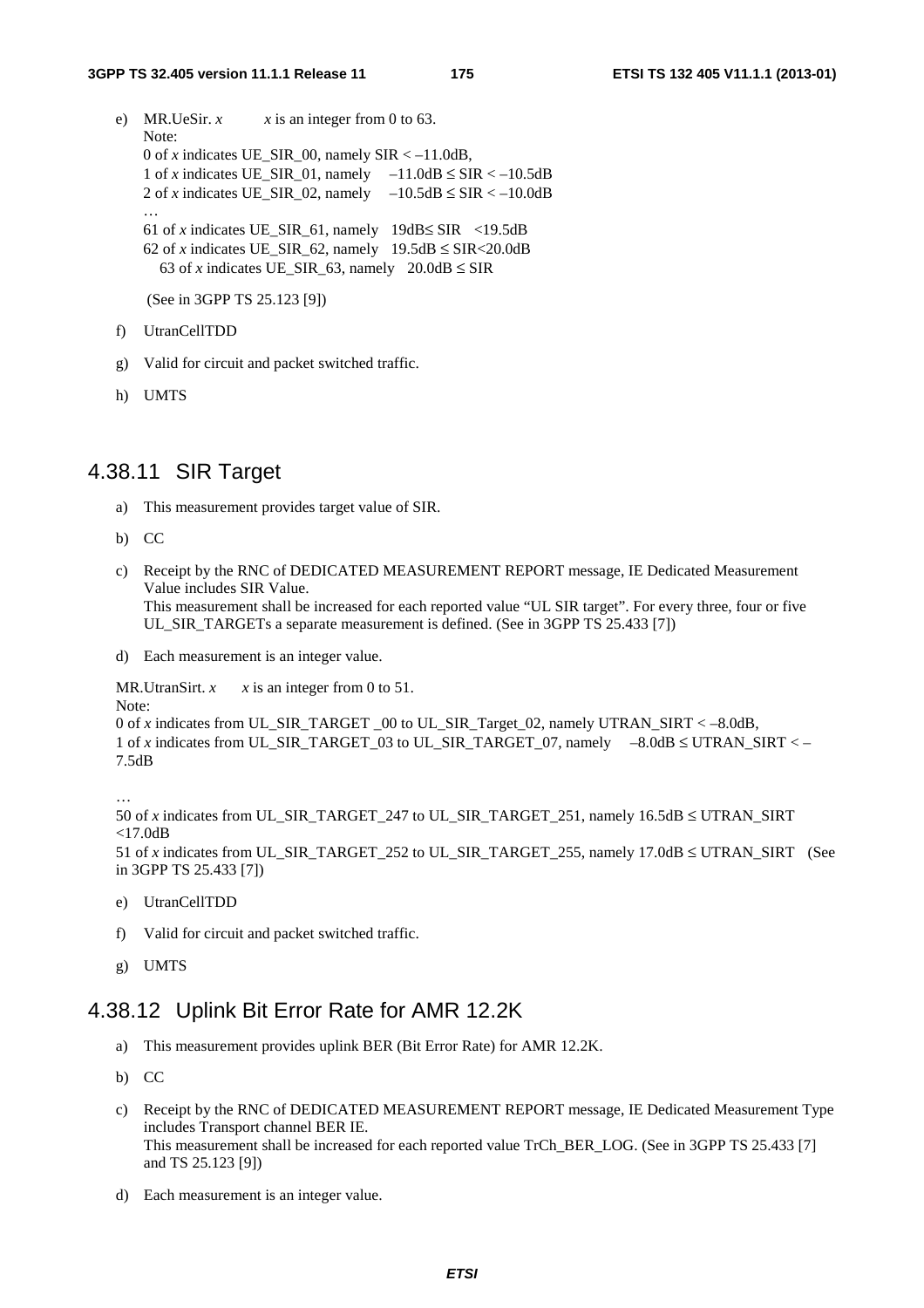- e) MR.CsVoiceUlBerLog.  $x = x$  is an integer from 0 to 10. Note: 0 of *x* indicates from TRCH\_BER\_LOG\_000 to TRCH\_BER\_LOG\_018, namely Log10(Transport channel  $BLER) < -1.9175$ , 1 of *x* indicates from TRCH\_BER\_LOG\_019 to TRCH\_BER\_LOG\_033, namely -1.925625  $\leq$ Log10(Transport channel BLER) <-1.80375, 2 of *x* indicates from TRCH\_BER\_LOG\_034 and TRCH\_BER\_LOG\_055, namely -1.80375  $\leq$ Log10(Transport channel BLER)< -1.625, 3 of *x* indicates from TRCH\_BER\_LOG\_056 and TRCH\_BER\_LOG\_071, namely -1.625  $\leq$  Log10(Transport channel BLER)< -1.495, 4 of *x* indicates from TRCH\_BER\_LOG\_072 to TRCH\_BER\_LOG\_092, namely -1.495≤ Log10(Transport channel BLER)< -1.324375, 5 of *x* indicates from TRCH\_BER\_LOG\_093 and TRCH\_BER\_LOG\_108, namely -1.324375  $\leq$ Log10(Transport channel BLER)< -1.194375, 6 of *x* indicates from TRCH\_BER\_LOG\_109 to TRCH\_BER\_LOG\_129, namely -1.194375≤ Log10(Transport channel BLER)< -1.02375, 7 of *x* indicates from TRCH\_BER\_LOG\_130 and TRCH\_BER\_LOG\_145, namely -1.02375≤ Log10(Transport channel BLER)< -0.89375, 8 of *x* indicates from TRCH\_BER\_LOG\_146 and TRCH\_BER\_LOG\_182, namely -0.89375≤ Log10(Transport channel BLER)< -0.593125, 9 of *x* indicates from TRCH\_BER\_LOG\_183 and TRCH\_BER\_LOG\_219, namely -0.593125 $\leq$ Log10(Transport channel BLER)< -0.2925, 10 of *x* indicates from TRCH\_BER\_LOG\_220 to TRCH\_BER\_LOG\_225, namely -0.2925≤ Log10(Transport channel BLER) ≤0
- f) UtranCellTDD
- g) Valid for circuit and packet switched traffic.
- h) UMTS

# 4.38.13 Uplink Bit Error Rate for CS 64K

a) This measurement provides uplink BER (Bit Error Rate) for CS 64K.

b) CC

- c) Receipt by the RNC of DEDICATED MEASUREMENT REPORT message, IE Dedicated Measurement Type includes Transport channel BER IE. This measurement shall be increased for each reported value TrCh\_BER\_LOG. (See in 3GPP TS 25.433 [7] and TS 25.123 [9])
- d) Each measurement is an integer value.
- e) MR.Cs64UlBerLog.  $x \times x$  is an integer from 0 to 10. Note: 0 of *x* indicates from TRCH\_BER\_LOG\_000 to TRCH\_BER\_LOG\_018, namely Log10(Transport channel BLER)< -1.9175, 1 of *x* indicates from TRCH\_BER\_LOG\_019 to TRCH\_BER\_LOG\_033, namely  $-1.925625 \le$ Log10(Transport channel BLER) <-1.80375, 2 of *x* indicates from TRCH\_BER\_LOG\_034 and TRCH\_BER\_LOG\_055, namely -1.80375  $\le$ Log10(Transport channel BLER)< -1.625, 3 of *x* indicates from TRCH\_BER\_LOG\_056 and TRCH\_BER\_LOG\_071, namely -1.625  $\leq$  Log10(Transport channel BLER $\ge$  -1.495. 4 of *x* indicates from TRCH\_BER\_LOG\_072 to TRCH\_BER\_LOG\_092, namely -1.495≤ Log10(Transport channel BLER)< -1.324375, 5 of *x* indicates from TRCH\_BER\_LOG\_093 and TRCH\_BER\_LOG\_108, namely -1.324375  $\leq$ Log10(Transport channel BLER)< -1.194375, 6 of *x* indicates from TRCH\_BER\_LOG\_109 to TRCH\_BER\_LOG\_129, namely -1.194375≤ Log10(Transport channel BLER)< -1.02375, 7 of *x* indicates from TRCH\_BER\_LOG\_130 and TRCH\_BER\_LOG\_145, namely -1.02375≤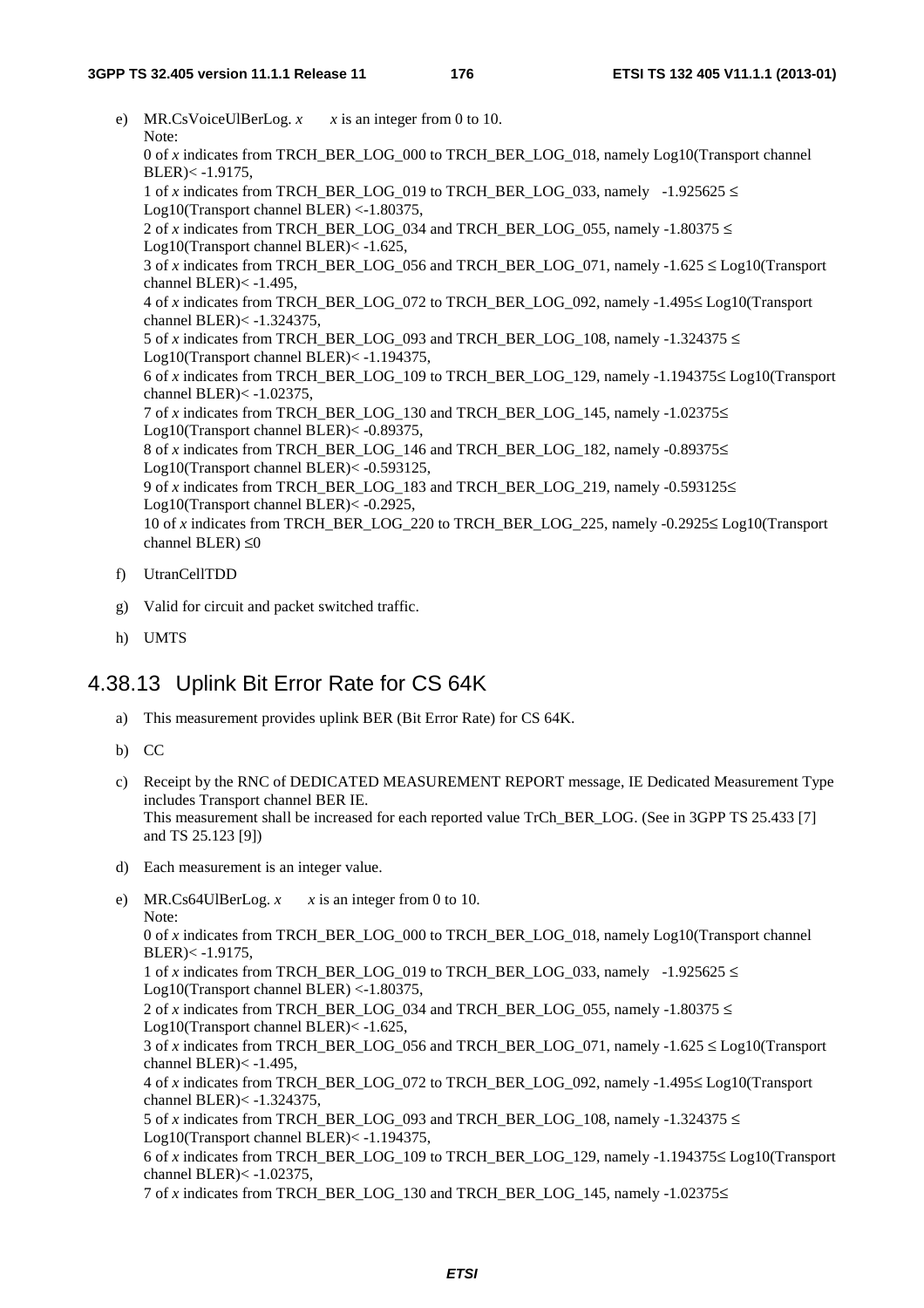Log10(Transport channel BLER)< -0.89375, 8 of *x* indicates from TRCH\_BER\_LOG\_146 and TRCH\_BER\_LOG\_182, namely -0.89375≤ Log10(Transport channel BLER)< -0.593125, 9 of *x* indicates from TRCH\_BER\_LOG\_183 and TRCH\_BER\_LOG\_219, namely -0.593125≤ Log10(Transport channel BLER)< -0.2925, 10 of *x* indicates from TRCH\_BER\_LOG\_220 to TRCH\_BER\_LOG\_225, namely -0.2925≤ Log10(Transport channel BLER)  $\leq 0$ 

- f) UtranCellTDD
- g) Valid for circuit and packet switched traffic.
- h) UMTS

# 4.38.14 Uplink Bit Error Rate for PS

- a) This measurement provides uplink BER (Bit Error Rate) for PS.
- b) CC
- c) Receipt by the RNC of DEDICATED MEASUREMENT REPORT message, IE Dedicated Measurement Type includes Transport channel BER IE. This measurement shall be increased for each reported value TrCh\_BER\_LOG. (See in 3GPP TS 25.433 [7] and TS 25.123 [9])
- d) Each measurement is an integer value.
- e) MR.PsUlBerLog.  $x \times x$  is an integer from 0 to 10. Note: 0 of *x* indicates from TRCH\_BER\_LOG\_000 to TRCH\_BER\_LOG\_018, namely Log10(Transport channel BLER)< -1.9175, 1 of *x* indicates from TRCH\_BER\_LOG\_019 to TRCH\_BER\_LOG\_033, namely -1.925625  $\leq$ Log10(Transport channel BLER) <-1.80375, 2 of *x* indicates from TRCH\_BER\_LOG\_034 and TRCH\_BER\_LOG\_055, namely -1.80375  $\leq$ Log10(Transport channel BLER)< -1.625, 3 of *x* indicates from TRCH\_BER\_LOG\_056 and TRCH\_BER\_LOG\_071, namely -1.625 ≤ Log10(Transport channel BLER)< -1.495, 4 of *x* indicates from TRCH\_BER\_LOG\_072 to TRCH\_BER\_LOG\_092, namely -1.495≤ Log10(Transport channel BLER)< -1.324375, 5 of *x* indicates from TRCH\_BER\_LOG\_093 and TRCH\_BER\_LOG\_108, namely -1.324375  $\leq$ Log10(Transport channel BLER)< -1.194375, 6 of *x* indicates from TRCH\_BER\_LOG\_109 to TRCH\_BER\_LOG\_129, namely -1.194375≤ Log10(Transport channel BLER)< -1.02375, 7 of *x* indicates from TRCH\_BER\_LOG\_130 and TRCH\_BER\_LOG\_145, namely -1.02375≤ Log10(Transport channel BLER)< -0.89375, 8 of *x* indicates from TRCH\_BER\_LOG\_146 and TRCH\_BER\_LOG\_182, namely -0.89375≤ Log10(Transport channel BLER)< -0.593125, 9 of *x* indicates from TRCH\_BER\_LOG\_183 and TRCH\_BER\_LOG\_219, namely -0.593125≤ Log10(Transport channel BLER)< -0.2925, 10 of *x* indicates from TRCH\_BER\_LOG\_220 to TRCH\_BER\_LOG\_225, namely -0.2925≤ Log10(Transport channel BLER)  $\leq 0$
- f) UtranCellTDD
- g) Valid for circuit and packet switched traffic.
- h) UMTS

# 4.38.15 Downlink BLER for AMR 12.2K

a) This measurement provides downlink BLER for AMR 12.2K.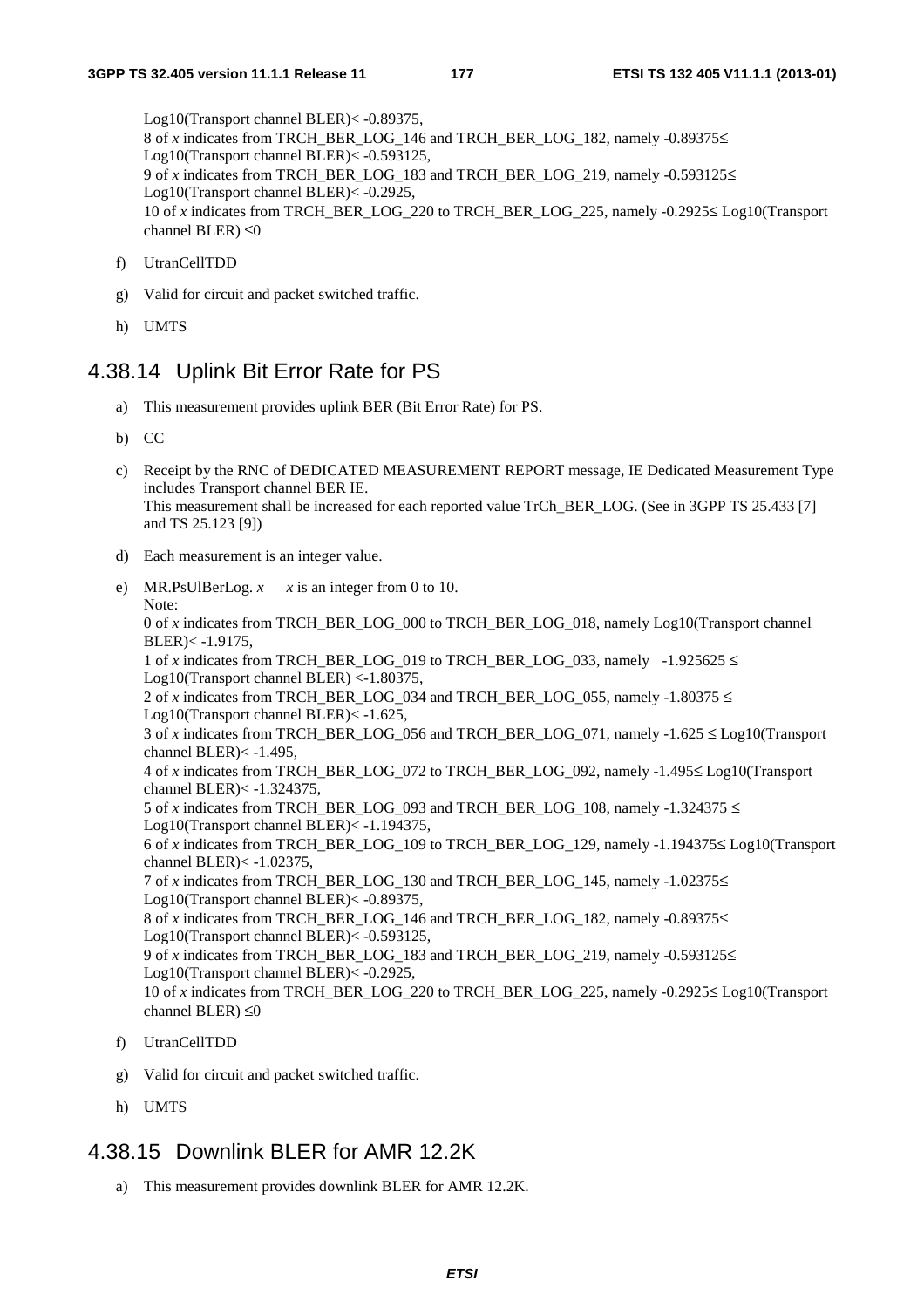b) CC

- c) Receipt by the RNC of MEASUREMENT REPORT message, Measured results IE includes Quality measured results list IE that inlcudes DL Transport Channel BLER. This measurement shall be increased for each reported value BLER\_LOG. For every two or three or eight BLER\_LOGs that is less than 63 a separate measurement is defined. (See in 3GPP TS 25.331 [4])
- d) Each measurement is an integer value.
- e) MR.CsVoiceDlBlerLog.  $x \times x$  is an integer from 0 to 19. Note: 0 of *x* indicates from BLER\_LOG\_00 to BLER\_LOG\_07, namely Log10(Transport channel BLER)<-3.64, 1 of *x* indicates from BLER\_LOG\_08 to BLER\_LOG\_12, namely -3.64≤ Log10(Transport channel BLER)<- 3.315, 2 of *x* indicates from BLER\_LOG\_13 and BLER\_LOG\_14, namely -3.315≤ Log10(Transport channel BLER)<-3.185, 3 of *x* indicates from BLER\_LOG\_15 and BLER\_LOG\_16, namely -3.185≤ Log10(Transport channel BLER)<-3.055, 4 of *x* indicates from BLER\_LOG\_17 to BLER\_LOG\_19, namely -3.055≤ Log10(Transport channel BLER)<- 2.86, 5 of *x* indicates from BLER\_LOG\_20 and BLER\_LOG\_21, namely -2.86≤ Log10(Transport channel BLER)<- 2.73, 6 of *x* indicates from BLER\_LOG\_22 to BLER\_LOG\_24, namely -2.73≤ Log10(Transport channel BLER)<- 2.535, 7 of *x* indicates from BLER\_LOG\_25 and BLER\_LOG\_26, namely -2.535≤ Log10(Transport channel BLER)<-2.405, 8 of *x* indicates from BLER\_LOG\_27 and BLER\_LOG\_28, namely -2.405≤ Log10(Transport channel BLER)<-2.275, 9 of *x* indicates from BLER\_LOG\_29 and BLER\_LOG\_30, namely -2.275≤ Log10(Transport channel BLER)<-2.145, 10 of *x* indicates from BLER\_LOG\_31 to BLER\_LOG\_33, namely -2.145≤ Log10(Transport channel BLER)<-1.95, 11 of *x* indicates from BLER\_LOG\_34 and BLER\_LOG\_35, namely-1.95≤ Log10(Transport channel BLER)< -1.82, 12 of *x* indicates from BLER\_LOG\_36 to BLER\_LOG\_38, namely -1.82≤ Log10(Transport channel BLER)< - 1.625, 13 of *x* indicates from BLER\_LOG\_39 and BLER\_LOG\_40, namely -1.625≤ Log10(Transport channel BLER)< -1.495, 14 of *x* indicates from BLER\_LOG\_41 and BLER\_LOG\_42, namely -1.495≤ Log10(Transport channel BLER)<-1.365, 15 of *x* indicates from BLER\_LOG\_43 and BLER\_LOG\_44, namely -1.365≤ Log10(Transport channel BLER)< -1.235, 16 of *x* indicates from BLER\_LOG\_45 to BLER\_LOG\_47, namely  $-1.235 \leq$  Log10(Transport channel  $BLER) < -1.04$ . 17 of *x* indicates from BLER\_LOG\_48 and BLER\_LOG\_49, namely -1.04≤ Log10(Transport channel  $BLER) < -0.91$ , 18 of *x* indicates from BLER\_LOG\_50 to BLER\_LOG\_53, namely -0.91≤ Log10(Transport channel BLER)< - 0.65, 19 of *x* indicates from BLER\_LOG\_54 to BLER\_LOG\_63, namely -0.65≤ Log10(Transport channel BLER) ≤0
- f) UtranCellTDD
- g) Valid for circuit and packet switched traffic.
- h) UMTS

# 4.38.16 Downlink BLER for CS 64K

a) This measurement provides downlink BLER for CS 64K.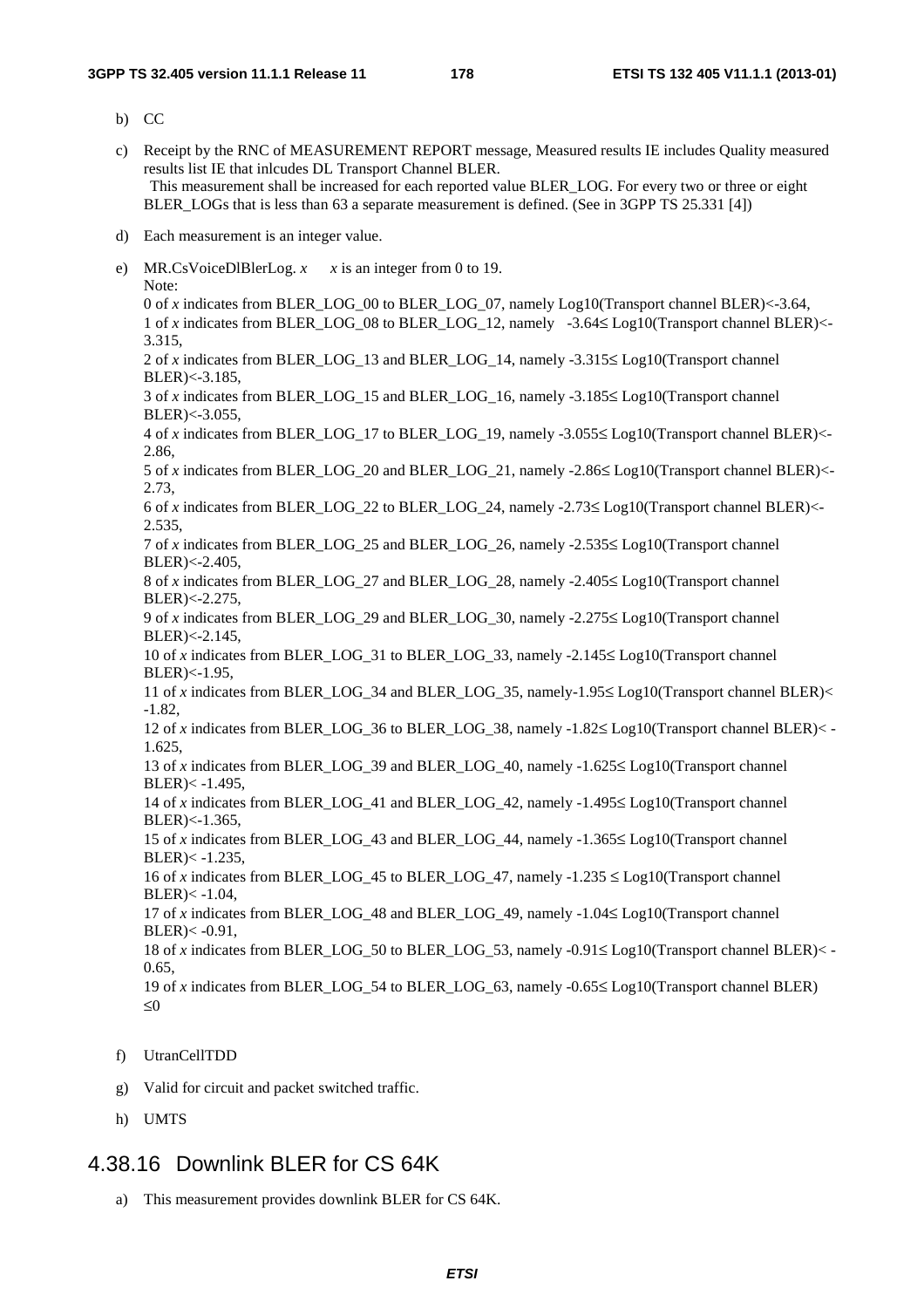- b) CC
- c) Receipt by the RNC of MEASUREMENT REPORT message, Measured results IE includes Quality measured results list IE that inlcudes DL Transport Channel BLER. This measurement shall be increased for each reported value BLER\_LOG. For every two or three or eight BLER\_LOGs that is less than 63 a separate measurement is defined. (See in 3GPP TS 25.331 [4])
- d) Each measurement is an integer value.
- e) MR.Cs64DlBlerLog.  $x \times x$  is an integer from 0 to 19. Note: 0 of *x* indicates from BLER\_LOG\_00 to BLER\_LOG\_07, namely Log10(Transport channel BLER)<-3.64, 1 of *x* indicates from BLER\_LOG\_08 to BLER\_LOG\_12, namely -3.64≤ Log10(Transport channel BLER)<- 3.315, 2 of *x* indicates from BLER\_LOG\_13 and BLER\_LOG\_14, namely -3.315≤ Log10(Transport channel BLER)<-3.185, 3 of *x* indicates from BLER\_LOG\_15 and BLER\_LOG\_16, namely -3.185≤ Log10(Transport channel BLER)<-3.055, 4 of *x* indicates from BLER\_LOG\_17 to BLER\_LOG\_19, namely -3.055≤ Log10(Transport channel BLER)<- 2.86, 5 of *x* indicates from BLER\_LOG\_20 and BLER\_LOG\_21, namely -2.86≤ Log10(Transport channel BLER)<- 2.73, 6 of *x* indicates from BLER\_LOG\_22 to BLER\_LOG\_24, namely -2.73≤ Log10(Transport channel BLER)<- 2.535, 7 of *x* indicates from BLER\_LOG\_25 and BLER\_LOG\_26, namely -2.535≤ Log10(Transport channel BLER)<-2.405, 8 of *x* indicates from BLER\_LOG\_27 and BLER\_LOG\_28, namely -2.405≤ Log10(Transport channel BLER)<-2.275, 9 of *x* indicates from BLER\_LOG\_29 and BLER\_LOG\_30, namely -2.275≤ Log10(Transport channel BLER)<-2.145, 10 of *x* indicates from BLER\_LOG\_31 to BLER\_LOG\_33, namely -2.145≤ Log10(Transport channel BLER)<-1.95, 11 of *x* indicates from BLER\_LOG\_34 and BLER\_LOG\_35, namely-1.95≤ Log10(Transport channel BLER)< -1.82, 12 of *x* indicates from BLER\_LOG\_36 to BLER\_LOG\_38, namely -1.82≤ Log10(Transport channel BLER)< - 1.625, 13 of *x* indicates from BLER\_LOG\_39 and BLER\_LOG\_40, namely -1.625≤ Log10(Transport channel BLER)< -1.495, 14 of *x* indicates from BLER\_LOG\_41 and BLER\_LOG\_42, namely -1.495≤ Log10(Transport channel BLER)<-1.365, 15 of *x* indicates from BLER\_LOG\_43 and BLER\_LOG\_44, namely -1.365≤ Log10(Transport channel BLER)< -1.235, 16 of *x* indicates from BLER\_LOG\_45 to BLER\_LOG\_47, namely  $-1.235 \leq$  Log10(Transport channel  $BLER) < -1.04$ . 17 of *x* indicates from BLER\_LOG\_48 and BLER\_LOG\_49, namely -1.04≤ Log10(Transport channel  $BLER) < -0.91$ , 18 of *x* indicates from BLER\_LOG\_50 to BLER\_LOG\_53, namely -0.91≤ Log10(Transport channel BLER)< - 0.65, 19 of *x* indicates from BLER\_LOG\_54 to BLER\_LOG\_63, namely -0.65≤ Log10(Transport channel BLER) ≤0 f) UtranCellTDD
- g) Valid for circuit and packet switched traffic.
- h) UMTS

# 4.38.17 Downlink BLER for PS

a) This measurement provides downlink BLER for PS.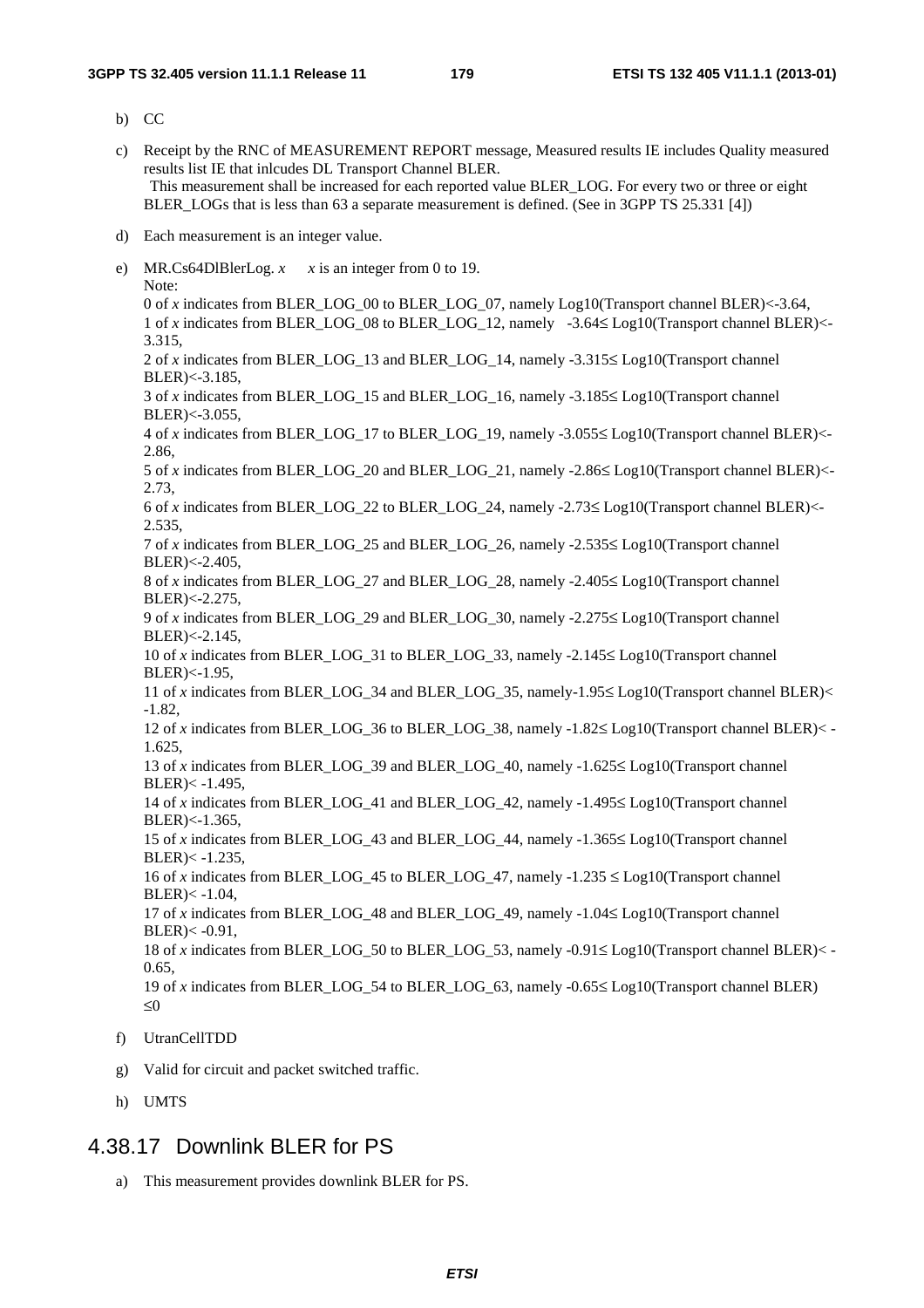- b) CC
- c) Receipt by the RNC of MEASUREMENT REPORT message, Measured results IE includes Quality measured results list IE that inlcudes DL Transport Channel BLER. This measurement shall be increased for each reported value BLER\_LOG. For every two or three or eight BLER\_LOGs that is less than 63 a separate measurement is defined. (See in 3GPP TS 25.331 [4])
- d) Each measurement is an integer value.
- e) MR.PsDlBlerLog.  $x \rightarrow x$  is an integer from 0 to 19. Note: 0 of *x* indicates from BLER\_LOG\_00 to BLER\_LOG\_07, namely Log10(Transport channel BLER)<-3.64, 1 of *x* indicates from BLER\_LOG\_08 to BLER\_LOG\_12, namely -3.64≤ Log10(Transport channel BLER)<- 3.315, 2 of *x* indicates from BLER\_LOG\_13 and BLER\_LOG\_14, namely -3.315≤ Log10(Transport channel BLER)<-3.185, 3 of *x* indicates from BLER\_LOG\_15 and BLER\_LOG\_16, namely -3.185≤ Log10(Transport channel BLER)<-3.055, 4 of *x* indicates from BLER\_LOG\_17 to BLER\_LOG\_19, namely -3.055≤ Log10(Transport channel BLER)<- 2.86, 5 of *x* indicates from BLER\_LOG\_20 and BLER\_LOG\_21, namely -2.86≤ Log10(Transport channel BLER)<- 2.73, 6 of *x* indicates from BLER\_LOG\_22 to BLER\_LOG\_24, namely -2.73≤ Log10(Transport channel BLER)<- 2.535, 7 of *x* indicates from BLER\_LOG\_25 and BLER\_LOG\_26, namely -2.535≤ Log10(Transport channel BLER)<-2.405, 8 of *x* indicates from BLER\_LOG\_27 and BLER\_LOG\_28, namely -2.405≤ Log10(Transport channel BLER)<-2.275, 9 of *x* indicates from BLER\_LOG\_29 and BLER\_LOG\_30, namely -2.275≤ Log10(Transport channel BLER)<-2.145, 10 of *x* indicates from BLER\_LOG\_31 to BLER\_LOG\_33, namely -2.145≤ Log10(Transport channel BLER)<-1.95, 11 of *x* indicates from BLER\_LOG\_34 and BLER\_LOG\_35, namely-1.95≤ Log10(Transport channel BLER)< -1.82, 12 of *x* indicates from BLER\_LOG\_36 to BLER\_LOG\_38, namely -1.82≤ Log10(Transport channel BLER)< - 1.625, 13 of *x* indicates from BLER\_LOG\_39 and BLER\_LOG\_40, namely -1.625≤ Log10(Transport channel BLER)< -1.495, 14 of *x* indicates from BLER\_LOG\_41 and BLER\_LOG\_42, namely -1.495≤ Log10(Transport channel BLER)<-1.365, 15 of *x* indicates from BLER\_LOG\_43 and BLER\_LOG\_44, namely -1.365≤ Log10(Transport channel BLER)< -1.235, 16 of *x* indicates from BLER\_LOG\_45 to BLER\_LOG\_47, namely  $-1.235 \leq$  Log10(Transport channel  $BLER) < -1.04$ . 17 of *x* indicates from BLER\_LOG\_48 and BLER\_LOG\_49, namely -1.04≤ Log10(Transport channel BLER)< -0.91, 18 of *x* indicates from BLER\_LOG\_50 to BLER\_LOG\_53, namely -0.91≤ Log10(Transport channel BLER)< - 0.65, 19 of *x* indicates from BLER\_LOG\_54 to BLER\_LOG\_63, namely -0.65≤ Log10(Transport channel BLER) ≤0
- f) UtranCellTDD
- g) Valid for circuit and packet switched traffic.
- h) UMTS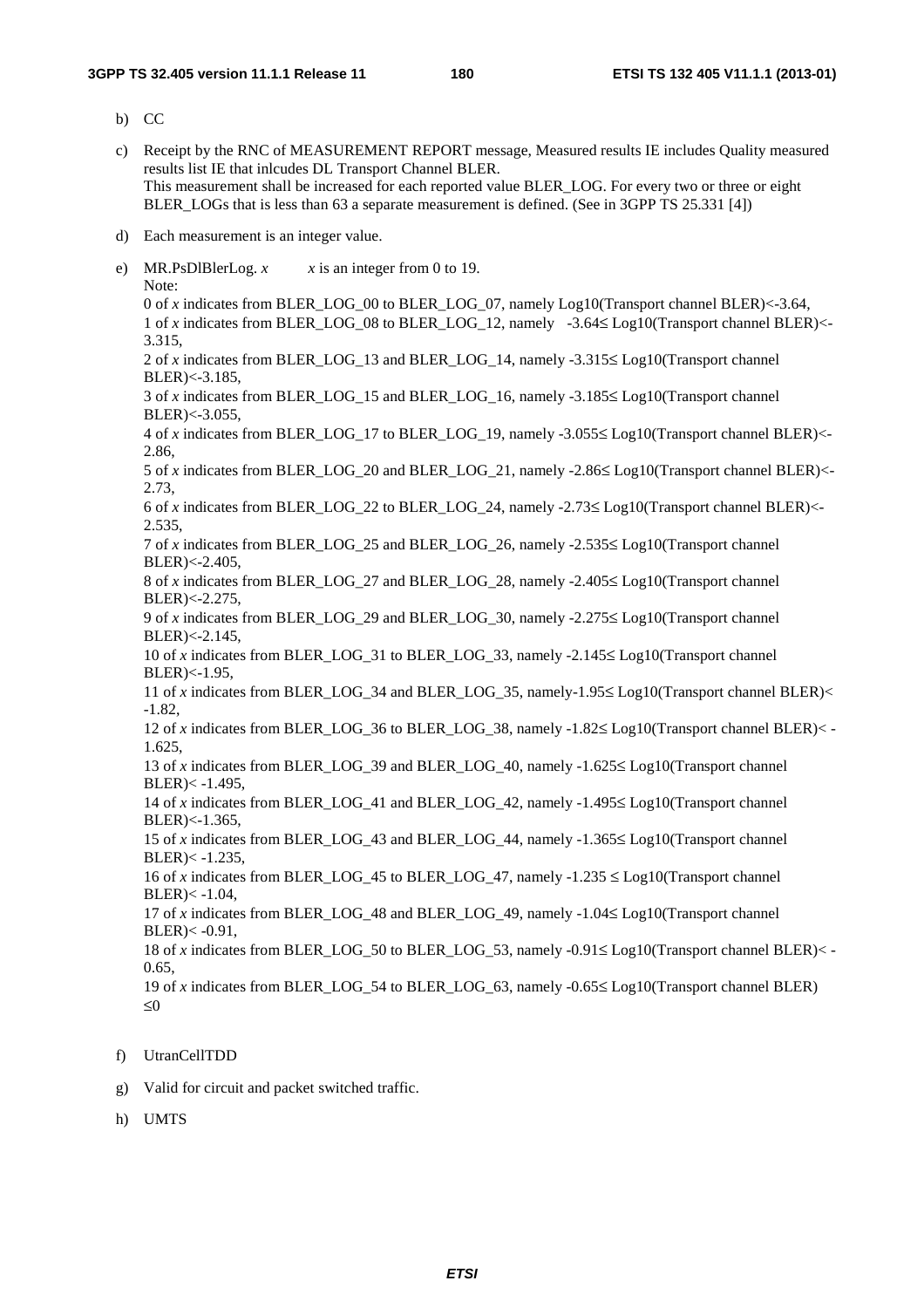## 4.39 HSPA evolution scheduling related measurements

## 4.39.1 Number of 64QAM scheduled TTIs in UTRAN cell

- a) This measurement provides the number of 64QAM scheduled TTIs in UTRAN cell.
- b) CC
- c) On transmission by the NodeB of a scheduled message send to UE through HS-SCCH, which can be calculated in NodeB scheduler, see 25.308[19]. Only 64QAM type modulation is calculated.
- d) A single integer value.
- e) HSPAE.64QAMScheduled
- f) UtranCellFDD
- g) Valid for packet switched traffic.
- h) UMTS

### 4.39.2 Number of MIMO scheduled TTIs in UTRAN cell

- a) This measurement provides the number of MIMO scheduled TTIs in UTRAN cell.
- b) CC
- c) On transmission by the NodeB of a scheduled message send to UE through HS-SCCH, which can be calculated in NodeB scheduler, see TS 25.308. [19] Both single and dual stream mode are calculated.
- d) A single integer value.
- e) HSPAE.MIMOScheduled
- f) UtranCellFDD
- g) Valid for packet switched traffic.
- h) UMTS

#### 4.39.3 Number of total modulation mode scheduled TTIs in UTRAN cell

- a) This measurement provides the number of total modulation mode scheduled TTIs in UTRAN cell.
- b) CC
- c) On transmission by the NodeB of a scheduled message send to UE through HS-SCCH, which can be calculated in NodeB scheduler, see 25.308[19]. All TTI except the empty TTI should be counted.
- d) A single integer value.
- e) HSPAE.ModulScheduled
- f) UtranCellFDD
- g) Valid for packet switched traffic.
- h) UMTS

## 4.40 Iurg related measurements

Performance Measurement definitions in this subclause are based on TS 43.130 [20].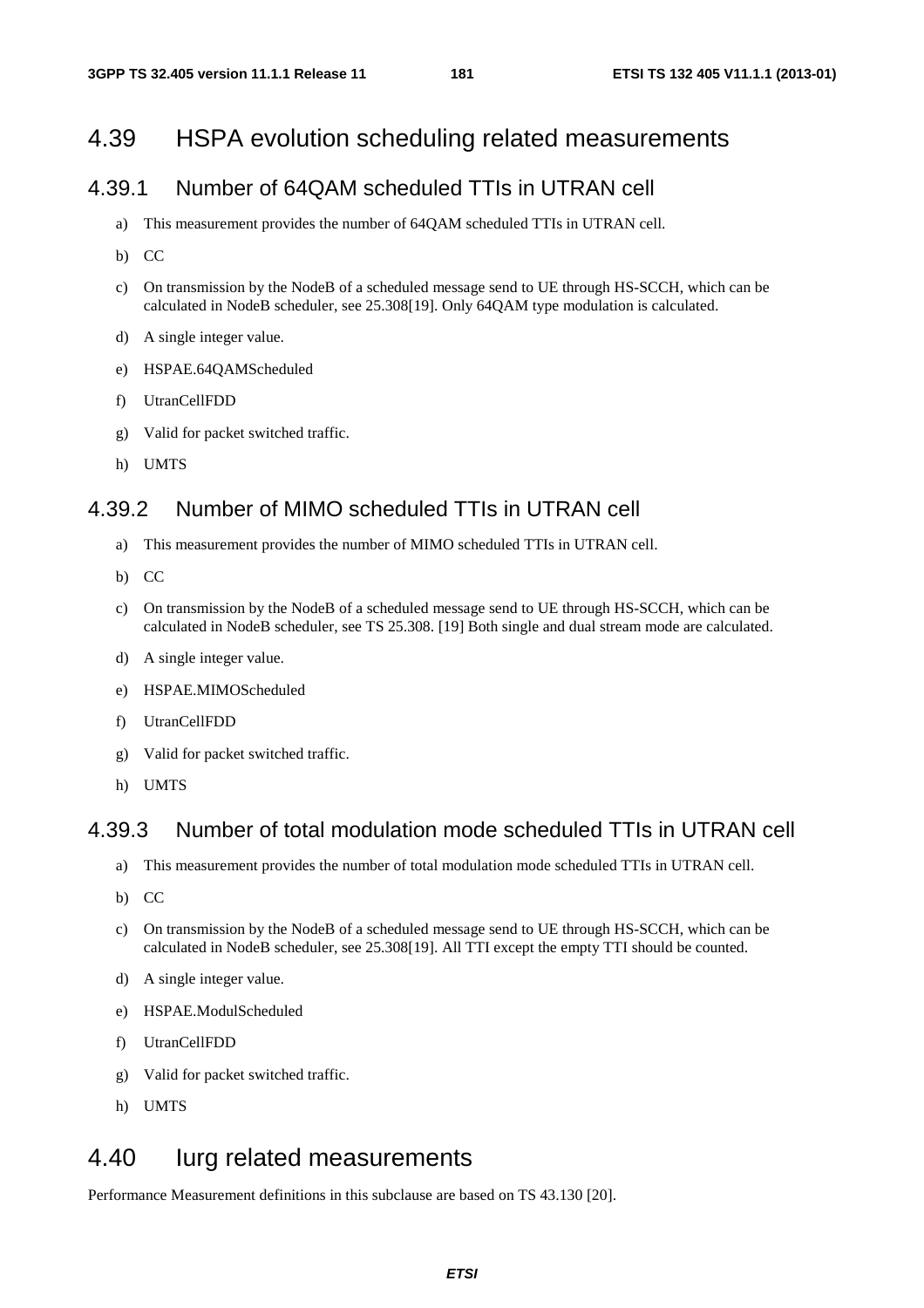The following procedures are of interest for this purpose:

RNSAP: ENHANCED RELOCATION RESOURCE REQUEST

#### RNSAP: ENHANCED RELOCATION RESOURCE RESPONSE

RNSAP: RELOCATION COMMIT



**Figure: BSS Radio Resource Reservation Success** 



**Figure: Relocation Commit** 

## 4.40.1 Attempted relocation resource reservation for inter-RAT handovers with Iur-g interface

- a) This measurement provides the number of attempted relocation resource reservation for inter-RAT handovers with Iur-g interface.
- b) CC
- c) Transmission of a message ENHANCED RELOCATION RESOURCE REQUEST from the source RNC to BSC, indicating an attempted relocation resource reservation for CS domain handover from UMTS to GSM (See 3GPP TS 43.130[20]).
- d) A single integer value.
- e) IRATHO.AttRelocResReservOutIurg
- f) GsmRelation
- g) Valid for circuit switched traffic.
- h) UMTS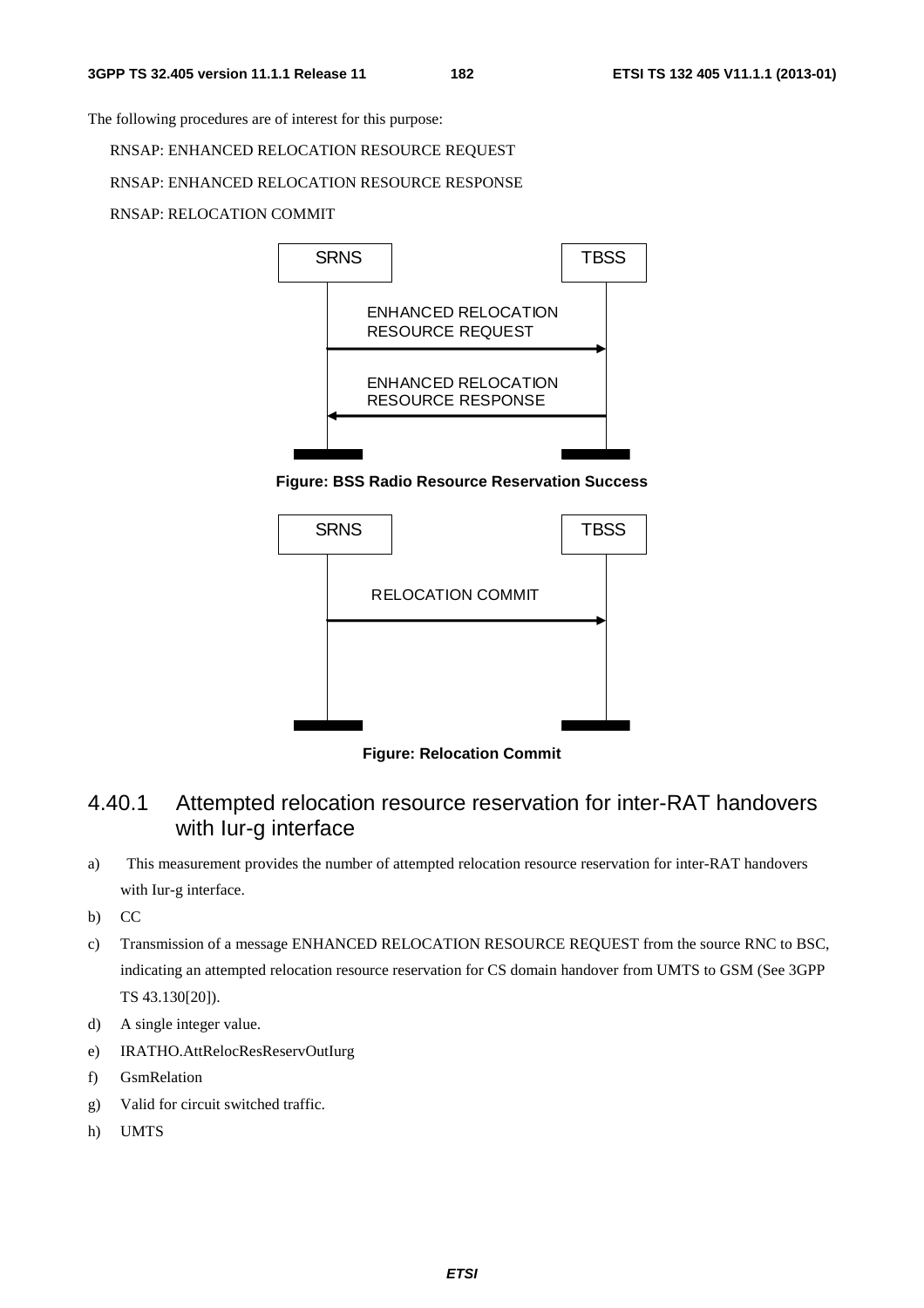#### 4.40.2 Successful relocation resource reservation for inter-RAT handovers with Iur-g interface

- a) This measurement provides the number of successful relocation resource reservation for inter-RAT handovers with Iur-g interface.
- b) CC
- c) Receipt of a message ENHANCED RELOCATION RESOURCE RESPONSE message sent from BSC to RNC, indicating a successful relocation resource reservation for CS domain handover from UMTS to GSM (See 3GPP TS 43.130[20]).
- d) A single integer value.
- e) IRATHO.SuccRelocResReservOutIurg
- f) GsmRelation
- g) Valid for circuit switched traffic.
- h) UMTS

### 4.40.3 Attempted outgoing preparation inter-RAT handovers with Iur-g interface (UMTS->GSM)

- a) This measurement provides the number of attempted outgoing preparation inter-RAT handovers with Iur-g interface (UMTS->GSM).
- b) CC;
- c) Transmission of a message RELOCATION REQUIRED from RNC to CN, indicating an attempted outgoing preparation handovers with Iur-g interface for CS domain handover from UMTS to GSM (See 3GPP TS 25.413[5]).
- d) A single integer value.
- e) IRATHO.AttCNPrepOutCsIurg.*Cause*
- f) GsmRelation
- g) Valid for circuit switched traffic.
- h) UMTS

## 4.40.4 Successful outgoing preparation inter-RAT handovers with Iur-g interface (UMTS->GSM)

- a) This measurement provides the number of successful outgoing preparation inter-RAT handovers with Iur-g interface (UMTS->GSM)
- b) CC
- c) Receipt of a message RELOCATION COMMAND from CS CN to RNC, indicating a successful outgoing preparation handovers with Iur-g interface for CS domain handover from UMTS to GSM (See 3GPP TS 25.413[5]).
- d) A single integer value.
- e) IRATHO.SuccCNPrepOutCsIurg
- f) GsmRelation
- g) Valid for circuit switched traffic.
- h) UMTS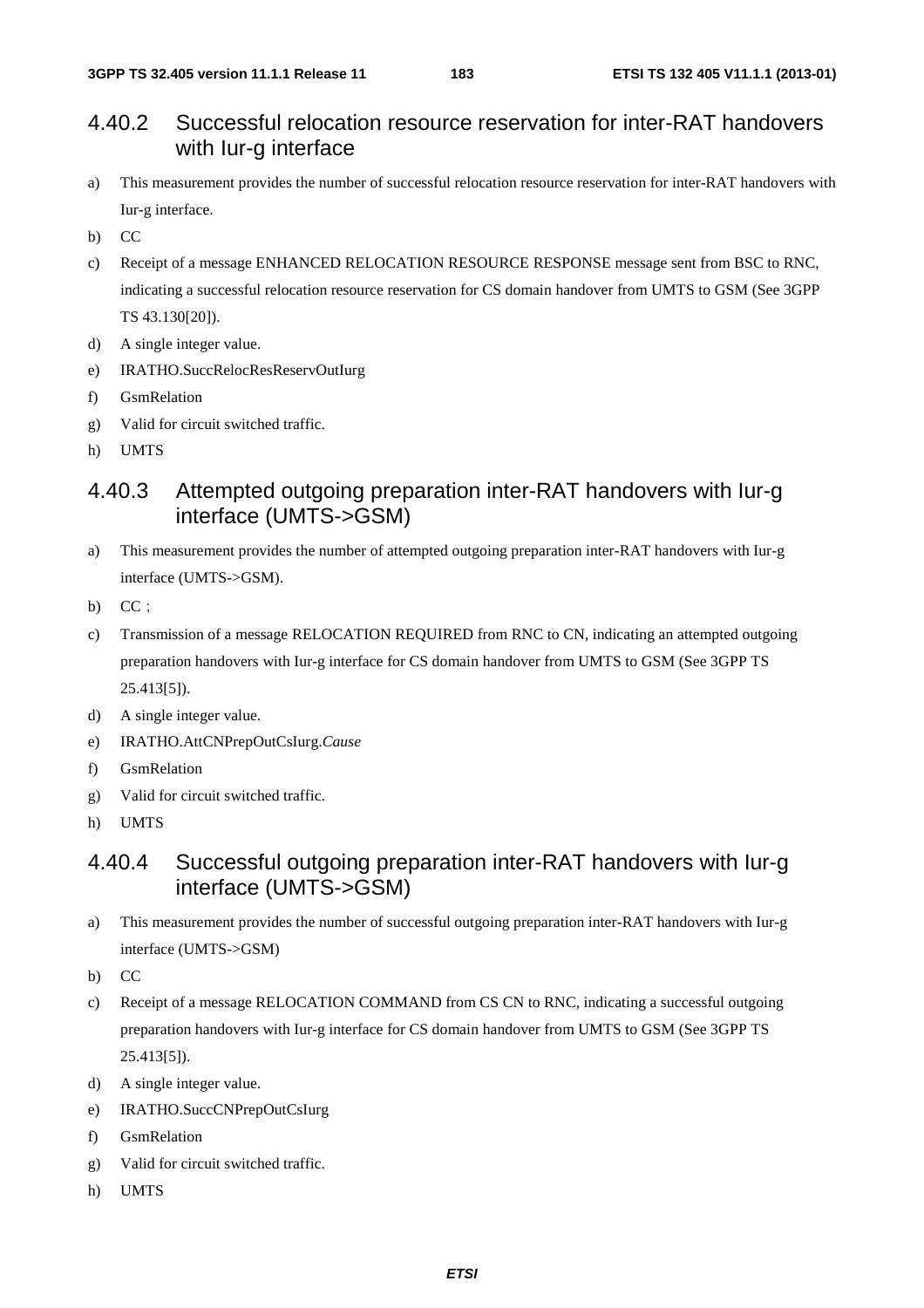### 4.40.5 Attempted outgoing inter-RAT handovers with Iur-g interface (UMTS->GSM)

- a) This measurement provides the number of attempted outgoing inter-RAT handovers with Iur-g interface (UMTS-  $>$ GSM $)$
- b)  $CC$ ;
- c) Transmission of a message HANDOVER FROM UTRAN COMMAND with RNC to UE, indicating an attempted outgoing handovers with Iur-g interface for CS domain handover from UMTS to GSM (3GPP TS 25.331[4]).
- d) A single integer value.
- e) IRATHO.AttEnhancedOutCsIurg
- f) GsmRelation
- g) Valid for circuit switched traffic.
- h) UMTS

## 4.40.6 Successful outgoing inter-RAT handovers with Iur-g interface (UMTS->GSM)

- a) This measurement provides the number of successful outgoing inter-RAT handovers with Iur-g interface (UMTS- >GSM)
- b)  $CC$ ;
- c) Receipt of a message IU RELEASE COMMAND from CS CN to RNC, the release reason is" Successful Relocation" or "Normal Release" , indicating a successful outgoing handovers with Iur-g interface for CS domain handover from UMTS to GSM (See 3GPP TS 25.413[5]).
- d) A single integer value.
- e) IRATHO.SuccEnhancedOutCsIurg
- f) GsmRelation
- g) Valid for circuit switched traffic.
- h) UMTS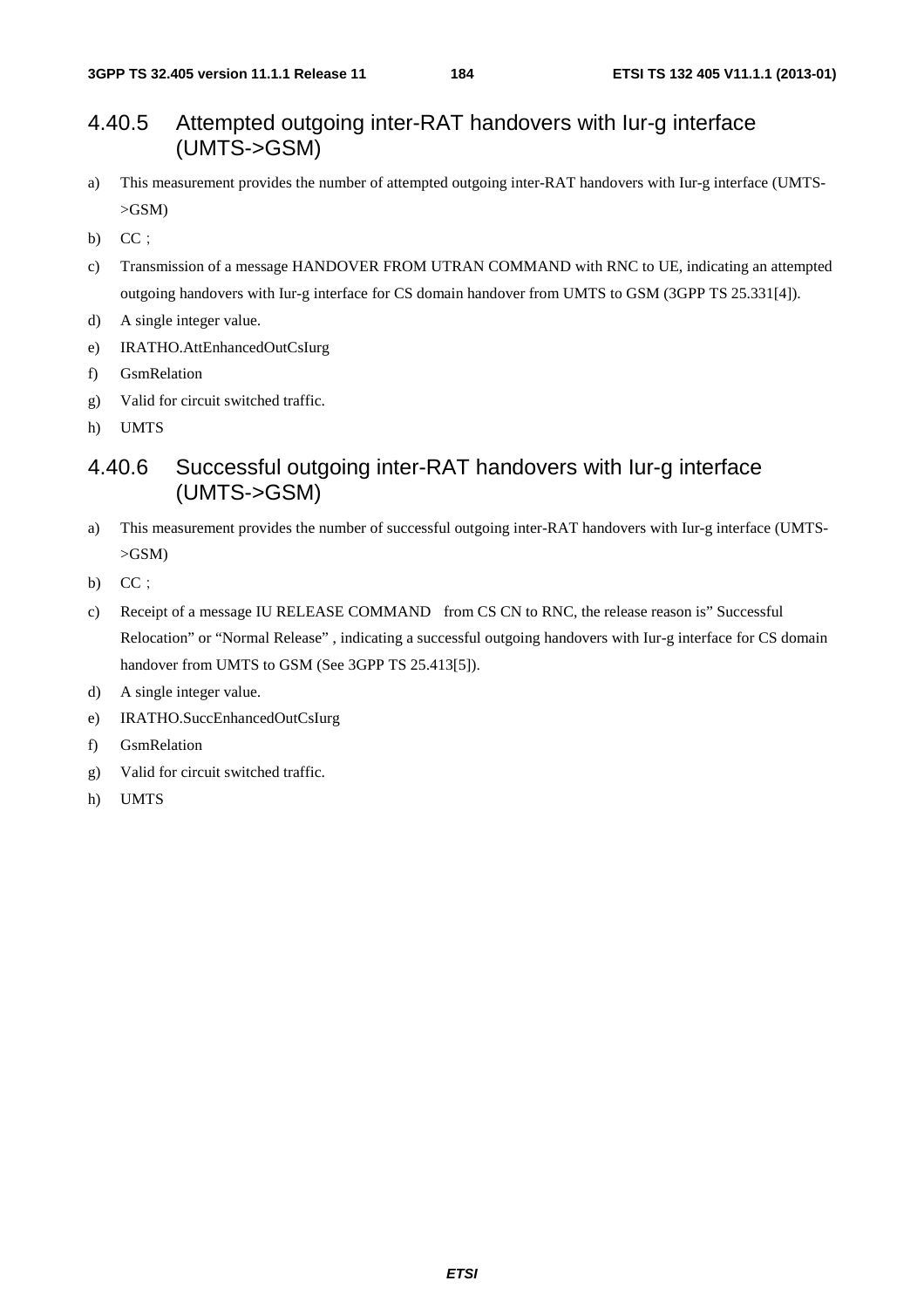## Annex A (informative): Use cases for measurement report related measurements

# A.1 Use case of P-CCPCH RSCP

P-CCPCH RSCP measurement reflects P-CCPCH of serving cell RSCP signal strength. From the distribution of this measurement during the period of measurement, the coverage quality of cell can be learned. Also it is helpful to do troubleshooting, such as locating coverage blind spot. Much more measurement values with small granularity are necessary to analyze coverage probability for specific area. Such as from ratio of the number of PCCPCH RSCP that is larger than or equal to threshold to the total number of it, coverage probability could be learned. Threshold value is configurable according to the cases to be analyzed, such as, -95dBm for macro cell cases, -80dBm for micro or indoor cell cases, also the threshold may be higher for some cases with specific requirement. So that the coverage probability results can not be given from average, minimum and maximum of measurement value. So it is necessary to define P-CCPCH RSCP measurement.

According to optimization experience, several granularity of this measurement is proposed. Since the receiver sensitivity is nearly -110dBm (TDD mode), so that it is no meaning to collect the measurement value lower than it. For -110 dBm ≤ RSCP < -100dBm, signal strength is week, it is useful to do trouble shooting, so the granularity is 1dB.

# A.2 Use case of UTRAN RSCP

UTRAN RSCP measurement together with UE P-CCPCH RSCP is helpful to analyze coverage probability and coverage balance of uplink and downlink. Much more measurement values with small granularity are need to analyze coverage probability for specific area, such as from ratio of the number of UTRAN RSCP that is larger than or equal to threshold to the total number of it, coverage probability could be learned. Threshold value is configurable according to the cases to be analyzed, such as, -95dBm for macro cell cases, -80dBm for micro or indoor cell cases, also threshold may be higher for some cases with specific requirement. Since the coverage probability results can not be given from average, minimum and maximum of measurement value, it is necessary to define UTRAN RSCP measurement.

According to optimization experience, several granularity of this measurement is proposed. Since the receiver sensitivity is nearly -110dBm (TDD mode), so that it is no meaning to collect the measurement value lower than it. For -110 dBm ≤ RSCP < -100dBm, signal strength is week, it is useful to do trouble shooting, so the granularity is 1dB. For RSCP is larger than -100dBm, signal strength can be used to analysis balance of uplink and downlink, it is no need too accurately, so the granularity is 3dB.

## A.3 Use case of UE timing advance

UE timing advance measurement is useful to analyze distance distribution between UE and serving Base Station and do trouble shooting of extending coverage and blind coverage spot together with other measurements, such as P-CCPCH RSCP, AOA etc measurements. The probability of extending coverage and blind coverage should be analyzed by the ratio of the number of TIMING\_ADVANCE that is larger than or equal to threshold to the total number of it. Threshold is configurable according to the cases to be analyzed, cases includes dense urban area macro cell suburban area macro cell and rural area cell.

For LCR TDD mode, propagation distance of 1 chip is nearly 234m. since urban cell radius nearly 500m, and suburban cell radius is nearly 1000m, and rural cell radius is nearly 2000m, according to optimization experience, minimize granularity of TIMING\_ADVANCE is 0.5chip is enough to analyze distance distribution for near base station, namely TIMING\_ADVANCE is less than 4 chips. For TIMING\_ADVANCE is large than 4 chips and less than 32 chips, the corresponding propagation distance is from 936m to 7488m, the granularity is 1 chip is enough to do trouble shooting of extending coverage. For TIMING\_ADVANCE is large than 32 chips, how far accurately can not be learned from it because of the complexity of wireless propagation, it is enough that extending coverage is learned from it in this case.

So it is necessary to define UE timing advance measurement with small granularity.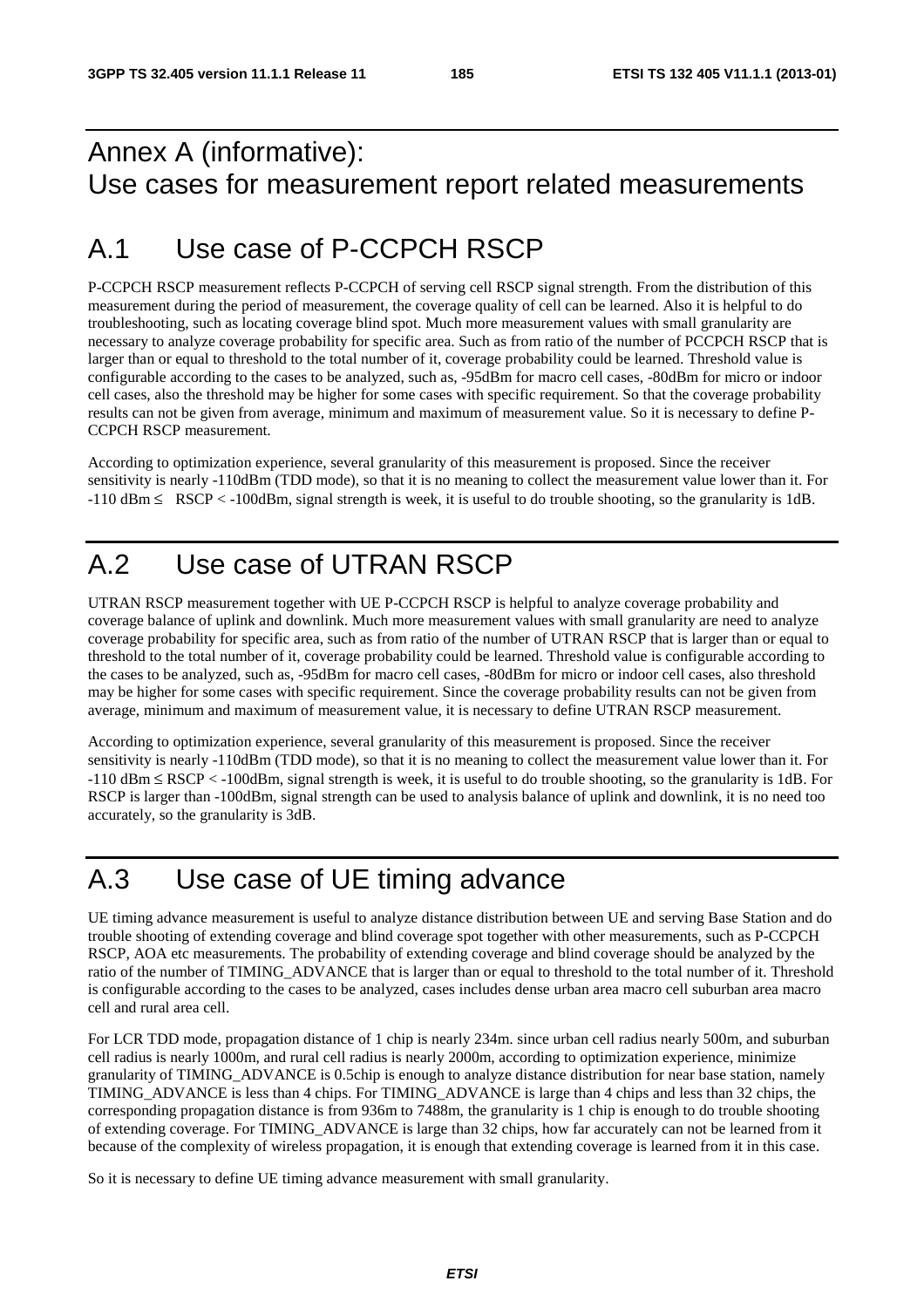# A.4 Use case of UTRAN AOA value

UTRAN AOA value measurement is helpful to analyze UE's direction distribution of coverage to optimize network together with other measurements. So it is necessary to define UTRAN AOA value measurement.

Granularity of measurement is 5 degree, for cell radius is 500m, corresponding length in edge of cell coverage is nearly 44m. For cell radius is 1000m, corresponding length in edge of cell coverage is nearly 88m. According to network optimization experience, a block whose side length is 44m or 88m for urban cell or suburban cell respectively is enough as an area unit to be analyzed.

# A.5 Use case of UE timeslot ISCP

UE timeslot ISCP measurement is useful to analyze coverage quality of each cell and do troubleshooting of blind spot together with other measurements, such as P-CCPCH RSCP measurement. So it is necessary to define UE timeslot ISCP measurement.

According to network optimization experience, the granularity of measurement is 1dB when UE\_TS\_ISCP\_LEV is less than 57, and there are very few UE\_TS\_ISCP\_LEV results that is larger than and equal to 57, so one measurement is defined for it. From these measurements, it is easy to get the ratio of the number of UE\_TS\_ISCP\_LEV that is larger than threshold to the total number of it, and the threshold is configurable according to use cases, such as cell coverage analysis, channel estimation analysis etc.

# A.6 Use case of UTRAN timeslot ISCP

UTRAN timeslot ISCP measurement is useful to analyze coverage quality of each cell and performance of the DCA (Dynamic Channel Allocation), such as the UTRAN timeslot ISCP is always high then DCA does not work well. So it is necessary to define UTRAN timeslot ISCP measurement.

1dB of UTRAN ISCP measurement granularity is used to compare with UE ISCP, the ISCP distribution can be given with same granularity. In addition, from the ratio of the number of UTRAN\_TS\_ISCP\_LEV that is larger than or less than threshold to the total number of it, inference source or RF equipment question could be located. The threshold is configurable.

# A.7 Use case of UE transmitted power

UE transmitted power measurement is useful to analyze coverage quality of each cell and do troubleshooting of blind spot by the distribution of this measurement together with other measurements, such as P-CCPCH RSCP measurement. It is also used to evaluate power control performance and decrease UE transmitted power as possible with QoS is guaranteed for the purpose of energy saving. These questions are determined by the ratio of the number of larger or less than threshold to the total number of it and the threshold is configurable. So it is necessary to define UE transmitted power measurement.

According to network optimization experience, the granularity of measurement 3dB is enough to do trouble shooting of blind spot and evaluation of power control.

# A.8 Use case of UpPTS interference

When many NodeBs cover a large area, one NodeBs UpPTS may receive interference from another far nodeB transmission signal for the transmission delay. If the UpPTS interference is too strong, UE can not access network. The solution of interference coordination is determined by the ratio of the number of UpPTS interference that is larger than threshold to the total number of it. So it is necessary to define UpPTS interference measurement.

According to network optimization experience, measurement granularity is 1dB, it is enough to do probability distribution to determine extending coverage or GPS synchronization problem.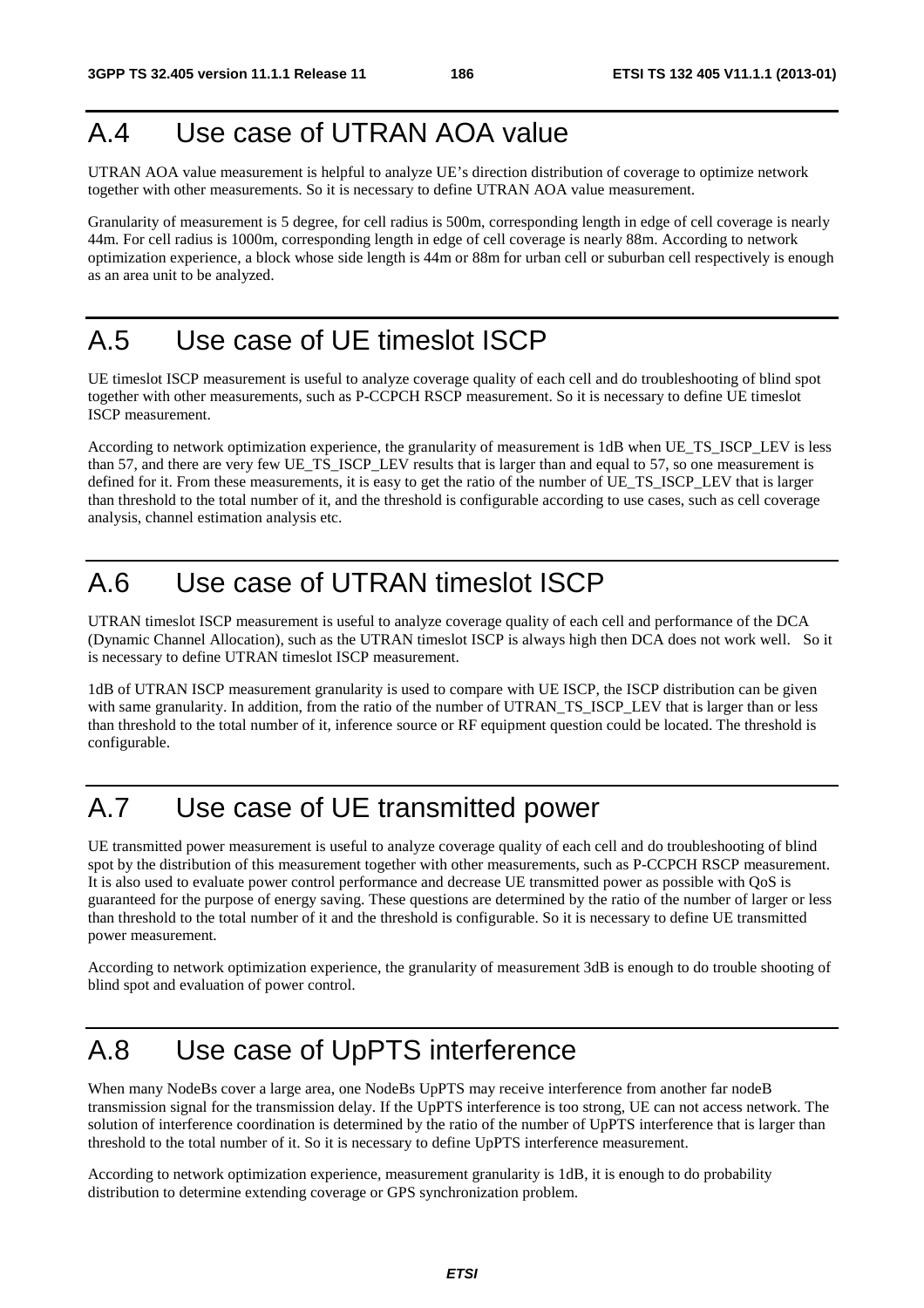## A.9 Use case of SIR

SIR measurement is important to evaluate quality of the received signal and range of cell coverage.With the measured SIR compared to the SIR target of each traffic class, it can be determined whether the signal is decoded correctly or not. SIR target is used for out loop power control, and it is useful to learn the effect of power control, such as SIR is converged to SIR target quickly or not.

In order to reduce the number of SIR related measurement, according to network optimization experience, 0.5dB granularity of measurement is enough.

## A.10 Use case of Bit Error Rate and BLER

Bit Error Rate and BLER is very useful to evaluate service quality per traffic class, if Bit Error Rate and BLER is higher than threshold, it possibly leads to call drop. It is also useful to evaluate the effect of power control, such as for open loop power control, if initial SIR target is not set properly, Bit Error Rate or BLER will be very high and reduced slowly. So it is necessary to define BLER related measurements.

From above, use case of Bit Error Rate and BLER related measurement is not like radio resource management in RNC equipment, only some performance is learned from Bit Error Rate or BLER distribution. So according to network optimization experience, 10 subcounters for Bit Error Rate or 20 subcounters for BLER are proposed and the granularity is larger than definition of measurement report.

# A.11 Monitoring of Energy Saving

Besides monitoring of the energy consumption it is also important to differentiate if the cell unavailability or the failure of the RRC connection establishment happens because of Energy Saving as Energy Saving Management feature is applied by the network operator on purpose. Therefore such failures should be distinguishable from other network failures, i.e. they should be counted separately. With the separate cell unavailability counter due to Energy Saving it is possible to deduct the cell downtime due to Energy Savings from the total cell downtime.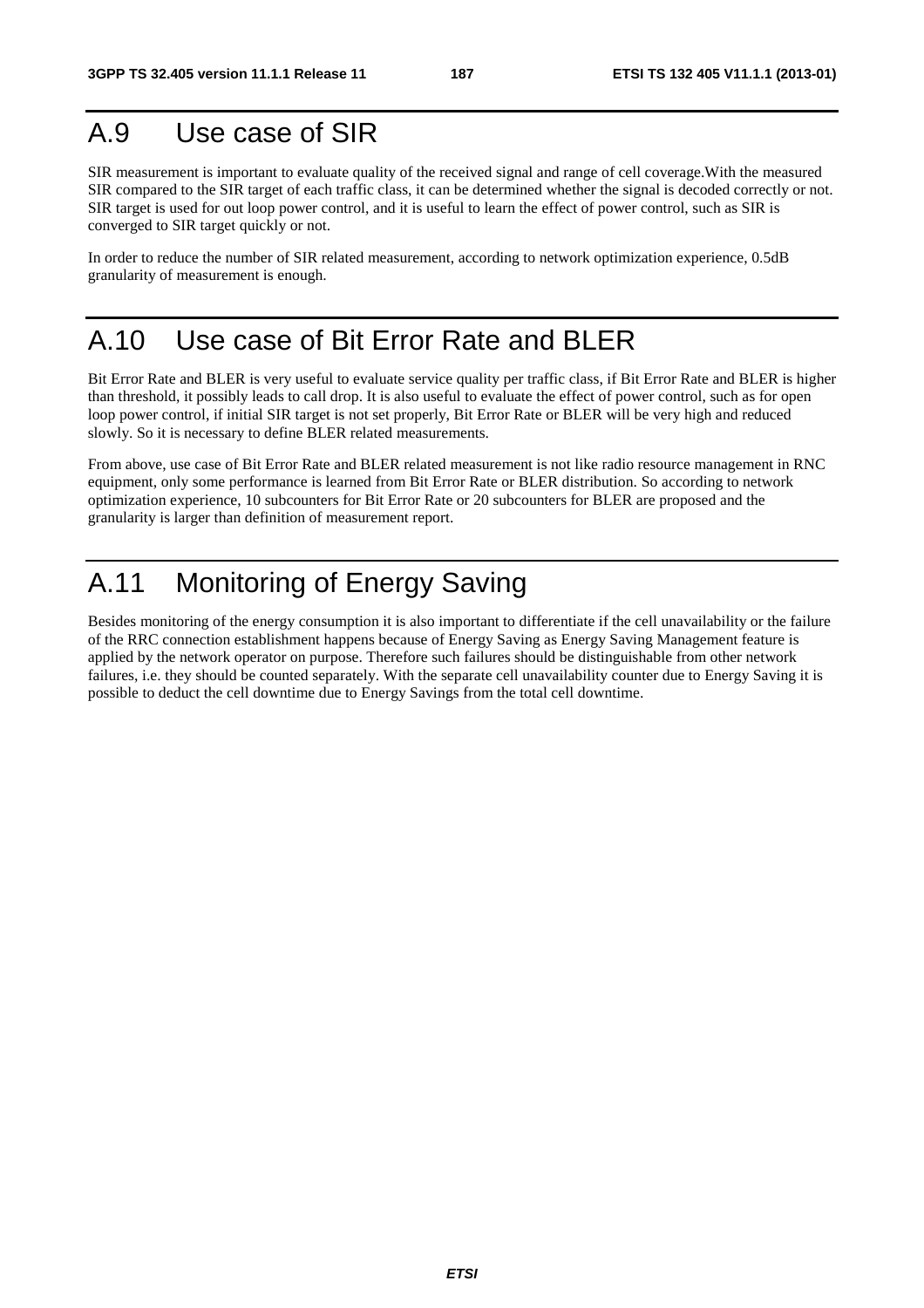# Annex B (informative): Use cases for performance measurements defintion

This annex provides the concrete use cases for the UTRAN performance measurements defined in clause 4.

## B.1 HSPA evolution related performance

In HSPA evolution different scheduling mechanism are defined. For Network Operators to use the related licenses more efficient it is important to know the utilization of the different scheduling mechanism. Based on the utilization information operator can optimize their license usage by moving licenses to the areas where the utilization is higher.

The utilization of 64QAM and MIMO scheduling mechanism is calculated based in the scheduled TTIs. The measurements required are: how many TTIs using 64QAM technology in UTRAN cell are actually scheduled by NodeB, how many TTIs in UTRAN cell are actually scheduled by NodeB of using MIMO technology and how many TTIs are actually scheduled in total. The first counter can be used to calculate the usage of 64QAM technology in the networks, by comparing this measurement to the total number of scheduled TTIs. The second counter reflects the utilization of MIMO technology in the networks by comparing this measurement to the total number of scheduled TTIs. The last counter reflects the total number of scheduled TTIs where the empty TTIs are excluded.

# B.2 RAB establishment related performance

With the dramatic development of 3G network, operators provide much more kinds of streaming service platforms mainly in PS domain, such as VOD (Video on Demand), IVVR (Interactive Voice and Video Response) and Video Surveillance. The streaming services can be distinguished by the data rate since they require different data rate, as same as conversation services in CS domain. For instance, IVVR, VOD and Video Surveillance require different data rate, typically 64kbps, 128kbps, and 384kbps. Only streaming services counted in this measurement is because that operators are more interested in streaming type of service, whose QoS needs to be monitored and guaranteed. The measurements related to RAB establishment in PS domain streaming type according to data rates can reflect different streaming services. It would be helpful for the operators to know the successful ratio of their services' establishments.

# B.3 Iurg related measurements

The main purpose of Iurg interface is to enhance mobility performance including paging, cell update and registration area update etc, especially for dual-RAN capable mobiles. It can alleviate the potential problem caused with dual mode mobiles frequently toggling between UTRAN and GERAN coverage areas (e.g. in indoor coverage situations): for instance, common LAIs and RAIs for GERAN and UTRAN cells in the same geographical area.

Resource reservation, preparation and implementation of handover with Iurg interface success rate are very useful to analyze network handover performance and to do trouble shooting when handover success rate is lower than predefined threshold. So it is necessary to define Iurg related measurements.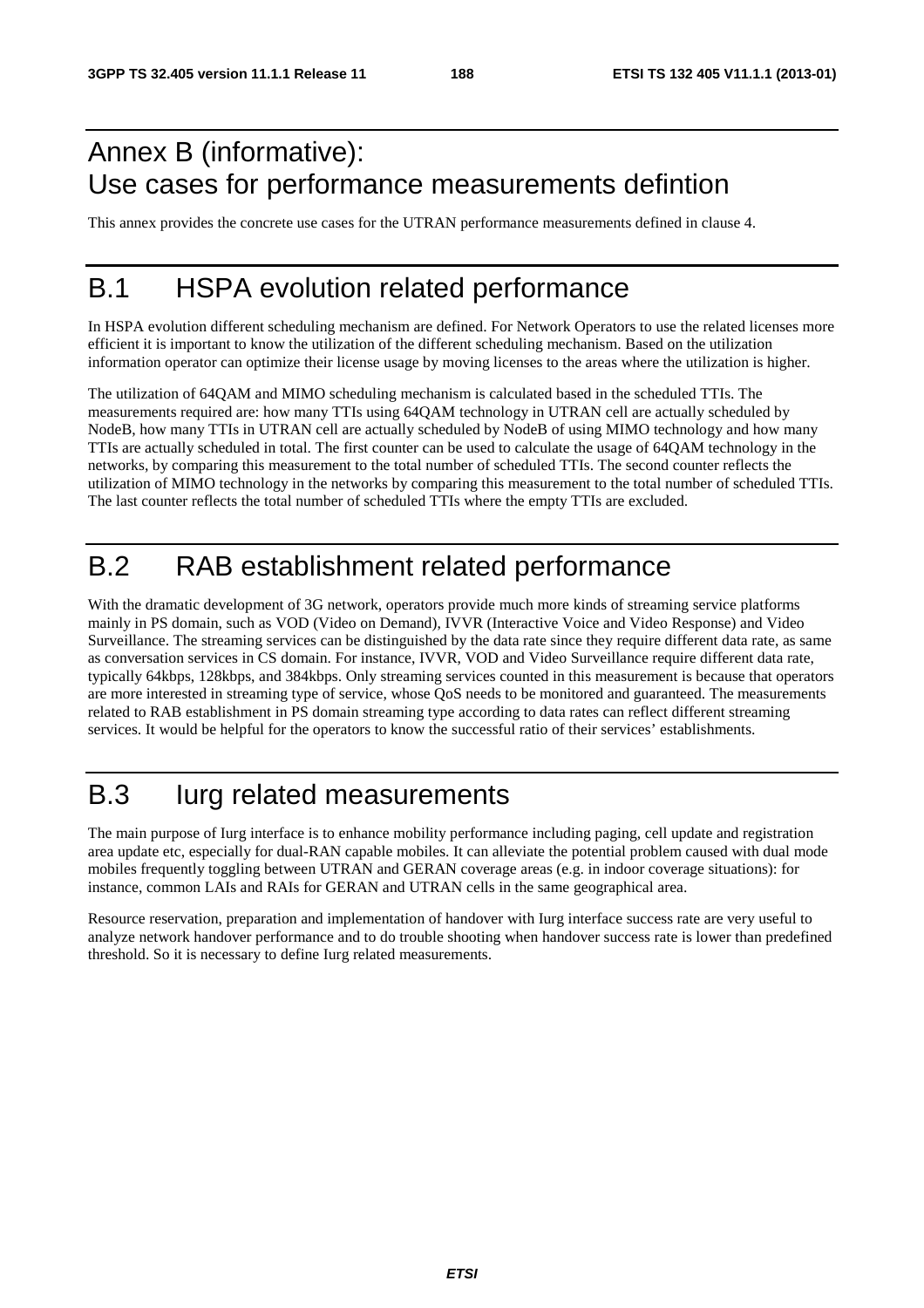# Annex C (informative): Change history

| <b>Change history</b> |  |                |            |                |                                                                       |                       |         |            |
|-----------------------|--|----------------|------------|----------------|-----------------------------------------------------------------------|-----------------------|---------|------------|
| <b>Date</b>           |  | TSG # TSG Doc. | <b>CR</b>  |                | <b>Rev Subject/Comment</b>                                            |                       | Cat Old | <b>New</b> |
| Sep 2007 SA_37 SP-    |  |                | 0031       | lee.           | Correct ISCP (Interference Signal Code Power) measurements for TDD -  | F                     | 7.5.0   | 7.6.0      |
|                       |  | 070613         |            |                | Align with 25.123 Requirements for support of radio resource          |                       |         |            |
|                       |  |                |            |                | management (TDD)                                                      |                       |         |            |
| Sep 2007 SA_37 SP-    |  |                | $0032$ --  |                | Add RNC processor usage related measurements                          | B                     | 7.6.0   | 8.0.0      |
|                       |  | 070614         |            |                |                                                                       |                       |         |            |
| Dec 2007 SA_38 SP-    |  |                |            |                |                                                                       |                       |         | 8.1.0      |
|                       |  |                | $0035$ $-$ |                | Correct measurements about the transmitted carrier power not used for | Α                     | 8.0.0   |            |
|                       |  | 070734         |            |                | HSPA transmission for TDD - Align with 25.225                         |                       |         |            |
| Dec 2007 SA_38 SP-    |  |                | $0036$ $-$ |                | Add measurements related to E-DCH active set                          | B                     | 8.0.0   | 8.1.0      |
|                       |  | 070744         |            |                |                                                                       |                       |         |            |
| Dec 2007 SA_38 SP-    |  |                | $0037 -$   |                | Add measurements related to serving E-DCH cell change                 | B                     | 8.0.0   | 8.1.0      |
|                       |  | 070744         |            |                |                                                                       |                       |         |            |
| Dec 2007 SA_38 SP-    |  |                | 0038       | Щ,             | Add measurements related to HSUPA users                               | B                     | 8.0.0   | 8.1.0      |
|                       |  | 070744         |            |                |                                                                       |                       |         |            |
|                       |  |                |            |                |                                                                       | $\overline{B}$        |         |            |
| Dec 2007 SA_38 SP-    |  |                | $0039 -$   |                | Add measurements related to HSUPA setup                               |                       | 8.0.0   | 8.1.0      |
|                       |  | 070744         |            |                |                                                                       |                       |         |            |
| Mar 2008 SP-39        |  | SP-            | 0040       | цц.            | Correct measurement name for abnormal RB releases for HS-DSCH -       | F                     | 8.1.0   | 8.2.0      |
|                       |  | 080069         |            |                | Replace HS by HSDPA                                                   |                       |         |            |
| Mar 2008 SP-39        |  | SP-            | $0041$ $-$ |                | Add measurements related to channel switches between E-DCH and        | B                     | 8.1.0   | 8.2.0      |
|                       |  | 080069         |            |                | RACH/DCH - Channel switch success rate for HSUPA                      |                       |         |            |
| Mar 2008 SP-39        |  | SP-            | $0042$ --  |                | Add measurements related to MAC-e feedback decoding - HSUPA           | B                     | 8.1.0   | 8.2.0      |
|                       |  | 080069         |            |                | retransmission efficiency                                             |                       |         |            |
|                       |  |                |            |                |                                                                       |                       |         |            |
| Mar 2008 SP-39        |  | SP-            | 0043       | Ξ.             | Add measurement related to octets of acknowledged MAC-e PDUs -        | B                     | 8.1.0   | 8.2.0      |
|                       |  | 080069         |            |                | HSUPA data volume                                                     |                       |         |            |
| Mar 2008 SP-39        |  | <b>SP-</b>     | 0044       | <b>Let</b>     | Add measurements related to HSUPA release                             | $\overline{B}$        | 8.1.0   | 8.2.0      |
|                       |  | 080069         |            |                |                                                                       |                       |         |            |
| Jun 2008 SP-40        |  | SP-            | $0046$ --  |                | Correct measurements related to TDD UTRAN cell Radio Frequency        | A                     | 8.2.0   | 8.3.0      |
|                       |  | 080328         |            |                | Carrier                                                               |                       |         |            |
| Sep 2008 SP-41        |  | SP-            | $0047$ --  |                | Correct measurements related to Mac-d setups for HSUPA                | F                     | 8.3.0   | 8.4.0      |
|                       |  |                |            |                |                                                                       |                       |         |            |
|                       |  | 080465         |            |                |                                                                       |                       |         |            |
| Sep 2008 SP-41 SP-    |  |                | $0048$ $-$ |                | Correct measurements related to channel switch between RACH/DCH       | F                     | 8.3.0   | 8.4.0      |
|                       |  | 080465         |            |                | and E-DCH                                                             |                       |         |            |
| Sep 2008 SP-41        |  | SP-            | 0049 1     |                | Change name and definition of measurements related to serving E-DCH   | F                     | 8.3.0   | 8.4.0      |
|                       |  | 080465         |            |                | cell change                                                           |                       |         |            |
| Sep 2008 SP-41        |  | SP-            | 0050 1     |                | Add measurements related to serving E-DCH cell change                 | B                     | 8.3.0   | 8.4.0      |
|                       |  | 080465         |            |                |                                                                       |                       |         |            |
|                       |  |                |            |                |                                                                       |                       |         |            |
| Mar 2009 SP-43        |  | SP-            | 0051       | --             | Add Cell Unavailable Time Measurements                                | $\overline{\text{c}}$ | 8.4.0   | 8.5.0      |
|                       |  | 090207         |            |                |                                                                       |                       |         |            |
| Mar 2009 SP-43        |  | SP-            | $0052$ --  |                | Addition of MBMS data volume related measurements                     | B                     | 8.4.0   | 8.5.0      |
|                       |  | 090207         |            |                |                                                                       |                       |         |            |
| Mar 2009 SP-43 SP-    |  |                | $0053 -$   |                | Inclusion of WB-AMR Rates                                             | C                     | 8.4.0   | 8.5.0      |
|                       |  | 090207         |            |                |                                                                       |                       |         |            |
| Jun 2009 SP-44        |  | SP-            | 0054       | Щ,             | Addition of MBMS session related measurements                         | F                     | 8.5.0   | 9.0.0      |
|                       |  | 090290         |            |                |                                                                       |                       |         |            |
|                       |  |                |            |                |                                                                       |                       |         |            |
| Sep 2009 SP-45        |  | SP-            | $0055 -$   |                | Add performance measurements for Dual-Cell HSDPA                      | B                     | 9.0.0   | 9.1.0      |
|                       |  | 090627         |            |                |                                                                       |                       |         |            |
| Dec 2009 SP-46 SP-    |  |                | $0056$ $-$ |                | Addition of P-CCPCH RSCP related measurements                         | в                     | 9.1.0   | 9.2.0      |
|                       |  | 090719         |            |                |                                                                       |                       |         |            |
| Dec 2009 SP-46 SP-    |  |                | $0057$ $-$ |                | Addition of UTRAN RSCP related measurements                           | B                     | 9.1.0   | 9.2.0      |
|                       |  | 090719         |            |                |                                                                       |                       |         |            |
| Dec 2009 SP-46 SP-    |  |                | $0058$ $-$ |                | Addition of UE timing advance related measurements                    | B                     | 9.1.0   | 9.2.0      |
|                       |  | 090719         |            |                |                                                                       |                       |         |            |
|                       |  |                |            |                |                                                                       |                       |         |            |
| Dec 2009 SP-46        |  | SP-            | 0059       | н,             | Addition of UTRAN AOA value related measurements                      | B                     | 9.1.0   | 9.2.0      |
|                       |  | 090719         |            |                |                                                                       |                       |         |            |
| Dec 2009 SP-46        |  | SP-            | 0060       | <sub>--</sub>  | Addition of UE timeslot ISCP related measurements                     | B                     | 9.1.0   | 9.2.0      |
|                       |  | 090719         |            |                |                                                                       |                       |         |            |
| Dec 2009 SP-46        |  | ISP-           | 0061       | Щ,             | Addition of UTRAN timeslot ISCP related measurements                  | $\sf B$               | 9.1.0   | 9.2.0      |
|                       |  | 090719         |            |                |                                                                       |                       |         |            |
| Dec 2009 SP-46 SP-    |  |                |            |                | Addition of UE transmitted power related measurements                 |                       |         |            |
|                       |  |                | $0062$ --  |                |                                                                       | В                     | 9.1.0   | 9.2.0      |
|                       |  | 090719         |            |                |                                                                       |                       |         |            |
| Dec 2009 SP-46        |  | SP-            | $0063$ $-$ |                | Addition of UpPTS interference related measurements                   | B                     | 9.1.0   | 9.2.0      |
|                       |  | 090719         |            |                |                                                                       |                       |         |            |
| Dec 2009 SP-46        |  | ISP-           | $0064$ $-$ |                | Add RAB establishment related performance measurements according to   | в                     | 9.1.0   | 9.2.0      |
|                       |  | 090719         |            |                | data rates                                                            |                       |         |            |
| Dec 2009 SP-46        |  | SP-            | 0065       | $\mathbb{Z}^2$ | Add performance measurements for hspa evolution                       | B                     | 9.1.0   | 9.2.0      |
|                       |  | 090719         |            |                |                                                                       |                       |         |            |
|                       |  |                |            |                |                                                                       |                       |         |            |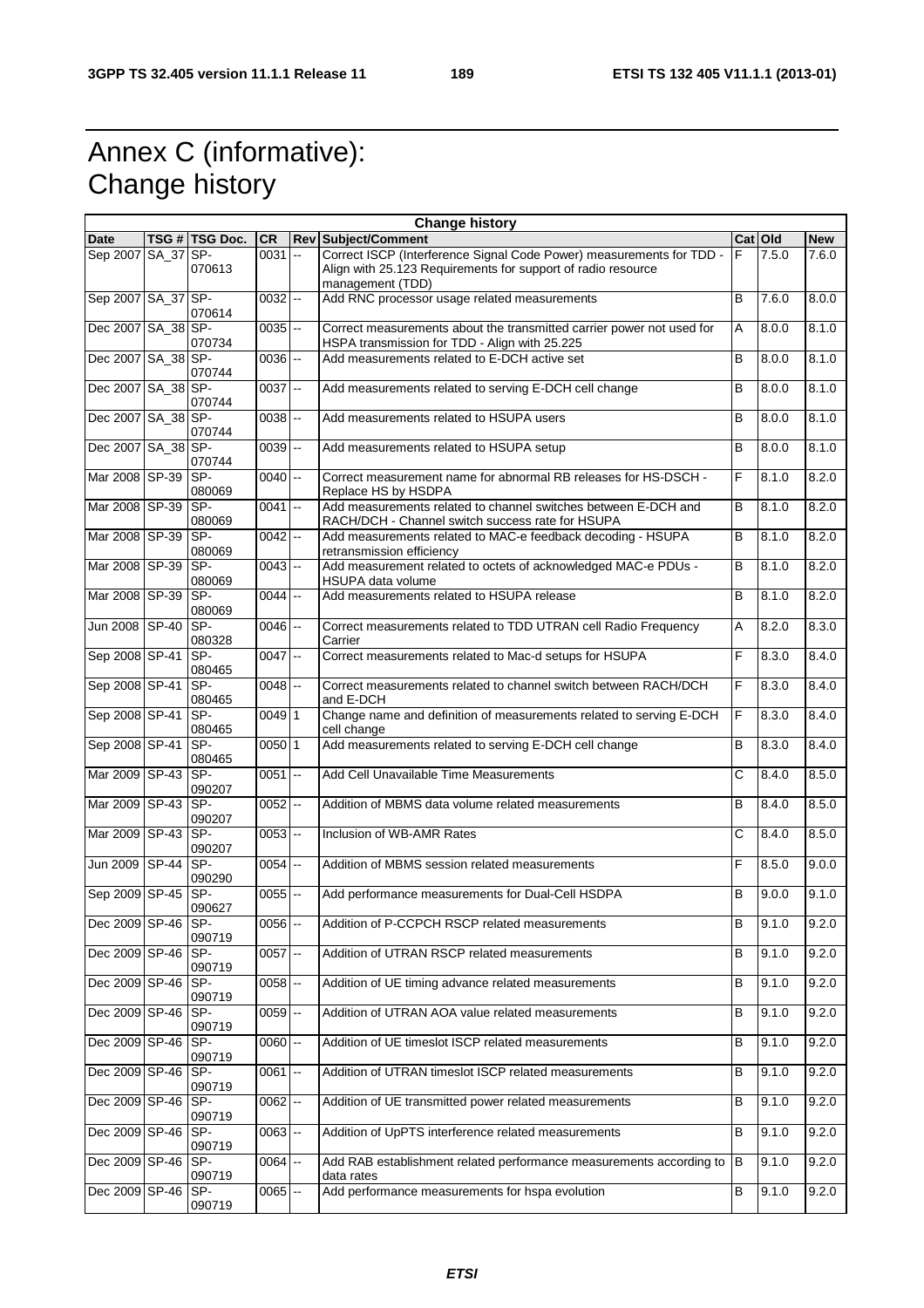| Mar 2010 SP-47 SP-   |           |        | $0066$ -- | Addition of SIR related measurements                     | B | 9.2.0  | 10.0.0 |
|----------------------|-----------|--------|-----------|----------------------------------------------------------|---|--------|--------|
|                      |           | 100036 |           |                                                          |   |        |        |
| Mar 2010 ISP-47 ISP- |           |        | $0067$ -  | Addition of Bit Error Rate and BLER related measurements | B | 9.2.0  | 10.0.0 |
|                      |           | 100036 |           |                                                          |   |        |        |
| May                  | SP-52 SP- |        | $0068$ -- | Addition of lurg related performance measurements        | в | 10.0.0 | 11.0.0 |
| 2011                 |           | 110286 |           |                                                          |   |        |        |
| Mar 2012 ISP-55 ISP- |           |        | 006911    | Add energy saving cause to UTRAN measurements            | в | 11.0.0 | 11.1.0 |
|                      |           | 120056 |           |                                                          |   |        |        |
| Dec 2012             |           |        |           | Correction of History table (MCC)                        |   | 11.1.0 | 11.1.1 |